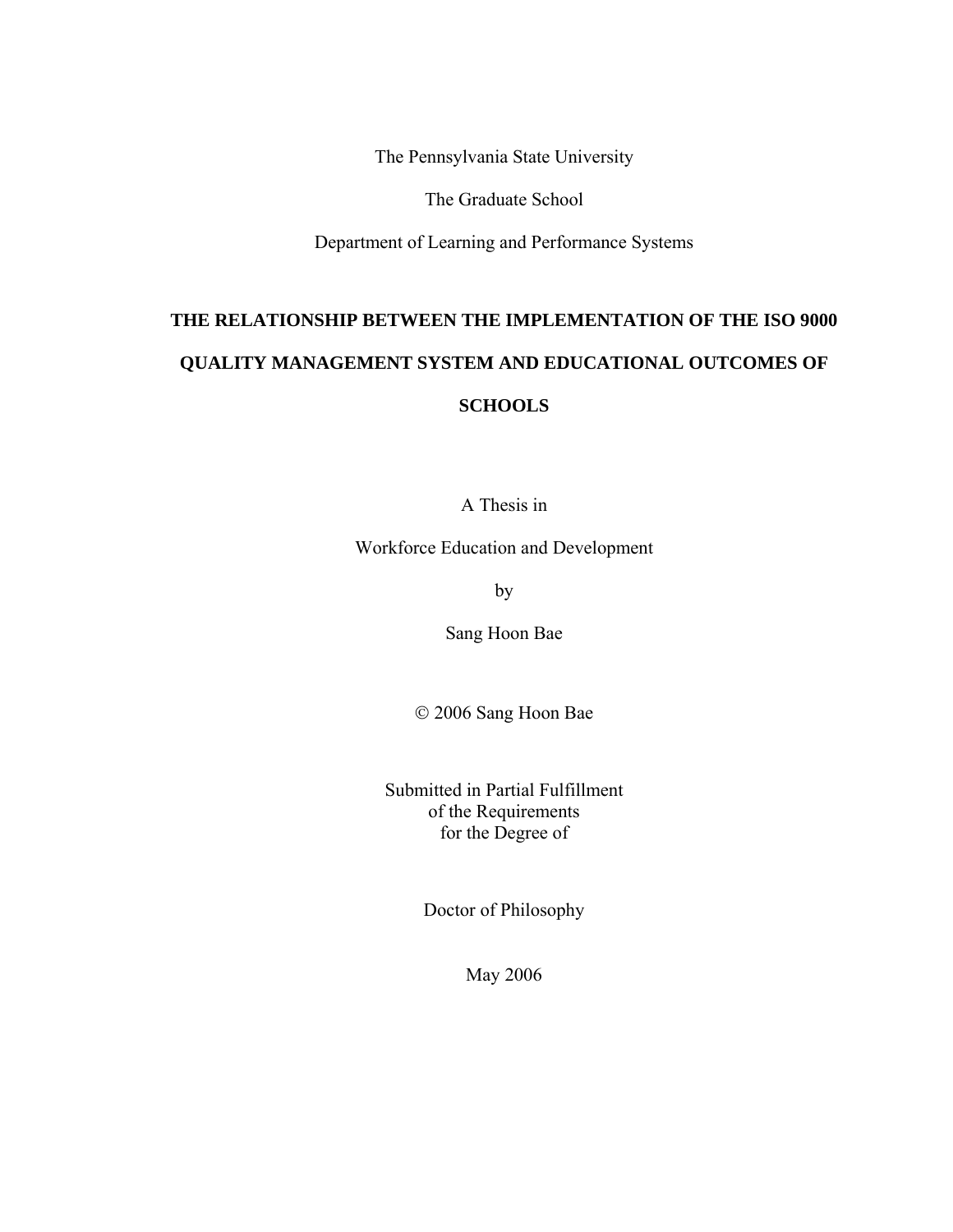The thesis of Sang Hoon Bae was reviewed and approved\* by the following:

Kenneth C. Gray Professor of Education Thesis Advisor Chair of Committee

David L. Passmore Professor of Education

Judith A. Kolb Associate Professor of Education

Edgar P. Yoder Professor of Agricultural Education and Extension

William J. Rothwell Professor of Education In Charge of Graduate Program in Workforce Education and Development

\*Signatures are on file in the Graduate School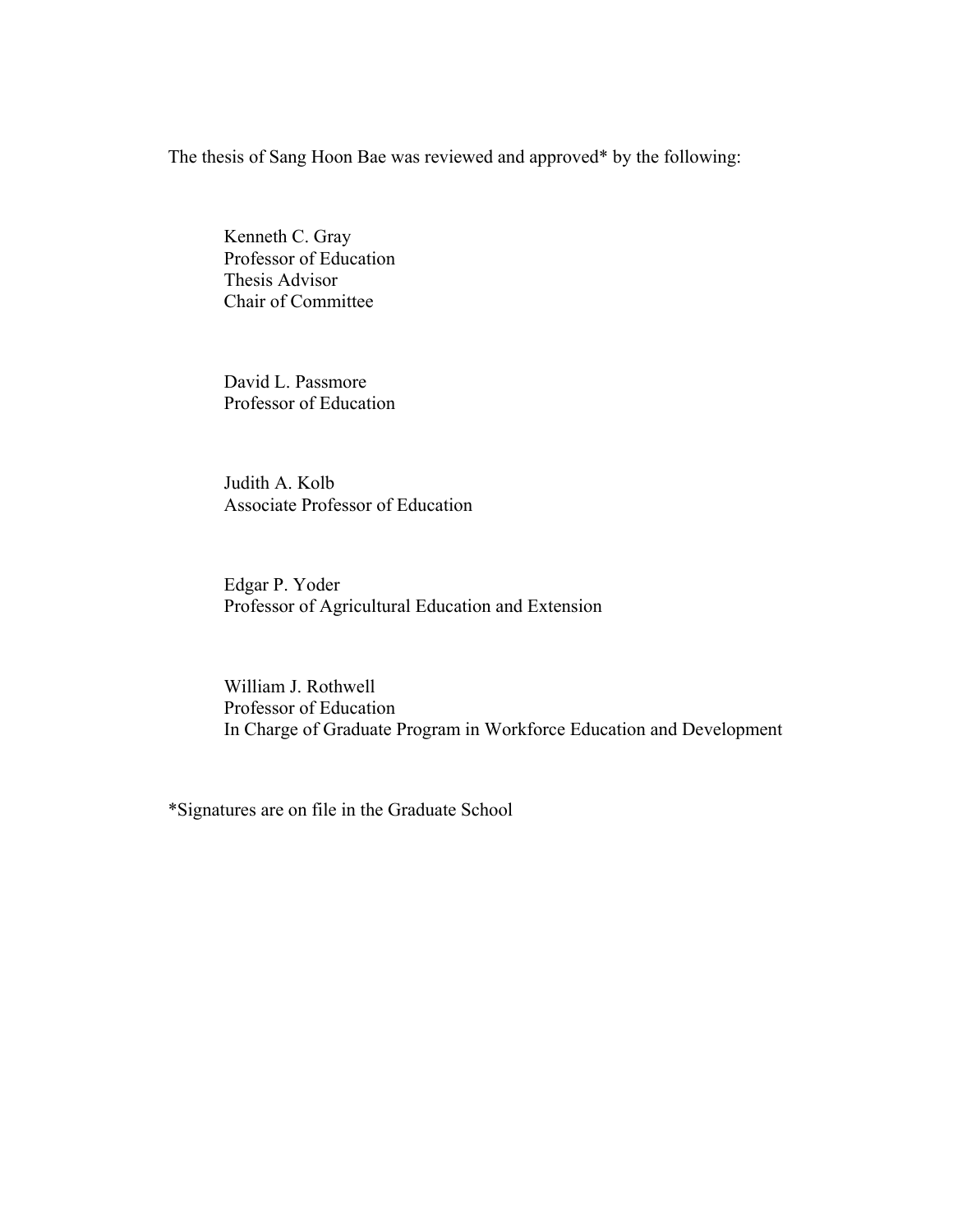#### **ABSTRACT**

With an ever growing public concern over the quality of education, an increasing number of K-12 schools are adopting the ISO 9000 quality management system. However, little is known about the effects of ISO 9000 participation on the educational outcomes of schools. The purpose of this study was to investigate empirical evidence regarding how the implementation of ISO 9000 is related to school performance, which was measured by student achievement on the state-mandated standardized tests and the student attendance rates of schools – or the graduation rates, in the case of high schools. The study also examined whether the ISO 9000 standardized education system helps foster more educational equality by mitigating the effect of school socio-economic status on the overall student achievement of a school.

The study was conducted using schools in the U.S. that participated in ISO 9000. The unit of analysis was a school, and the sample was selected from 30 school districts including 8 school districts implementing ISO 9000. The sample consisted of 330 schools at the primary school level, 157 schools at the middle school level, and 112 schools at the high school level; among them, 101 primary schools, 62 middle schools, and 36 high schools were implementing ISO 9000 as of 2004.

The dependent variables were a) average passing rates of students of schools on the state-mandated tests, b) average passing rates of economically disadvantaged students of schools on the state-mandated tests, and c) the student attendance rates of schools or, in the case of high schools, graduation rates. Independent variables were a) the percentage of students in a school who receive free/reduced lunches, b) school-wide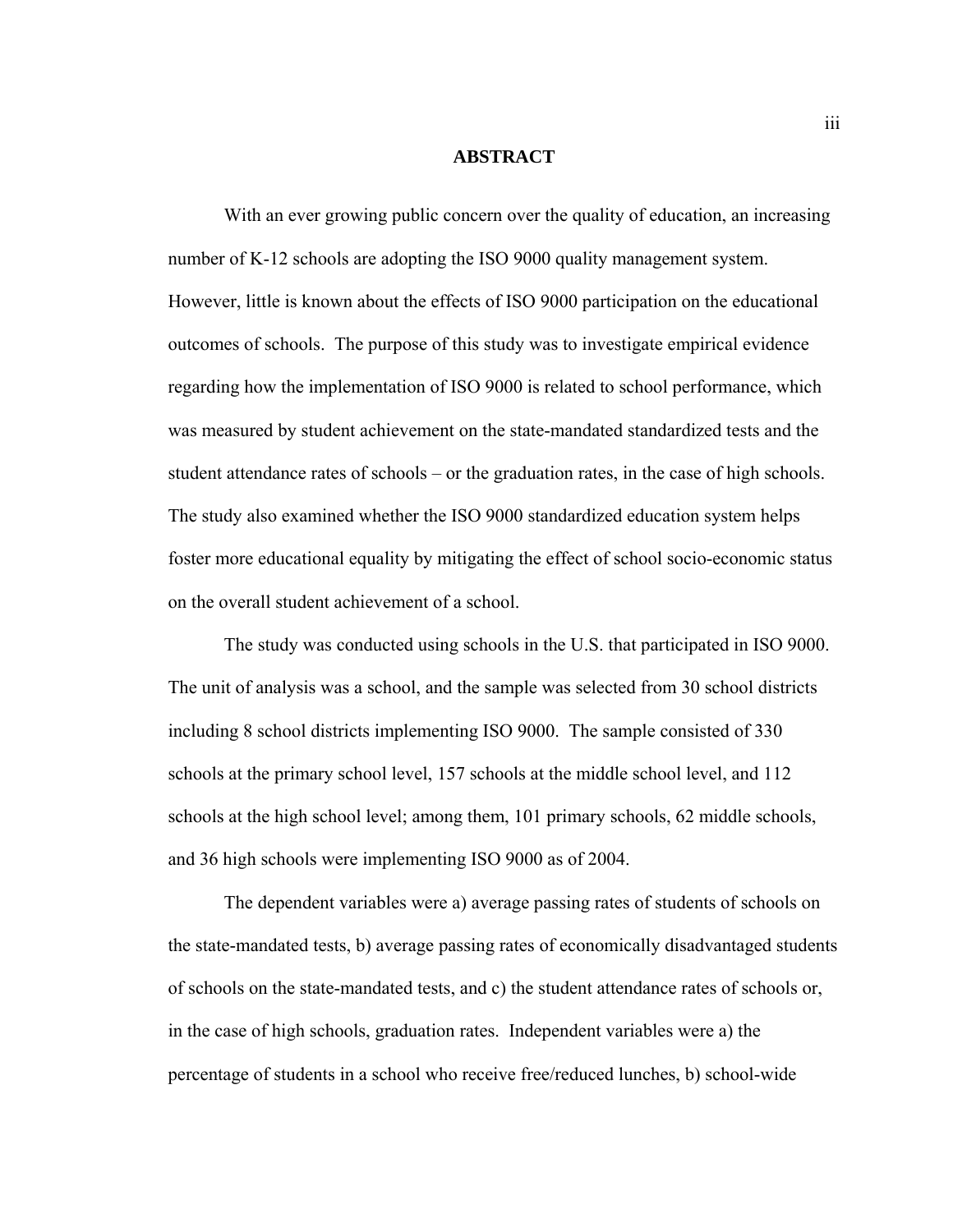student-teacher ratio, c) annual per-pupil expenditure of school district, and d) ISO 9000 participation. The data were taken from various sources including official 2003-2004 school year state and district report cards and the National Center for Educational Statistics (NCES). Taking into account the hierarchical nature of the data, this study employed a Hierarchical Linear Modeling (HLM) statistical technique.

The study found that a) there is no relationship between ISO 9000 participation and student achievement of schools – across students in general and economically disadvantaged students in particular; b) there is a significant relationship between ISO 9000 participation and the student attendance rates in elementary and middle schools; and c) the effect of school SES, measured by the percentage of students receiving free/reduced priced lunches, on student achievement of a school does not differ between ISO 9000 schools and non-ISO 9000 schools.

The study results provide two important policy implications. First, the ISO 9000 quality management system in education, focusing on procedural standardization of classroom activities, may not work well as a quick-fix solution to improve school performance – especially, student learning. Due to the long-established institutional features of education such as value-orientation, diversity, complexity, and unpredictability, procedural standardization of teaching and learning by ISO 9000 may be more difficult and less appropriate than ambitious business-oriented school reformers had expected. Second, given the relationship between student attendance and achievement, however, this study does not completely rule out the possibility that ISO 9000 could positively influence school performance in the long run. By helping schools become more organized and thus function well in the areas of essential school operations such as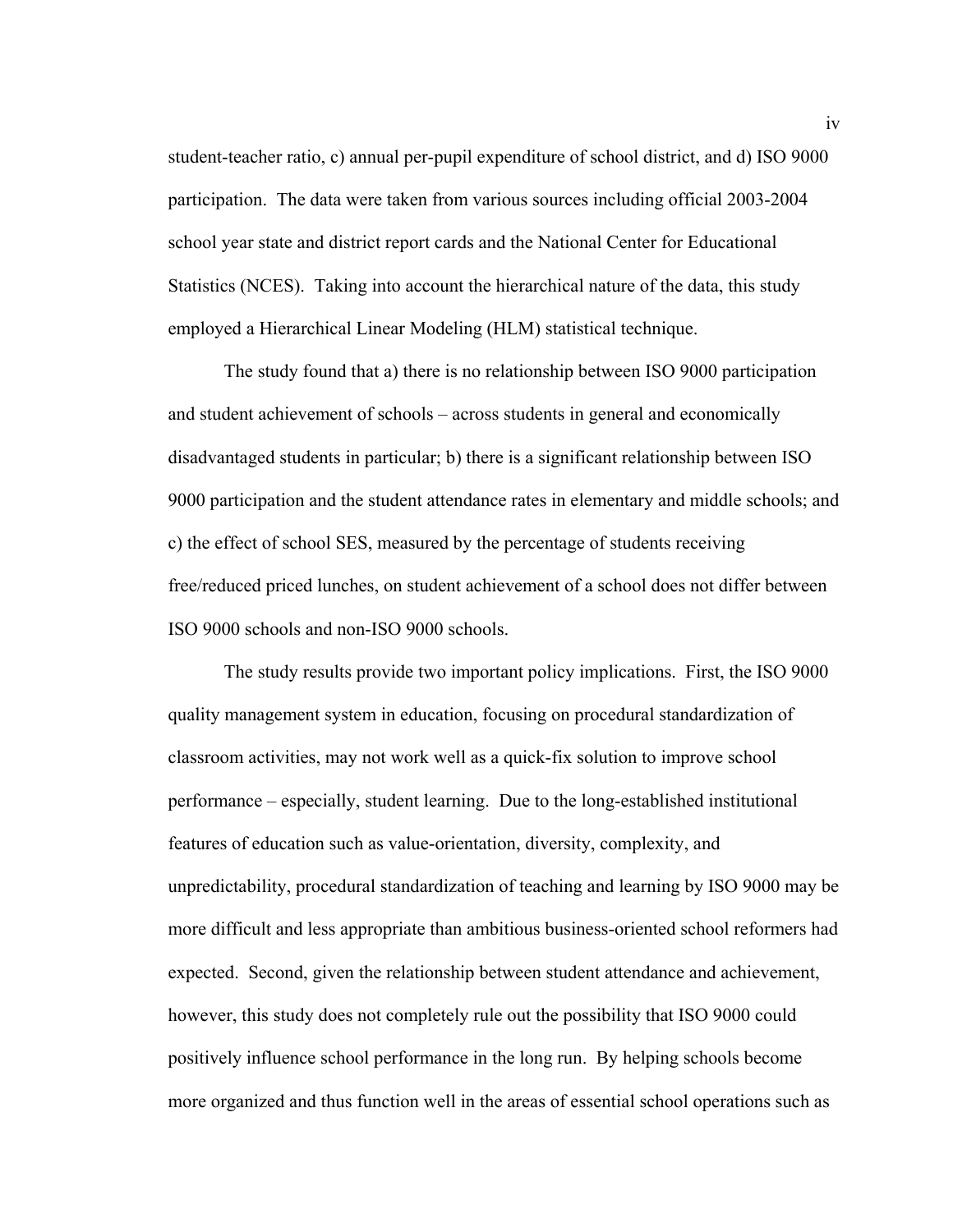student and teacher attendance, ISO 9000 could contribute to building a school climate which helps enhance school performance without intimidating other important values such as teachers' professional autonomy and creativity in classrooms.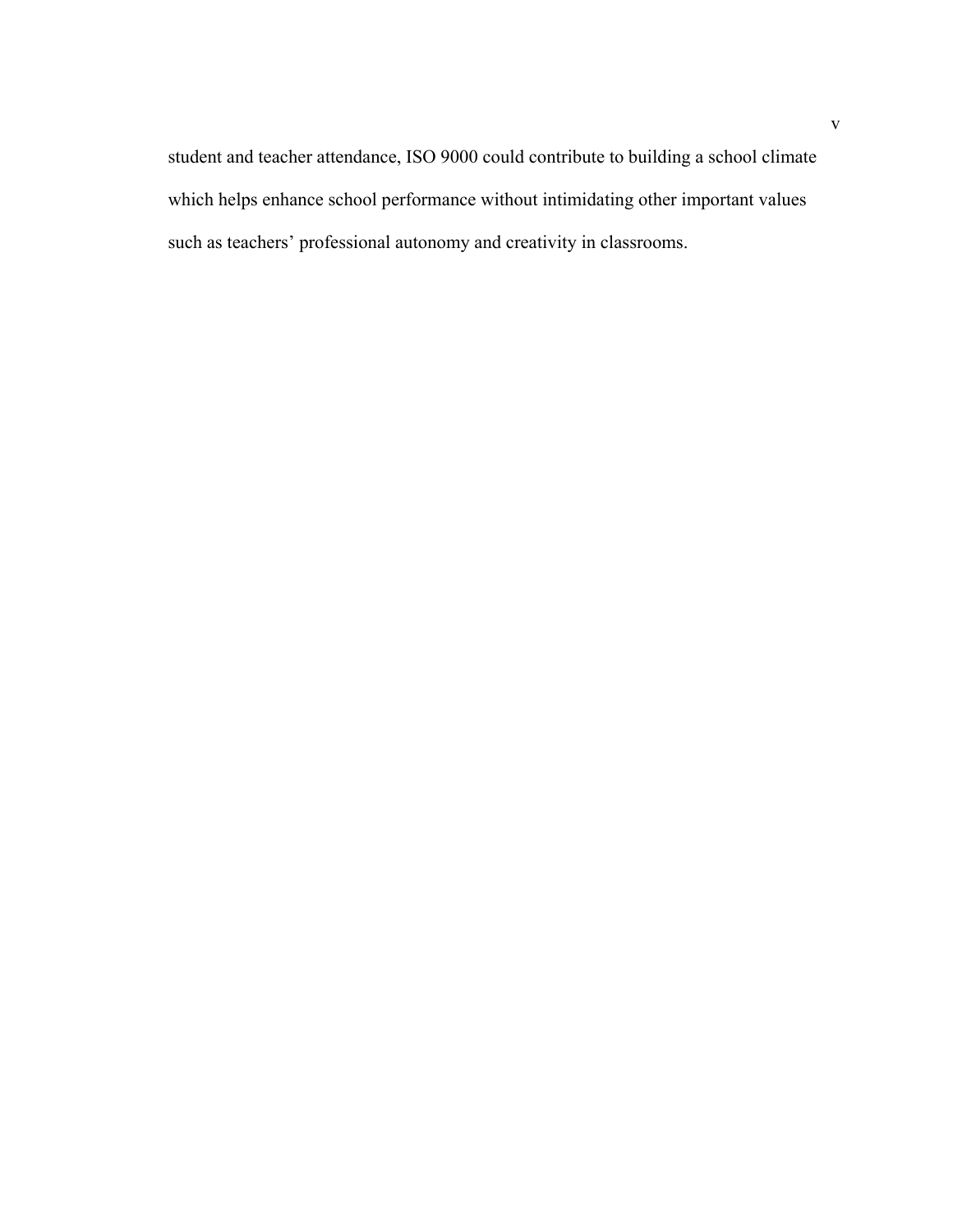# **TABLE OF CONTENTS**

|                                                                         | $\overline{7}$ |
|-------------------------------------------------------------------------|----------------|
|                                                                         |                |
|                                                                         | 9              |
|                                                                         |                |
|                                                                         |                |
|                                                                         |                |
|                                                                         |                |
|                                                                         |                |
|                                                                         |                |
|                                                                         |                |
| Internal Benefits: Efficient and Effective Organizational Operation  19 |                |
| External Benefits: Productive Relationship with the Outside - Market    |                |
|                                                                         |                |
|                                                                         |                |
|                                                                         |                |
|                                                                         |                |
|                                                                         |                |
|                                                                         |                |
|                                                                         |                |
|                                                                         |                |
|                                                                         |                |
|                                                                         |                |
|                                                                         |                |
|                                                                         |                |
|                                                                         |                |
|                                                                         |                |
|                                                                         |                |
| Statistical Analysis: Hierarchical Linear Modeling (HLM)  41            |                |
|                                                                         |                |
|                                                                         |                |
|                                                                         |                |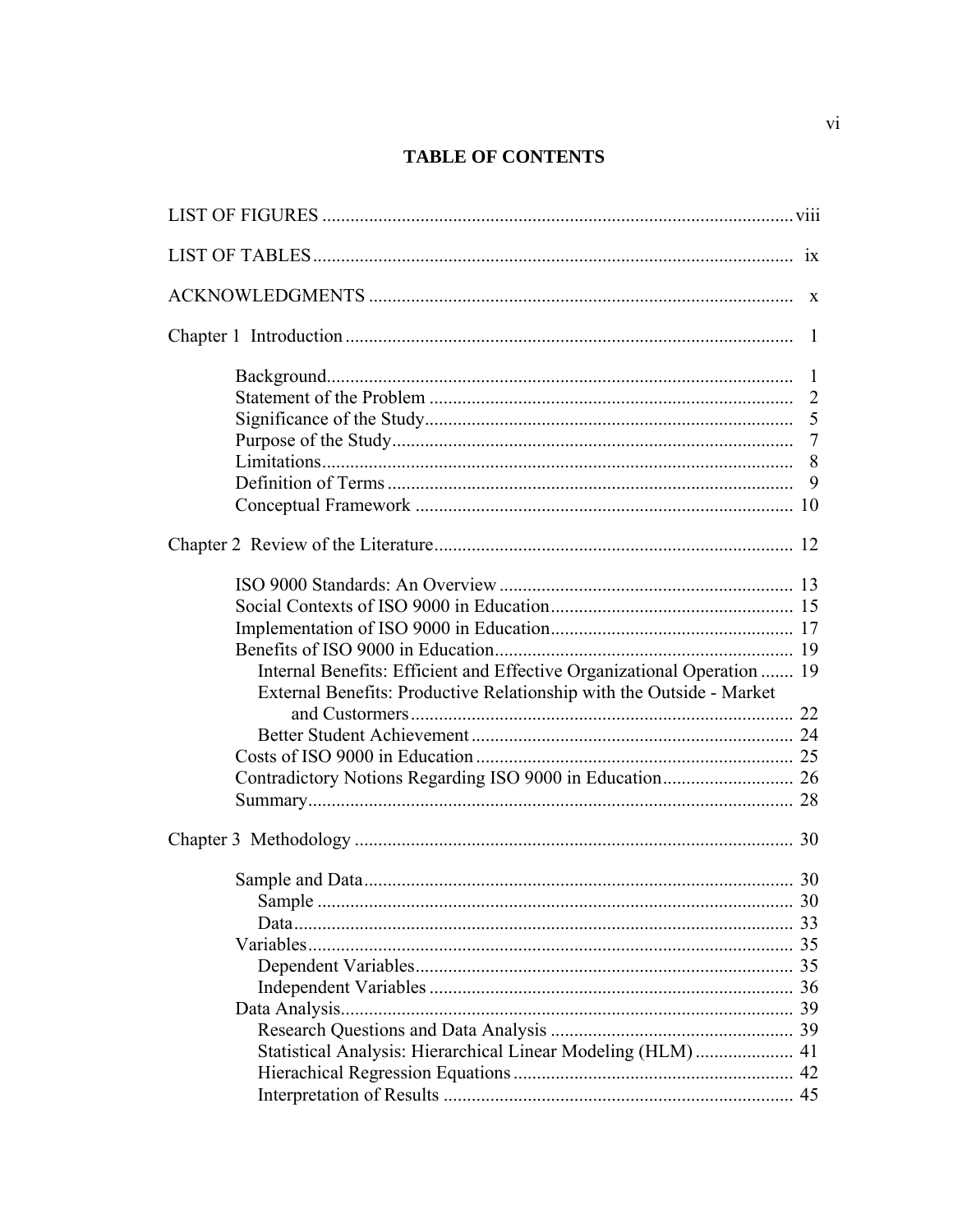| Chapter 5 Summary of Findings, Discussion, Policy Implications, and  |
|----------------------------------------------------------------------|
| Research Question One: ISO 9000 and Student Achivement of Schools 60 |
|                                                                      |
| Research Question Two: ISO 9000 and Achievement of the               |
| Research Question Three: ISO 9000 and Student Attendance             |
|                                                                      |
| Research Question Four: ISO 9000 and the Effect of School SES on     |
|                                                                      |
|                                                                      |
|                                                                      |
|                                                                      |
|                                                                      |
|                                                                      |
|                                                                      |
|                                                                      |
|                                                                      |

vii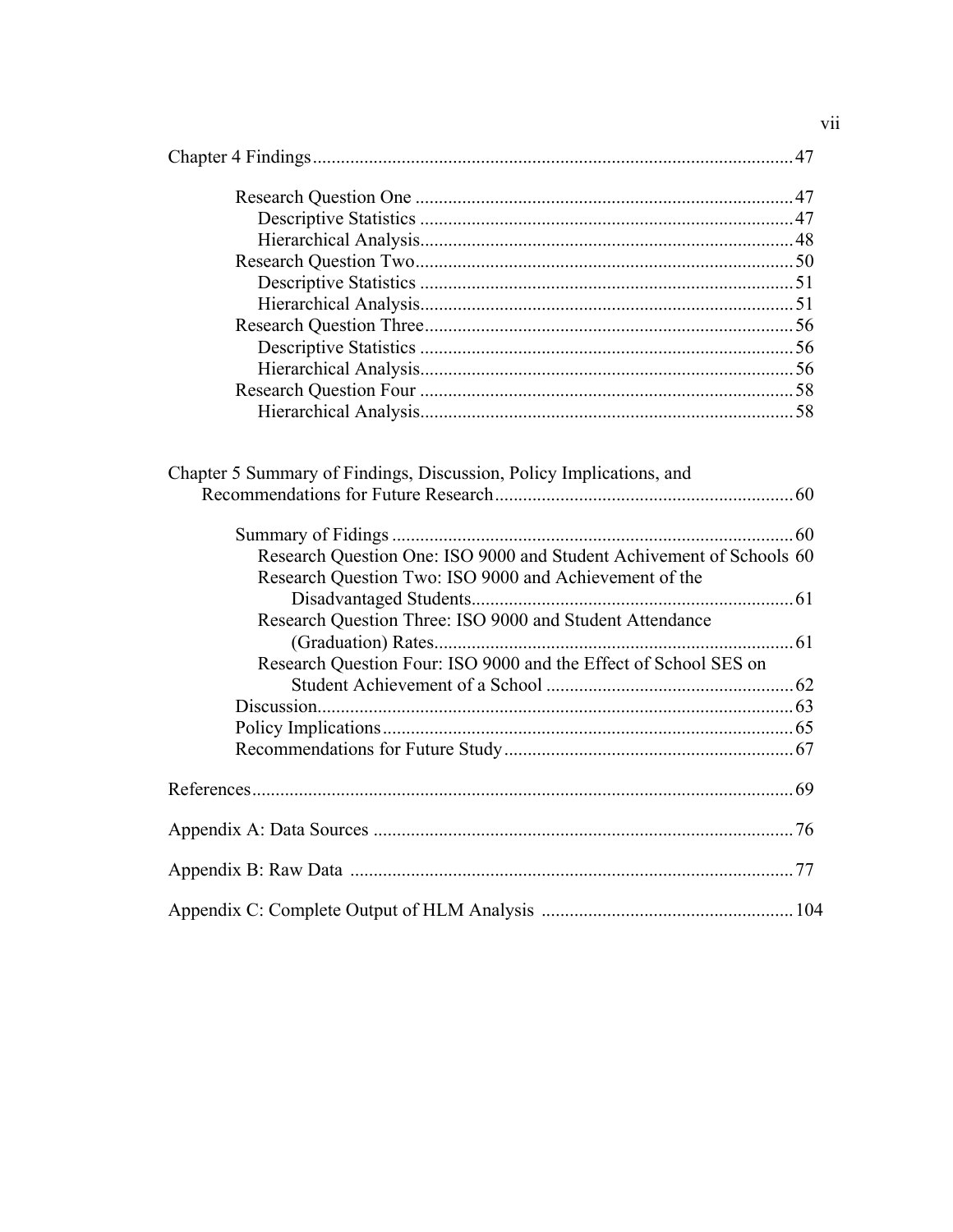# **LIST OF FIGURES**

| Figure 4.1. Interaction between ISO 9000 participation and school SES<br>(%FreeLunch) on student achievement of a school (average passing rates of |  |
|----------------------------------------------------------------------------------------------------------------------------------------------------|--|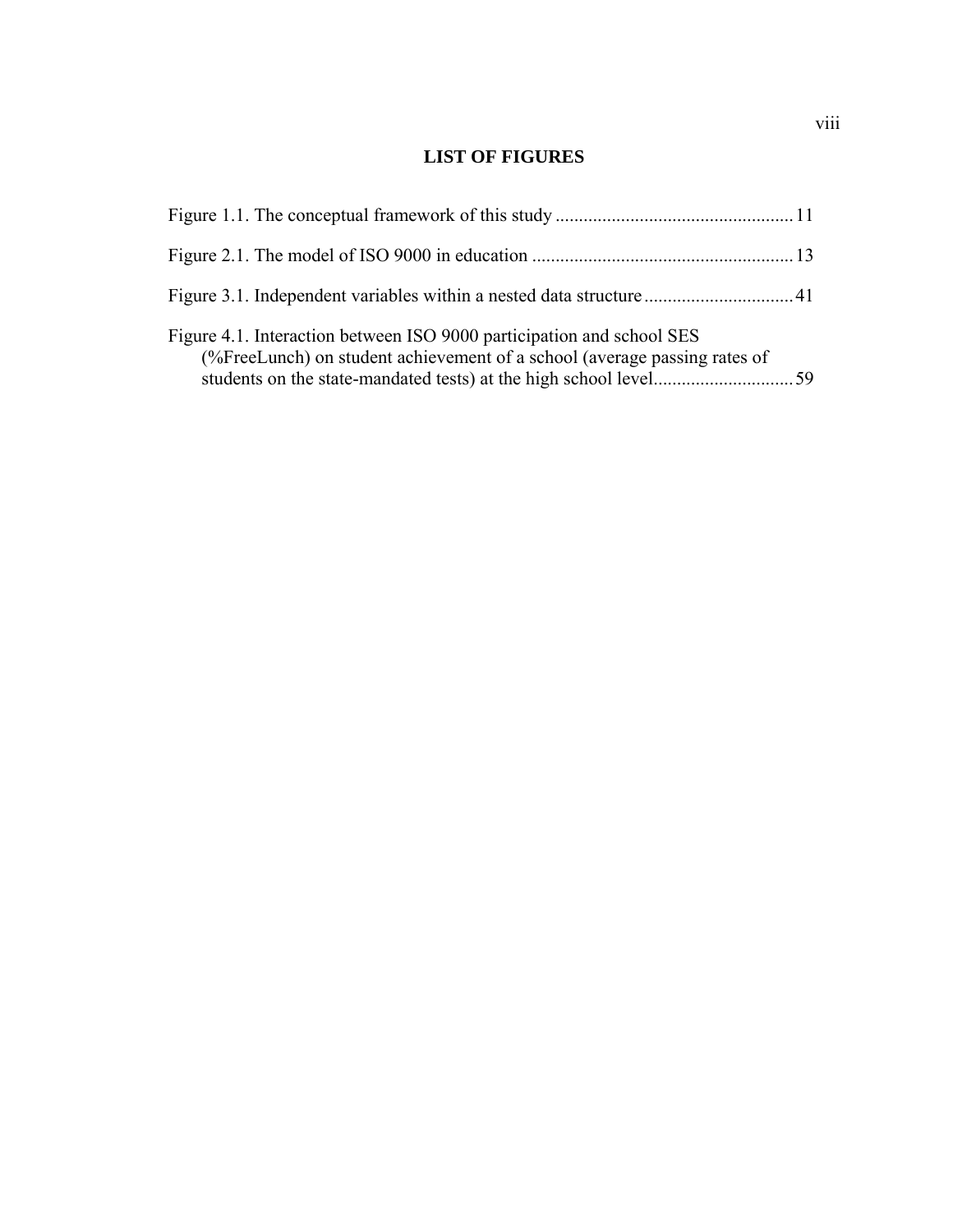# **LIST OF TABLES**

| Table 3.1. ISO 9000 status, per-pupil expenditrue, socio-ecoomic status (SES),                                                                                   | 34   |
|------------------------------------------------------------------------------------------------------------------------------------------------------------------|------|
|                                                                                                                                                                  |      |
| Table 3.3. Summary of the research questions, variables, and analysis techniques40                                                                               |      |
| Table 4.1. Summary of descritive statistics for dependent and indpendent                                                                                         |      |
| Table 4.2. Point and interval estimates (95% CI) of effects of school- and school<br>district-level variables on elementary school outcomes for null and         |      |
| Table 4.3. Point and interval estimates (95% CI) of effects of school- and school<br>district-level variables on middle school outcomes for null and conditional | . 54 |
| Table 4.4. Point and interval estimates (95% CI) of effects of school- and school<br>district-level variables on high school outcomes for null and conditional   | 55   |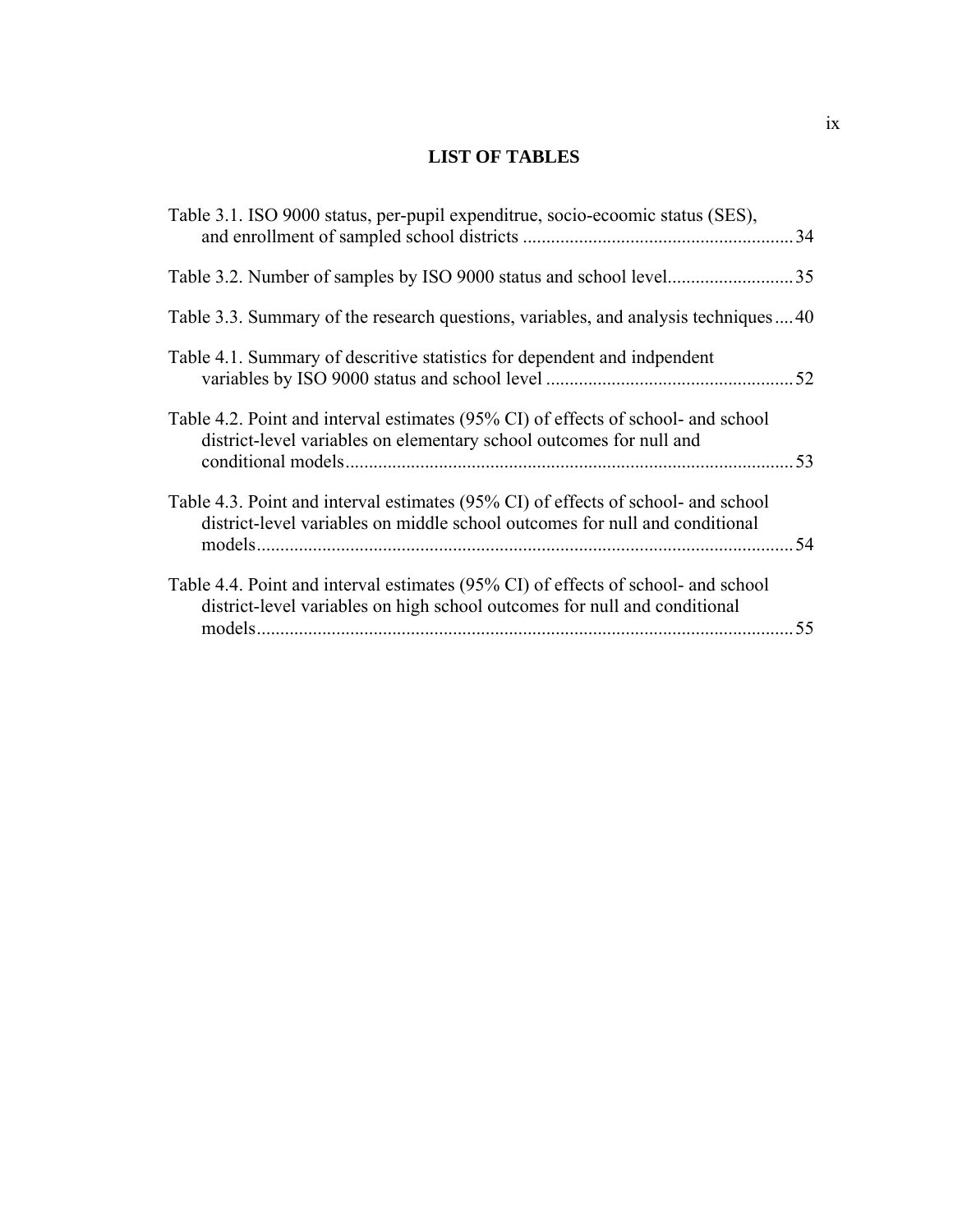#### **ACKNOWLEDGEMENTS**

The completion of this dissertation was made possible through the support of many individuals. First of all, I would like to express my gratitude to my doctoral committee, Dr. Kenneth C. Gray, Dr. David L. Passmore, Dr. Judith A. Kolb, and Dr. Edgar P. Yoder, for their insightful suggestions on this dissertation. My most sincere appreciation goes to Dr. Gray, my thesis advisor and committee chair. He inspired my whole intellectual activities and has been a thoughtful mentor guiding my life at Penn State as well as a greatest supporter both morally and financially. With his encouragement and help, I was able to accomplish so many things at Penn State. I have also become indebted to Dr. Edgar I. Farmer, Head of the Department of Learning and Performance, for his guidance and support of my doctoral studies.

I would like to thank my colleagues of the Korean Ministry of Education and Human Resources Development, Dr. Ki Bong Lee, Dr. June Hee Lim, Dr. Deok Ho Jang, Moon Taek Kim, Jin Su Kim, Dong Ho Lee, Jae Ik Cho, Kyung Nyun Kim, and Woo Sam Jang, for their moral support. I also extend an expression of special thanks to Ji Hoon Song and his wife Seo Yeon Choi. Because of them, we were not lonely.

I dedicate this dissertation to my parents, Gyu Hee Bae and Young Sook Lee and parents-in-law, Kyung Sun Choi and Jeong Ja Kim. This achievement was possible due to their sacrifices and endless love. Finally, I am so grateful to my wife, Kee Ho Choi and children, JaeWon and JoonWon. They have provided me with the joy and richness in my life and motivated all of my works at Penn State.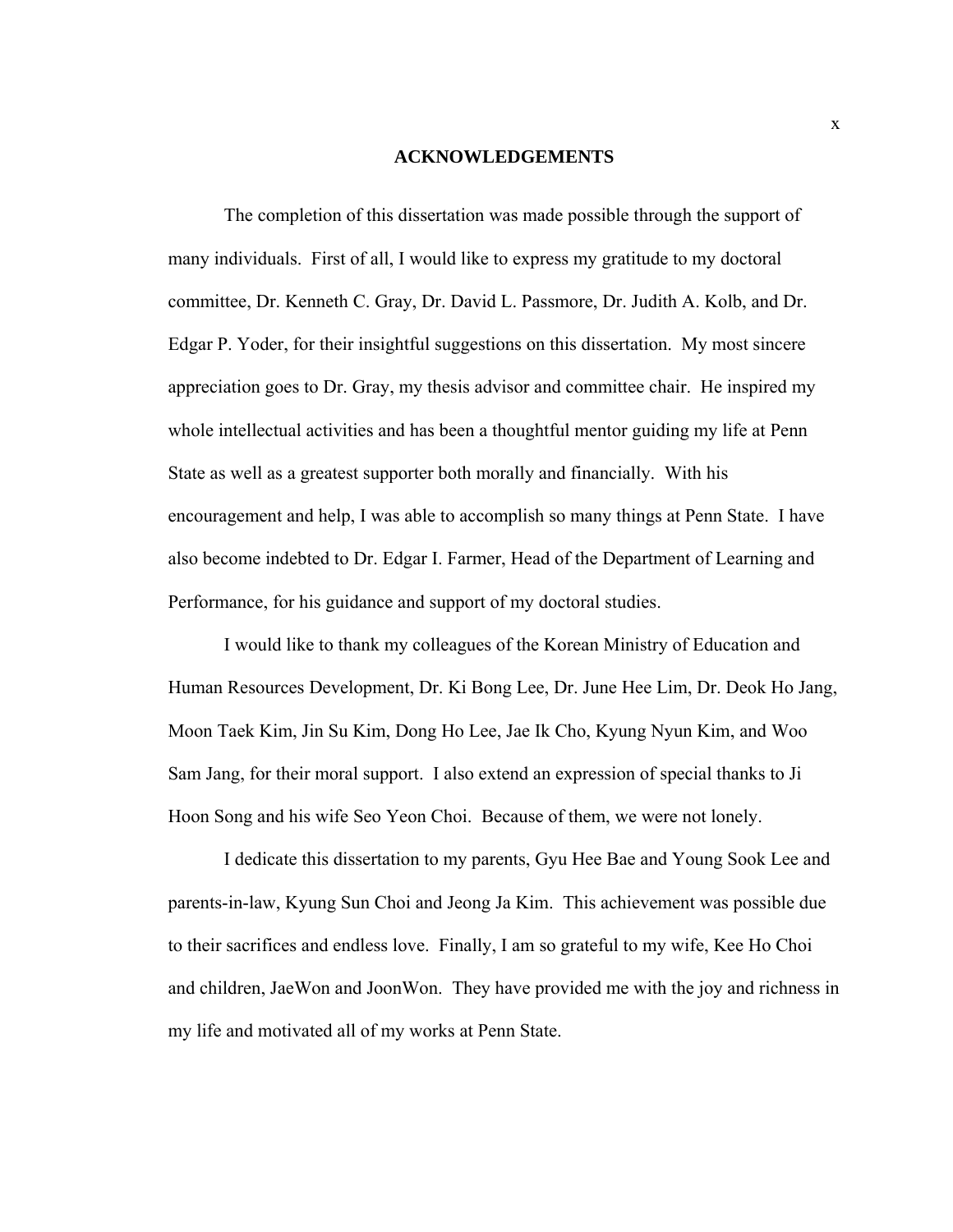#### **Chapter 1**

#### **Introduction**

#### **Background**

Education reform is one of the prevalent issues in most societies today. The effort to reform public schools is a norm for educators as well as outside reformers who want to develop a "world-class" workforce (Carnoy, 2000; Tyack & Cuban, 1995). During the past few decades, schools have been the place of a variety of educational experiments. The most salient feature in the recent reform movement is the infusion of the business sector's ideas regarding schooling – for example, Management by Objectives (MBO), Zero Based Budgeting (ZBB), School Choice, or the Voucher Program (Apple, 2000; Chubb & Moe, 1990; Friedman, 2004; Hanushek, 1994; Murphy, 1996). With a growing awareness of the importance of education in the future economy, many business-minded innovators have aggressively addressed the problems of public schooling and suggested various solutions to improve schools' performance. In the case of the US, the influential report "*A Nation at Risk: The Imperative for Educational Reform,"* published in 1983, triggered greater involvement of the private sector in "reinventing schooling" (Murphy, 1990; Friedman, 2004; Tyack & Cuban, 1995). With the recent spread of "*educational consumerism*" (Labaree, 2000) – a market-based perspective from which "education is seen as simply one more product like bread, cars, and television" (Apple, 2000, p. 39) –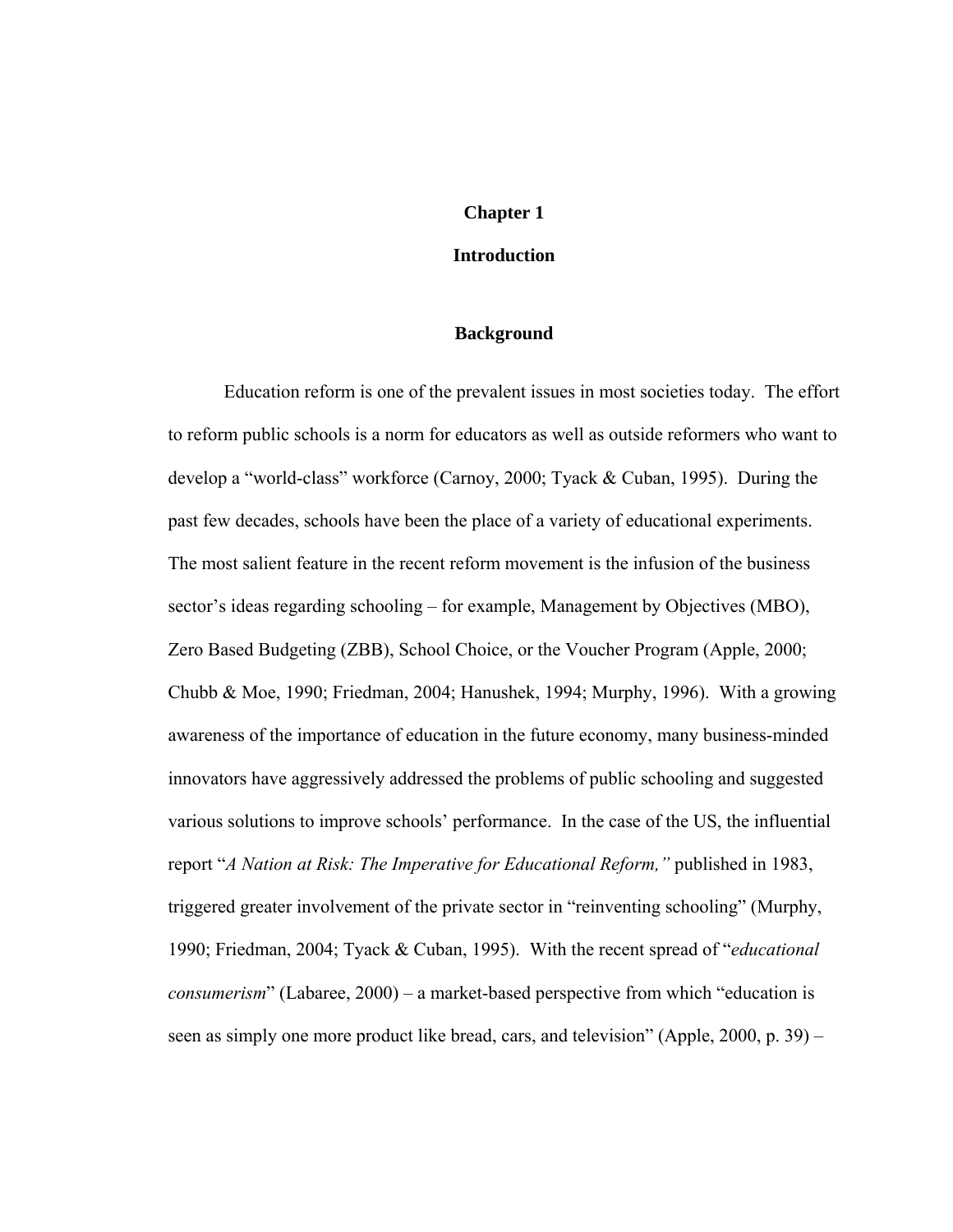these business-oriented solutions have been gaining greater popularity among the public and policy makers.

Among the many business-minded reform approaches, the one observed with the keenest interest by education reformers in recent years has been the quality management system in education. In particular, the application of ISO 9000 standards, a set of international quality standards and guidelines, as a quality management system has been spotlighted as an ambitious attempt to improve public schools. In many countries, the ISO 9000 quality management system (ISO 9000), focusing on the improvement of dayto-day processes of schooling, flourishes as an efficient and scientific tool that maintains high standards in public education (Bevans-Gonzales & Nair, 2004; Russo, 1995; Thonhauser, 2005; Van Den Berghe, 1997, 1998; Zuckerman & Rhodes, 2000). No formal statistics are available on the number of ISO 9000-certified educational institutions, but according to a survey by Craig Johnson, a well-known management consultant at Florida State University, about 200 public schools, colleges, and community colleges have earned ISO 9000 registration in the US up to date (Core Business Solutions, 2003). With an ever-growing public concern over the quality of education, the number of educational institutions adopting ISO 9000 is increasing (Bevans-Gonzales & Nair, 2004).

#### **Statement of the Problem**

In evaluating the relationship between ISO 9000 implementation and student achievement of schools, experts come to two opposing conclusions. For most businessoriented reformers, ISO 9000 is seen as the best way to improve school performance and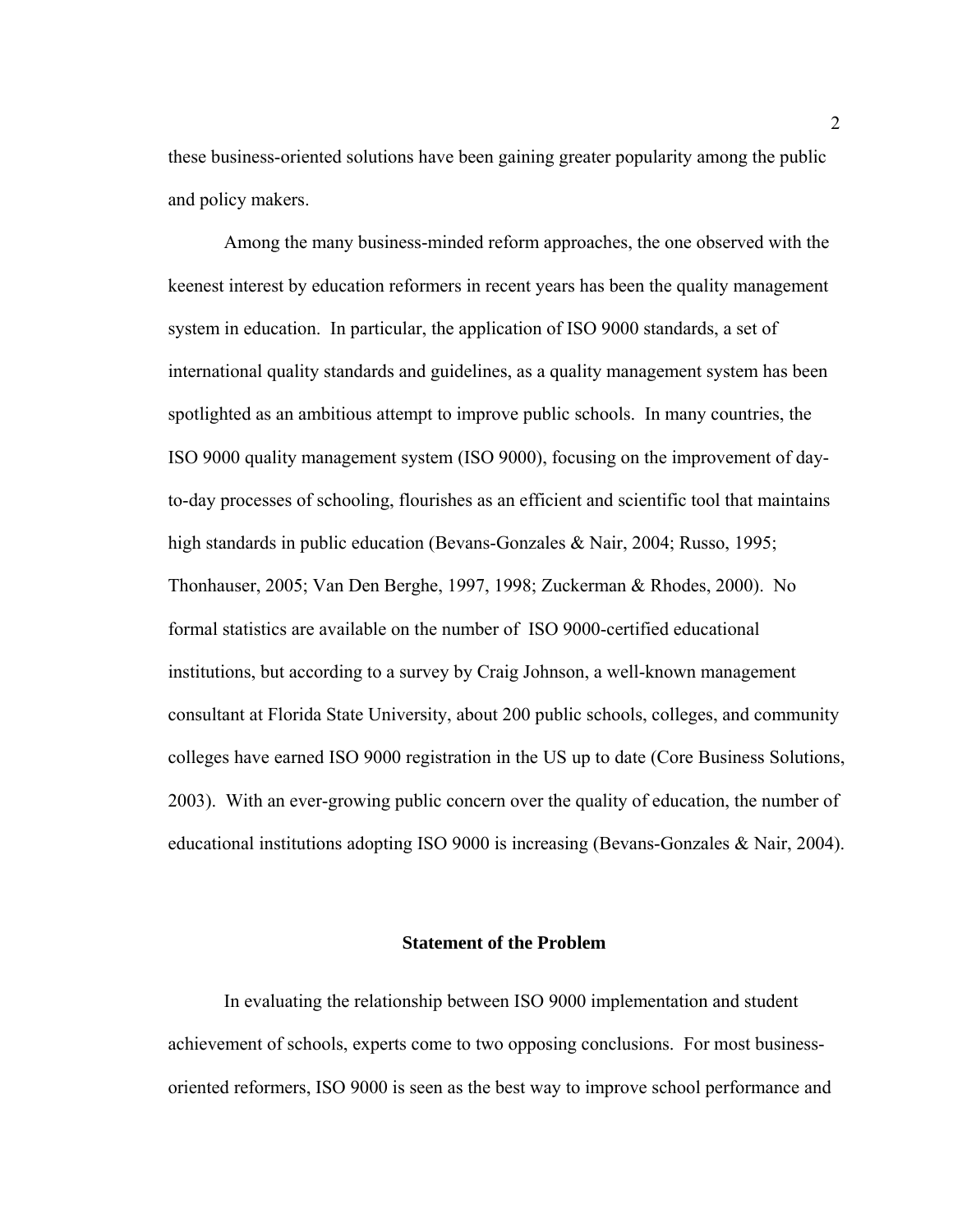eventually the efficiency of the entire public education system (Ayudhya, 2001; Doherty, 1995; Stimson, 2003; Van Den Berghe, 1997; Zuckerman & Rhodes, 2000). They claim that more systematic and standardized process control will give overall excellence to under-performing schools. To the contrary, some educators are skeptical about ISO 9000's effects on the real world of education. They argue that ISO 9000 may be effective in the workplace, but is useless and counterproductive in a school setting (D. Burkhardt, personal communication, January 25, 2005; C. Stevenson, personal communication, January 20, 2005). For those educators, ISO 9000 is just "one more fad that will soon be forgotten (Bevans-Gonzales & Nair, 2004, p.177)."

No matter which side of the debate one finds oneself on, the problem is that neither the reformers' assertions nor the educators' counter-arguments are based upon empirically supported research results. While some research (Moreland & Clark, 1998; Stimson, 2003; Thornhauser, 2005) has been conducted on ISO 9000's impact on the efficiency of school administration, little attention has been given to its effects on student achievement. Therefore, very little is known about the degree to which being registered to ISO 9000 standards – that is, implementing the ISO 9000 quality management system – can be in fact associated with improvement in student achievement of schools.

The second problem concerns the relationship between schools' ISO 9000 participation and educational equality. A number of researchers have suggested that a more systematic and standardized approach to educational operations ensures the *consistent* quality of education in any organization or group of people (Ayudhya, 2001; Moreland & Clark, 1998; Stimson, 2003; Van Den Berghe, 1997). In addition, some previous international comparative studies (Organization for Economic Cooperation and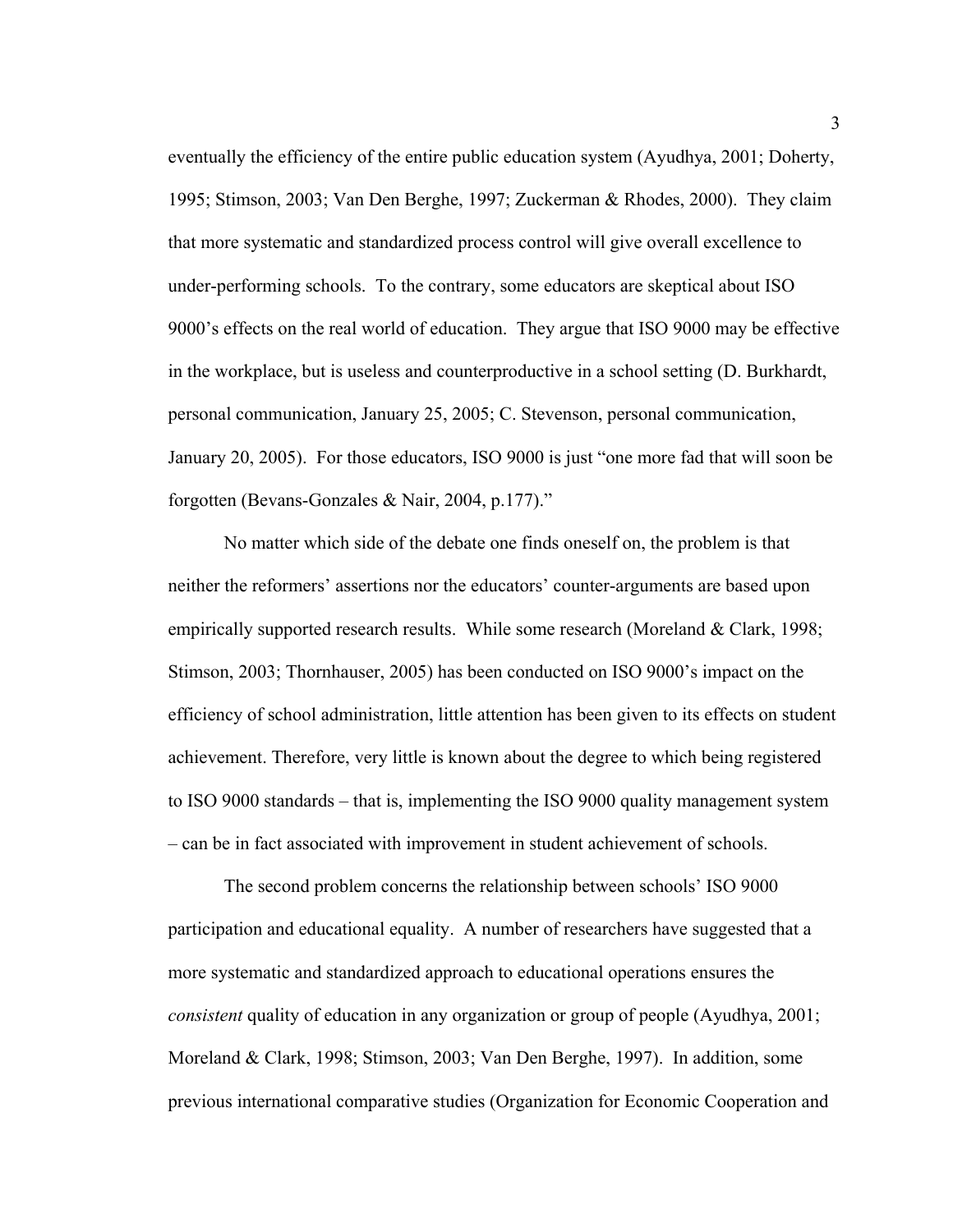Development, 2004; National Center for Education Statistics, 2001; Riordan, 1997) indicate that student achievement in nations with standardized education systems is higher and more equitable than that in nations without such systems. One may, then, speculate that standardization of schooling by ISO 9000 creates more consistent, equitable educational outcomes among schools by mitigating the influence of socioeconomic conditions and school resources that vary from school to school. But again, almost no research has been done to directly investigate what influence the ISO 9000 quality management system has on educational equality.

The third problem concerns the lack of research about the relationship between schools' participation in ISO 9000 and the changes in the attitude of students toward school. There have been some studies that describe how the implementation of ISO 9000 influences the attitude of school members toward schools (Ayudhya, 2001; Bevans-Gonzales & Nair, 2004; Moreland & Clark, 1998). The studies suggest that while ISO 9000 positively motivates the staff by helping to define clear goals, monitor their improvement, and pursue corrective action, its bureaucratic mechanism also produces discouraging effects on the attitude of the staff, creating the sense of exclusion and powerlessness. In any case, however, most previous studies have paid attention to the changes in the perceptions or attitudes of the management or of teachers, not of students. As a consequence, very little is known about how the implementation of ISO 9000 is related to the changes in the attitude of students toward school.

Finally, given the growing perceptions of ISO 9000 as a school reform initiative among policy makers, business leaders, and some educators, little effort has been made to illuminate "ISO 9000 in education" in the context of school reform. If ISO 9000 is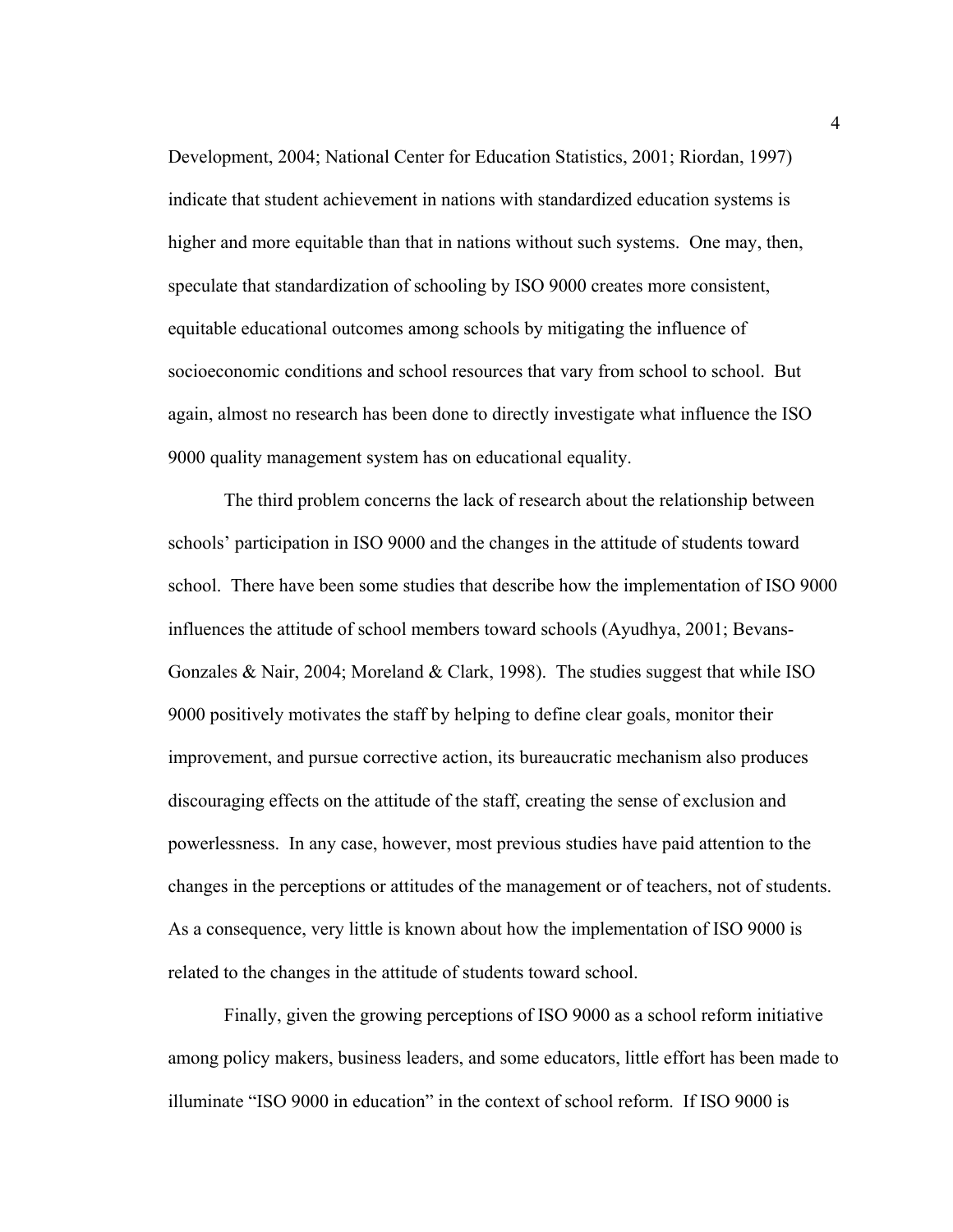viewed from the public school reform standpoint, much more complicated factors including historical and institutional backgrounds of public schooling, along with social and ideological contexts of ISO 9000 in education, need to be considered. In addition, given the implementation of ISO 9000 as a means to achieve educational goals, it is important to know what educational outcomes ISO 9000 brings to schools. Nonetheless, as Singels, Ruel, & Van De Water (2001) note, in many cases ISO 9000 registration is viewed as an end in itself, not as a means to achieve the organization's goals and objectives – "ISO 9000 in education" is no exception. In short, even without solid empirical evidence and careful consideration of the role of ISO 9000 as an instrument for school reform, the ISO 9000 quality management system, originally a business practice geared toward manufacturing, is under consideration as an effective mechanism for the reform of American public schools.

#### **Significance of the Study**

This study is significant both on a theoretical and a practical level. First, the current study is important on a theoretical level because it will contribute to the theoretical analysis of "ISO 9000 in education." There have been some case studies to describe how the ISO 9000 system has been successfully developed in certain educational organizations (Ayudhya, 2001; Bevans-Gonzales & Nair, 2004; Moreland & Clark, 1997; Peters, 1999; Stimson, 2003; Zuckerman & Rhodes, 2000). Although these earlier studies are adequate for the analysis of the development of ISO 9000 in certain organizations, they do not capture all aspects of ISO 9000 in education. This study takes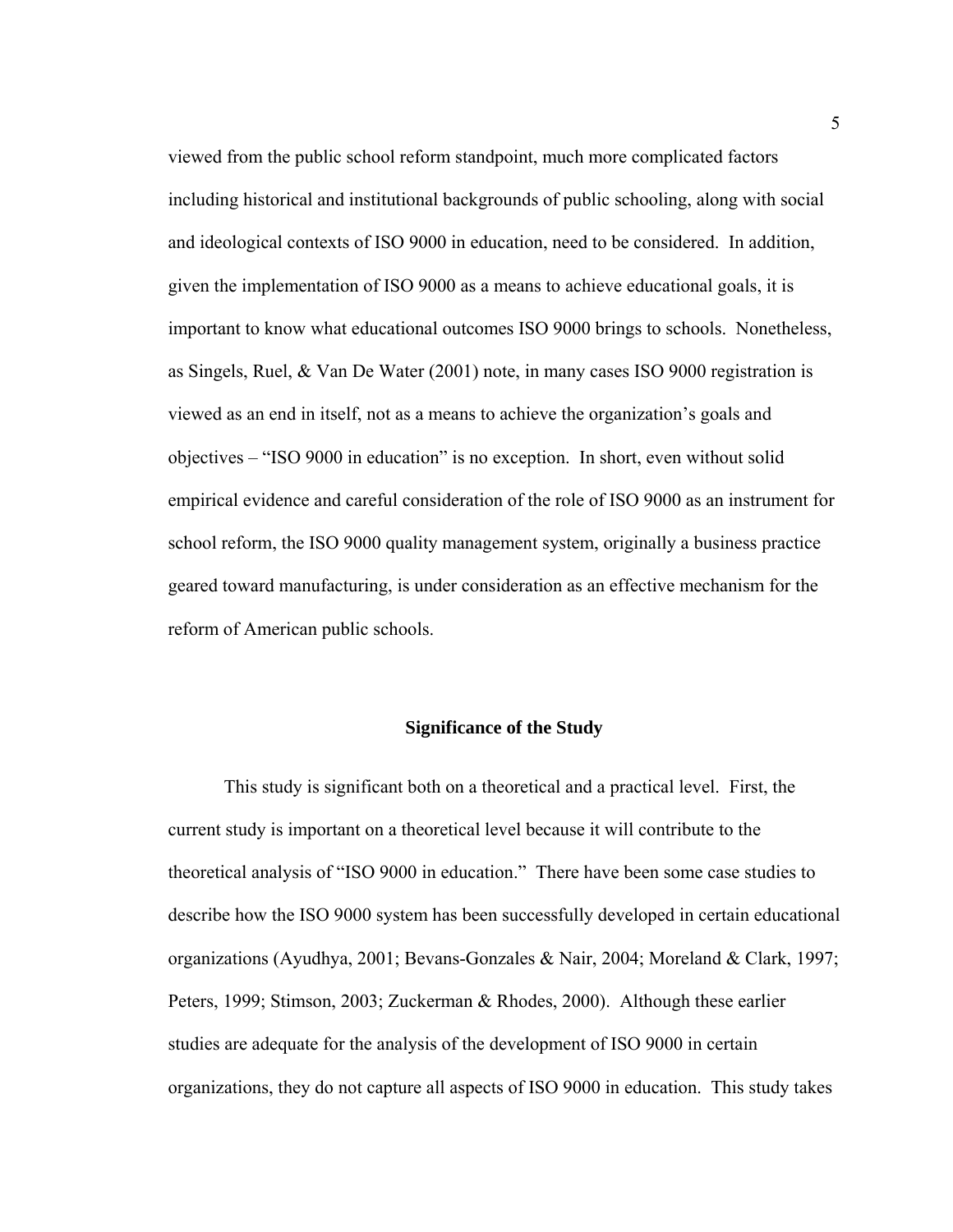the analysis one step further by presenting a comprehensive conceptual framework to better understand "ISO 9000 in education." Further, this study, guided by the institutional theory perspective, implicitly addresses two important theoretical questions – how the business ideologies and methodologies of ISO 9000 could be matched with the long-established institutional features of public schools and the educators' mindset, and, thus, how appropriate the ISO 9000 mechanism could be for reforming American public schools. And, this study will also provide an important clue towards determining whether standardization of schooling by the ISO 9000 system promotes educational equality.

On the practical level, this study suggests some policy implications to policy makers, business leaders and educators who opt for such an allegedly scientific business practice despite a lack of practical evidence. Although some studies show the possible benefits and costs of ISO 9000 based on case studies (Bevans-Gonzales & Nair, 2004; Moreland & Clark, 1997; Peters, 1999; Van Den Berghe, 1997; Zuckerman & Rhodes, 2000), most of them do not deal directly with the relationship between being registered to ISO 9000 standards and the quality and equality of education. This study will offer solid evidence regarding the relationship between being registered to ISO 9000 standards educational outcomes of schools, and further, provide a replicable research methodology to measure the impact of ISO 9000 on school performance.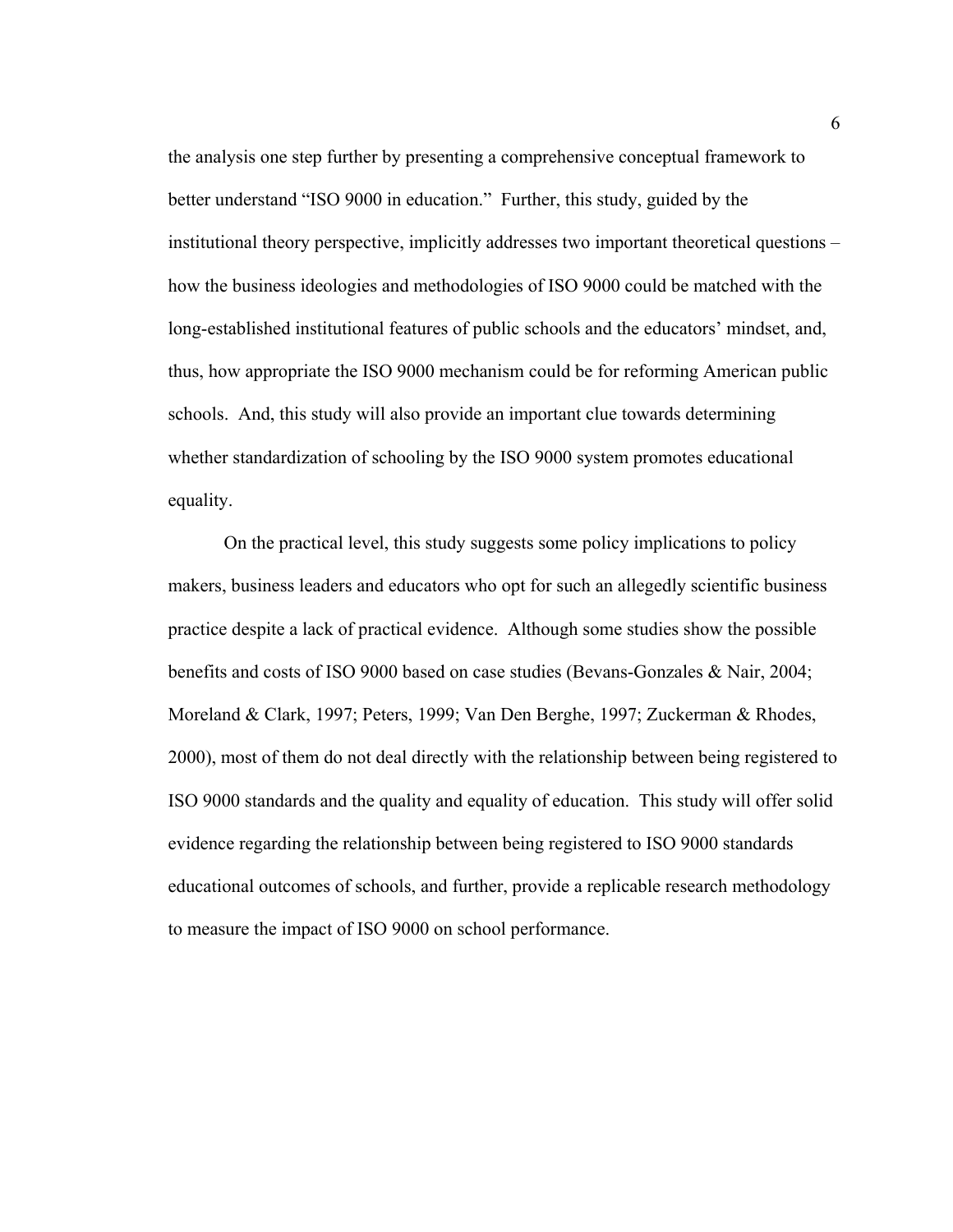#### **Purpose of the Study**

The purpose of this study was threefold: First, the study set out to investigate empirical evidence to determine the relationship between being registered to ISO 9000 standards and student achievement of schools, particularly by comparing average passing rates of students on the state-mandated tests between schools participating in ISO 9000 and schools not participating in ISO 9000. Second, it intended to examine whether the ISO 9000 quality management system helps foster educational equality. More specifically, this study explored both the relationship between ISO 9000 implementation and the academic achievement of disadvantaged students and whether schools with lower SES perform better under the ISO 9000 system. Third, the study meant to examine how standardization of schooling by ISO 9000 is related to the changes in the students' school attendance rates, or, in the case of high schools, graduation rates.

An extensive review and analysis of the literature and data were conducted in order to answer the following four research questions:

- 1. Is there any relationship between a school district's having the ISO 9000 quality management system and average passing rates of students of schools within that district on the state-mandated test?
- 2. Is there any relationship between a school district's having the ISO 9000 quality management system and average passing rates of economically disadvantaged students of schools within that district on the state-mandated test?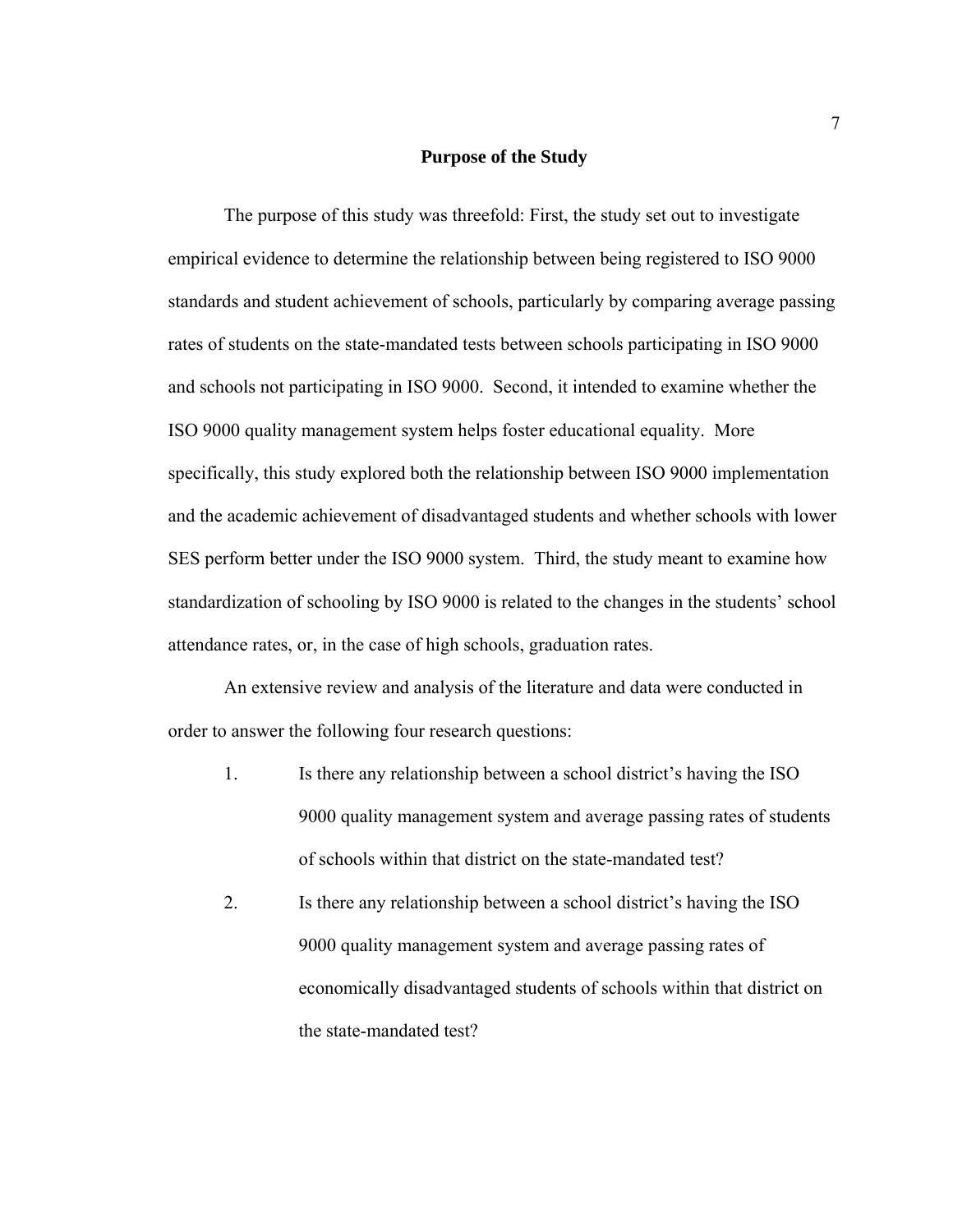- 3. Is there any relationship between a school district's having the ISO 9000 quality management system and the student attendance rates of schools within that district, or, in the case of high schools, the graduation rates?
- 4. Does the relationship between school SES and student achievement of a school differ between ISO 9000-participating schools and non-ISO 9000-participating schools?

## **Limitations**

This study had several limitations. First, due to the lack of a central data system to identify ISO 9000 registered school districts, this study was conducted with the nonprobability sample. Thus, the first limitation concerns the generalizability of the results. Although this study employed appropriate statistical techniques to use inferential statistics with the nonprobability sample (see Huck, 2004 for more discussion on this issue), its results should be interpreted with caution. Secondly, some ISO 9000 schools studied in this research have been implementing the ISO 9000 quality management system for only one or two school years. The effects of a newly adopted system, however, might not be apparent after such a short period. Thirdly, there is variation in the ways ISO 9000 is implemented across institutions. Thus, it is important to understand that the various ways of ISO 9000 implementation could result in different effects on the outcome variables. It should be noted that given the exploratory nature of this study, the sampled schools are categorized only into two groups – ISO 9000 schools versus non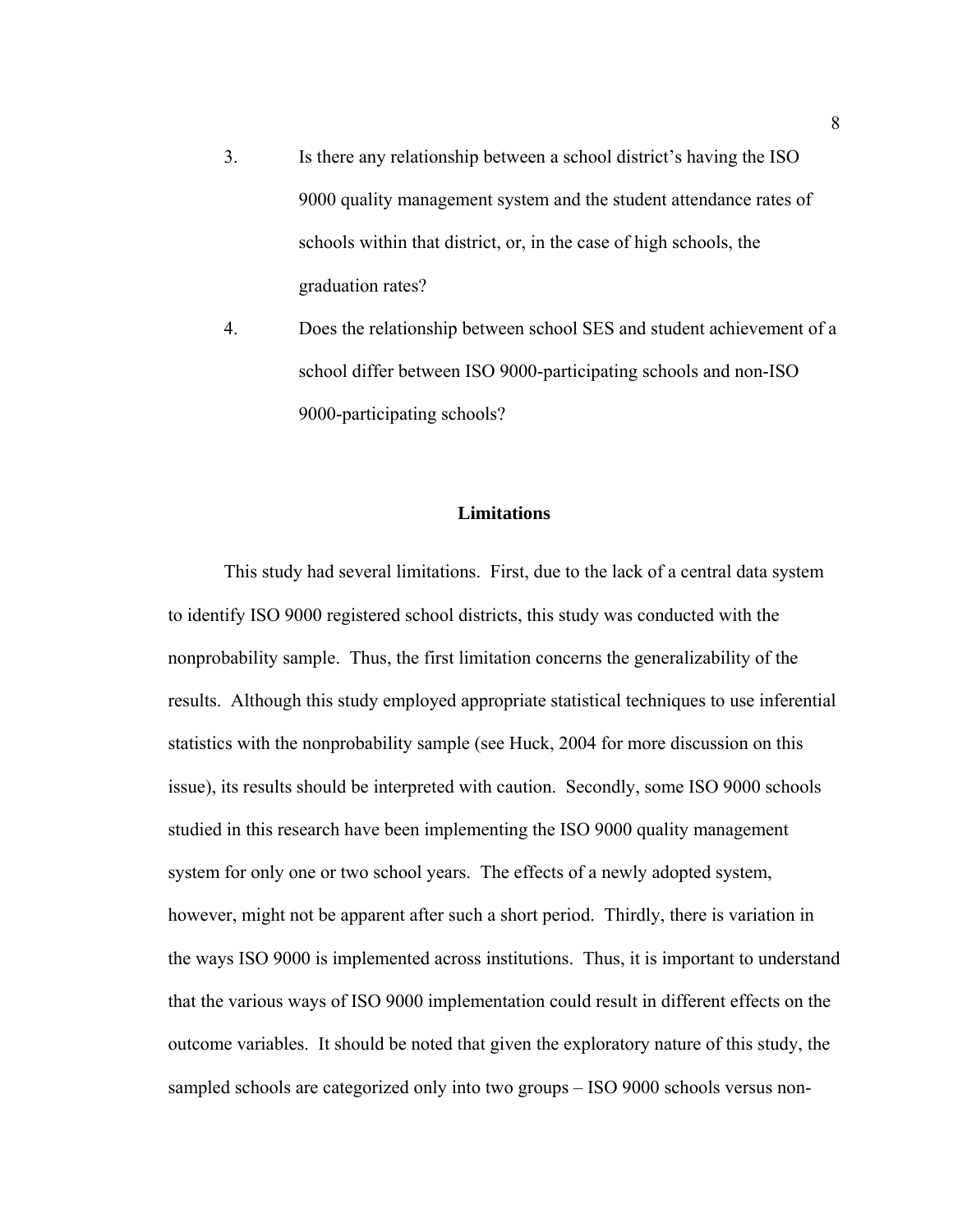ISO 9000 schools. Finally, although this research focused on student achievement and attendance rates in studying the impact of ISO 9000 on public schools in general, the influences of having the ISO 9000 system could be captured in other various aspects of schooling – such as other behavioral tendencies among students, educational attainment in years, and the reputation of the school or school district. In addition, there is the possibility that the effects on the general public schools are different from those on vocational schools.

## **Definition of Terms**

*ISO 9000 quality management system*. A set of procedures, activities, feedback mechanism and management actions based on ISO 9000 standards and guidelines, which intend to ensure the consistent quality of products and services delivered (Van Den Berghe, 1997). In this study, "being registered to the ISO 9000 standards" is understood as "having the ISO 9000 quality management system" – that is, implementing the ISO 9000 quality management system.

*ISO 9000 in education*. Adoption of the ISO 9000 quality management system to educational institutions to improve or maintain the quality and equality of education.

*Educational outcomes of a school (school performance)*. The consequences (results) of schooling in relation to educational values and goals. In this study, attention was given to student achievement and attitude toward schools, which are measured by the percentage of students in a school who passed state standards on statewide mandated tests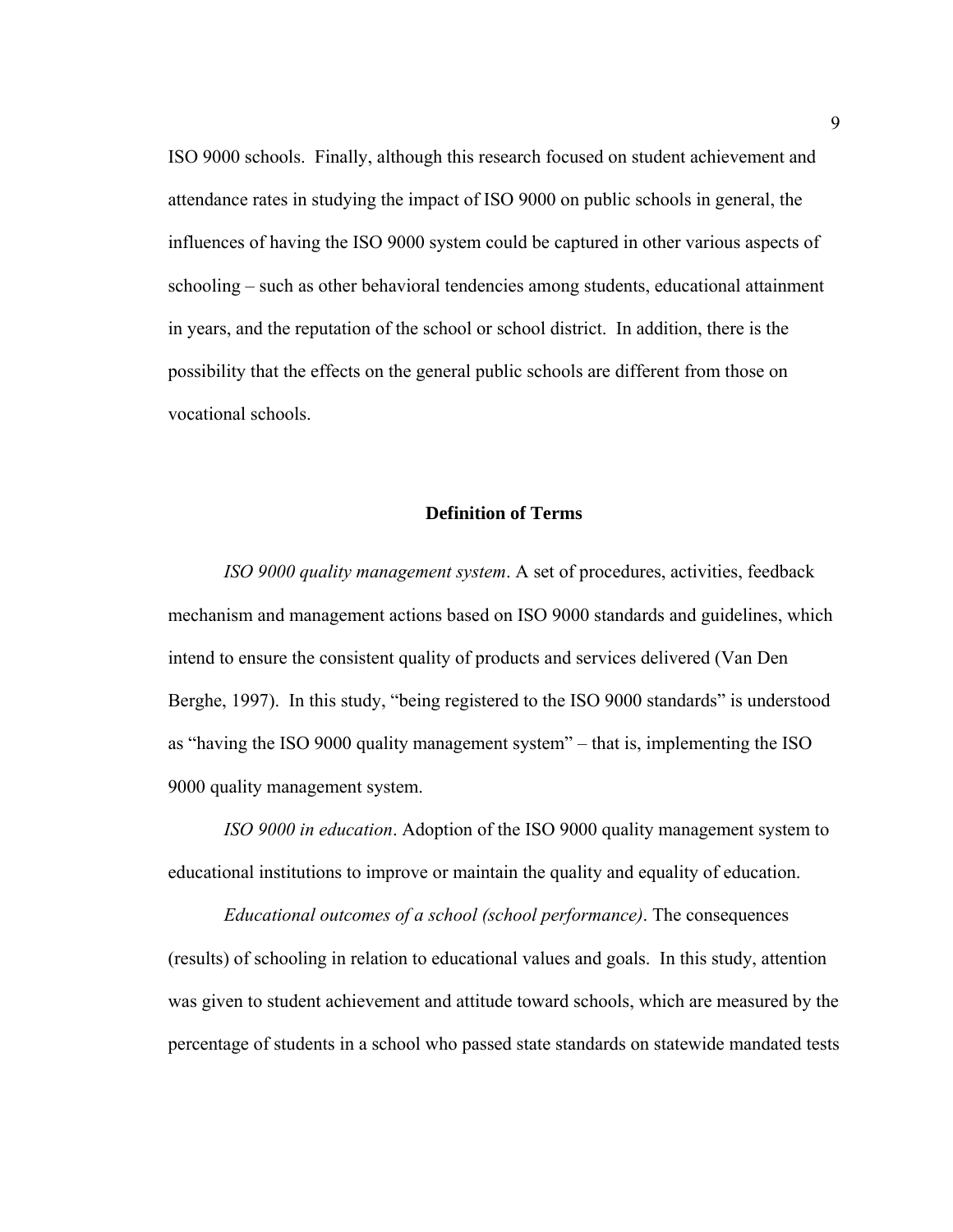as well as by students' attendance rates, or, in the case of high school students, graduation rates.

*Economically disadvantaged students*. In this study, economically disadvantaged students were operationally defined as students who receive free/reduced priced school lunches. Improvement in academic achievement of economically disadvantaged students was used as an indicator of educational equality.

*Institutional perspective.* A viewpoint that socially-constructed norms and takenfor-granted assumptions guide individual and organizational behaviors. In this study, school is perceived as a social institution, a set of organized cultures, norms, rules, values, beliefs, and day-to-day practices to which individuals and groups comply (Powell  $\&$ DiMaggio, 1991; Scott, 1998).

#### **Conceptual Framework**

The main concept of this analysis is guided by David Tyack and Larry Cuban's groundbreaking 1995 study "*Tinkering Toward Utopia: A Century of Public School Reform.*" In their book, the authors sketch the historical tensions between various outside-in school reform initiatives and a long-established "grammar of schooling" that has resisted those reforms (p. 85)

The empirical part of this study is designed based on a sociological perspective that considers school SES context and school resources as the most influential factors in determining school performance. During the past few decades, a great deal of studies have been conducted to examine the effects of family background and school resources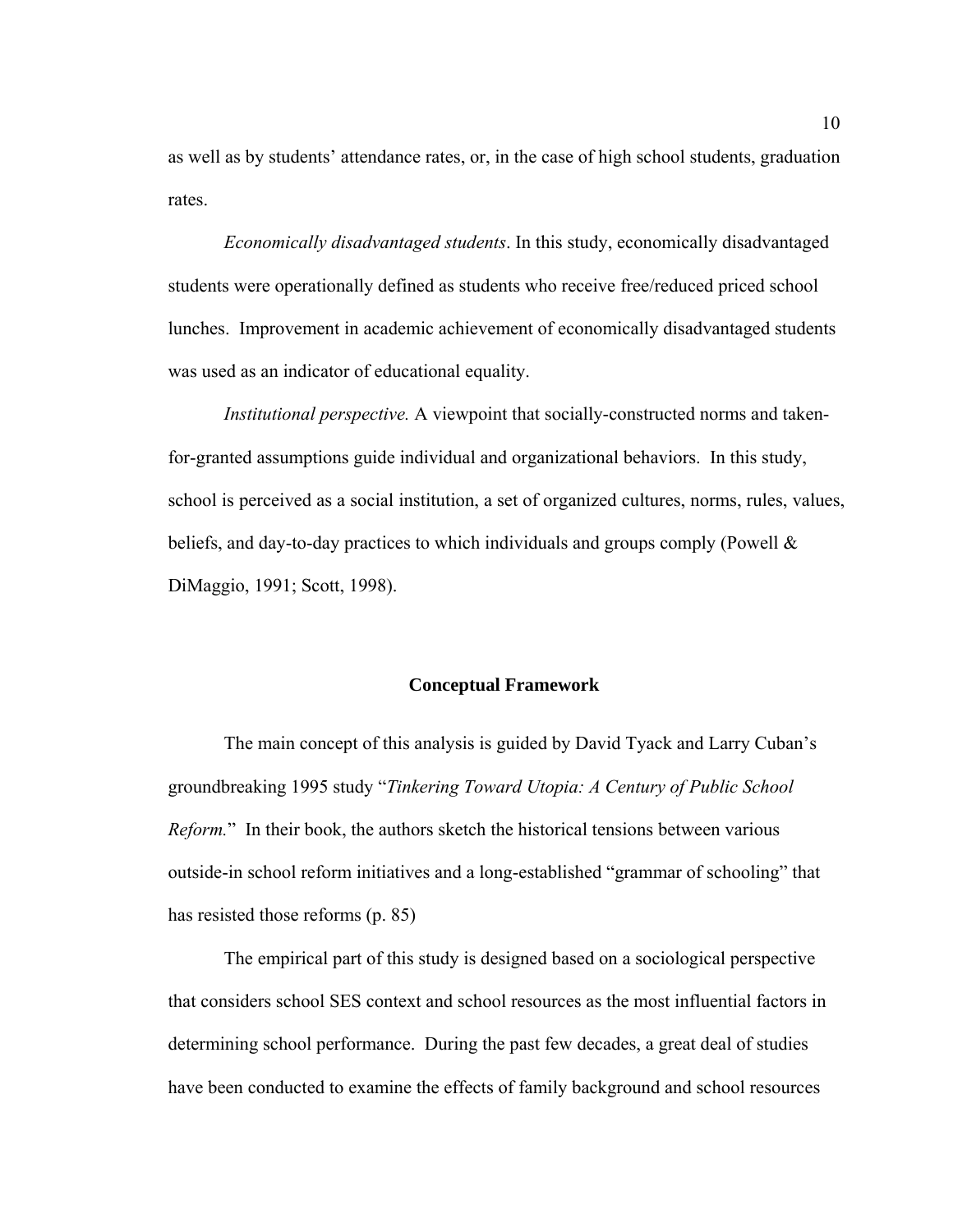on educational outcomes. Some studies concluded that the role of family background including parents' educational attainment, family SES, and cultural capital of family is more important than school resources in determining student achievement (Coleman et al., 1966; Coleman & Hoffer, 1987; Fowler & Walberg, 1991; Goldschmidt & Wang, 1999; Lee & Bryk, 1989; Lee & Smith 1999; Mayer, 1991; PDE 2002a; Rumberger, 1995; Wilson, 1959). In contrast, other studies have found that school factors such as school size, class size, and teacher quantity/quality are more influential (Finn & Achilles, 1999; Heyneman & Loxley, 1983; McNeal 1997; National Education Association, n.d.; Molnar et al., 1999; Mosteller, 1995; Rumberger & Thomas, 2000). Given that ISO 9000 has been adopted as a means to make schooling more efficient, ISO 9000 in education may be understood as an attempt to achieve better educational outcomes by influencing school factors (see Figure 1-1). In this context, the model to measure the relationship between having ISO 9000 and educational outcomes of schools includes independent variables that represent both family background and school resources, specifically the school SES and class size, together with average per pupil expenditure in the school district.

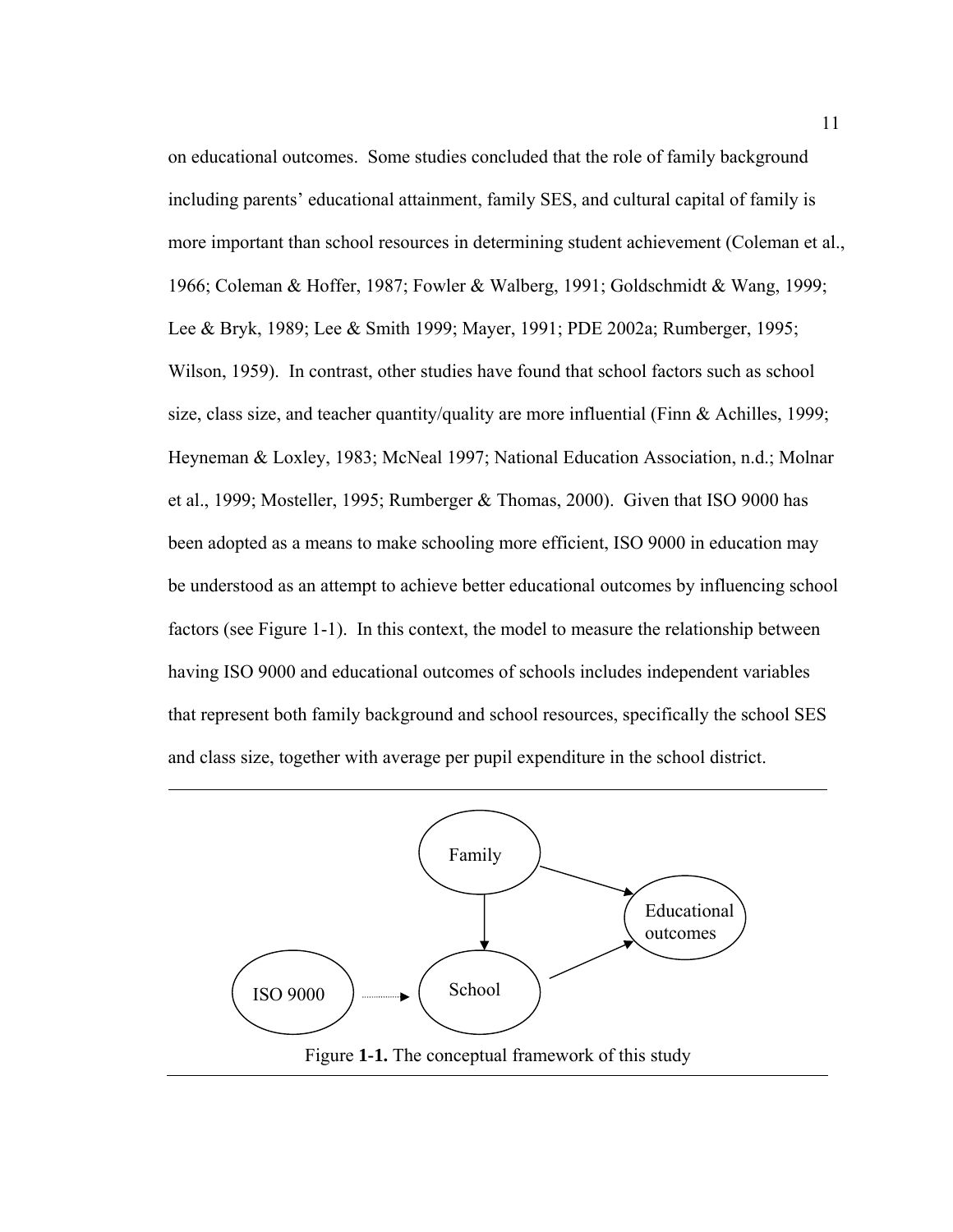## **Chapter 2**

## **Review of the Literature**

In the US, the application of ISO 9000 standards to educational organizations dates back to 1999, when the School District of Lancaster in Pennsylvania became the first school district nationwide to obtain ISO 9000 certification. Because of this short history, little literature and empirical data are available concerning the application of these standards to education. Furthermore, few, if any, studies have been conducted on the relationship between earning ISO 9000 certification and better educational outcomes in public schools. Therefore, this literature review incorporates a variety of sources, ranging from scholarly articles to public documents to commercial advertisements by ISO 9000 certification-consulting companies.

For a better understanding of ISO 9000 in education, an explanatory model has been created based on a systems theory perspective (see figure 2.1). Systems theory is conceptually useful in that it helps us to understand not only each element of the whole system but also the relation between its parts (Bertalanffy, 1972; Kast & Rosenzweig, 1972).

Based on the model of ISO 9000 in education, this literature review is divided into the following sections:

- ISO 9000 standards: An overview (Input)
- Social contexts of ISO 9000 in education (Environments)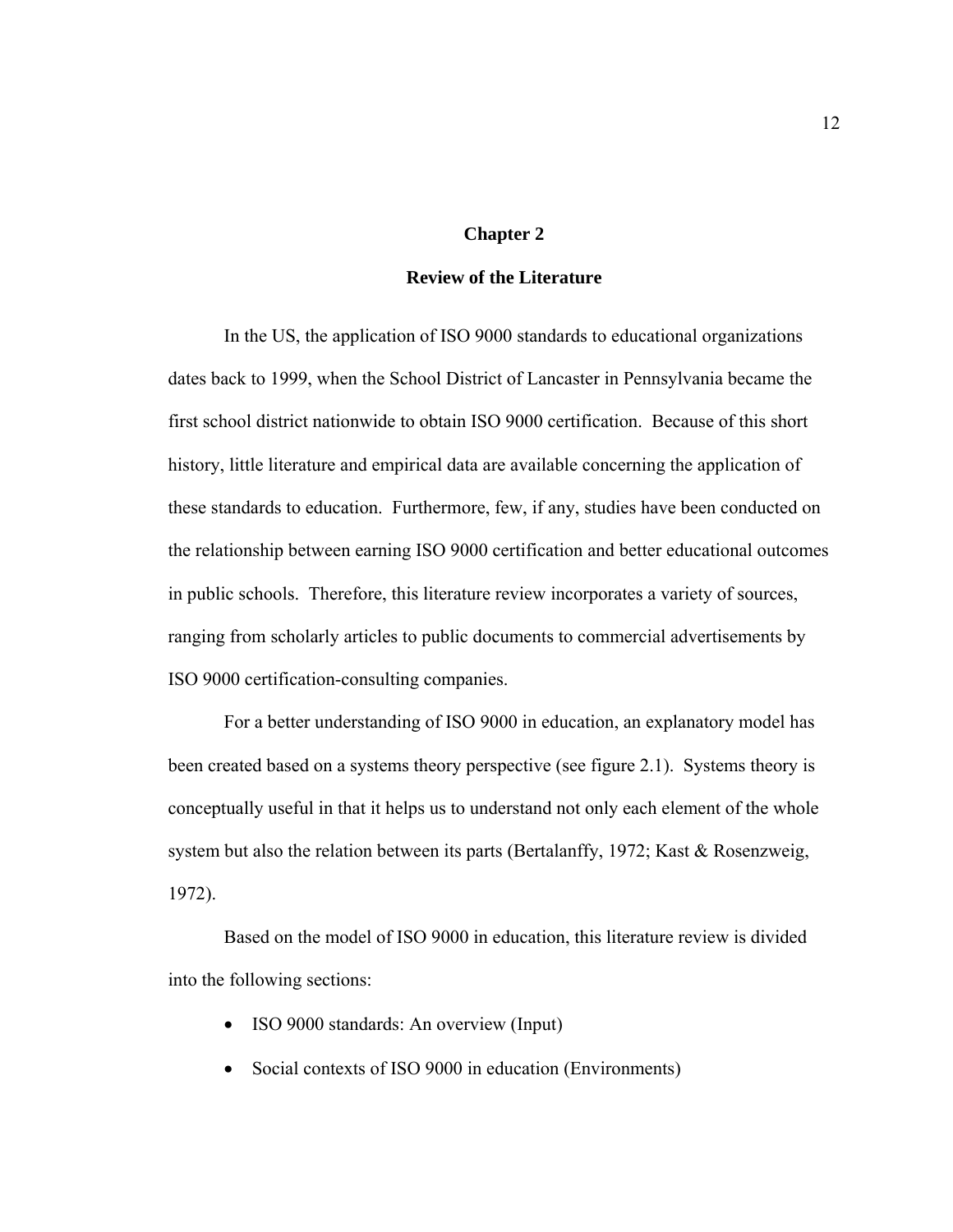- Implementation of ISO 9000 in education (Process)
- Benefits and costs of ISO 9000 in education (Output)
- Contradictory notions regarding ISO 9000 in education
- **Summary**



# **ISO 9000 standards: An Overview**

ISO 9000 is a set of international quality management standards and guidelines. It was originally published in 1987 by the International Organization for Standardization (ISO), and was revised in 1994 and again in 2000. With an ever-increasing number of IS0 9000-certified companies around the world, ISO 9000 has become the most widely accepted quality management system. According to the 2003 ISO survey of ISO 9000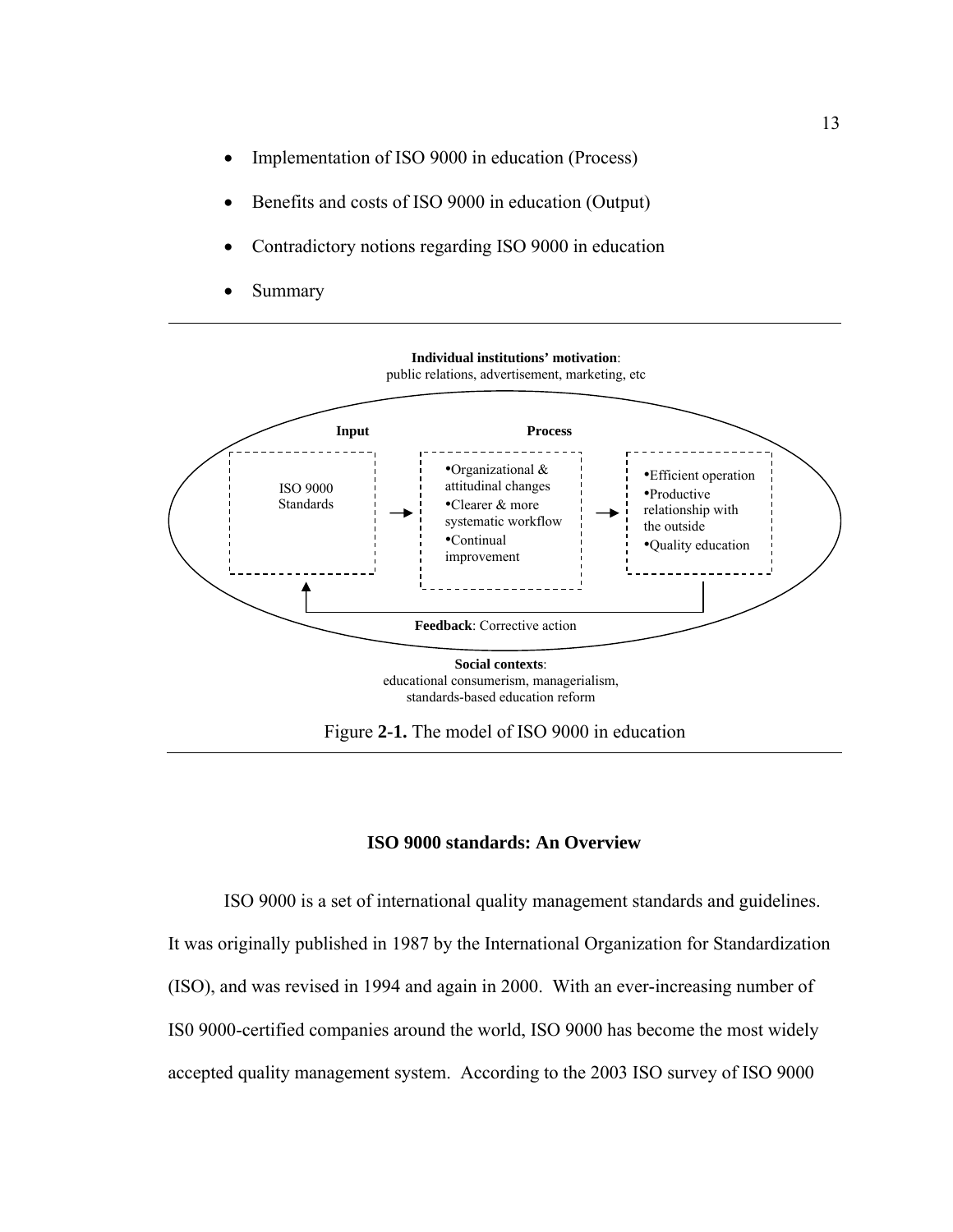certificates, more than 0.5 million ISO 9000 certificates had been granted in 149 countries and economies as of 2003 (ISO, 2004b, ¶3).

Among the many features of ISO 9000 standards, the following two are most frequently mentioned: emphasis on process and wide applicability. First, ISO 9000 is primarily concerned with "quality assurance," which refers to what an organization does to ensure that its products and services are consistent with the customer's requirements (Chan & Lai, 2002; Goetsch & Davis, 2002; Moreland & Clark, 1998; Peters, 1999; Russo, 1995; Thornhauser, 2005; Van Den Berghe, 1997, 1998). In an attempt to obtain constant conformity, ISO 9000 puts a greater emphasis on the methods of organizational operation – namely, on processes. That is, ISO 9000 is a system standard, not a product standard.

Secondly, ISO 9000 utilizes "generic" management system standards. Although the traditional focus of ISO 9000 has been manufacturing companies, it can be applied to any organization, including public services and non-profit organizations (Chan & Lai, 2002; ISO, 2004a; Russo, 1995; Van Den Berghe, 1997, 1998). Such wide applicability of ISO 9000 paves the way for its application to educational institutions. Nonetheless, it is also important to note that both in theory and practice, ISO 9000 as a system standard is not implemented in the same way in every organization (Thornhauser, 2005). Each school and school district can develop its own quality management system taking into account its particular needs and the requirements of the ISO 9000 standards (Singels, Ruel, & Van De Water, 2001; Van Den Berghe, 1998). Hence, the ISO 9000 standards need to be interpreted within a specific organizational context.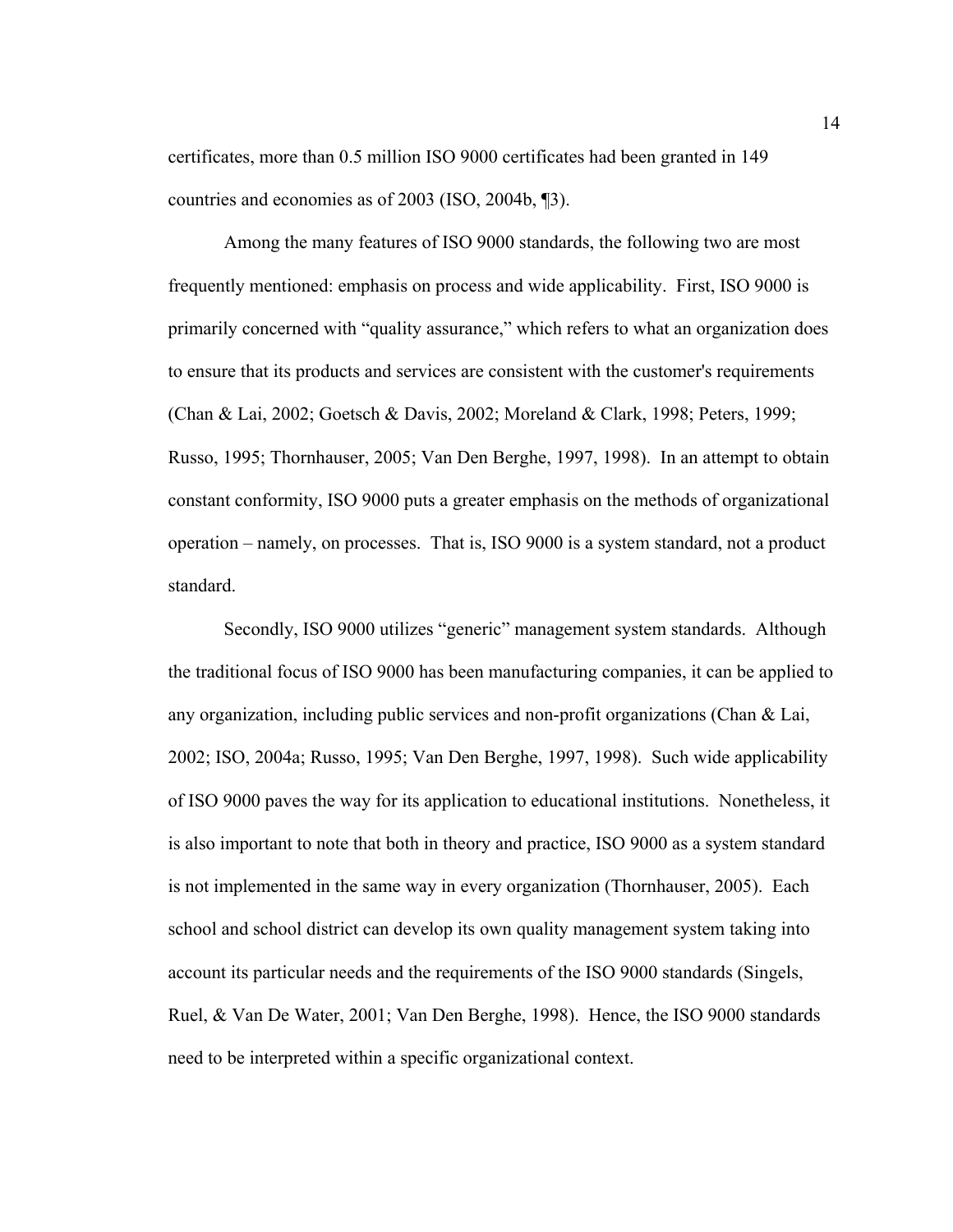The eight management principles of the ISO 9000 quality management system include (ISO, 2004a):

- Customer focus;
- Leadership;
- Involvement of people;
- Process approach;
- System approach to management;
- Continual improvement;
- Factual approach to decision making; and
- Mutually beneficial supplier relationships.

#### **Social Contexts of ISO 9000 in Education**

In order to better understand why ISO 9000 has been received with such keen interest, it is important to know its broader social contexts in which it has evolved. In this section, three environmental driving forces are discussed: the standards-based school reform movement, managerialism in education, and educational consumerism.

The first social context in which ISO 9000 in education has been developed is the recent standards-based education reform movement. As Linn (2000) states, a key characteristic of the recent education reform is "the creation of standards" – in the case of the US, every state but Iowa has initiated some form of quality standards of education (Friedman, 2004). According to some researchers, the key elements of the standardsbased reform model include: an official document describing the goals of student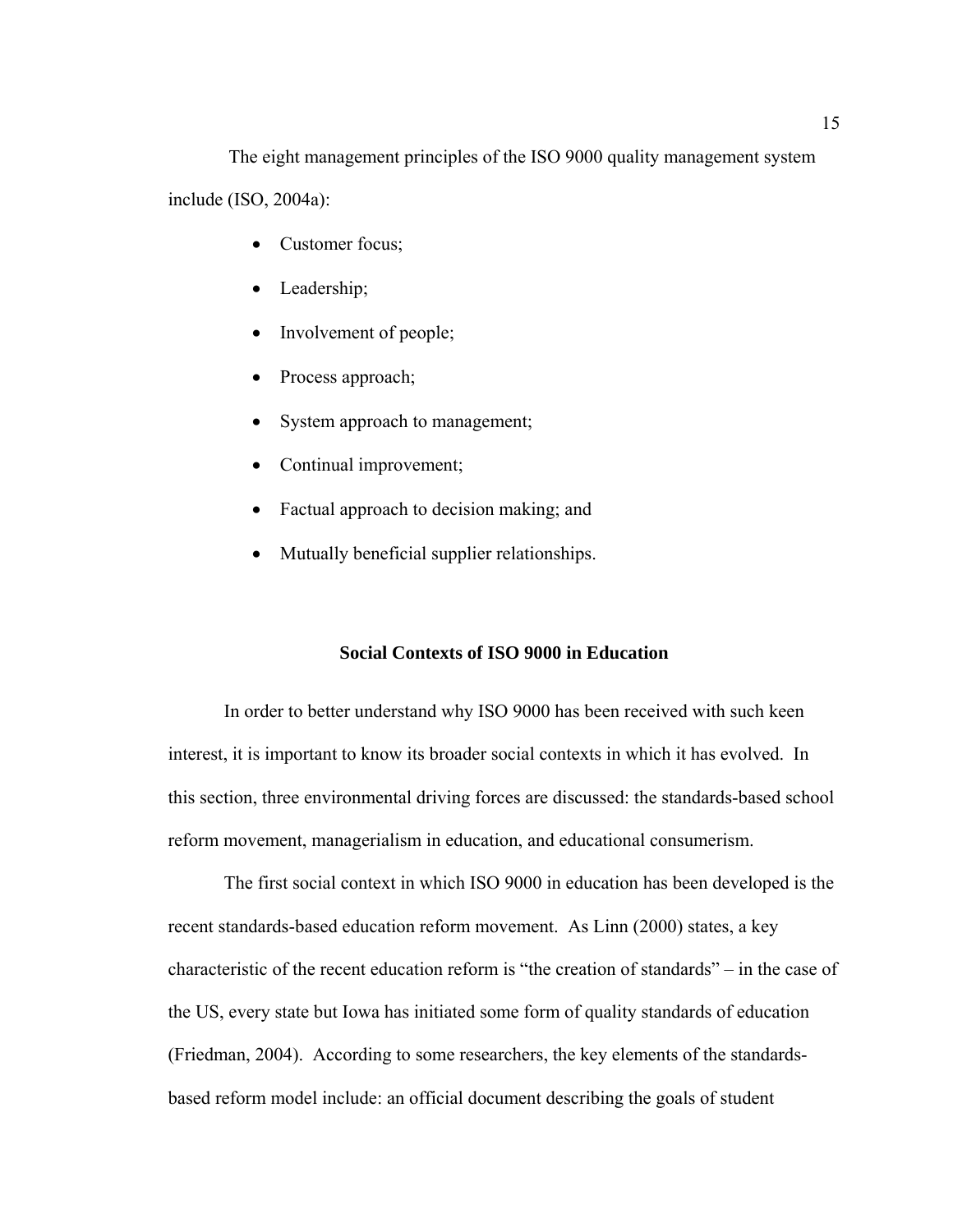performance at given grade levels, a classroom curriculum expected to convey that agreed-upon knowledge, a set of assessment tools to measure whether students have achieved the goal, and a scheme of rewards and penalties (Cohen, 1996; Darling-Hammond, 2004; Friedman, 2004; Meier, 2000). As will be discussed later, these basic mechanisms have much in common with those of ISO 9000 in education. According to Stimson (2003) and Bevans-Gonzales & Nair (2004) who conducted a study on an ISO 9000-certified high school in Virginia and nine vocational schools in Pennsylvania, respectively, ISO 9000 provides standards for students and teachers, alignment between curricula and those standards, expert instruction, proper measurement of results and accountability within schools.

Secondly, the application of business management practices to the public school setting is highly associated with the infusion of the ideology and practice of "managerialism" (Apple, 2000; Carnoy, 2000; Chan & Lai, 2002; Tyack & Cuban, 1995). Regarding the recent trend of managerialism in education, Tyack and Cuban state that, during recent decades, education reformers who wanted to change the public schools often turned to ideas from the business sector, and that "businesslike" was commonly perceived as "scientific" (p. 114). In essence, ISO 9000 in education would be the typical successor for the "business of schooling" (Tyack & Cuban, 1995, p. 114). In a study about the development of quality education in Hong Kong, Chan and Lai (2002) state that the ISO 9000 mechanism contains many managerialist approaches to the running of schools that emphasize efficiency, effectiveness, and accountability. Similarly, in case studies of three ISO 9000-certified educational organizations, Moreland and Clark (1998) report that the new system strengthened the intervention of management in areas that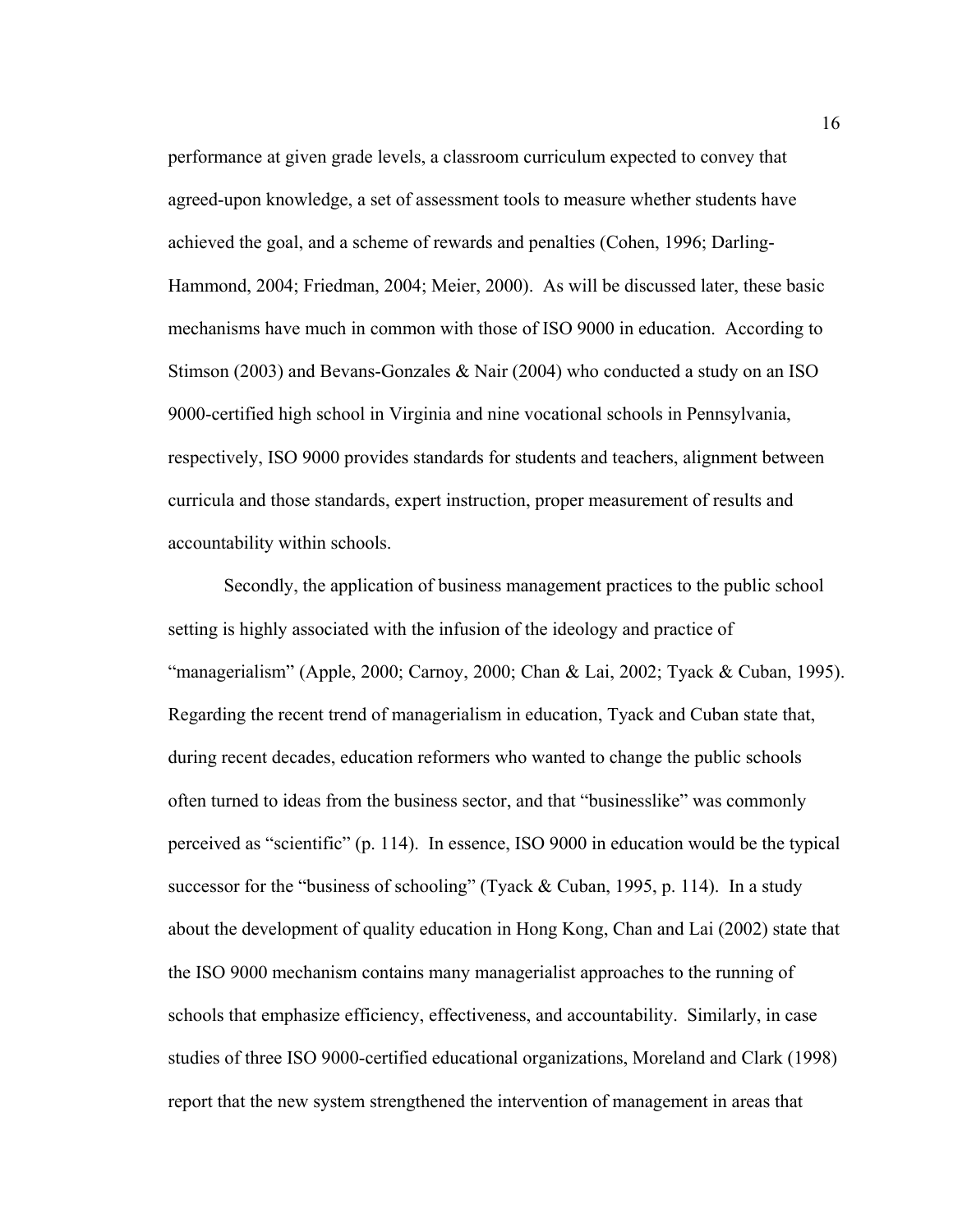previously belonged to the realm of educational professionals' discretion. Further, they report that the ISO 9000 system enhanced management control over staff by requiring that they follow established procedures.

Thirdly, ISO 9000 in education reflects the recent spread of educational consumerism. Educational consumerism has roots in a market-based perspective of schooling, from which schools are in the position of "trying to sell educational products to student customers" (Labaree, 1998, ¶2). Such a business perspective on public schooling is in line with the principles of ISO 9000. In practice, the key term of "customers" in ISO 9000 standards has been translated into "students" in an education context (Chan & Lai, 2002; Stimson, 2003; Van Den Berghe, 1997, 1998). Moreover, customer satisfaction, a major principle of the ISO 9000 quality system, can be linked to the mindset of educational consumerism (Chan & Lai, 2002; Goetsch & Davis, 2002; Lo & Sculli, 1996; Russo, 1995; Van den Berghe, 1997, 1998).

#### **Implementation of ISO 9000 in Education**

The idea of ISO 9000 is simple: "Say what you do, do what you say, prove it, and improve it" (Zuckerman & Rhodes, 2000, ¶20). Given ISO 9000's generic feature, the above processes can be applied to the educational setting. The following list includes some key aspects of the processes in the implementation of ISO 9000 in educational organizations, which are commonly mentioned in related literature and case studies (Ayudhya, 2001; Moreland & Clark, 1998; Peters, 1999; Stimson, 2003; Thornhauser, 2005; Van Den Berghe, 1997; Zuckerman & Rhodes, 2000):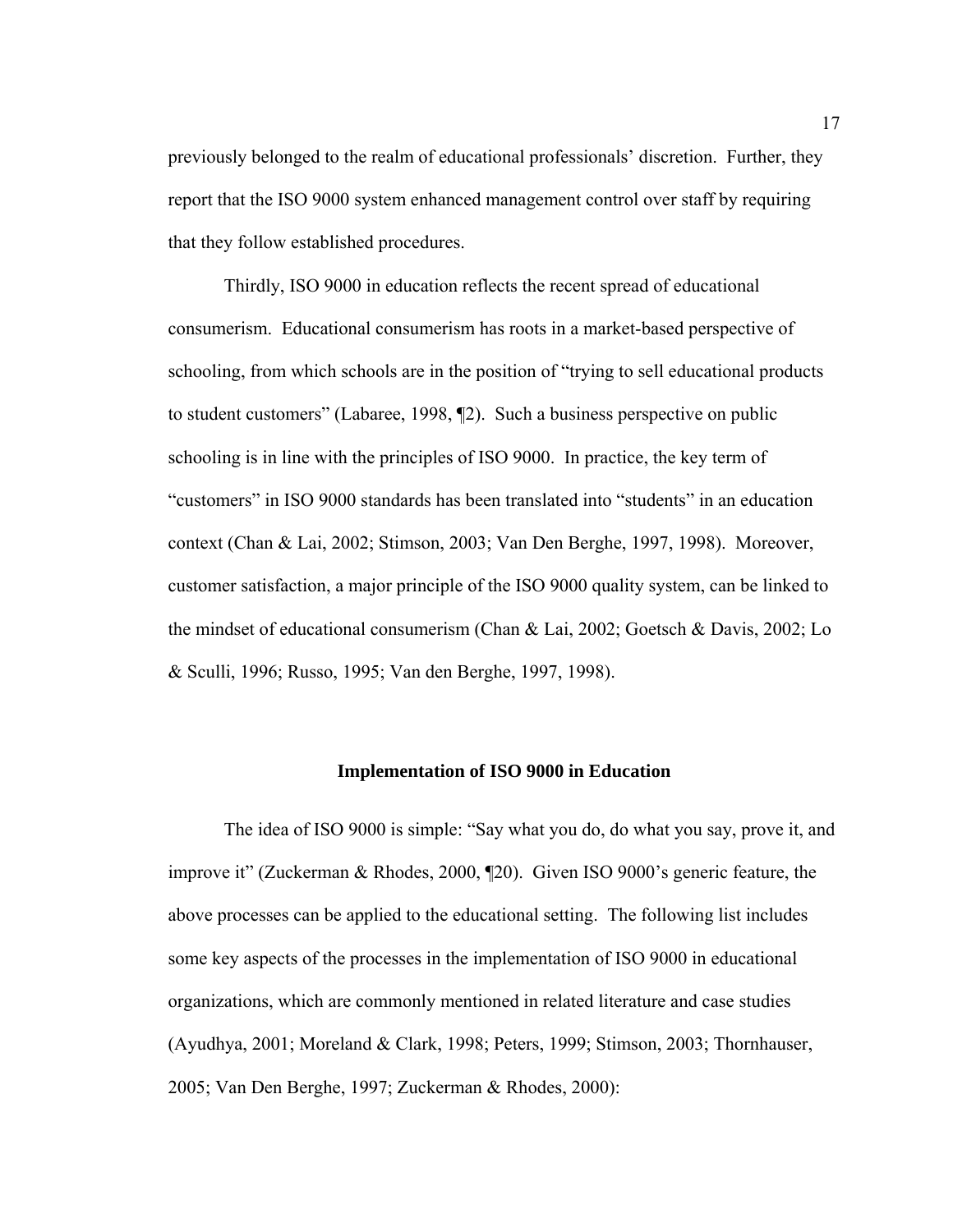- Translation of the standards to educational language;
- Definition of mission, objectives, and best practice based on consultation with staff;
- Documentation of the new work procedures and quality manual;
- Training of professional educators and educational administrators to institutionalize the quality system;
- Regular internal and external audits to verify the improvement of performance; and
- Continuous assessment and corrective action for continual improvement.

It should be noted that, in practice, establishing the new quality system has considerable costs and is a time-consuming task (Bevans-Gonzales & Nair, 2004; Zuckerman & Rhodes, 2000). Moreover, given its business and industry orientation, special efforts must be made in order to successfully transplant business practices into the educational setting.

With regard to obstacles in developing the new quality system, some studies indicate that the first concern was translating the language of ISO 9000 into useable educational terms (Bevans-Gonzales & Nair, 2004; Moreland & Clark, 1998; Zuckerman & Rhodes, 2000). In most cases, according to these researchers, external experts were hired to help educators understand ISO 9000 terminology in the educational context. A superintendent whose school district had once implemented ISO 9000 pointed out, "ISO 9000 was very cumbersome and required a tremendous amount of time. Also technical/industrial terms had to be translated to educational terms" (D. Burkhardt, personal communication, January 25, 2005).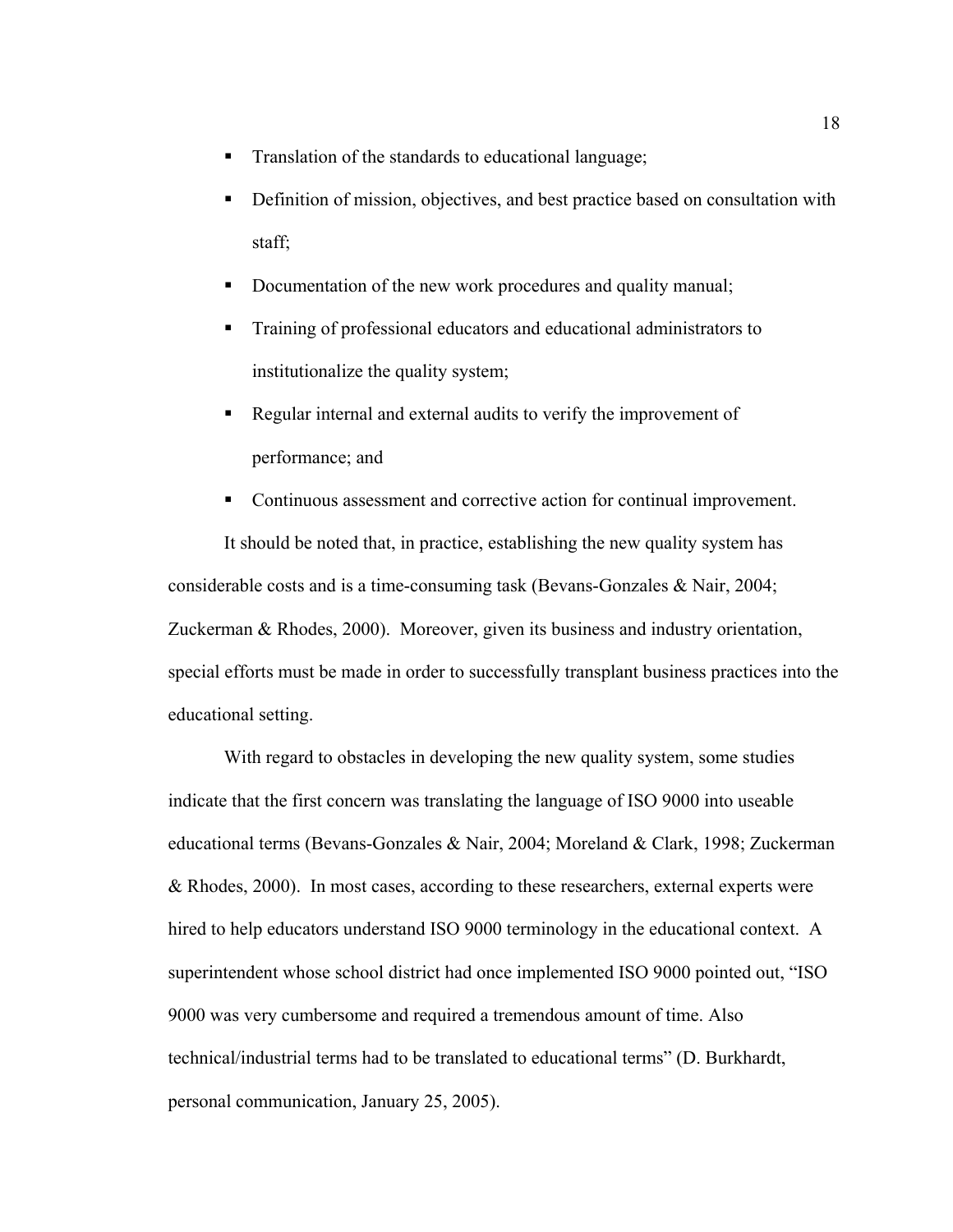The second concern is related to the resistance of staff to organizational changes. As schools adapt the business management practice, educators usually doubt that the creative and empathic aspects of their work can be standardized (Seddon, 2001; Singels, Ruel, & Van De Walter, 2001; Zuckerman & Rhodes, 2000). Therefore, building behavioral consent among staff is regarded as one of the most important factors for success of the newly-adopted system (Bevans-Gonzales & Nair, 2004; Moreland & Clark, 1998).

#### **Benefits of ISO 9000 in Education**

Through a number of case studies on educational institutions having the ISO 9000 quality system, researchers have come to determine its various benefits. Although some studies concern higher education institutions and career and technical centers, many of the findings may be applied to the general K-12 school setting. In this section, the term "benefits" is interchangeable with "effects" and "impact." Most reported benefits fall into three interrelated categories: 1) internal benefits: efficient and effective organizational operation, 2) external benefits: productive relationship with the outside, that is, the market and customers, and 3) better educational outcomes.

#### **Internal Benefits: Efficient and Effective Organizational Operation**

The most common benefit is improvement of efficiency of operation. Mostly based on case studies, many researchers argue that ISO 9000 helps organizations to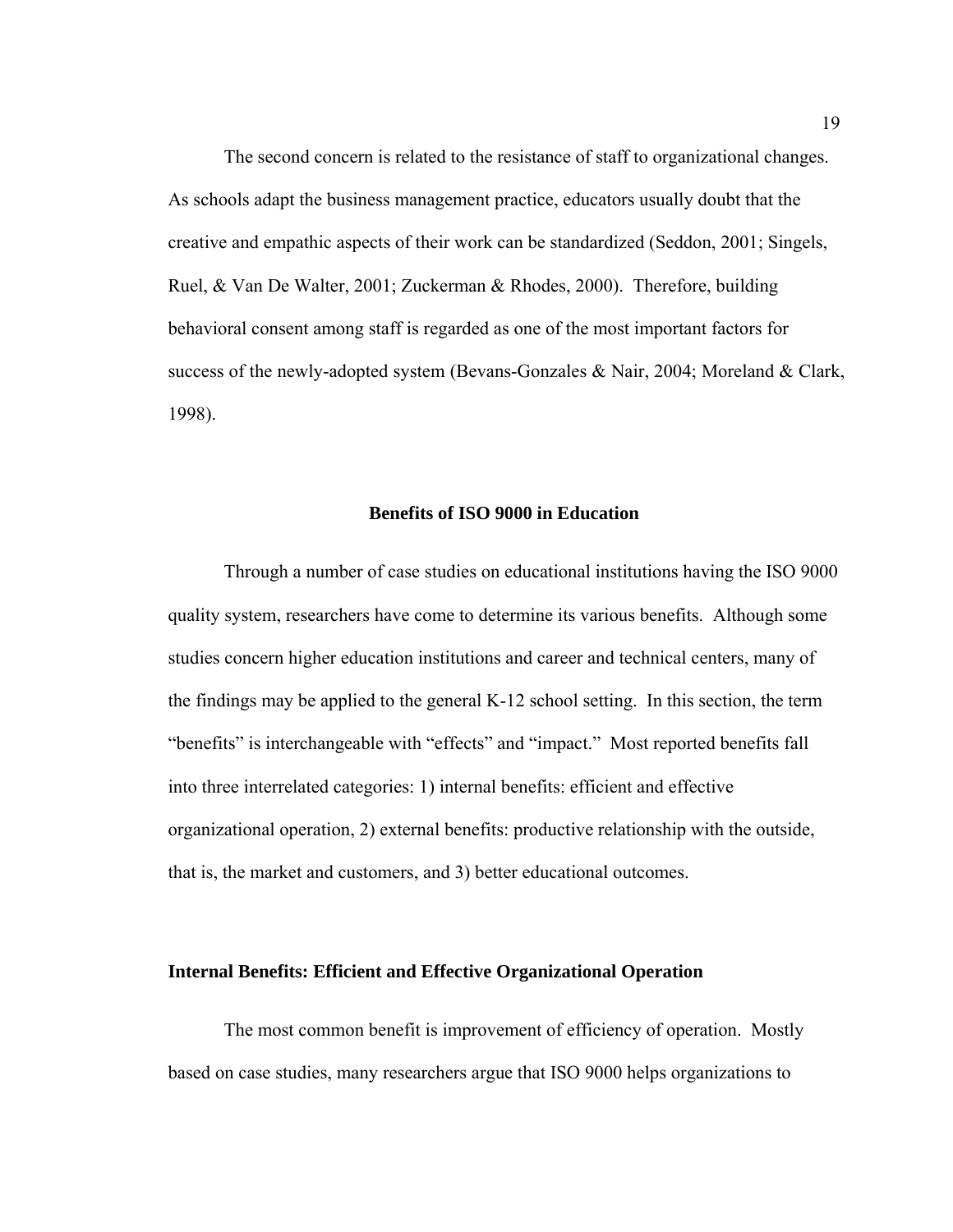operate better in terms of customer satisfaction and efficiency (Bevans-Gonzales  $\&$  Nair, 2004; Chan & Lai, 2002; Doherty, 1995; Moreland & Clark, 1998; Peters, 1999; Singels, Ruel, & Van De Water, 2001; Stimson, 2003; Zuckerman & Rhodes, 2000). According to these sources, the mechanisms through which efficiency of an organization's operation was achieved can be grouped into three categories.

First, *higher quality awareness among staff* is a benefit most frequently reported by many previous studies. This benefit reflects the cultural and attitudinal shift within an organization, and many case studies suggest the same results.

In his report for the "European Centre for the Development of Vocational Training," Van Den Berghe (1997) reports that the ISO 9000 system greatly improved quality awareness and commitment among staff, and that staff became more sensitive to quality-related issues in day-to-day work processes. In the same way, in case studies on three educational institutions in the UK that adopted ISO 9000, Moreland and Clark (1998) found that the ISO 9000 system enabled staff to make sense of its new educational context, in which the concepts of quality and customer satisfaction are newly emerged and strongly emphasized. Moreover, Ayudhya (2001) conducted a case study on two private schools in Thailand implementing ISO 9000. Through interviews with staff, she found that there had been psychological and behavioral changes in school members. The teachers and staff whom Ayudhya interviewed showed more positive and internationalizing attitudes, were more active in monitoring their own job performance to prevent any mistakes, and worked actively at all times to be ready for quality verification. According to Ayudhya, all faculty and staff members – whether teachers, drivers, cooks,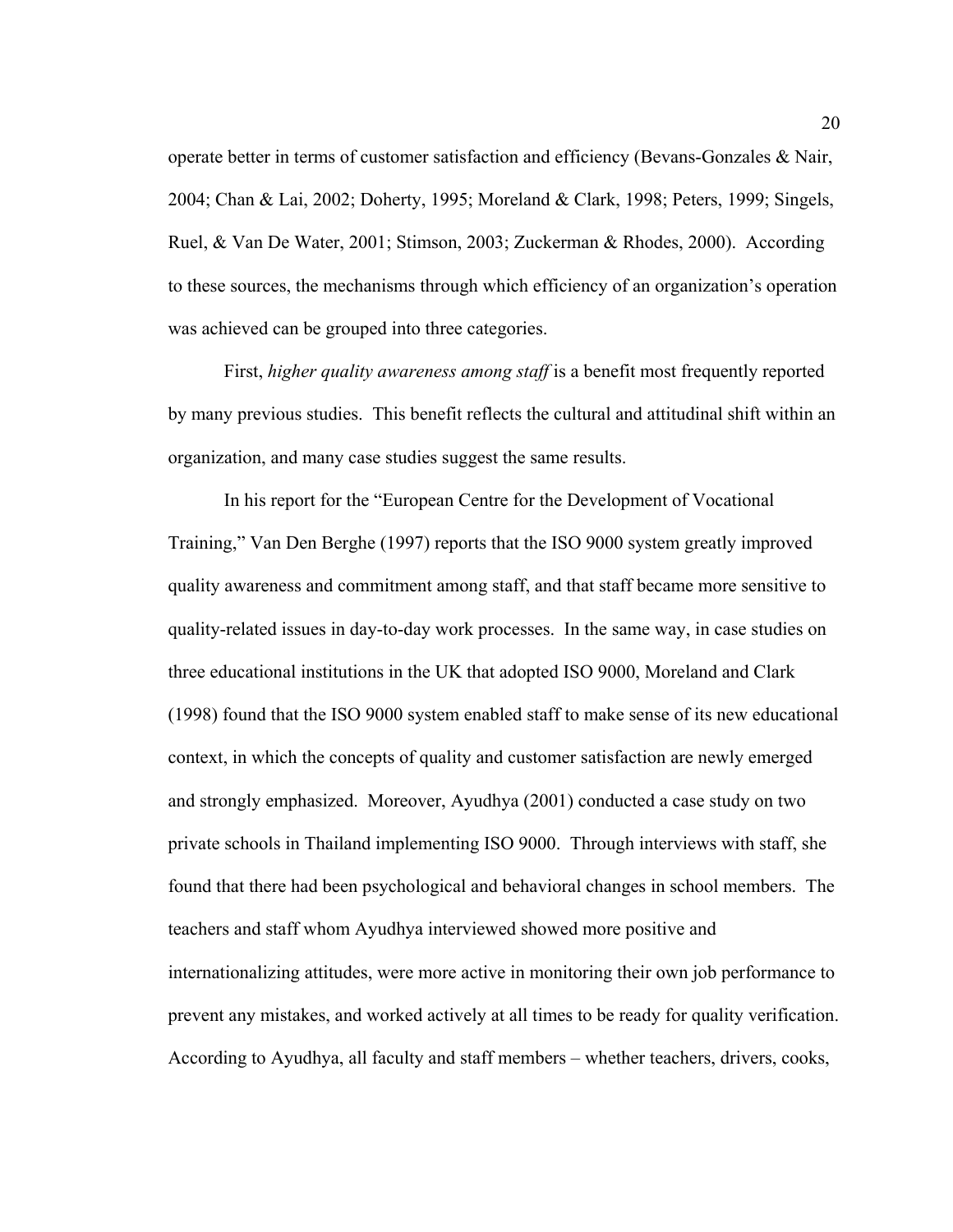or cleaners – need to change their attitudes to respond to the international standards requirement.

Secondly, previous studies report a *more systematic and standardized approach to educational operations* as a fundamental benefit of ISO 9000. Case studies on schools in Hong Kong and Thailand, conducted by Lo and Sculli (1996) and Ayudhya (2001), respectively, found that schools could have clearer and more systematic workflow and procedures through the ISO 9000 mechanism. According to these researchers, schools can check whether their educational activities are being carried out as planned by consulting systematically and clearly documented quality manuals. Zuckerman & Rhodes (2000), conducting studies on American schools and school districts having ISO 9000, report similar findings that ISO 9000 made schools and school districts more efficient, systematic, and customer-focused. Finally, Bevans-Gonzales & Nair (2004), conducting a study on ISO 9000 implementation at nine career and technical centers in Pennsylvania, point out that ISO 9000 helps teachers be aware of what they have to do to maintain standards. In summary, key components of the ISO 9000 mechanism to make organizational operations more systematic and reliable are more realistic goal setting, well-developed quality manuals and standardized procedures, well-defined duties and responsibilities, and continuous quality control throughout the entire process (Ayudhya, 2001; Bevans-Gonzales & Nair, 2004; Moreland & Clark 1998; Stimson 2003; Van Den Berghe, 1997; Waks & Frank, 1999; Zuckerman & Rhodes, 2000). The above researchers argue that staff became more aware of their work and more responsive to their duties and responsibilities, and that staff and management felt more confident in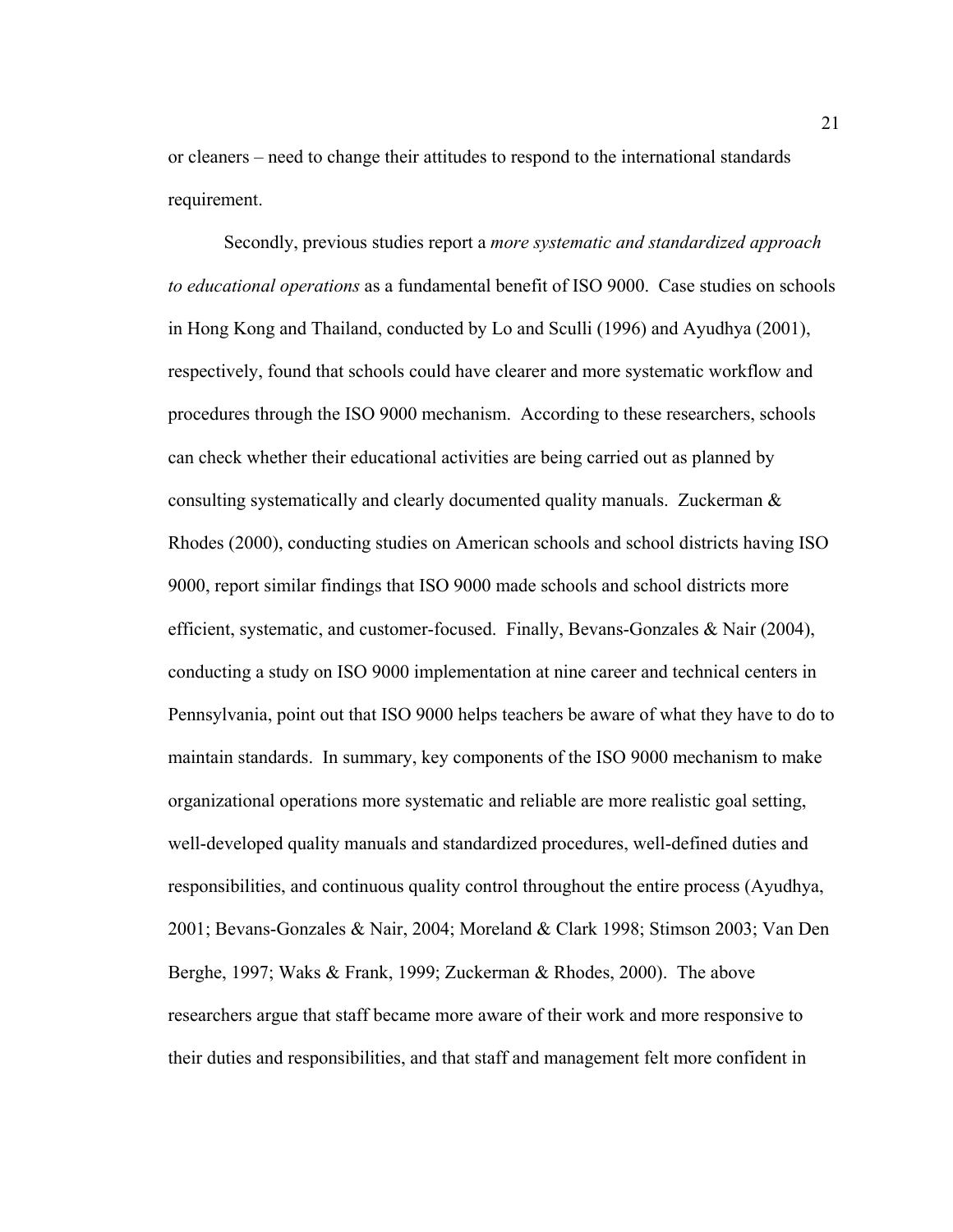coping with the new situations due to the systematic and standardized mechanism of ISO 9000.

Finally, *continual improvement over years* has been recognized as an important benefit. More specifically, a few previous case studies indicate that an effective internal performance measurement and independent audit system, along with a corrective, preventive action procedure, help to solve organizational problems and lead to continuous improvement (Ayudhya, 2001; Stimson, 2003; Zuckerman & Rhodes, 2000). In addition, some ISO 9000 consulting firms (Core Business Solutions, 2003) assert that ISO 9000, a proven effective central management tool, brings with it a data-driven decision-making system and provides ongoing feedback as to how well schools and their staff are performing in terms of management.

Briefly, all of the above researchers and private ISO 9000 consulting companies agree that ISO 9000 provides a more scientific and systematic framework and structure for allegedly inefficient public schools and other educational institutions. More importantly, they claim that ISO 9000 successfully transplants effective business ethos and ideologies – such as customer satisfaction and efficiency – into educational organizations, together with considerable costs savings.

# **External Benefits: Productive Relationship with the Outside – Market and Customers**

External benefits are related to the positive effects of ISO 9000 on the schools' relationship with the educational market and their customers, including parents, the local community, educational authorities, and local companies.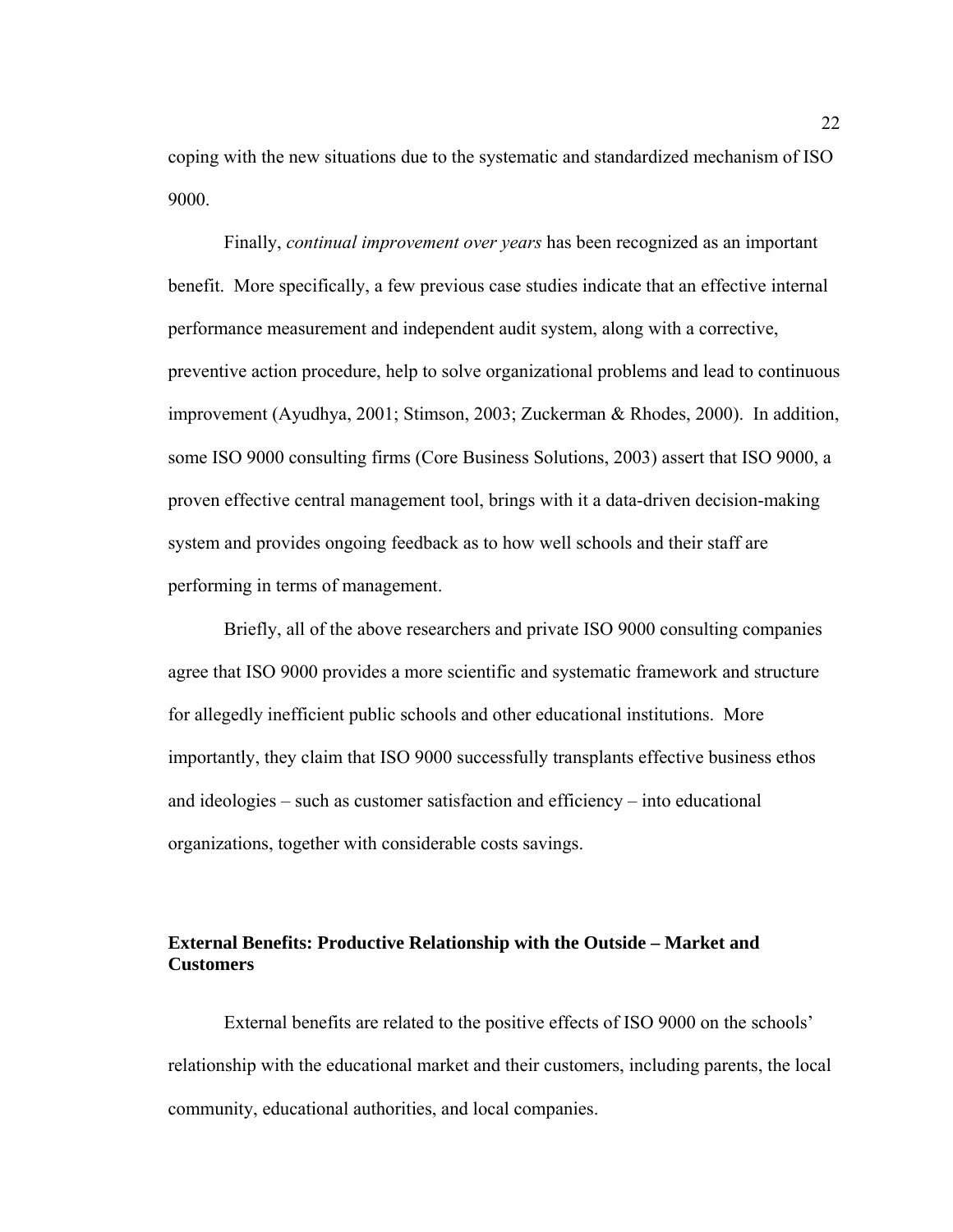From a marketing perspective, some researchers suggest that ISO 9000-certified institutions earn a better reputation as reliable education providers and eventually enhance their credibility on the market (Peters, 1999; Singels, Ruel, & Van De Water, 2001; Van Den Berghe, 1997, 1998). Likewise, given its market orientation, ISO 9000 registration gives an education provider a more productive partnership with business and industry (Core Business Solutions, 2003; Zuckerman & Rhodes, 2000). In practice, Van Den Berghe (1997) reports that the new ISO 9000 quality system improves access to large companies – for instance, the big three automotive companies require all their suppliers to be registered in ISO 9000. In this regard, ISO 9000 may be most beneficial to vocational schools that want to send their graduates to companies through school-towork programs (Bevans-Gonzales & Nair, 2004; Van Den Berghe, 1997; Zuckerman & Rhodes, 2000).

From an advertising perspective, ISO 9000-certified organizations are more likely to obtain recognition in terms of leadership and competitiveness by their peers and competitors (Van Den Berghe, 1997). Waks and Franks (1999) argue that ISO 9000 affords organizations a substantial advantage over their competitors by checking the organization's activities against an international standard requirement.

Lastly, in terms of public relations, a logo of ISO 9000 certification raises community trust and confidence of an organization itself and of its products – in this case, education and graduates. As cited in Zuckerman & Rhodes (2000), ISO 9000 certification enables taxpayers to be sure that schools use their money effectively. Likewise, an ISO 9000-certified institution is more likely to gain political backing – for instance, on April 26, 1999, the Pennsylvania General Assembly passed a House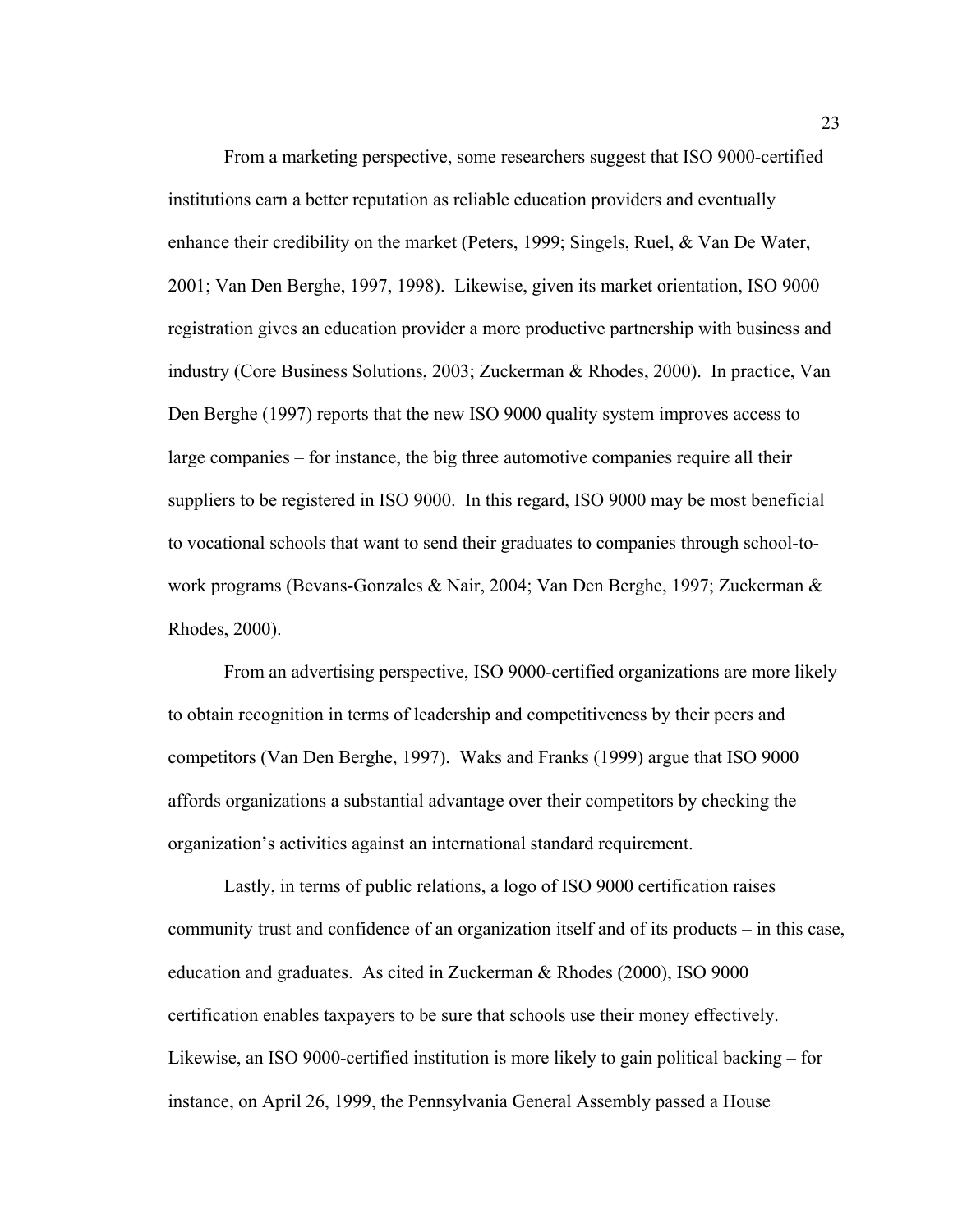Resolution that commends the School District of Lancaster on its achievement of ISO 9000 certification.

#### **Better Student Achievement**

As stated earlier, ISO 9000 concerns processes rather than products or services. In this sense, research efforts have been undertaken to identify the benefits to an organization's operation, whereas little study has been conducted on whether and to which degree having ISO 9000 certification is associated with educational outcomes of schools, especially in the K-12 school setting.

Most previous studies in particular have kept silent about whether and how a school districts' registration to ISO 9000 standards relates to raising student achievement of schools. Instead, they just posit that if the school system is running properly, there will, necessarily, be better educational results (Waks & Frank, 1999; B. Bradley, personal communication, January 25, 2005); in this context, the current study, in its effort to find empirical evidence on the association between ISO 9000 implementation and educational outcomes of schools, is significant both on a theoretical and a practical level.

Through which mechanisms, then, could the ISO 9000 system affect educational outcomes? The following list includes some key factors of ISO 9000 in education that researchers assume affect student achievement:

• Customer-oriented educational programs and recruitment of academic staff (Core Business Solutions, 2005; Lo & Sculli, 1996);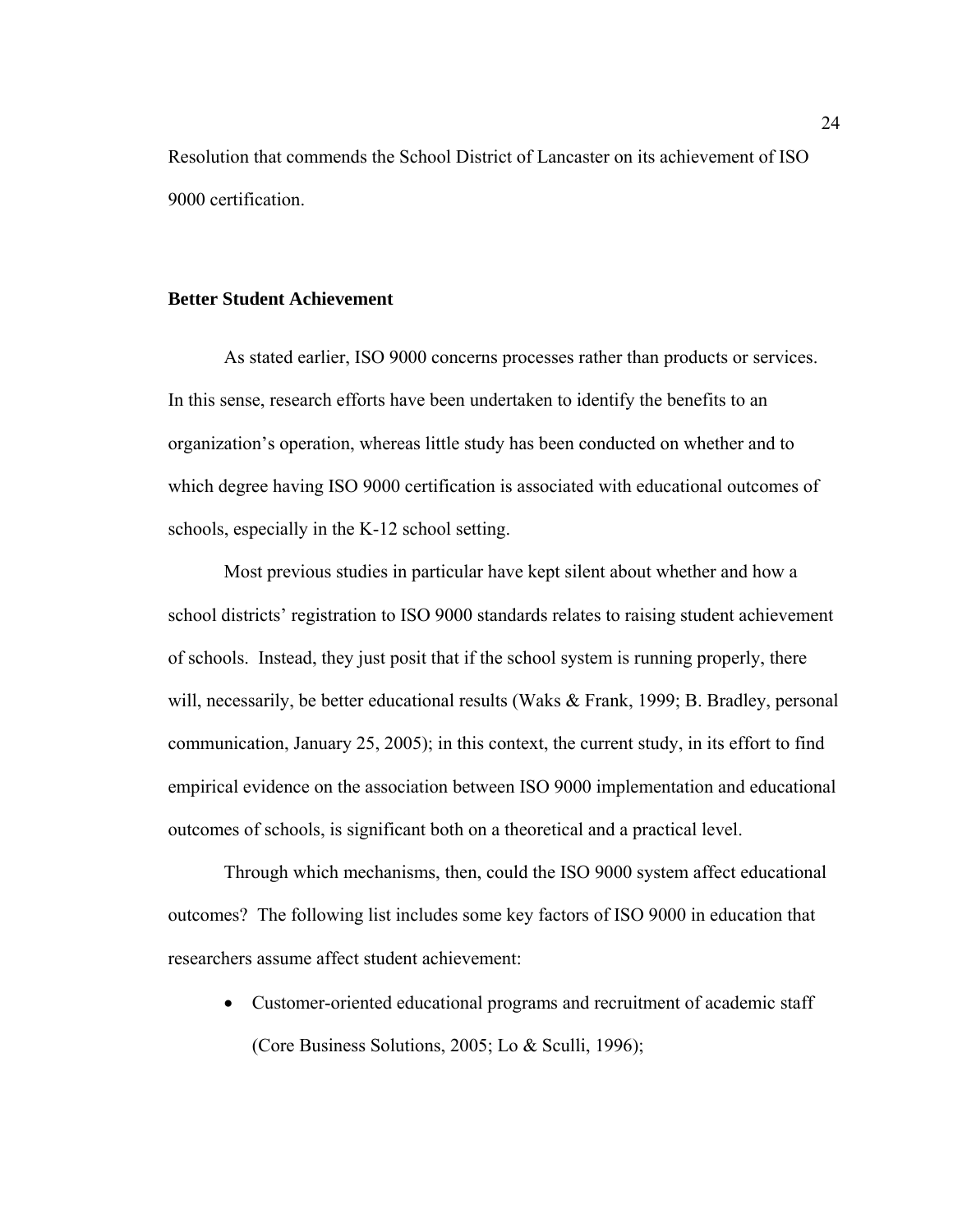- Development and improvement of course content and curriculum design (Core Business Solutions, 2005; Lo & Sculli, 1996);
- Standardized teaching methods based on best practices (Ayudhya, 2001);
- Evaluation of teacher and student performance (Stimson, 2003; Waks & Frank, 1999); and
- A refocusing of staff energies on teaching and learning (The School District of Lancaster, 1999).

#### **Costs of ISO 9000 in Education**

In addition to various positive effects, some studies found negative results from the application of ISO 9000 to education. In most cases, problems are related to the reactions of staff to the new system.

First, the most frequently raised negative impact is the bureaucratization of an organization (Castle, 2000; Moreland & Clark, 1998; Seddon, 2001; Van Den Berghe, 1997). Interestingly enough, this finding confirms the notion that the theoretical foundations of ISO 9000 are the *Weberian theory of Rationalization* and the *Taylor's theory of Scientific Management*, both of which are likely to be coupled with bureaucracy by overemphasizing values such as efficiency, measurability, and predictability (Scott, 1998).

Second, Moreland and Clark (1998) and Bevans-Gonzales and Nair (2004) report that some staff felt the sense of exclusion and frustration. One could assume that this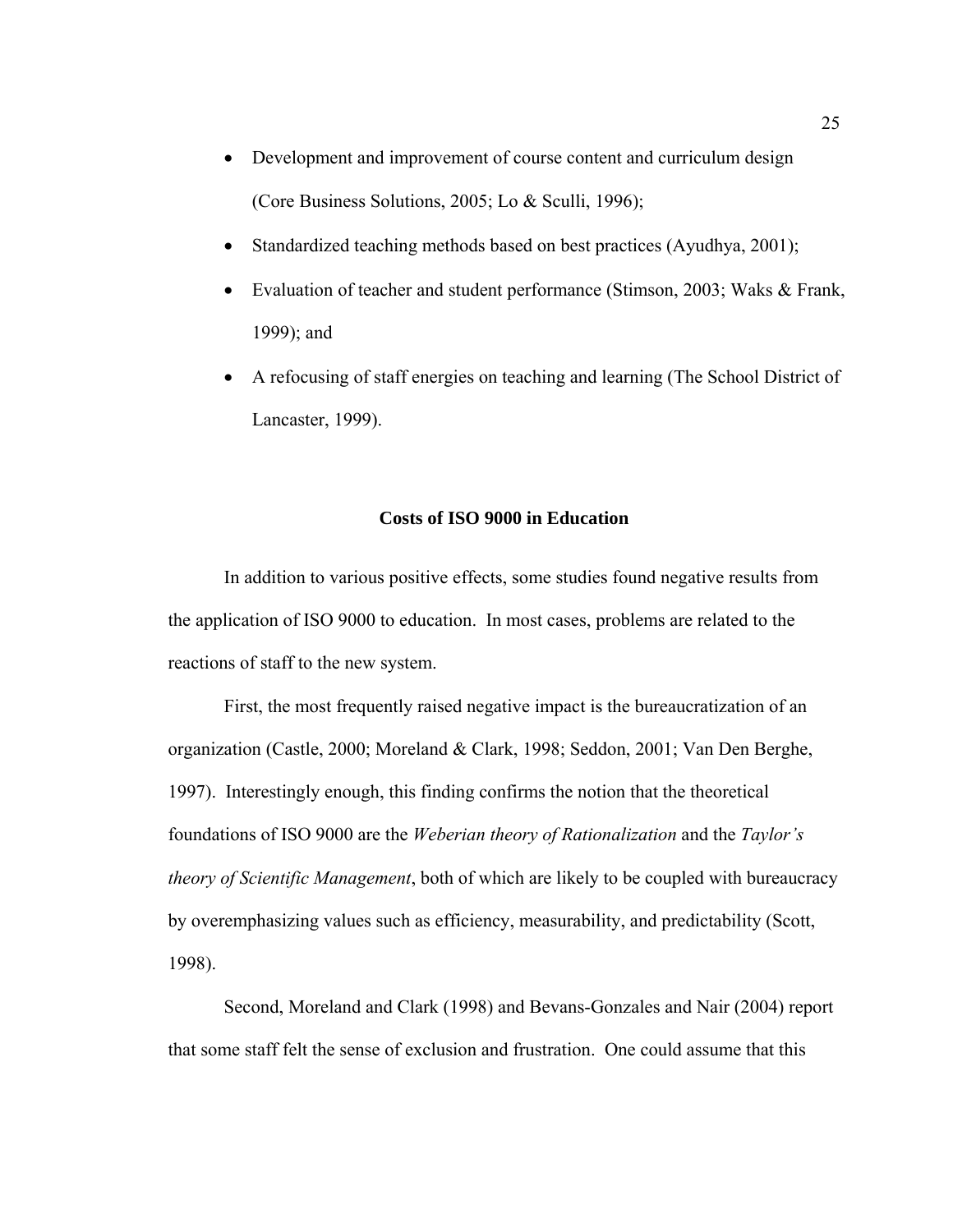problem may be caused by the top-down approach of ISO 9000, along with tightened controls over teachers' professional work by standardized procedures.

Third, researchers agree that additional problems are the considerable and continuous paper work and the monetary costs to establish and to maintain the new system (Moreland & Clark, 1998; Van Den Berghe, 1997; Zuckerman & Rhodes, 2000). In fact, some staff feel that the extra paper work has nothing to do with educational activities and an academic support system (Moreland & Clark, 1998).

Fourth, the inability of educators to fully understand the new quality system is recognized as another big problem (Bevans-Gonzales & Nair, 2004; Moreland & Clark, 1998; Van Den Berghe, 1997; Zuckerman & Rhodes, 2000; USA Today, May 27, 1998). It manifests itself as resistance of the academic community to the new quality management paradigm.

#### **Contradictory Notions Regarding ISO 9000 in Education**

There has been very little research to examine the appropriateness of ISO 9000 for the school setting – more specifically, how schools' or school districts' registration to ISO 9000 standards relates to achieving educational goals. Nevertheless, the literature that examines the recent market-based education reforms as well as the reactions of schools to those reforms can provide some insights into this matter. The contradictory notions regarding ISO 9000 in education discussed in this section are based on three perspectives: the organization theory perspective, the pedagogical perspective, and the historical perspective.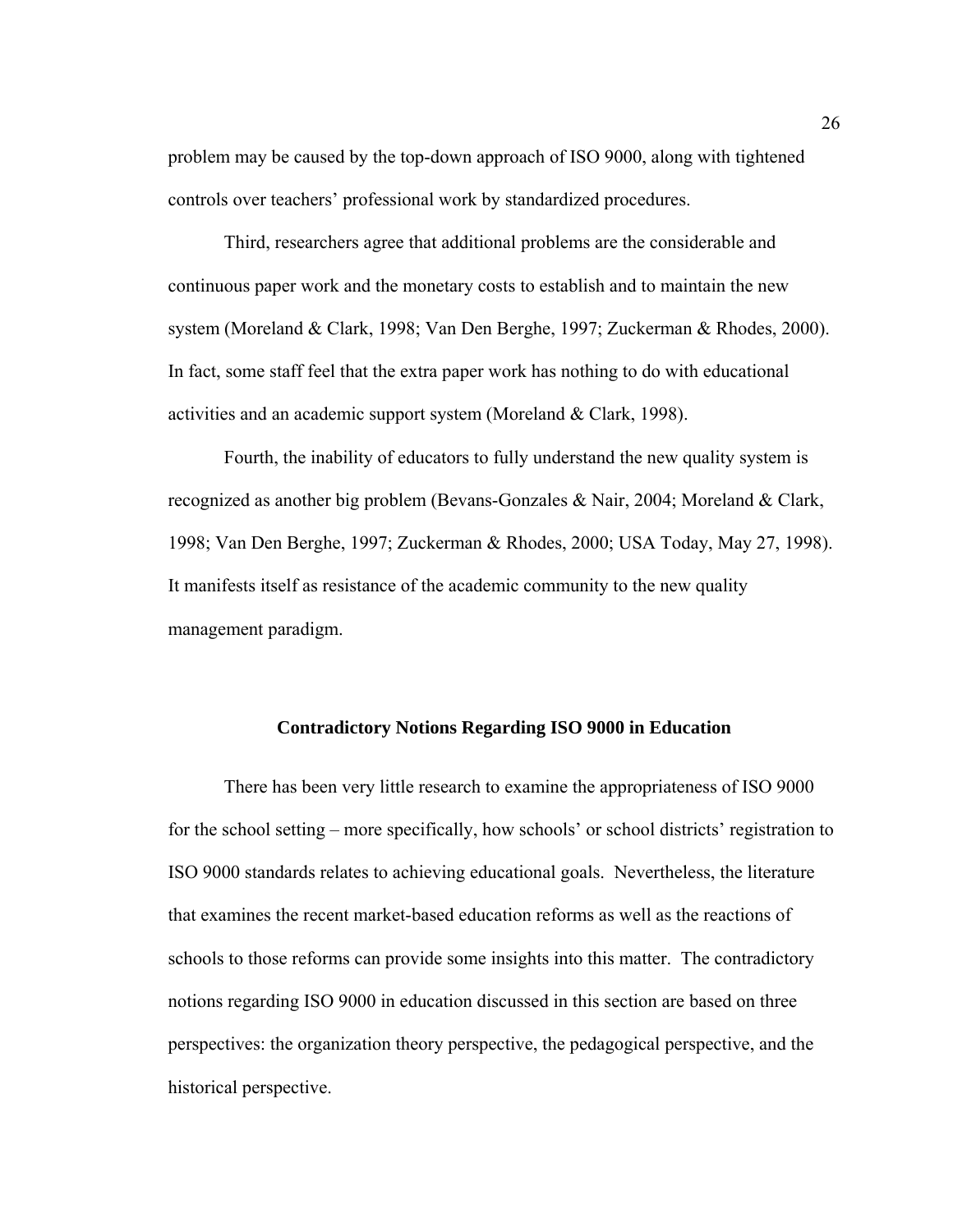From the organization theory perspective, Weick (1976) explains educational organizations as loosely coupled systems. According to Weick, lack of coordination, absence of regulations, and very slow feedback mechanisms are important characteristics of school organizations. Because of those internal mechanisms, school systems are very difficult to change (Weick, 1976). In addition, Scott (1998) claims that educational organizations are less likely to be managed by "technical" control mechanisms, but more likely to be managed by "structural and institutional" control. Given the very technical and outside-driven systematic approach of ISO 9000, one may speculate that ISO 9000 mechanisms are not readily adapted to school organizations.

Other researchers, who approach the issue from the pedagogical perspective, argue that chronic consumerism and standardization efforts in the American education reform movement, on which ISO 9000 is based, undermine real student learning. Thus, Labaree (2000) claims that educational consumerism makes schools more vulnerable to consumers' pressure, which may not increase educational value. Further, Meier maintains that standardization of schooling may "run the risk to squeeze out the schools and educators that seek to show alternative possibilities and explore other paths" (Meier, 2000, p.5). Similarly, "holding common standards for all pupils can only encourage a narrowing of educational experiences for most pupils" and "limit the development of many worthy talents" (Coffman, 1993, p.8).

Finally, the history of public school reform in America has shown how difficult it is for outside-driven reforms to succeed, especially when those reforms are intended to change the long-lasting traditions of schools. Historians of education assert that "grammar of schooling" is a product of history and remarkably durable and that the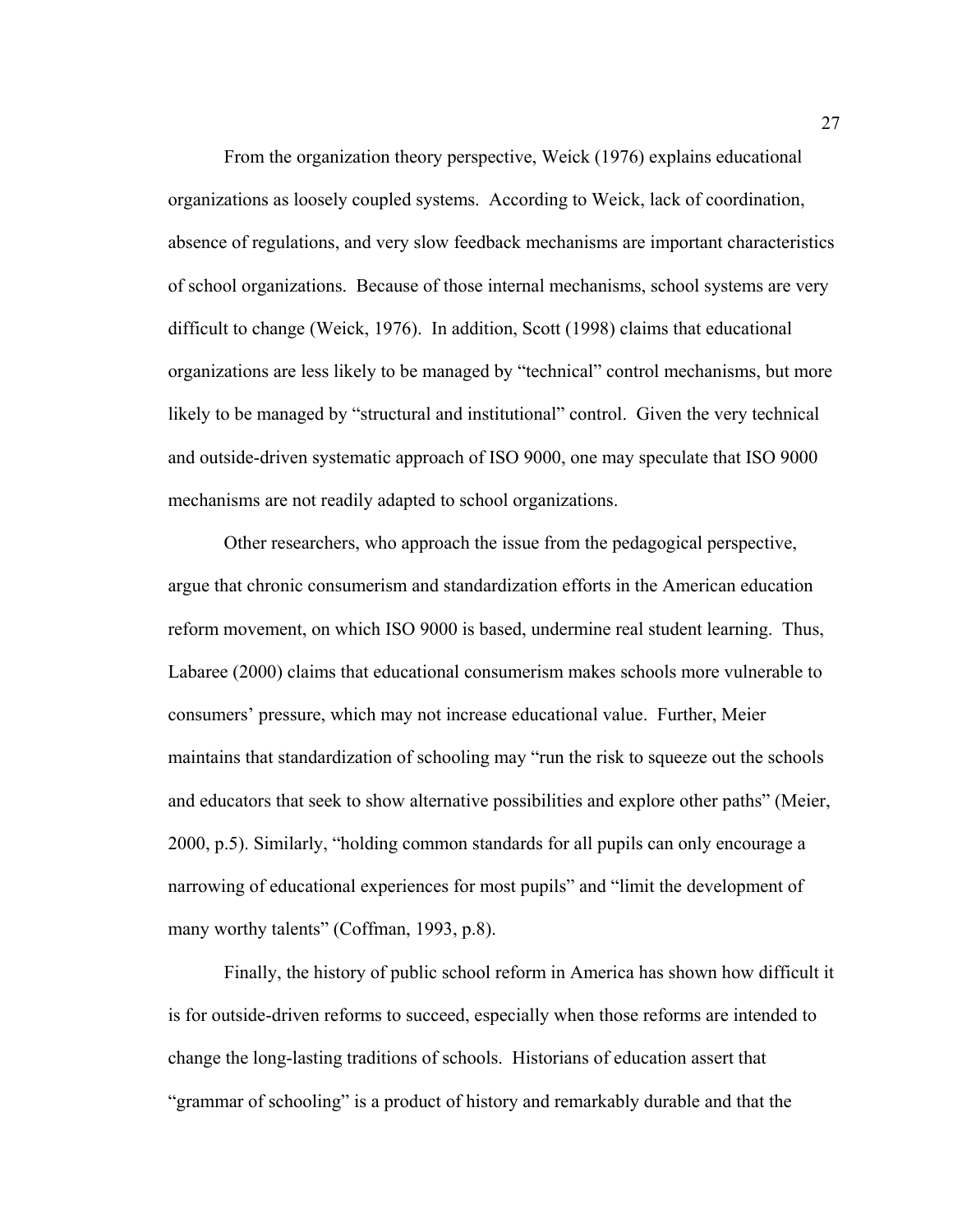"typical and instrumental assumptions of educational reformers fail to give due weight to the resilience of schools as an institution" (Tyack & Cuban, 1995, p.134).

#### **Summary**

As discussed earlier in this chapter, the application of ISO 9000 to educational institutions is intimately related to the recent education reform movement in terms of methodology and ideology. Methodologically, the ISO 9000 mechanism has much in common with the widespread standard-based reform initiatives that emphasize standards and measurement (Friedman, 2004; Meier, 2000; Stimson, 2003). Ideologically, it is deeply influenced by educational consumerism and managerialism (Chan & Lai, 2002; Labaree, 2000; Moreland & Clark, 1998). As cited in the SRI, an ISO 9000 registrar headquartered in Pennsylvania which helps schools registered to ISO 9000 standards, Steve Franchak of the Pennsylvania Department of Education illuminates this aspect as follows: "The goal [of ISO 9000] is to answer the continual cry for educational reform and improvement in a manner that is data-oriented, objective, and requires schools to reach for performance excellence" (SRI, n.d., ¶.8).

As explained earlier, the ISO 9000 quality management system provides many benefits to the certified institutions. Much research confirms that ISO 9000 certification has caused organizations' cultural changes and an attitudinal shift in staff members toward business-oriented values – economy, efficiency, and effectiveness (Chan & Lai, 2002; Moreland & Clark, 1998; Peters, 1999; Russo, 1995; Stimson, 2003; Van Den Berghe, 1997; Zuckerman & Rhodes, 2000). In addition, clearer and more systematic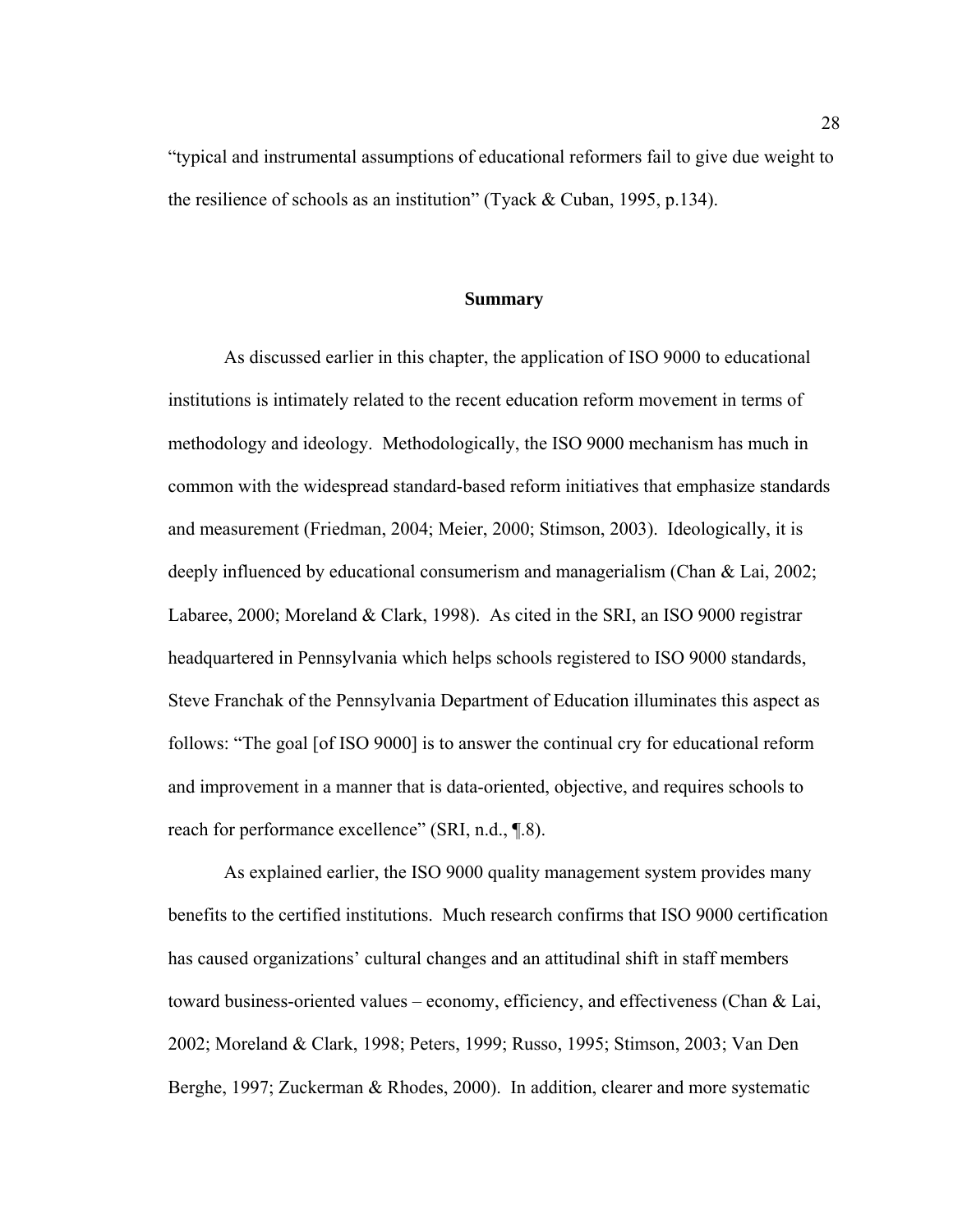procedures through ISO 9000 cause organizations to run in a systematic and reliable manner that ensures continuous improvement. Further, by becoming certified in ISO 9000, an organization gains considerable advantages in marketing, advertising and public relations.

However, little is known about the relationship between becoming certified to ISO 9000 standards and quality and equality of educational outcomes. In particular, if we consider the application of ISO 9000 to public schools as a school reform initiative, as many ISO 9000-certified school districts announced, the impact of ISO 9000 registration on these two fundamental goals for public schools should have been addressed in previous studies. In this context, this study was designed to find empirical evidence regarding the relationship between school districts' implementing the ISO 9000 quality management system and school performance in terms of student achievement and attitude toward schools.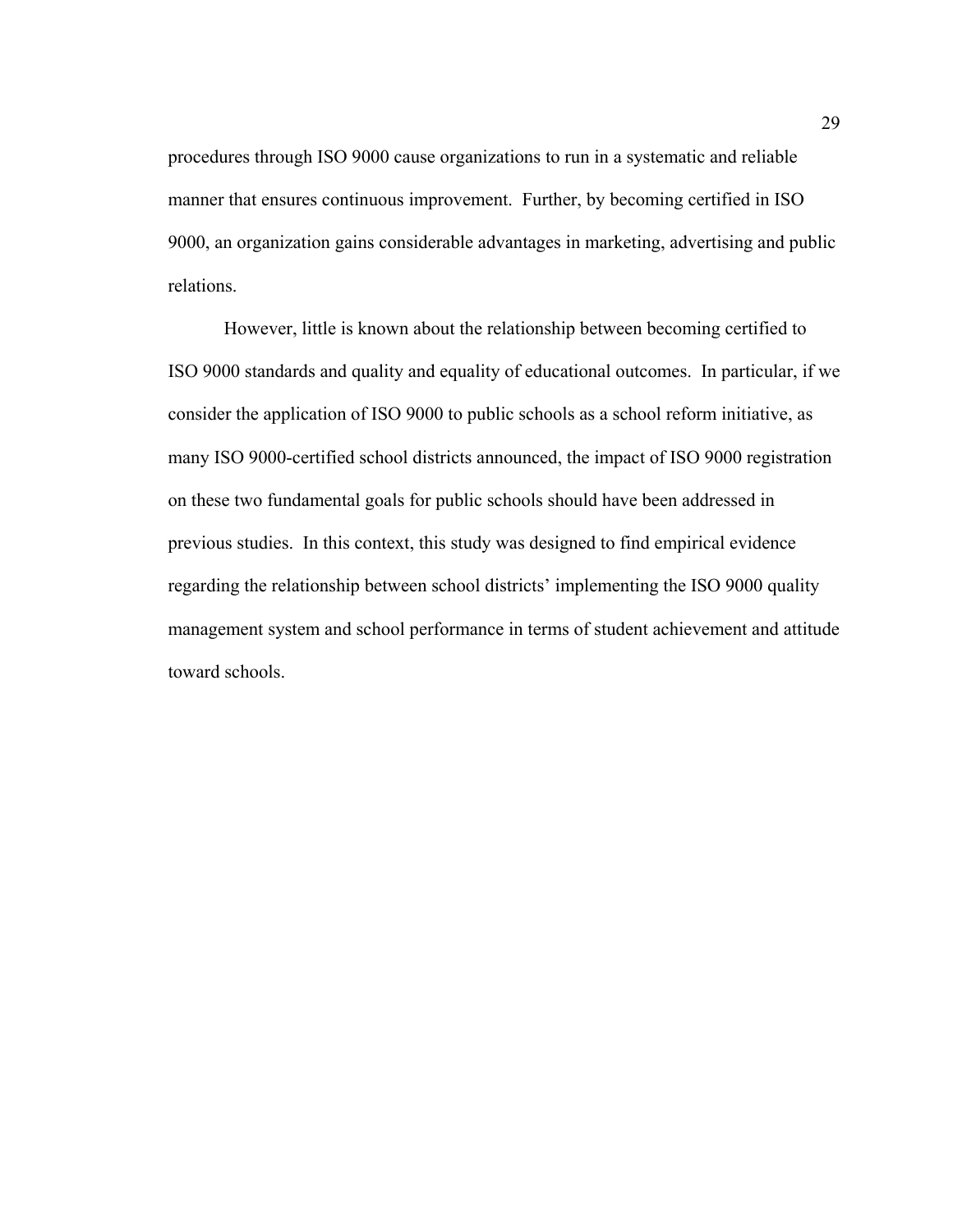#### **Chapter 3**

## **Methodology**

The purpose of this study was to investigate the relationship between a school district's being registered to ISO 9000 standards – in other words its implementation of the ISO 9000 quality management system – and the performance (educational outcomes) of schools within that school district. Three indicators were used to measure school performance: average passing rates of students on the state-mandated tests, average passing rates of the economically disadvantaged students of a school on the statemandated tests, and average student attendance rate, or, graduation rates at the high school level.

The current research was conducted using schools in the US that participated in ISO 9000 as of 2004. Detailed information of sample selection, measurement of the variables, data collection, and data analysis are included in this chapter.

### **Sample and Data**

#### **Sample**

The sample was selected from 30 school districts including 8 school districts implementing ISO 9000. The sample consisted of 330 schools at the primary school level, 157 schools at the middle school level, and 112 schools at the high school level; among them, 101 primary schools, 62 middle schools, and 36 high schools were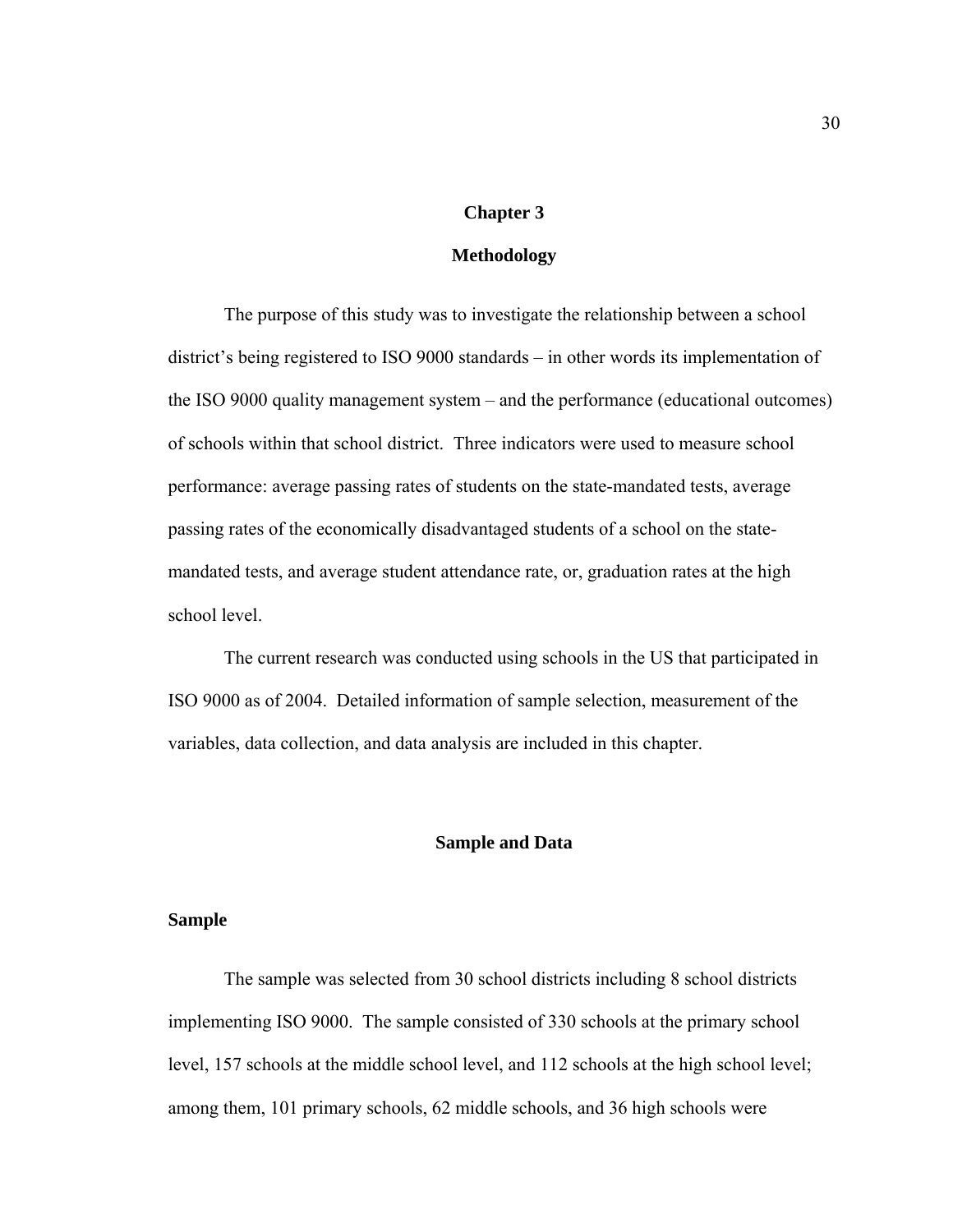implementing ISO 9000 as of 2004 (see Table 3.2). Although ISO 9000 registration is generally granted by school district level, the ISO 9000 system is being implemented both at the school district and school levels.

Given the nature of this study as a non-experimental exploratory study with small samples, sampling was carefully conducted employing the concept of "the case-control study." Often being called a retrospective study, the case-control study has been extensively used in the social sciences – particular, in public health research to investigate factors that may cause a particular disease. Methodologically speaking, it compares individuals with a particular condition or disease (cases) with a group of persons who are free of that condition or disease (controls). According to one group of researchers, including Breslow & Day (1980), Kazdin (2003), and Schlesselman (1982), this case-control method is effective in exploratory studies with relatively rare and small samples, useful in drawing strong inferences with the nonprobability sample, and economically efficient by using existing data and thus not involving experimental research. Considering that the investigator is not able to experimentally control conditions in this study – e.g., school SES and ISO 9000 implementation as a policy – this technique is particularly useful. Meanwhile, supporting the use of inferential statistics with the nonprobability sample, Huck states that "researchers begin with the sample and then create an abstract population that is considered to include people like those included in the sample" (Huck, 2004, p.113).

A two stage purposive sampling technique was used to identify cases and controls. First, cases were identified as schools under the school districts that are implementing ISO 9000 at least for one school year. At the first stage, school districts with an ISO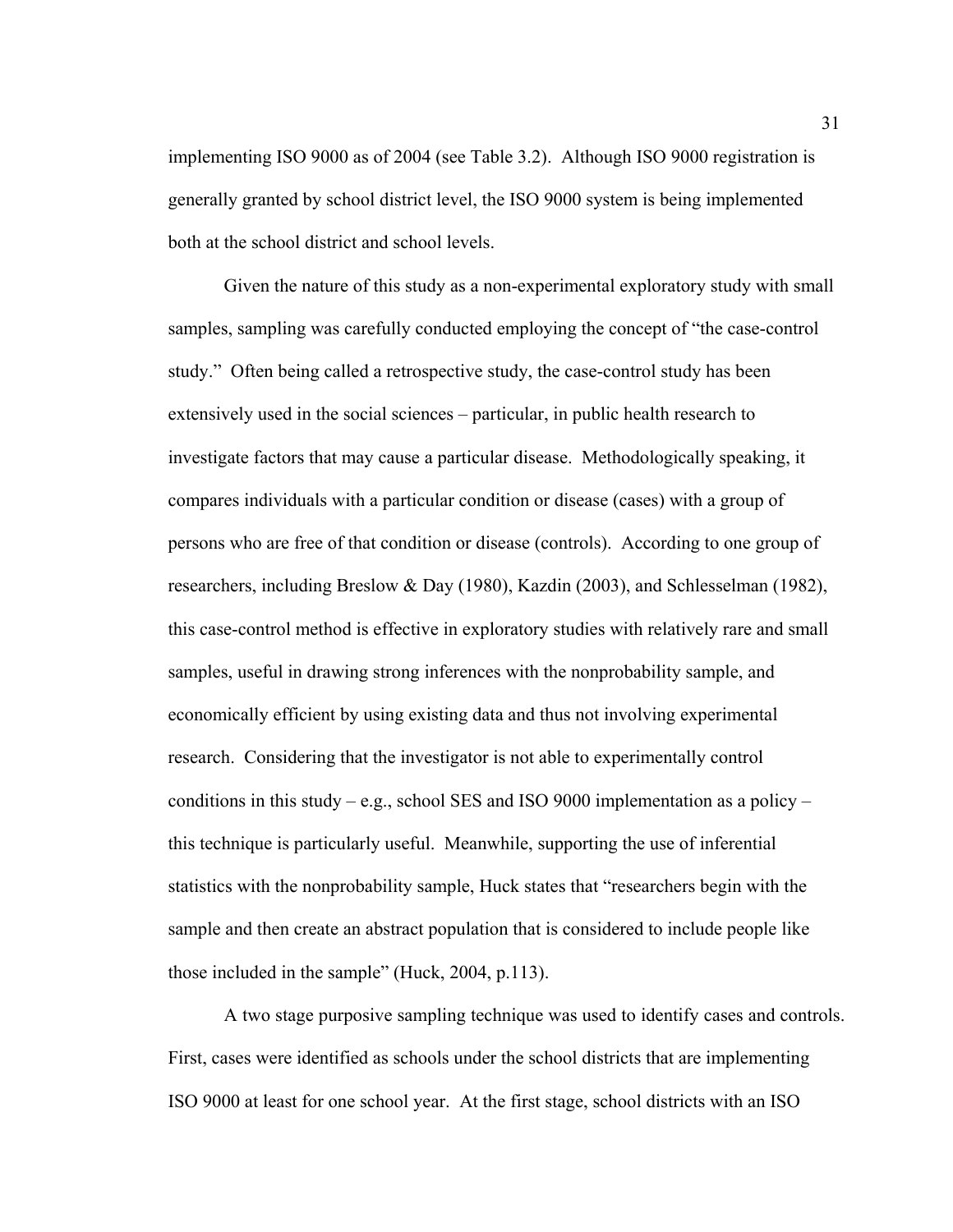9000 certification were selected. Then, information on schools in those school districts was collected. Because no official data base is available on ISO 9000-certified educational institutions, a search engine of an ISO 9000 certification-consulting company was alternatively used in order to identify school districts with an ISO 9000 certification. As a result, 8 school districts were selected from 7 different states. As shown in Table 3.1, the selected school districts vary in enrollment size, socio-economic status, location, and the length (year) of ISO 9000 implementation, reflecting little possibility of case selection bias.

Second, controls – a comparison group of schools under the non-ISO 9000 school districts – were chosen from the same 7 states from which cases were drawn. In selecting controls, the existing state systems that provide information on "similar" school districts were used, as in the case of Pennsylvania and Ohio. For the states which do not have such systems, controls were selected based on the following two criteria: 1) the percent of students in a district who receive free/reduced-priced lunches, and 2) student enrollment, which indicates district size. To obtain enough samples for adequate statistical power, a ratio of 1:3 was generally maintained between the number of ISO 9000 school districts and non-ISO 9000 school districts within each of the 7 states.

Finally, from this sampling, 30 school districts were selected from 7 different states in the US. All schools under those school districts were included in the sample – for school districts which have more than 50 schools at one school level, 15 through 20 schools were randomly selected at each school level and included in the sample.

Although all states in this study have administered state-wide mandatory tests to students in various grades, those tested grades were collapsed into three school levels –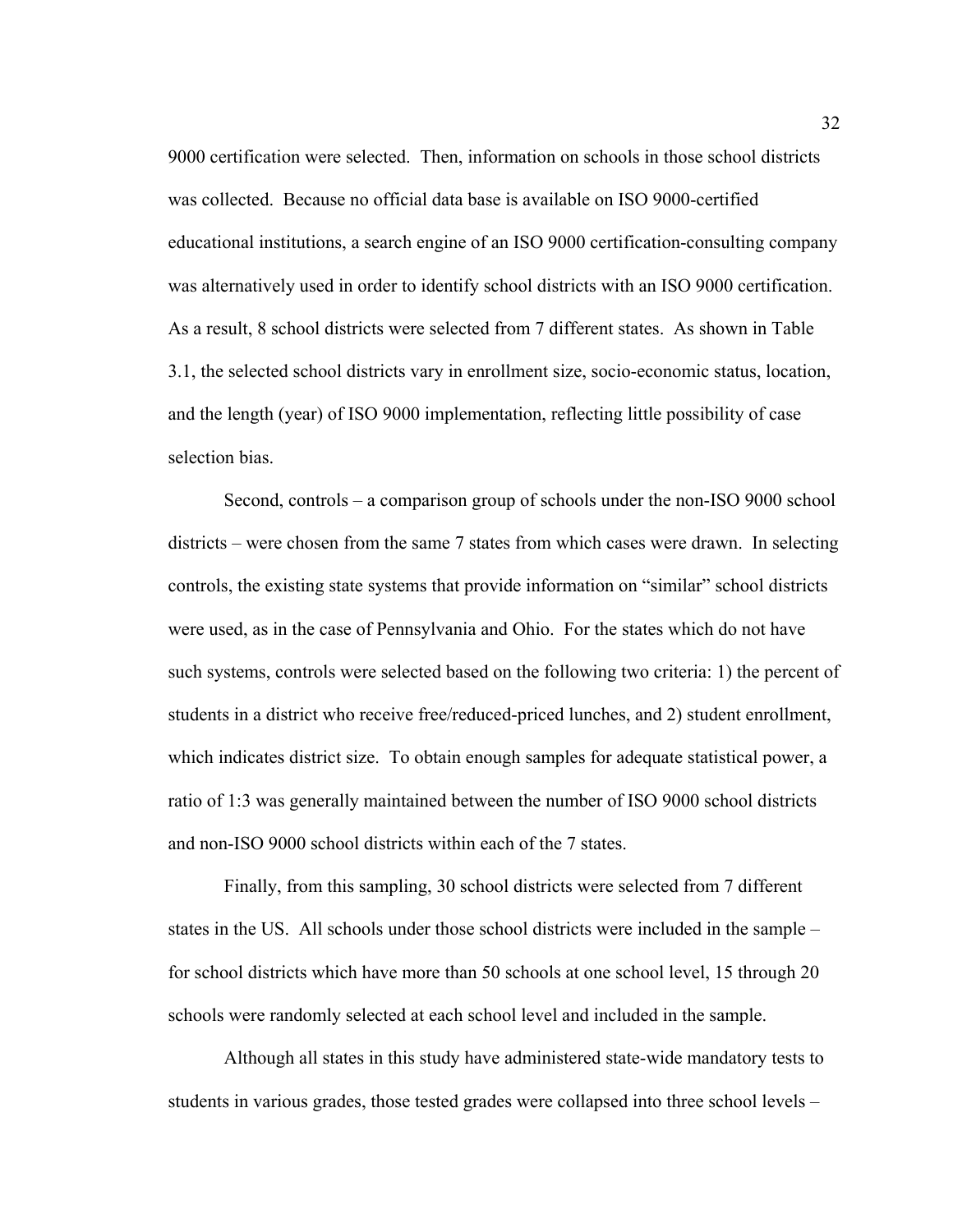primary, middle, and high school – and analysis was conducted on each of those three school levels. The detailed information on the sample may be found in Table 3.1 and 3.2.

#### **Data**

This research involved secondary data analysis. The 2003-2004 school year data were collected from various sources including official state and district report cards and the National Center for Educational Statistics (NCES) – the exception was North Carolina school districts for which the 2002-2003 data were used because the 2003-2004 data were not available. Specifically, state report cards that are part of the implementation of the No Child Left Behind Act (NCLB) contain information about the annual test results as well as other background information of each school and school district – such as, enrollment, the number of students who receive free/reduced-price lunches, attendance rates, graduation rates, and the number of teachers. The specific data sources may be found in appendix A.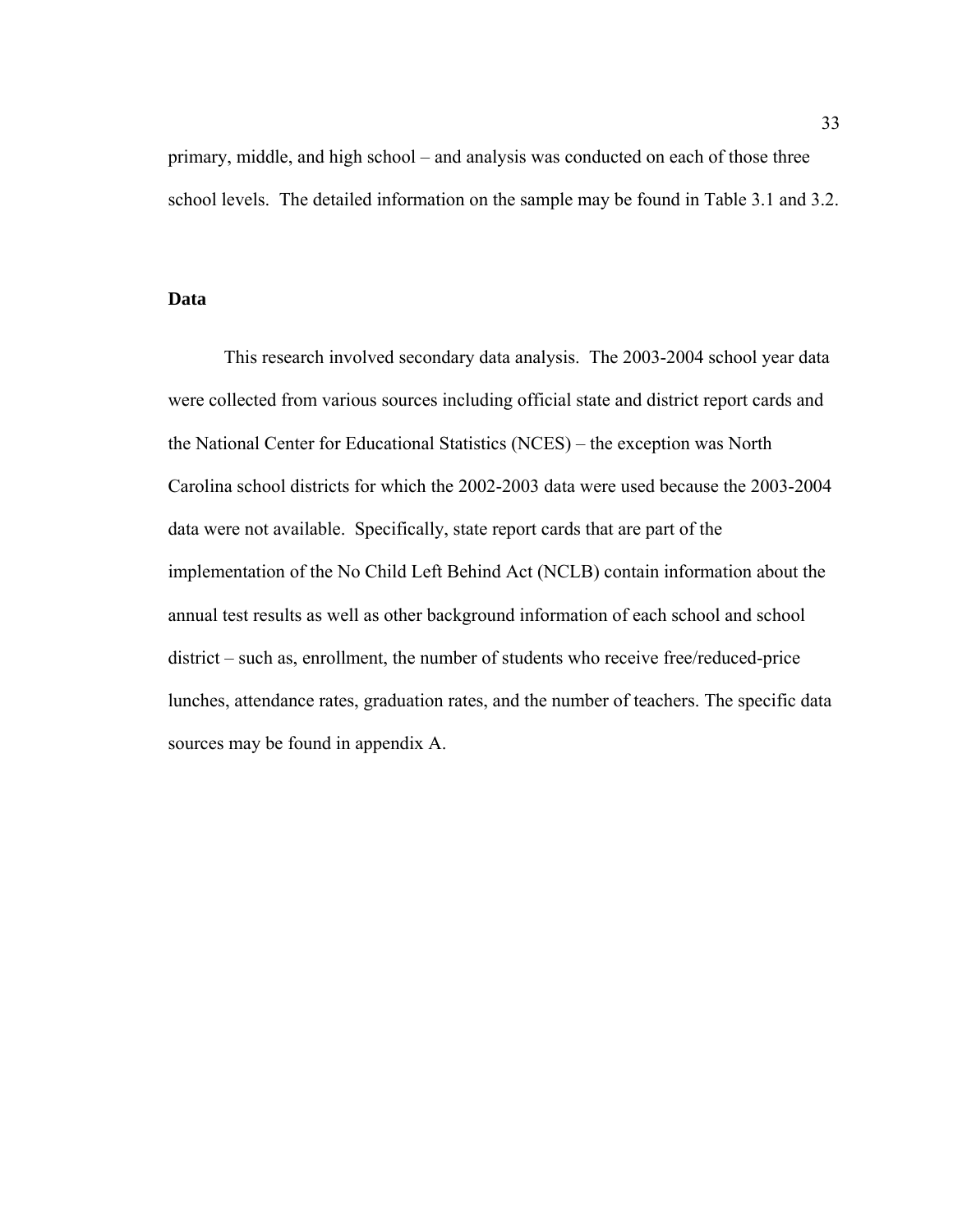## Table **3-1**

*ISO 9000 Status, Per-Pupil Expenditure, Socio-Economic Status (SES), and Enrollment of Sampled School Districts*

| <b>State</b> | <b>School District</b>   | ISO 9000 <sup>a</sup> | Per-pupil<br>expenditure | $SES^b$ | Enrollment |
|--------------|--------------------------|-----------------------|--------------------------|---------|------------|
| PA           | Allentown                |                       | 6,941                    | 71.0    | 16,964     |
|              | Altoona                  | Y(2002)               | 7,682                    | 52.2    | 8,390      |
|              | Erie                     |                       | 8,465                    | 72.6    | 12,690     |
|              | Lancaster <sup>c</sup>   | Y(1999)               | 9,079                    | 67.2    | 11,045     |
|              | Reading                  |                       | 6,639                    | 75.3    | 16,515     |
|              | Scranton                 |                       | 9,277                    | 60.8    | 8,940      |
| OH           | Evergreen                |                       | 7,827                    | 17.6    | 1,340      |
|              | West Liberty-Salem Local |                       | 7,454                    | 10.4    | 1,160      |
|              | <b>Black River Local</b> |                       | 6,302                    | 23.6    | 1,669      |
|              | Liberty Center           | Y(1999)               | 6,705                    | 15.7    | 1,197      |
| <b>WA</b>    | Longview                 |                       | 7,621                    | 43.0    | 7,576      |
|              | Franklin Pierce          |                       | 6,881                    | 48.0    | 7,843      |
|              | Moses Lake               |                       | 6,694                    | 53.0    | 6,974      |
|              | Wenatchee                | Y(2002)               | 6,602                    | 44.0    | 7,505      |
| <b>TN</b>    | Montgomery               | Y(2003)               | 5,170                    | 39.7    | 24,924     |
|              | Rutherford               |                       | 5,301                    | 30.1    | 29,529     |
|              | Greeneville              |                       | 7,775                    | 35.6    | 2,676      |
|              | Sumner                   |                       | 5,740                    | 28.0    | 24,002     |
| <b>NV</b>    | Clark                    | Y(2003)               | 5,774                    | 35.6    | 270,529    |
|              | Lyon                     |                       | 7,021                    | 39.4    | 7,678      |
|              | Nye                      |                       | 7,810                    | 42.2    | 5,471      |
|              | Washoe                   |                       | 6,120                    | 31.2    | 62,103     |
| NC           | Guilford                 | Y(2003)               | 6,943                    | 45.8    | 66,971     |
|              | Gaston                   |                       | 5,977                    | 44.0    | 31,288     |
|              | Cumberland               |                       | 6,301                    | 56.0    | 53,159     |
|              | Rockingham               |                       | 6,336                    | 47.0    | 14,799     |
| GA           | Dougherty                | Y(2004)               | 8,056                    | 69.1    | 16,844     |
|              | Newton                   |                       | 6,915                    | 47.3    | 14,713     |
|              | Rockdale                 |                       | 7,251                    | 40.5    | 14,266     |
|              | Bibb                     |                       | 7,256                    | 68.4    | 25,276     |

 $A^a Y = ISO 9000$  (certification year). <sup>b</sup> SES measured by percentage of students in a school district who receive free/reduced-priced lunches. <sup>c</sup> Lancaster school district eliminated ISO 9000 in 2004-2005 school year.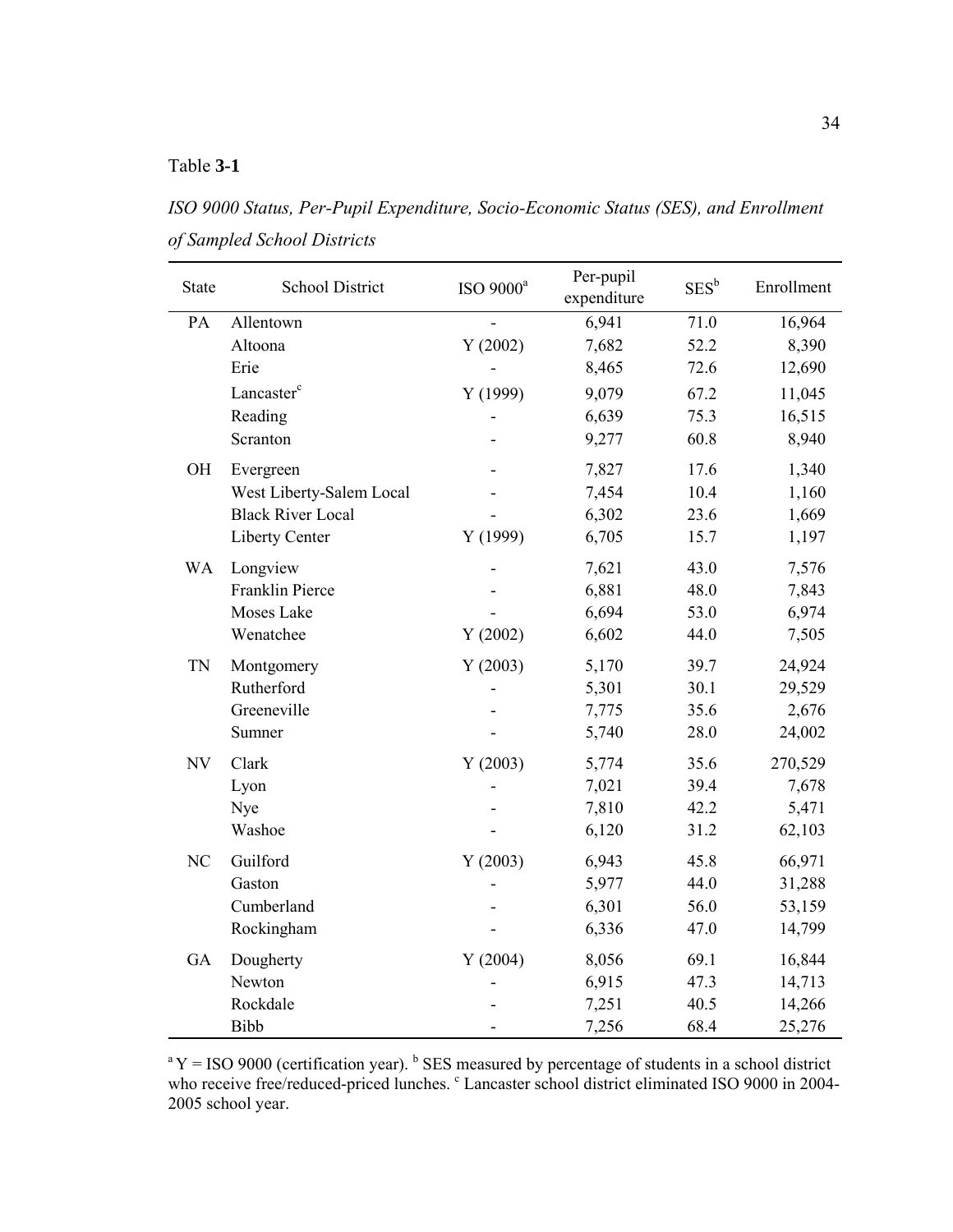#### Table **3-2**

| School level | Registered | Non-registered | Total |
|--------------|------------|----------------|-------|
| District     | 8          | 22             | 30    |
| Elementary   | 101        | 229            | 330   |
| Middle       | 62         | 95             | 157   |
| High         | 36         | 76             | 112   |
| Total        | 199        | 400            | 599   |

*Number of Samples by ISO 9000 Status and School Level*

## **Variables**

#### **Dependent Variables**

*Average passing rates of students of a school on the state-mandated math and reading tests (Math/Reading).* This variable represents the percentage of students in a school who passed state standards on the 2003-2004 states' math and reading tests. A student's test results fall into one of four categories – below basic, basic, proficient, and advanced. Students whose scores fall into the proficient or advanced categories were considered as passing state standards. Despite the different state assessment systems with various standards, the use of percent-based measurement rather than raw scores makes possible the use of inferential statistics. Data for this variable was obtained from 2004 official state and district report cards.

*Average passing rates of economically disadvantaged students of a school on the state-mandated math and reading tests (Math\_Dis./Reading\_Dis.)* This variable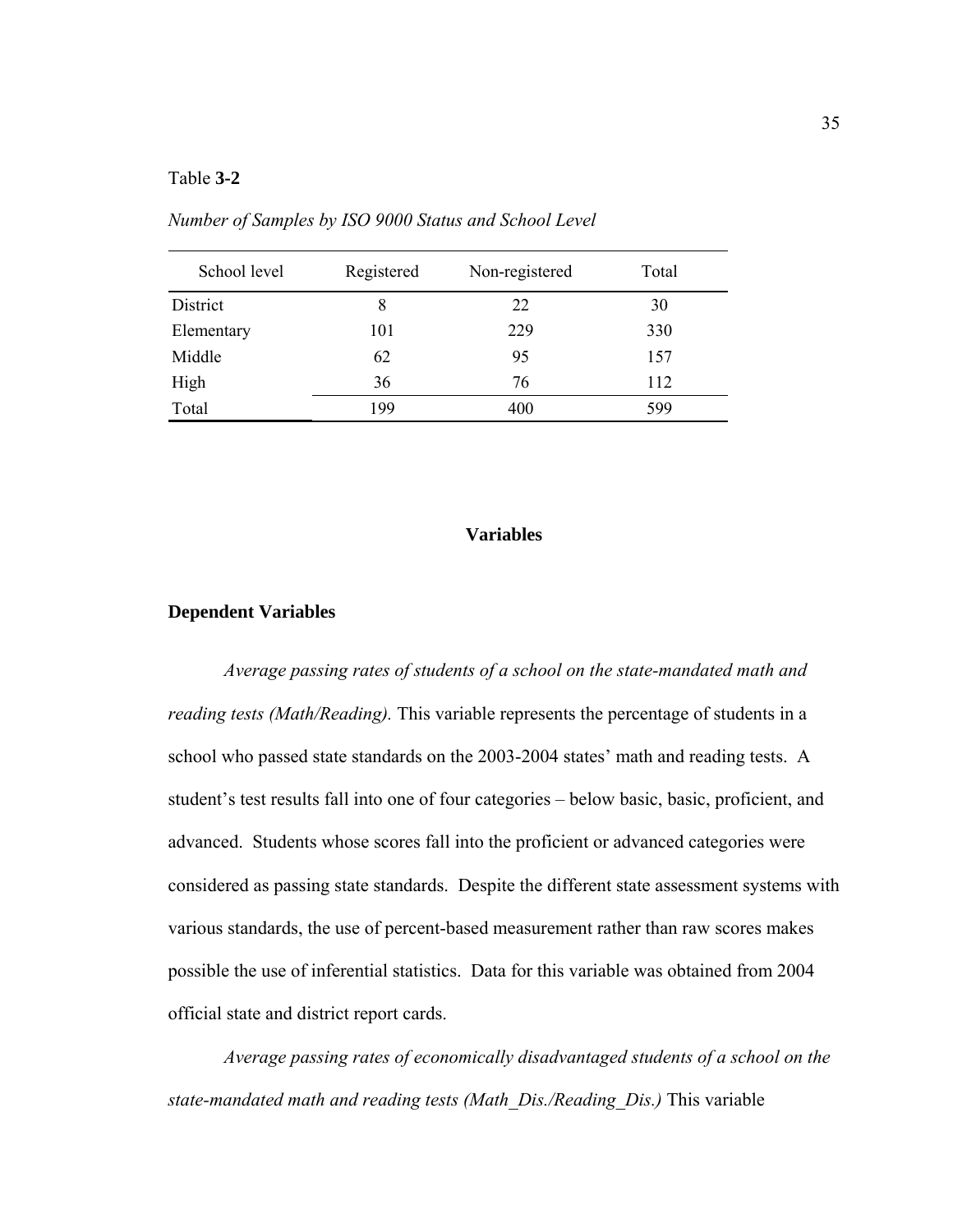represents the percentage of economically disadvantaged students in a school who passed state standards on the 2003-2004 states' math and reading tests. This variable was used to explore the relationship between having ISO 9000 and achieving educational equality. Although educational equality may be understood in various ways, in this study, it is assumed that when economically disadvantaged students gain higher test scores, greater educational equality is achieved. The term 'economically disadvantaged students' refers to students who receive free or reduced-priced lunches in a school.

*Students' attendance rates of schools (in the case of high schools, graduation rates) (Attendance/Graduation).* This variable represents the average daily attendance of students of a school. The average daily attendance was calculated by dividing the total number of days of attendance by the number of days taught in a year. Because the data on the student attendance rates was not available at the high school level, graduation rates of schools were used. Data for this variable was obtained from 2004 official state and district report cards.

#### **Independent Variables**

Based on previous educational studies that suggest school SES and school resources as the most powerful predictors of school performance (Coleman et al., 1966; Lee & Bryk, 1989; Lee & Smith, 1999; McNeal, 1997; Riordan, 1997; Rumberger & Thomas, 2000), three independent variables, in addition to ISO 9000 participation, were chosen from two different levels – the school and school district levels (see Figure 3.1). It should be noted that although state-level variables may influence school performance,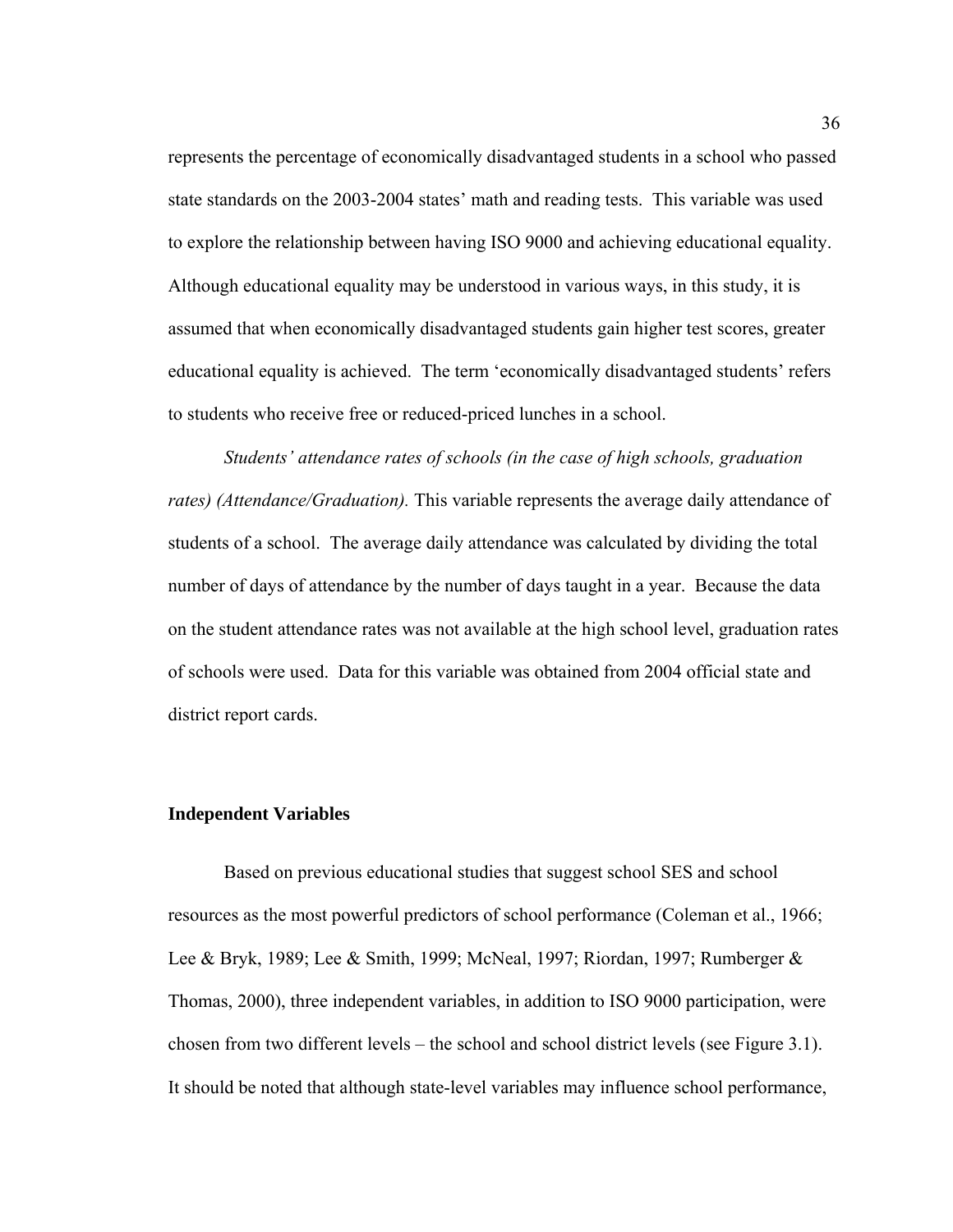this study does not include a state-level analysis, considering the relatively small samples of states that may lead to a significant loss of statistical power. Definition of independent variables may be found below.

## *School-level variables*

*Percentage of students in a school who receive free/reduced-priced lunches (%FreeLunch)*. This variable was used to measure the degree of school SES. According to the "National School Lunch Program," children from families with incomes at or below 130% of the poverty level are eligible for free lunches and those in families whose income is between 130% and 185% of the poverty level are eligible for reduced-price lunches (for more information, see the Pennsylvania Department of Education web site at http://www.pde.state.pa.us/food\_nutrition). Data for this variable were collected from 2004 official state and district report cards. Many educational studies have shown a strong relationship between the school SES context  $-$  i.e., "the mean SES of the student body" (Rumberger& Palardy, 2005) – and school performance in terms of student achievement and drop-out rates (Coleman et al., 1966; Fowler & Walberg, 1991; Goldschmidt & Wang, 1999; Mayer, 1991; Lee & Bryk, 1989; Lee & Smith, 1999; PDE 2002; Rumberger, 1995; Wilson, 1959).

*Student-teacher ratio of a school (Class Size).* This variable reflects the size of classes in a school and was calculated by dividing the total number of students by the number of full-time classroom teachers in a school. Because the data on the 2004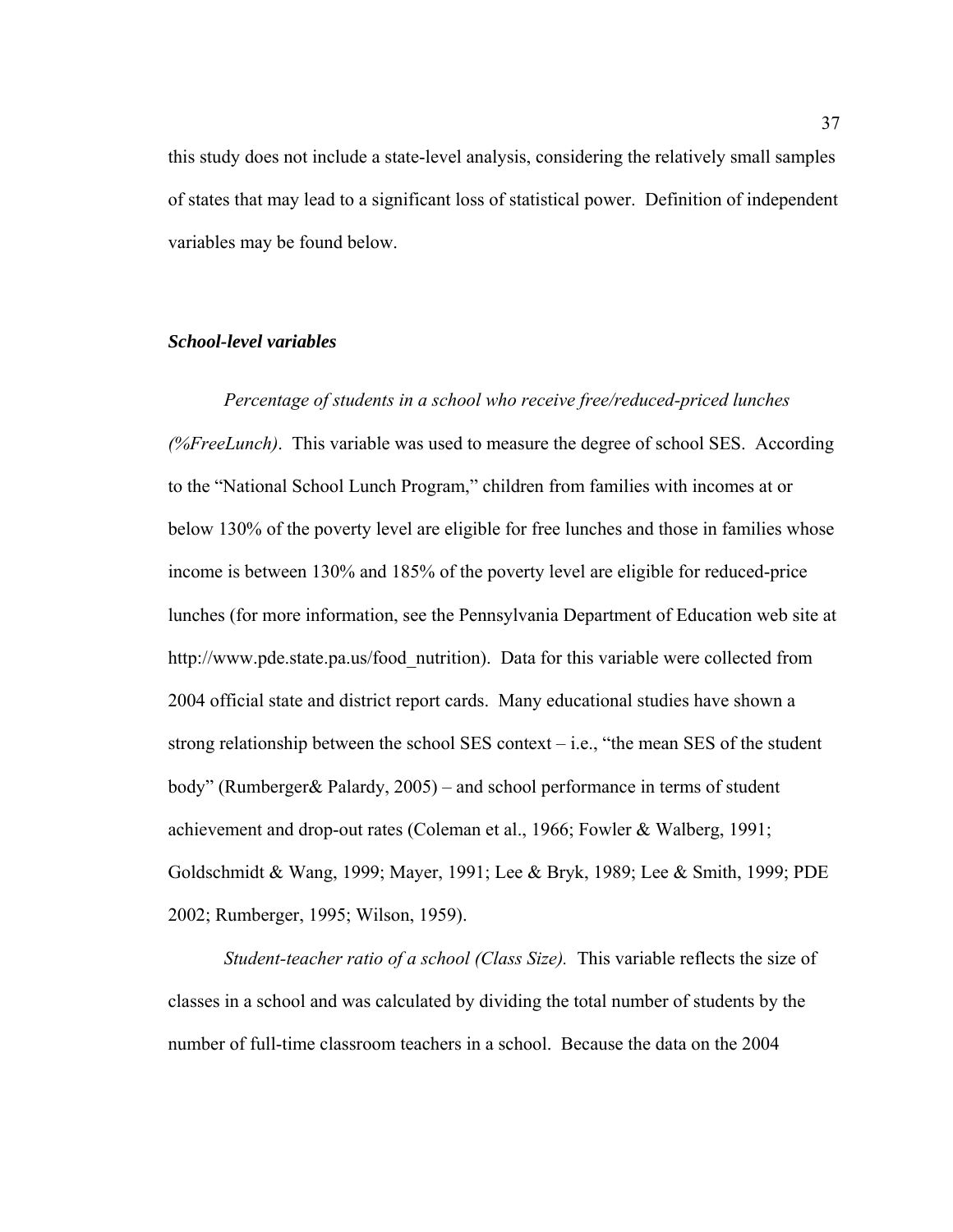student-teacher ratio were not available for some school districts, alternatively, the 2003 data were used. Data for this variable were obtained from the the data base of NCES.

While some researchers (Glass & Smith, 1978, 1979; Hanushek, 1989) argue that there is no significant relationship between class size and student achievement, many educators and researchers maintain that smaller class size has a positive effect on educational outcomes of schools (Finn & Achilles, 1999; McNeal 1997; National Education Association, n.d.; Molnar et al., 1999; Rumberger & Thomas, 2000).

## *School district-level variables*

*Annual per-pupil expenditure of school district (Exp).* This variable was used to measure the SES context of a school district and reflects the school district leadership. Data for this variable were obtained from the data base of NCES.

*ISO 9000 participation (ISO 9000).* This variable was used to identify whether a school district became registered to ISO 9000 standards and thus is implementing the ISO 9000 quality management system. As stated earlier, each school district is implementing a different ISO 9000 system; for simplicity, however, this study coded this variable into two dummy variables  $(0 =$  school not having ISO 9000, 1 = school having ISO 9000).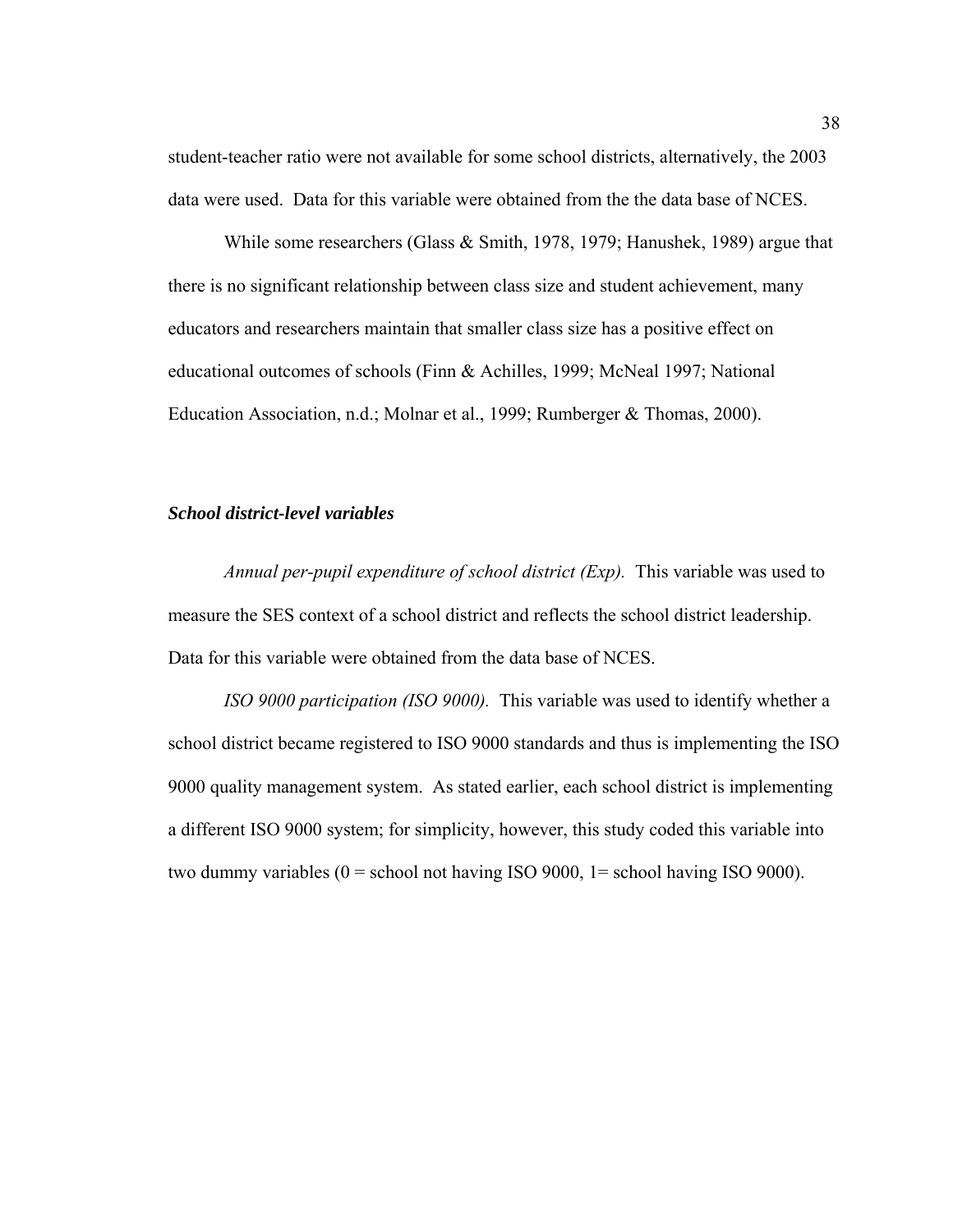### **Data Analysis**

## **Research Questions and Data Analysis**

To determine the relationship between a school district's being registered to ISO 9000 standards and educational outcomes of schools within that district in terms of student achievement and school attendance/graduation rates (research questions 1, 2  $\&$  3), both descriptive and inferential statistics were used. First, comparison was made between ISO 9000 participating schools and non-ISO 9000 participating schools on three outcome variables – average passing rates of students in a school on the state-mandated tests, average passing rates of economically disadvantaged students in a school on the statemandated tests, and the student attendance rate/graduation rate of a school. Means and standard deviations of the dependent variables were calculated and compared by school level. Second, to measure the association between ISO 9000 participation of a school district and school performance, the study used the Hierarchical Linear Modeling (HLM) technique, taking into account the hierarchically nested data structure of this study discussed later.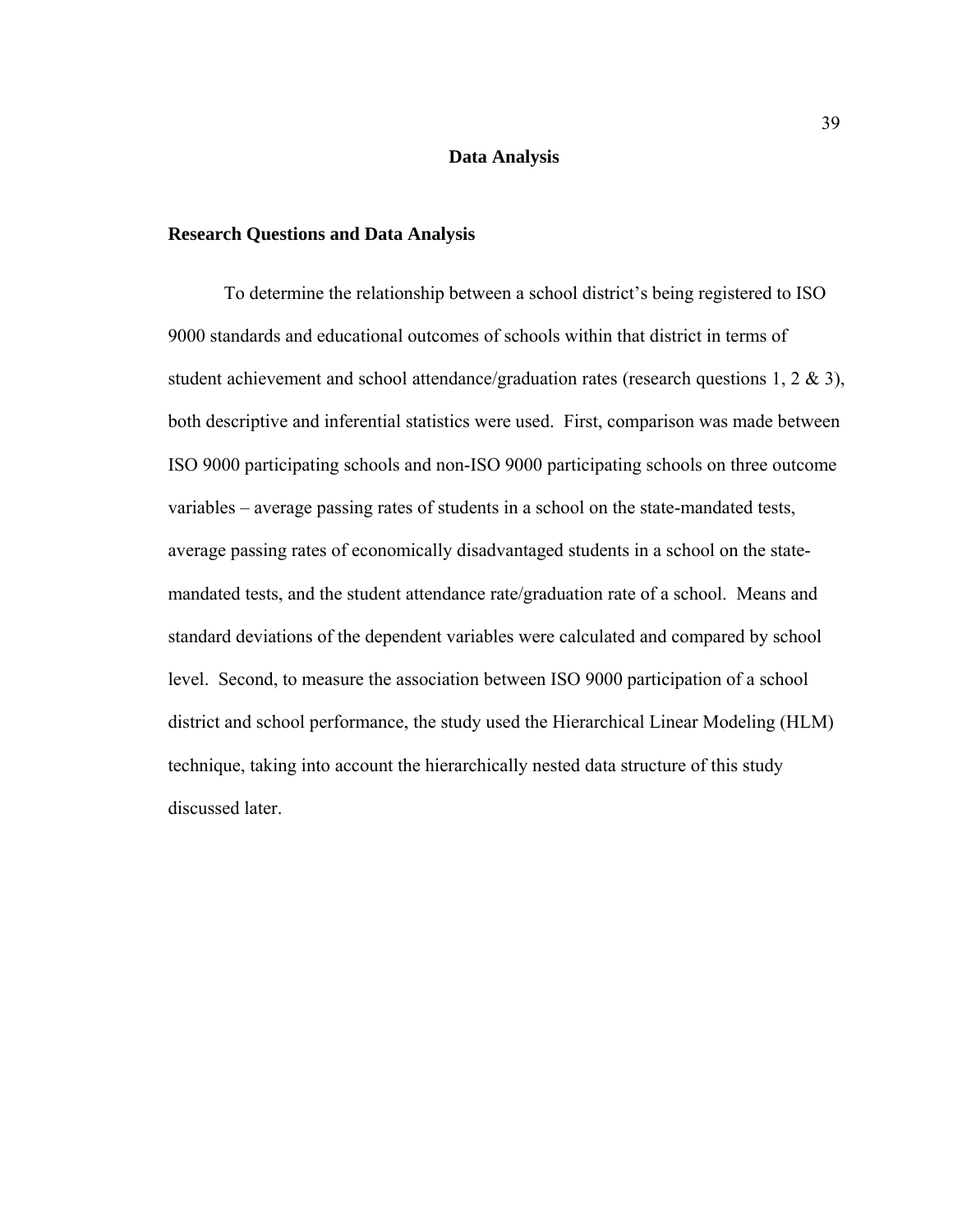## Table **3-3**

| Research<br>Questions                                                                                              | Dependent<br>Variables                                                           | Independent<br>Variables                                           | <b>Statistics</b>                                                    |
|--------------------------------------------------------------------------------------------------------------------|----------------------------------------------------------------------------------|--------------------------------------------------------------------|----------------------------------------------------------------------|
| 1. ISO 9000 participation<br>and student achievement                                                               | o Average passing rates of<br>students of a school on<br>the state-mandated      | $\alpha$ % of students<br>in a school who<br>receive free/reduced- | o Descriptive statistics<br>to compare ISO 9000<br>schools with non- |
| 2. ISO 9000 particiaption<br>and academic achievement                                                              | math and reading tests<br>(Math/Reading)                                         | priced lunche<br>$(\%$ FreeLunch)                                  | ISO 9000 schoools on<br>depedent variables                           |
| of economically<br>diadvantaged students                                                                           | o Average passing rates of<br>economically disadvantaged<br>students of a school | o School wide<br>student-teacher<br>ratio                          | o HLM analysis<br>to examine the<br>relationship between             |
| 3. ISO 9000 particiaption<br>and the student attendence                                                            | on the state-mandated<br>math and reading tests                                  | (Class size)                                                       | dependent variables<br>and independent<br>variables                  |
| rates/graduation rates                                                                                             | (Math Dis./Reading Dis.)<br>o Average student                                    | o Annual per-pupil<br>expenditure of school<br>district            |                                                                      |
| 4 Whether the<br>relationship between                                                                              | attendence rate/graduation<br>rate of a school                                   | o ISO 9000 participation                                           |                                                                      |
| school SES and student<br>achievement of school<br>differs between<br>ISO 9000 schools and<br>non-ISO 9000 schools | (Attendance/Graduation)                                                          |                                                                    |                                                                      |

*Summary of the Research Questions, Variables, and Analysis Techniques*

To examine whether the relationship between school SES and student achievement of a school differs between ISO 9000-participating schools and non-ISO 9000-participating schools (Research question 4), the current study also used HLM to detect "cross-level interaction effects" (Luke, 2004; Raudenbush & Bryk, 2002; Hox, 2002), as is explained later. School SES and student achievement of a school were measured by the percentage of students in a school receiving free/reduced priced lunches and the average passing rates of students of a school on the state-mandated tests, respectively.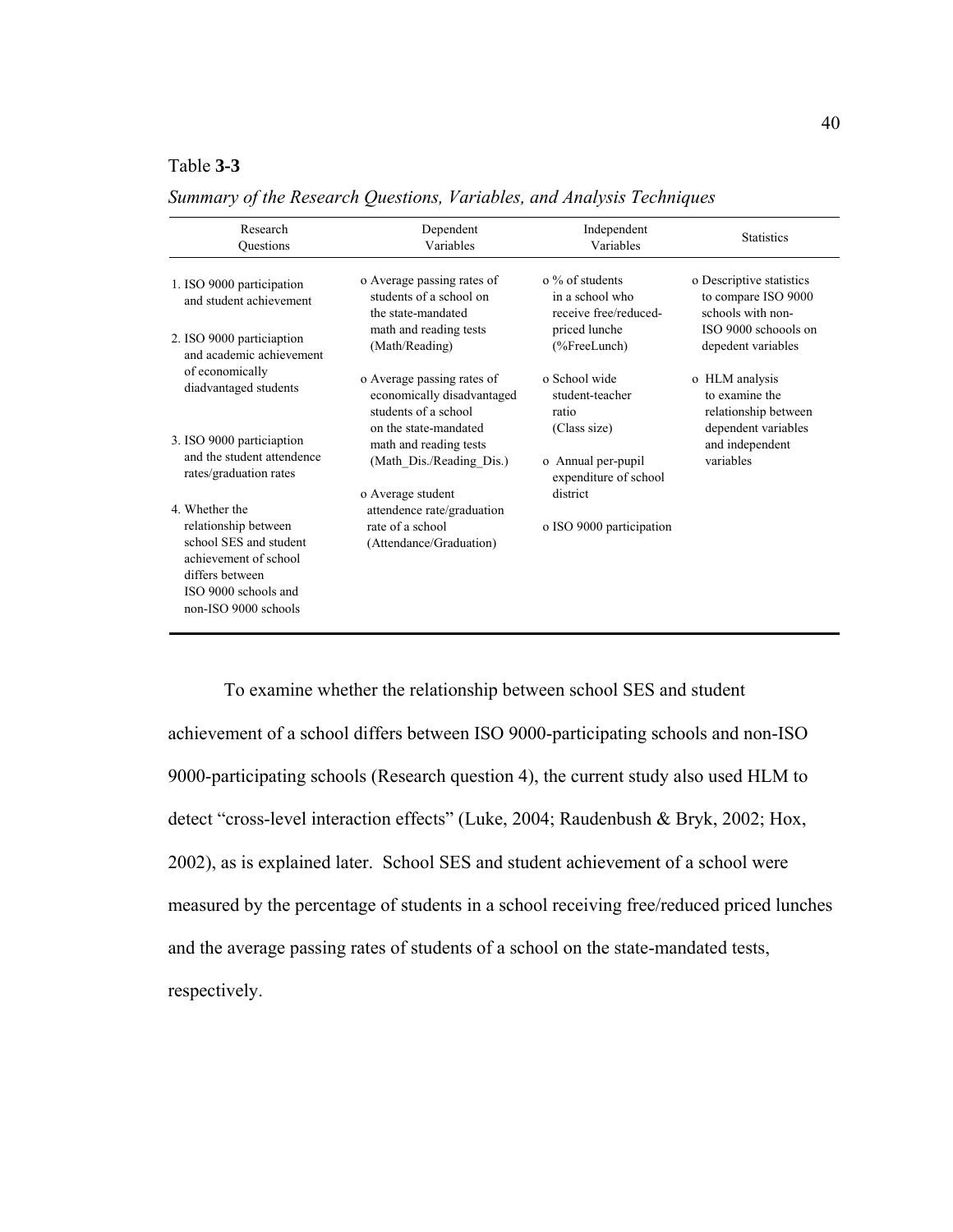#### **Statistical Analysis: Hierarchical Linear Modeling (HLM)**

As stated before, this study involves a hierarchical data structure where schools as the unit of analysis are nested within school districts. From the data analysis point of view, the presence of a hierarchically nested data structure leads to the following statistical issues in this study. First, as schools tend to share certain characteristics of the school districts to which they belong, they are more likely to be homogeneous compared to the population as a whole; thus, the assumption of independence of the observations that most statistical analyses require is violated (Osborne, 2000; Raudenbush & Bryk, 2002, Hox, 2002). Second, while the predictor variable of interest, ISO 9000 participation, is measured at the school district level, the outcome variables are measured at the school level. Consequently, a question of the appropriate unit of analysis arises.



Figure **3-1** Independent variables within a nested data structure.

Two statistical techniques – disaggregation and aggregation – have been traditionally used to resolve these hierarchical data problems, but researchers (Raudenbush & Bryk, 2002; Goldstein, 1995; Osborne, 2000; Hox, 2002) have demonstrated that either method generates erroneous results. For instance, the school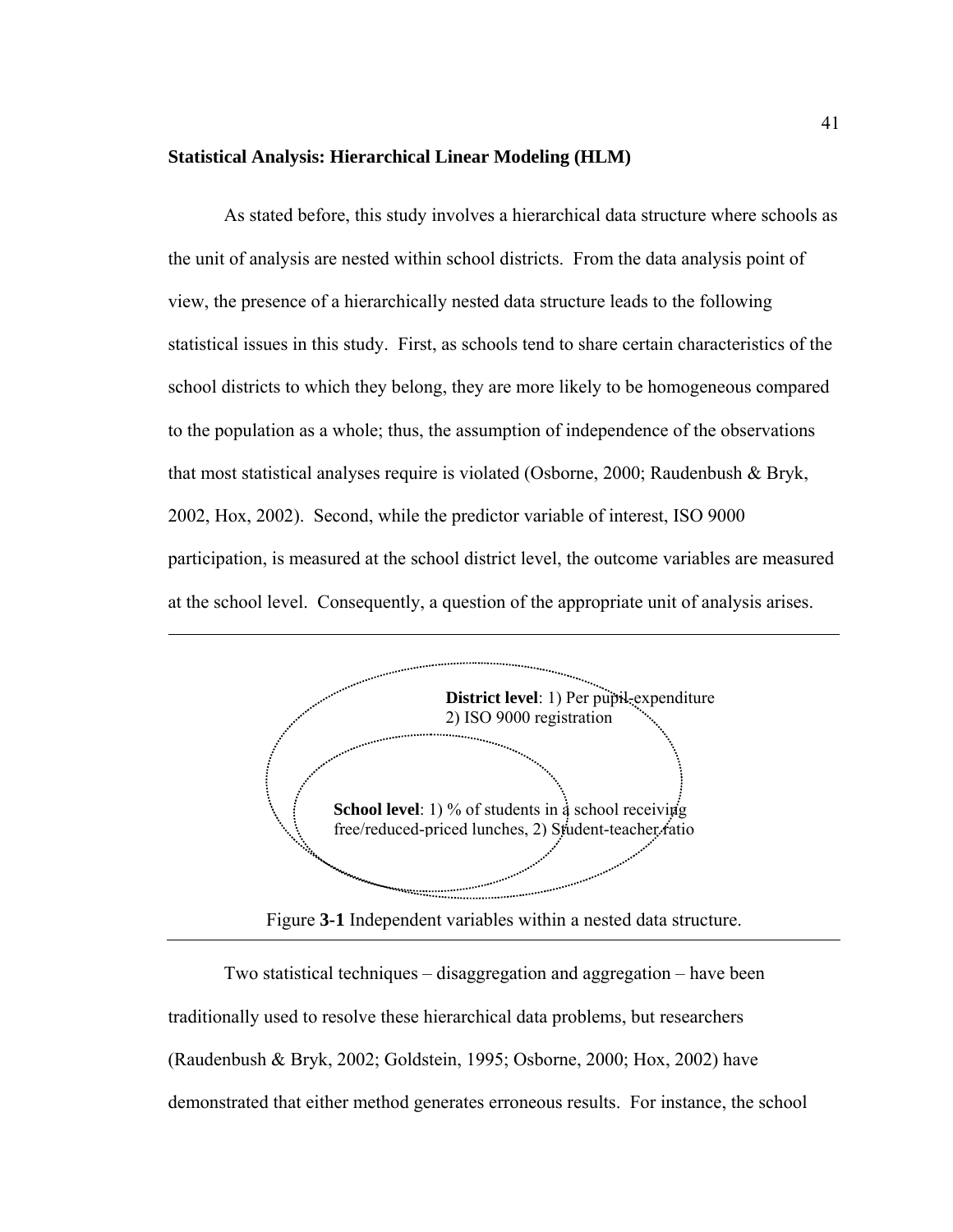district data can be disaggregated by assigning the same value on the school district variables to each school, but this method, by ignoring the nested data structure, tends to produce "liberal or over-optimistic" results. Alternatively, the school data can be aggregated to the school district level by averaging, but this analysis may be done with small samples and lose a great amount of information at the school level. Finally, another problem is that either approach is not able to adequately capture the cross-level interaction effects, which are often called contextual effects, in organizational research (Luke, 2004; Hox, 2002).

## **Hierarchical Regression Equations**

Given the hierarchical nature of data and associated problems, this study employed a Hierarchical Linear Modeling technique – "a hierarchical system of regression equations" (Hox, 2002, p.11). Two-level hierarchical linear models are formulated 1) to investigate the direct effects that indicate relations between predictors and the outcome variables both at the school and school district levels, and 2) to explore the cross-level interactions that suggest how variables at the school district level are associated with the relations between variables at the school level.

*School-level model*. In this model, the units of analysis are schools and the outcome, *Y*ij, is predicted by two predictor variables – *%FreeLunch and Class size*.

$$
Y_{ij} = \beta_{0j} + \beta_{1j} \left( \%FreeLunch \right)_{ij} + \beta_{2j} \left( Class \text{ Size} \right)_{ij} + r_{ij}
$$

where

 $Y_{ij}$  = outcomes for school *i* within school district *j*; *β0j=*the intercept;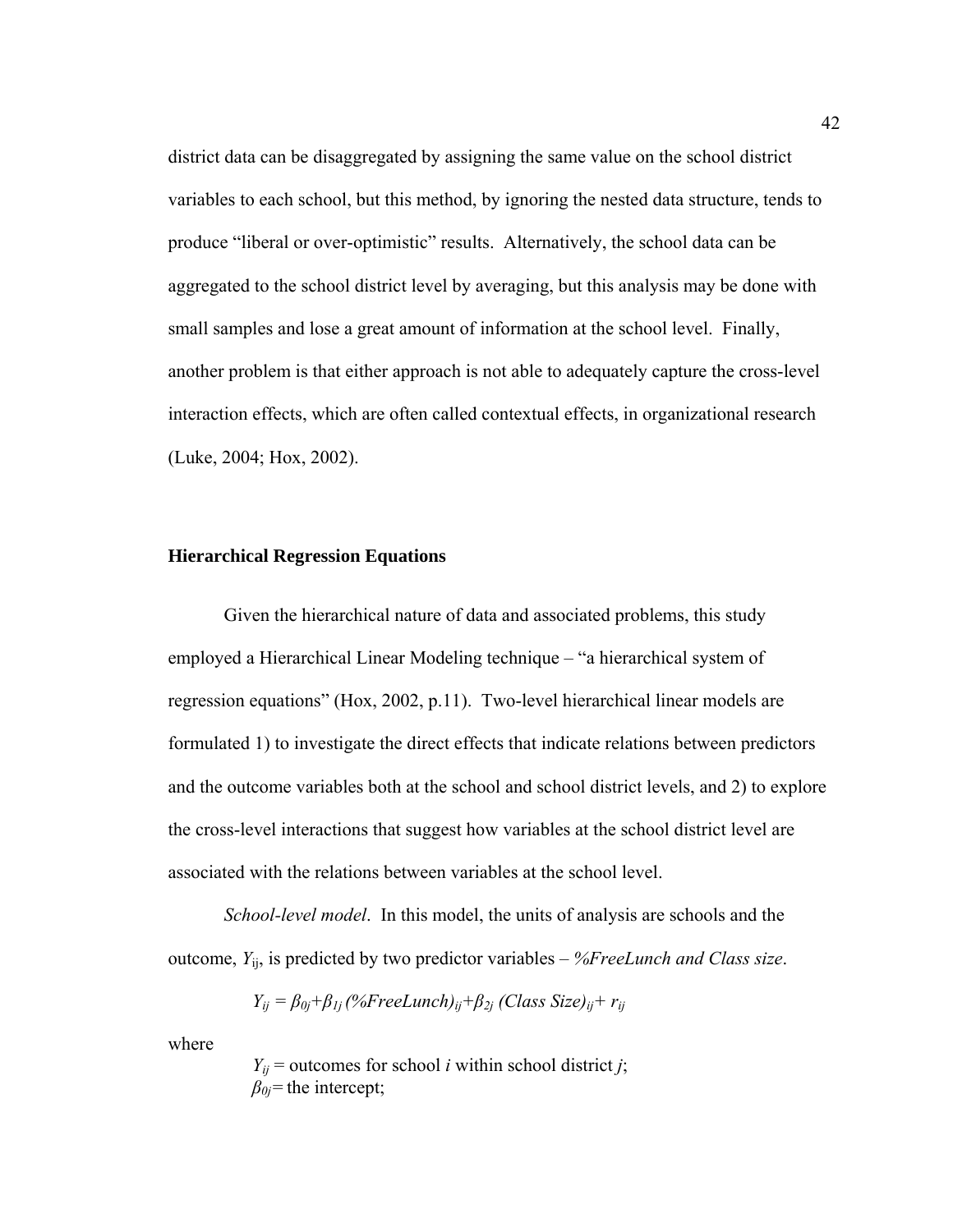$\beta_{1i}$  and  $\beta_{2i}$  = slope coefficients that indicate the direction and strength of association between predictors and outcomes of school *ij;*   $r_{ii}$  = the residual error term that indicate a unique effect associated with school *ij*. These residual school effects are assumed to be normally distributed with a mean of 0 and a variance  $\sigma_e^2$ .

It should be noted that the intercept  $(\beta_{0i})$  and slopes coefficients  $(\beta_{1i}$  and  $\beta_{2i})$  in

this regression equation are assumed to vary randomly across school districts. The

variation of regression coefficients indicates that the initial status and the effects of

predictor variables on the outcome variables are different across school districts.

*School district-level model*. The school district-level model is created to explain

the variation of the school level regression coefficients as following.

 $\beta_{0j} = \gamma_{00} + \gamma_{01}$  (*ISO9000)*  $_i + \gamma_{02}$  (*Exp*)  $_i + u_{0j}$ *β*<sub>*Ij*</sub> =  $\gamma_{10} + \gamma_{11}$  (*ISO9000) j* +  $\gamma_{12}$  (Exp) *j* +  $u_{1j}$  $\beta_{2j} = \gamma_{20} + \gamma_{21} (ISO9000)_{j} + \gamma_{22} (Exp)_{i} + u_{2j}$ 

Where

 $\beta_{0j}$ ,  $\beta_{1j}$  and  $\beta_{2j}$  = regression coefficients of the school-level equation; *γ00*, *γ10* and *γ20* = the intercepts;

*Γ01,*  $γ$ *<sub>11</sub>,*  $γ$ *<sub>21</sub>,*  $γ$ *<sub>02</sub>,*  $γ$ *<sub>12</sub>, and*  $γ$ *<sub>22</sub> = slope coefficients that indicate the direction and* strength of association between the school district-level predictors and the school-level regression coefficients, *β0j, β1j* and *β2j*;  $u_{0j}$ ,  $u_{1j}$ , and  $u_{2j}$  = the residual error terms that indicate a unique effect

associated with school district *j*. All variations among school districts that are not explained by the two predictor variables are captured by these residual error terms. These residual errors are assumed to have a mean of zero, and the variances are specified as  $\sigma_{\rm u0}^2$ ,  $\sigma_{\rm u1}^2$ , and  $\sigma_{\rm u2}^2$ , respectively.

In these regression equations, two school district-level predictor variables – ISO

9000 participation represented by ISO 9000 and annual per-pupil expenditure of school

district represented by Exp – are assumed to be associated with the regression

coefficients in the school-level model. That is, the intercept and the two slopes at the

school-level model are dependent on the predictor variables at the school district level.

In the meantime, because this study does not include a state-level analysis, unlike the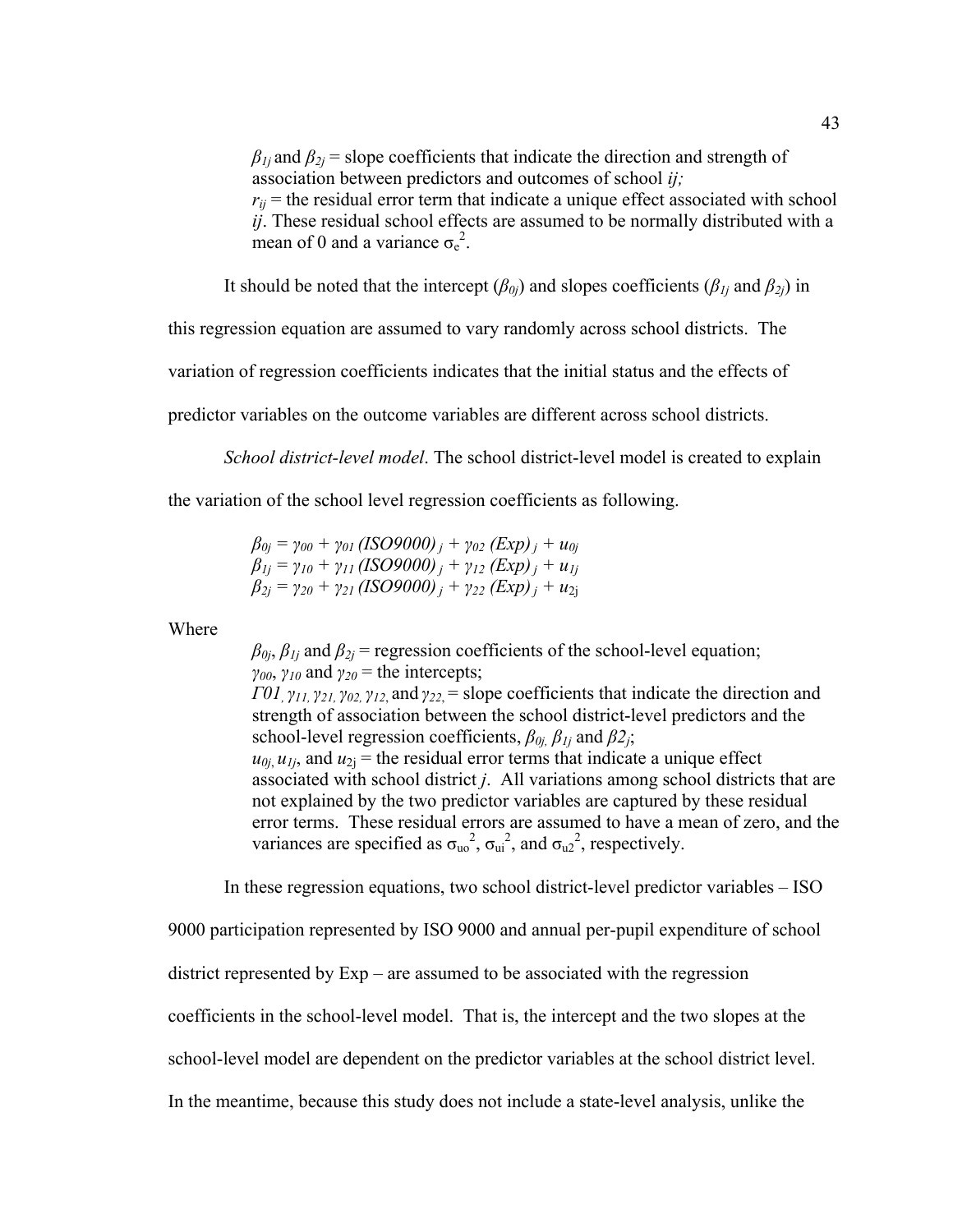school-level model, regression coefficients at the school district level are not assumed to vary across school districts, suggesting that all coefficients apply to all school districts without variation.

*Combined (Mixed) model*. To explain both the individual direct effects and the cross-level interactions in one regression equation, a combined model was created by substitution into the school-level equation.

> $Y_{ak} = \gamma_{00} + \gamma_{10}$  (%FreeLunch)<sub>ij</sub> +  $\gamma_{20}$  (Class Size)<sub>ij</sub> +  $\gamma_{01}$ (Exp)<sub>i</sub> *+ γ02 (ISO9000)j + γ11 (Exp)j(%FreeLunch)in+ γ21 (Exp)j(Class Size)ij + γ12 (ISO9000)j (%FreeLunch)ij + γ22 (ISO9000)j (Class Size)ij + u<sub>1j</sub>* (%*FreeLunch*)  $_{ij}$  +  $u_{2j}$  (Class Size)<sub>ij</sub> +  $u_{0j}$  +  $r_{ij}$

Additionally, in order for the value of the intercept to be meaningful and interpretable, the predictor variables are all grand mean centered. "Centering is simply the process of linear transforming a variable *X* by subtracting a meaningful constant, often some type of mean *X*" (Luke, 2004, p. 48) – in this case, the grand mean of each independent variable (for more information on centering, see Luke, 2004; Raudenbush & Bryk, 2002; Hox, 2002). Therefore, the intercept is the expected outcome for school *i* within school district j whose values on independent variables are equal to the grand mean.

*Null model*. The null model with no predictor variables below was used to examine the extent to which the predictive ability of the fitted model (conditional model) was improved by the inclusion of two school-level and two school district-level predictors. Methodologically, the school- and school district-level residual variances,  $\sigma_r^2$  and  $\sigma_{u0}^2$ , of the null model with no predictor variables below were compared to those of the fitted conditional model.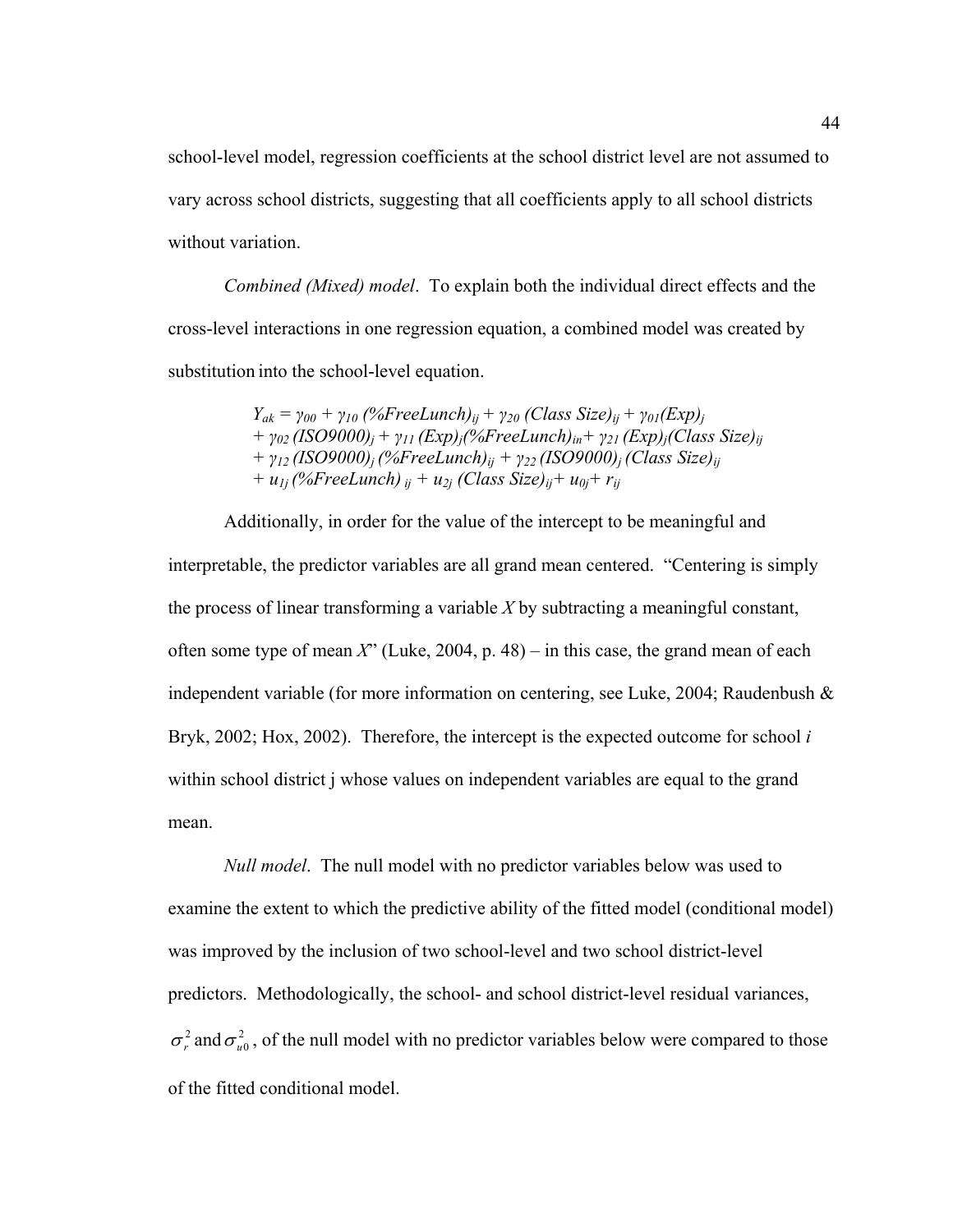$$
\begin{array}{l} Y_{ij}=\beta_{0j}+r_{ij}\\ \beta_{0j}=\gamma_{00}+u_{0j}\\ Y_{ij}=\gamma_{00}+r_{ij}+u_{0j} \end{array}
$$

## **Interpretation of Results**

HLM analysis presents the statistical parameters including a) the fixed effects regression parameters (the gammas), which provide information about the direction and strength of the relationship between predictors and outcome variables and b) the random effects variance components, which present the residual variance at the school- and school district-levels.

Among the fixed effects regression parameters, this study specifically concerns a) *γ02*, indicating the direction and strength of the relationship between ISO 9000 participation and outcome variables, and b) *γ12*, indicating the extent and direction of the relationship between ISO 9000 participation and the effect of school SES – represented by %FreeLunch – on outcomes variables. The random effects variance components were used to examine the predictive ability of the fitted model. Specifically, the proportional reduction of prediction error (PRE) (Luke, 2004) was calculated by comparing the residual variances,  $\sigma_r^2$  and  $\sigma_{u0}^2$ , between conditional and null models. The PREs at the school- and school district-level are represented by the following equations:

$$
\text{PRE}_{\text{school}} = \frac{\sigma_{r(\text{null})}^2 - \sigma_{r(\text{conditional})}^2}{\sigma_{r(\text{null})}^2}
$$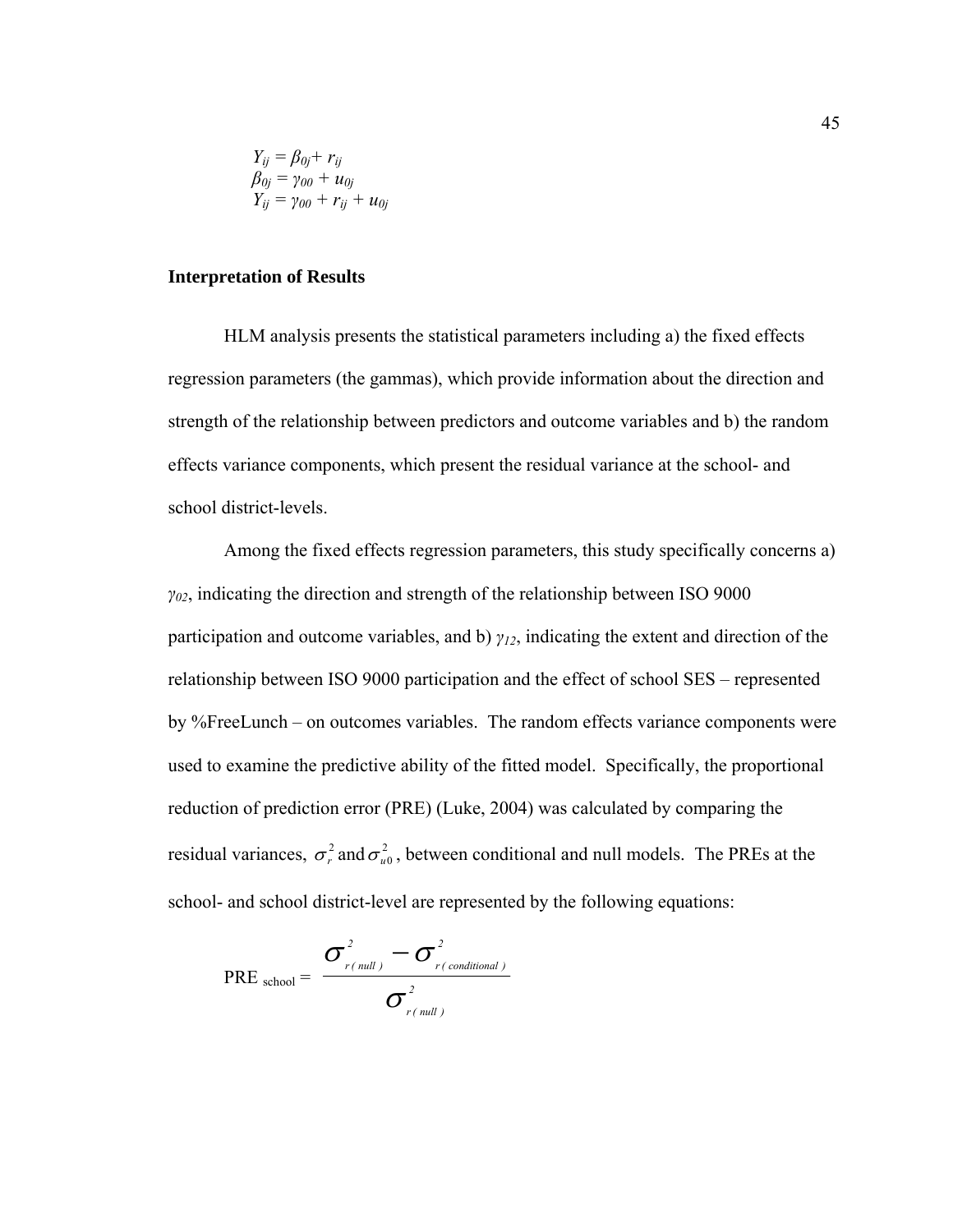$$
\text{PRE}_{\text{ district}} = \frac{\sigma_{\text{uo}\text{-null}}^2 - \sigma_{\text{uo}\text{-conditional}}^2}{\sigma_{\text{uo}\text{-null}}^2}
$$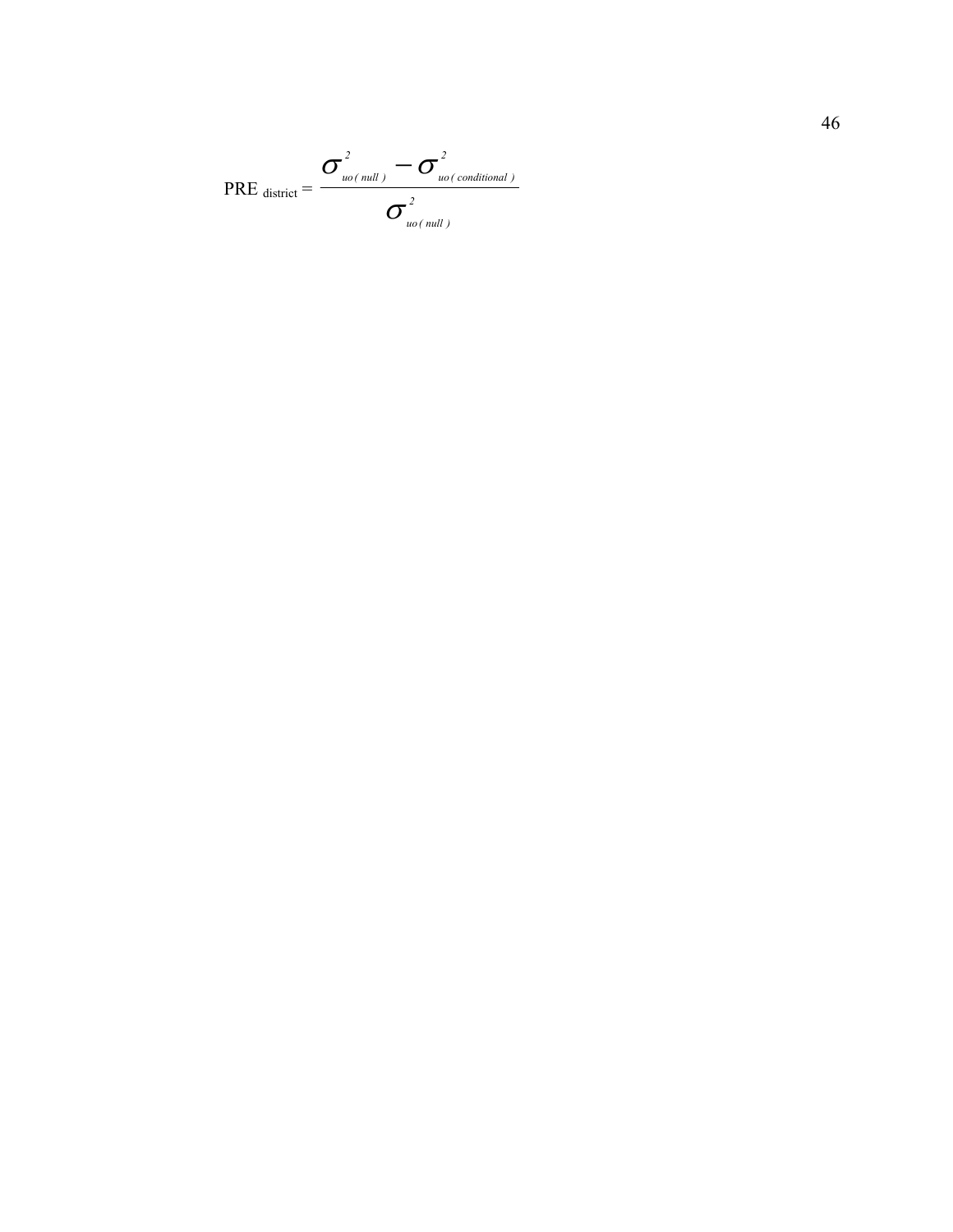# **Chapter 4**

## **Findings**

The purpose of this study was to examine the relationship between ISO 9000 participation and school performance. School performance was measured by three outcome variables: a) average passing rates of students on the state-mandated tests, b) average passing rates of economically disadvantaged students on the state-mandated tests, and c) average student attendance rates or, at the high school level, graduation rates. The study also examined whether the effect of school SES on student achievement of schools differs between ISO 9000 schools and non-ISO 9000 schools.

This chapter includes the data analysis results and interpretation. The findings are organized according to the research questions.

## **Research Question One**

*Q1: Is there any relationship between a school district's having the ISO 9000 quality management system and average passing rates of students of schools within that school district on the state-mandated test?* 

## **Descriptive Statistics**

Table 4.1 shows means and standard deviations for dependent variables and independent variables by groups – ISO 9000 schools versus non-ISO 9000 schools. In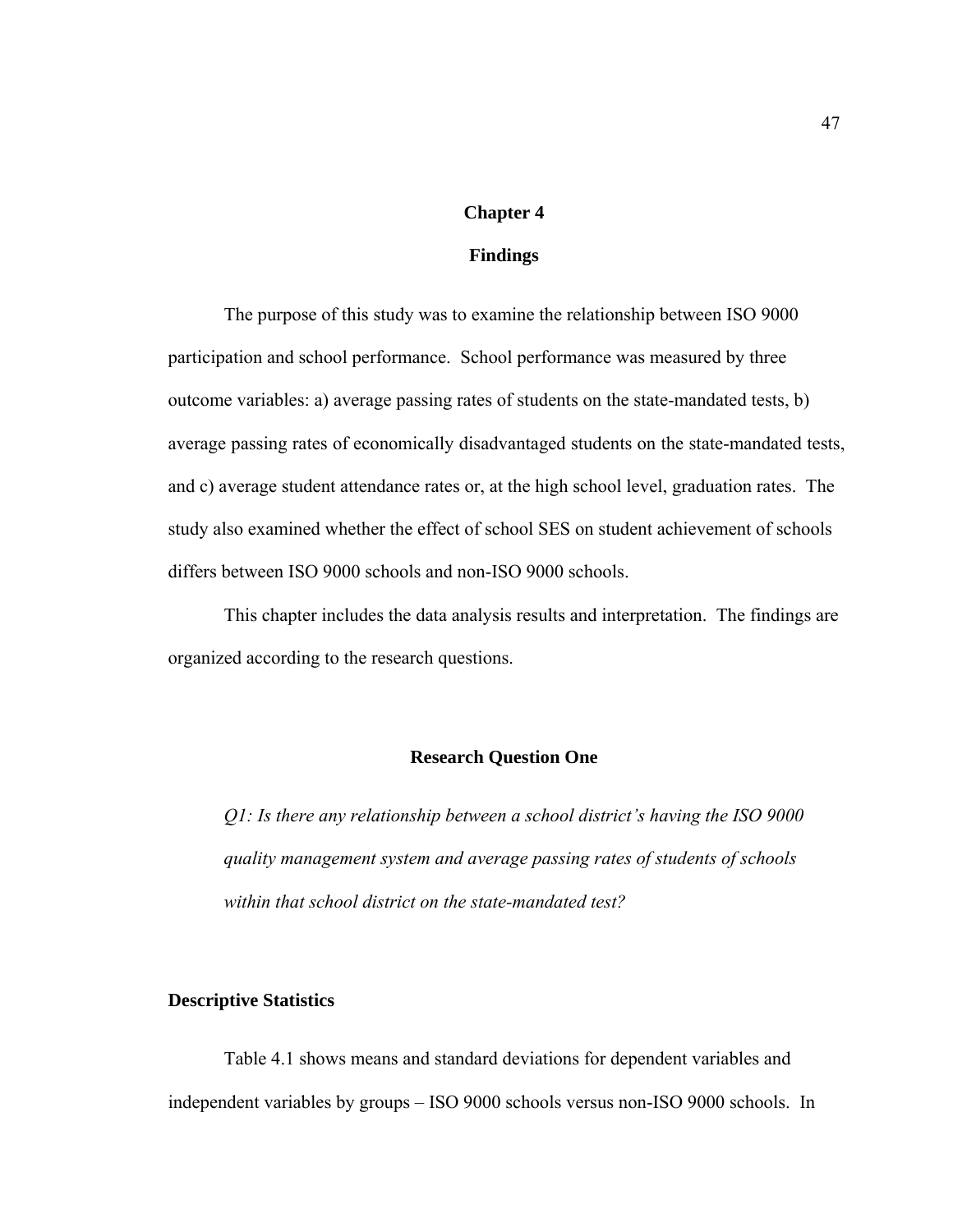general, non-ISO 9000 schools as a group outperformed ISO 9000 schools across math and reading at all three school levels – with the only exception being math in high schools.

In terms of school SES, ISO 9000 schools, on average, have a higher percentage of students receiving free/reduced-priced lunches compared with non-ISO 9000 schools across all school levels. The results, thus, are consistent with previous educational studies that suggest the high correlation between school SES and student achievement (Coleman et al., 1966; Lee & Bryk, 1989, PDE, 2002a).

## **Hierarchical Analysis**

Table 4.2, 4.3, and 4.4 present the results of HLM analyses – i.e., point and interval estimates of effects of school- and school district-level independent variables on outcomes in elementary, middle, and high schools, respectively. In these tables, the reported statistical parameters include a) the fixed effects regression parameters (the gammas) in the upper panel, and b) the random effects in the bottom panel, which present the residual variance – the unaccounted effects, or error terms – at the school- and school district-levels.

*Fixed effects*. There was no relationship between a school district's being certified to ISO 9000 standards and average passing rates of students of schools within that school district on the state-mandated tests, after controlling for the percentage of students in a school receiving free/reduced priced lunches (%FreeLunch), student-teacher ratio (Class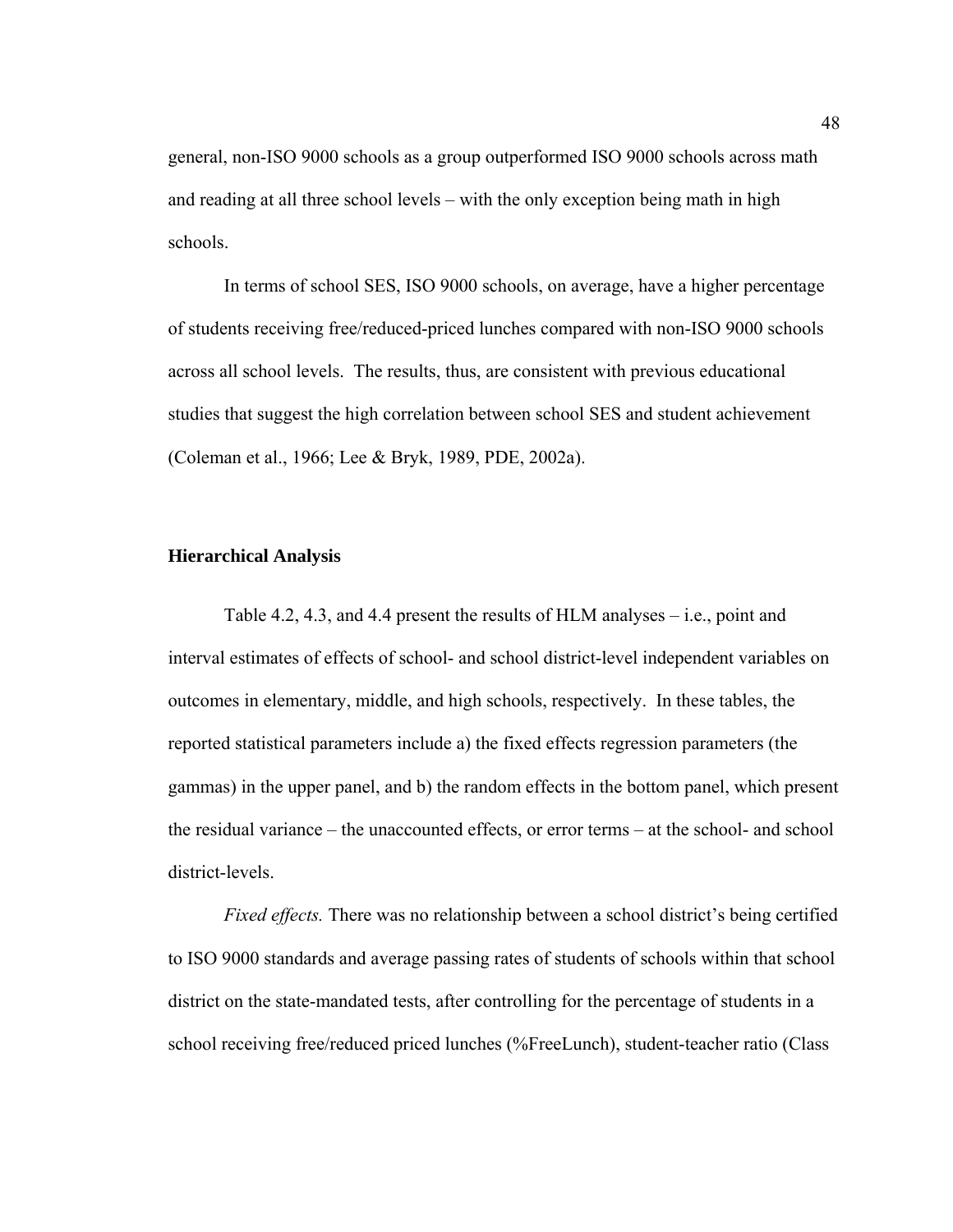Size), and average per-pupil expenditure of school district. Results were consistent both in math and reading across all school levels  $(p < .05)$  (see Table 4.2, 4.3, and 4.4).

Consistent with the previous studies, however, the percentage of students in a school receiving free/reduced priced lunches, represented by %FreeLunch, was significantly and negatively associated with the average passing rates of students on the state-mandated math and reading tests across all three school levels ( $p < .05$ ). For instance, in elementary schools, 1% increase in the percentage of students in a school receiving free/reduced lunches was related to 0.29% decrease in the average passing rates of students of schools on the state-mandated math test ( $t = -4.12$ ,  $df = 26$ ,  $p \le 0.001$ ) (see Table 4.2).

Finally, neither school-wide student-teacher ratio nor annual per-pupil expenditure of school district was significantly related to the average passing rates of students of schools on the state-mandated tests across math and reading at all school levels  $(p < .05)$ . Only the relationship between student-teacher ratio and the average reading passing rates of schools at the middle school level was statistically significant ( $\gamma_{20}$  = - 0.63, *t* = -2.44, *df* = 27. *p* = .022) (see Table 4.3).

*Random effects.* Both at the school and school district levels, the proportional reduction of prediction error was examined for the predictive ability of the fitted conditional model by comparing the residual variances,  $\sigma_r^2$  and  $\sigma_{u0}^2$ , between the null model and the conditional model. Results suggest that, in general, the school districtlevel independent variables do not explain many variations between school districts while the school-level independent variables greatly explain variations in math and reading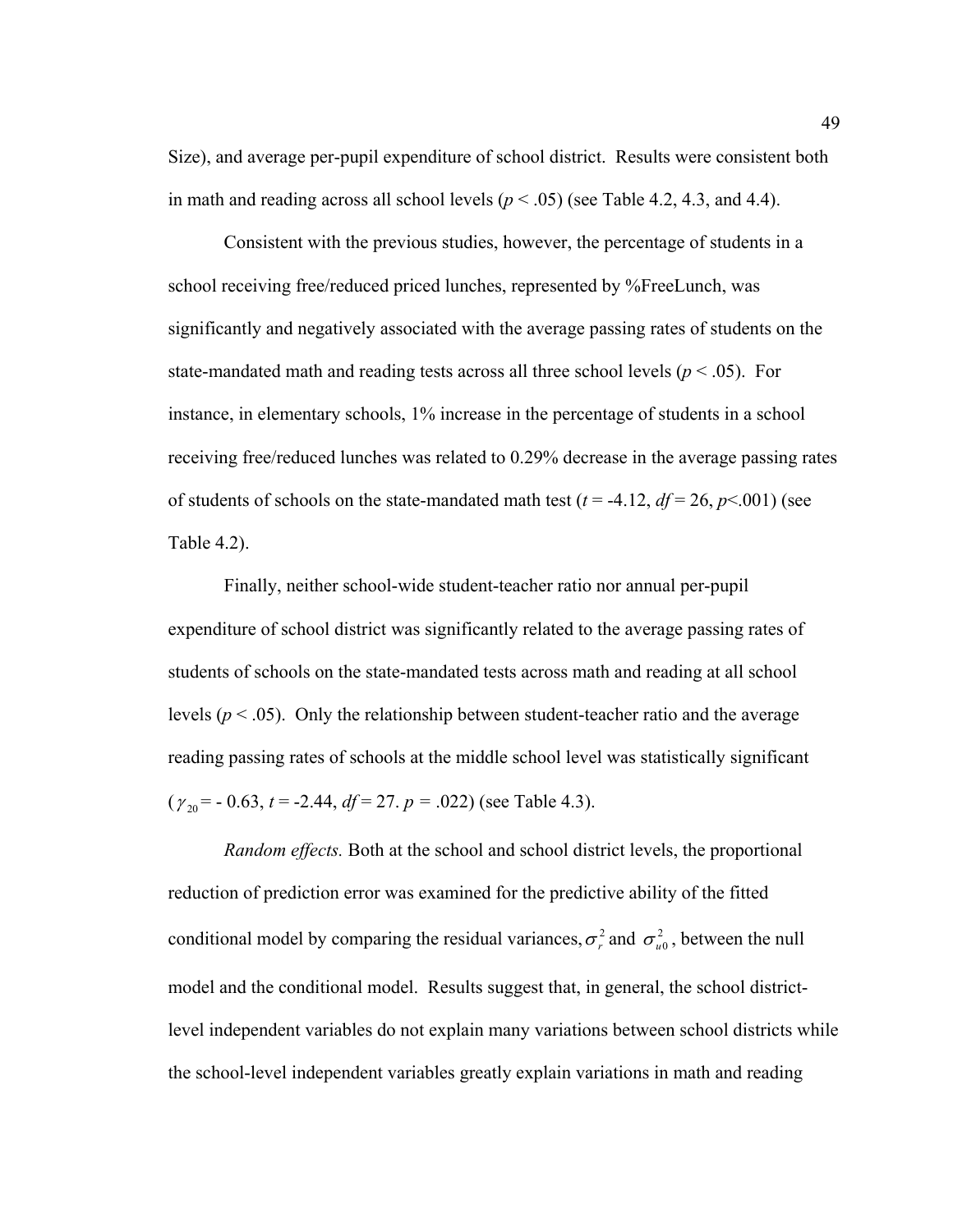achievement between schools within school districts. That is, prediction errors at the school district-level were not greatly reduced by adding the school district-level predictors in the model. For instance, in elementary schools, 63% of the school-level variance in math achievement was explained by two school-level predictors – i.e., proportional reduction of prediction error for the school level =  $\sigma_r^2$  (null) -  $\sigma_r^2$ (conditional) /  $\sigma_r^2$  (null) = (137.27 - 79.61) / 137.27 = 0.63. By contrast, only 6% of the school district-level variance was explained by two school district predictors – i.e., proportional reduction of prediction error for the school district level =  $(276.90 - 268.28)$  $/276.90 = 0.06$  (see Table 4.2). Results were generally similar across math and reading across all three school levels. The findings are consistent with the results of the fixed effects analyses, suggesting that school district-level predictors are not associated with outcome variables.

#### **Research Question Two**

*Q2: Is there any relationship between a school district's having the ISO 9000 quality management system and average passing rates of economically disadvantaged students of schools within that district on the state-mandated test?*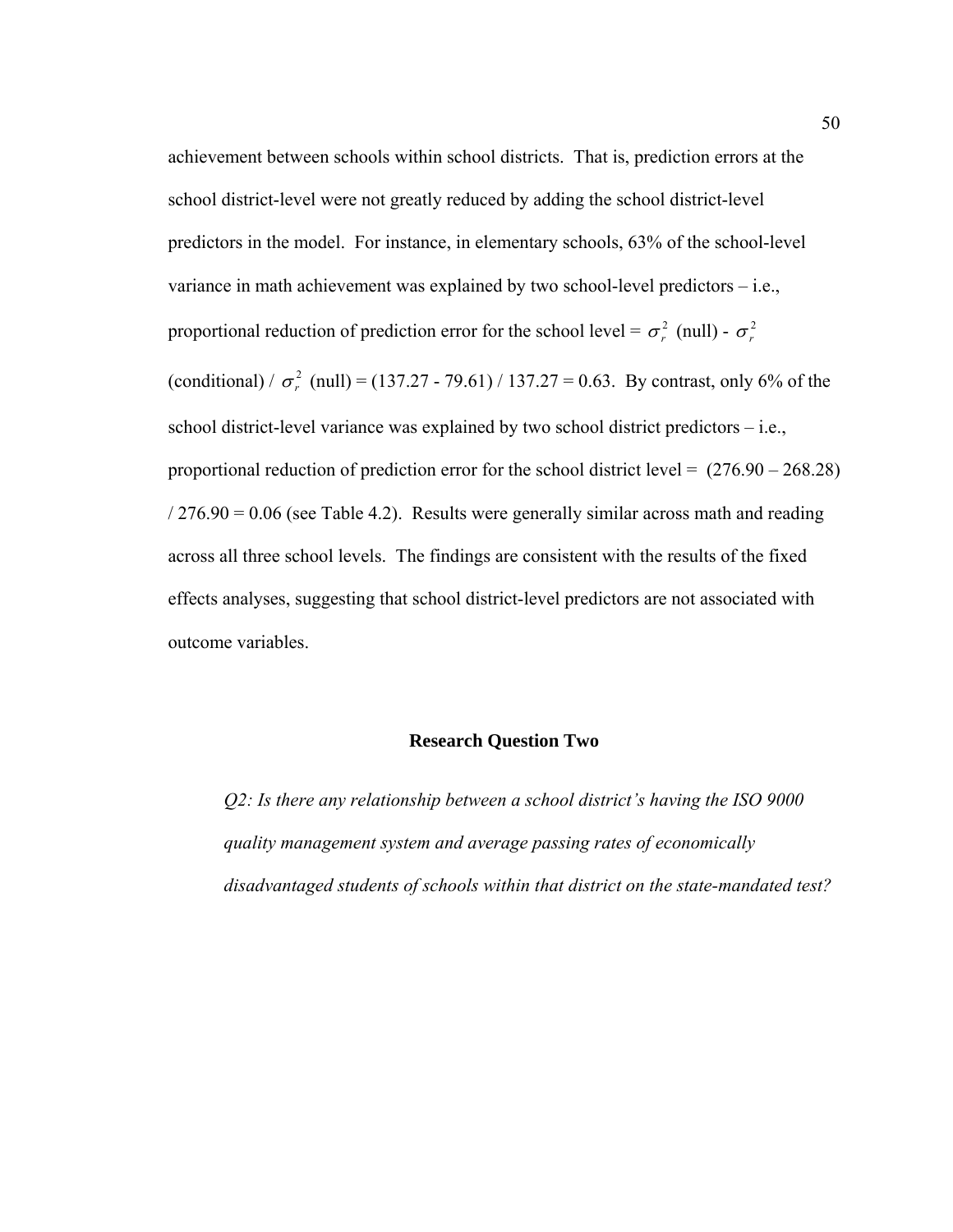#### **Descriptive Statistics**

As a group, economically disadvantaged students of non-ISO 9000 schools performed better than those of ISO 9000 schools both across math and reading across all three school levels. The only exception was math in high schools (see Table 4.1).

### **Hierarchical Analysis**

*Fixed effects.* After controlling for the effect of %FreeLunch, Class Size, and Perpupil expenditure, no relationship was found between a school district's being registered to ISO 9000 standards and academic achievement of economically disadvantaged students of schools within that school district on the state-mandated tests ( $p < .05$ ). The results were the same both in math and reading across all school levels.

As in the case of students in general (research question 1), the percentage of students in a school receiving free/reduced priced lunches, represented by %FreeLunch, was significantly and negatively associated with the average passing rates of the disadvantaged students on the state-mandated tests across math and reading at all school levels ( $p < .05$ ).

*Random effects.* As found in research question 1, the analysis of proportional reduction of prediction error shows that the fitted conditional model greatly explains the variances in outcomes between schools within a school district, but not between school districts. The findings suggest that although two school district-level predictors were entered into the model, potentially substantial un-modeled variability between school districts still exists.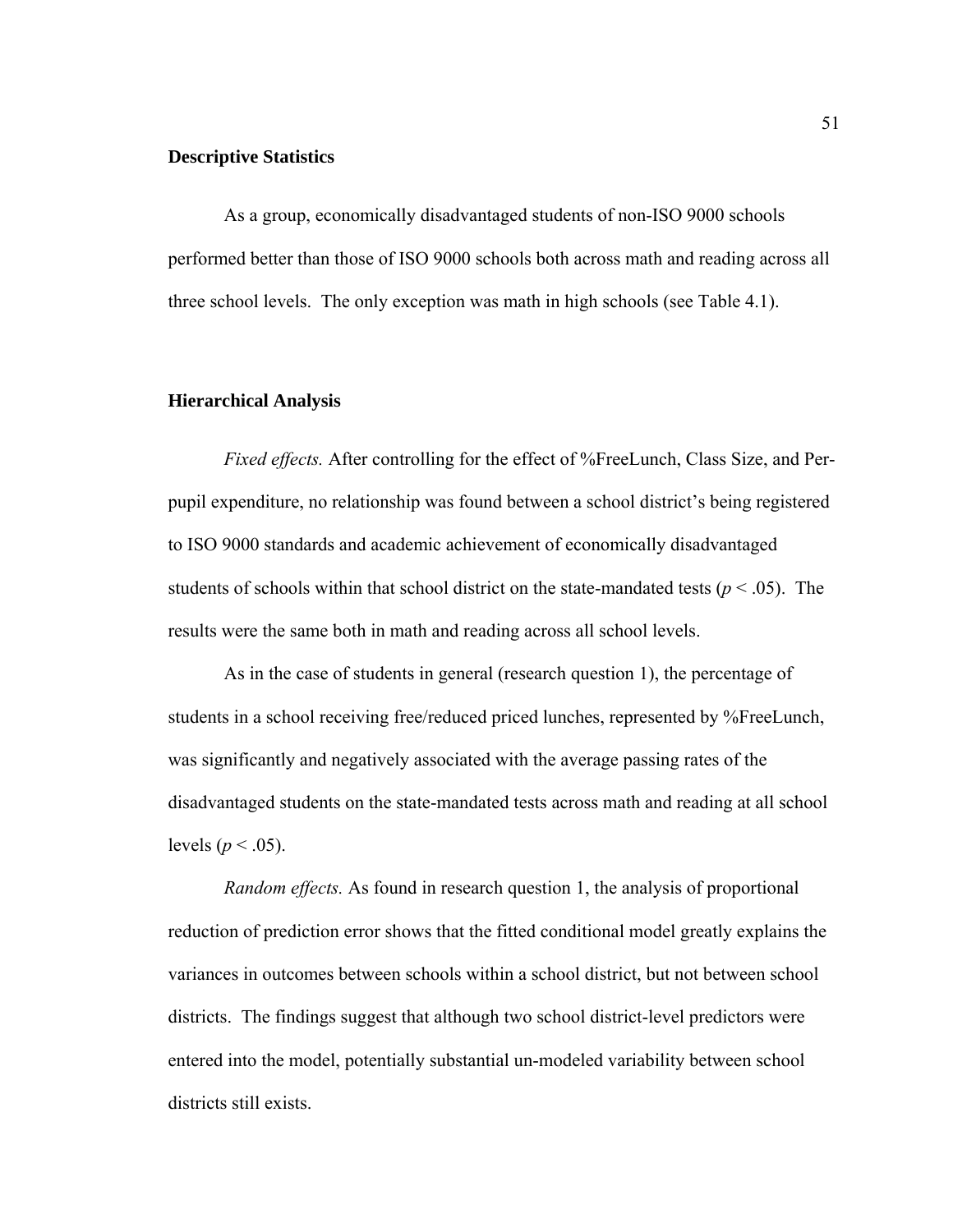|                        | Elementary                  |           |                                |       | Middle                     |       |                               |       | High                       |       |                               |       |
|------------------------|-----------------------------|-----------|--------------------------------|-------|----------------------------|-------|-------------------------------|-------|----------------------------|-------|-------------------------------|-------|
|                        | Non-ISO 9000<br>$(n = 229)$ |           | <b>ISO 9000</b><br>$(n = 101)$ |       | Non-ISO 9000<br>$(n = 95)$ |       | <b>ISO 9000</b><br>$(n = 62)$ |       | Non-ISO 9000<br>$(n = 76)$ |       | <b>ISO 9000</b><br>$(n = 36)$ |       |
|                        | $\boldsymbol{M}$            | <b>SD</b> | $\boldsymbol{M}$               | SD    | $\boldsymbol{M}$           | SD    | $\boldsymbol{M}$              | SD    | $\boldsymbol{M}$           | SD    | $\boldsymbol{M}$              | SD    |
| Dependent variable     |                             |           |                                |       |                            |       |                               |       |                            |       |                               |       |
| Passing rates          |                             |           |                                |       |                            |       |                               |       |                            |       |                               |       |
| Math <sup>a</sup>      | 71.12                       | 20.93     | 69.54                          | 19.98 | 65.57                      | 19.79 | 61.13                         | 22.53 | 61.39                      | 20.20 | 61.46                         | 22.25 |
| Reading                | 69.02                       | 20.26     | 65.33                          | 20.14 | 72.85                      | 16.41 | 65.59                         | 23.18 | 72.80                      | 17.84 | 63.86                         | 20.15 |
| Math_Dis. <sup>b</sup> | 65.42                       | 21.44     | 63.56                          | 21.31 | 56.45                      | 20.81 | 51.39                         | 23.47 | 48.50                      | 23.09 | 56.60                         | 23.20 |
| Reading Dis.           | 62.17                       | 19.65     | 57.77                          | 21.52 | 63.51                      | 18.93 | 56.77                         | 24.22 | 58.56                      | 21.97 | 56.20                         | 20.48 |
| Attendance rates       | 95.01                       | 1.09      | 95.35                          | 0.72  | 93.90                      | 1.77  | 93.88                         | 1.76  |                            |       |                               |       |
| Graduation rates       |                             |           |                                |       |                            |       |                               |       | 77.87                      | 13.99 | 78.55                         | 19.96 |
| Independent variable   |                             |           |                                |       |                            |       |                               |       |                            |       |                               |       |
| School-level           |                             |           |                                |       |                            |       |                               |       |                            |       |                               |       |
| $%$ FreeLunch $c$      | 54.94                       | 23.15     | 58.70                          | 23.87 | 46.82                      | 20.45 | 49.01                         | 23.52 | 30.62                      | 16.01 | 35.39                         | 16.97 |
| Student-teacher ratio  | 16.10                       | 2.56      | 15.51                          | 3.11  | 16.11                      | 2.69  | 17.61                         | 3.41  | 16.32                      | 3.15  | 17.71                         | 2.75  |
| School district-level  |                             |           |                                |       |                            |       |                               |       |                            |       |                               |       |
| Per-pupil expenditure  | 6,996                       | 925       | 7,001                          | 1,254 | 6,996                      | 925   | 7,001                         | 1,254 | 6,996                      | 925   | 7,001                         | 1,254 |

*Summary of Descriptive Statistics for Dependent and Independent Variables by ISO 9000 Status and School Level* 

<sup>a</sup> Average passing rates of students on the state-mandated math tests. <sup>b</sup> Average passing rates of economically disadvantaged students on the state-mandated math tests. <sup>c</sup> Percentage of students in a school who receive free/reduced-priced lunches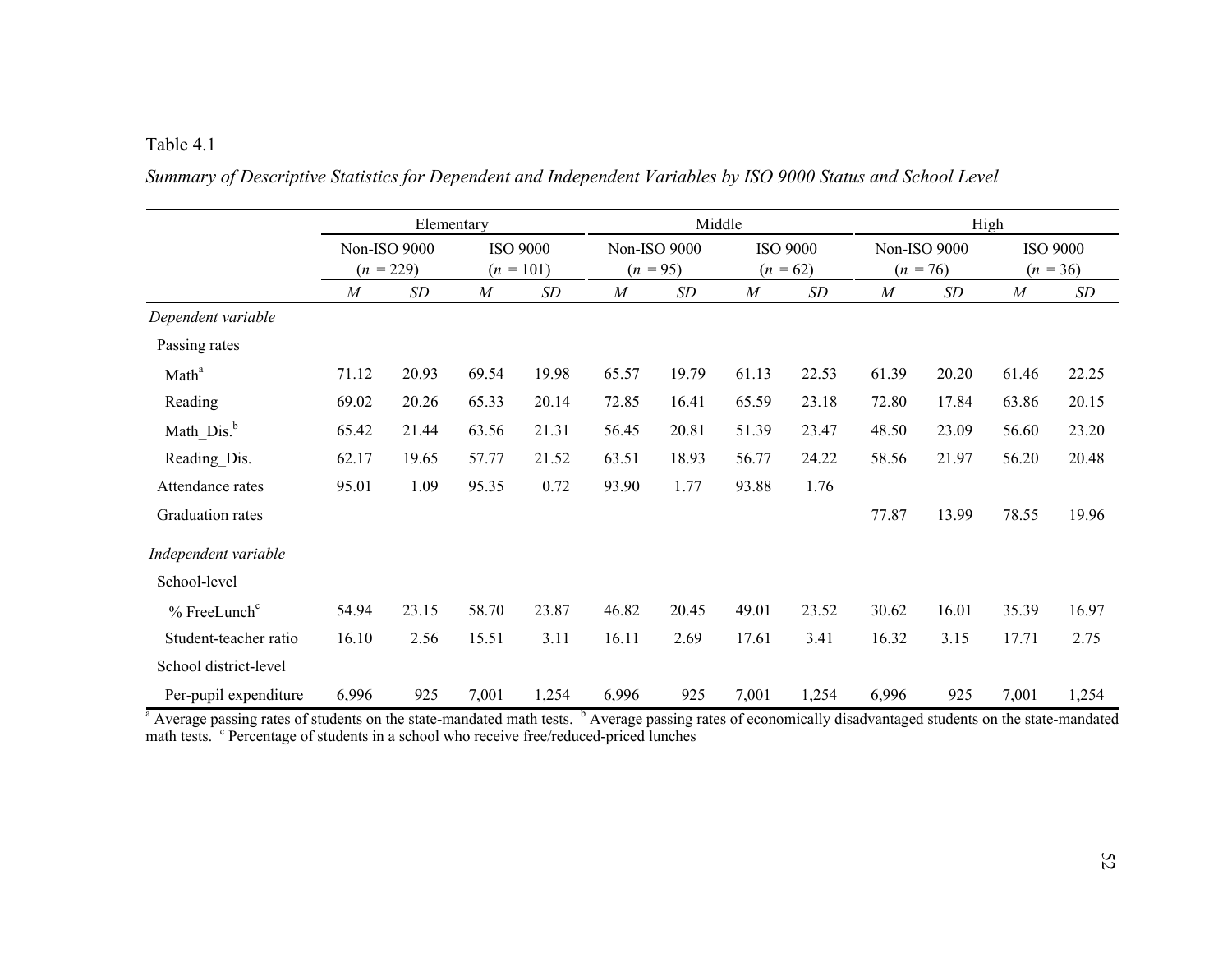*Point and Interval Estimates (95% CI) of Effects of School- and School District-Level Variables on Elementary School Outcomes for Null and Conditional Models (n = 330)* 

|                                                                                | Math          |                              |               | Reading                                                                       |               | Math Dis.                                     |               | Reading Dis.                                                                    |               | Attendance                   |  |
|--------------------------------------------------------------------------------|---------------|------------------------------|---------------|-------------------------------------------------------------------------------|---------------|-----------------------------------------------|---------------|---------------------------------------------------------------------------------|---------------|------------------------------|--|
|                                                                                | Null<br>model | Conditional<br>model         | Null<br>model | Conditional<br>model                                                          | Null<br>model | Conditional<br>model                          | Null<br>model | Conditional<br>model                                                            | Null<br>model | Conditional<br>model         |  |
| Fixed effect                                                                   |               |                              |               |                                                                               |               |                                               |               |                                                                                 |               |                              |  |
| Intercept, $\gamma_{00}$                                                       | 69.00*        | 68.74*                       | 67.98*        | 66.74*<br>$(62.71, 75.29)$ $(61.76, 75.72)$ $(61.86, 74.10)$ $(59.94, 73.54)$ | $62.26*$      | $63.00*$<br>$(55.97, 68.55)$ $(55.92, 70.08)$ | $60.41*$      | $60.58*$<br>$(54.20, 66.62)$ $(53.41, 67.75)$ $(94.77, 95.43)$ $(94.60, 95.26)$ | 95.10*        | 94.93*                       |  |
| School-level                                                                   |               |                              |               |                                                                               |               |                                               |               |                                                                                 |               |                              |  |
| $%$ FreeLunch, $\gamma_{10}$                                                   |               | $-0.29*$<br>$(-0.43, -0.15)$ |               | $-0.40*$<br>$(-0.52, -0.28)$                                                  |               | $-0.21*$<br>$(-0.35, -0.07)$                  |               | $-0.29*$<br>$(-0.43, -0.15)$                                                    |               | $-0.02*$<br>$(-0.03, -0.02)$ |  |
| Class Size, $\gamma_{20}$                                                      |               | 0.04<br>$(-0.65, 0.73)$      |               | $-0.09$<br>$(-1.01, 0.83)$                                                    |               | $-0.54$<br>$(-1.36, 0.28)$                    |               | $-0.78$<br>$(-1.66, 0.10)$                                                      |               | 0.02<br>$(-0.04, 0.08)$      |  |
| School district-level                                                          |               |                              |               |                                                                               |               |                                               |               |                                                                                 |               |                              |  |
| Per-pupil expenditure, $\gamma_{01}$                                           |               | $-0.00$<br>$(-0.01, 0.00)$   |               | $-0.00$<br>$(-0.01, 0.00)$                                                    |               | $-0.00$<br>$(-0.01, 0.00)$                    |               | $-0.00$<br>$(-0.01, 0.00)$                                                      |               | $-0.00$<br>(0.00, 0.00)      |  |
| ISO 9000 participation, $\gamma_{02}$                                          |               | 1.08<br>$(-12.52, 14.68)$    |               | 2.59<br>$(-11.15, 16.33)$                                                     |               | $-1.66$<br>$(-16.73, 13.41)$                  |               | $-1.37$<br>$(-16.38, 13.64)$                                                    |               | $0.56*$<br>(0.07, 1.05)      |  |
| Interaction<br>$%$ FreeLunch $\times$ ISO 9000<br>participation, $\gamma_{12}$ |               | $-0.08$<br>$(-0.28, 0.12)$   |               | 0.00<br>$(-0.16, 0.16)$                                                       |               | $-0.05$<br>$(-0.25, 0.15)$                    |               | $-0.05$<br>$(-0.25, 0.15)$                                                      |               | 0.00<br>$(-0.01, 0.01)$      |  |
| Random effect                                                                  |               |                              |               |                                                                               |               |                                               |               |                                                                                 |               |                              |  |
| Variance component                                                             |               |                              |               |                                                                               |               |                                               |               |                                                                                 |               |                              |  |
| School district-level, $u_{0i}$                                                | 276.90*       | 268.28*                      | 268.64*       | 263.65*                                                                       | 310.46*       | 288.51*                                       | 277.50*       | 288.01*                                                                         | $0.54*$       | $0.33*$                      |  |
| School-level, $r_{ii}$                                                         | 137.27        | 79.61                        | 148.69        | 69.98                                                                         | 156.35        | 124.78                                        | 142.64        | 102.53                                                                          | 0.59          | 0.42                         |  |

*Note*. For brevity, this table includes only the coefficients that are related to the research questions. Complete output of HLM analysis may be found in Appendix B.

\*  $p < .05$ .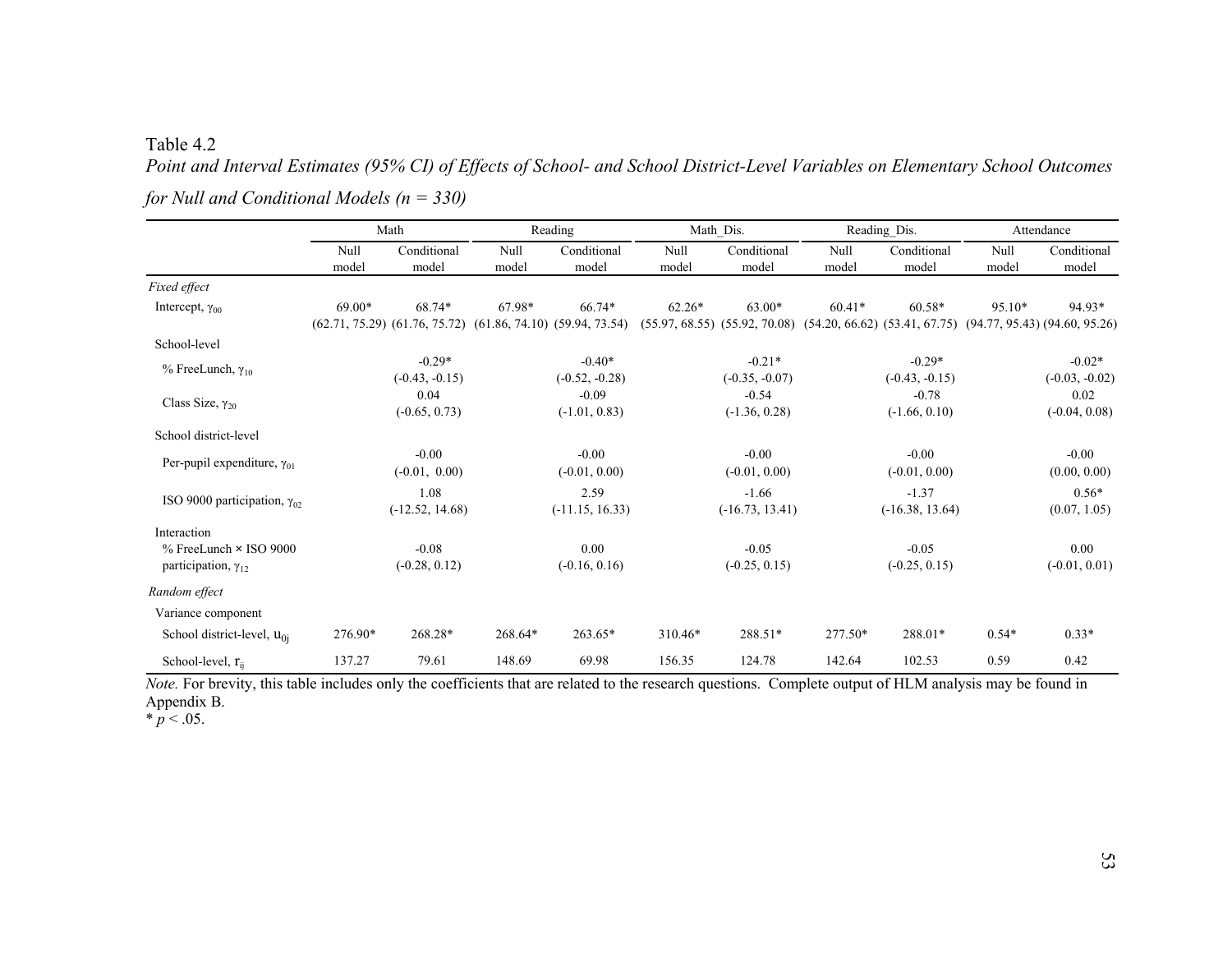*Point and Interval Estimates (95% CI) of Effects of School- and School District-Level Variables on Middle School Outcomes for Null and Conditional Models (n = 157)* 

|                                       |          | Math              |          | Reading                                                                                                                 |         | Math Dis.         |          | Reading_Dis.      |         | Attendance                        |  |
|---------------------------------------|----------|-------------------|----------|-------------------------------------------------------------------------------------------------------------------------|---------|-------------------|----------|-------------------|---------|-----------------------------------|--|
|                                       | Null     | Conditional       | Null     | Conditional                                                                                                             | Null    | Conditional       | Null     | Conditional       | Null    | Conditional                       |  |
|                                       | model    | model             | model    | model                                                                                                                   | model   | model             | model    | model             | model   | model                             |  |
| Fixed effect                          |          |                   |          |                                                                                                                         |         |                   |          |                   |         |                                   |  |
| Intercept, $\gamma_{00}$              | $62.82*$ | $61.93*$          | $70.31*$ | $70.15*$                                                                                                                | 53.62*  | 51.64*            | $60.60*$ | 59.43*            | 93.88*  | 93.65*                            |  |
|                                       |          |                   |          | (56.06, 69.58) (55.52, 68.34) (64.53, 76.09) (64.56, 75.74) (46.23, 61.01) (45.74, 57.54) (53.94, 67.26) (52.84, 66.02) |         |                   |          |                   |         | $(93.27, 94.49)$ $(93.22, 94.08)$ |  |
| School-level                          |          |                   |          |                                                                                                                         |         |                   |          |                   |         |                                   |  |
| % FreeLunch, $γ_{10}$                 |          | $-0.47*$          |          | $-0.35*$                                                                                                                |         | $-0.27*$          |          | $-0.21*$          |         | $-0.05*$                          |  |
|                                       |          | $(-0.67, -0.27)$  |          | $(-0.53, -0.17)$                                                                                                        |         | $(-0.45, -0.09)$  |          | $(-0.41, -0.01)$  |         | $(-0.07, -0.03)$                  |  |
| Class Size, $\gamma_{20}$             |          | $-0.39$           |          | $-0.63*$                                                                                                                |         | $-1.46*$          |          | $-0.39$           |         | $-0.12$                           |  |
|                                       |          | $(-1.31, 0.53)$   |          | $(-1.14, -0.12)$                                                                                                        |         | $(-2.68, -0.24)$  |          | $(-1.41, 0.63)$   |         | $(-0.30, 0.06)$                   |  |
| School district-level                 |          |                   |          |                                                                                                                         |         |                   |          |                   |         |                                   |  |
|                                       |          | $-0.00$           |          | $-0.00$                                                                                                                 |         | $-0.00$           |          | $-0.00$           |         | $-0.00$                           |  |
| Per-pupil expenditure, $\gamma_{01}$  |          | $(-0.01, 0.00)$   |          | $(-0.01, 0.00)$                                                                                                         |         | $(-0.01, 0.00)$   |          | $(-0.01, 0.00)$   |         | (0.00, 0.00)                      |  |
|                                       |          | 0.13              |          | $-0.84$                                                                                                                 |         | 2.43              |          | 2.42              |         | $0.68^{\rm a}$                    |  |
| ISO 9000 participation, $\gamma_{02}$ |          | $(-17.22, 17.48)$ |          | $(-16.07, 14.39)$                                                                                                       |         | $(-16.76, 21.62)$ |          | $(-15.00, 19.84)$ |         | (0.01, 1.35)                      |  |
| Interaction                           |          |                   |          |                                                                                                                         |         |                   |          |                   |         |                                   |  |
| $%$ FreeLunch $\times$ ISO 9000       |          | $-0.03$           |          | $-0.06$                                                                                                                 |         | $-0.05$           |          | $-0.10$           |         | 0.01                              |  |
| participation, $\gamma_{12}$          |          | $(-0.23, 0.17)$   |          | $(-0.26, 0.14)$                                                                                                         |         | $(-0.25, 0.15)$   |          | $(-0.30, 0.10)$   |         | $(-0.17, 0.19)$                   |  |
| Random effect                         |          |                   |          |                                                                                                                         |         |                   |          |                   |         |                                   |  |
| Variance component                    |          |                   |          |                                                                                                                         |         |                   |          |                   |         |                                   |  |
|                                       | 322.76*  | $302.71*$         | 235.51*  | 237.41*                                                                                                                 | 398.88* | 310.04*           | 329.38*  | 324.24*           | $1.65*$ | $0.36*$                           |  |
| School district-level, $u_{0i}$       |          |                   |          |                                                                                                                         |         |                   |          |                   |         |                                   |  |
| School-level, $r_{ii}$                | 135.55   | 50.68             | 103.99   | 34.37                                                                                                                   | 123.29  | 94.33             | 77.79    | 51.65             | 2.03    | 1.04                              |  |

*Note*. For brevity, this table includes only the coefficients that are related to the research questions. Complete output of HLM analysis may be found in

Appendix B.<br> $p = .063$ 

 $* p < .05.$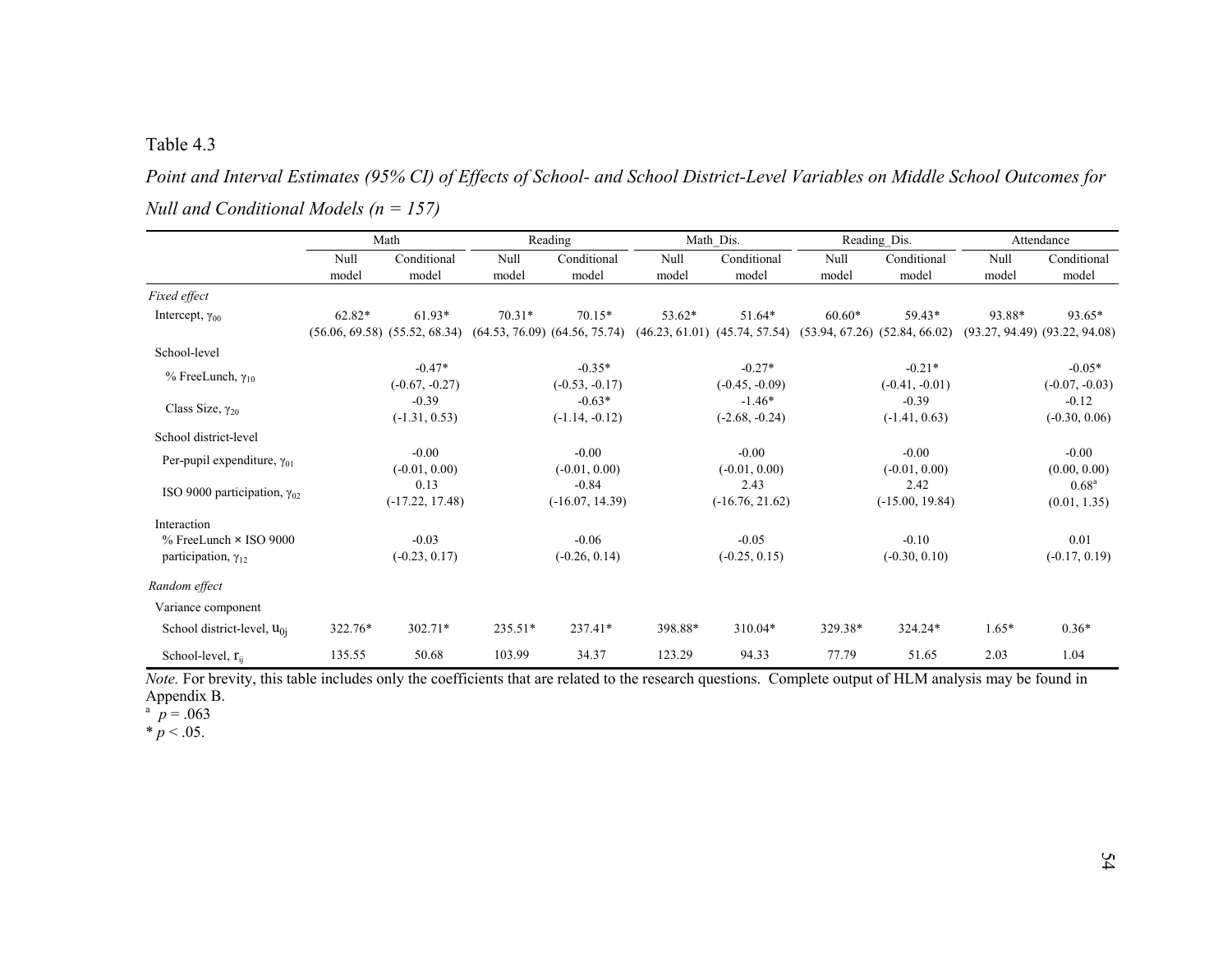*Point and Interval Estimates (95% CI) of Effects of School- and School District-Level Variables on High School Outcomes for Null and Conditional Models (n = 112)* 

|                                                                                |               | Math                                        |               | Reading                                     |                            | Math Dis.                    |               | Reading Dis.                                  |               | Graduation                                    |  |
|--------------------------------------------------------------------------------|---------------|---------------------------------------------|---------------|---------------------------------------------|----------------------------|------------------------------|---------------|-----------------------------------------------|---------------|-----------------------------------------------|--|
|                                                                                | Null<br>model | Conditional<br>model                        | Null<br>model | Conditional<br>model                        | Null<br>model              | Conditional<br>model         | Null<br>model | Conditional<br>model                          | Null<br>model | Conditional<br>model                          |  |
| Fixed effect                                                                   |               |                                             |               |                                             |                            |                              |               |                                               |               |                                               |  |
| Intercept, $\gamma_{00}$                                                       | 59.05*        | 59.73*<br>$(51.09, 67.01)$ $(52.69, 66.77)$ | $71.45*$      | 72.74*<br>$(64.45, 78.45)$ $(65.86, 79.62)$ | $46.92*$<br>(38.61, 55.23) | 48.09*<br>(40.76, 55.42)     | 59.02*        | $60.78*$<br>$(51.12, 66.92)$ $(52.27, 69.29)$ | $76.02*$      | $77.76*$<br>$(71.22, 80.82)$ $(72.96, 82.56)$ |  |
| School-level                                                                   |               |                                             |               |                                             |                            |                              |               |                                               |               |                                               |  |
| $%$ FreeLunch, $\gamma_{10}$                                                   |               | $-0.95*$<br>$(-1.13, -0.77)$                |               | $-0.65*$<br>$(-0.83, -0.47)$                |                            | $-0.77*$<br>$(-1.06, -0.48)$ |               | $-0.46*$<br>$(0-0.66, -0.26)$                 |               | $-0.53*$<br>$(-0.73, -0.33)$                  |  |
| Class Size, $\gamma_{20}$                                                      |               | $-0.57$<br>$(-1.71, 0.57)$                  |               | $-0.08$<br>$(-0.96, 0.80)$                  |                            | $-0.81$<br>$(-2.59, 0.97)$   |               | $-0.84$<br>$(-1.88, 0.20)$                    |               | $-0.94$<br>$(-1.98, 0.10)$                    |  |
| School district-level                                                          |               |                                             |               |                                             |                            |                              |               |                                               |               |                                               |  |
| Per-pupil expenditure, $\gamma_{01}$                                           |               | $-0.00$<br>$(-0.01, 0.00)$                  |               | $-0.00$<br>$(-0.01, 0.00)$                  |                            | $-0.00$<br>$(-0.01, 0.00)$   |               | $-0.00$<br>$(-0.01, 0.01)$                    |               | 0.00<br>(0.00, 0.01)                          |  |
| ISO 9000 participation, $\gamma_{02}$                                          |               | 1.60<br>$(-14.61, 17.81)$                   |               | $-3.78$<br>$(-18.44, 10.88)$                |                            | 3.45<br>$(-11.76, 18.66)$    |               | $-2.74$<br>$(-18.24, 12.76)$                  |               | $-4.46$<br>(22.47, 13.55)                     |  |
| Interaction<br>$%$ FreeLunch $\times$ ISO 9000<br>participation, $\gamma_{12}$ |               | 0.30 <sup>a</sup><br>$(-0.01, 0.61)$        |               | $0.41*$<br>(0.17, 0.65)                     |                            | 0.37<br>$(-0.22, 0.96)$      |               | $0.36*$<br>(0.07, 0.65)                       |               | $-0.09$<br>$(-0.52, 0.34)$                    |  |
| Random effect                                                                  |               |                                             |               |                                             |                            |                              |               |                                               |               |                                               |  |
| Variance component                                                             |               |                                             |               |                                             |                            |                              |               |                                               |               |                                               |  |
| School district-level, $u_{0i}$                                                | 426.08*       | $303.93*$                                   | 338.46*       | 275.71*                                     | 447.68*                    | 274.16*                      | 439.43*       | 392.49*                                       | 160.77*       | 231.53*                                       |  |
| School-level, $r_{ii}$                                                         | 150.63        | 48.50                                       | 95.88         | 33.11                                       | 194.23                     | 119.54                       | 96.71         | 72.15                                         | 111.70        | 21.47                                         |  |

*Note*. For brevity, this table includes only the coefficients that are related to the research questions. Complete output of HLM analysis may be found in Appendix B.

 $p = 0.076$ 

 $*$  *p* < .05.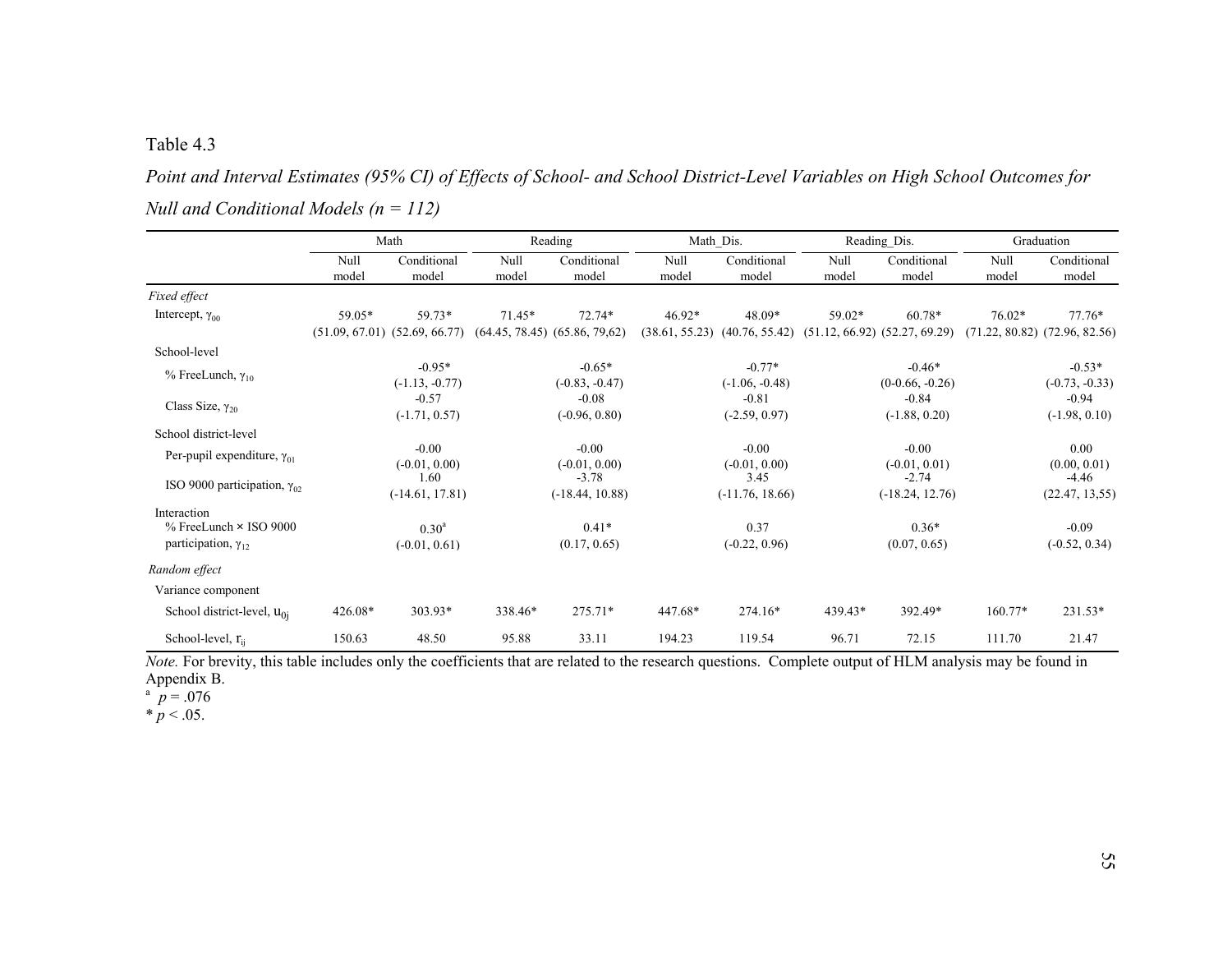## **Research Question Three**

*Q3: Is there any relationship between a school district's having the ISO 9000 quality management system and the student attendance rates of schools within that district, or, in the case of high schools, the graduation rates?* 

## **Descriptive Statistics**

At the elementary school level, the student attendance rates of ISO 9000 schools was 0.34 higher compared with non-ISO 9000 schools (see Table 4.1). At the middle school level, however, the result was opposite – however, the difference between the two groups was only 0.02. At the high level, because the data on the student attendance rates in high schools was not available, the average graduation rates of schools were compared. As a group, ISO 9000 schools have a 0.68 higher graduation rate compared with non-ISO 9000 schools.

## **Hierarchical Analysis**

*Fixed effects.* A significant and positive relationship was found between a school district's being registered to ISO 9000 standards and the student attendance rates of schools within that school district in elementary schools. ISO 9000 participation was associated with a 0.56% increase in the student attendance rates of schools after controlling for the effects of other predictor variables ( $p = .038$ ) (see Table 4.2). In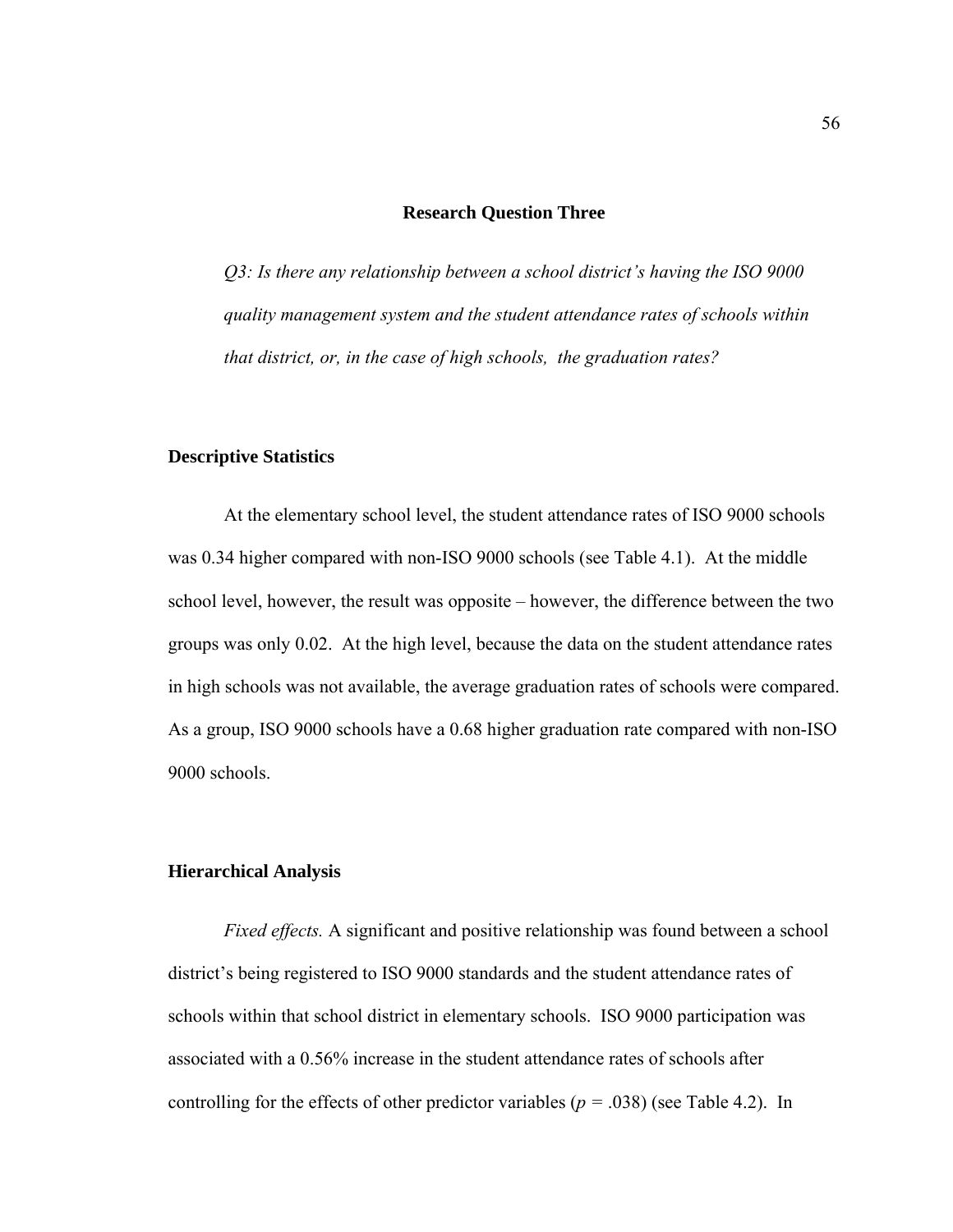middle schools, the estimated effect of ISO 9000 participation,  $\gamma_{02}$ , was of borderline significance  $(p = .063)$ . School SES, represented by %FreeLunch, was significantly and negatively related to the student attendance rates of schools both in elementary and middle schools.

At the high school level, however, no relationship was found between ISO 9000 participation and the average graduation rates of schools ( $p < .05$ ). However, %FreeLunch was significantly and negatively associated with average graduation rates of schools (see Table 4.4).

*Random effects.* Unlike the other cases, a substantial explanatory power of two school district-level predictors was detected. Specifically, in elementary schools, 39% of the school district-level variance in the student attendance rates of schools was explained by the inclusion of two school district-level predictor variables in the model – i.e., proportional reduction of prediction error at the school district-level  $= (0.54 - 0.33) / 0.54$  $= 0.39$ . In middle schools, 78% of the variance between school districts was explained by the inclusion of two school district-level predictors – i.e., proportional reduction of prediction error at the school district-level =  $(1.65 - 0.36) / 1.65 = 0.78$ . These results support the findings from the fixed effects suggesting that there is a significant relationship between ISO 9000 participation and the student attendance rates of schools.

In high schools, however, proportional reduction of prediction error at the school district-level was negative – i.e., proportional reduction of prediction error at the school district-level =  $(160.77 - 231.5) / 160.77 = -0.44$ . This finding is also consistent with the estimation of fixed effects suggesting that the school district-level predictor variables are not associated with the graduation rates of schools at the high school level.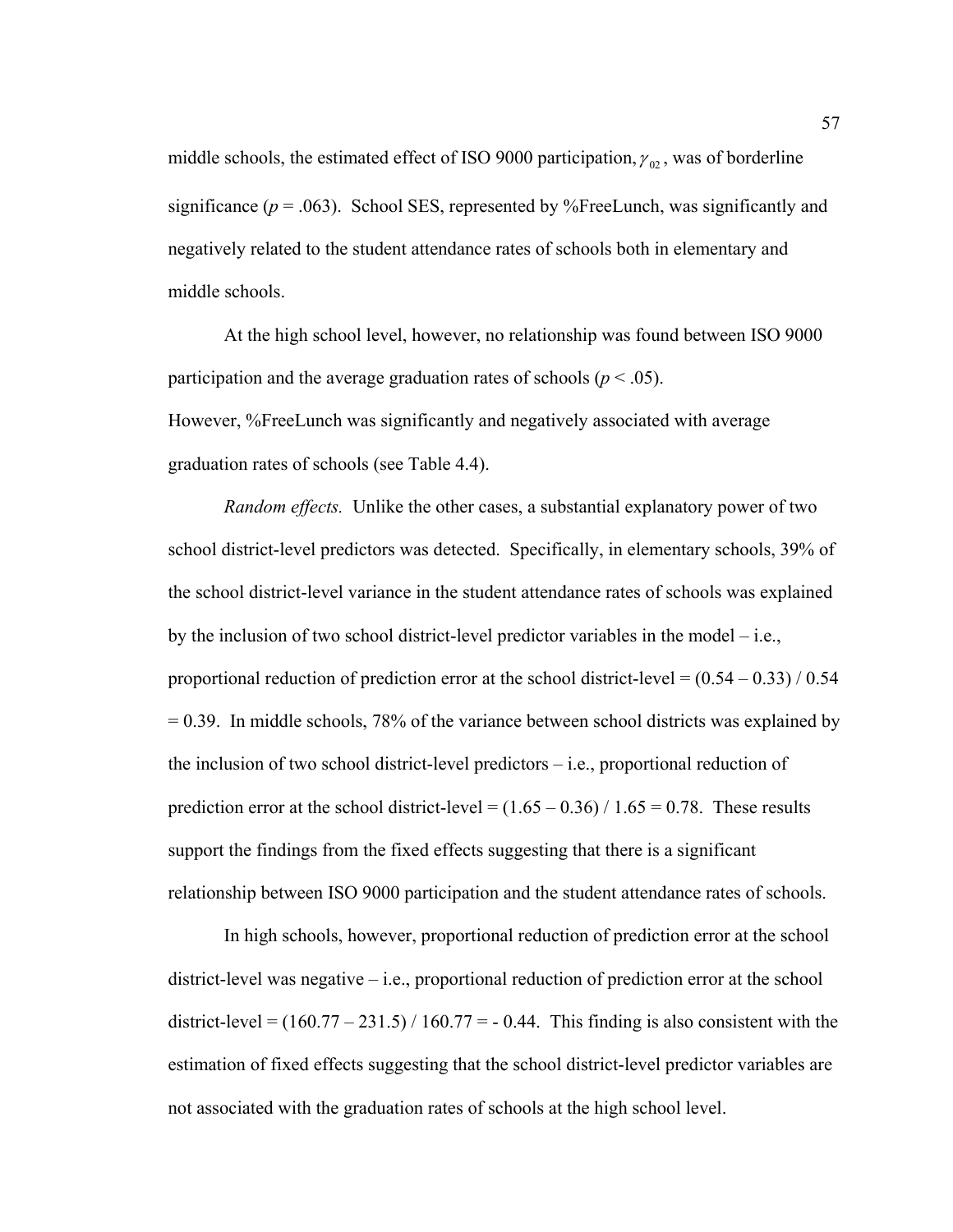#### **Research Question Four**

*Q4: Does the relationship between school SES and student achievement of a school differ between ISO 9000-participating schools and non-ISO 9000 participating schools?* 

## **Hierarchical Analysis**

Both at the elementary and middle school levels, there was no difference in the effect of school SES on student achievement of a school between ISO 9000 schools and non-ISO 9000 schools – % FreeLunch and the average passing rates of students of a school on the state-mandated tests were used as indicators of school SES and student achievement of a school, respectively (see Table 4.2 and 4.3). In high schools, however, the effect of school SES on student achievement of a school gets stronger in ISO 9000 school districts – for math, the effect,  $\gamma_{12}$ , was marginally significant ( $p = .076$ ) and for reading, the effect,  $\gamma_{12}$ , was significant ( $p = .003$ ) (see Table 4.4). Put differently, schools with lower SES do worse in ISO 9000 school districts compared with non-ISO 9000 school districts. Figure 4.1 illustrates this positive interaction – the figure is not drawn to scale, but reflects the general pattern of interaction between ISO 9000 participation and school SES (% FreeLunch) on student achievement of a school (average passing rates of students of a school on the state-mandated tests).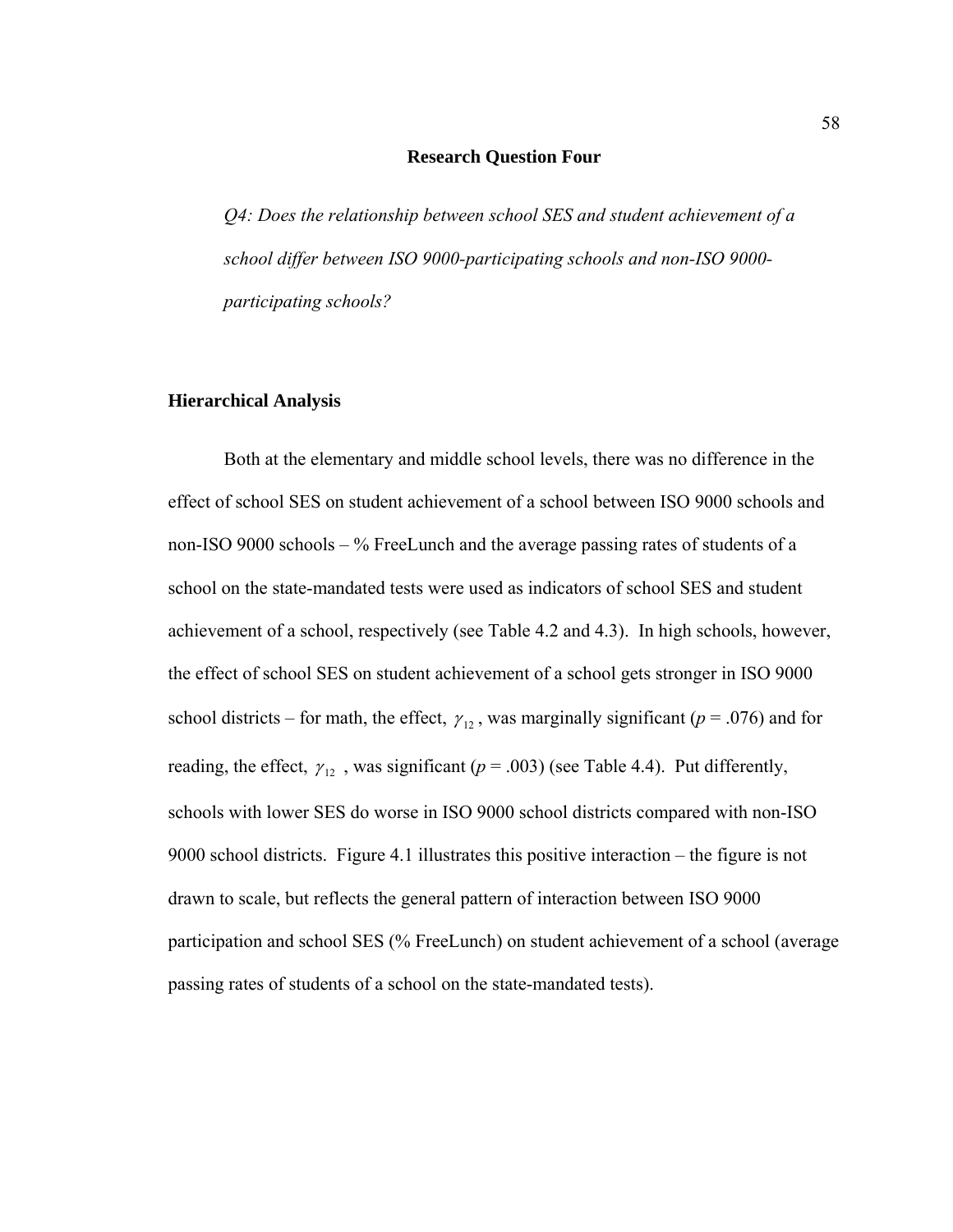

Figure **4-1** Interaction between ISO 9000 participation and school SES (%FreeLunch) on student achievement of a school (average passing rates of students on the state-mandated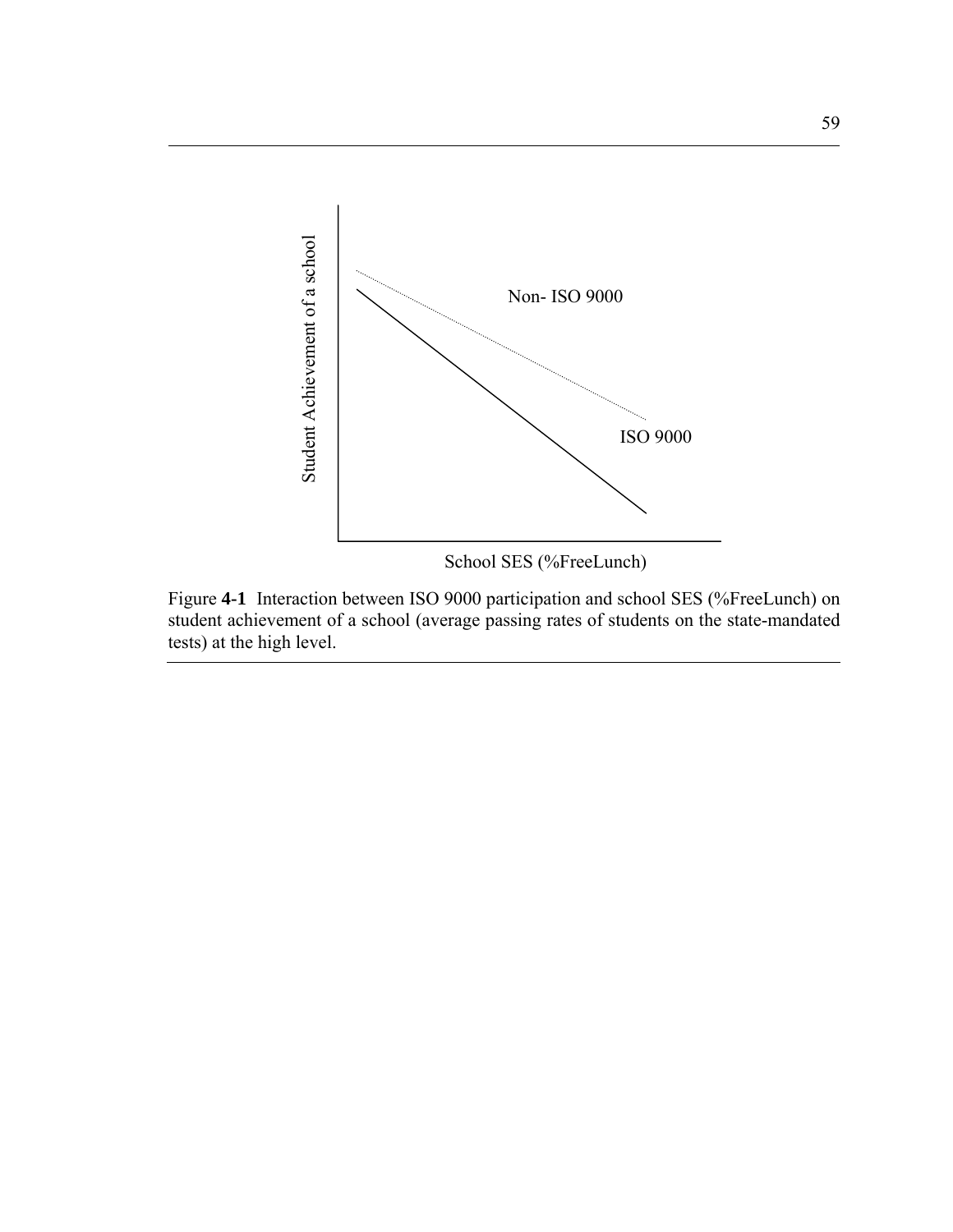#### **Chapter 5**

# **Summary of Findings, Discussion, Policy Implications, and Recommendations for Future Research**

The focus of this study was to determine the relationship between the implementation of the ISO 9000 quality management system and school performance, which was measured by the overall student achievement of a school on the state-wide standardized tests and the student attendance rates of a school or graduation rates in high schools. In addition, the study examined whether the implementation of the ISO 9000 standardized education system mitigates the effect of school SES on the overall student achievement of a school.

Chapters one through four presented a historical background and summary of the problem, significance of the study, research questions, a review of related literature and previous studies, and a description of the methodology of the study and the findings. This chapter provides a summary of findings, discussion and implications, and recommendations for future study.

## **Summary of Findings**

## **Research Question One: ISO 9000 and Student Achievement of Schools**

No relationship was found between a school district's being registered to ISO 9000 standards and the average passing rates of students of schools within that school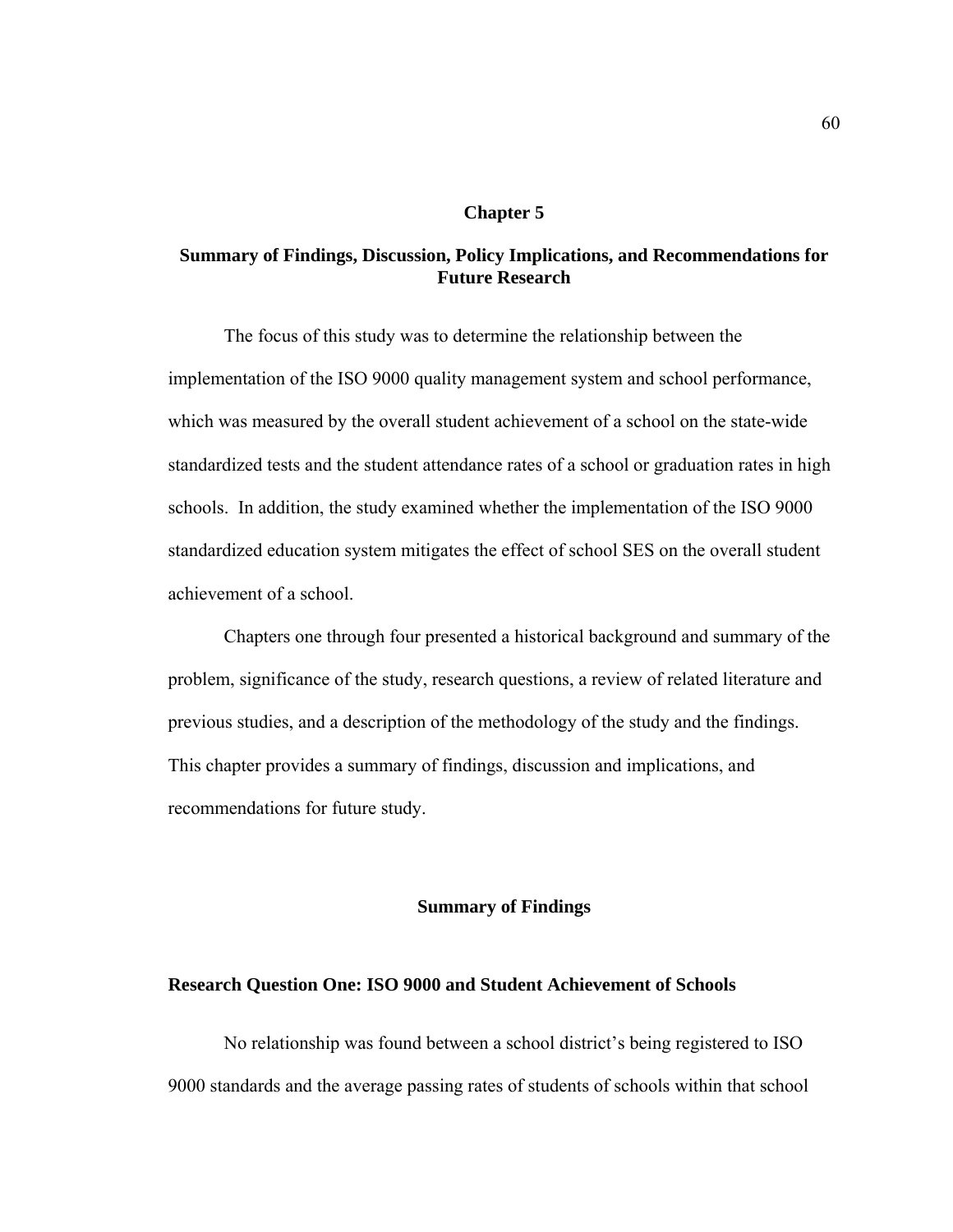district on the state-mandated test, after controlling for the percentage of students in a school receiving free/reduced-priced lunches, student-teacher ratio, and annual per pupil expenditure of school district. The results were consistent across math and reading achievement across all school levels. The finding of this study, hence, does not support the argument that ISO 9000 certification is related to student learning  $-$  i.e., the quality of education.

## **Research Question Two: ISO 9000 and Achievement of the Disadvantaged Students**

No relationship was found between a school district's being certified to ISO 9000 standards and the average passing rates of economically disadvantaged students of schools within that school district on the state-mandated tests, when controlling for the percentage of students in a school receiving free/reduced-priced lunches, student-teacher ratio, and annual per-pupil expenditure of school district. The results were the same across math and reading across all school levels. This finding, thus, nullifies the argument that ISO 9000 registration is related to educational achievement of the disadvantaged student  $-$  i.e., the equality of education

## **Research Question Three: ISO 9000 and Student Attendance (Graduation)**

A school district's being registered to ISO 9000 standard was significantly and positively related to the student attendance rates of schools within that school district both in elementary and middle schools. In elementary schools, the estimated effect of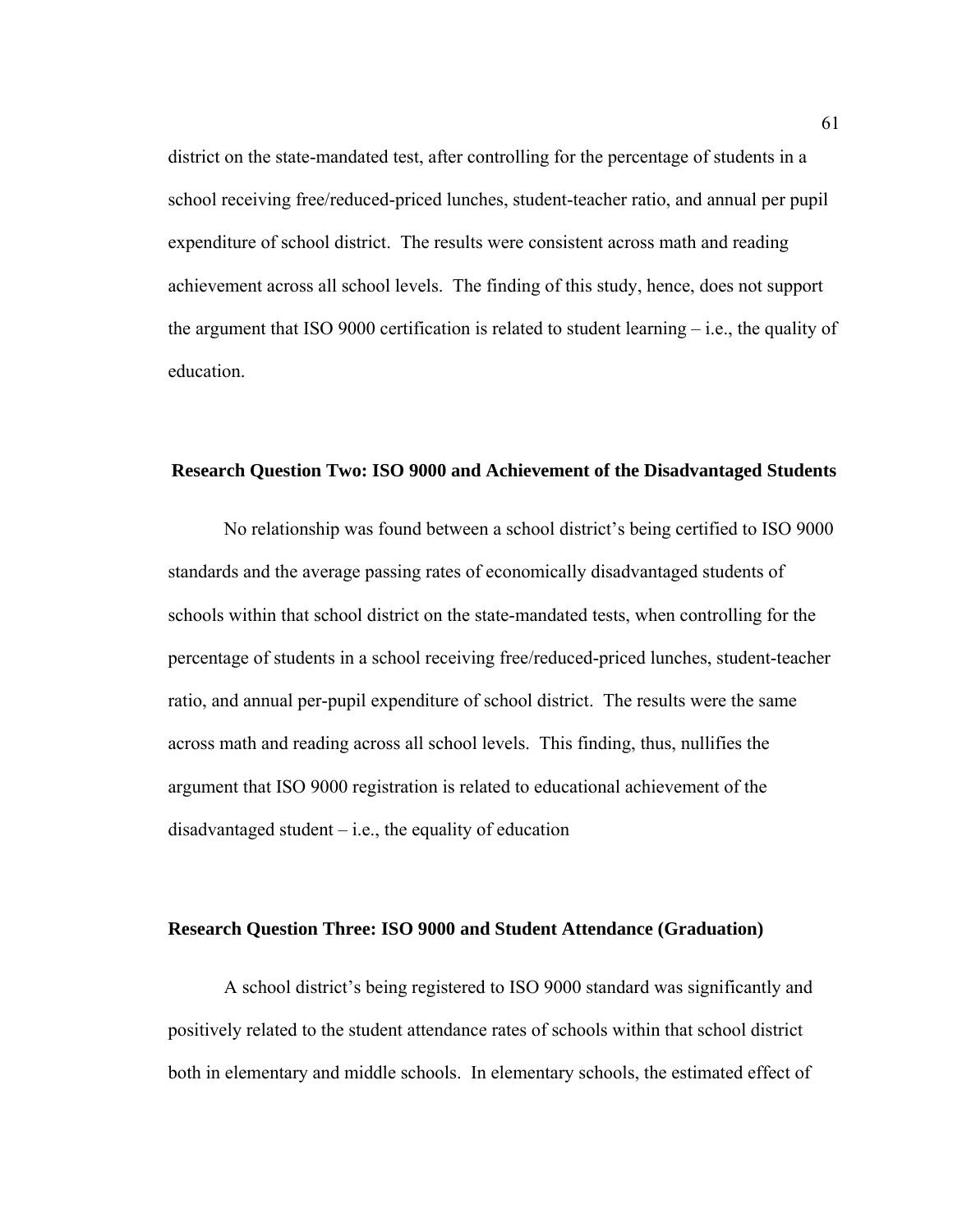ISO 9000 participation on the student attendance rates of schools,  $\gamma_{02}$ , was 0.56, indicating that ISO 9000 schools, on average, have a 0.56 % higher student attendance rate compared with non-ISO 9000 schools ( $p = .038$ ). In middle schools, the estimated effect was  $0.68$  ( $p = .63$ ). The results, thus, support the argument that implementing the ISO 9000 quality management system is related to improving the student attendance rates – thus, the quality of education – at least in elementary and middle schools.

Because the data on the student attendance rates was not available at the high school level, the relationship of ISO 9000 participation with graduation rates of schools was examined. After controlling for the effects of the percentage of students in a school receiving free/reduced priced lunches, student-teacher ratio, and annual per-pupil expenditure of school district, no relationship was found between a school district's being registered to ISO 9000 standards and the graduation rates of schools within that school district.

# **Research Question Four: ISO 9000 and the Effects of School SES on Student Achievement of a School**

In elementary and middle schools, there was no difference in the effect of school SES on the overall student achievement of a school between ISO 9000-particpating schools and non-ISO 9000-participating schools. This means that ISO 9000 registration neither increases nor decreases the school SES effects on the student achievement of schools. In high schools, however, the study found that schools with higher SES do better in the ISO 9000 setting across math and reading. The finding, therefore, does not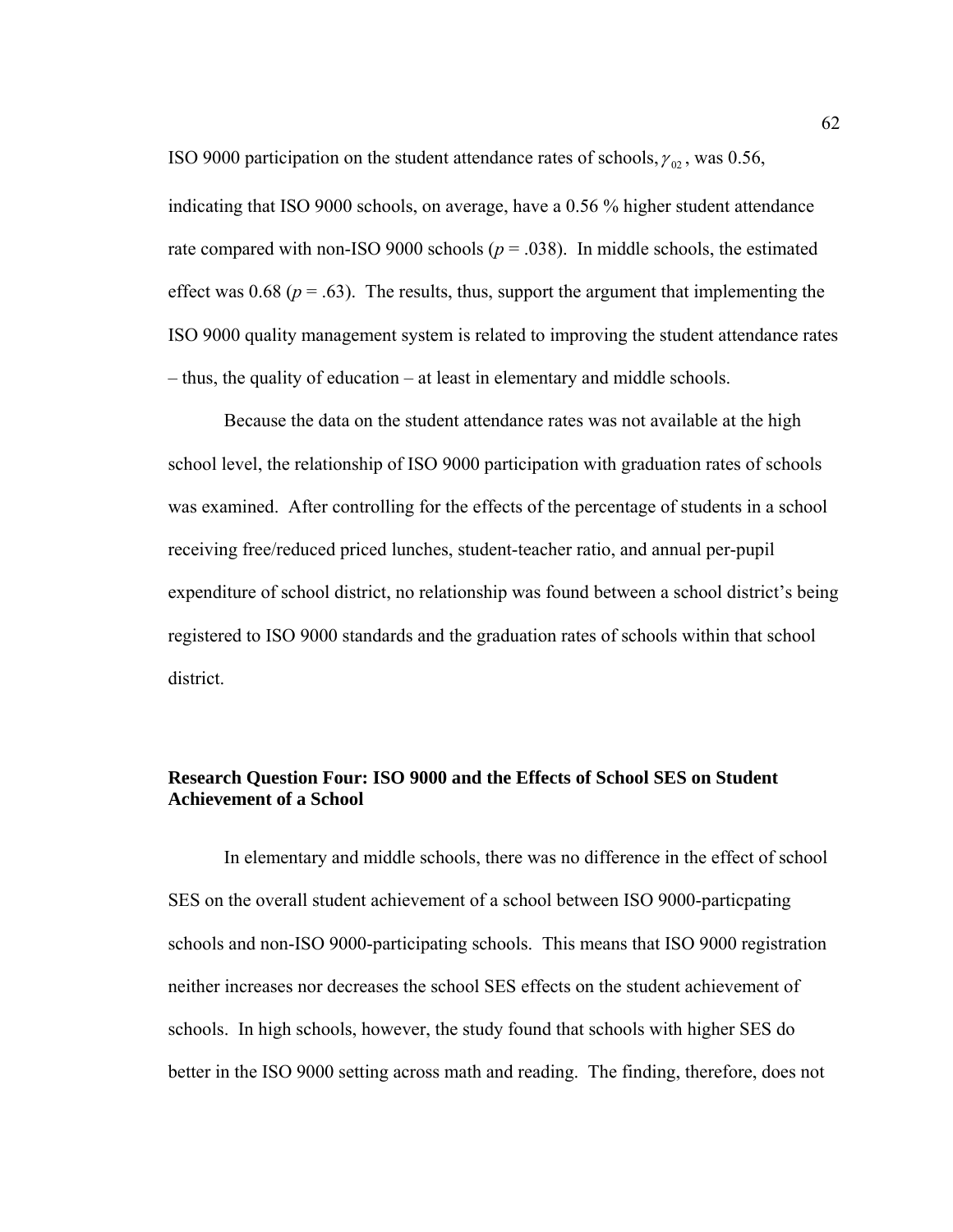support the argument that ISO 9000 registration is related to achieving educational equality by mitigating the effect of school SES on student learning.

# **Discussion**

Given the nature of ISO 9000 that emphasizes processes and consistency of products and service, very limited studies have been done examining what educational outcomes ISO 9000 in fact brings to schools. Due to the limited research available for comparison with the current study, the findings of the study are discussed in a more general and broader context, in which the implementation of the ISO 9000 quality management system in education is viewed as a public school reform initiative. Discussion is made on the appropriateness of ISO 9000 techniques in improving education quality and equality.

The first important finding of this study is that, in contrast to the claims or hopes of the ISO 9000 advocates, ISO 9000 certification does not lead to higher student achievement of schools – across students in general and economically disadvantaged students in particular. From this finding, one can draw a conclusion that the application of the ISO 9000 standardized education system does not in fact change teachers' classroom activities, a key determinant of student learning. Then, why? Answers may be found from the institutional and cultural theory perspectives.

First, from the institutional theory perspective (Powell & DiMaggio, 1991), the study results suggest that standardization, a core mechanism of ISO 9000, may be fundamentally incompatible with long-established norms of the public schools. That is,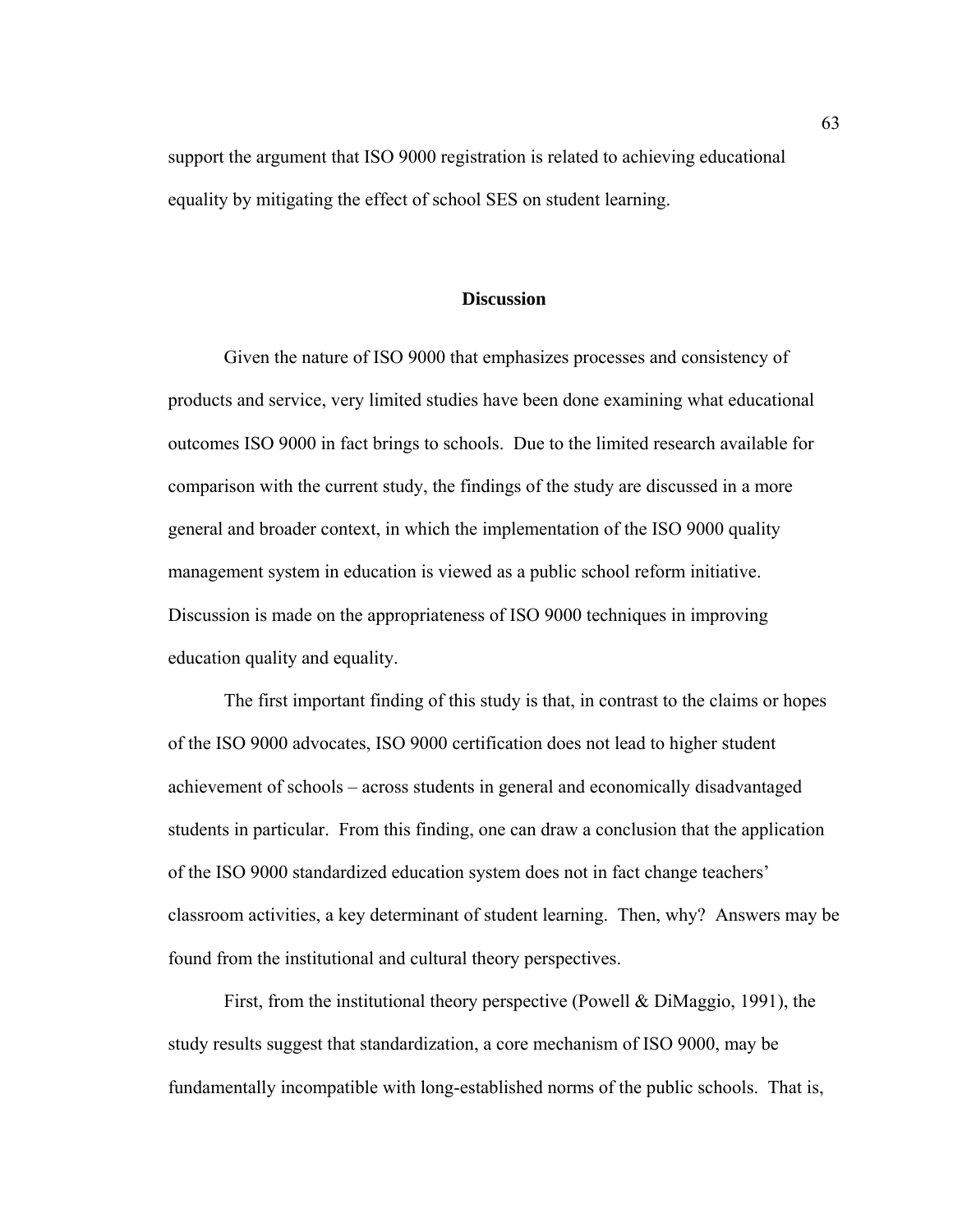considering the institutional features of education such as value-orientation, diversity, complexity, and unpredictability (National Research Council, 2002), procedural standardization of teaching and learning may be more difficult and less appropriate than expected. One may argue that the ISO 9000 quality management system attempts to standardize the changing and dynamic world of the classroom.

Secondly, the study results can be explained using the cultural theory perspective that emphasizes the importance of organizational culture in adopting a new system relying on ethos of another social sector. Cultural theorists in various fields (Hofstede, 1980; Schein, 2004; Scott, 1998; Weick, 1976) argue that different culture groups are likely to have different cultural and value systems. This proposition could, undoubtedly, be applied to two different social sectors in a society: in this case, education versus business. As evidenced by the literature review, ISO 9000 must have captured the attention of business-minded education reformers and administrators as a means to reform public schools, while also succeeding in shifting their mentality toward the new educational context: consumerism and managerialism (Chan & Lai, 2002; Moreland  $\&$ Clark, 1998; Thornhouser, 2005). However, from the findings of this study, one may assume that ISO 9000 might fail to change the practices of teachers in classrooms, which determines the quality of education. A principal of an ISO 9000 certified school supports this idea, saying, "[S]ome of the teachers will publicly comply [to the externally mandated reform initiatives], but when their classroom door closes they may continue in their usual practices" (N. Donovan, personal communication, June 22, 2003).

The second important finding is that, after adopting ISO 9000, school SES continues to have a powerful influence on student achievement of schools. In high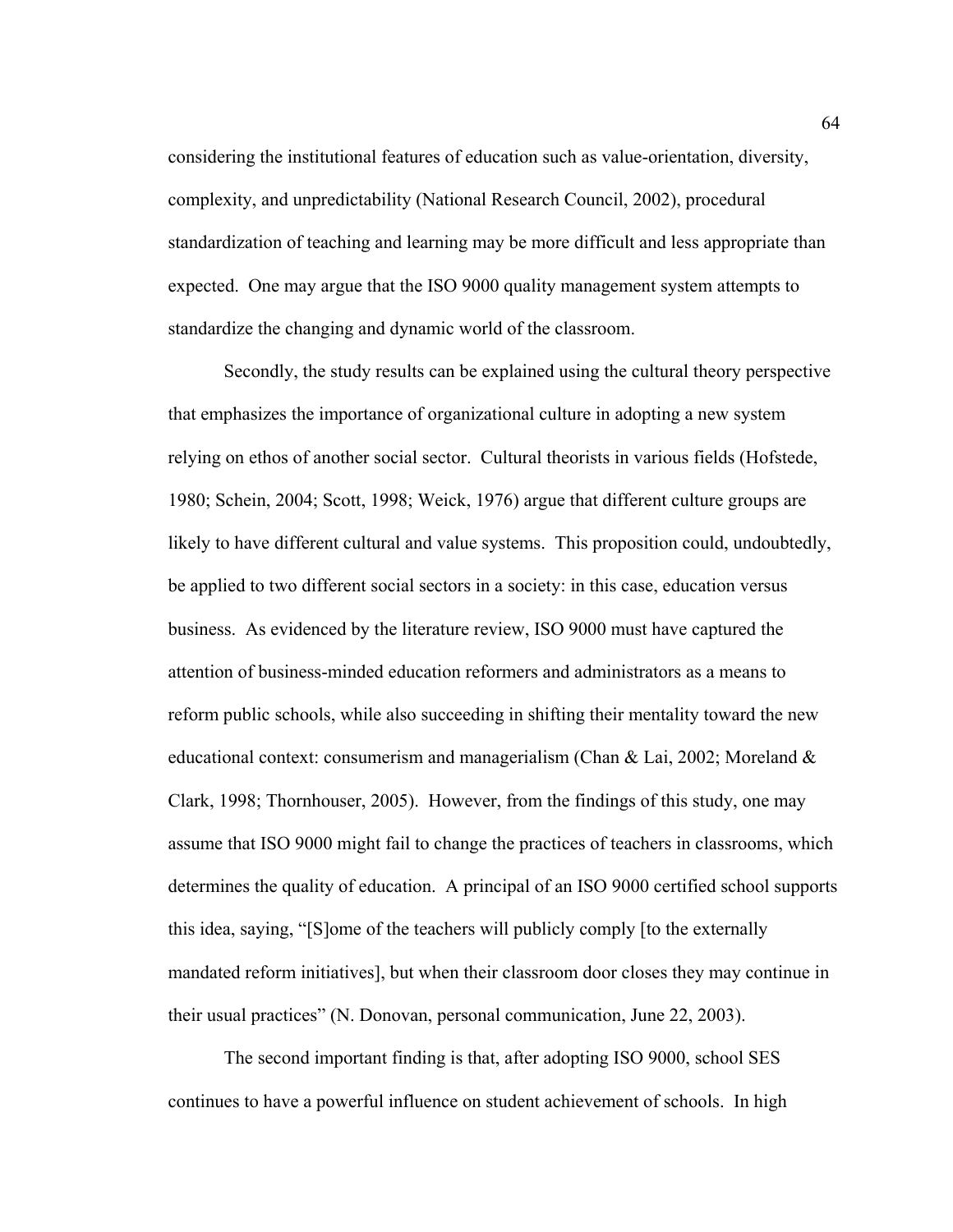schools, the negative relationship between the percentage of free lunch students and student achievement of a school was found to be stronger in ISO 9000 schools. This finding is fully consistent with theory and the previous studies demonstrating that the SES context of a school is the significant and consistent predictor of school performance (Fowler & Walberg, 1991; Henderson & Berla, 1994; Lee & Bryk, 1989; Toutkoushian & Curtis, 2005; Wilson, 1959). It, thus, may be argued that the ISO 9000 quality management system could not help foster more equitable educational results among schools in various socio-economic conditions, especially by mitigating the school SES effect.

Then, do the above findings mean that ISO 9000 participation has no benefits in terms of student learning? Regarding this question, it should be noted that the implementation of the ISO 9000 quality management system is significantly related to the student attendance rates of elementary and middle schools. Considering the nature of student attendance, which is easy to administratively observe, quantify, and be reported into data on a daily basis, it is reasonable to say that a systematic and standardized approach of ISO 9000 can influence student attendance. As is discussed later, this finding provides an important clue to how ISO 9000 can contribute to making public schools better.

# **Policy Implications**

The findings of this study provide profound theoretical and practical implications for researchers, policy makers, business leaders, and educators who attempt to introduce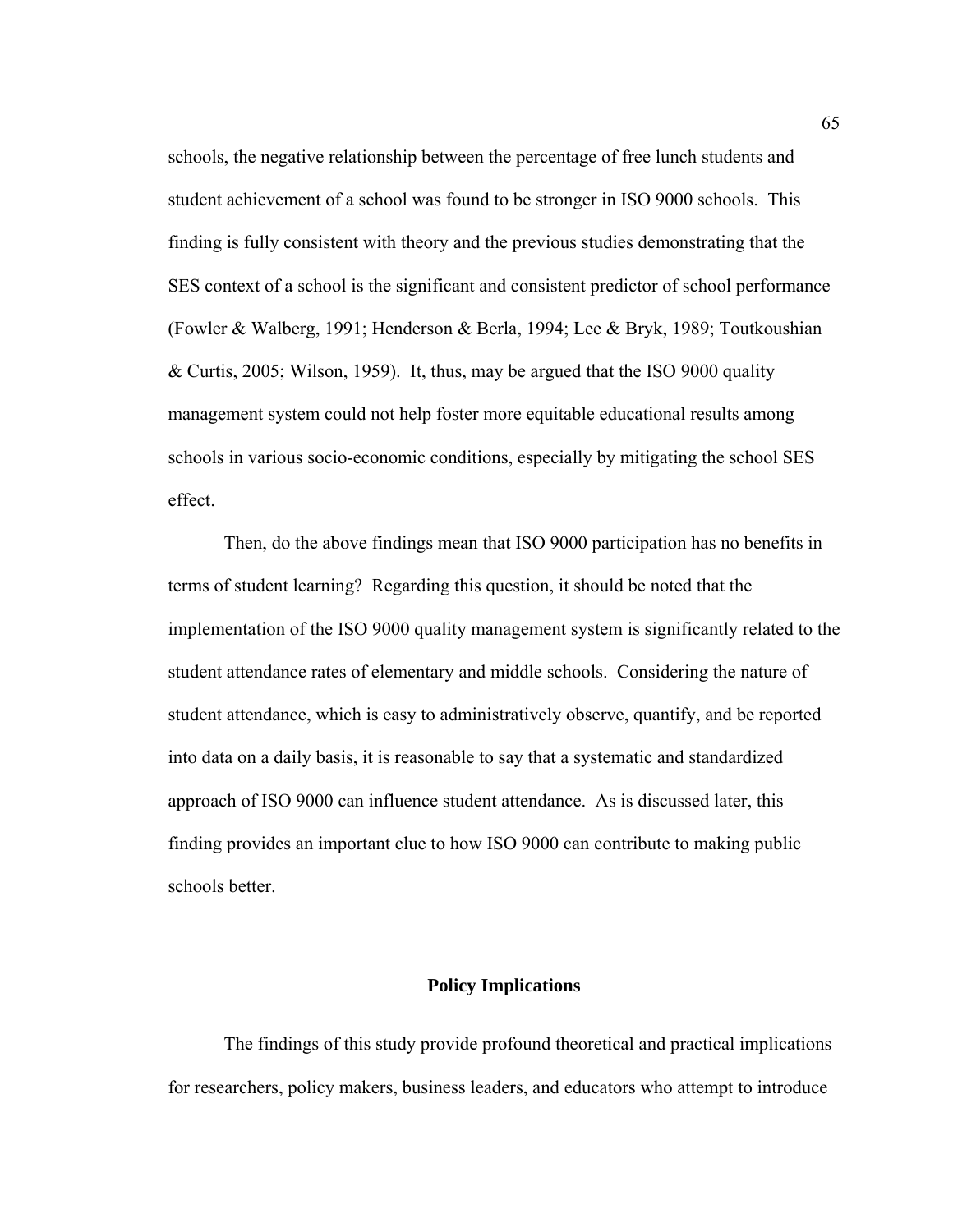the ISO 9000 system to classrooms. First, the study found that ISO 9000 participation does not lead to higher student achievement. Therefore, for those who intend to apply ISO 9000 techniques as a quick-fix solution to enhance student achievement, the study results suggest that procedural standardization approaches of ISO 9000 may not work as well for classroom instruction and student learning as it does in manufacturing companies. This is clearly supported by the fact that some school districts have already given up their ISO 9000 registration after only a short period of implementation.

However, the study also found that although ISO 9000 registration may not improve student learning, it could promote student attendance. Despite the seemingly minimal effect ( $\gamma_{02} = 0.56$  for elementary schools,  $\gamma_{02} = 0.68$  for middle schools), it may produce very meaningful outcomes, considering the size of the whole population – i.e., the elementary and middle school students in the U.S. More importantly, given the high correlation between student attendance and achievement that has been suggested by previous studies (Johnston, 2000; Minneapolis public schools, n.d.), this finding suggests that ISO 9000 participation could contribute to promoting student achievement of a school without interfering with teachers' classroom activities. Specifically, ISO 9000 may influence school performance by helping schools become organized and thus function well in the area of essential school operations, such as student and teacher attendance, which have been taken for granted but without which schools may not achieve their goals including improved student learning. Further, this way of helping schools may be important in that ISO 9000 could influence school performance without intimidating other important values such as teachers' professional autonomy and creativity in classrooms. Nonetheless, considering the considerable financial and human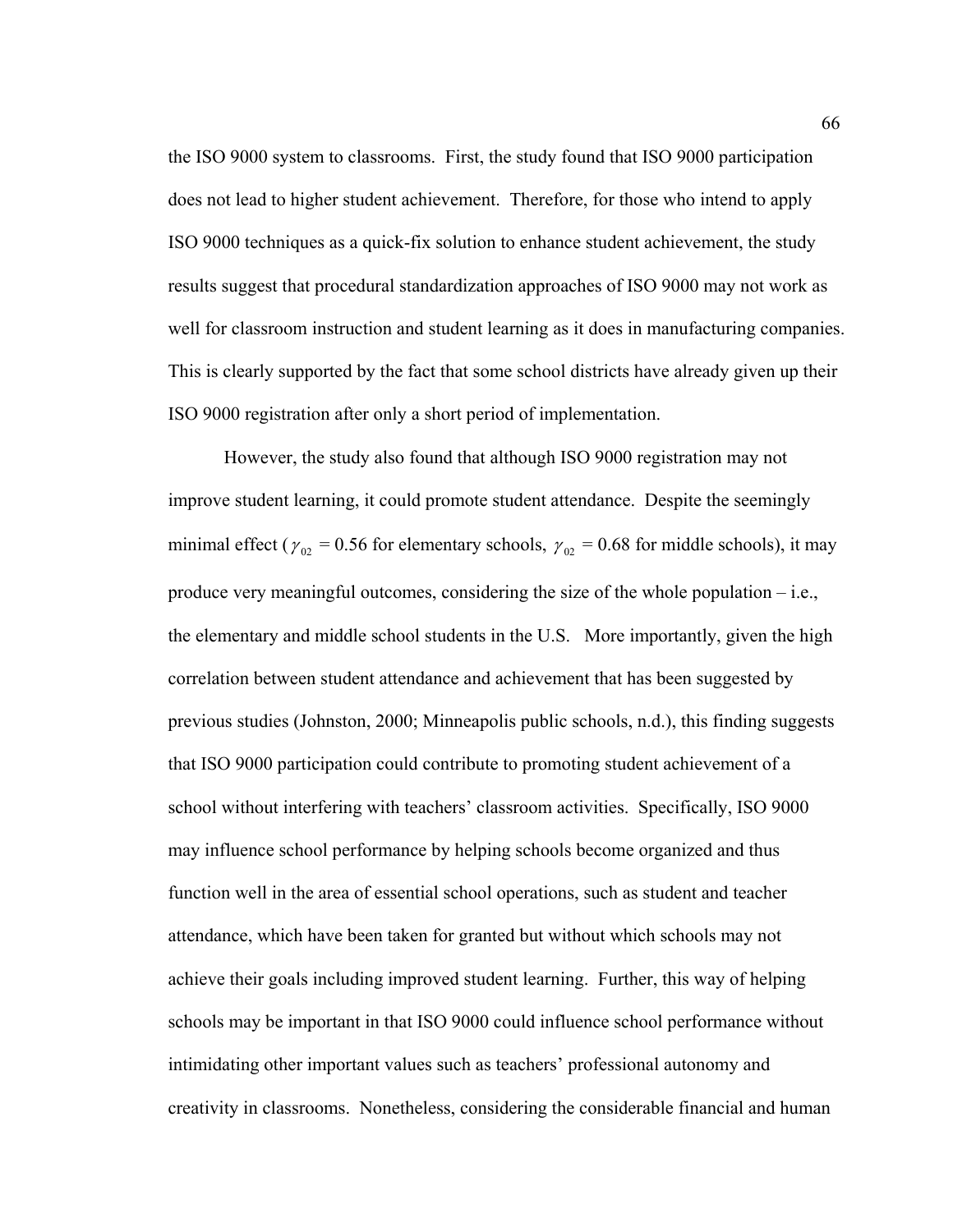costs in implementing the ISO 9000 quality management system in schools (D. Burkhardt, personal communication, January 25, 2005; R. Utz, personal communication, January 26, 2005), whether or not to employ the ISO 9000 quality management system among other alternatives depends on the school district policymakers' practical judgment..

From a cultural theory perspective, it should also be noted that, in order to transplant a business practice to classrooms, it is essential to help teachers understand and become thoroughly assimilated to it. Due to a long-established mindset and culture, teachers may perceive ISO 9000 differently from outside reformers who want to "reinvent schools" in a business-like manner (Moreland & Clark, 1998; Tyack & Cuban, 1995). Policymakers and education reformers should understand the institutional characteristics of real schools, especially when they intend to change the traditional legacy of the schools.

Finally, ISO 9000 registration was found to fail to decrease the effect of school SES on student achievement of a school. As researchers (Coleman, 1996, Lee & Bryk, 1989; Riordan, 1997) argue, in order to foster more equitable educational outcomes among schools in different situations, it may be necessary to develop policy measures that directly deal with the problem of unequal school conditions.

# **Recommendations for Future Research**

Because of the limited nonprobability sample, the generalizability of the study's results is uncertain. This study is but one step in the effort to explore the relationship between schools' ISO 9000 participation and quality and equality of education.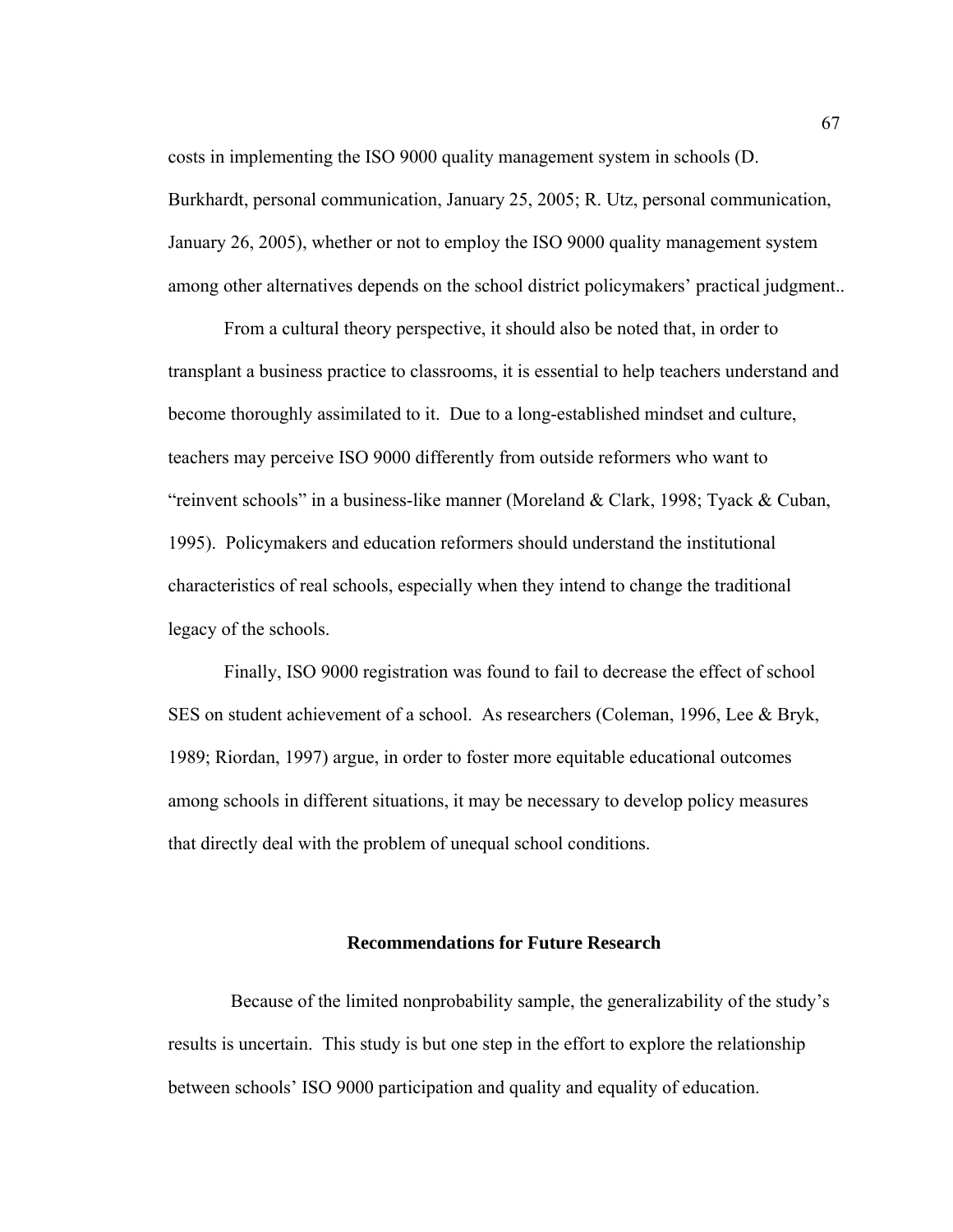Subsequent research could include a larger population and more representative sample. Further, future study could compare educational outcomes of various samples in different conditions such as school type – private versus public schools or the general public schools versus vocational schools. The way of implementing the ISO 9000 quality management system could be an important independent variable as well.

Secondly, some ISO 9000 schools studied in this study have been implementing the ISO 9000 quality management system for only one or two years. Considering the effects of the new system that may occur over a long period, future study should be conducted longitudinally to determine the relationship between ISO 9000 participation and educational outcomes of schools.

Thirdly, this study used the average passing rates of students on the statemandated standardized tests to measure educational outcomes of schools. Given that ISO 9000 may affect school performance in various ways – i.e., student behavioral tendencies, monetary efficiency and gains, and improvement of reputation of schools or school district – future research could examine other important outcome measures to identify the influence of ISO 9000 on results of schooling.

Finally, for a better understanding of why ISO 9000 has little impact on educational outcomes of schools, future research could be conducted to examine whether or not and how ISO 9000 influences teachers' behavior and practices in real classroom teaching.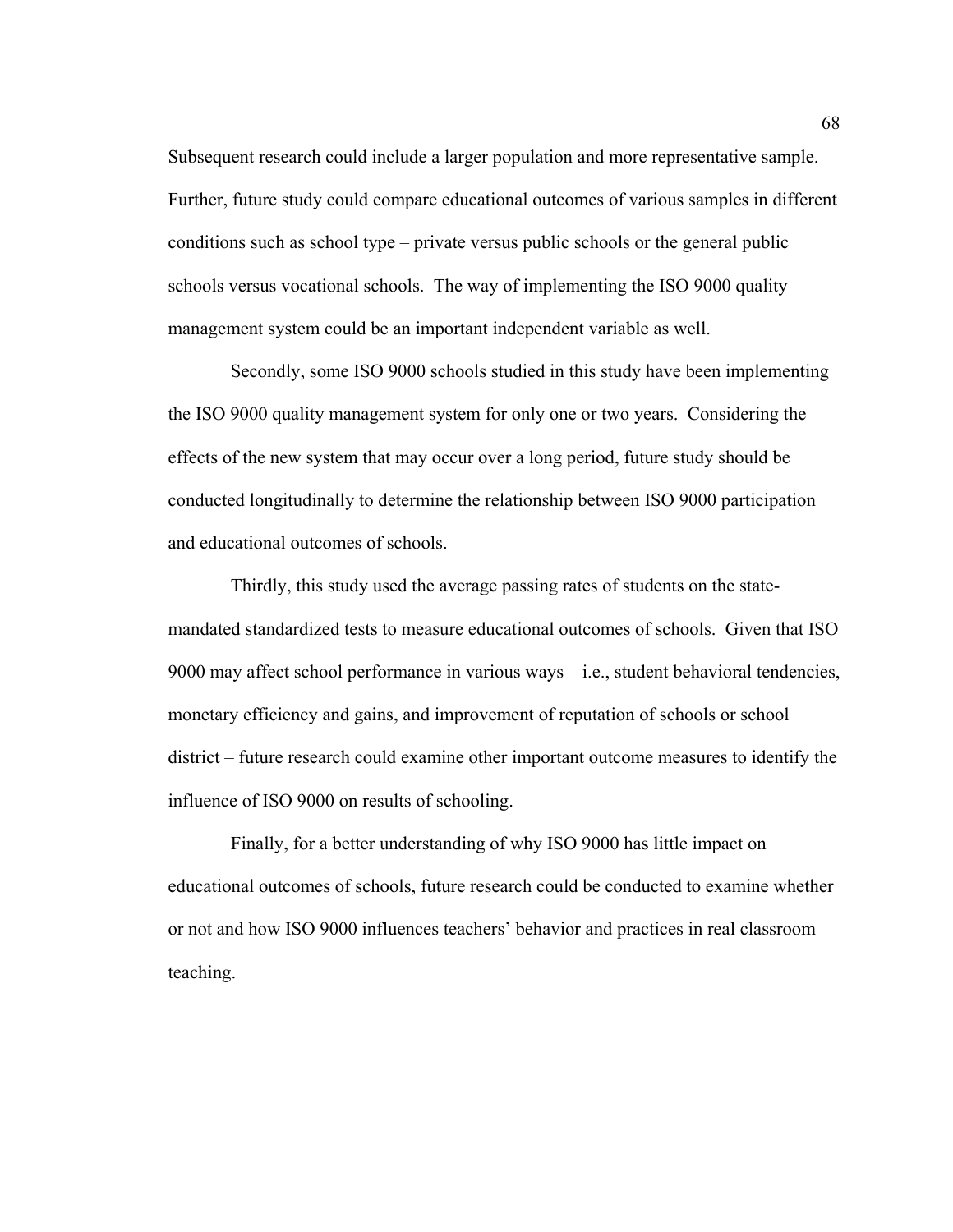#### **References**

- Apple, M. (2000). Between neoliberalism and neoconservatism: Education and conservatism in a global context, In N. C. Burbules & C. A. Torres (Eds.), *Globalization and education: Critical perspectives* (pp. 57-77). New York: Routledge.
- Ayudhya, C. S. N. (2001). *ISO 9000 in Thai private schools: Case studies.* Retrieved May 11, 2003, from the Ministry of Education of Thai, Office of the Private Education Commission Web site: http://www.moe.go.th/English/article/iso9000School/ iso9000\_schools.htm
- Breslow, N. E. & Day, N. E. (1980). *Statistical methods in cancer research: Volume 1 the analysis of case-control studies*. International Agency for Research on Cancer (IARC Scientific Publication No. 32)
- Bertalanffy, L. (1972). The history and status of systems theory, *The Academy of Management Journal, 15(4*), 407-426.
- Bevans-Gonzales, T., & Nair, A. (2004). Strengths and weaknesses of ISO 9000 in vocational education. *Journal of Vocational Education and Training 56*(2), 163- 180.
- Carnoy, M. (2000). Globalization and educational reform, In N. P. Stromquist  $& K$ . Monkman (Eds.), *Globalization and education: Integration and contestation across culture* (pp. 43-61). Lanham, MD: Rowman & Littlefield.
- Castle, J. A. (2000). The case against ISO 9000 by John Seddon. [Review of the book *The case against ISO 9000*]. *Bristol Business School Teaching and Research Review*, 2. Available at: http://www.uwe.ac.uk/bbs/trr/ Issue2/Is2-1\_2.htm
- Chan, D. K., & Lai, P. (2002). Managerialism and ISO 9000: Its relevance to quality education. In J. K. Mok & D. K. Chan (Eds.), *Quality education* (pp. 89-115)*.*  Hong Kong: Hong Kong University Press.
- Chubb, J. E., & Moe, T. M. (1990). *Politics, markets, and America's schools*. Washington, D. C.: The Brookings Institute.
- Coffman, W. E. (1993). A king over Egypt, which knew not Joseph. *Educational Measurement: Issues and Practice*, 12(2), 5-8.
- Cohen, D. K. (1996). Standards-based school reform: Policy, practices, and performance, In H. F. Ladd (Ed.), *Holding schools accountable: Performance-based reform in education* (pp. 99-127). Washington D.C.: The Brookings Institute.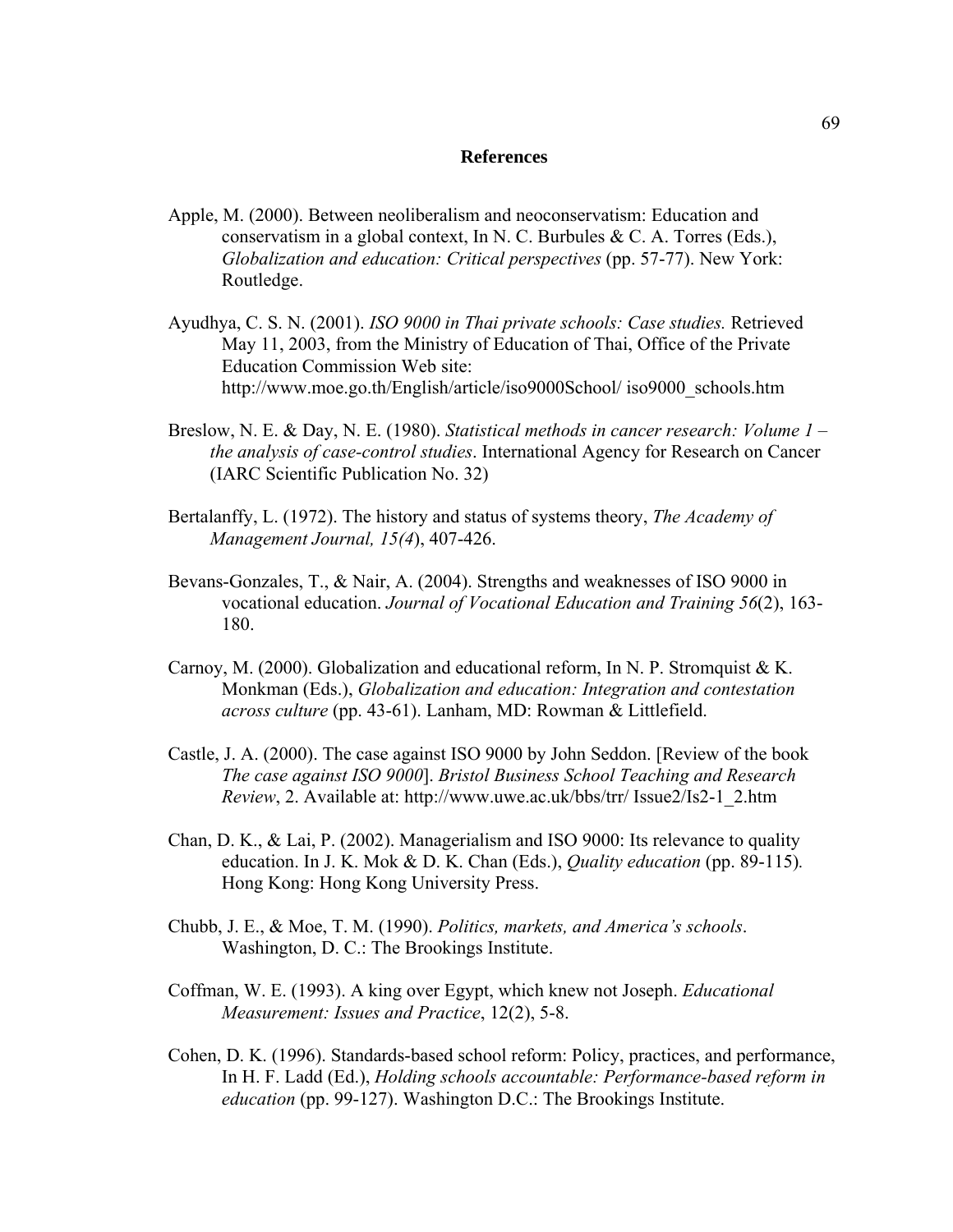- Coleman, J. S., Campbell, E., Hobson, C., McPartland, J., Mood, F., Weinfeld, F., et al. (1966). Equality of educational opportunity. Washington, DC: U.S. Government Printing Office.
- Coleman, J. S., & Hoffer, T. (1987). *Public and private schools: The impact of communities*, New York: Basic Books.
- Core Business Solutions. (2003). *ISO 9000 in education: An overview*. Available at: http://www.thecoresolution.com/resources/articles-white-papers/whitepapers/ISO9000forEducation.pdf
- Core Business Solutions. (2005). *10 key benefits to the ISO 9000 approach*, Conference materials presented at the 2005 annual conference of the Pennsylvania Association of Vocational Administrators, State College, PA.
- Darling-Hammond, L. (2004). Standards, accountability, and school reform, *Teachers College Record*, 106, 1047-1086.
- Doherty, G. D. (1995). BS5750 parts 1 and 2/ISO 9000 (series); 1987 and education Do they fit and is it worth it?, *Quality Assurance in Education*, 3(3), pp
- Finn, J., & Achilles, C. (1999). Tennessee's class size study: Findings, implications, misconceptions, *Educational Evaluation and Policy Analysis. 21*, 97-109.
- Fowler, W. J. & Walberg, H. J. (1991). School size, characteristics, and outcomes, *Educational Evaluation and Policy Analysis*, 13, 189-202.
- Friedman, I. C. (2004). *Education reform*. New York: Facts On File.
- Glass, G. V., & Smith, M. L. (1978). *Meta-analysis of research on the relationship of class size and achievement*. San Francisco: Far West Laboratory for Educational Research & Development.
- Goetsch, D., & Davis, S. B. (2002). *Understanding and implementing ISO 9000:2000* (2nd ed.), Upper Saddle River, VA: Pearson Education.
- Goldschmidt, P., & Wang, J. (1999). When can schools affect dropout behavior? A longitudinal multilevel analysis. *American Educational Research Journal, 36*, 715-738.
- Goldstein, H. (1995). *Multilevel statistical models (3rd ed.).* London: Edward Arnold.
- Hanusheck, E. A. (1989). The impact of differential expenditures on school performance. *Educational Researchers,* 23, 4-51.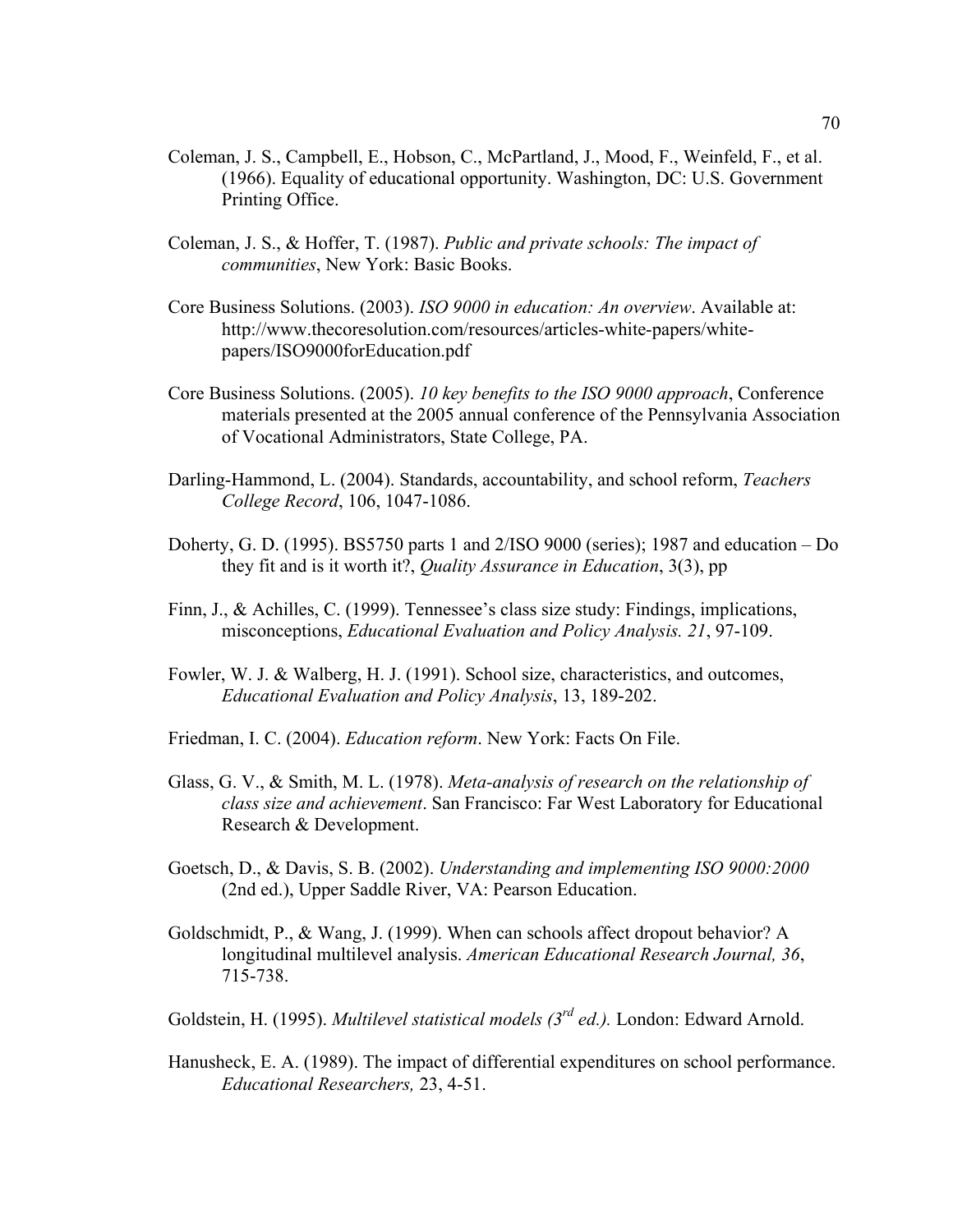- Hanusheck, E. A. (Ed.) (1994). *Making schools work: Improving performance and controlling costs.* Harrisonburg, VA: R. R. Donnelly & Sons.
- Henderson, A. T., and Berla, N. (1996). *A new generation of evidence: The family is critical to student achievement.* Washington, DC: National Committee for Citizens of Education.
- Heyneman, S. P., & Loxley, W. (1983). The effect of primary school quality on academic achievement across twenty-nine high- and low-income countries. *American Journal of Sociology, 88*, 1162-1194.
- Hinz. E., Kapp. L., & Snapp. S. (2003). Student attendance and mobility in Minneapolis public schools, *The Journal of Negro Education*. 72, 141-149.
- Hofstede, G. (1980). Culture and Organizations. *International Studies of Management & Organization,* 10, 15-42.
- Hox, J. (2002). *Multilevel analysis: Techniques and applications*. Mahwah, NJ: Lawrence Erlbaum.
- Huck, S. W. (2004). *Reading statistics and research (4th ed.).* Boston: Allyn & Bacon.
- International Organization for Standards (ISO). (2004a). *ISO 9000 and ISO 14000: In brief*, Retrieved July 26, 2005, from ISO Web site: http://www.iso.ch/iso/en/iso9000-14000/understand/inbrief.html.
- International Organization for Standards (ISO). (2004b). *Year of transition for ISO 9000 and confirmed growth for ISO 14001*. Retrieved July 26, 2005, from ISO Web site: http://www.iso.org/iso/en/commcentre/pressreleases/archives/2004/Ref928.html.
- Jones, D. (1998, May 27). Business model puts school system to the test, *USA Today*, Retrieved June 24. 2003, from Proquest database.
- Johnston, B. (2000, October 18). As student stress link to scores, districts get tough on attendance. *Education Week*, Retrieved October 24. 2005, from Education Week website.
- Kast, F. E., & Rosenzweig, J. E. (1972). General systems theory: Applications for organization and management, *The Academy of Management Journal*, 15(4), 447- 465.
- Kazdin, A. E. (2003). *Research design in clinical psychology (4<sup>th</sup> ed.)*. Boston: Allyn & Bacon.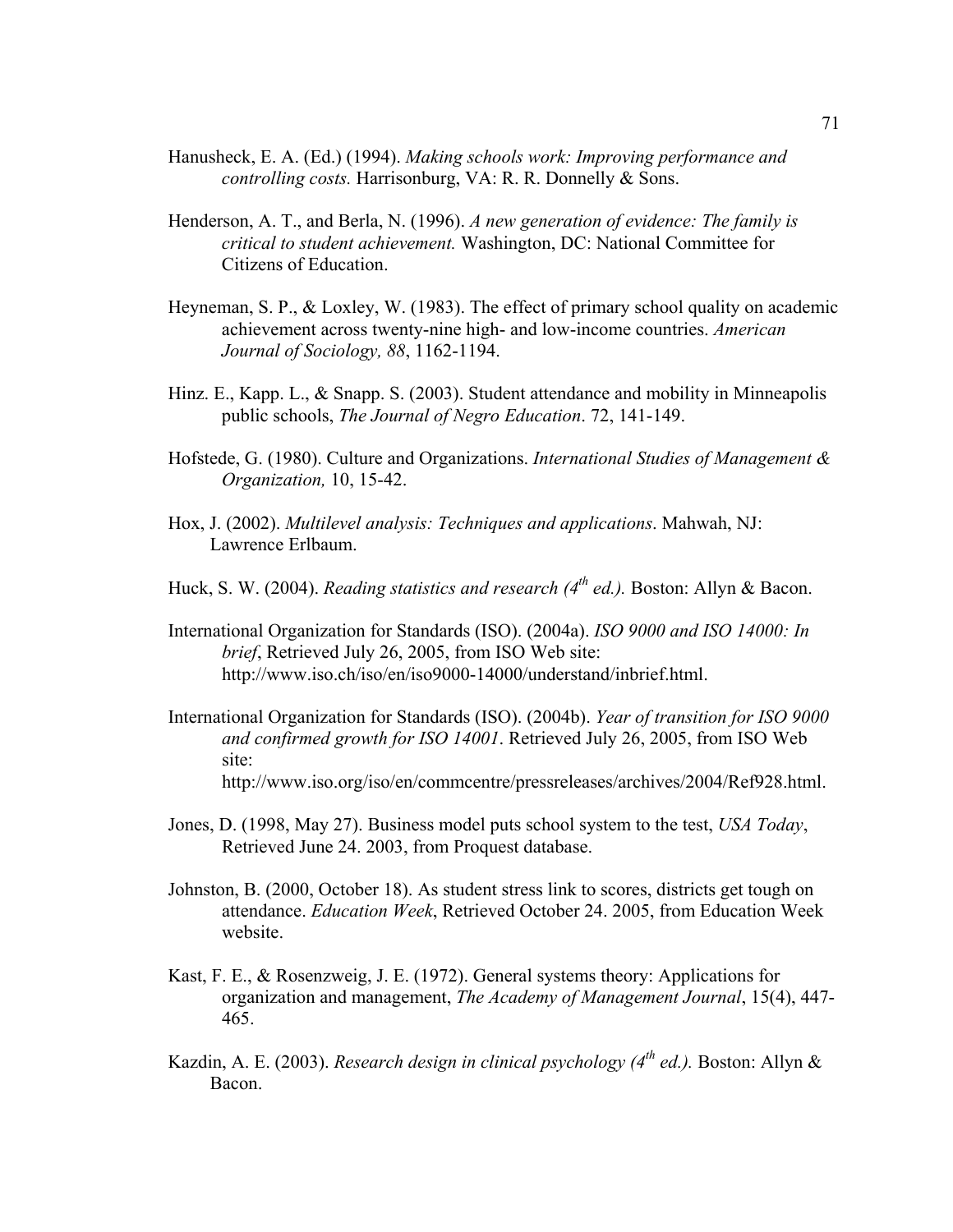- Labaree, D. F. (1998, February). Educational consumerism: Bad for schools. *The Detroit News*, Retrieved June 20, 2003, from http://ed-web3.educ.msu.edu/news/newsbriefs/1998/edconsume.htm.
- Labaree, D. F. (2000). Resisting educational standards. *Phi Delta Kappan*, 82(1), 28-33.
- Lee, V. E., & Bryk, A. S. (1989). A multilevel model of the social distribution of high school achievement. *Sociology of Education*, 62, 172-192.
- Lee, V. E., & Smith, J. B. (1999). Social support and achievement for young adolescents in Chicago: The role of school academic press. *American Educational Research Journal*, 36, 907-945.
- Linn, R. L. (2000). Assessment and accountability [Electronic version], *Educational Researchers, 29*, 4-14
- Lo, V. H. Y., & Sculli, D. (1996). An application of TQM concepts in education, *Training for Quality, 4, 16*. Retrieved September 16, 2003, from Proquest database.
- Luke, D. A. (2004). *Multilevel modeling*, Thousand Oaks, CA: Sage Publications.
- Mayer, S. (1991). How much does a high school's racial and socioeconomic mix affect graduation and teenage fertility rates? In C. Jencks & P. Peterson (Eds.). *The urban underclass* (pp. 321-341). Washington, DC: Brookings Institute.
- McNeal, R. B. (1997). High school dropout: A closer examination of school effects. *Social Science Quarterly*, 78, 209-222.
- Meier, D. (Ed.) (2000). *Will standards save public education?* New York: Beacon Press.
- Minneapolis Public Schools. (n.d.). *Attendance matters!* Available at: http://www.mpls.k12.mn.us/Attendance.html.
- Molnar, A., Smith, P., Zahorik, J., Palmer, A., Halbach, A., & Ehrle, K. (1999). Evaluating the SAGE program: A pilot program in targeted pupil-teacher reduction in Wisconsin. *Educational Evaluation and Policy Analysis, 21*. 165-177.
- Moreland, N., & Clark, M. (1998). Quality and ISO 9000 in educational organizations, *Total Quality Management,* 9, 311-321. Retrieved September 13, 2003, from Proquest database.
- Mosteller, F. (1995). The Tennessee study of class size in the early school grades, *The Future of Children, 5(2),* 113-27.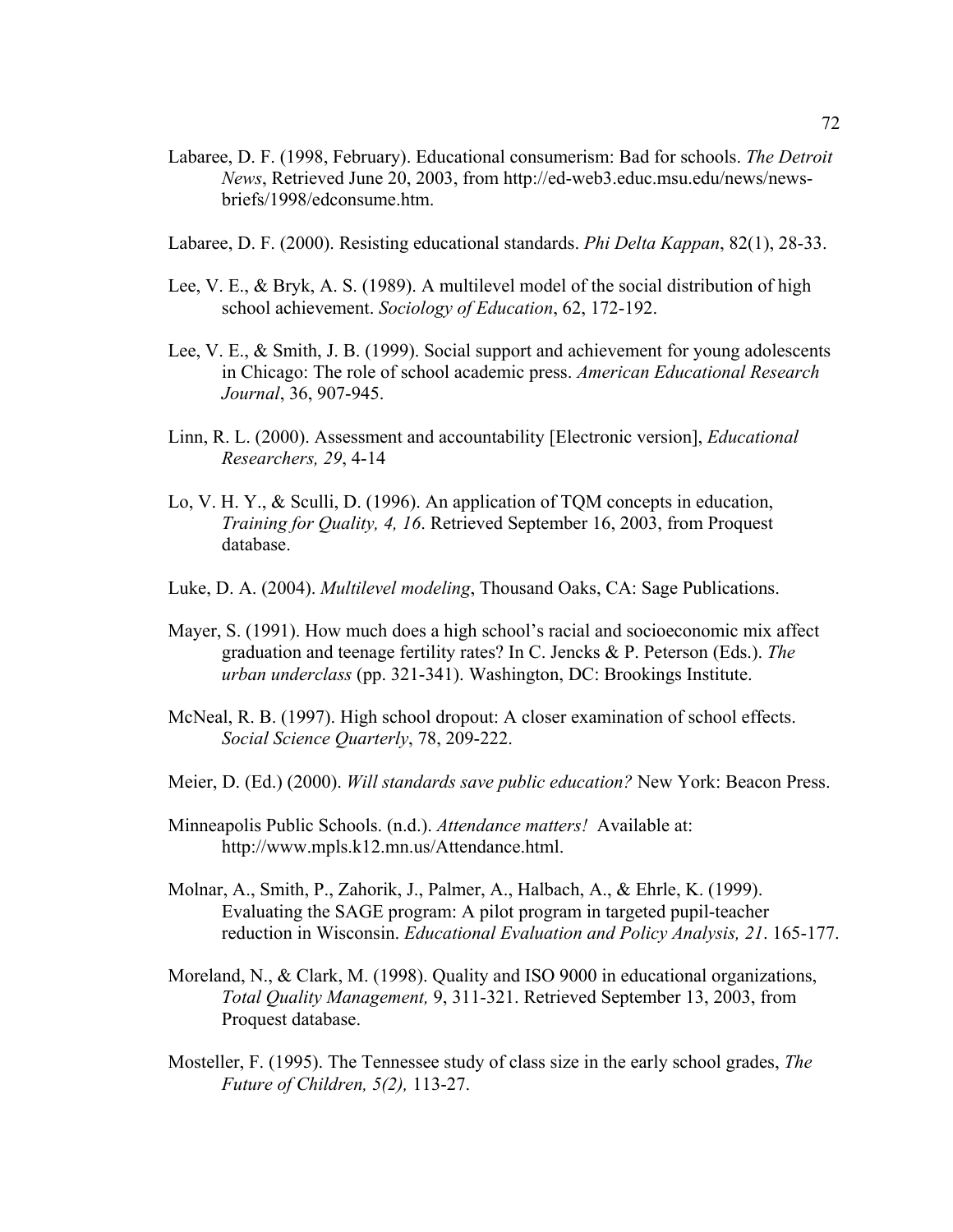- Murphy, J. (1996). *The privatization of schooling*. Thousand Oaks, CA: Sage Publications.
- Murphy, J. (1990). *The educational reform movement of the 1980s: Perspectives and cases*. Berkeley: McCutchan Publishing.
- National Education Association (NEA). (n.d.). *Class size.* Retrieved July 7, 2003, from NEA Web site: http://www.nea.org/classsize/.
- National Research Council. (2002). *Scientific research in education*. Washington, DC: National Academies Press.
- National Center for Education Statistics (NCES). (2001). *Using TIMSS to analyze correlates of performance variation in mathematics (Working paper No. 2001-05 June 2001)*. Retrieved July 22, 2003, from NCES Web site: http://nces.ed.gov/timss.
- Organization for Economic Cooperation and Development (OECD). (2004). *First results from PISA 2003: Executive summary*, Paris: Programme for International Student Assessment, OECD.
- Osborne, J. W. (2000). Advantages of hierarchical linear modeling, *Practical Assessment, Research, & Evaluation*, 7(1), Retrieved June 5, 2005 from http:// PAREonline.net/getvn.asp?v=7&n=1.
- PA Department of Education (PDE). (2002a). *Handbook for report interpretation: 2002 PSSA mathematics and reading assessment for grades 5, 8, and 11*. Retrieved July 13, 2003, from PDE Web site: http://www.pde.state.pa.us.
- PA Department of Education (PDE). (2002b). *Summary of 2002 Pennsylvania system of school assessment (PSSA) reading, mathematics, and writing school by school scaled scores.* Retrieved July 7, 2003, from PDE Web site: http://www.pde.state.pa.us.
- Peters. J. (1999). Educational accreditation through ISO 9000, *Quality Assurance in Education, 7, 85,* Retrieved October 13, 2003, from Proquest database
- Powell, W. W., & DiMaggio, P. J. (1991). *The new institutionalism in organizational analysis*, Chicago: The University of Chicago Press.
- Raudenbush, S. W., & Bryk, A. S. (2002). *Hierarchical linear models: Applications and data analysis methods.* Thousand Oaks, CA: Sage Publications.
- Riordan, C. (1997). *Equality and achievement: An introduction to the sociology of education*, Chicago: R. R. Donnelly & Sons.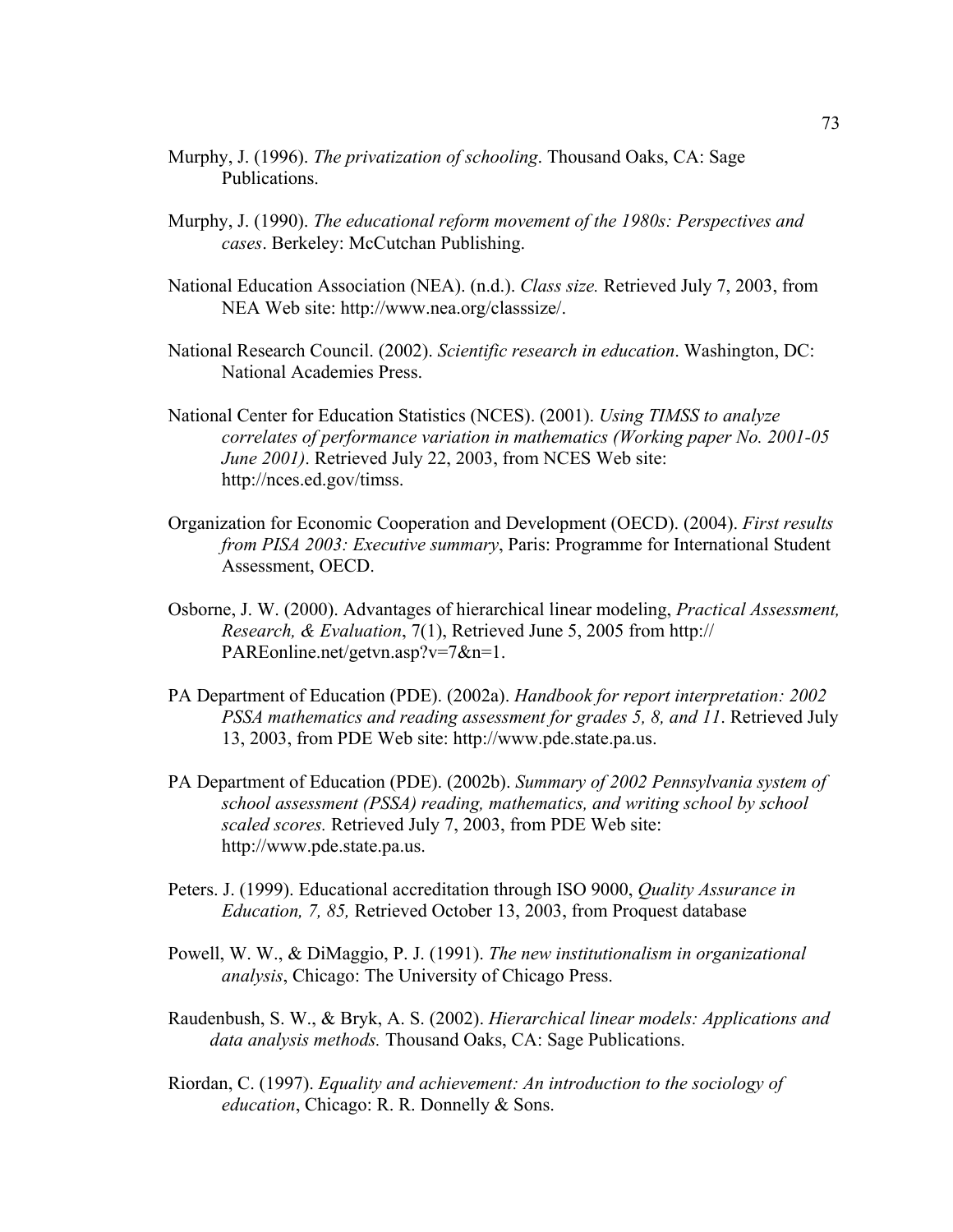- Rumberger, R. W. (1995). Dropping out of middle school: A multilevel analysis of students and schools. *American Educational Research Journal*, 32, 583-625.
- Rumberger, R. W., Thomas, S. L. (2000). The distribution of dropout and turnover rates among urban and suburban high schools. *Sociology of Education*. 73, 39-67.
- Rumberger, R. W., & Palardy, G. J. (2005). Test scores, dropout rates, and transfer rates as alternative indicators of high school performance. *American Educational Research Journal, 42,* 3-42.
- Russo, C. W. (1995). *ISO 9000 and Malcolm baldrige in training and education*. Kansas city, KS: Charro.
- Schein, E. (2004). *Organizational culture and leadership* (3<sup>rd</sup> ed.) San Francisco: Jossey-Bass.
- Schlesselman, J. J. (1982). *Case-control studies: Design, conduct, analysis*. New York: Oxford University Press.
- School District of Lancaster. (February, 1999). *ISO 9000*. Retrieved July 7. 2003, from School District of Lancaster Web site: http://www.lancaster.k12.pa.us.
- Scott, W. R (1998). *Organizations: Rational, natural, and open systems* (4th ed.). Upper Saddle River, NJ: Courier.
- Seddon, J. (2001). *The case against ISO 9000*. Ireland: Oak Tree Press.
- Singels, J., Ruel, G., & Van De Water, H. (2001). ISO 9000 series certification and performance. *The International Journal of Quality and Reliability Management*, 18 (1), 62-75.
- SRI. (n.d.). ISO 9000 goes to school. Available at http://www.sriregistrar.com/education.html.
- Stimson, W. A. (2003, September). Better public schools with ISO 9000:2000. *Quality Progress*, 38-45.
- Toutkoushian, R. K., & Curtis, T. (2005). Effects of socioeconomic factors on public high school outcomes and rankings, *The Journal of Educational Research*, 98, 259-273.

The General Assembly of Pennsylvania. (April, 1999). *House resolution: No. 162*.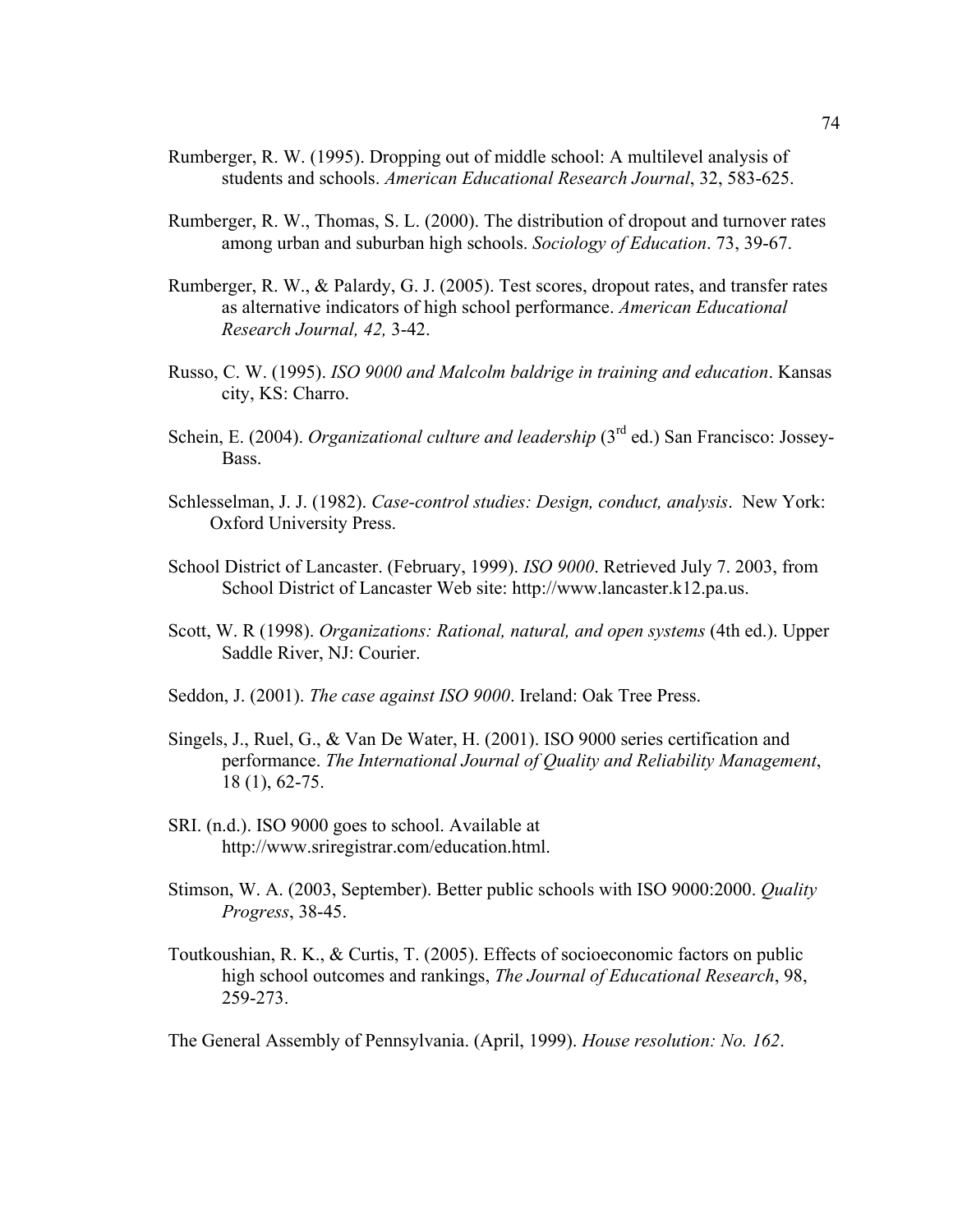- Thonhauser, T. L. (2005). *Factors that relate to the successful implementation of ISO 9000 in education: A comparison between the US and England*. Unpublished doctoral dissertation, The Pennsylvania State University, University Park.
- Tyack, D., & Cuban, L. (1995). *Tinkering toward utopia: A century of public school reform*. Cambridge, MA: Harvard University Press.
- Van Den Berghe, W. (1997). *Application of ISO 9000 standards to education and training: Interpretation and guidelines in a European perspective.* Thessaloniki, Luxembourg: European Centre for the Development of Vocational Training (CEDEFOP).
- Van Den Berghe, W. (1998). Application of ISO 9000 standards to education and training. *European Journal of Vocational Training* 15, 20-28.
- Waks, S., & Frank, M. (1999). Application of the total quality management approach principles and the ISO 9000 standards in engineering education (electronic version), *European Journal of Engineering Education*, 24, 249-259.
- Weick, K. (1976). Educational organizations as loosely coupled systems, *Administrative Science Quarterly*, 21, 1-19.
- Wilson, A. B. (1959). Residential segregation of social classes and aspirations of high school boys, *American sociological review*, 24, 836-845.
- Zuckerman, A. & Rhodes, L. (2000). Quality assurance through ISO 9000 (electronic version). *School Administrator, 57(6),* pp.12-18*.*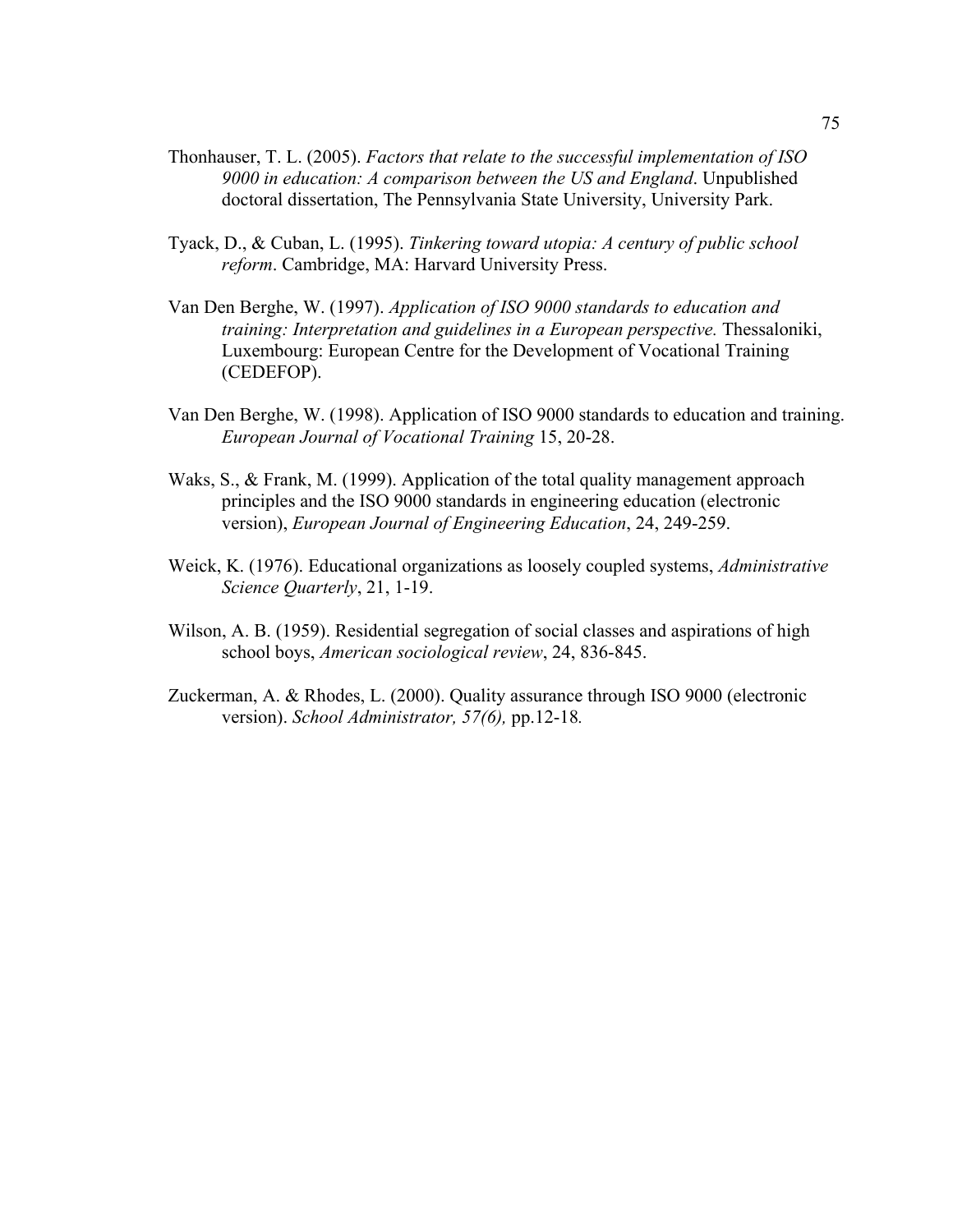# **Appendix A**

# **Data Sources**

| Data source                                               | URL                                                                          |
|-----------------------------------------------------------|------------------------------------------------------------------------------|
| National data set                                         |                                                                              |
| National Center for Education Statistics (NCES)           | http://nces.ed.gov/                                                          |
| Greatschools.net                                          | http://www.greatschools.net/                                                 |
| State data set                                            |                                                                              |
| Pennsylvania Department of Education                      | http://www.pde.state.pa.us/                                                  |
| State, District and School Report Cards                   | http://www.pde.state.pa.us/pas/cwp/view.asp?a= $3\&Q=95497\&k12\text{Nav}$ = |
| Ohio Department of Education                              | http://www.ode.state.oh.us/                                                  |
| Interactive Local Report Card                             | http://ilrc.ode.state.oh.us/                                                 |
| Washington Office of Superintendent of Public Instruction | http://www.k12.wa.us/                                                        |
| Washington State Report Card                              | http://reportcard.ospi.k12.wa.us/                                            |
| Tennessee Department of Education                         | http://www.tennessee.gov/education/                                          |
| Report Card 2005                                          | http://www.k-12.state.tn.us/rptcrd05/                                        |
| Nevada Department of Education                            | http://www.doe.nv.gov/index.html                                             |
| Nevada Annual Reports of Accountability                   | http://www.nevadareportcard.com/                                             |
| North Carolina Department of Instruction                  | http://www.ncpublicschools.org/                                              |
| NC School Report Cards                                    | http://www.ncschoolreportcard.org/src/                                       |
| Georgia Department of Education                           | http://public.doe.k12.ga.us/                                                 |
| Annual Education Accountability Report Cards              | http://reportcard2005.gaosa.org/                                             |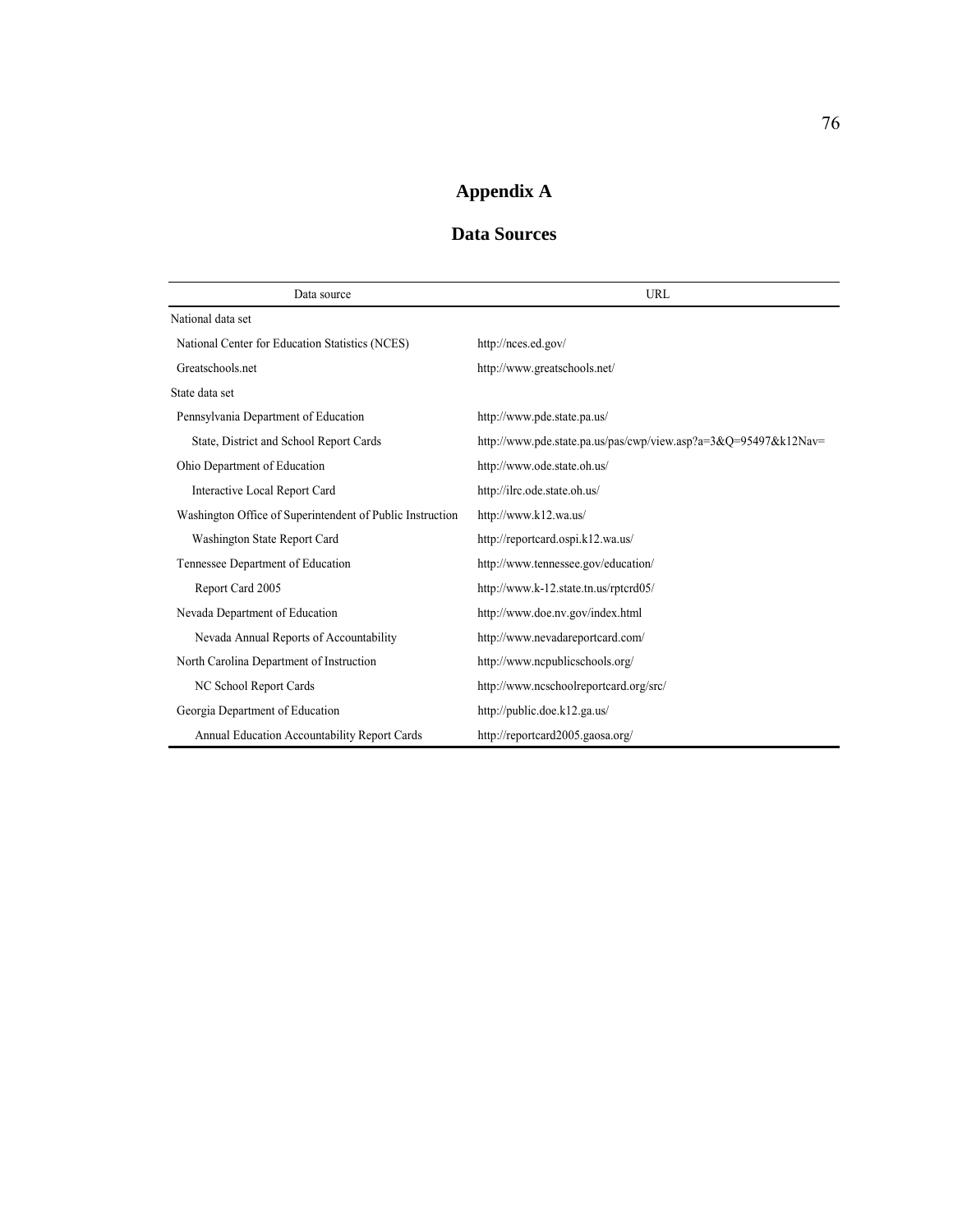**Appendix B** 

**Raw Data**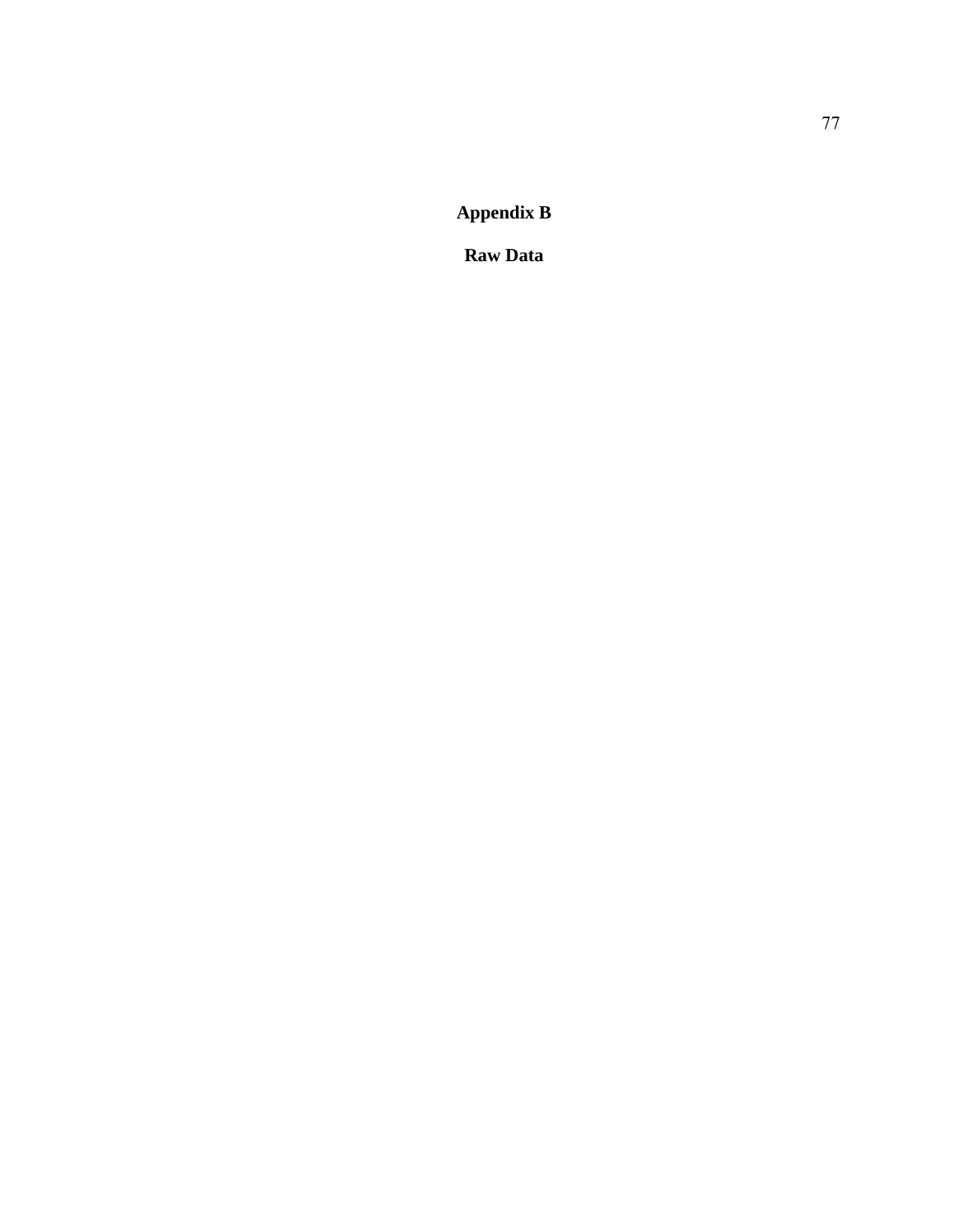| ID State | District       | School               | Math <sup>a</sup> | Reading | Math Dis. <sup>b</sup> | Reading Dis.         | Attendance | % FreeLunch <sup>c</sup> | Class Size | ISO $9000d$      | PPE <sup>e</sup> |
|----------|----------------|----------------------|-------------------|---------|------------------------|----------------------|------------|--------------------------|------------|------------------|------------------|
| $1$ PA   | Allentown city | Central              | 16                | 16      | 15                     | 15                   | 92         | 79                       | 16         | $\mathbf{0}$     | 6,941            |
| $2$ PA   | Allentown city | Francis              | 39                | 41      | 35                     | 38                   | 90         | 81                       | 20         | $\boldsymbol{0}$ | 6,941            |
| $3$ PA   | Allentown city | Hiram W Dodd         | 75                | 69      | 70                     | 64                   | 95         | 60                       | 17         | $\mathbf{0}$     | 6,941            |
| 4 PA     | Allentown city | Jackson              | 54                | 48      | 48                     | 43                   | 94         | 73                       | 15         | $\mathbf{0}$     | 6,941            |
| 5 PA     | Allentown city | Jefferson            | 46                | 47      | 42                     | 38                   | 94         | 80                       | 15         | $\boldsymbol{0}$ | 6,941            |
| 6 PA     | Allentown city | Lehigh Park          | 100               | 90      | 100                    | 88                   | 96         | 36                       | 18         | $\mathbf{0}$     | 6,941            |
| 7 PA     | Allentown city | Mckinley             | 33                | 18      | 31                     | 19                   | 94         | 82                       | 18         | $\boldsymbol{0}$ | 6,941            |
| 8 PA     | Allentown city | Mosser               | 43                | 34      | 40                     | 34                   | 94         | 75                       | 16         | $\mathbf{0}$     | 6,941            |
| 9 PA     | Allentown city | Muhlenberg           | 87                | 85      | 85                     | 81                   | 95         | 31                       | 17         | $\mathbf{0}$     | 6,941            |
| 10 PA    | Allentown city | Ritter               | 78                | 61      | 71                     | 48                   | 96         | 46                       | 19         | $\boldsymbol{0}$ | 6,941            |
| 11 PA    | Allentown city | Roosevelt            | 53                | 29      | 50                     | 22                   | 94         | 75                       | 18         | $\mathbf{0}$     | 6,941            |
| 12 PA    | Allentown city | Sheridan             | 40                | 34      | 38                     | 33                   | 95         | 88                       | 18         | $\boldsymbol{0}$ | 6,941            |
| 13 PA    | Allentown city | <b>Trexler MS</b>    | 36                | 50      | 33                     | 49                   | 92         | 65                       | 18         | $\mathbf{0}$     | 6,941            |
| 14 PA    | Allentown city | <b>Union Terrace</b> | 57                | 56      | 53                     | 50                   | 94         | 56                       | 18         | $\mathbf{0}$     | 6,941            |
| 15 PA    | Allentown city | Washington           | 41                | 30      | 40                     | 29                   | 93         | 89                       | 18         | $\boldsymbol{0}$ | 6,941            |
| 16 PA    | Altoona area   | Baker                | 73                | 81      | $\ddot{\phantom{a}}$   | $\ddot{\phantom{0}}$ | 97         | 31                       | 17         | $\mathbf{1}$     | 7,682            |
| 17 PA    | Altoona area   | Irving               | 82                | 73      | 80                     | 75                   | 97         | 42                       | 17         | $\mathbf{1}$     | 7,682            |
| 18 PA    | Altoona area   | Junita               | 72                | 75      | 64                     | 64                   | 96         | 55                       | 16         | 1                | 7,682            |
| 19 PA    | Altoona area   | Junita Gap           | 82                | 82      | 76                     | 68                   | 96         | 38                       | 17         | $\mathbf{1}$     | 7,682            |
| 20 PA    | Altoona area   | Logan                | 62                | 58      | 52                     | 52                   | 96         | 40                       | 19         | $\mathbf{1}$     | 7,682            |
| 21 PA    | Altoona area   | Mowrie A Ebner       | 59                | 53      | 37                     | 33                   | 96         | 44                       | 19         | $\mathbf{1}$     | 7,682            |
| 22 PA    | Altoona area   | Penn-Lincoln         | 76                | 75      | 74                     | 72                   | 96         | 78                       | 15         | 1                | 7,682            |
| 23 PA    | Altoona area   | Pleasant Valley      | 90                | 78      | 85                     | 63                   | 97         | 42                       | 19         | 1                | 7,682            |
| 24 PA    | Altoona area   | Washington-Jefferson | 66                | 54      | 60                     | 47                   | 96         | 72                       | 17         |                  | 7,682            |

Table B1 *School- and School District-level Dependent and Independent Variables for Elementary Schools*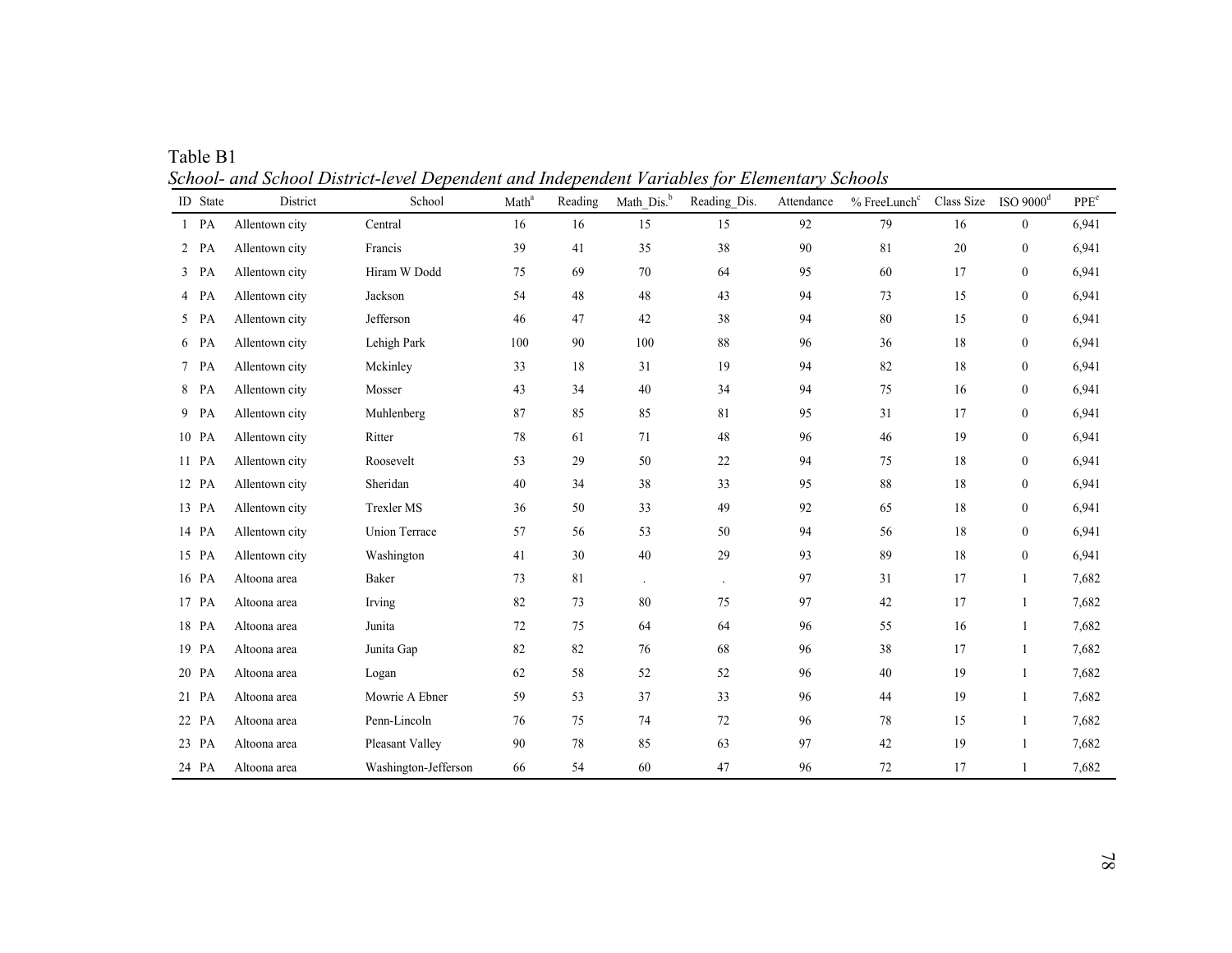|       | ID State | District     | School             | Math <sup>a</sup> | Reading | Math Dis. <sup>b</sup> | Reading_Dis. | Attendance | % FreeLunch <sup>c</sup> | Class Size | $ISO$ 9000 $d$   | $\ensuremath{\mathsf{PPE}}\xspace^\text{e}$ |
|-------|----------|--------------|--------------------|-------------------|---------|------------------------|--------------|------------|--------------------------|------------|------------------|---------------------------------------------|
| 25 PA |          | Altoona area | Wright             | 59                | 55      | 37                     | 35           | 95         | 69                       | 15         | $\mathbf{1}$     | 7,682                                       |
|       | 26 PA    | Erie city    | <b>Burton</b>      | 74                | 69      | 72                     | 67           | 95         | 95                       | 15         | $\boldsymbol{0}$ | 8,465                                       |
|       | 27 PA    | Erie city    | Cleveland          | 76                | 71      | 72                     | 66           | 96         | 56                       | 17         | $\mathbf{0}$     | 8,465                                       |
|       | 28 PA    | Erie city    | Connell            | 53                | 50      | 42                     | 38           | 96         | 69                       | 18         | $\mathbf{0}$     | 8,465                                       |
| 29 PA |          | Erie city    | Diehl              | 67                | 64      | 63                     | 60           | 95         | 78                       | 15         | $\mathbf{0}$     | 8,465                                       |
|       | 30 PA    | Erie city    | Edison             | 55                | 60      | 51                     | 55           | 94         | 75                       | 15         | $\mathbf{0}$     | 8,465                                       |
| 31 PA |          | Erie city    | Emerson-Gridley    | 41                | 37      | 40                     | 38           | 93         | 75                       | 16         | $\mathbf{0}$     | 8,465                                       |
|       | 32 PA    | Erie city    | Glenwood           | 76                | 68      | 77                     | 65           | 94         | 69                       | 15         | $\mathbf{0}$     | 8,465                                       |
|       | 33 PA    | Erie city    | Harding            | 67                | 67      | 59                     | 61           | 95         | 67                       | 18         | $\mathbf{0}$     | 8,465                                       |
|       | 34 PA    | Erie city    | Irving             | 46                | 55      | 42                     | 49           | 94         | 71                       | 17         | $\mathbf{0}$     | 8,465                                       |
|       | 35 PA    | Erie city    | Jefferson          | 44                | 57      | 32                     | 53           | 95         | 59                       | 14         | $\mathbf{0}$     | 8,465                                       |
|       | 36 PA    | Erie city    | Lincoln            | 71                | 74      | 66                     | 68           | 96         | 67                       | 18         | $\mathbf{0}$     | 8,465                                       |
|       | 37 PA    | Erie city    | Mckinley           | 49                | 51      | 46                     | 49           | 92         | 89                       | 15         | $\mathbf{0}$     | 8,465                                       |
|       | 38 PA    | Erie city    | Perry              | 64                | 63      | 59                     | 59           | 95         | 68                       | 15         | $\boldsymbol{0}$ | 8,465                                       |
|       | 39 PA    | Erie city    | Pfeiffer-Burleigh  | 70                | 55      | 74                     | 54           | $92\,$     | 87                       | 15         | $\boldsymbol{0}$ | 8,465                                       |
|       | 40 PA    | Erie city    | Wayne              | 28                | 37      | 27                     | 37           | 90         | 87                       | 16         | $\boldsymbol{0}$ | 8,465                                       |
|       | 41 PA    | Lancaster    | <b>Burrowes</b>    | 47                | 43      | 46                     | 34           | 94         | 64                       | 13         | $\mathbf{1}$     | 9,079                                       |
|       | 42 PA    | Lancaster    | Carter Macrae      | 21                | 30      | 21                     | 29           | 93         | 96                       | 11         | 1                | 9,079                                       |
|       | 43 PA    | Lancaster    | Elizabeth R Martin | 72                | 64      | 69                     | 62           | 96         | 42                       | 17         | $\mathbf{1}$     | 9,079                                       |
|       | 44 PA    | Lancaster    | Fulton             | 58                | 52      | 57                     | 48           | 94         | 87                       | 16         | 1                | 9,079                                       |
|       | 45 PA    | Lancaster    | George Washington  | 49                | 60      | 48                     | 61           | 93         | $88\,$                   | 14         | $\mathbf{1}$     | 9,079                                       |
|       | 46 PA    | Lancaster    | Hamilton           | 43                | $42\,$  | 33                     | 34           | 95         | 66                       | 21         | $\mathbf{1}$     | 9,079                                       |
|       | 47 PA    | Lancaster    | James Buchanan     | 70                | 60      | 76                     | 56           | 96         | 41                       | 15         | 1                | 9,079                                       |
|       | 48 PA    | Lancaster    | King               | 64                | 38      | 68                     | 40           | 95         | 99                       | 14         | $\mathbf{1}$     | 9,079                                       |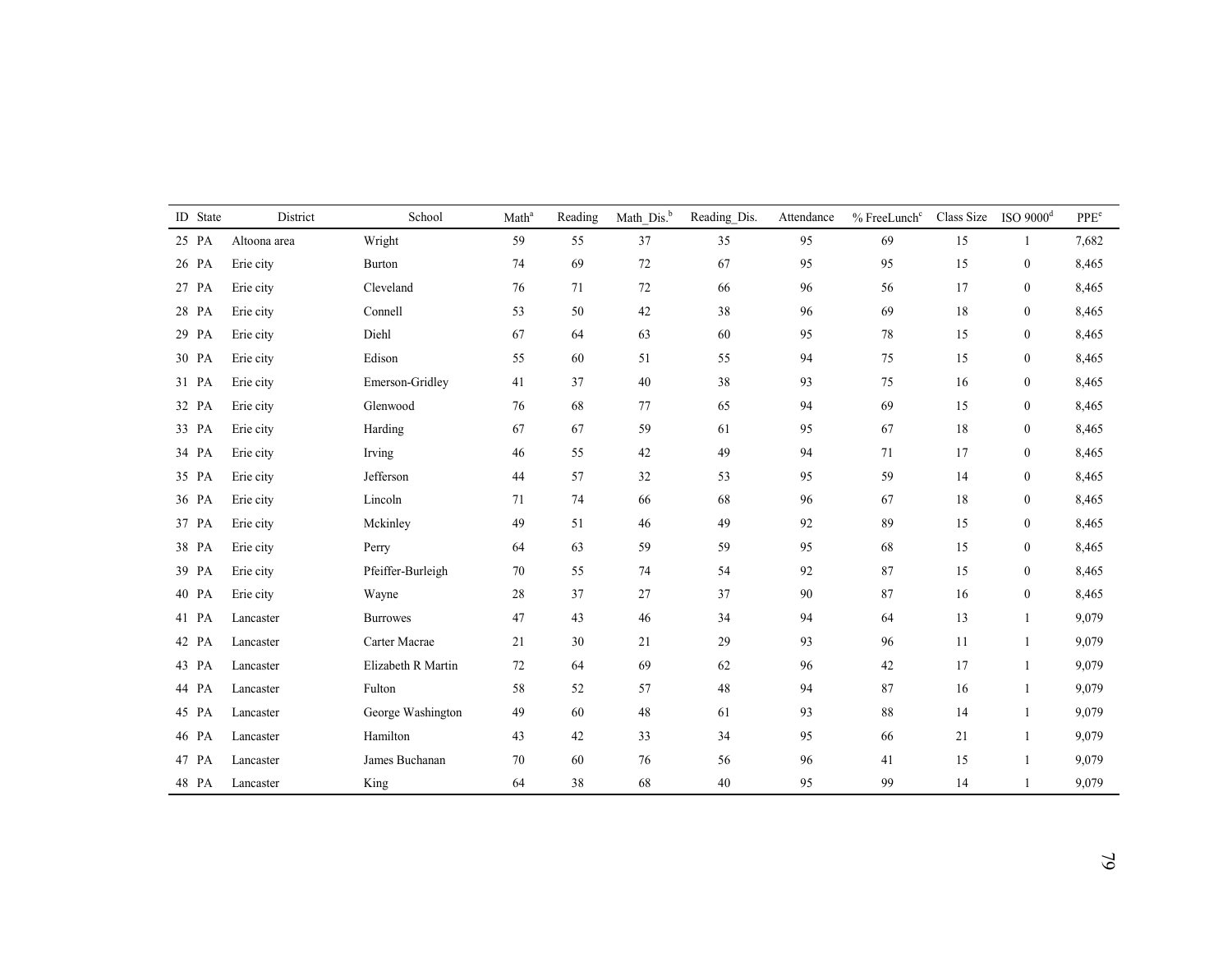| ID State | District  | School              | Math <sup>a</sup> | Reading | Math Dis. <sup>b</sup> | Reading_Dis. | Attendance | % FreeLunch <sup>c</sup> | Class Size | ISO $9000d$      | PPE <sup>e</sup> |
|----------|-----------|---------------------|-------------------|---------|------------------------|--------------|------------|--------------------------|------------|------------------|------------------|
| 49 PA    | Lancaster | Lafayette           | 46                | 49      | 42                     | $48\,$       | 95         | 73                       | 16         | 1                | 9,079            |
| 50 PA    | Lancaster | Price               | 45                | 42      | 47                     | 40           | 95         | 82                       | 14         |                  | 9,079            |
| 51 PA    | Lancaster | Ross                | 53                | 45      | 50                     | 32           | 95         | 74                       | 15         | $\overline{1}$   | 9,079            |
| 52 PA    | Lancaster | Thomas Wharton      | 59                | 61      | 42                     | 47           | 96         | 60                       | 15         | 1                | 9,079            |
| 53 PA    | Lancaster | Wickersham          | 43                | 37      | 40                     | 34           | 95         | 72                       | 15         | 1                | 9,079            |
| 54 PA    | Reading   | 10th & Penn         | 49                | $40\,$  | 46                     | 36           | 94         | 90                       | 16         | $\boldsymbol{0}$ | 6,639            |
| 55 PA    | Reading   | Amanda E Stout      | 32                | 25      | 32                     | 23           | 94         | 84                       | 22         | $\mathbf{0}$     | 6,639            |
| 56 PA    | Reading   | Glenside            | 42                | 39      | 41                     | 37           | 93         | 70                       | 18         | $\boldsymbol{0}$ | 6,639            |
| 57 PA    | Reading   | Lauers Park         | 51                | 45      | 51                     | 45           | 95         | 90                       | 17         | $\mathbf{0}$     | 6,639            |
| 58 PA    | Reading   | Millmont            | 92                | 83      | 94                     | 88           | 95         | 39                       | 15         | $\boldsymbol{0}$ | 6,639            |
| 59 PA    | Reading   | Northwest           | 38                | 22      | 38                     | $22\,$       | 93         | 78                       | 19         | $\boldsymbol{0}$ | 6,639            |
| 60 PA    | Reading   | Riverside           | 47                | 41      | 41                     | 35           | 94         | 68                       | 19         | $\mathbf{0}$     | 6,639            |
| 61 PA    | Reading   | 16th & Haak         | 47                | 33      | 50                     | 31           | 94         | 61                       | 19         | $\mathbf{0}$     | 6,639            |
| 62 PA    | Reading   | 10th & Green        | 40                | 30      | 39                     | 29           | 93         | 79                       | 20         | $\mathbf{0}$     | 6,639            |
| 63 PA    | Reading   | 13th & Green        | 41                | 46      | 38                     | 42           | 94         | 73                       | 17         | $\mathbf{0}$     | 6,639            |
| 64 PA    | Reading   | 13th & Union        | 45                | 42      | 38                     | 36           | 94         | 45                       | 18         | $\mathbf{0}$     | 6,639            |
| 65 PA    | Reading   | Thomas H Ford       | 44                | 42      | 42                     | $40\,$       | 93         | 89                       | 17         | $\mathbf{0}$     | 6,639            |
| 66 PA    | Reading   | 12th & Marion       | 36                | 38      | 29                     | 33           | 95         | 74                       | 18         | $\mathbf{0}$     | 6,639            |
| 67 PA    | Reading   | Tyson-Schoener      | 33                | 24      | 32                     | 23           | 93         | 77                       | 16         | $\mathbf{0}$     | 6,639            |
| 68 PA    | Scranton  | Charles Sumner #18  | 71                | 82      | 86                     | 79           | 91         | 43                       | 15         | $\mathbf{0}$     | 9,277            |
| 69 PA    | Scranton  | Frances Willard #32 | 74                | 64      | 59                     | 47           | 95         | 50                       | 15         | $\mathbf{0}$     | 9,277            |
| 70 PA    | Scranton  | George Bancroft #34 | 68                | 66      | 65                     | 62           | 91         | 82                       | 11         | $\mathbf{0}$     | 9,277            |
| 71 PA    | Scranton  | John Adams #4       | 73                | 63      | 74                     | 63           | 95         | 86                       | 12         | $\mathbf{0}$     | 9,277            |
| 72 PA    | Scranton  | John F. Kennedy #7  | 86                | 66      | 89                     | 53           | 95         | 52                       | 17         | $\boldsymbol{0}$ | 9,277            |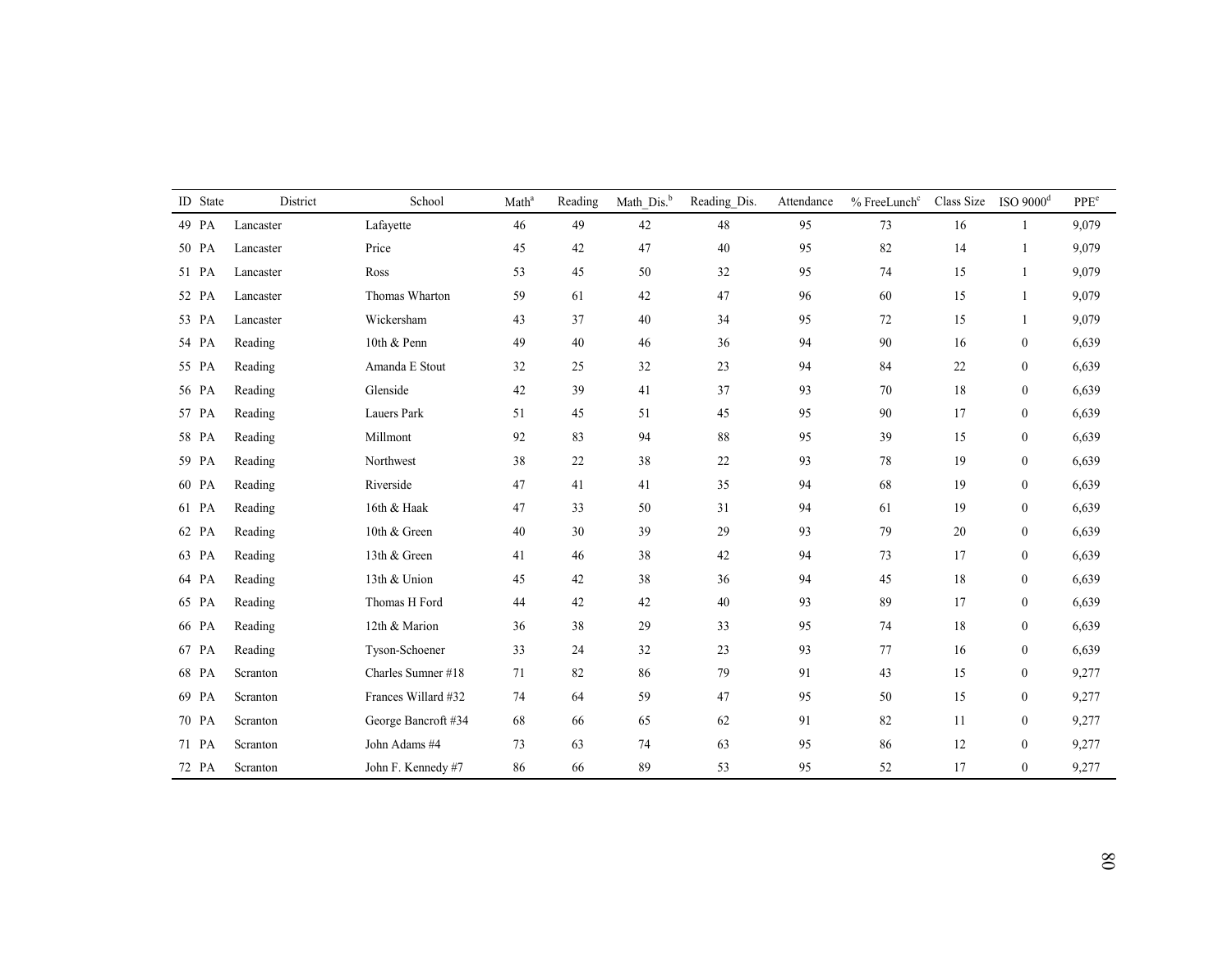| ID State | District                                    | School                   | Math <sup>a</sup> | Reading | Math Dis. <sup>b</sup> | Reading_Dis. | Attendance     | % FreeLunch <sup>c</sup> | Class Size | $ISO$ 9000 $^{d}$ | PPE <sup>e</sup> |
|----------|---------------------------------------------|--------------------------|-------------------|---------|------------------------|--------------|----------------|--------------------------|------------|-------------------|------------------|
| 73 PA    | Scranton                                    | John G Whittier #2       | 57                | 59      | 43                     | 39           | 95             | 49                       | 18         | $\overline{0}$    | 9,277            |
| 74 PA    | Scranton                                    | John J. Audubon #42      | 33                | 38      | 30                     | 35           | 94             | 77                       | 12         | $\boldsymbol{0}$  | 9,277            |
| 75 PA    | Scranton                                    | John Marhall #41         | 72                | 80      | 32                     | 46           | 97             | 23                       | 15         | $\boldsymbol{0}$  | 9,277            |
| 76 PA    | Scranton                                    | Lincoln-Jackson #14      | 55                | 42      | 53                     | 33           | 95             | 67                       | 13         | $\boldsymbol{0}$  | 9,277            |
| 77 PA    | Scranton                                    | Menicholas Plaza         | 57                | 70      | 61                     | 69           | 94             | 80                       | 13         | $\mathbf{0}$      | 9,277            |
| 78 PA    | Scranton                                    | Neil Armstrong #40       | 54                | 64      | 43                     | 55           | 94             | 48                       | 15         | $\mathbf{0}$      | 9,277            |
| 79 PA    | Scranton                                    | Robert Morris #27        | 83                | 77      | 81                     | 62           | 95             | 31                       | 18         | $\mathbf{0}$      | 9,277            |
| 80 PA    | Scranton                                    | William Prescott #38     | 60                | 65      | 46                     | 42           | 96             | 58                       | 15         | $\mathbf{0}$      | 9,277            |
| 81 OH    | Evergreen                                   | Fulton                   | 71                | 78      | 60                     | 60           | 96             | 16                       | 18         | $\overline{0}$    | 7,827            |
| 82 OH    | Evergreen                                   | Lyons                    | 67                | 67      | $\ddot{\phantom{a}}$   | $\cdot$      | 96             | 13                       | 14         | $\overline{0}$    | 7,827            |
| 83 OH    | West Liberty-Salem Local West Liberty-Salem |                          | 67                | 78      | 54                     | 69           | 96             | 9                        | 14         | $\boldsymbol{0}$  | 7,454            |
| 84 OH    | Liberty Center                              | Liberty Center Elementar | 66                | 81      | 41                     | 59           | 96             | 54                       | 20         | $\mathbf{1}$      | 6,705            |
| 85 WA    | Longview                                    | Columbia Heights         | 48                | 76      | 18                     | 59           | $\overline{a}$ | 34                       | 17         | $\bf{0}$          | 7,621            |
| 86 WA    | Longview                                    | Columbia Valley Garden   | 52                | 70      | 33                     | 61           |                | 21                       | 19         | $\overline{0}$    | 7,621            |
| 87 WA    | Longview                                    | Kessler                  | 45                | 62      | 40                     | 60           |                | 75                       | 18         | $\boldsymbol{0}$  | 7,621            |
| 88 WA    | Longview                                    | Mint Valley              | 45                | 61      | 41                     | 57           |                | 56                       | 17         | $\bf{0}$          | 7,621            |
| 89 WA    | Longview                                    | Northlake                | 44                | 68      | 32                     | 55           |                | 54                       | 17         | $\bf{0}$          | 7,621            |
| 90 WA    | Longview                                    | Olympic                  | 59                | 70      | 48                     | 59           |                | 65                       | 17         | $\bf{0}$          | 7,621            |
| 91 WA    | Longview                                    | Robert Gray              | 49                | 77      | 41                     | 52           |                | 28                       | 21         | $\mathbf{0}$      | 7,621            |
| 92 WA    | Longview                                    | Saint Helens             | 26                | 40      | 22                     | 35           |                | 81                       | 19         | $\mathbf{0}$      | 7,621            |
| 93 WA    | Franklin Pierce                             | Brookdale                | 68                | 78      | 51                     | 69           |                | 48                       | 21         | $\mathbf{0}$      | 6,881            |
| 94 WA    | Franklin Pierce                             | Central Avenue           | 55                | 60      | 48                     | 44           |                | 44                       | 20         | $\mathbf{0}$      | 6,881            |
| 95 WA    | Franklin Pierce                             | Christensen              | 50                | 67      | 46                     | 66           |                | 69                       | 19         | $\boldsymbol{0}$  | 6,881            |
|          | 96 WA Franklin Pierce                       | Collins                  | 52                | 68      | 44                     | 57           |                | 33                       | 20         | $\bf{0}$          | 6,881            |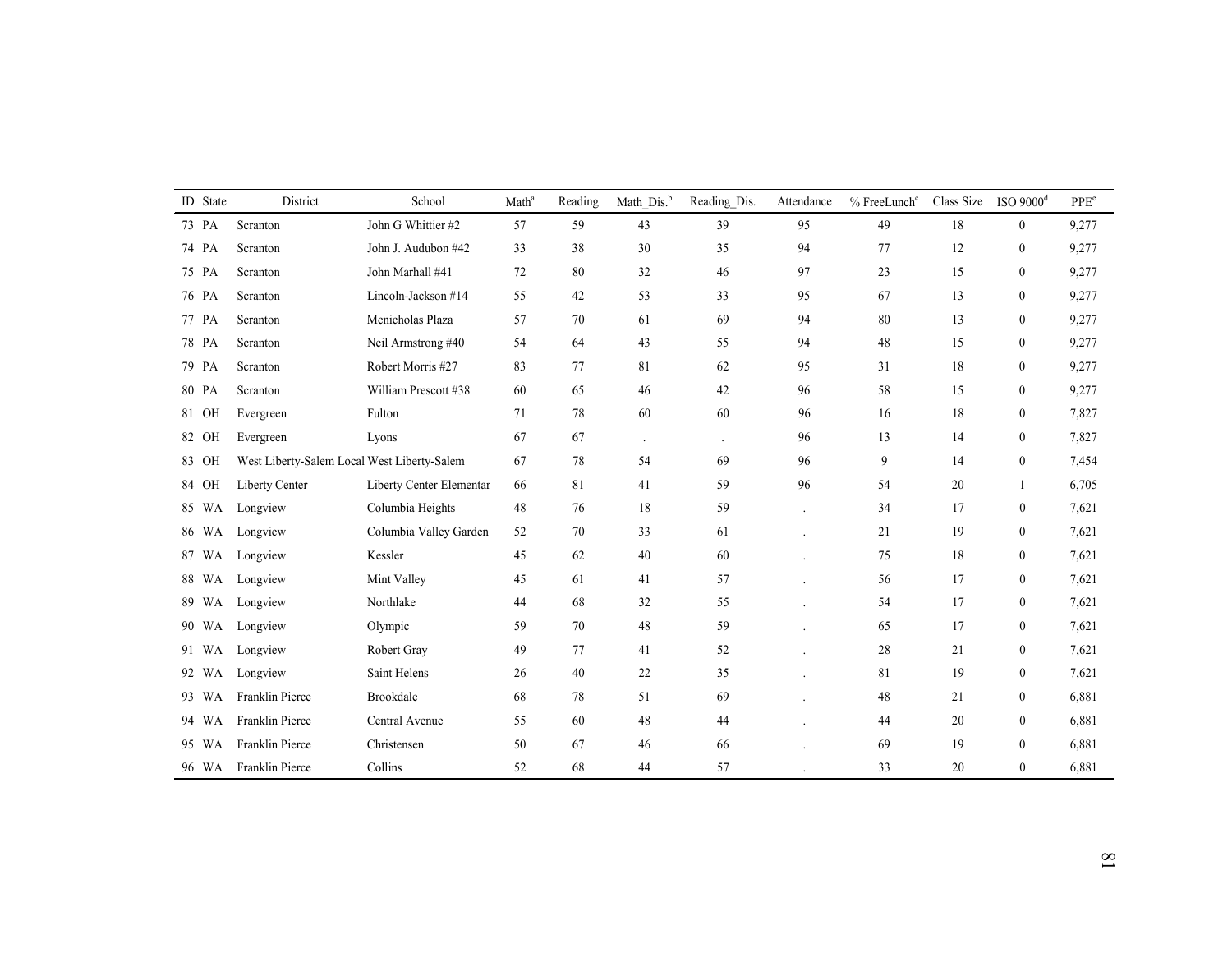| ID State | District              | School              | Math <sup>a</sup> | Reading | Math_Dis. <sup>b</sup> | Reading_Dis.         | Attendance     | % FreeLunch <sup>c</sup> | Class Size | $ISO$ 9000 $d$   | PPE <sup>e</sup> |
|----------|-----------------------|---------------------|-------------------|---------|------------------------|----------------------|----------------|--------------------------|------------|------------------|------------------|
| 97 WA    | Franklin Pierce       | Elmhurst            | 53                | 67      | 36                     | 58                   |                | 41                       | 21         | $\boldsymbol{0}$ | 6,881            |
| 98 WA    | Franklin Pierce       | Harvard             | 57                | 46      | 38                     | 44                   |                | 63                       | 20         | $\boldsymbol{0}$ | 6,881            |
| 99 WA    | Franklin Pierce       | James Sales         | 48                | 70      | 49                     | 70                   |                | 59                       | 17         | $\boldsymbol{0}$ | 6,881            |
| 100 WA   | Franklin Pierce       | Midland             | 55                | 70      | 46                     | 60                   |                | 51                       | 20         | $\mathbf{0}$     | 6,881            |
| 101 WA   | Moses Lake            | Garden Heights      | 82                | 100     | 75                     | 100                  |                | 40                       | 19         | $\boldsymbol{0}$ | 6,694            |
| 102 WA   | Moses Lake            | Knolls Vista        | 61                | 72      | 64                     | 73                   |                | 65                       | 20         | $\mathbf{0}$     | 6,694            |
| 103 WA   | Moses Lake            | Lakeview terrace    | 85                | 89      | 80                     | 90                   |                | 62                       | 20         | $\mathbf{0}$     | 6,694            |
| 104 WA   | Moses Lake            | Larson Heights      | 72                | 75      | 74                     | 80                   |                | 88                       | 18         | $\mathbf{0}$     | 6,694            |
| 105 WA   | Moses Lake            | Longview            | 58                | 69      | 44                     | 66                   |                | 52                       | 19         | $\mathbf{0}$     | 6,694            |
| 106 WA   | Moses Lake            | Discover            | 68                | 83      | 64                     | 82                   |                | 42                       | 18         | $\mathbf{0}$     | 6,694            |
| 107 WA   | Moses Lake            | North               | 55                | 88      | 52                     | 87                   |                | 82                       | 16         | $\boldsymbol{0}$ | 6,694            |
| 108 WA   | Moses Lake            | Peninsula           | 43                | 57      | 43                     | 48                   |                | 65                       | 19         | $\mathbf{0}$     | 6,694            |
| 109 WA   | Wenatchee             | Abraham Lincoln     | 63                | 71      | 45                     | 53                   |                | 67                       | 18         | $\overline{1}$   | 6,602            |
| 110 WA   | Wenatchee             | Columbia            | 38                | 54      | 31                     | 44                   |                | 84                       | 17         | $\overline{1}$   | 6,602            |
| 111 WA   | Wenatchee             | John Newbery        | 56                | 62      | 25                     | 21                   |                | 40                       | 22         | $\overline{1}$   | 6,602            |
| 112 WA   | Wenatchee             | Lewis And Clark     | 66                | 74      | 61                     | $70\,$               |                | 73                       | 16         | $\mathbf{1}$     | 6,602            |
| 113 WA   | Wenatchee             | <b>Mission View</b> | 45                | 59      | 39                     | 51                   |                | 67                       | 18         | $\mathbf{1}$     | 6,602            |
| 114 WA   | Wenatchee             | Sunnyslope          | 86                | 86      | $\ddot{\phantom{0}}$   | $\ddot{\phantom{a}}$ |                | 16                       | 18         | $\mathbf{1}$     | 6,602            |
| 115 WA   | Wenatchee             | Washington          | 77                | 71      | 51                     | 54                   | $\overline{a}$ | 35                       | 20         | $\overline{1}$   | 6,602            |
| 116 TN   | Clarksville-Mongomery | Barksdale           | 92                | 94      | 89                     | 94                   | 96             | 41                       | 13         | $\mathbf{1}$     | 5,170            |
| 117 TN   | Clarksville-Mongomery | Burt                | 91                | 95      | 80                     | 87                   | 96             | 48                       | 13         | $\mathbf{1}$     | 5,170            |
| 118 TN   | Clarksville-Mongomery | Byrns L Darden      | 80                | 83      | 77                     | 82                   | 95             | 80                       | 15         | 1                | 5,170            |
| 119 TN   | Clarksville-Mongomery | Cumberland hights   | 89                | 93      | 83                     | 85                   | 96             | 46                       | 14         | $\mathbf{1}$     | 5,170            |
| 120 TN   | Clarksville-Mongomery | Glenellen           | 92                | 93      | 91                     | 90                   | 96             | 40                       | 17         | 1                | 5,170            |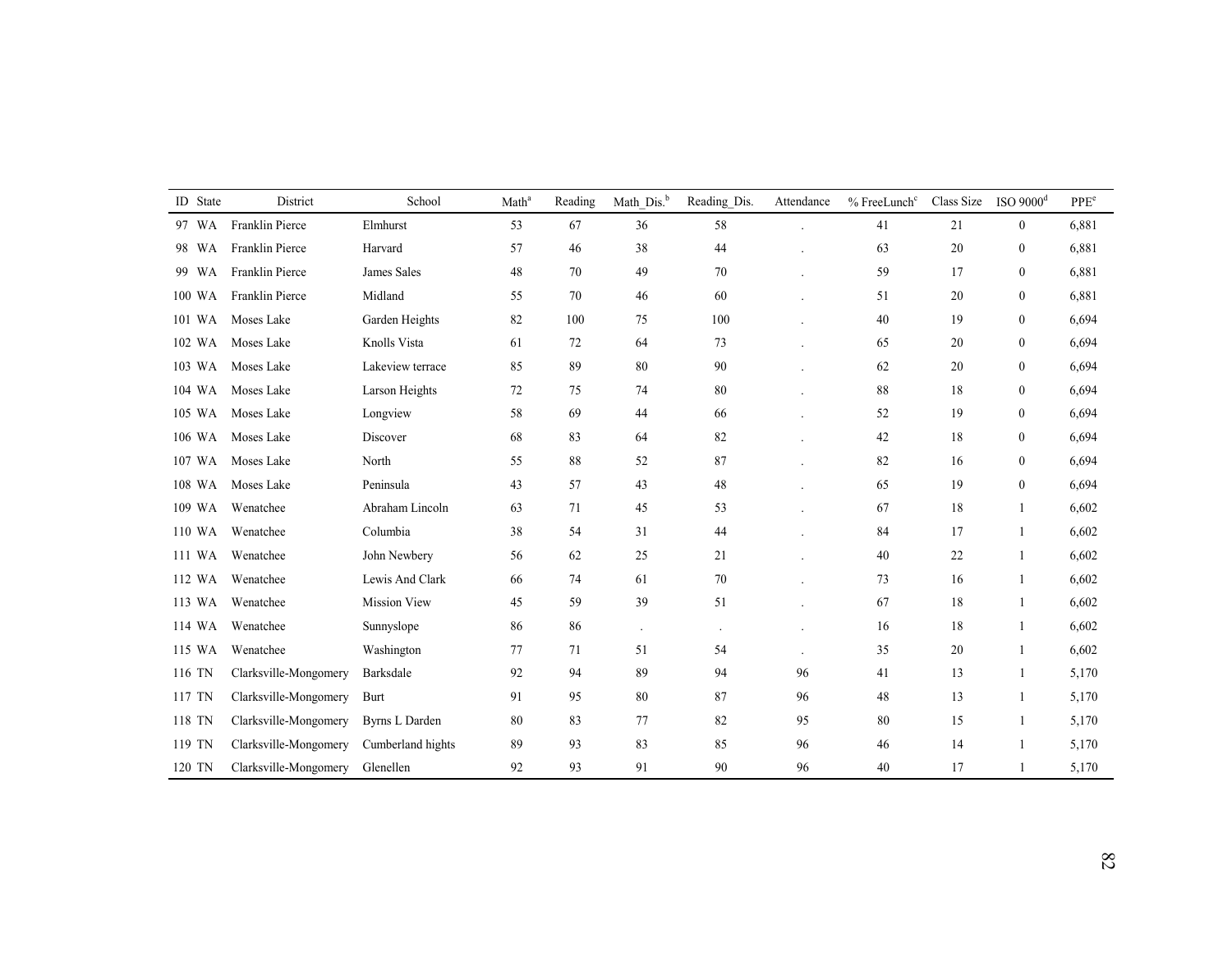| ID State | District              | School       | Math <sup>a</sup> | Reading | Math Dis. <sup>b</sup> | Reading_Dis. | Attendance | $%$ FreeLunch $c$ | Class Size | $ISO$ 9000 $d$   | PPE <sup>e</sup> |
|----------|-----------------------|--------------|-------------------|---------|------------------------|--------------|------------|-------------------|------------|------------------|------------------|
| 121 TN   | Clarksville-Mongomery | Kenwood      | 95                | 96      | 94                     | 94           | 96         | 55                | 14         |                  | 5,170            |
| 122 TN   | Clarksville-Mongomery | Liberty      | 87                | 88      | 81                     | 83           | 95         | 64                | 13         | $\mathbf{1}$     | 5,170            |
| 123 TN   | Clarksville-Mongomery | Minglewood   | 84                | 88      | 83                     | 86           | 96         | 57                | 12         |                  | 5,170            |
| 124 TN   | Clarksville-Mongomery | Moore        | 80                | 81      | 76                     | 77           | 95         | 73                | 9          | $\mathbf{1}$     | 5,170            |
| 125 TN   | Clarksville-Mongomery | Norman Smith | 87                | 91      | 83                     | $88\,$       | 95         | 69                | 11         | $\mathbf{1}$     | 5,170            |
| 126 TN   | Clarksville-Mongomery | Northeast    | 91                | 91      | 85                     | 83           | 96         | 27                | 13         | $\mathbf{1}$     | 5,170            |
| 127 TN   | Clarksville-Mongomery | Sango        | 96                | 97      | 93                     | 97           | 97         | 12                | 15         | $\mathbf{1}$     | 5,170            |
| 128 TN   | Clarksville-Mongomery | St Bethlehem | 92                | 89      | 87                     | 81           | 95         | 53                | 14         | $\overline{1}$   | 5,170            |
| 129 TN   | Clarksville-Mongomery | Woodlawn     | 92                | 94      | 89                     | $\bf 88$     | 95         | 33                | 14         | 1                | 5,170            |
| 130 TN   | Rutherford            | Barfield     | 98                | 95      | 90                     | 93           | 96         | 20                | 14         | $\boldsymbol{0}$ | 5,301            |
| 131 TN   | Rutherford            | Blackman     | 90                | 90      | 73                     | 77           | 96         | 23                | 17         | $\boldsymbol{0}$ | 5,301            |
| 132 TN   | Rutherford            | Buchanan     | 90                | 92      | 78                     | 81           | 96         | 24                | 15         | $\boldsymbol{0}$ | 5,301            |
| 133 TN   | Rutherford            | Cedar Grove  | 93                | 94      | 85                     | 87           | 95         | 32                | 17         | $\boldsymbol{0}$ | 5,301            |
| 134 TN   | Rutherford            | Christiana   | 85                | 85      | 74                     | 69           | 95         | 35                | 12         | $\boldsymbol{0}$ | 5,301            |
| 135 TN   | Rutherford            | David Youree | 91                | 88      | 86                     | 83           | 95         | 69                | 11         | $\boldsymbol{0}$ | 5,301            |
| 136 TN   | Rutherford            | Lascassas    | 94                | 92      | 92                     | 89           | 96         | 20                | 14         | $\boldsymbol{0}$ | 5,301            |
| 137 TN   | Rutherford            | Rockspring   | 92                | 92      | 88                     | 90           | 95         | 36                | 15         | $\boldsymbol{0}$ | 5,301            |
| 138 TN   | Rutherford            | Rockvale     | 93                | 93      | 81                     | 92           | 95         | 23                | 12         | $\boldsymbol{0}$ | 5,301            |
| 139 TN   | Rutherford            | Roy Waldron  | 84                | 86      | 73                     | 78           | 94         | 42                | 16         | $\boldsymbol{0}$ | 5,301            |
| 140 TN   | Rutherford            | Stewartsboro | 89                | 87      | 83                     | 83           | 95         | 43                | 13         | $\boldsymbol{0}$ | 5,301            |
| 141 TN   | Rutherford            | Walter Hill  | 85                | 91      | 70                     | $90\,$       | 96         | 47                | 10         | $\boldsymbol{0}$ | 5,301            |
| 142 TN   | Rutherford            | Wilson       | 90                | 91      | 80                     | 83           | 96         | 26                | 15         | $\boldsymbol{0}$ | 5,301            |
| 143 TN   | Greeneville           | C Hai Henard | 88                | 73      | 90                     | 86           | 95         | 47                | 12         | $\boldsymbol{0}$ | 7,775            |
| 144 TN   | Greeneville           | Eastview     | 98                | 89      | 98                     | 92           | 95         | 22                | 12         | $\boldsymbol{0}$ | 7,775            |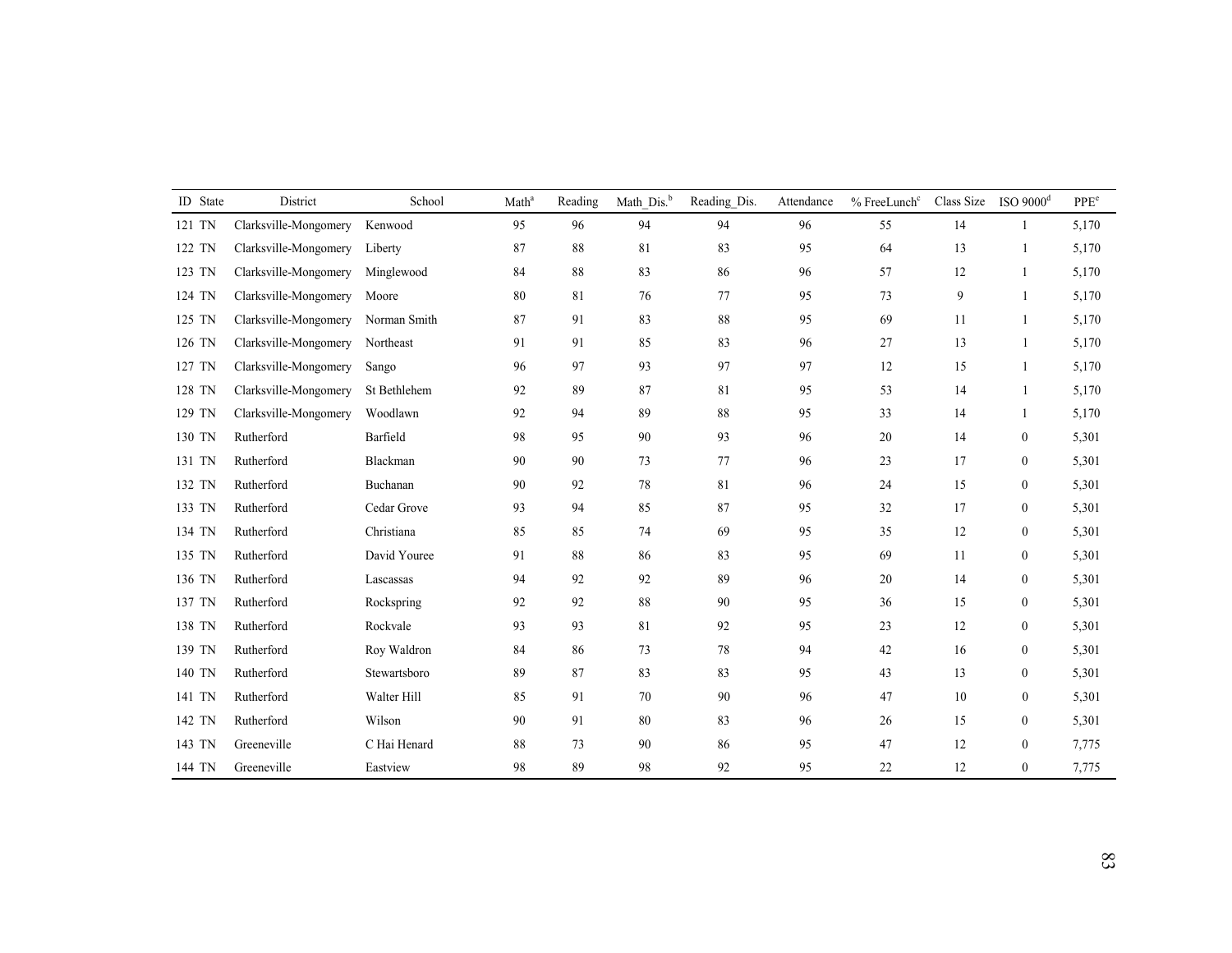| ID State | District    | School                  | Math <sup>a</sup> | Reading | Math_Dis. <sup>b</sup> | Reading_Dis. | Attendance | $%$ FreeLunch $c$ | Class Size ISO 9000 <sup>d</sup> |                  | $\ensuremath{\mathsf{PPE}}\xspace^\ensuremath{\mathsf{e}}$ |
|----------|-------------|-------------------------|-------------------|---------|------------------------|--------------|------------|-------------------|----------------------------------|------------------|------------------------------------------------------------|
| 145 TN   | Greeneville | Tusculum View           | 98                | 96      | 94                     | 79           | 96         | $30\,$            | 12                               | $\mathbf{0}$     | 7,775                                                      |
| 146 TN   | Sumner      | Benny Bills             | 85                | 85      | 77                     | 77           | 95         | 59                | 17                               | $\boldsymbol{0}$ | 5,740                                                      |
| 147 TN   | Sumner      | Clyde Riggs             | 92                | 89      | 85                     | 82           | 95         | 43                | 13                               | $\boldsymbol{0}$ | 5,740                                                      |
| 148 TN   | Sumner      | Guild                   | 89                | 89      | 81                     | 81           | 95         | 58                | 14                               | $\boldsymbol{0}$ | 5,740                                                      |
| 149 TN   | Sumner      | Howard                  | 87                | 87      | 75                     | 76           | 95         | 55                | 12                               | $\boldsymbol{0}$ | 5,740                                                      |
| 150 TN   | Sumner      | Lakeside                | 91                | 92      | 95                     | 77           | 96         | 16                | 11                               | $\boldsymbol{0}$ | 5,740                                                      |
| 151 TN   | Sumner      | Madison creek           | 93                | 94      | 86                     | 91           | 96         | $20\,$            | 12                               | $\boldsymbol{0}$ | 5,740                                                      |
| 152 TN   | Sumner      | Millersville            | 86                | 83      | 81                     | $8\sqrt{1}$  | 95         | 46                | 10                               | $\boldsymbol{0}$ | 5,740                                                      |
| 153 TN   | Sumner      | Union                   | 95                | 99      | 95                     |              | 96         | 11                | 10                               | $\boldsymbol{0}$ | 5,740                                                      |
| 154 TN   | Sumner      | Walton Ferry            | 91                | 95      | 74                     | 89           | 97         | $22\,$            | 15                               | $\boldsymbol{0}$ | 5,740                                                      |
| 155 TN   | Sumner      | Watt Hardson            | 85                | 88      | 67                     | 73           | 96         | 34                | 14                               | $\boldsymbol{0}$ | 5,740                                                      |
| 156 TN   | Sumner      | <b>Wessington Place</b> | 87                | 91      | 84                     | 88           | 95         | 34                | 13                               | $\boldsymbol{0}$ | 5,740                                                      |
| 157 TN   | Sumner      | Westmoreland            | 91                | 94      | 86                     | 86           | 95         | 42                | 12                               | $\boldsymbol{0}$ | 5,740                                                      |
| 158 TN   | Sumner      | Williams                | 91                | 91      | 83                     | 79           | 96         | 20                | 14                               | $\boldsymbol{0}$ | 5,740                                                      |
| 159 NV   | Clark       | Adams                   | 58                | 37      | 70                     | 13           | 95         | $40\,$            | 14                               | 1                | 5,774                                                      |
| 160 NV   | Clark       | Beckley                 | $28\,$            | $27\,$  | 27                     | $26\,$       | 95         | 67                | 17                               | 1                | 5,774                                                      |
| 161 NV   | Clark       | Christensen             | 55                | 50      | 54                     | 31           | 95         | 30                | 17                               | 1                | 5,774                                                      |
| 162 NV   | Clark       | Dearing                 | 34                | $28\,$  | 29                     | 23           | 94         | 69                | 17                               | $\mathbf{1}$     | 5,774                                                      |
| 163 NV   | Clark       | Edwards                 | 32                | 24      | 29                     | 18           | 94         | 65                | 17                               | $\mathbf{1}$     | 5,774                                                      |
| 164 NV   | Clark       | Garehime                | 64                | 65      | 44                     | 44           | 95         | 15                | 17                               | $\mathbf{1}$     | 5,774                                                      |
| 165 NV   | Clark       | Hancock                 | 45                | 47      | 34                     | 38           | 95         | 55                | 15                               | 1                | 5,774                                                      |
| 166 NV   | Clark       | Kesterson               | 56                | 57      | 38                     | 42           | 96         | 21                | 17                               | $\mathbf{1}$     | 5,774                                                      |
| 167 NV   | Clark       | Lake                    | 29                | 18      | 29                     | 14           | 94         | 72                | 16                               | 1                | 5,774                                                      |
| 168 NV   | Clark       | Mackey                  | 58                | 55      | 53                     | 47           | 96         | 41                | 13                               | 1                | 5,774                                                      |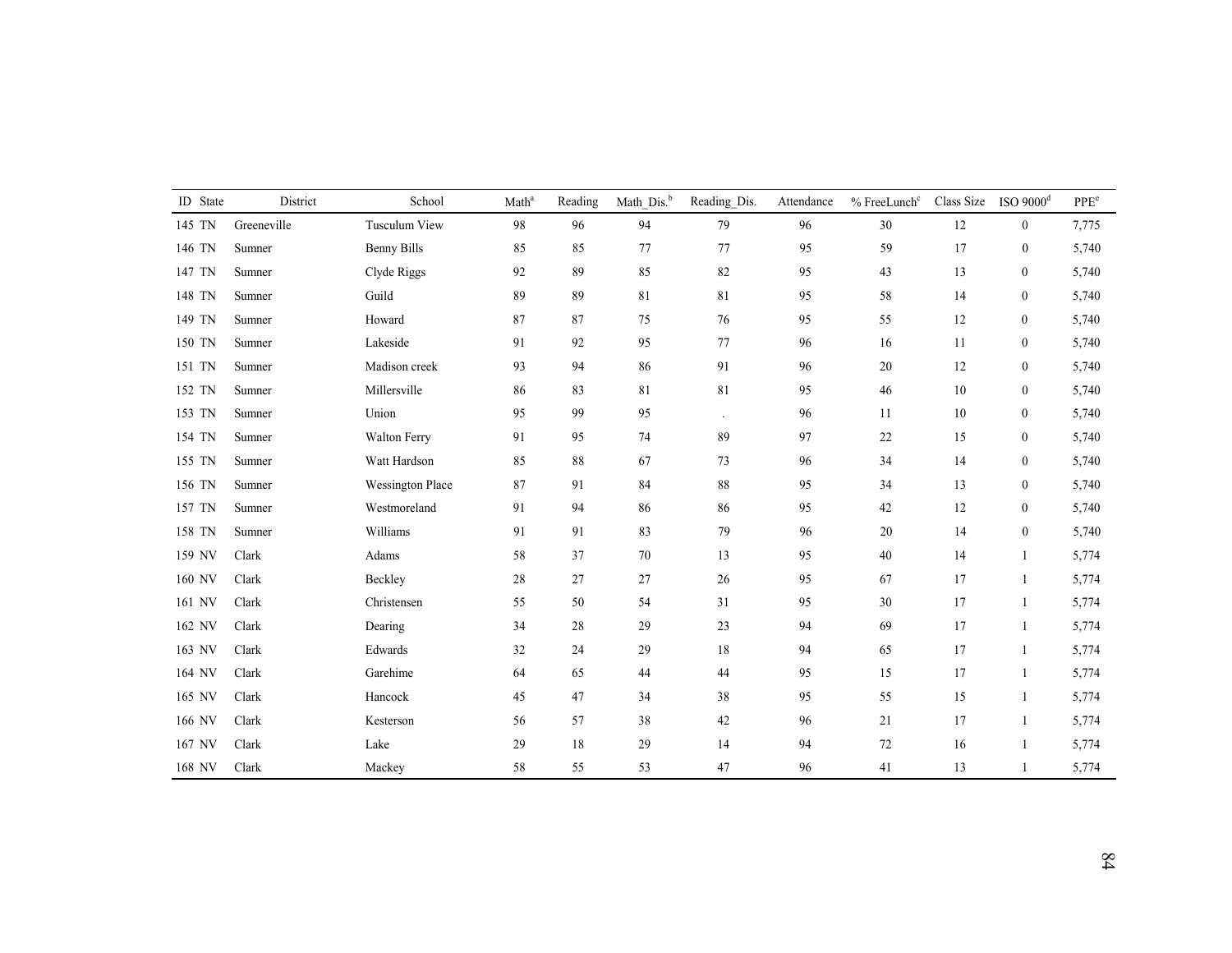| ID State | District | School              | Math <sup>a</sup> | Reading | Math Dis. <sup>b</sup> | Reading_Dis. | Attendance | % FreeLunch <sup>c</sup> | Class Size | $ISO$ 9000 $^{d}$ | PPE <sup>e</sup> |
|----------|----------|---------------------|-------------------|---------|------------------------|--------------|------------|--------------------------|------------|-------------------|------------------|
| 169 NV   | Clark    | May                 | 68                | 52      | 57                     | $50\,$       | 95         | 21                       | 19         | $\mathbf{1}$      | 5,774            |
| 170 NV   | Clark    | Moore               | 42                | 24      | 43                     | $26\,$       | 94         | 77                       | 15         | 1                 | 5,774            |
| 171 NV   | Clark    | Perkins             | 48                | 48      | 30                     | 30           | 94         | 65                       | 12         | $\mathbf{1}$      | 5,774            |
| 172 NV   | Clark    | Rogers              | 66                | 61      | 56                     | 49           | 96         | 18                       | 18         | 1                 | 5,774            |
| 173 NV   | Clark    | Snyder              | 44                | 31      | 39                     | $20\,$       | 95         | 68                       | 16         | $\mathbf{1}$      | 5,774            |
| 174 NV   | Clark    | Tobler              | 52                | 49      | 49                     | $38\,$       | 95         | 35                       | 15         | 1                 | 5,774            |
| 175 NV   | Clark    | Virgin Valley       | 66                | 51      | 49                     | 28           | 96         | 54                       | 16         | $\mathbf{1}$      | 5,774            |
| 176 NV   | Clark    | Watson              | 40                | 37      | 35                     | 29           | 96         | 39                       | $20\,$     | 1                 | 5,774            |
| 177 NV   | Clark    | Wolfe Eva           | 42                | $38\,$  | 27                     | $30\,$       | 96         | 34                       | 16         | $\mathbf{1}$      | 5,774            |
| 178 NV   | Clark    | Wynn                | 25                | 26      | 22                     | 25           | 93         | 69                       | 17         | 1                 | 5,774            |
| 179 NV   | Lyon     | Cottonwood          | 57                | 57      | 41                     | $48\,$       | 95         | 30                       | 16         | $\bf{0}$          | 7,021            |
| 180 NV   | Lyon     | Silver Stage Middle | 27                | 24      | 15                     | 12           | 92         | 59                       | 16         | $\boldsymbol{0}$  | 7,021            |
| 181 NV   | Lyon     | Sutro               | 49                | 39      | 44                     | $26\,$       | 94         | 36                       | 17         | $\boldsymbol{0}$  | 7,021            |
| 182 NV   | Lyon     | Yerington Middle    | 45                | 37      | 46                     | $32\,$       | 95         | 52                       | 14         | $\boldsymbol{0}$  | 7,021            |
| 183 NV   | Nye      | Amargosa Valley     | 58                | 21      | 59                     | $18\,$       | 94         | 91                       | 11         | $\boldsymbol{0}$  | 7,810            |
| 184 NV   | Nye      | Hafen               | 40                | $48\,$  | 29                     | $40\,$       | 92         | 35                       | 19         | $\boldsymbol{0}$  | 7,810            |
| 185 NV   | Nye      | Mt Charleston       | 70                | 56      | 66                     | 51           | 93         | 46                       | 19         | $\boldsymbol{0}$  | 7,810            |
| 186 NV   | Nye      | Silver Rim          | 33                | 19      | $\ddot{\phantom{a}}$   | $\cdot$      | 93         | 26                       | 15         | $\boldsymbol{0}$  | 7,810            |
| 187 NV   | Washoe   | Alice L Smith       | 61                | 46      | 54                     | 28           | 95         | 45                       | 17         | $\boldsymbol{0}$  | 6,120            |
| 188 NV   | Washoe   | Bennett             | 36                | 41      | 37                     | 39           | 95         | 65                       | 18         | $\boldsymbol{0}$  | 6,120            |
| 189 NV   | Washoe   | Desert Heights      | 31                | 34      | $26\,$                 | $26\,$       | 95         | 60                       | 15         | $\boldsymbol{0}$  | 6,120            |
| 190 NV   | Washoe   | Donner Springs      | 53                | 49      | 31                     | 29           | 95         | 42                       | 18         | $\boldsymbol{0}$  | 6,120            |
| 191 NV   | Washoe   | Gomes               | 50                | 54      | $50\,$                 | $50\,$       | 96         | 24                       | $20\,$     | $\boldsymbol{0}$  | 6,120            |
| 192 NV   | Washoe   | Hidden Valley       | 67                | 69      | 52                     | 52           | 96         | 25                       | 15         | $\boldsymbol{0}$  | 6,120            |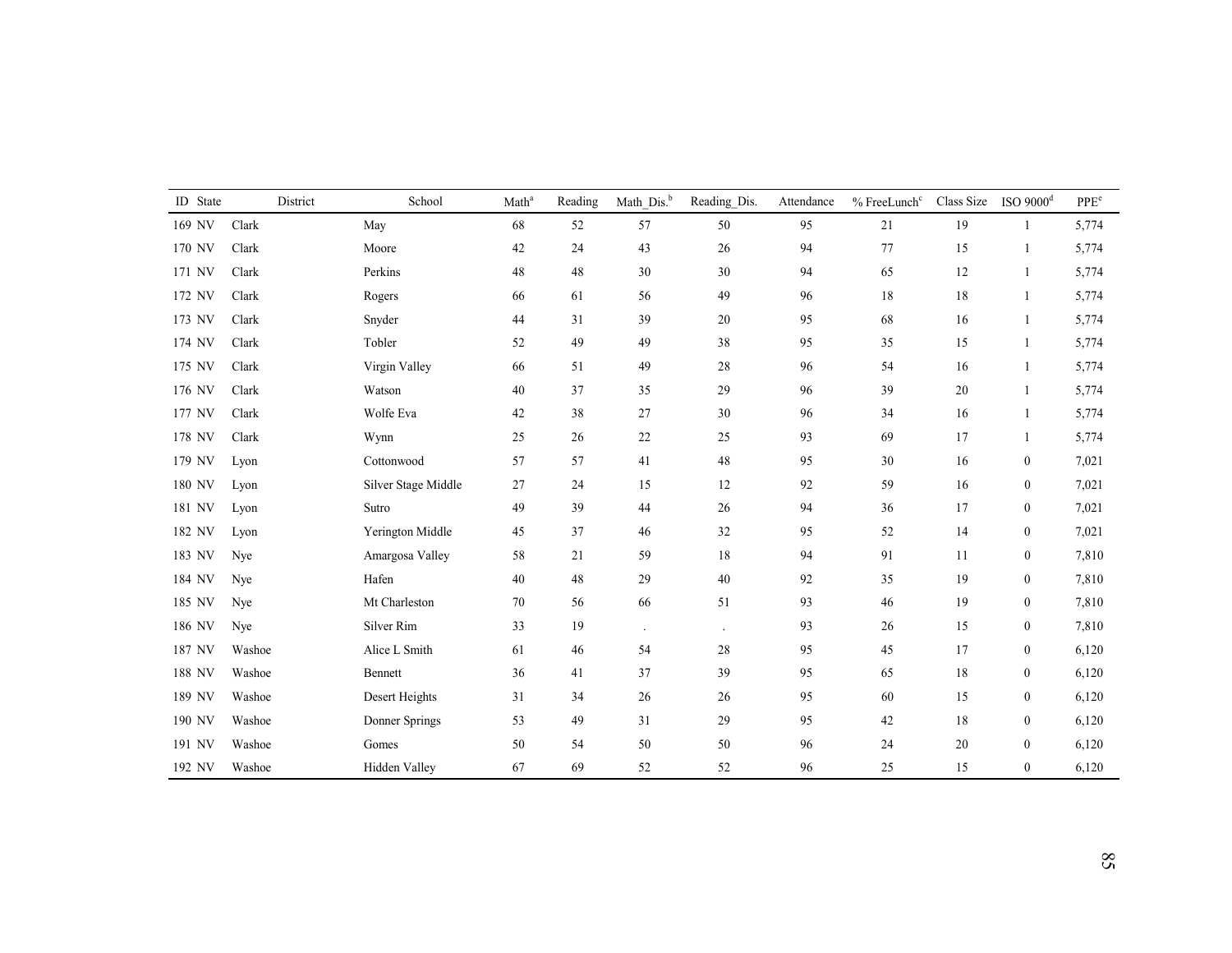| <b>ID</b> State | District               | School           | Math <sup>a</sup> | Reading | Math_Dis. <sup>b</sup> | Reading_Dis.         | Attendance | % FreeLunch <sup>c</sup> | Class Size | ISO $9000d$      | PPE <sup>e</sup> |
|-----------------|------------------------|------------------|-------------------|---------|------------------------|----------------------|------------|--------------------------|------------|------------------|------------------|
| 193 NV          | Washoe                 | Hunter Lake      | $78\,$            | 69      | 71                     | 57                   | 96         | 36                       | $20\,$     | $\mathbf{0}$     | 6,120            |
| 194 NV          | Washoe                 | Kate M Smith     | 35                | 22      | 33                     | 18                   | 95         | 77                       | 15         | $\boldsymbol{0}$ | 6,120            |
| 195 NV          | Washoe                 | Lincoln Park     | 53                | 37      | 52                     | 37                   | 96         | 72                       | 15         | $\boldsymbol{0}$ | 6,120            |
| 196 NV          | Washoe                 | Mathews          | 36                | 26      | 31                     | $22\,$               | 96         | 76                       | 16         | $\boldsymbol{0}$ | 6,120            |
| 197 NV          | Washoe                 | Mitchell         | 48                | 38      | 48                     | 32                   | 96         | 67                       | 16         | $\boldsymbol{0}$ | 6,120            |
| 198 NV          | Washoe                 | Peavine          | 60                | $81\,$  | 39                     | 54                   | 96         | 19                       | 19         | $\boldsymbol{0}$ | 6,120            |
| 199 NV          | Washoe                 | Van Gorder       | 70                | 62      | $\Box$                 | $\ddot{\phantom{a}}$ | 96         | 3                        | 20         | $\boldsymbol{0}$ | 6,120            |
| 200 NV          | Washoe                 | Warner           | 60                | 33      | 52                     | 21                   | 95         | 56                       | 18         | $\boldsymbol{0}$ | 6,120            |
| 201 NV          | Washoe                 | Winnemucca       | 65                | 69      | 52                     | 44                   | 96         | 21                       | 19         | $\boldsymbol{0}$ | 6,120            |
| 202 NC          | Guilford County        | Bessemer         | 84                | 70      | 85                     | 69                   | 95         | 89                       | 15         | $\overline{1}$   | 6,943            |
| 203 NC          | Guilford County        | Bluford          | 99                | 80      | 100                    | 81                   | 97         | 56                       | 15         | $\mathbf{1}$     | 6,943            |
| 204 NC          | Guilford County        | Claxton          | 99                | 91      | 92                     | 85                   | 96         | 17                       | 14         | $\overline{1}$   | 6,943            |
| 205 NC          | Guilford County        | Fairview         | 92                | 69      | 91                     | 65                   | 95         | 94                       | 12         | $\overline{1}$   | 6,943            |
| 206 NC          | Guilford County        | Florence         | 95                | 85      | 85                     | 77                   | 96         | 13                       | 16         |                  | 6,943            |
| 207 NC          | Guilford County        | General Greene   | 90                | 75      | 70                     | 48                   | 96         | 24                       | 14         | $\overline{1}$   | 6,943            |
| 208 NC          | Guilford County        | Jefferson        | 96                | 92      | 89                     | 78                   | 96         | 33                       | 18         |                  | 6,943            |
| 209 NC          | Guilford County        | Jesse Wharton    | 91                | 85      | 73                     | 63                   | 95         | 35                       | 20         |                  | 6,943            |
| 210 NC          | Guilford County        | John Van Lindley | 85                | 82      | 74                     | $70\,$               | 95         | 71                       | 13         |                  | 6,943            |
| 211 NC          | Guilford County        | Johnson Street   | 84                | 58      | 74                     | 69                   | 95         | 99                       | $\,8\,$    |                  | 6,943            |
| 212 NC          | Guilford County        | Morehead         | 92                | 84      | 85                     | 73                   | 96         | 59                       | 11         | $\overline{1}$   | 6,943            |
| 213 NC          | Guilford County        | Oak View         | 91                | 84      | 83                     | 72                   | 96         | 50                       | 9          | $\overline{1}$   | 6,943            |
| 214 NC          | Guilford County        | Parkview Village | 78                | 66      | 75                     | 60                   | 95         | 77                       | 12         | $\overline{1}$   | 6,943            |
| 215 NC          | Guilford County        | Rankin           | 83                | 57      | 82                     | 54                   | 96         | 85                       | 13         | $\overline{1}$   | 6,943            |
| 216 NC          | <b>Guilford County</b> | Southern         | 93                | 80      | 86                     | 62                   | 95         | 38                       | 13         |                  | 6,943            |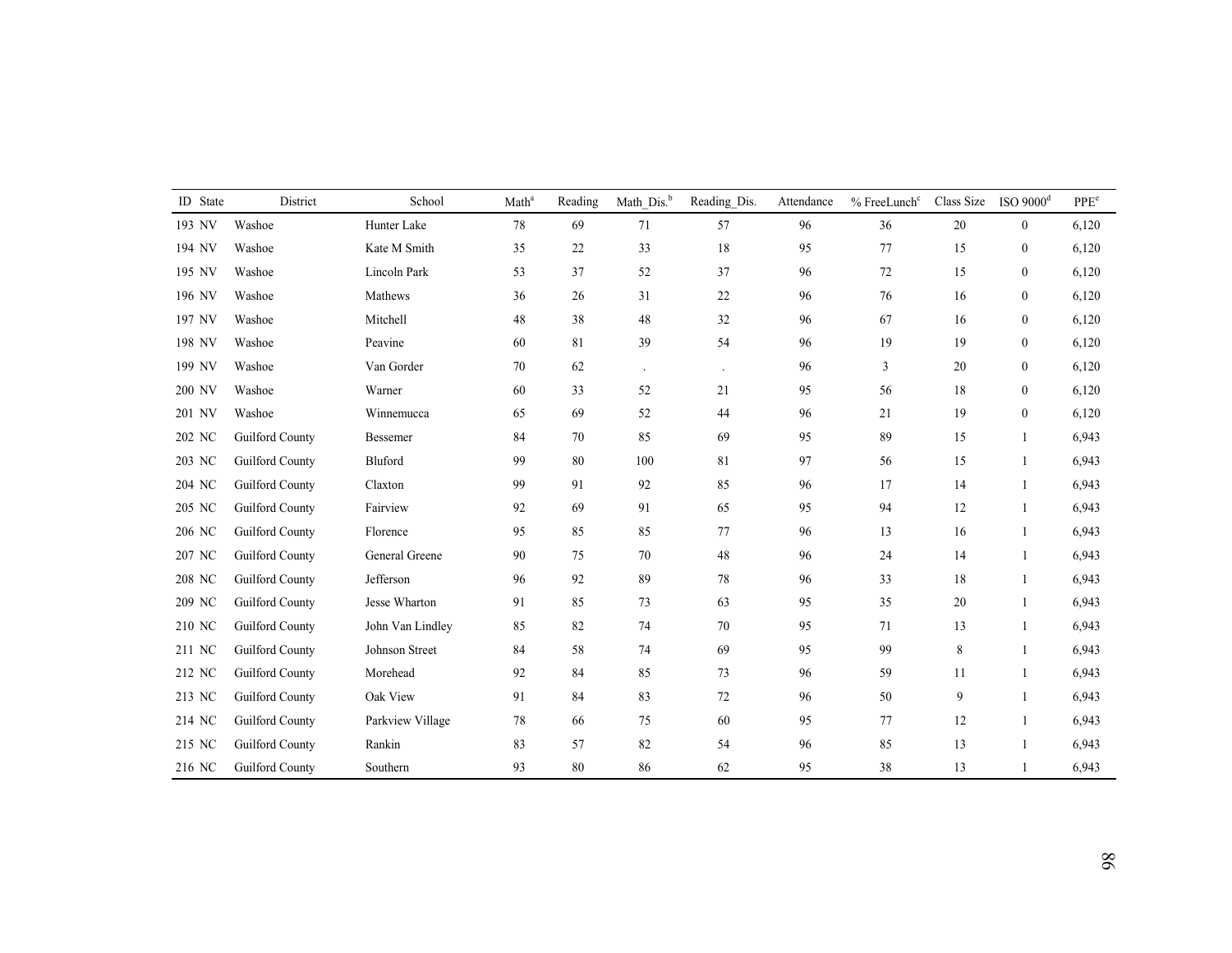| ID State | District             | School           | Math <sup>a</sup> | Reading | Math Dis. <sup>b</sup> | Reading_Dis. | Attendance | % FreeLunch <sup>c</sup> | Class Size | ISO $9000d$      | PPE <sup>e</sup> |
|----------|----------------------|------------------|-------------------|---------|------------------------|--------------|------------|--------------------------|------------|------------------|------------------|
| 217 NC   | Guilford County      | Southwest        | 97                | 91      | 82                     | 73           | 96         | 13                       | 15         |                  | 6,943            |
| 218 NC   | Guilford County      | Sternberger      | 89                | 80      | 71                     | 58           | 96         | 43                       | 12         | $\overline{1}$   | 6,943            |
| 219 NC   | Guilford County      | Vandalia         | 89                | 69      | 86                     | 62           | 95         | 75                       | 10         |                  | 6,943            |
| 220 NC   | Guilford County      | W M Hampton      | 85                | 74      | 85                     | $72\,$       | 95         | 99                       | $\,8\,$    |                  | 6,943            |
| 221 NC   | Guilford County      | Washington       | 81                | 57      | 79                     | 55           | 95         | 98                       | $\,8\,$    | $\mathbf{1}$     | 6,943            |
| 222 NC   | <b>Gaston County</b> | Arlington        | 100               | 83      | 100                    | $82\,$       | 95         | 80                       | 17         | $\boldsymbol{0}$ | 5,977            |
| 223 NC   | <b>Gaston County</b> | <b>Brookside</b> | 95                | $82\,$  | 93                     | 79           | 95         | 47                       | 17         | $\boldsymbol{0}$ | 5,977            |
| 224 NC   | <b>Gaston County</b> | Carr             | 93                | 77      | 93                     | 76           | 96         | 62                       | 16         | $\boldsymbol{0}$ | 5,977            |
| 225 NC   | <b>Gaston County</b> | Costner          | 91                | 81      | 82                     | 64           | 96         | 40                       | 20         | $\boldsymbol{0}$ | 5,977            |
| 226 NC   | <b>Gaston County</b> | Gardner Park     | 96                | 81      | 95                     | 74           | 96         | 39                       | 17         | $\boldsymbol{0}$ | 5,977            |
| 227 NC   | <b>Gaston County</b> | Ida Rankin       | 98                | 91      | 95                     | 85           | 96         | 34                       | 20         | $\mathbf{0}$     | 5,977            |
| 228 NC   | <b>Gaston County</b> | Kiser            | 95                | 77      | 92                     | 67           | 95         | 34                       | 18         | $\boldsymbol{0}$ | 5,977            |
| 229 NC   | <b>Gaston County</b> | Lowell           | 99                | 90      | 93                     | 67           | 95         | 27                       | 18         | $\boldsymbol{0}$ | 5,977            |
| 230 NC   | <b>Gaston County</b> | New Hope         | 98                | 95      | 100                    | 100          | 96         | 19                       | 19         | $\boldsymbol{0}$ | 5,977            |
| 231 NC   | <b>Gaston County</b> | Pine Wood        | 97                | 80      | 88                     | 69           | 95         | 32                       | 18         | $\boldsymbol{0}$ | 5,977            |
| 232 NC   | <b>Gaston County</b> | Pleasant Ridge   | 80                | 68      | 79                     | 64           | 96         | 76                       | 15         | $\boldsymbol{0}$ | 5,977            |
| 233 NC   | <b>Gaston County</b> | Robinson         | 97                | 88      | 91                     | 73           | 97         | 10                       | 18         | $\boldsymbol{0}$ | 5,977            |
| 234 NC   | <b>Gaston County</b> | Sherwood         | 94                | 87      | 88                     | 79           | 96         | 44                       | 17         | $\boldsymbol{0}$ | 5,977            |
| 235 NC   | <b>Gaston County</b> | Tyon             | 94                | 83      | 91                     | $76\,$       | 95         | 51                       | 19         | $\boldsymbol{0}$ | 5,977            |
| 236 NC   | <b>Gaston County</b> | W A Bess         | 96                | $88\,$  | 86                     | 72           | 96         | 22                       | 20         | $\boldsymbol{0}$ | 5,977            |
| 237 NC   | <b>Gaston County</b> | Woodhill         | 83                | 70      | 81                     | 68           | 94         | 86                       | 9          | $\boldsymbol{0}$ | 5,977            |
| 238 NC   | <b>Gaston County</b> | Belmont central  | 97                | 90      | 90                     | 75           | 96         | 15                       | 20         | $\boldsymbol{0}$ | 5,977            |
| 239 NC   | <b>Gaston County</b> | Rhyne            | 90                | 75      | 90                     | 74           | 95         | 82                       | 11         | $\mathbf{0}$     | 5,977            |
| 240 NC   | <b>Gaston County</b> | North Belmont    | 95                | 72      | 93                     | 68           | 95         | 51                       | 15         | $\boldsymbol{0}$ | 5,977            |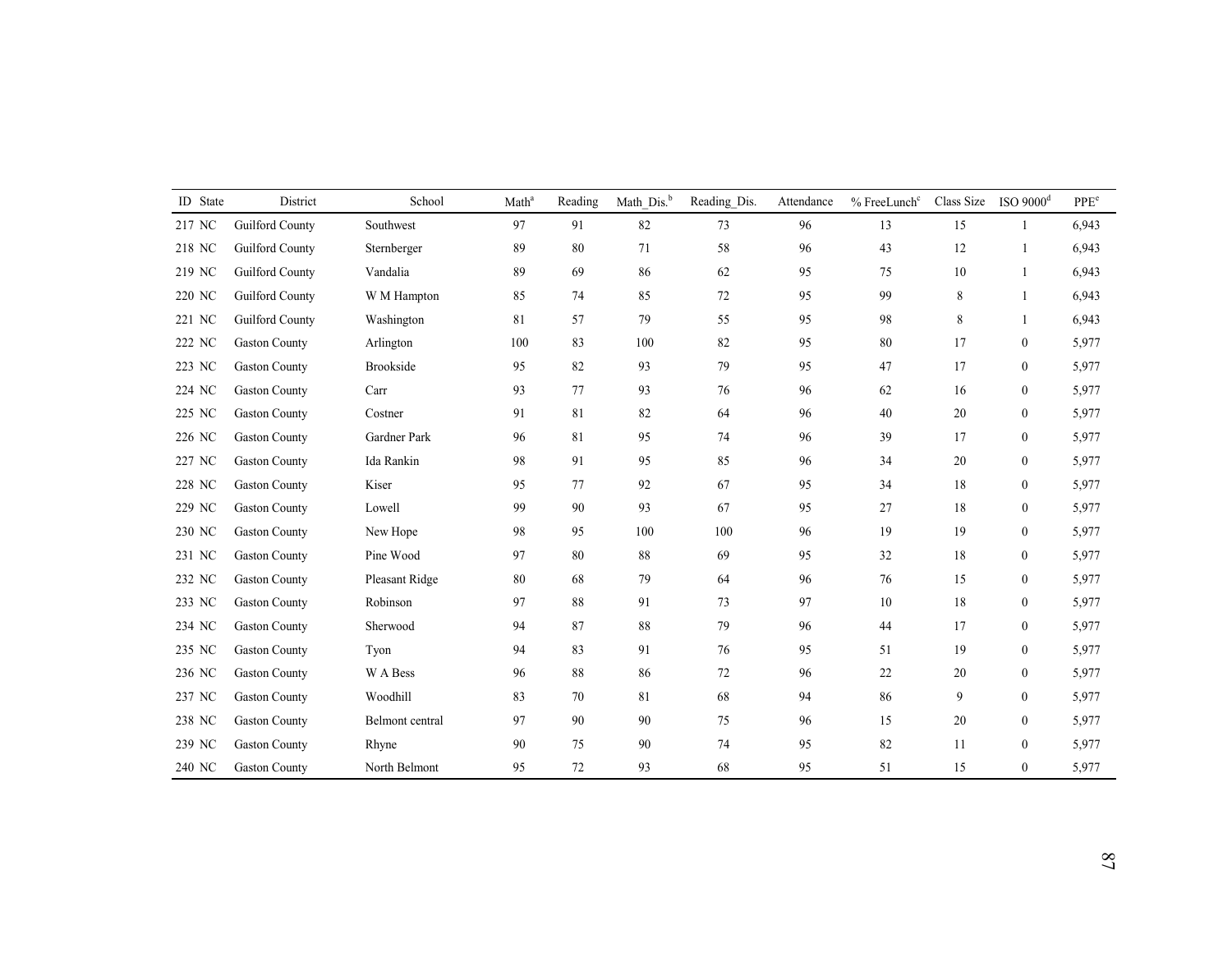| ID State | District                 | School                     | Math <sup>a</sup> | Reading     | Math_Dis. <sup>b</sup> | Reading_Dis. | Attendance | $\%$ FreeLunch $^{\rm c}$ | Class Size | $ISO$ 9000 $^{d}$ | PPE <sup>e</sup> |
|----------|--------------------------|----------------------------|-------------------|-------------|------------------------|--------------|------------|---------------------------|------------|-------------------|------------------|
| 241 NC   | <b>Gaston County</b>     | J B Page                   | 93                | $8\sqrt{1}$ | 89                     | $74\,$       | 96         | 61                        | 16         | $\mathbf{0}$      | 5,977            |
| 242 NC   | Cumberland County        | Alger B Wilkins            | 90                | 73          | 87                     | 67           | 95         | $88\,$                    | 12         | $\boldsymbol{0}$  | 6,301            |
| 243 NC   | <b>Cumberland County</b> | Armstrong                  | 86                | 78          | 87                     | 73           | 95         | 53                        | 14         | $\boldsymbol{0}$  | 6,301            |
| 244 NC   | <b>Cumberland County</b> | Beaver Dam                 | 94                | 83          | 83                     | 67           | 95         | 40                        | 11         | $\mathbf{0}$      | 6,301            |
| 245 NC   | <b>Cumberland County</b> | Benjamin J                 | 94                | 90          | 94                     | 91           | 96         | 55                        | 17         | $\mathbf{0}$      | 6,301            |
| 246 NC   | Cumberland County        | College Lake               | 83                | 74          | 78                     | $70\,$       | 97         | 57                        | 14         | $\mathbf{0}$      | 6,301            |
| 247 NC   | Cumberland County        | Cumberland Mills           | 88                | 74          | 83                     | $70\,$       | 95         | 66                        | 15         | $\mathbf{0}$      | 6,301            |
| 248 NC   | Cumberland County        | Cumberland Road            | 85                | 60          | 83                     | 54           | 95         | $\bf 88$                  | 13         | $\mathbf{0}$      | 6,301            |
| 249 NC   | Cumberland County        | Eastover                   | 98                | 89          | 95                     | 78           | 96         | 43                        | 15         | $\boldsymbol{0}$  | 6,301            |
| 250 NC   | Cumberland County        | <b>Education V Baldwin</b> | 90                | 90          | 83                     | 83           | 95         | 47                        | 16         | $\boldsymbol{0}$  | 6,301            |
| 251 NC   | <b>Cumberland County</b> | E E Miller                 | 91                | 75          | 87                     | 67           | 96         | 50                        | 14         | $\boldsymbol{0}$  | 6,301            |
| 252 NC   | <b>Cumberland County</b> | Gray's Creek               | 92                | 79          | 87                     | 69           | 95         | 59                        | 14         | $\mathbf{0}$      | 6,301            |
| 253 NC   | <b>Cumberland County</b> | Howrad Hall                | 94                | 89          | 86                     | 75           | 95         | 40                        | 17         | $\mathbf{0}$      | 6,301            |
| 254 NC   | Cumberland County        | J W Coon                   | 91                | 67          | 90                     | 63           | 95         | 81                        | 9          | $\mathbf{0}$      | 6,301            |
| 255 NC   | Cumberland County        | Long Hill                  | 99                | 97          | 94                     | 84           | 96         | 32                        | 15         | $\boldsymbol{0}$  | 6,301            |
| 256 NC   | Cumberland County        | Sunnyside                  | 95                | 94          | 66                     | 61           | 95         | 81                        | 15         | $\boldsymbol{0}$  | 6,301            |
| 257 NC   | Cumberland County        | Vanstory Hills             | 94                | 81          | 90                     | 73           | 96         | 28                        | 16         | $\boldsymbol{0}$  | 6,301            |
| 258 NC   | Cumberland County        | Ponderosa                  | 94                | 92          | 89                     | 81           | 97         | 57                        | 14         | $\boldsymbol{0}$  | 6,301            |
| 259 NC   | Cumberland County        | Rockfish                   | 100               | 95          | 100                    | 92           | 95         | 49                        | 17         | $\mathbf{0}$      | 6,301            |
| 260 NC   | <b>Cumberland County</b> | Young Howard               | 87                | 57          | 83                     | 50           | 94         | 98                        | 11         | $\mathbf{0}$      | 6,301            |
| 261 NC   | <b>Cumberland County</b> | Westarea                   | 85                | 85          | 66                     | 64           | 96         | 78                        | 15         | $\mathbf{0}$      | 6,301            |
| 262 NC   | Rockingham County        | Bethany                    | 95                | 81          | 91                     | 77           | 95         | 30                        | 14         | $\mathbf{0}$      | 6,336            |
| 263 NC   | Rockingham County        | Central                    | 95                | 87          | 87                     | $80\,$       | 96         | 41                        | 15         | $\bf{0}$          | 6,336            |
| 264 NC   | Rockingham County        | Douglass                   | 93                | 80          | 82                     | 61           | 96         | 39                        | 14         | $\boldsymbol{0}$  | 6,336            |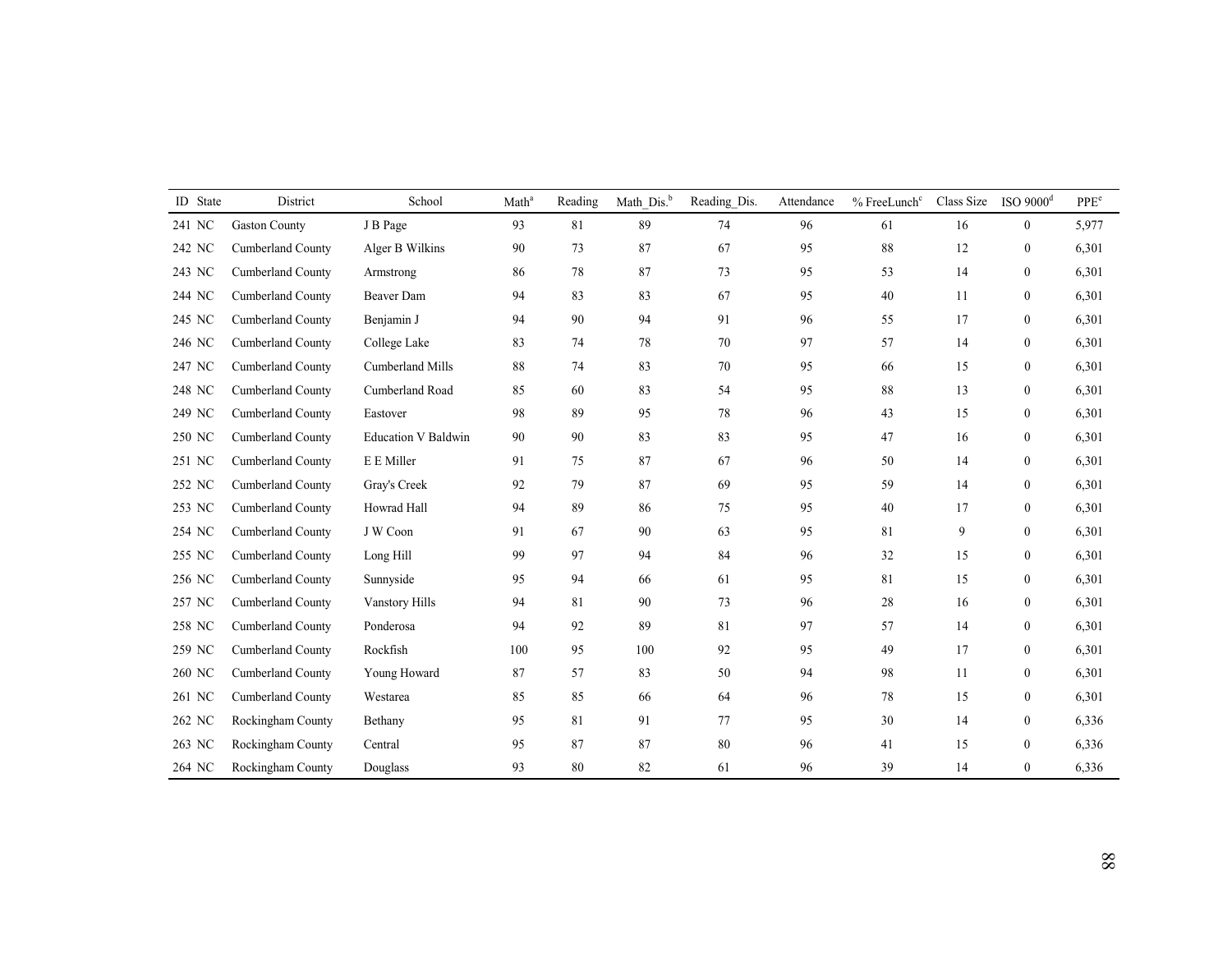| ID State | District          | School                | Math <sup>a</sup> | Reading | Math Dis. <sup>b</sup> | Reading_Dis. | Attendance | % FreeLunch <sup>c</sup> | Class Size | $ISO$ 9000 $^{d}$ | PPE <sup>e</sup> |
|----------|-------------------|-----------------------|-------------------|---------|------------------------|--------------|------------|--------------------------|------------|-------------------|------------------|
| 265 NC   | Rockingham County | Draper                | 93                | 78      | 92                     | $76\,$       | 94         | 67                       | 11         | $\mathbf{0}$      | 6,336            |
| 266 NC   | Rockingham County | Lincoln               | 88                | 79      | 84                     | $70\,$       | 95         | 55                       | 14         | $\boldsymbol{0}$  | 6,336            |
| 267 NC   | Rockingham County | New Vision            | 92                | 80      | 84                     | 68           | 96         | 44                       | 16         | $\bf{0}$          | 6,336            |
| 268 NC   | Rockingham County | Monroeton             | 98                | 83      | 91                     | 55           | 97         | 29                       | 14         | $\bf{0}$          | 6,336            |
| 269 NC   | Rockingham County | Stoneville            | 98                | 84      | 95                     | 76           | 95         | 61                       | 13         | $\boldsymbol{0}$  | 6,336            |
| 270 NC   | Rockingham County | Moss                  | 83                | 71      | 85                     | 79           | 96         | 75                       | 14         | $\mathbf{0}$      | 6,336            |
| 271 NC   | Rockingham County | Leaksvliee-Spray      | 87                | 70      | 82                     | 61           | 95         | 68                       | 14         | $\boldsymbol{0}$  | 6,336            |
| 272 NC   | Rockingham County | Wentworth             | 93                | 82      | 83                     | 70           | 96         | 37                       | 14         | $\boldsymbol{0}$  | 6,336            |
| 273 GA   | Doherty           | Alice Coachman        | $80\,$            | 70      | 80                     | 70           |            | 81                       | $20\,$     | 1                 | 8,056            |
| 274 GA   | Doherty           | Jackson Heights       | 80                | 67      | 80                     | 67           |            | 92                       | 18         | $\mathbf{1}$      | 8,056            |
| 275 GA   | Doherty           | Lake Park             | 93                | 97      | 93                     | 97           |            | 23                       | 17         | $\overline{1}$    | 8,056            |
| 276 GA   | Doherty           | Lamar Reese           | 69                | 72      | 69                     | 72           |            | 85                       | 19         |                   | 8,056            |
| 277 GA   | Doherty           | Lincoln Magnet        | 99                | 99      | 99                     | 99           |            | 47                       | 20         | $\overline{1}$    | 8,056            |
| 278 GA   | Doherty           | Magnolia              | 72                | 66      | 72                     | 66           |            | 75                       | 18         | $\mathbf{1}$      | 8,056            |
| 279 GA   | Doherty           | M.L. King             | 53                | 54      | 53                     | 54           |            | 86                       | 16         | 1                 | 8,056            |
| 280 GA   | Doherty           | Mock Road             | 54                | 52      | 54                     | 52           |            | 83                       | 13         |                   | 8,056            |
| 281 GA   | Doherty           | Morningside           | 71                | 65      | 71                     | 65           |            | 79                       | $20\,$     |                   | 8,056            |
| 282 GA   | Doherty           | Northside             | 67                | 67      | 67                     | 67           |            | 83                       | 19         | $\overline{1}$    | 8,056            |
| 283 GA   | Doherty           | Radium Springs        | 83                | 88      | 83                     | 88           |            | 72                       | 16         | 1                 | 8,056            |
| 284 GA   | Doherty           | Sherwood              | 72                | 68      | 72                     | 68           |            | 59                       | 18         | 1                 | 8,056            |
| 285 GA   | Doherty           | Sylvandale            | 60                | 56      | 60                     | 56           |            | 94                       | 15         | 1                 | 8,056            |
| 286 GA   | Doherty           | <b>Sylvester Road</b> | 65                | 66      | 65                     | 66           |            | 87                       | 22         |                   | 8,056            |
| 287 GA   | Doherty           | Turner                | 60                | $58\,$  | $60\,$                 | $58\,$       |            | 90                       | 20         |                   | 8,056            |
| 288 GA   | Doherty           | West Town             | 66                | 66      | 66                     | 66           |            | 85                       | 18         |                   | 8,056            |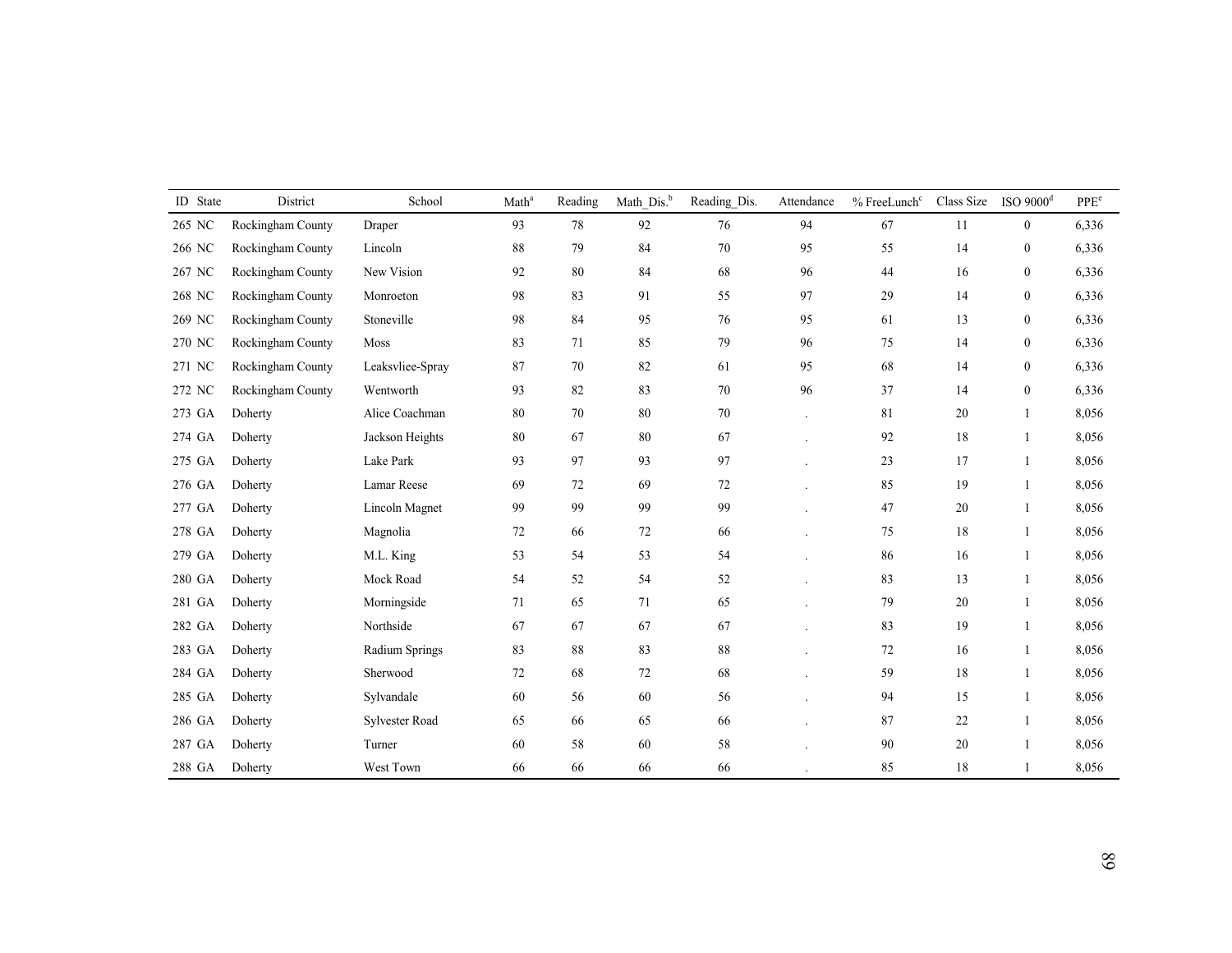| ID State | District | School              | Math <sup>a</sup> | Reading     | Math_Dis. <sup>b</sup> | Reading_Dis. | Attendance | % FreeLunch <sup>c</sup> | Class Size | $ISO$ 9000 $^{d}$ | PPE <sup>e</sup> |
|----------|----------|---------------------|-------------------|-------------|------------------------|--------------|------------|--------------------------|------------|-------------------|------------------|
| 289 GA   | Newton   | East Newton         | 83                | $77 \,$     | 73                     | 63           |            | 34                       | 17         | $\mathbf{0}$      | 6,915            |
| 290 GA   | Newton   | Oak Hill            | 84                | 85          | 81                     | 79           |            | 39                       | 17         | $\boldsymbol{0}$  | 6,915            |
| 291 GA   | Newton   | Fairview            | 79                | 81          | 72                     | 74           |            | 54                       | 18         | $\boldsymbol{0}$  | 6,915            |
| 292 GA   | Newton   | Middle ridge        | 67                | 70          | 65                     | 66           |            | 64                       | 16         | $\boldsymbol{0}$  | 6,915            |
| 293 GA   | Newton   | West Newton         | 73                | 72          | 72                     | $72\,$       |            | 56                       | 18         | $\boldsymbol{0}$  | 6,915            |
| 294 GA   | Newton   | Ficquett            | 74                | $8\sqrt{1}$ | 64                     | 74           |            | 56                       | 14         | $\boldsymbol{0}$  | 6,915            |
| 295 GA   | Newton   | Livingston          | 68                | 85          | 68                     | 78           |            | 43                       | 17         | $\boldsymbol{0}$  | 6,915            |
| 296 GA   | Newton   | Palmer Ston         | 77                | 77          | 66                     | 65           |            | 48                       | 15         | $\boldsymbol{0}$  | 6,915            |
| 297 GA   | Newton   | Mansfield           | 75                | 79          | 55                     | 55           |            | 28                       | 18         | $\boldsymbol{0}$  | 6,915            |
| 298 GA   | Newton   | Heard-Mixon         | 80                | 81          | 71                     | 76           |            | 54                       | 16         | $\boldsymbol{0}$  | 6.915            |
| 299 GA   | Newton   | Porterdale          | 72                | 68          | 53                     | 51           |            | 61                       | 16         | $\bf{0}$          | 6,915            |
| 300 GA   | Rockdale | Peek's chapel       | 81                | 88          | 80                     | 86           |            | 53                       | 18         | $\boldsymbol{0}$  | 7,251            |
| 301 GA   | Rockdale | Honey Creek         | 89                | 91          | 82                     | 82           |            | 32                       | 17         | $\boldsymbol{0}$  | 7,251            |
| 302 GA   | Rockdale | Barksdale           | 90                | 91          | 79                     | 78           |            | 28                       | 19         | $\boldsymbol{0}$  | 7,251            |
| 303 GA   | Rockdale | Sims                | 84                | 89          | 69                     | 81           |            | 45                       | 17         | $\boldsymbol{0}$  | 7,251            |
| 304 GA   | Rockdale | Shoal Creek         | 84                | 89          | 74                     | 86           |            | 45                       | 17         | $\boldsymbol{0}$  | 7,251            |
| 305 GA   | Rockdale | Lorraine            | 91                | 96          | 93                     | 86           |            | 17                       | 16         | $\boldsymbol{0}$  | 7,251            |
| 306 GA   | Rockdale | hightower Trail     | 84                | 83          | 79                     | 79           |            | 50                       | 16         | $\mathbf{0}$      | 7,251            |
| 307 GA   | Rockdale | Flat Shoal          | 79                | 85          | 66                     | 79           |            | 58                       | 14         | $\boldsymbol{0}$  | 7,251            |
| 308 GA   | Rockdale | Pine Street         | 78                | 77          | 82                     | 75           |            | 73                       | 15         | $\mathbf{0}$      | 7,251            |
| 309 GA   | Rockdale | Hicks               | 76                | 81          | 72                     | 79           |            | 75                       | 16         | $\boldsymbol{0}$  | 7,251            |
| 310 GA   | Rockdale | House               | 79                | 76          | 76                     | $72\,$       |            | 76                       | 16         | $\boldsymbol{0}$  | 7,251            |
| 311 GA   | Bibb     | Alexander II Magnet | 89                | 91          | $78\,$                 | 89           |            | 38                       | 17         | $\boldsymbol{0}$  | 7,256            |
| 312 GA   | Bibb     | Barden              | 65                | 60          | 67                     | 60           |            | 94                       | 17         | $\boldsymbol{0}$  | 7,256            |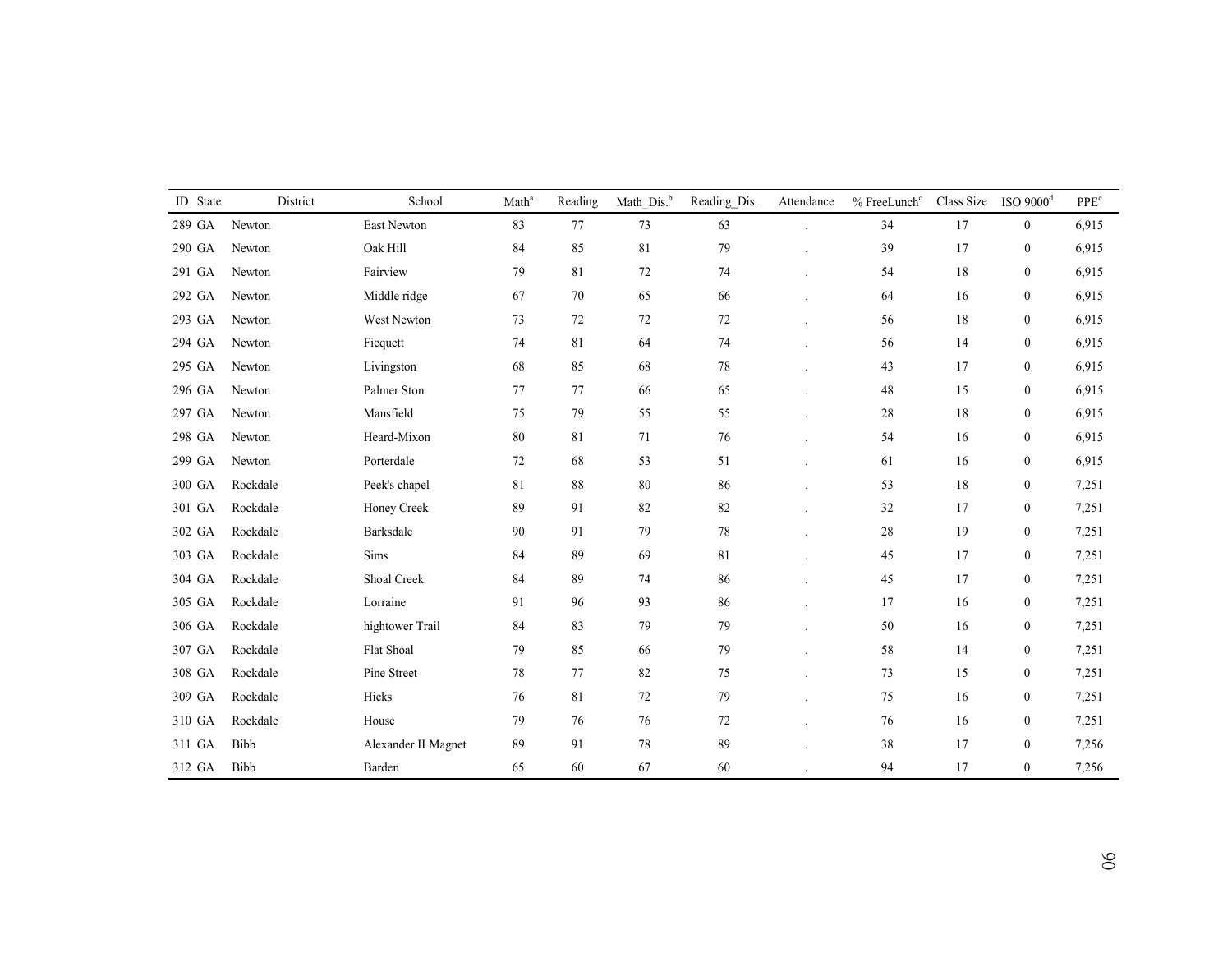| ID State | District | School            | Math <sup>a</sup> | Reading | Math Dis. <sup>b</sup> | Reading_Dis. | Attendance | $%$ FreeLunch $c$ | Class Size | ISO $9000d$      | PPE <sup>e</sup> |
|----------|----------|-------------------|-------------------|---------|------------------------|--------------|------------|-------------------|------------|------------------|------------------|
| 313 GA   | Bibb     | Bernd             | 80                | 60      | 59                     | 58           |            | 89                | 19         | $\mathbf{0}$     | 7,256            |
| 314 GA   | Bibb     | Brookdale         | 51                | 61      | 49                     | 61           |            | 98                | 16         | $\boldsymbol{0}$ | 7,256            |
| 315 GA   | Bibb     | <b>Bruce</b>      | 31                | 41      | 31                     | 42           |            | 99                | 18         | $\boldsymbol{0}$ | 7,256            |
| 316 GA   | Bibb     | Burdell           | 66                | 55      | 65                     | 50           |            | 99                | 19         | $\boldsymbol{0}$ | 7,256            |
| 317 GA   | Bibb     | Burghard          | 52                | 63      | 52                     | 60           |            | 99                | 17         | $\boldsymbol{0}$ | 7,256            |
| 318 GA   | Bibb     | Burke             | 68                | 72      | 66                     | 71           |            | 99                | 19         | $\mathbf{0}$     | 7,256            |
| 319 GA   | Bibb     | Carter            | 83                | 87      | 67                     | 64           |            | 46                | 18         | $\boldsymbol{0}$ | 7,256            |
| 320 GA   | Bibb     | Hamilton          | 47                | 45      | 48                     | 47           |            | 98                | 15         | $\boldsymbol{0}$ | 7,256            |
| 321 GA   | Bibb     | Heard             | 69                | 72      | 62                     | 49           |            | 39                | 17         | $\boldsymbol{0}$ | 7,256            |
| 322 GA   | Bibb     | Lane              | 93                | 88      | 90                     | 81           |            | 54                | 15         | $\boldsymbol{0}$ | 7,256            |
| 323 GA   | Bibb     | Morgan            | 45                | 62      | 41                     | 59           |            | 92                | 17         | $\boldsymbol{0}$ | 7,256            |
| 324 GA   | Bibb     | Porter            | 81                | 77      | 61                     | 57           |            | 39                | 17         | $\boldsymbol{0}$ | 7,256            |
| 325 GA   | Bibb     | Rice              | $72\,$            | 78      | 70                     | $77 \,$      |            | 90                | 18         | $\boldsymbol{0}$ | 7,256            |
| 326 GA   | Bibb     | Riley             | 60                | 55      | 60                     | 55           |            | 94                | 18         | $\boldsymbol{0}$ | 7,256            |
| 327 GA   | Bibb     | Springdale        | 91                | 93      | 85                     | 85           |            | 26                | 18         | $\boldsymbol{0}$ | 7,256            |
| 328 GA   | Bibb     | Taylor at Tinsley | 67                | 74      | 66                     | 68           |            | 57                | 12         | $\boldsymbol{0}$ | 7,256            |
| 329 GA   | Bibb     | Union             | 64                | 77      | 65                     | 80           |            | 94                | 17         | $\boldsymbol{0}$ | 7,256            |
| 330 GA   | Bibb     | Williams          | 49                | 46      | 51                     | 48           |            | 97                | 16         | $\boldsymbol{0}$ | 7,256            |

<sup>a</sup> Average passing rates of students on the state-mandated math test. <sup>b</sup> Average passing rates of economically disadvantaged students on the statemandated math test. <sup>c</sup> Percentage of students who receive free/reduced-priced lunches.  $d_0 =$  non-registered,  $1 =$  registered.  $e_0$  Annual per-pupil expenditure of school district.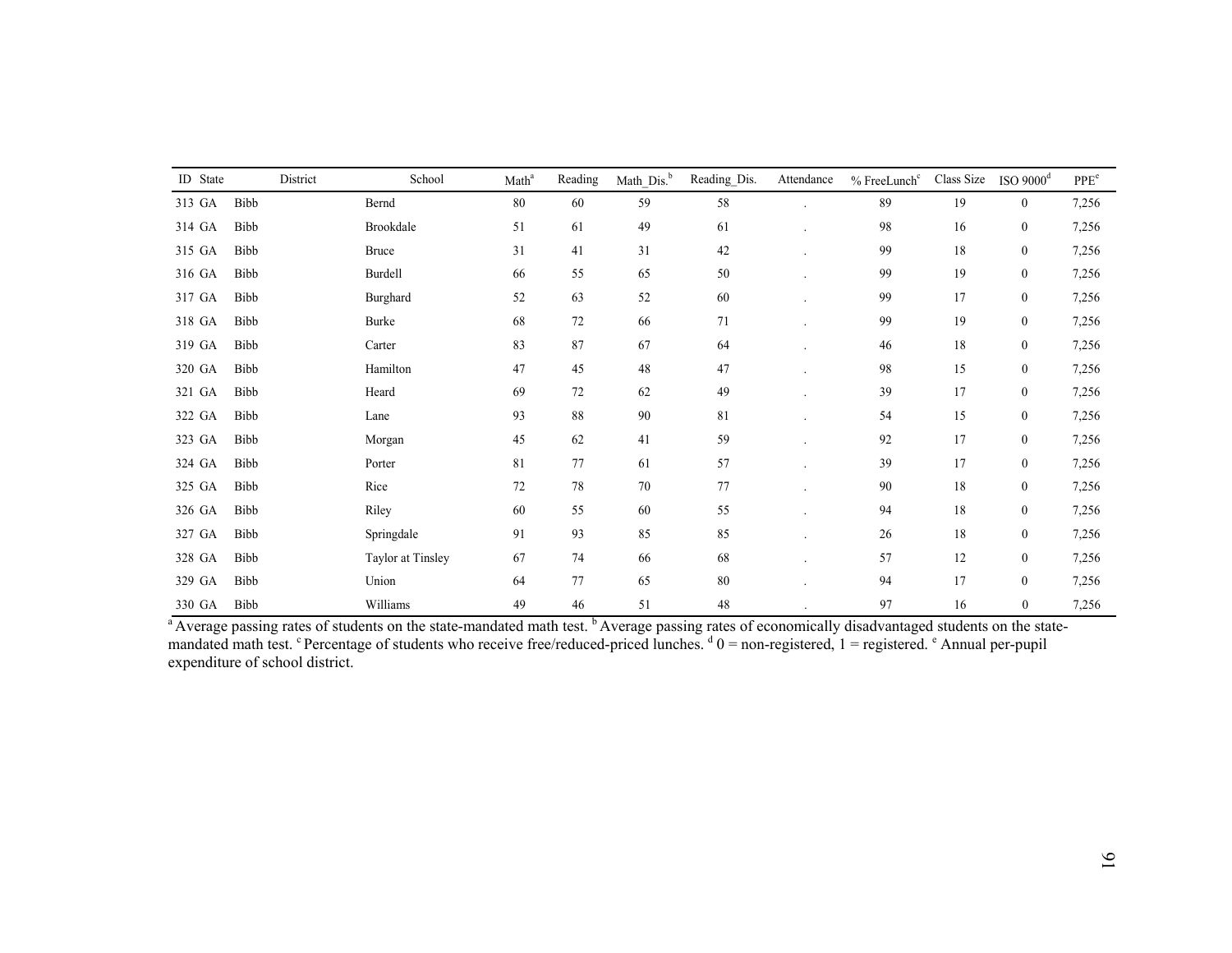| ID | State  | District       | School               | Math <sup>a</sup> | Reading | Math Dis. <sup>b</sup> | Reading_Dis. | Attendance | % FreeLunch <sup>c</sup> | Class Size ISO $9000d$ |                  | PPE <sup>e</sup> |
|----|--------|----------------|----------------------|-------------------|---------|------------------------|--------------|------------|--------------------------|------------------------|------------------|------------------|
|    | $1$ PA | Allentown city | Francis D Raub       | 51                | 50      | 47                     | 46           | 90         | 81                       | 20                     | $\boldsymbol{0}$ | 6,941            |
|    | $2$ PA | Allentown city | Harrison-Morton      | 34                | 44      | 27                     | 37           | 93         | 71                       | 18                     | $\boldsymbol{0}$ | 6,941            |
|    | $3$ PA | Allentown city | South Moutain        | 28                | 43      | 22                     | 35           | 91         | 65                       | 18                     | $\boldsymbol{0}$ | 6,941            |
|    | 4 PA   | Allentown city | Trexler              | $28\,$            | 43      | 19                     | 31           | 92         | 65                       | 18                     | $\boldsymbol{0}$ | 6,941            |
|    | 5 PA   | Altoona area   | D S Keith            | 61                | 73      | 52                     | 64           | 95         | 44                       | 17                     | $\mathbf{1}$     | 7,682            |
|    | 6 PA   | Altoona area   | Theodore Roosevelt   | 57                | 67      | 41                     | 51           | 95         | 43                       | 16                     | $\mathbf{1}$     | 7,682            |
|    | 7 PA   | Erie city      | Connell              | 81                | 69      | 81                     | 67           | 96         | 69                       | 18                     | $\boldsymbol{0}$ | 8,465            |
|    | 8 PA   | Erie city      | Harding              | 47                | 73      | 38                     | 67           | 95         | 67                       | 18                     | $\boldsymbol{0}$ | 8,465            |
|    | 9 PA   | Erie city      | Roosevelt            | 59                | 70      | 54                     | 66           | 92         | 71                       | 16                     | $\boldsymbol{0}$ | 8,465            |
|    | 10 PA  | Erie city      | Wayne                | 35                | 44      | 32                     | 40           | 90         | 87                       | 16                     | $\mathbf{0}$     | 8,465            |
|    | 11 PA  | Erie city      | Wilson               | 37                | 50      | 34                     | 45           | 93         | 81                       | 18                     | $\boldsymbol{0}$ | 8,465            |
|    | 12 PA  | Lancaster      | Hand                 | 27                | 31      | 25                     | 28           | 90         | 81                       | 16                     | $\mathbf{1}$     | 9,079            |
|    | 13 PA  | Lancaster      | Lincoln              | 40                | 49      | 35                     | 44           | 90         | 73                       | 13                     | $\mathbf{1}$     | 9,079            |
|    | 14 PA  | Lancaster      | Reynolds             | 30                | 42      | $26\,$                 | 36           | 88         | 82                       | 20                     | $\mathbf{1}$     | 9,079            |
|    | 15 PA  | Lancaster      | Wheatland            | 32                | 44      | 19                     | 29           | 91         | 52                       | 8                      | 1                | 9,079            |
|    | 16 PA  | Reading        | Northeast            | 46                | 54      | 41                     | 43           | 93         | 68                       | 16                     | $\boldsymbol{0}$ | 6,639            |
|    | 17 PA  | Reading        | Northwest            | 38                | 46      | 35                     | 43           | 92         | 75                       | 17                     | $\boldsymbol{0}$ | 6,639            |
|    | 18 PA  | Reading        | Southern             | 30                | 43      | 29                     | 42           | 91         | 81                       | 17                     | $\boldsymbol{0}$ | 6,639            |
|    | 19 PA  | Reading        | Southwest            | 26                | 37      | 24                     | 37           | 90         | 81                       | 16                     | $\mathbf{0}$     | 6,639            |
|    | 20 PA  | Scranton       | Northeast Intrmd     | 42                | 62      | 31                     | 49           |            | 44                       | 15                     | $\boldsymbol{0}$ | 9,277            |
|    | 21 PA  | Scranton       | South Scranton Intrm | 70                | 64      | 58                     | 50           | 94         | 60                       | 11                     | $\boldsymbol{0}$ | 9,277            |
|    | 22 PA  | Scranton       | West Scranton Intrdm | 63                | 71      | 46                     | 55           | 93         | 42                       | 15                     | $\boldsymbol{0}$ | 9,277            |
|    | 23 OH  | Evergreen      | Evergreen            | 65                | 56      | 46                     | 36           | 95         | 25                       | 23                     | $\boldsymbol{0}$ | 7,827            |

Table B2 *School- and School District-level Dependent and Independent Variables for Middle Schools*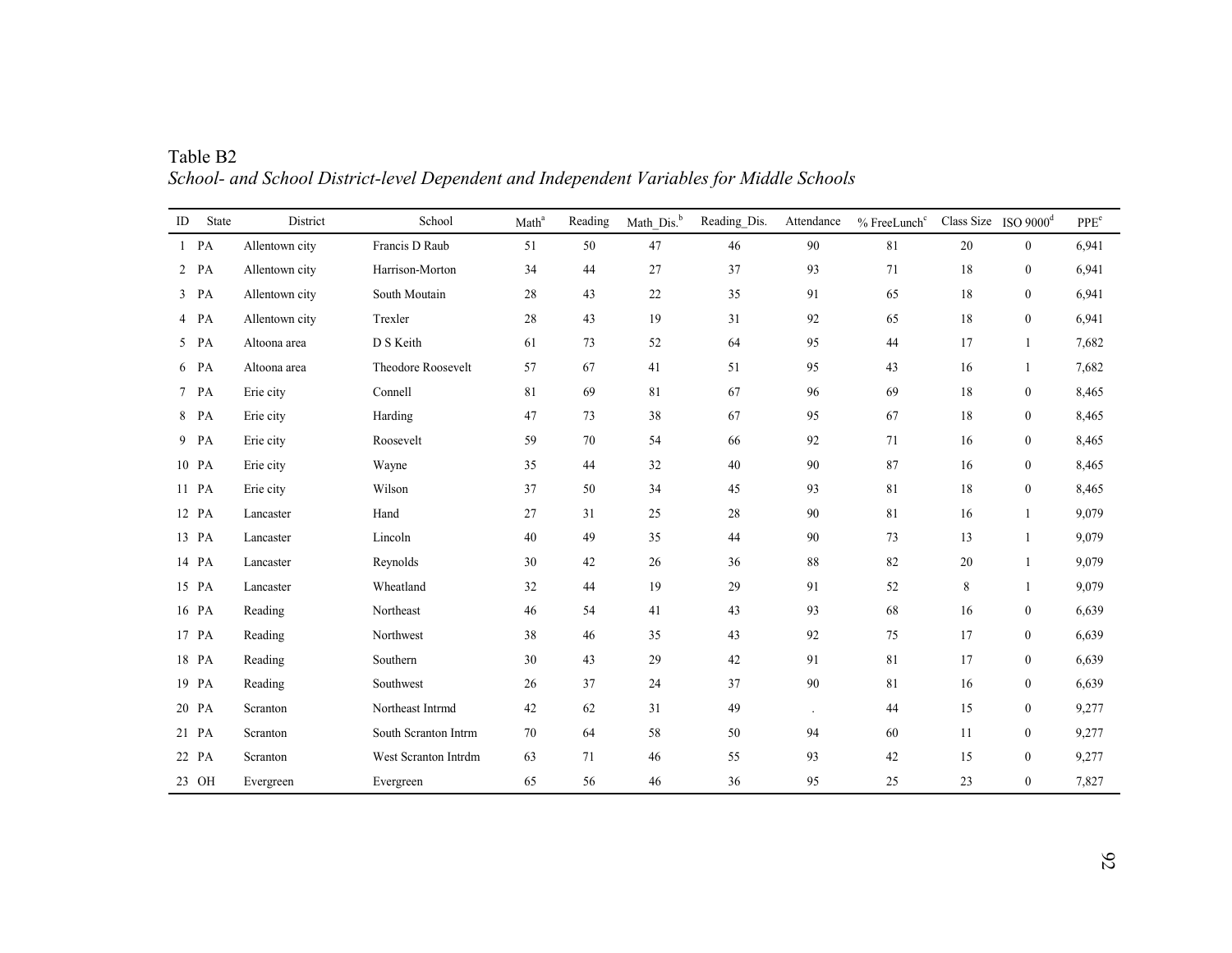| ID | <b>State</b> | District                                    | School                          | Math <sup>a</sup> | Reading | Math Dis. <sup>b</sup> | Reading Dis. | Attendance | $%$ FreeLunch $c$ |    | Class Size ISO $9000d$ | PPE <sup>e</sup> |
|----|--------------|---------------------------------------------|---------------------------------|-------------------|---------|------------------------|--------------|------------|-------------------|----|------------------------|------------------|
|    | 24 OH        | West Liberty-Salem Local West Liberty-Salem |                                 | 73                | 75      | 69                     | 46           | 95         | 11                | 17 | $\boldsymbol{0}$       | 7,454            |
|    | 25 OH        | <b>Black River Local</b>                    | <b>Black River Education Ce</b> | 73                | 67      | 70                     | 60           | 95         | 30                | 8  | $\mathbf{0}$           | 6,302            |
|    | 26 OH        | Liberty Center                              | Liberty Center                  | 83                | 74      | 91                     | 82           | 96         | 17                | 18 | $\mathbf{1}$           | 6,705            |
|    | 27 WA        | Longview                                    | Cascade                         | 42                | 66      | 23                     | 49           |            | 39                | 21 | $\boldsymbol{0}$       | 7,621            |
|    | 28 WA        | Longview                                    | Monticello                      | 33                | 55      | 22                     | 42           |            | 53                | 21 | $\boldsymbol{0}$       | 7,621            |
|    | 29 WA        | Franklin Pierce                             | Morris Ford                     | 42                | 61      | 31                     | 56           |            | 47                | 21 | $\boldsymbol{0}$       | 6,881            |
|    | 30 WA        | Franklin Pierce                             | Perry G Keithley                | 27                | 44      | 19                     | 37           |            | 59                | 18 | $\mathbf{0}$           | 6,881            |
|    | 31 WA        | Moses Lake                                  | <b>Chief Moses</b>              | 49                | 74      | 36                     | 63           |            | 54                | 21 | $\boldsymbol{0}$       | 6,694            |
|    | 32 WA        | Moses Lake                                  | Froniter                        | 40                | 44      | 31                     | 33           |            | 62                | 21 | $\boldsymbol{0}$       | 6,694            |
|    | 33 WA        | Wenatchee                                   | Foothills                       | 56                | 70      | 25                     | 43           |            | 30                | 21 | $\overline{1}$         | 6,602            |
|    | 34 WA        | Wenatchee                                   | Orchard                         | 35                | 52      | 15                     | 34           |            | 58                | 18 | $\mathbf{1}$           | 6,602            |
|    | 35 WA        | Wenatchee                                   | Pioneer                         | 32                | 57      | 16                     | 41           |            | 49                | 20 | $\mathbf{1}$           | 6,602            |
|    | 36 TN        | Clarksville-Mongomery                       | Kenwood                         | 85                | 88      | 78                     | 84           | 95         | 57                | 15 | 1                      | 5,170            |
|    | 37 TN        | Clarksville-Mongomery                       | Montgomery Central              | 89                | 90      | $81\,$                 | 75           | 94         | 37                | 18 | $\mathbf{1}$           | 5,170            |
|    | 38 TN        | Clarksville-Mongomery New Providence        |                                 | 85                | 89      | 78                     | 81           | 94         | 48                | 16 | $\mathbf{1}$           | 5,170            |
|    | 39 TN        | Clarksville-Mongomery Northeast             |                                 | 90                | 92      | 87                     | 89           | 95         | 31                | 16 | 1                      | 5,170            |
|    | 40 TN        | Clarksville-Mongomery                       | Rossview                        | 91                | 92      | 83                     | 84           | 95         | 31                | 13 | $\mathbf{1}$           | 5,170            |
|    | 41 TN        | Rutherford                                  | Blackman                        | 94                | 92      | 87                     | 76           | 95         | 20                | 15 | $\boldsymbol{0}$       | 5,301            |
|    | 42 TN        | Rutherford                                  | Central                         | 77                | 82      | 66                     | 73           | 93         | 58                | 12 | $\boldsymbol{0}$       | 5,301            |
|    | 43 TN        | Rutherford                                  | Rock Spring                     | 93                | 95      | 91                     | 93           | 95         | 34                | 16 | $\mathbf{0}$           | 5,301            |
|    | 44 TN        | Rutherford                                  | Siegel                          | 93                | 96      | 78                     | 89           | 95         | 16                | 16 | $\mathbf{0}$           | 5,301            |
|    | 45 TN        | Greeneville                                 | Greenville                      | 91                | 92      | 80                     | 84           | 96         | 36                | 13 | $\mathbf{0}$           | 7,775            |
|    | 46 TN        | Sumner                                      | Ellis                           | 98                | 98      | 92                     | 94           | 96         | $\tau$            | 14 | $\mathbf{0}$           | 5,740            |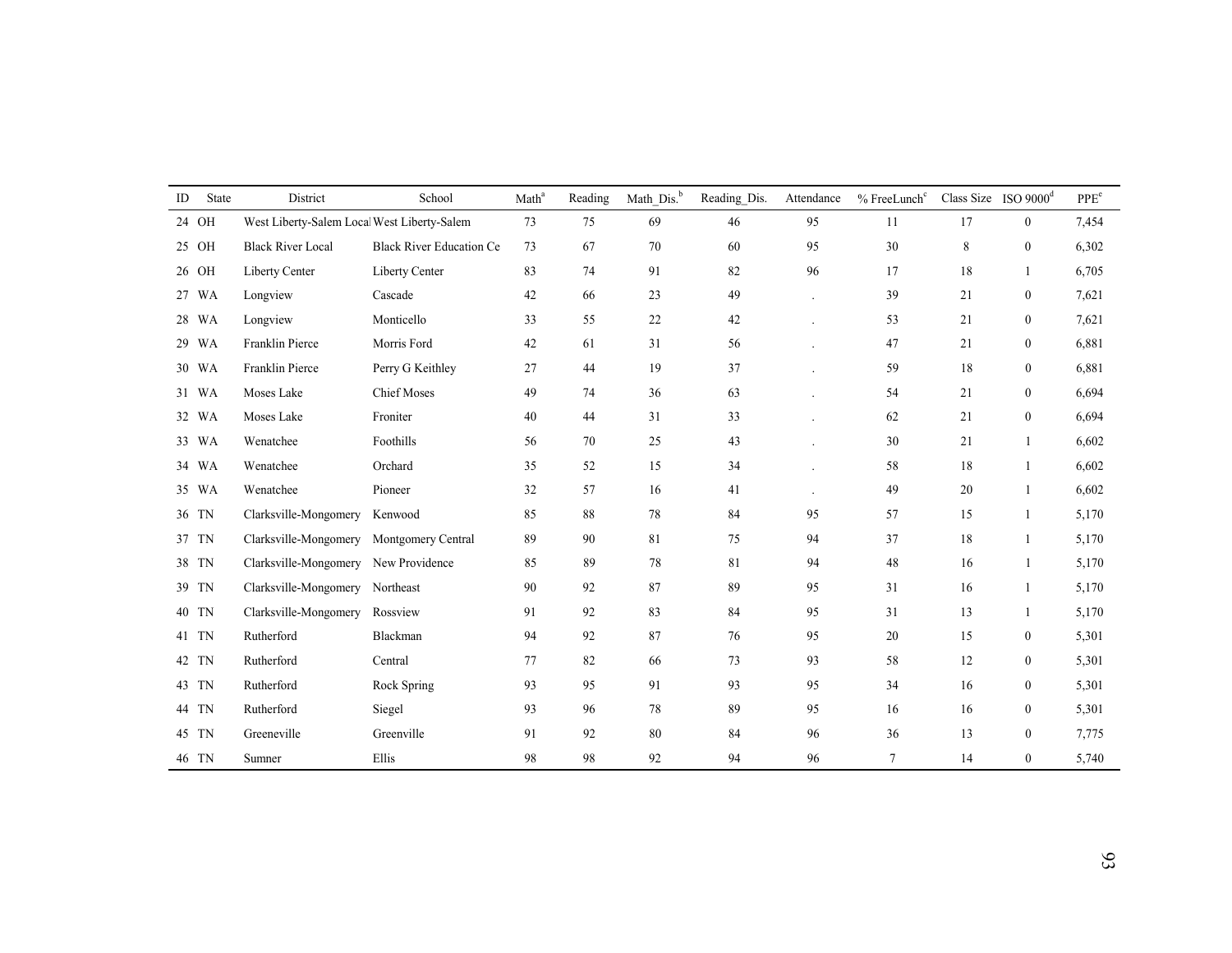| ID | State | District | School          | Math <sup>a</sup> | Reading | Math_Dis. <sup>b</sup> | Reading_Dis. | Attendance | $%$ FreeLunch $c$ | Class Size ISO $9000d$ |                  | PPE <sup>e</sup> |
|----|-------|----------|-----------------|-------------------|---------|------------------------|--------------|------------|-------------------|------------------------|------------------|------------------|
|    | 47 TN | Sumner   | Hawkins         | 92                | 95      | 82                     | 89           | 95         | 20                | 14                     | $\boldsymbol{0}$ | 5,740            |
|    | 48 TN | Sumner   | Hunter          | 91                | 95      | 75                     | 89           | 95         | 16                | 15                     | $\boldsymbol{0}$ | 5,740            |
|    | 49 TN | Sumner   | Ortland         | 83                | 89      | 68                     | 79           | 94         | 40                | 15                     | $\boldsymbol{0}$ | 5,740            |
|    | 50 TN | Sumner   | Rucker Steward  | 87                | 87      | 74                     | 75           | 94         | 50                | 14                     | $\boldsymbol{0}$ | 5,740            |
|    | 51 TN | Sumner   | Shafer          | 83                | 88      | 79                     | 82           | 94         | 53                | 12                     | $\boldsymbol{0}$ | 5,740            |
|    | 52 TN | Sumner   | Whitehouse      | 92                | 94      | 84                     | 80           | 94         | $22\,$            | 14                     | $\boldsymbol{0}$ | 5,740            |
|    | 53 NV | Clark    | Becker          | 59                | 71      | 33                     | 45           | 94         | 20                | 20                     | $\mathbf{1}$     | 5,774            |
|    | 54 NV | Clark    | <b>Brinley</b>  | 36                | 38      | 36                     | 36           | 91         | 56                | 20                     | $\mathbf{1}$     | 5,774            |
|    | 55 NV | Clark    | Burkholder      | 49                | 43      | $28\,$                 | 29           | 94         | 24                | 21                     | -1               | 5,774            |
|    | 56 NV | Clark    | Cashman         | 27                | 24      | 25                     | 21           | 93         | 71                | 19                     | $\mathbf{1}$     | 5,774            |
|    | 57 NV | Clark    | Cram            | 36                | 42      | 18                     | 27           | 95         | 32                | 23                     | $\mathbf{1}$     | 5,774            |
|    | 58 NV | Clark    | Fremont         | $22\,$            | 21      | 16                     | 18           | 93         | 68                | 20                     | 1                | 5,774            |
|    | 59 NV | Clark    | Garside         | 37                | 38      | 31                     | 34           | 92         | 57                | 21                     | 1                | 5,774            |
|    | 60 NV | Clark    | Greenspun       | 61                | 63      | 49                     | 51           | 95         | $10\,$            | 21                     | $\mathbf{1}$     | 5,774            |
|    | 61 NV | Clark    | Harney          | 46                | 38      | 30                     | 25           | 94         | 49                | $22\,$                 | $\mathbf{1}$     | 5,774            |
|    | 62 NV | Clark    | Hyde Park       | $72\,$            | 69      | 53                     | 44           | 95         | 32                | 23                     | $\mathbf{1}$     | 5,774            |
|    | 63 NV | Clark    | Johnson         | 41                | 47      | 25                     | 29           | 94         | 32                | 20                     | $\mathbf{1}$     | 5,774            |
|    | 64 NV | Clark    | Knudson Jr High | 42                | 46      | 34                     | 38           | 95         | 51                | 18                     | $\mathbf{1}$     | 5,774            |
|    | 65 NV | Clark    | Lawrence        | 57                | 52      | 48                     | 41           | 95         | 23                | 21                     | $\mathbf{1}$     | 5,774            |
|    | 66 NV | Clark    | Lied            | 51                | 52      | 41                     | 43           | 95         | 16                | 20                     | 1                | 5,774            |
|    | 67 NV | Clark    | Martin          | 20                | 19      | 19                     | 17           | 93         | 84                | 17                     | 1                | 5,774            |
|    | 68 NV | Clark    | Miller          | 66                | 71      | $40\,$                 | 57           | 96         | 8                 | 23                     | $\mathbf{1}$     | 5,774            |
|    | 69 NV | Clark    | Monaco          | 21                | 19      | $20\,$                 | 17           | 91         | 79                | 20                     | $\mathbf{1}$     | 5,774            |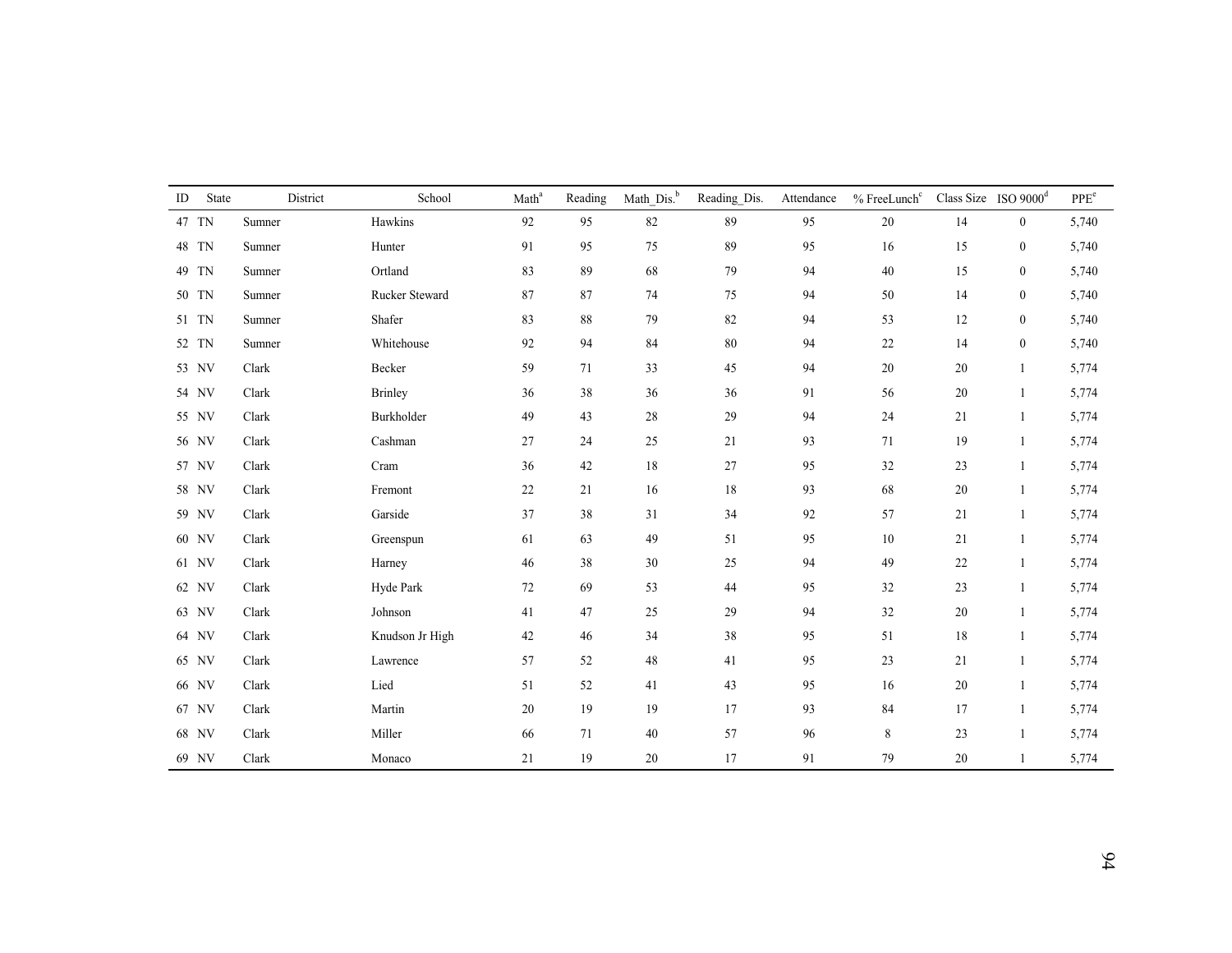| ID | State | District | School               | Math <sup>a</sup> | Reading | Math_Dis. <sup>b</sup> | Reading_Dis.         | Attendance | % FreeLunch <sup>c</sup> |        | Class Size ISO $9000d$ | PPE <sup>e</sup> |
|----|-------|----------|----------------------|-------------------|---------|------------------------|----------------------|------------|--------------------------|--------|------------------------|------------------|
|    | 70 NV | Clark    | Orr                  | 27                | 23      | 26                     | $22\,$               | 93         | $80\,$                   | 18     | 1                      | 5,774            |
|    | 71 NV | Clark    | Rogich               | 67                | 66      | 51                     | 51                   | 95         | 11                       | $22\,$ |                        | 5,774            |
|    | 72 NV | Clark    | Sawyer               | 50                | 51      | 42                     | 42                   | 94         | 34                       | $22\,$ | $\mathbf{1}$           | 5,774            |
|    | 73 NV | Clark    | Sedway               | 34                | 36      | 25                     | 27                   | 93         | 62                       | $22\,$ | $\overline{1}$         | 5,774            |
|    | 74 NV | Clark    | Swainston            | 41                | 39      | 26                     | 24                   | 94         | 45                       | 21     | 1                      | 5,774            |
|    | 75 NV | Clark    | White                | 65                | 55      | 53                     | 35                   | 94         | 26                       | $22\,$ | $\mathbf{1}$           | 5,774            |
|    | 76 NV | Lyon     | Dayton Intermediate  | 48                | 54      | 23                     | 39                   | 95         | 35                       | 16     | $\boldsymbol{0}$       | 7,021            |
|    | 77 NV | Lyon     | Fernley Intermediate | 62                | 63      | 56                     | 60                   | 94         | 39                       | 18     | $\boldsymbol{0}$       | 7,021            |
|    | 78 NV | Lyon     | Silver Stage         | 51                | 59      | 53                     | 58                   | 92         | 59                       | 16     | $\boldsymbol{0}$       | 7,021            |
|    | 79 NV | Lyon     | Smith Valley         | 43                | 73      | $\ddot{\phantom{a}}$   | $\ddot{\phantom{a}}$ | 94         | 30                       | 10     | $\boldsymbol{0}$       | 7,021            |
|    | 80 NV | Lyon     | Yerington Intermed   | 66                | 71      | 52                     | 54                   | 95         | 52                       | 14     | $\boldsymbol{0}$       | 7,021            |
|    | 81 NV | Nye      | Amargosa Valley      | 31                | 69      |                        | $\cdot$              | 99         | 59                       | 11     | $\boldsymbol{0}$       | 7,810            |
|    | 82 NV | Nye      | <b>Beatty</b>        | 36                | 43      | $\ddot{\phantom{a}}$   | $\cdot$              | 99         | 27                       | 13     | $\boldsymbol{0}$       | 7,810            |
|    | 83 NV | Nye      | Clarke               | 42                | 53      | 32                     | 44                   | 90         | 50                       | 19     | $\boldsymbol{0}$       | 7,810            |
|    | 84 NV | Nye      | Round Mountain       | 64                | 64      |                        |                      | 98         | 17                       | 12     | $\boldsymbol{0}$       | 7,810            |
|    | 85 NV | Nye      | Tonopah              | 67                | 73      |                        | $\ddot{\phantom{a}}$ | 92         | 36                       | 11     | $\boldsymbol{0}$       | 7,810            |
|    | 86 NV | Washoe   | Billinghurst         | 70                | 65      | 48                     | 39                   | 95         | 21                       | 21     | $\boldsymbol{0}$       | 6,120            |
|    | 87 NV | Washoe   | Clayton              | 57                | 58      | 40                     | 40                   | 94         | 39                       | 17     | $\boldsymbol{0}$       | 6,120            |
|    | 88 NV | Washoe   | Damonte Ranch        | 65                | 66      | 28                     | 31                   | 95         | 21                       | 19     | $\boldsymbol{0}$       | 6,120            |
|    | 89 NV | Washoe   | Dilworth             | 46                | 52      | 39                     | 35                   | 95         | 46                       | 16     | $\boldsymbol{0}$       | 6,120            |
|    | 90 NV | Washoe   | Incline              | 76                | 83      | $\cdot$                | $\cdot$              | 95         | 15                       | 12     | $\boldsymbol{0}$       | 6,120            |
|    | 91 NV | Washoe   | Mendive              | 73                | 77      | 58                     | 54                   | 96         | 12                       | 20     | $\boldsymbol{0}$       | 6,120            |
|    | 92 NV | Washoe   | Pine                 | 66                | 73      | 28                     | 46                   | 95         | 28                       | 20     | $\mathbf{0}$           | 6,120            |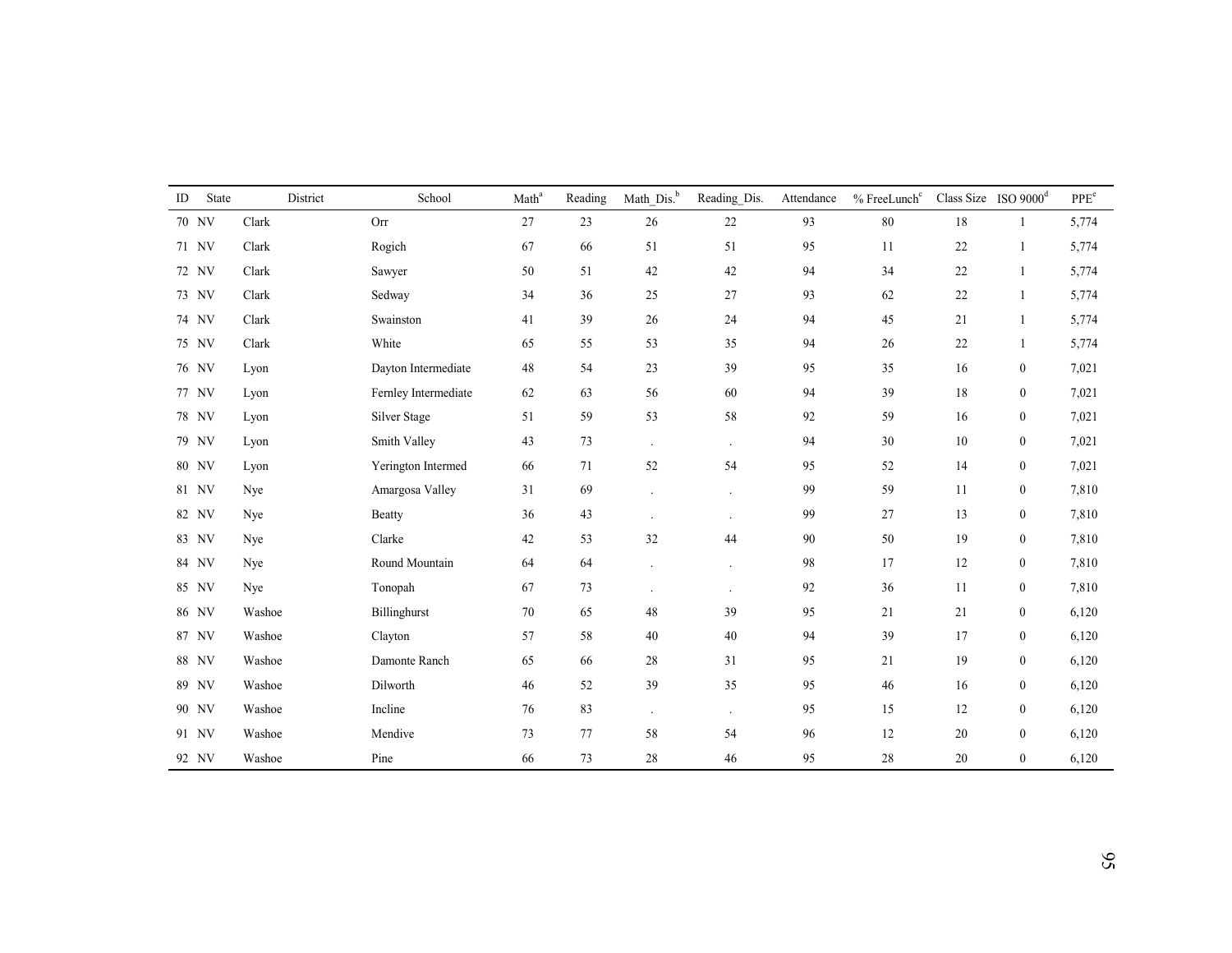| ID     | State | District             | School             | Math <sup>a</sup> | Reading | Math_Dis. <sup>b</sup> | Reading Dis. | Attendance | % FreeLunch <sup>c</sup> |    | Class Size ISO $9000d$ | PPE <sup>e</sup> |
|--------|-------|----------------------|--------------------|-------------------|---------|------------------------|--------------|------------|--------------------------|----|------------------------|------------------|
|        | 93 NV | Washoe               | <b>Sparks</b>      | 57                | 60      | $27\,$                 | 32           | 95         | 23                       | 18 | $\bf{0}$               | 6,120            |
| 94 NV  |       | Washoe               | Swope              | 75                | 78      | 34                     | 35           | 95         | 17                       | 19 | $\boldsymbol{0}$       | 6,120            |
| 95 NV  |       | Washoe               | Traner             | 37                | 43      | 36                     | 40           | 93         | 72                       | 14 | $\boldsymbol{0}$       | 6,120            |
| 96 NV  |       | Washoe               | Vaughn             | 45                | 52      | 32                     | 42           | 95         | 56                       | 17 | $\boldsymbol{0}$       | 6,120            |
| 97 NC  |       | Guilford County      | Allen Jay          | 82                | 84      | $77\,$                 | 79           | 96         | 50                       | 17 | $\mathbf{1}$           | 6,943            |
| 98 NC  |       | Guilford County      | Allen              | 73                | 85      | 65                     | 81           | 95         | 66                       | 18 | $\mathbf{1}$           | 6,943            |
|        | 99 NC | Guilford County      | Aycock             | 69                | 82      | 54                     | 69           | 95         | 64                       | 17 | $\mathbf{1}$           | 6,943            |
| 100 NC |       | Guilford County      | Eastern            | 78                | 83      | 66                     | 75           | 93         | 57                       | 15 | 1                      | 6,943            |
| 101 NC |       | Guilford County      | Ferndale           | 72                | 63      | 72                     | 64           | 92         | 67                       | 11 | 1                      | 6,943            |
| 102 NC |       | Guilford County      | Guilford           | 90                | 88      | 75                     | 72           | 95         | 40                       | 13 | 1                      | 6,943            |
| 103 NC |       | Guilford County      | Jackson            | 68                | 71      | 63                     | 69           | 92         | 85                       | 12 | 1                      | 6,943            |
| 104 NC |       | Guilford County      | Jamestown          | 87                | 89      | 68                     | 73           | 95         | 40                       | 20 | 1                      | 6,943            |
| 105 NC |       | Guilford County      | Kernodle           | 96                | 96      | 86                     | 91           | 97         | 12                       | 18 | $\mathbf{1}$           | 6,943            |
| 106 NC |       | Guilford County      | Kiser              | 77                | 86      | $46\,$                 | 67           | 94         | 55                       | 18 | 1                      | 6,943            |
| 107 NC |       | Guilford County      | Laurin Welborn     | 72                | 82      | 62                     | 75           | 93         | 76                       | 17 | $\mathbf{1}$           | 6,943            |
| 108 NC |       | Guilford County      | Mendenhall         | 88                | 89      | $77\,$                 | 74           | 95         | 32                       | 14 | $\mathbf{1}$           | 6,943            |
| 109 NC |       | Guilford County      | Northeast Guilford | 74                | 88      | 61                     | 80           | 95         | 41                       | 12 | 1                      | 6,943            |
| 110 NC |       | Guilford County      | Northwest Guilford | 97                | 98      | 89                     | 96           | 96         | 11                       | 11 | 1                      | 6,943            |
| 111 NC |       | Guilford County      | Otis L Hairston Sr | 70                | 78      | 66                     | 74           | 95         | 81                       | 21 | 1                      | 6,943            |
| 112 NC |       | Guilford County      | Southeast Guilford | 88                | 93      | 74                     | 83           | 95         | 24                       | 14 | $\mathbf{1}$           | 6,943            |
| 113 NC |       | Guilford County      | Southwest Guilford | 87                | 92      | 68                     | 76           | 96         | 20                       | 14 | -1                     | 6,943            |
| 114 NC |       | Guilford County      | Penn Griffin       | 73                | 87      | 67                     | 85           | 94         | 78                       | 18 | 1                      | 6,943            |
| 115 NC |       | <b>Gaston County</b> | Belmont            | 90                | 75      | 93                     | 81           | 94         | 28                       | 17 | $\mathbf{0}$           | 5,977            |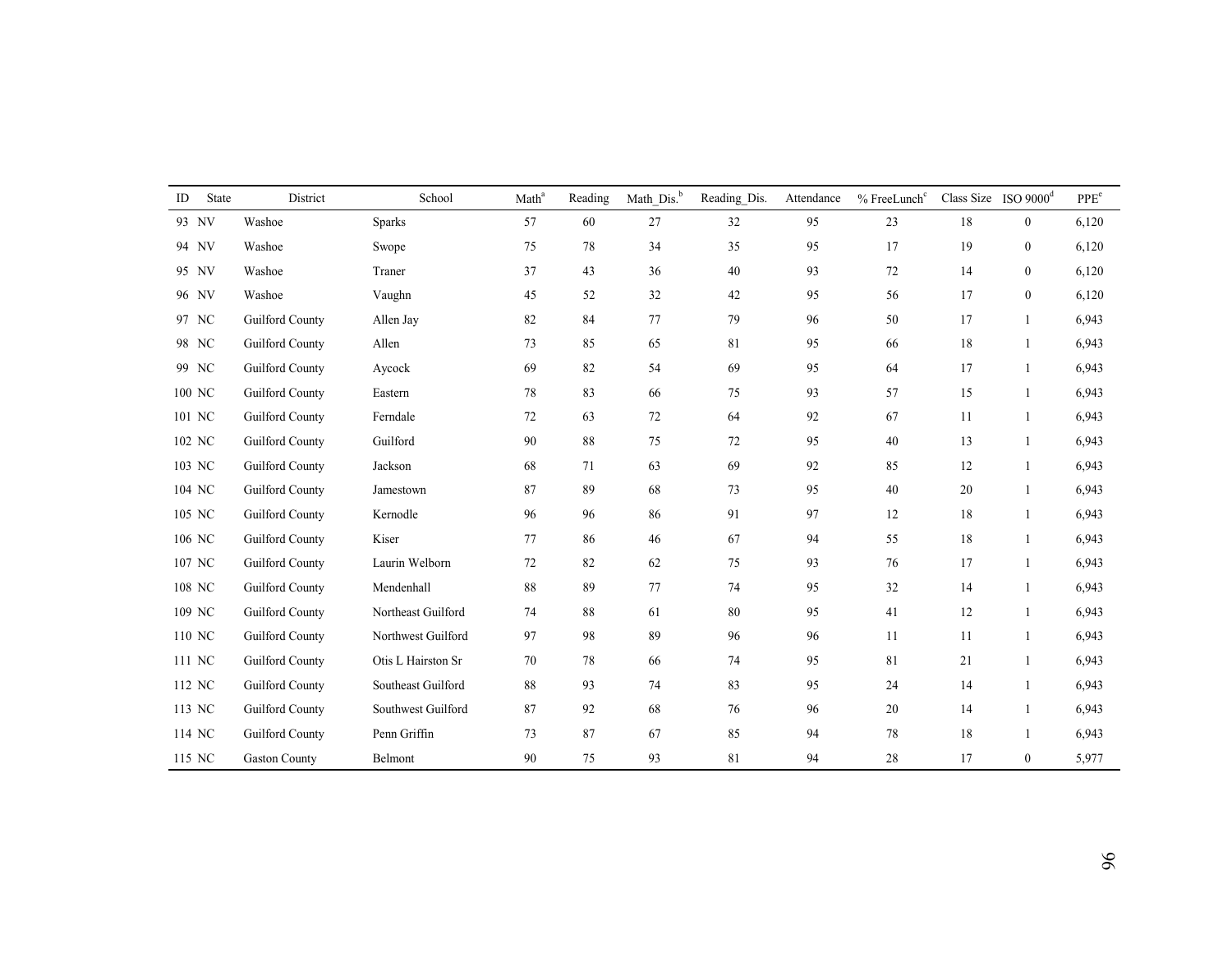| State<br>ID | District             | School               | Math <sup>a</sup> | Reading | Math Dis. <sup>b</sup> | Reading Dis. | Attendance | % FreeLunch <sup>c</sup> |    | Class Size ISO $9000d$ | $\ensuremath{\mathsf{PPE}}\xspace^\ensuremath{\mathsf{e}}$ |
|-------------|----------------------|----------------------|-------------------|---------|------------------------|--------------|------------|--------------------------|----|------------------------|------------------------------------------------------------|
| 116 NC      | <b>Gaston County</b> | <b>Bessemer City</b> | 78                | 85      | 71                     | 82           | 92         | 49                       | 16 | $\boldsymbol{0}$       | 5,977                                                      |
| 117 NC      | <b>Gaston County</b> | Cramerton            | 91                | 95      | 77                     | 87           | 95         | 11                       | 17 | $\bf{0}$               | 5,977                                                      |
| 118 NC      | <b>Gaston County</b> | Holbrook             | 86                | 84      | 76                     | 70           | 94         | 42                       | 18 | $\mathbf{0}$           | 5,977                                                      |
| 119 NC      | <b>Gaston County</b> | John Chavis          | 88                | 86      | 76                     | 73           | 93         | 39                       | 16 | $\mathbf{0}$           | 5,977                                                      |
| 120 NC      | <b>Gaston County</b> | Mount Holly          | 90                | 88      | 87                     | 85           | 94         | 29                       | 17 | $\boldsymbol{0}$       | 5,977                                                      |
| 121 NC      | <b>Gaston County</b> | Southwest            | 74                | 80      | 61                     | 66           | 92         | 49                       | 18 | $\boldsymbol{0}$       | 5,977                                                      |
| 122 NC      | <b>Gaston County</b> | Stanley              | 87                | 90      | 79                     | 77           | 93         | 28                       | 16 | $\mathbf{0}$           | 5,977                                                      |
| 123 NC      | <b>Gaston County</b> | W P Grier            | 71                | 79      | 59                     | 68           | 94         | 52                       | 15 | $\boldsymbol{0}$       | 5,977                                                      |
| 124 NC      | <b>Gaston County</b> | William C Friday     | 77                | 77      | 67                     | 66           | 93         | 45                       | 17 | $\boldsymbol{0}$       | 5,977                                                      |
| 125 NC      | <b>Gaston County</b> | York Chester         | 67                | 74      | 65                     | 73           | 90         | 73                       | 13 | $\boldsymbol{0}$       | 5,977                                                      |
| 126 NC      | Cumberland County    | Douglas              | 72                | 81      | 70                     | 76           | 95         | 66                       | 14 | $\mathbf{0}$           | 6,301                                                      |
| 127 NC      | Cumberland County    | Gray's creek         | 81                | 84      | 70                     | 70           | 94         | 46                       | 15 | $\mathbf{0}$           | 6,301                                                      |
| 128 NC      | Cumberland County    | Hope Mills           | 85                | 90      | 76                     | 84           | 94         | 45                       | 15 | $\overline{0}$         | 6,301                                                      |
| 129 NC      | Cumberland County    | John Griffin         | 92                | 93      | $82\,$                 | 87           | 95         | 33                       | 16 | $\boldsymbol{0}$       | 6,301                                                      |
| 130 NC      | Cumberland County    | Mac Williams         | 87                | 88      | 79                     | 81           | 94         | 48                       | 15 | $\boldsymbol{0}$       | 6,301                                                      |
| 131 NC      | Cumberland County    | R Max Abbott         | 87                | 88      | $80\,$                 | 79           | 94         | 44                       | 15 | $\mathbf{0}$           | 6,301                                                      |
| 132 NC      | Cumberland County    | South View           | 75                | 81      | 65                     | 74           | 93         | 57                       | 16 | $\boldsymbol{0}$       | 6,301                                                      |
| 134 NC      | Cumberland County    | Spring Lake          | 62                | 76      | 60                     | 75           | 94         | 73                       | 14 | $\boldsymbol{0}$       | 6,301                                                      |
| 135 NC      | Cumberland County    | Westover             | 73                | 82      | 67                     | 78           | 95         | 57                       | 15 | $\boldsymbol{0}$       | 6,301                                                      |
| 136 NC      | Rockingham County    | Western Rockingham   | 84                | 79      | 77                     | 67           | 94         | 45                       | 16 | $\boldsymbol{0}$       | 6,336                                                      |
| 137 NC      | Rockingham County    | J.E. Holmes          | 74                | 83      | 62                     | 72           | 94         | 47                       | 14 | $\boldsymbol{0}$       | 6,336                                                      |
| 138 NC      | Rockingham County    | Reidsville           | 70                | 80      | 60                     | 69           | 94         | 63                       | 14 | $\mathbf{0}$           | 6,336                                                      |
| 139 NC      | Rockingham County    | Rockingham county    | 87                | 93      | 74                     | 87           | 95         | 22                       | 15 | $\mathbf{0}$           | 6,336                                                      |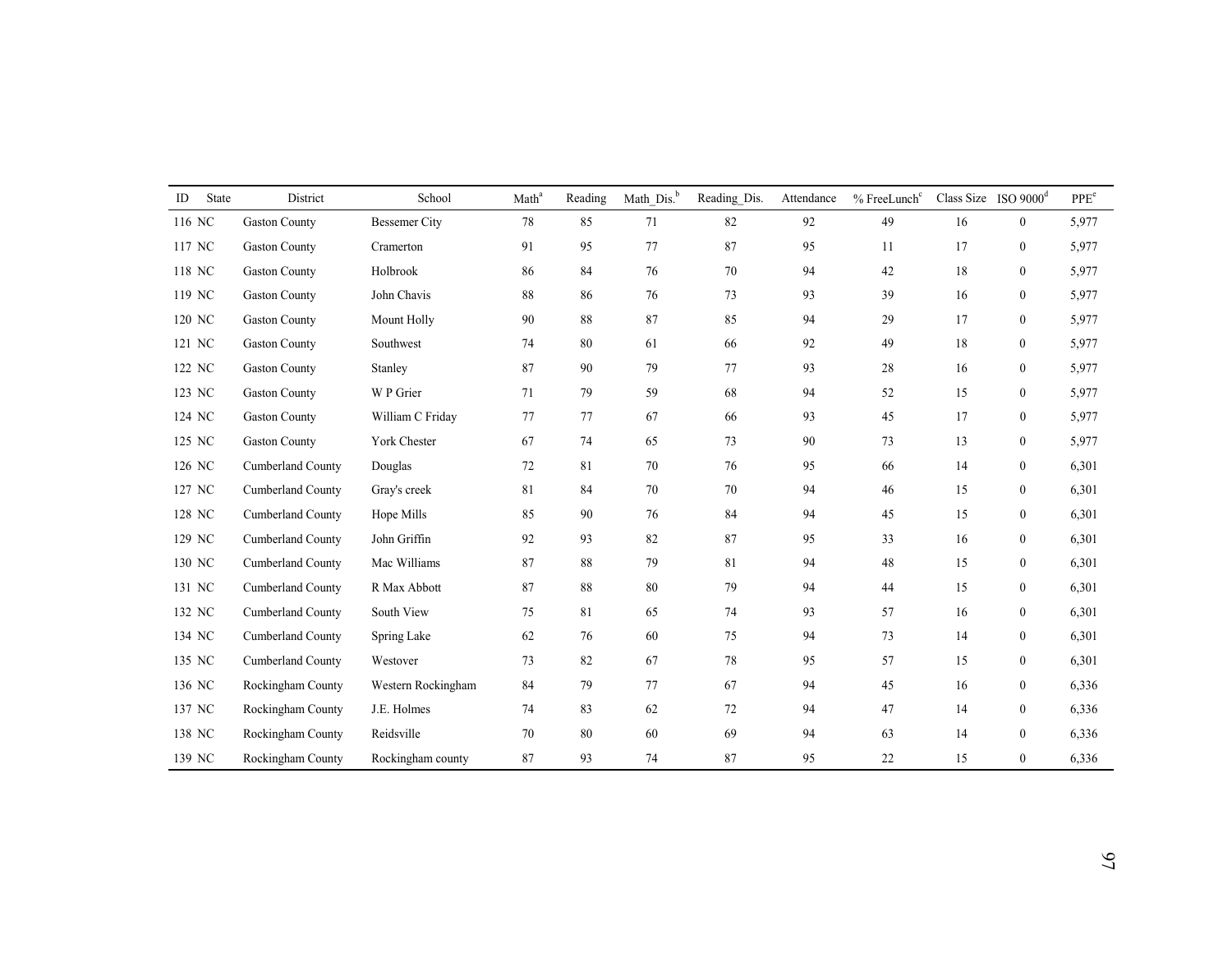| ID     | <b>State</b> | District | School            | Math <sup>a</sup> | Reading     | Math Dis. <sup>b</sup> | Reading_Dis. | Attendance | $%$ FreeLunch $c$ |        | Class Size ISO $9000d$ | PPE <sup>e</sup> |
|--------|--------------|----------|-------------------|-------------------|-------------|------------------------|--------------|------------|-------------------|--------|------------------------|------------------|
|        | 140 GA       | Doherty  | Albany            | 54                | $70\,$      | 54                     | 70           |            | 91                | 14     |                        | 8,056            |
| 141 GA |              | Doherty  | Dougherty         | 62                | $8\sqrt{1}$ | 62                     | 81           |            | 87                | 17     |                        | 8,056            |
|        | 142 GA       | Doherty  | Merry Acres       | 77                | 84          | 77                     | 84           |            | 67                | 16     |                        | 8,056            |
|        | 143 GA       | Doherty  | Radium Springs    | 74                | 84          | 74                     | 84           |            | 79                | 15     |                        | 8,056            |
|        | 144 GA       | Doherty  | Robert A. Cross   | 99                | 100         | 99                     | 100          |            | 37                | 19     | $\mathbf{1}$           | 8,056            |
|        | 145 GA       | Doherty  | Southside         | 66                | 81          | 66                     | 81           |            | 77                | 15     |                        | 8,056            |
|        | 146 GA       | Newton   | Veterans Memorial | 59                | 85          | $48\,$                 | 83           |            | 49                | 17     | $\boldsymbol{0}$       | 6,915            |
|        | 147 GA       | Newton   | Clements          | 61                | 86          | 60                     | 84           |            | 63                | 17     | $\boldsymbol{0}$       | 6,915            |
|        | 148 GA       | Newton   | Cousins           | 71                | 85          | 61                     | 80           |            | 54                | 14     | $\boldsymbol{0}$       | 6,915            |
|        | 149 GA       | Newton   | Indian Creek      | 66                | $88\,$      | 46                     | 75           |            | 42                | 16     | $\boldsymbol{0}$       | 6,915            |
|        | 150 GA       | Rockdale | Convers           | 74                | 86          | 65                     | 82           |            | 55                | 15     | $\boldsymbol{0}$       | 7,251            |
| 151 GA |              | Rockdale | Memorial          | 86                | 96          | 77                     | 92           |            | 36                | 17     | $\boldsymbol{0}$       | 7,251            |
| 152 GA |              | Rockdale | Edwards           | 80                | 89          | $58\,$                 | 76           |            | 36                | 17     | $\boldsymbol{0}$       | 7,251            |
|        | 153 GA       | Bibb     | Appling           | 49                | 78          | 45                     | 76           |            | 89                | 19     | $\boldsymbol{0}$       | 7,256            |
| 154 GA |              | Bibb     | McEvoy            | 65                | 76          | 65                     | $75\,$       |            | 92                | $1\,8$ | $\boldsymbol{0}$       | 7,256            |
|        | 155 GA       | Bibb     | Miller            | 71                | 84          | 65                     | $75\,$       |            | 70                | 16     | $\boldsymbol{0}$       | 7,256            |
|        | 156 GA       | Bibb     | Rutland           | 72                | 77          | 52                     | 65           |            | 60                | 21     | $\boldsymbol{0}$       | 7,256            |
|        | 157 GA       | Bibb     | Weaver            | 73                | 82          | 87                     | 92           |            | 75                | 17     | $\boldsymbol{0}$       | 7,256            |

<sup>a</sup> Average passing rates of students on the state-mandated math test. <sup>b</sup> Average passing rates of economically disadvantaged students on the statemandated math test. <sup>c</sup> Percentage of students who receive free/reduced-priced lunches.  $d\theta$  = non-registered, 1 = registered. <sup>e</sup> Annual per-pupil expenditure of school district.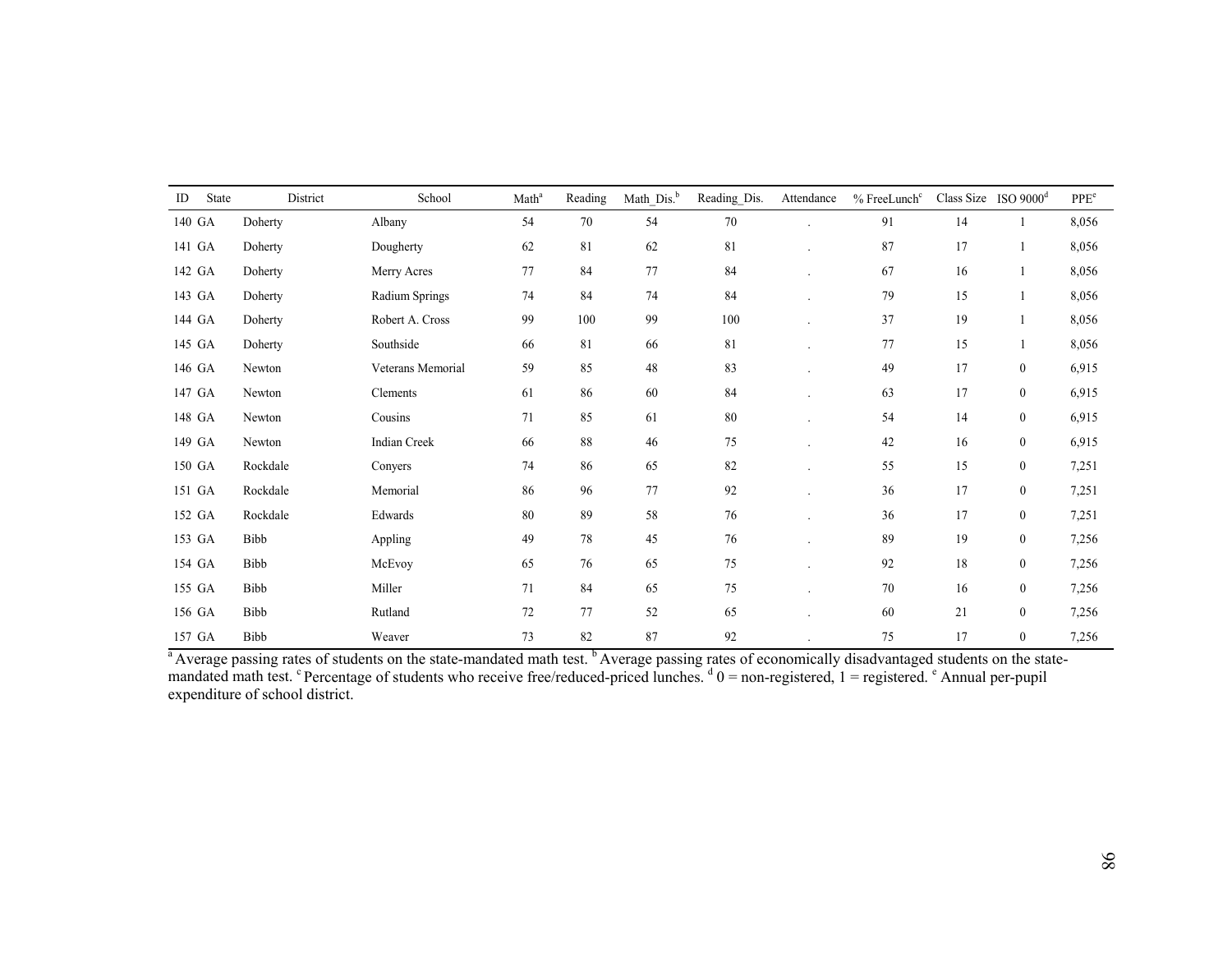| able |  |
|------|--|
|      |  |
|      |  |
|      |  |
|      |  |

*School- and School District-level Dependent and Independent Variables for High Schools*

| ID | State     | District                 | School                | Math <sup>a</sup> | Reading | Math $Dis.^{b}$ | Reading Dis. Graduation |       | $%$ FreeLunch <sup>c</sup> Class Size ISO $9000d$ |       |      | PPE <sup>e</sup> |
|----|-----------|--------------------------|-----------------------|-------------------|---------|-----------------|-------------------------|-------|---------------------------------------------------|-------|------|------------------|
| 1  | PA        | Allentown city           | Louis E Dieruff       | 21.90             | 40.80   | 12.20           | 27.60                   | 66.50 | 50.10                                             | 20.30 | 0.00 | 6941.00          |
| 2  | PA        | Allentown city           | William Allen         | 22.30             | 38.80   | 13.80           | 27.70                   | 56.10 | 45.00                                             | 23.10 | 0.00 | 6941.00          |
| 3  | PA        | Altoona area             | Altoona Area          | 52.80             | 65.40   | 33.20           | 46.20                   | 84.50 | 31.80                                             | 17.10 | 1.00 | 7682.00          |
| 4  | PA        | Erie city                | Central               | 39.90             | 61.60   | 37.20           | 58.60                   | 77.80 | 57.90                                             | 12.10 | 0.00 | 8465.00          |
| 5  | PA        | Erie city                | East                  | 27.40             | 46.00   | 24.30           | 41.60                   | 81.00 | 73.70                                             | 15.90 | 0.00 | 8465.00          |
| 6  | PA        | Erie city                | <b>Strong Vincent</b> | 32.30             | 59.80   | 28.70           | 58.60                   | 78.70 | 65.80                                             | 16.10 | 0.00 | 8465.00          |
| 7  | PA        | Lancaster                | McCaskey              | 26.10             | 38.90   | 10.20           | 21.20                   | 62.70 | 70.10                                             | 22.90 | 1.00 | 9079.00          |
| 8  | PA        | Reading                  | Reading               | 15.20             | 28.70   | 8.60            | 18.50                   | 63.80 | 44.40                                             | 19.00 | 0.00 | 6639.00          |
| 9  | PA        | Scranton                 | Scranton              | 44.10             | 60.70   | 36.40           | 47.50                   | 81.00 | 25.50                                             | 15.70 | 0.00 | 9277.00          |
| 10 | PA        | Scranton                 | West Scranton         | 47.10             | 57.60   | 17.10           | 34.30                   | 84.60 | 27.00                                             | 12.20 | 0.00 | 9277.00          |
| 11 | OH        | Evergreen                | Evergreen             | 89.80             | 98.10   | 83.30           | 94.10                   | 95.60 | 15.40                                             | 19.40 | 0.00 | 7827.00          |
| 12 | OH        | West Liberty-Salem       | West Liberty-Salem    | 93.80             | 97.50   | 80.00           | 90.00                   | 96.90 | 11.40                                             | 17.20 | 0.00 | 7454.00          |
| 13 | OH        | <b>Black River Local</b> | <b>Black River</b>    | 82.20             | 92.40   | 79.20           | 75.00                   | 93.90 | 17.90                                             | 21.20 | 0.00 | 6302.00          |
| 14 | OH        | Liberty Center           | Liberty Center        | 90.40             | 98.60   | 54.50           | 72.70                   | 95.90 | 9.60                                              | 21.50 | 1.00 | 6705.00          |
| 15 | WA        | Longview                 | Mark Morris           | 51.60             | 69.90   | 26.90           | 46.20                   | 56.70 | 24.30                                             | 24.30 | 0.00 | 7627.00          |
| 16 | WA        | Longview                 | R. A. Long            | 36.90             | 58.40   | 21.20           | 38.00                   | 45.60 | 38.00                                             | 23.10 | 0.00 | 7627.00          |
| 17 | WA        | Franklin Pierce          | Franklin-Pierce       | 36.30             | 60.00   | 24.40           | 51.20                   | 74.00 | 38.00                                             | 20.10 | 0.00 | 6881.00          |
| 18 | WA        | Franklin Pierce          | Washington            | 24.00             | 47.00   | 17.90           | 34.50                   | 78.00 | 39.60                                             | 19.00 | 0.00 | 6881.00          |
| 19 | WA        | Moses Lake               | Moses Lake            | 41.70             | 60.10   | 30.80           | 49.00                   | 68.00 | 35.30                                             | 23.60 | 0.00 | 6694.00          |
| 20 | WA        | Wenatchee                | Wenatchee             | 44.90             | 64.80   | 20.80           | 41.70                   | 80.50 | 29.00                                             | 22.40 | 1.00 | 6602.00          |
| 21 | <b>WA</b> | Wenatchee                | Westside              | 18.90             | 43.20   | 22.20           | 38.90                   | 15.20 | 38.60                                             | 17.40 | 1.00 | 6602.00          |
| 22 | TN        | Clarksville-Mongomery    | Clarkville            | 93.00             | 94.00   | 85.00           | 78.00                   | 74.80 | 27.20                                             | 16.20 | 1.00 | 5170.00          |
| 23 | <b>TN</b> | Clarksville-Mongomery    | Kenwood               | 97.00             | 93.00   | 95.00           | 89.00                   | 74.10 | 45.30                                             | 17.20 | 1.00 | 5170.00          |
| 24 | <b>TN</b> | Clarksville-Mongomery    | Montgomery Central    | 91.00             | 90.00   | 95.00           | 85.00                   | 77.40 | 24.90                                             | 14.90 | 1.00 | 5170.00          |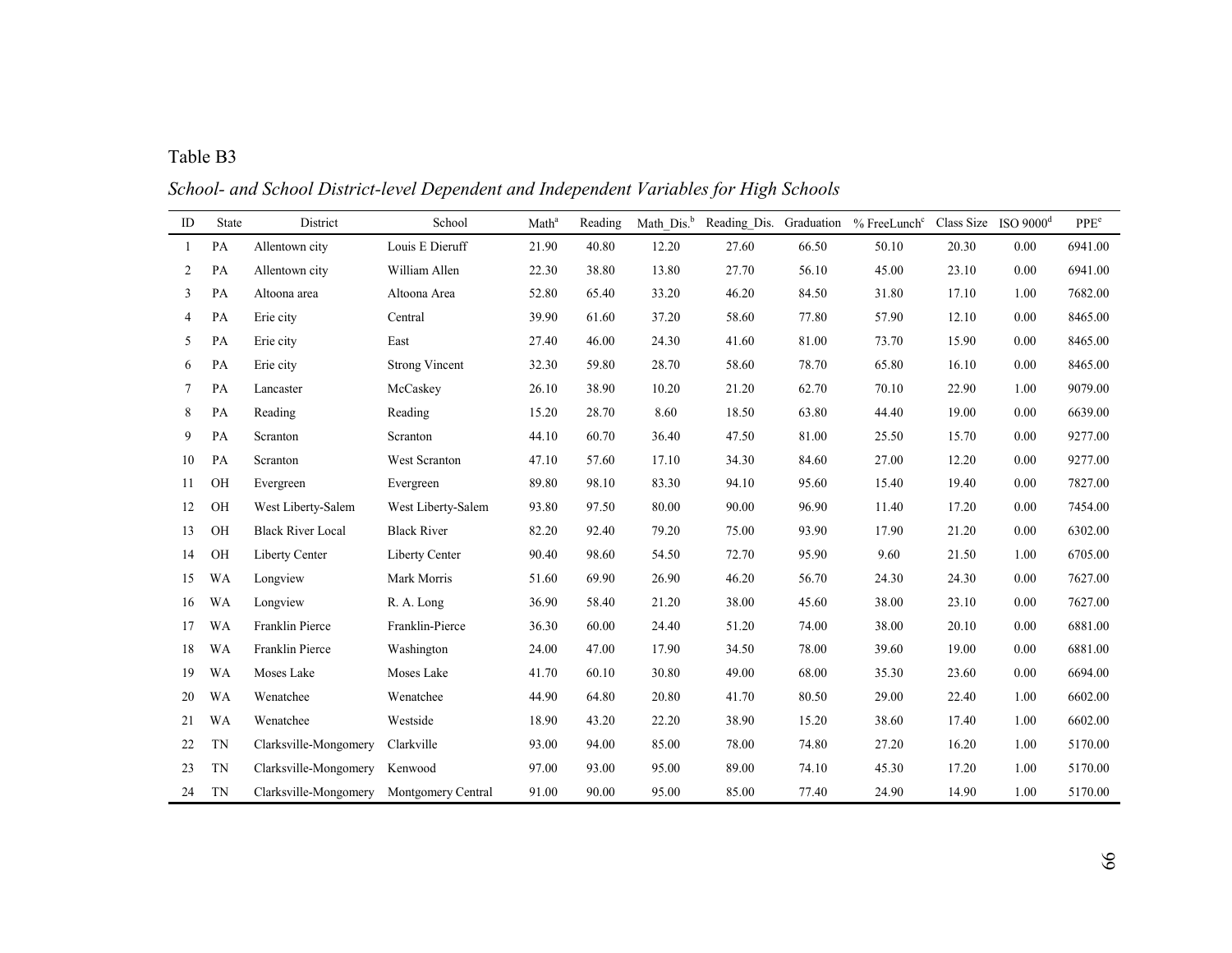| ID | <b>State</b> | District              | School              | Math <sup>a</sup> | Reading | Math Dis. <sup>b</sup> |                      |       | Reading_Dis. Graduation % FreeLunch <sup>c</sup> Class Size ISO 9000 <sup>d</sup> |       |      | PPE <sup>e</sup> |
|----|--------------|-----------------------|---------------------|-------------------|---------|------------------------|----------------------|-------|-----------------------------------------------------------------------------------|-------|------|------------------|
| 25 | <b>TN</b>    | Clarksville-Mongomery | Northeast           | 84.00             | 95.00   | 73.00                  | 89.00                | 82.30 | 27.70                                                                             | 17.00 | 1.00 | 5170.00          |
| 26 | <b>TN</b>    | Clarksville-Mongomery | Northwest           | 86.00             | 90.00   | 78.00                  | 84.00                | 68.10 | 34.60                                                                             | 15.30 | 1.00 | 5170.00          |
| 27 | <b>TN</b>    | Clarksville-Mongomery | Rossview            | 90.00             | 91.00   | 78.00                  | 76.00                | 79.30 | 20.40                                                                             | 15.40 | 1.00 | 5170.00          |
| 28 | <b>TN</b>    | Rutherford            | Blackman            | 93.00             | 98.00   | 86.00                  | 91.00                | 87.20 | 12.90                                                                             | 16.80 | 0.00 | 5301.00          |
| 29 | <b>TN</b>    | Rutherford            | LaVergne            | 80.00             | 94.00   | 69.00                  | 93.00                | 81.10 | 24.40                                                                             | 15.80 | 0.00 | 5301.00          |
| 30 | <b>TN</b>    | Rutherford            | Oakland             | 85.00             | 95.00   | 87.00                  | 90.00                | 83.80 | 31.80                                                                             | 14.80 | 0.00 | 5301.00          |
| 31 | <b>TN</b>    | Rutherford            | Riverside           | 90.00             | 96.00   | 78.00                  | 93.00                | 84.60 | 18.70                                                                             | 12.90 | 0.00 | 5301.00          |
| 32 | <b>TN</b>    | Rutherford            | Smyrna              | 90.00             | 97.00   | 86.00                  | 91.00                | 86.70 | 26.80                                                                             | 14.80 | 0.00 | 5301.00          |
| 33 | <b>TN</b>    | Sumner                | Gallantin           | 81.00             | 91.00   | 78.00                  | 80.00                | 77.10 | 31.80                                                                             | 13.40 | 0.00 | 5740.00          |
| 34 | <b>TN</b>    | Sumner                | Handersonville      | 88.00             | 97.00   | 95.00                  | 93.00                | 93.00 | 7.00                                                                              | 14.70 | 0.00 | 5740.00          |
| 35 | <b>TN</b>    | Sumner                | <b>Station Camp</b> | 95.00             | 97.00   | 65.00                  | 94.00                | 93.30 | 19.80                                                                             | 9.10  | 0.00 | 5740.00          |
| 36 | <b>TN</b>    | Sumner                | Westmoreland        | 89.00             | 92.00   | 75.00                  | 92.00                | 88.90 | 25.20                                                                             | 12.20 | 0.00 | 5740.00          |
| 37 | NV           | Clark                 | Clark High          | 44.10             | 62.10   | $\sim$                 |                      | 66.80 | 26.20                                                                             | 20.70 | 1.00 | 5774.00          |
| 38 | NV           | Clark                 | <b>Desert Pines</b> | 26.80             | 53.30   | 23.90                  | 50.70                | 62.00 | 38.40                                                                             | 20.00 | 1.00 | 5774.00          |
| 39 | NV           | Clark                 | Moapa Valley        | 52.40             | 74.40   | 46.20                  | 53.80                | 91.70 | 20.90                                                                             | 14.80 | 1.00 | 5774.00          |
| 40 | NV           | Clark                 | Rancho              | 35.30             | 53.60   | $\Box$                 | $\ddot{\phantom{a}}$ | 56.60 | 26.60                                                                             | 21.10 | 1.00 | 5774.00          |
| 41 | NV           | Clark                 | Valley              | 34.00             | 52.00   | 36.40                  | 50.90                | 65.70 | 40.30                                                                             | 20.20 | 1.00 | 5774.00          |
| 42 | NV           | Clark                 | Virgin Valley       | 53.60             | 71.00   | 44.70                  | 59.60                | 73.20 | 34.70                                                                             | 15.60 | 1.00 | 5774.00          |
| 43 | NV           | Clark                 | Western             | 18.30             | 48.60   | 8.20                   | 51.00                | 46.40 | 30.90                                                                             | 20.70 | 1.00 | 5774.00          |
| 44 | NV           | Lyon                  | Dayton              | 50.00             | 77.70   | 42.50                  | 60.00                | 85.40 | 24.00                                                                             | 15.70 | 0.00 | 7021.00          |
| 45 | NV           | Lyon                  | Fernley             | 49.70             | 73.60   | 40.00                  | 65.00                | 83.10 | 27.40                                                                             | 14.20 | 0.00 | 7021.00          |
| 46 | NV           | Lyon                  | Smith Valley        | 69.60             | 95.70   |                        |                      | 90.90 | 18.80                                                                             | 10.40 | 0.00 | 7021.00          |
| 47 | NV           | Lyon                  | Yerington           | 57.80             | 86.70   |                        |                      | 78.00 | 34.30                                                                             | 15.10 | 0.00 | 7021.00          |
| 48 | NV           | Nye                   | <b>Beatty</b>       | 40.70             | 77.80   | 31.30                  | 62.50                | 45.20 | 49.20                                                                             | 13.10 | 0.00 | 7810.00          |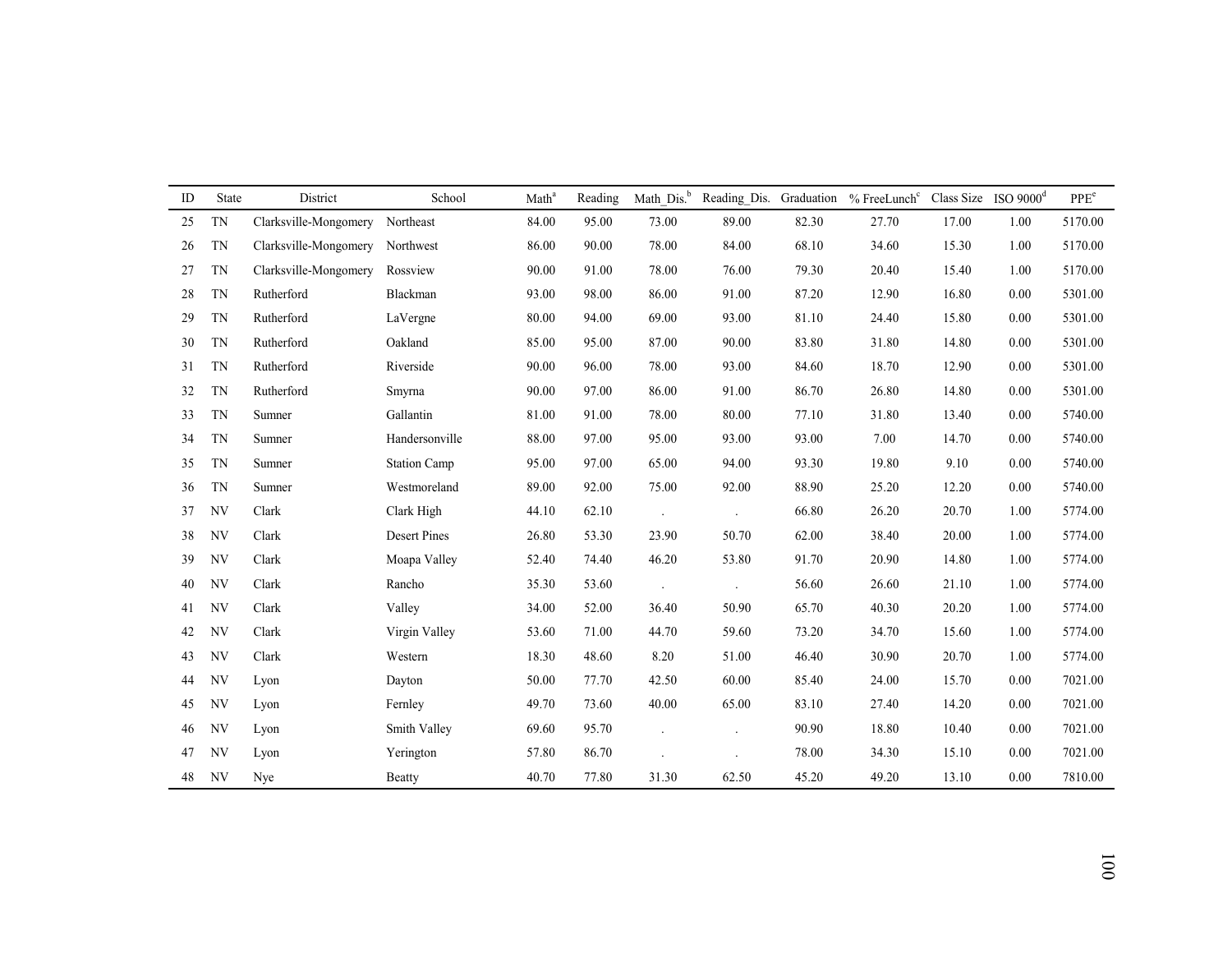| ID | <b>State</b> | District               | School             | Math <sup>a</sup> | Reading | Math Dis. <sup>b</sup> |       |       | Reading Dis. Graduation % FreeLunch <sup>c</sup> Class Size ISO 9000 <sup>d</sup> |       |      | PPE <sup>e</sup> |
|----|--------------|------------------------|--------------------|-------------------|---------|------------------------|-------|-------|-----------------------------------------------------------------------------------|-------|------|------------------|
| 49 | NV           | Nye                    | Round Mountain     | 65.50             | 86.20   |                        |       | 83.90 | 18.20                                                                             | 11.60 | 0.00 | 7810.00          |
| 50 | NV           | Nye                    | Tonopah            | 61.90             | 73.80   |                        |       | 83.00 | 28.90                                                                             | 10.60 | 0.00 | 7810.00          |
| 51 | NV           | Washoe                 | Galena             | 69.80             | 86.00   | 22.20                  | 48.90 | 86.60 | 8.30                                                                              | 21.10 | 0.00 | 6120.00          |
| 52 | NV           | Washoe                 | Hug                | 24.30             | 51.50   | 23.20                  | 48.40 | 51.70 | 42.80                                                                             | 15.30 | 0.00 | 6120.00          |
| 53 | NV           | Washoe                 | Incline            | 52.50             | 77.80   | $\overline{a}$         |       | 72.10 | 3.10                                                                              | 13.10 | 0.00 | 6120.00          |
| 54 | NV           | Washoe                 | Mc Queen           | 62.50             | 82.50   | 15.80                  | 47.40 | 92.70 | 4.20                                                                              | 20.60 | 0.00 | 6120.00          |
| 55 | NV           | Washoe                 | North Valleys      | 51.30             | 74.70   | 34.00                  | 54.00 | 84.20 | 15.80                                                                             | 20.00 | 0.00 | 6120.00          |
| 56 | NV           | Washoe                 | Reed               | 59.90             | 81.70   | 26.90                  | 46.20 | 85.20 | 4.80                                                                              | 19.70 | 0.00 | 6120.00          |
| 57 | NV           | Washoe                 | Reno               | 72.30             | 84.70   | 41.30                  | 50.00 | 87.20 | 6.00                                                                              | 20.70 | 0.00 | 6120.00          |
| 58 | NV           | Washoe                 | Spanish Springs    | 57.00             | 82.70   | 34.00                  | 63.80 | 87.10 | 9.90                                                                              | 19.80 | 0.00 | 6120.00          |
| 59 | NV           | Washoe                 | <b>Sparks</b>      | 32.10             | 62.70   | 18.60                  | 45.10 | 75.10 | 24.10                                                                             | 16.10 | 0.00 | 6120.00          |
| 60 | NV           | Washoe                 | Wooster            | 51.90             | 64.30   | 34.80                  | 43.90 | 75.50 | 17.40                                                                             | 17.00 | 0.00 | 6120.00          |
| 61 | NC           | Guilford County        | Ben L Smith        | 39.00             | 39.00   | 33.00                  | 30.00 | 93.20 | 63.00                                                                             | 23.60 | 1.00 | 6943.00          |
| 62 | NC           | Guilford County        | Dudley             | 45.00             | 31.00   | 44.00                  | 35.00 | 96.70 | 54.00                                                                             | 16.90 | 1.00 | 6943.00          |
| 63 | NC           | Guilford County        | Eastern Guilford   | 59.00             | 40.00   | 55.00                  | 36.00 | 96.80 | 46.00                                                                             | 14.70 | 1.00 | 6943.00          |
| 64 | NC           | Guilford County        | Grimsley           | 81.00             | 57.00   | 78.00                  | 50.00 | 98.50 | 21.00                                                                             | 16.30 | 1.00 | 6943.00          |
| 65 | NC           | Guilford County        | High Point Central | 60.00             | 47.00   | 52.00                  | 37.00 | 95.40 | 64.00                                                                             | 19.40 | 1.00 | 6943.00          |
| 66 | NC           | Guilford County        | Lucy Ragsdale      | 72.00             | 46.00   | 63.00                  | 37.00 | 98.70 | 23.00                                                                             | 16.70 | 1.00 | 6943.00          |
| 67 | NC           | Guilford County        | Northeast Guilford | 66.00             | 44.00   | 58.00                  | 41.00 | 95.90 | 27.00                                                                             | 14.50 | 1.00 | 6943.00          |
| 68 | NC           | Guilford County        | Northwest Guilford | 88.00             | 60.00   | 86.00                  | 38.00 | 99.20 | 5.00                                                                              | 16.90 | 1.00 | 6943.00          |
| 69 | NC           | Guilford County        | Page               | 71.00             | 45.00   | 69.00                  | 43.00 | 94.70 | 31.00                                                                             | 17.30 | 1.00 | 6943.00          |
| 70 | NC           | Guilford County        | Southeast Guilford | 72.00             | 67.00   | 67.00                  | 57.00 | 98.00 | 13.00                                                                             | 14.60 | 1.00 | 6943.00          |
| 71 | NC           | Guilford County        | Southern Guilford  | 62.00             | 53.00   | 63.00                  | 49.00 | 97.10 | 36.00                                                                             | 13.60 | 1.00 | 6943.00          |
| 72 | NC           | <b>Guilford County</b> | Southwest Guilford | 71.00             | 58.00   | 72.00                  | 58.00 | 98.50 | 15.00                                                                             | 15.90 | 1.00 | 6943.00          |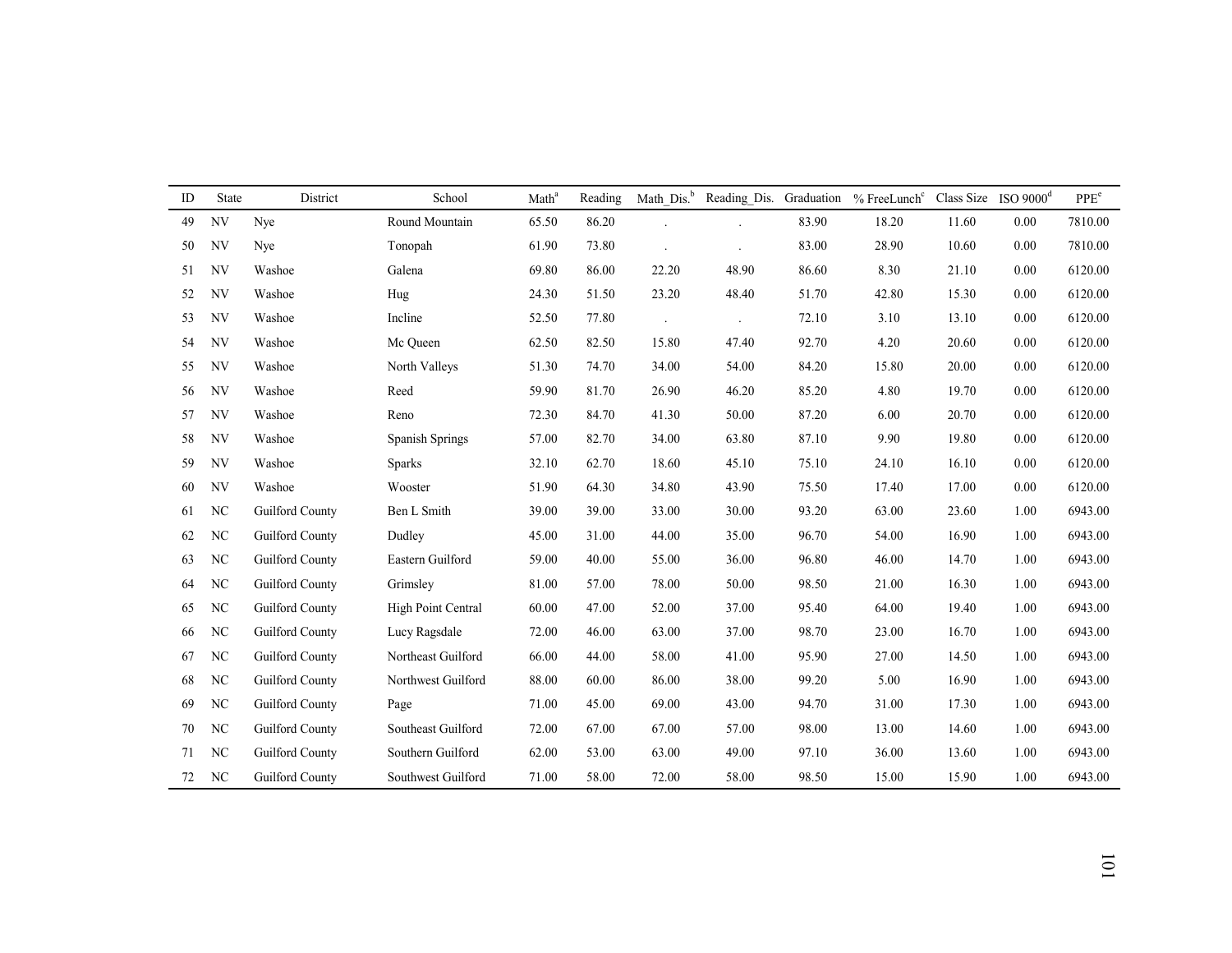| ID | State          | District                 | School                  | Math <sup>a</sup> | Reading | Math Dis. <sup>b</sup> | Reading_Dis. Graduation |       | $%$ FreeLunch $c$ | Class Size ISO $9000d$ |      | PPE <sup>e</sup> |
|----|----------------|--------------------------|-------------------------|-------------------|---------|------------------------|-------------------------|-------|-------------------|------------------------|------|------------------|
| 73 | NC             | Guilford County          | Western Guilford        | 82.00             | 64.00   | 77.00                  | 48.00                   | 97.20 | 20.00             | 21.60                  | 1.00 | 6943.00          |
| 74 | NC             | Guilford County          | T Wingate Andrews       | 49.00             | 34.00   | 46.00                  | 29.00                   |       | 47.00             | 17.30                  | 1.00 | 6943.00          |
| 75 | NC             | <b>Gaston County</b>     | Ashbrook                | 64.00             | 60.00   | 39.00                  | 33.00                   |       | 26.00             | 16.20                  | 0.00 | 5977.00          |
| 76 | NC             | <b>Gaston County</b>     | <b>Bessemer City</b>    | 58.00             | 56.00   | 46.00                  | 29.00                   |       | 26.00             | 14.80                  | 0.00 | 5977.00          |
| 77 | NC             | <b>Gaston County</b>     | Cherryville Senoir      | 69.00             | 56.00   | 55.00                  | 33.00                   |       | 27.00             | 14.20                  | 0.00 | 5977.00          |
| 78 | NC             | <b>Gaston County</b>     | Eastgaston              | 70.00             | 63.00   | 52.00                  | 34.00                   |       | 19.00             | 17.10                  | 0.00 | 5977.00          |
| 79 | NC             | <b>Gaston County</b>     | Forestview              | 77.00             | 70.00   | 51.00                  | 44.00                   |       | 15.00             | 16.60                  | 0.00 | 5977.00          |
| 80 | NC             | <b>Gaston County</b>     | Highland school of tech | 95.00             | 87.00   | 96.00                  | 73.00                   |       | 18.00             | 11.90                  | 0.00 | 5977.00          |
| 81 | NC             | <b>Gaston County</b>     | Hunter Huss             | 48.00             | 43.00   | 36.00                  | 32.00                   |       | 44.00             | 15.20                  | 0.00 | 5977.00          |
| 82 | NC             | <b>Gaston County</b>     | North Gaston            | 59.00             | 53.00   | 36.00                  | 30.00                   |       | 28.00             | 16.20                  | 0.00 | 5977.00          |
| 83 | NC             | <b>Gaston County</b>     | South point             | 66.00             | 59.00   | 55.00                  | 32.00                   |       | 20.00             | 16.00                  | 0.00 | 5977.00          |
| 84 | NC             | <b>Cumberland County</b> | Cape Fear               | 65.00             | 63.00   | 48.00                  | 52.00                   |       | 37.00             | 14.90                  | 0.00 | 6301.00          |
| 85 | NC             | <b>Cumberland County</b> | Douglas Byrd            | 56.00             | 57.00   | 56.00                  | 54.00                   |       | 48.00             | 13.40                  | 0.00 | 6301.00          |
| 86 | NC             | Cumberland County        | <b>EE</b> Smith         | 42.00             | 44.00   | 37.00                  | 40.00                   |       | 48.00             | 15.80                  | 0.00 | 6301.00          |
| 87 | NC             | <b>Cumberland County</b> | Jack Briit              | 72.00             | 71.00   | 56.00                  | 50.00                   |       | 26.00             | 14.90                  | 0.00 | 6301.00          |
| 88 | NC             | Cumberland County        | Massey Hill Classical   | 87.00             | 87.00   | 95.00                  | 89.00                   |       | 16.00             | 11.60                  | 0.00 | 6301.00          |
| 89 | NC             | <b>Cumberland County</b> | Pine Forest             | 50.00             | 53.00   | 42.00                  | 51.00                   |       | 37.00             | 14.50                  | 0.00 | 6301.00          |
| 90 | NC             | Cumberland County        | Reid Ross Classical     | 72.00             | 83.00   | 82.00                  | 82.00                   |       | 37.00             | 17.20                  | 0.00 | 6301.00          |
| 91 | NC             | Cumberland County        | Seventy-First           | 54.00             | 61.00   | 44.00                  | 52.00                   |       | 35.00             | 16.30                  | 0.00 | 6301.00          |
| 92 | NC             | Cumberland County        | South View              | 59.00             | 59.00   | 46.00                  | 47.00                   |       | 38.00             | 15.70                  | 0.00 | 6301.00          |
| 93 | NC             | Cumberland County        | Terry Sanford           | 74.00             | 69.00   | 43.00                  | 36.00                   |       | 28.00             | 15.10                  | 0.00 | 6301.00          |
| 94 | NC             | Cumberland County        | Westover                | 60.00             | 54.00   | 53.00                  | 48.00                   |       | 45.00             | 14.30                  | 0.00 | 6301.00          |
| 95 | N <sub>C</sub> | Rockingham County        | Rockingham county       | 72.00             | 70.00   | 53.00                  | 36.00                   | 94.20 | 21.00             | 16.00                  | 0.00 | 6336.00          |
| 96 | NC             | Rockingham County        | John Motley Morehead    | 66.00             | 61.00   | 59.00                  | 49.00                   | 94.60 | 29.00             | 16.40                  | 0.00 | 6336.00          |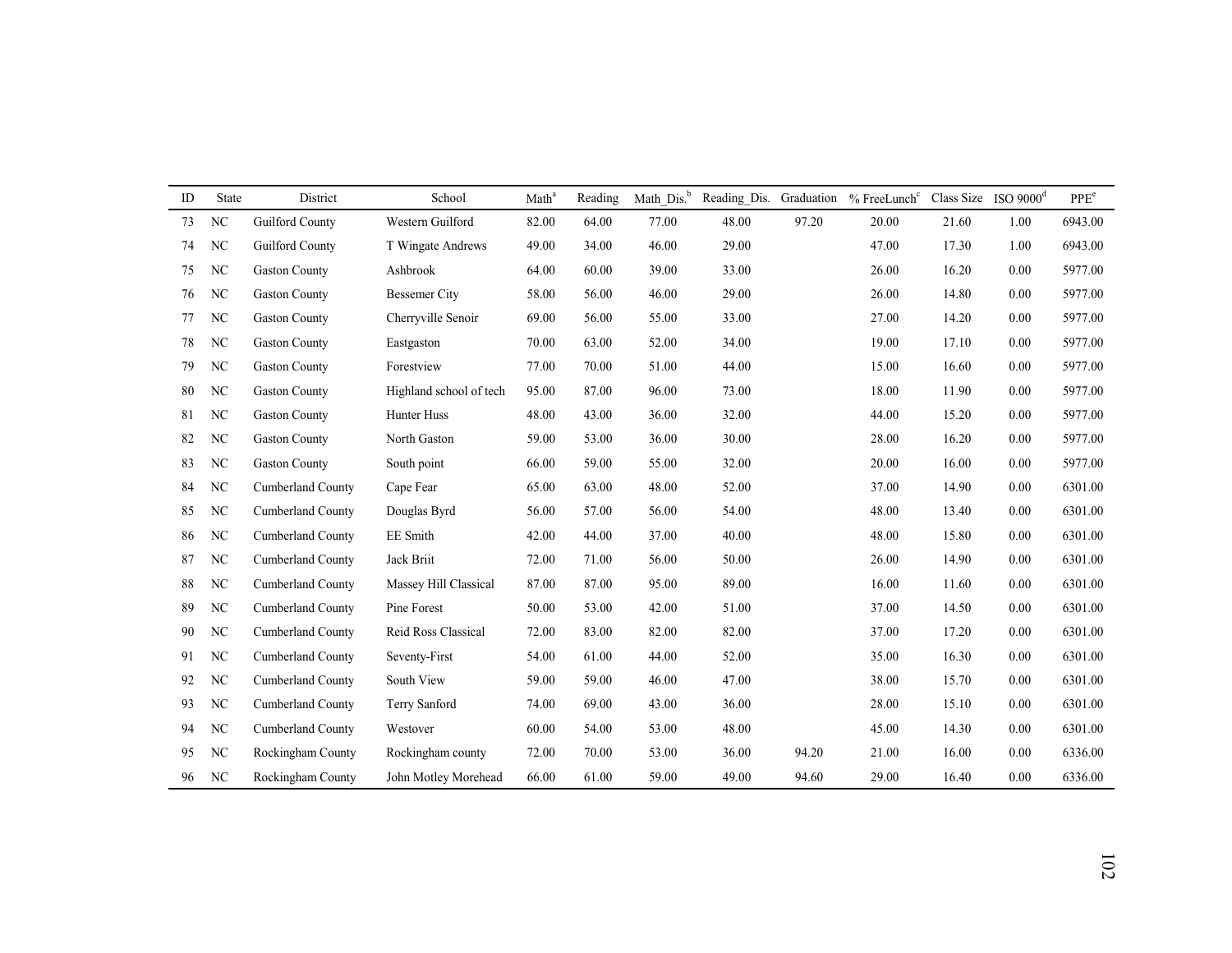| ID  | State | District          | School          | Math <sup>a</sup> | Reading | Math Dis. <sup>b</sup> | Reading Dis. | Graduation | $%$ FreeLunch <sup>c</sup> | Class Size | $ISO$ 9000 $^{d}$ | $\ensuremath{\mathsf{PPE}}\xspace^\text{e}$ |
|-----|-------|-------------------|-----------------|-------------------|---------|------------------------|--------------|------------|----------------------------|------------|-------------------|---------------------------------------------|
| 97  | NC    | Rockingham County | D.L. McMichael  | 71.00             | 67.00   | 63.00                  | 53.00        | 95.60      | 24.00                      | 15.30      | 0.00              | 6336.00                                     |
| 98  | NC    | Rockingham County | Reidsville      | 44.00             | 46.00   | 20.00                  | 32.00        | 96.10      | 47.00                      | 14.90      | 0.00              | 6336.00                                     |
| 99  | GA    | Doherty           | Albany          | 58.00             | 79.00   | 58.00                  | 79.00        | 53.80      | 52.00                      | 14.20      | 1.00              | 8056.00                                     |
| 100 | GA    | Doherty           | Dougherty       | 63.00             | 86.00   | 63.00                  | 86.00        | 44.80      | 67.30                      | 18.30      | 1.00              | 8056.00                                     |
| 101 | GA    | Doherty           | Monroe          | 61.00             | 82.00   | 61.00                  | 82.00        | 62.10      | 68.40                      | 15.90      | 1.00              | 8056.00                                     |
| 102 | GA    | Doherty           | westover        | 75.00             | 88.00   | 75.00                  | 88.00        | 71.30      | 44.10                      | 19.40      | 1.00              | 8056.00                                     |
| 103 | GA    | Newton            | Newton          | 77.00             | 90.00   | 61.00                  | 83.00        | 57.00      | 39.70                      | 19.00      | 0.00              | 6915.00                                     |
| 104 | GA    | Newton            | Eastside        | 67.00             | 85.00   | 50.00                  | 76.00        | 61.20      | 36.20                      | 16.60      | 0.00              | 6915.00                                     |
| 105 | GA    | Rockdale          | Heritage        | 89.00             | 96.00   | 67.00                  | 81.00        | 88.10      | 22.80                      | 16.60      | 0.00              | 7251.00                                     |
| 106 | GA    | Rockdale          | Salem           | 80.00             | 92.00   | 59.00                  | 90.00        | 76.10      | 24.70                      | 17.00      | 0.00              | 7251.00                                     |
| 107 | GA    | Rockdale          | Rockdale county | 82.00             | 90.00   | 78.00                  | 81.00        | 69.40      | 38.30                      | 15.50      | 0.00              | 7251.00                                     |
| 108 | GA    | Bibb              | Central         | 75.00             | 93.00   | 62.00                  | 84.00        | 67.30      | 45.90                      | 17.60      | 0.00              | 7256.00                                     |
| 109 | GA    | Bibb              | Northeast       | 46.00             | 86.00   | 40.00                  | 82.00        | 49.40      | 76.00                      | 19.00      | 0.00              | 7256.00                                     |
| 110 | GA    | Bibb              | Rutland         | 52.00             | 80.00   | 26.00                  | 60.00        | 71.10      | 43.70                      | 16.30      | 0.00              | 7256.00                                     |
| 111 | GA    | Bibb              | Southwest       | 41.00             | 80.00   | 41.00                  | 76.00        | 51.60      | 75.50                      | 19.60      | 0.00              | 7256.00                                     |
| 112 | GA    | Bibb              | Westside        | 80.00             | 94.00   | 71.00                  | 89.00        | 68.10      | 40.50                      | 17.70      | 0.00              | 7256.00                                     |

<sup>a</sup> Average passing rates of students on the state-mandated math test. <sup>b</sup> Average passing rates of economically disadvantaged students on the statemandated math test. <sup>c</sup> Percentage of students who receive free/reduced-priced lunches.  $d\theta$  = non-registered, 1 = registered. <sup>e</sup> Annual per-pupil expenditure of school district.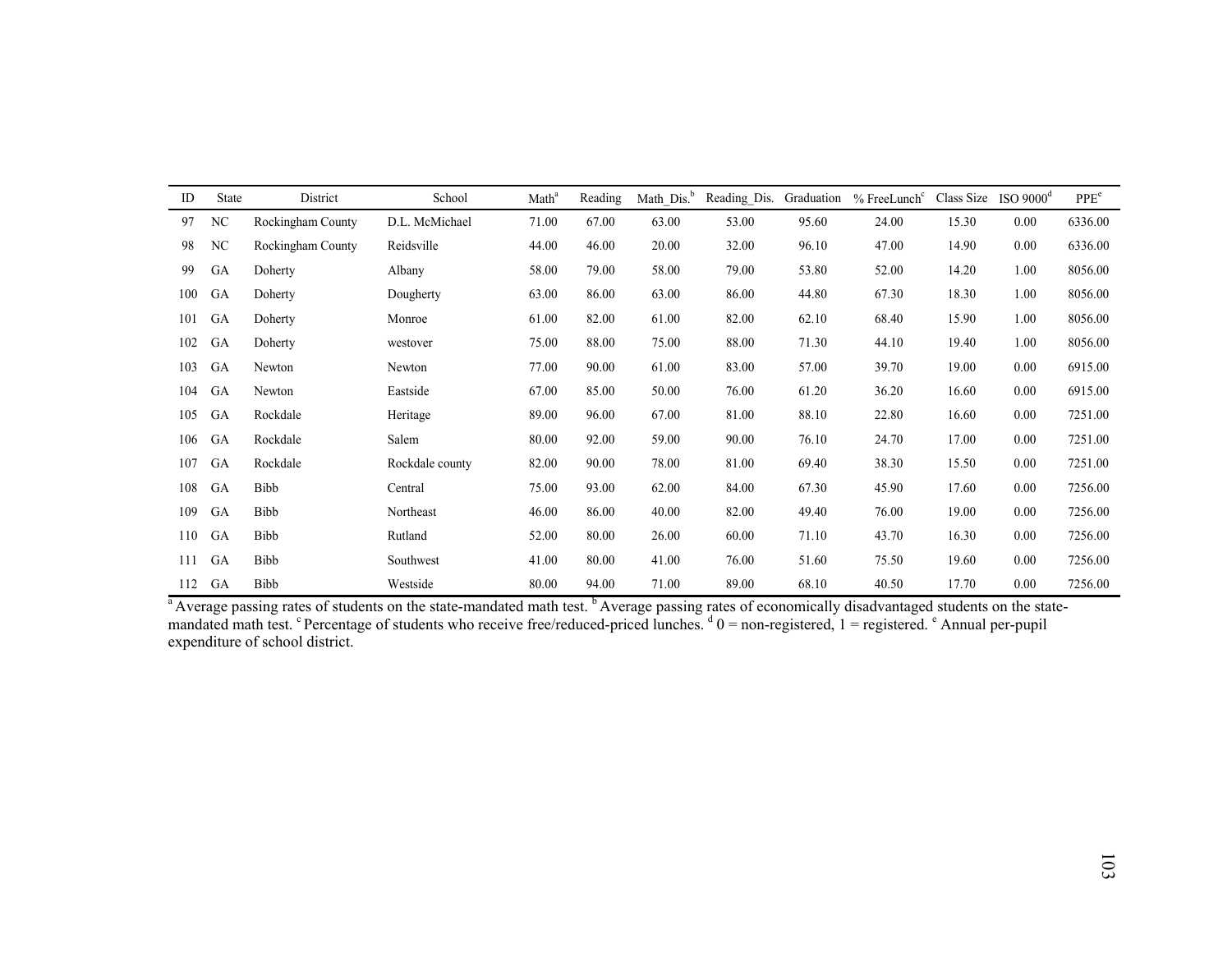**Appendix C** 

**Complete Output of HLM Analysis**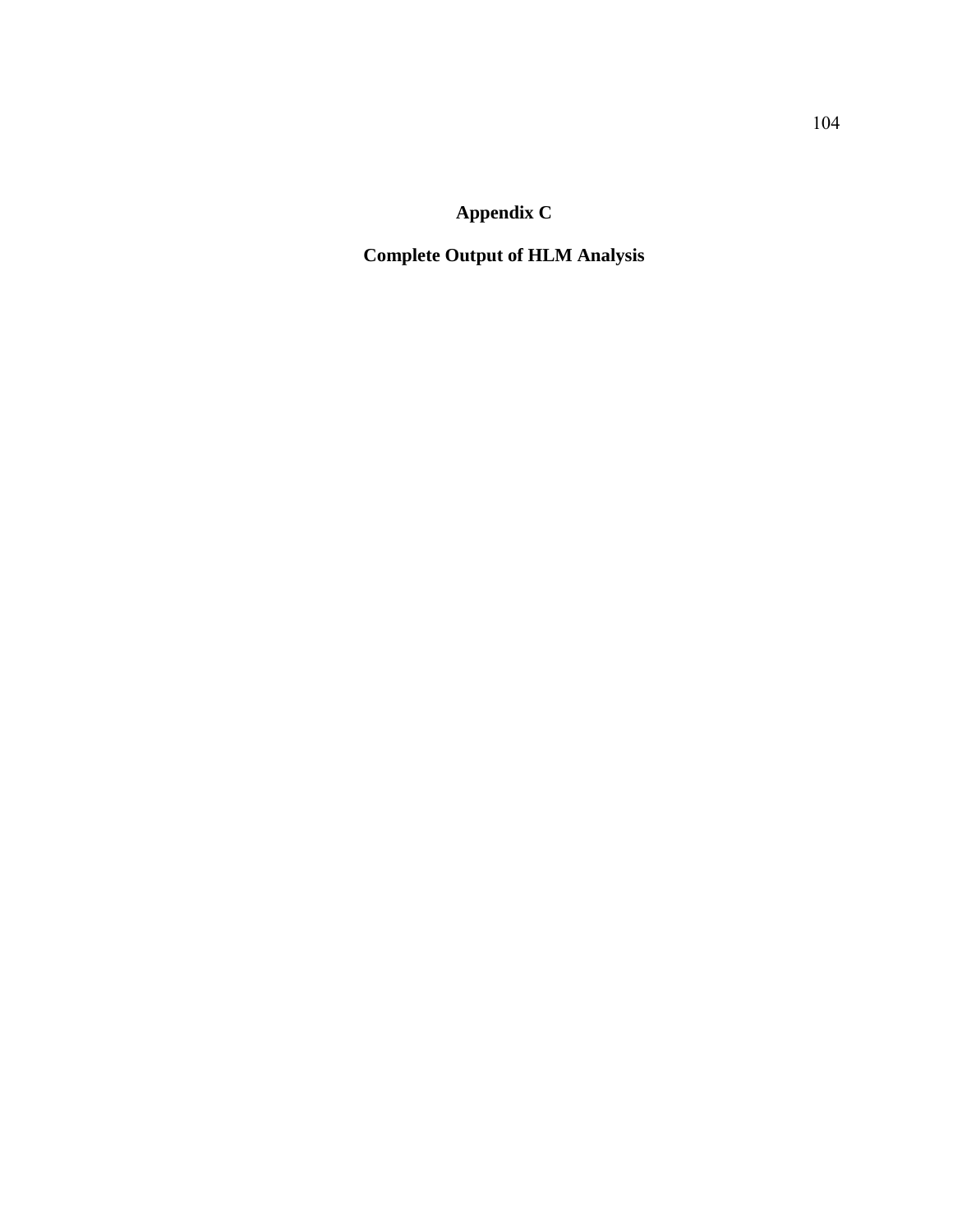## **Elementary\_Math\_Null Model**

| Program:   | HLM 6 Hierarchical Linear and Nonlinear Modeling |
|------------|--------------------------------------------------|
| Authors:   | Stephen Raudenbush, Tony Bryk, & Richard Congdon |
| Publisher: | Scientific Software International, Inc. (c) 2000 |

techsupport@ssicentral.com

www.ssicentral.com

| Module: | HLM2.EXE (6.02.25138.2) |
|---------|-------------------------|
| Date:   | 17 October 2005, Monday |
| Time:   | 22:59:26                |
|         |                         |

SPECIFICATIONS FOR THIS HLM2 RUN

Problem Title: no title

 The data source for this run = el\_math\_reading\_1018 The command file for this run =  $I:\F$ inal data set\Elementary\el\_math\_reading\_model 1.hlm Output file name  $I: \mathcal{I}$  and data set\Elementary\hlm2.txt The maximum number of level-1 units = 330 The maximum number of level-2 units = 29 The maximum number of iterations = 10000 Method of estimation: restricted maximum likelihood

Weighting Specification

|           |            | Weight<br>Variable |             |  |  |  |  |  |  |
|-----------|------------|--------------------|-------------|--|--|--|--|--|--|
|           | Weighting? | Name               | Normalized? |  |  |  |  |  |  |
| Level 1   | no         |                    |             |  |  |  |  |  |  |
| Level 2   | no         |                    |             |  |  |  |  |  |  |
| Precision | no         |                    |             |  |  |  |  |  |  |

The outcome variable is MATH

The model specified for the fixed effects was:

| $T$ eve $1 - 1$ | $T$ eve $1 - 2$ |
|-----------------|-----------------|
| Coefficients    | Predictors      |
|                 |                 |
| INTRCPT1, BO    | INTRCPT2, G00   |

 The model specified for the covariance components was: ---------------------------------------------------------

Sigma squared (constant across level-2 units)

 Tau dimensions INTRCPT1

 Summary of the model specified (in equation format) ---------------------------------------------------

Level-1 Model

 $V = R0 + R$ Level-2 Model  $B0 = G00 + U0$ 

Iterations stopped due to small change in likelihood function \*\*\*\*\*\*\* ITERATION 4 \*\*\*\*\*\*\* Sigma\_squared = 137.26894 Tau INTRCPT1,B0 276.90053 Tau (as correlations) INTRCPT1,B0 1.000 ---------------------------------------------------- Random level-1 coefficient Reliability estimate ---------------------------------------------------- INTRCPT1, B0 0.927 ---------------------------------------------------- The value of the likelihood function at iteration 4 = -1.320027E+003 The outcome variable is MATH Final estimation of fixed effects: ---------------------------------------------------------------------------- Standard Approx.<br>Fixed Rffect (Coefficient Error T-ratio d.f Coefficient Error T-ratio d.f. P-value ---------------------------------------------------------------------------- For INTRCPT1, B0 INTRCPT2, G00 69.002689 3.208452 21.507 28 0.000 ---------------------------------------------------------------------------- The outcome variable is MATH Final estimation of fixed effects (with robust standard errors) ---------------------------------------------------------------------------- Standard Approx. Fixed Effect Coefficient Error T-ratio d.f. P-value ---------------------------------------------------------------------------- For INTRCPT1, B0 INTRCPT2, G00 69.002689 3.152413 21.889 28 0.000

# Final estimation of variance components:

| Random Effect |      | Standard<br>Deviation | Variance<br>Component | df | Chi-square P-value |       |  |  |
|---------------|------|-----------------------|-----------------------|----|--------------------|-------|--|--|
|               |      |                       |                       |    |                    |       |  |  |
| INTRCPT1,     | TTO. | 16.64033              | 276.90053             | 28 | 724.91279          | 0.000 |  |  |
| $level-1.$    | R    | 11.71618              | 137.26894             |    |                    |       |  |  |

 Statistics for current covariance components model --------------------------------------------------  $Deviance = 2640.053442$ Number of estimated parameters = 2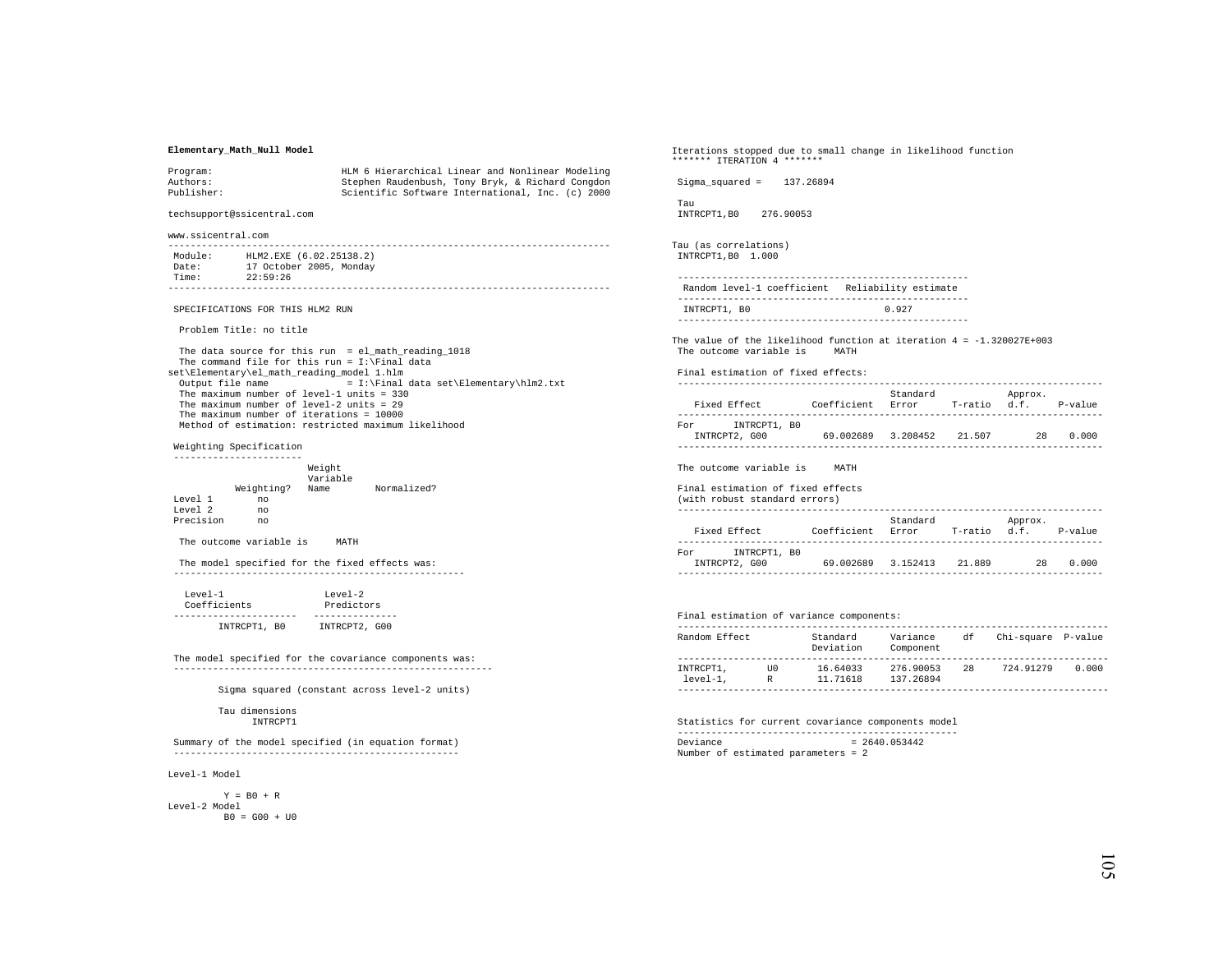## **Elementary\_Math\_Conditional Model**

| Program:<br>Authors:<br>Publisher:                                                                                                                                                                                                                                                               | HLM 6 Hierarchical Linear and Nonlinear Modeling<br>Stephen Raudenbush, Tony Bryk, & Richard Congdon<br>Scientific Software International, Inc. (c) 2000 | INTRCPT1<br>SES slope<br>SIZE slope                                                           |
|--------------------------------------------------------------------------------------------------------------------------------------------------------------------------------------------------------------------------------------------------------------------------------------------------|----------------------------------------------------------------------------------------------------------------------------------------------------------|-----------------------------------------------------------------------------------------------|
| techsupport@ssicentral.com                                                                                                                                                                                                                                                                       |                                                                                                                                                          | Summary of the model specifie                                                                 |
| www.ssicentral.com                                                                                                                                                                                                                                                                               |                                                                                                                                                          | -----------------------------                                                                 |
|                                                                                                                                                                                                                                                                                                  |                                                                                                                                                          | Level-1 Model                                                                                 |
| Module: HLM2.EXE (6.02.25138.2)<br>Date: 16 November 2005, Wednesday<br>Time: 22:58:45                                                                                                                                                                                                           |                                                                                                                                                          | $Y = B0 + B1*(SES) +$                                                                         |
|                                                                                                                                                                                                                                                                                                  |                                                                                                                                                          | Level-2 Model<br>$B0 = G00 + G01*(EXP)$<br>$B1 = G10 + G11*(EXP)$<br>$B2 = G20 + G21*(EXP)$   |
| SPECIFICATIONS FOR THIS HLM2 RUN                                                                                                                                                                                                                                                                 |                                                                                                                                                          | Iterations stopped due to smal<br>******* ITERATION 817 *******                               |
| Problem Title: no title                                                                                                                                                                                                                                                                          |                                                                                                                                                          | $Sigma_square = 79.60869$                                                                     |
| The data source for this run = el mathreading 1116<br>The command file for this run = whlmtemp.hlm<br>The maximum number of level-1 units = $330$<br>The maximum number of level-2 units = $29$<br>The maximum number of iterations = 100<br>Method of estimation: restricted maximum likelihood | Output file name $= D:\F{inal data set}\E{lemma}r{\hbox{h}m2.txt}$                                                                                       | Tau<br>INTRCPT1, B0 268.27984<br>SES, B1 1.66430<br>SIZE, B2 9.59398                          |
| Weighting Specification<br>-----------------------                                                                                                                                                                                                                                               |                                                                                                                                                          | Tau (as correlations)<br>INTRCPT1, B0 1.000 0.432 0.                                          |
|                                                                                                                                                                                                                                                                                                  | Weight<br>Variable                                                                                                                                       | SES, B1 0.432 1.000 0.<br>SIZE, B2 0.964 0.598 1.                                             |
| Level 1<br>no<br>Level 2<br>no                                                                                                                                                                                                                                                                   | Weighting? Name Normalized?                                                                                                                              | ------------------------------<br>Random level-1 coefficient<br>----------------------------- |
| Precision no<br>The outcome variable is MATH                                                                                                                                                                                                                                                     |                                                                                                                                                          | INTRCPT1, BO<br>SES, B1<br>SIZE, B2                                                           |
| The model specified for the fixed effects was:                                                                                                                                                                                                                                                   |                                                                                                                                                          | ------------------------------                                                                |
| $-1 - 1 - 1$                                                                                                                                                                                                                                                                                     | $-1$ $-1$ $-1$                                                                                                                                           | Note: The reliability estimate<br>state of a model model of the model of the common and the   |

|   | $Level-1$<br>Coefficients | $T.P. \rightarrow T P$<br>Predictors |
|---|---------------------------|--------------------------------------|
|   | INTRCPT1, BO              | INTRCPT2, G00                        |
|   |                           | EXP. GO1<br>IS09000, G02             |
| g | SES slope, B1             | INTRCPT2, G10<br>EXP. G11            |
|   | SIZE slope, B2            | IS09000, G12<br>INTRCPT2, G20        |
|   |                           | EXP. G21<br>IS09000, G22             |

'%' - This level-1 predictor has been centered around its grand mean. '\$' - This level-2 predictor has been centered around its grand mean.

 The model specified for the covariance components was: ---------------------------------------------------------

Sigma squared (constant across level-2 units)

 Tau dimensions INTROPT1 SES slope SIZE slope

 $mary$  of the model specified (in equation format) ---------------------------------------------------

 $Y = B0 + B1*(SES) + B2*(SIZE) + R$ 

el-2 Model B0 = G00 + G01\*(EXP) + G02\*(ISO9000) + U0 B1 = G10 + G11\*(EXP) + G12\*(ISO9000) + U1  $B2 = G20 + G21*(EXP) + G22*(ISO9000) + U2$ 

rations stopped due to small change in likelihood function

| Sigma squared =                                 |  | 79.60869 |         |         |  |
|-------------------------------------------------|--|----------|---------|---------|--|
| Tau                                             |  |          |         |         |  |
| INTRCPT1, B0 268.27984                          |  |          | 1.66430 | 9.59398 |  |
| SES.B1                                          |  | 1.66430  | 0.05541 | 0.08547 |  |
| SIZE.B2                                         |  | 9.59398  | 0.08547 | 0.36913 |  |
|                                                 |  |          |         |         |  |
| Tau (as correlations)                           |  |          |         |         |  |
| INTRCPT1, B0 1.000 0.432 0.964                  |  |          |         |         |  |
| SES, B1 0.432 1.000 0.598                       |  |          |         |         |  |
| SIZE, B2 0.964 0.598 1.000                      |  |          |         |         |  |
|                                                 |  |          |         |         |  |
| Random level-1 coefficient Reliability estimate |  |          |         |         |  |
|                                                 |  |          |         |         |  |
| 0.917<br>INTRCPT1, BO                           |  |          |         |         |  |
| SES, B1                                         |  |          | 0.634   |         |  |
| SIZE, B2                                        |  |          | 0.134   |         |  |
|                                                 |  |          |         |         |  |

e: The reliability estimates reported above are based on only 25 of 29 units that had sufficient data for computation. Fixed effects and variance components are based on all the data.

The value of the likelihood function at iteration  $817 = -1.269253E+003$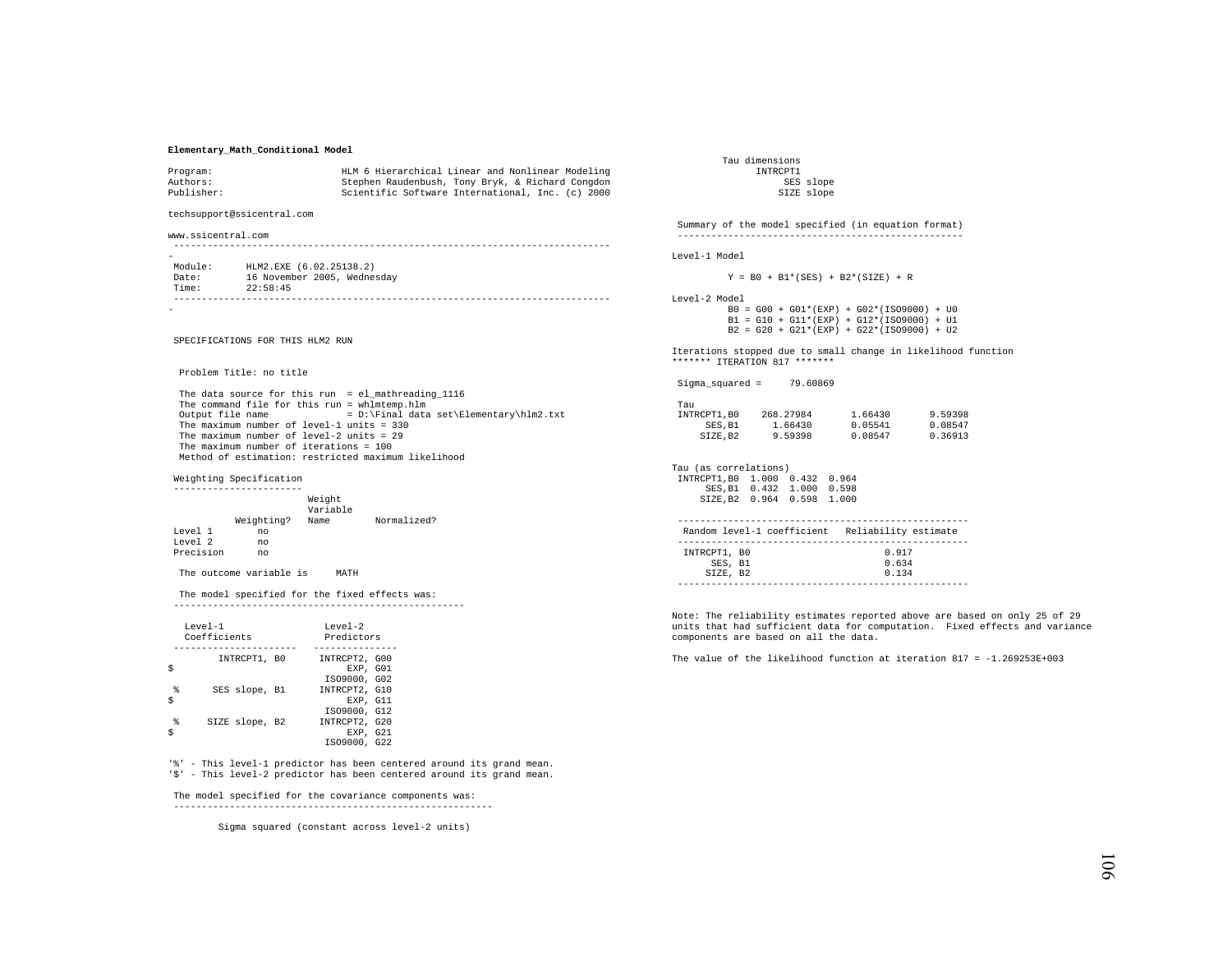#### The outcome variable is MATH

Final estimation of fixed effects:

|                       |             | Standard |              | Approx. |         |
|-----------------------|-------------|----------|--------------|---------|---------|
| Fixed Effect          | Coefficient | Error    | T-ratio d.f. |         | P-value |
|                       |             |          |              |         |         |
| INTRCPT1, B0<br>For   |             |          |              |         |         |
| INTRCPT2, G00         | 68.738369   | 3.756222 | 18.300       | 26      | 0.000   |
| EXP. GO1              | $-0.004129$ | 0.003176 | $-1.300$     | 26      | 0.205   |
| IS09000, G02          | 1.081290    | 7.302712 | 0.148        | 26      | 0.884   |
| SES slope, B1<br>For  |             |          |              |         |         |
| INTRCPT2, G10         | $-0.290639$ | 0.067657 | $-4.296$     | 26      | 0.000   |
| EXP. G11              | 0.000016    | 0.000055 | 0.295        | 26      | 0.770   |
| IS09000, G12          | $-0.081164$ | 0.127531 | $-0.636$     | 26      | 0.530   |
| SIZE slope, B2<br>For |             |          |              |         |         |
| INTRCPT2, G20         | 0.039109    | 0.399676 | 0.098        | 26      | 0.923   |
| EXP, G21              | 0.000539    | 0.000291 | 1.854        | 26      | 0.075   |
| IS09000, G22          | $-0.417762$ | 0.644670 | $-0.648$     | 26      | 0.522   |
|                       |             |          |              |         |         |

The outcome variable is MATH

Final estimation of fixed effects

(with robust standard errors)

| Fixed Effect  |                | Coefficient | Standard<br>Error | T-ratio d.f. | Approx. | P-value |
|---------------|----------------|-------------|-------------------|--------------|---------|---------|
| For           | INTRCPT1, BO   |             |                   |              |         |         |
| INTRCPT2, G00 |                | 68.738369   | 3.556900          | 19.325       | 26      | 0.000   |
|               | EXP. GO1       | $-0.004129$ | 0.002475          | $-1.668$     | 26      | 0.107   |
| IS09000, G02  |                | 1.081290    | 6.934763          | 0.156        | 26      | 0.878   |
| For           | SES slope, B1  |             |                   |              |         |         |
| INTRCPT2, G10 |                | $-0.290639$ | 0.070507          | $-4.122$     | 26      | 0.000   |
| EXP. G11      |                | 0.000016    | 0.000034          | 0.467        | 26      | 0.644   |
| IS09000, G12  |                | $-0.081164$ | 0.099353          | $-0.817$     | 26      | 0.422   |
| For           | SIZE slope, B2 |             |                   |              |         |         |
| INTRCPT2, G20 |                | 0.039109    | 0.352653          | 0.111        | 26      | 0.913   |
| EXP. G21      |                | 0.000539    | 0.000208          | 2.588        | 26      | 0.016   |
| IS09000, G22  |                | $-0.417762$ | 0.537638          | $-0.777$     | 26      | 0.444   |
|               |                |             |                   |              |         |         |

Final estimation of variance components:

| Random Effect  |      | Standard<br>Deviation | Variance<br>Component | df   | Chi-square P-value |       |
|----------------|------|-----------------------|-----------------------|------|--------------------|-------|
|                |      |                       |                       |      |                    |       |
| INTRCPT1.      | TTO. | 16.37925              | 268.27984             | 22   | 582.61933          | 0.000 |
| SES slope, Ul  |      | 0.23538               | 0.05541               | 2.2. | 88.82598           | 0.000 |
| SIZE slope, U2 |      | 0.60756               | 0.36913               | 22   | 27.29486           | 0.200 |
| $level-1.$     | R    | 8.92237               | 79.60869              |      |                    |       |

Note: The chi-square statistics reported above are based on only 25 of 29 units that had sufficient data for computation. Fixed effects and variance components are based on all the data.

 Statistics for current covariance components model -------------------------------------------------- Deviance = 2538.505271 Number of estimated parameters = 7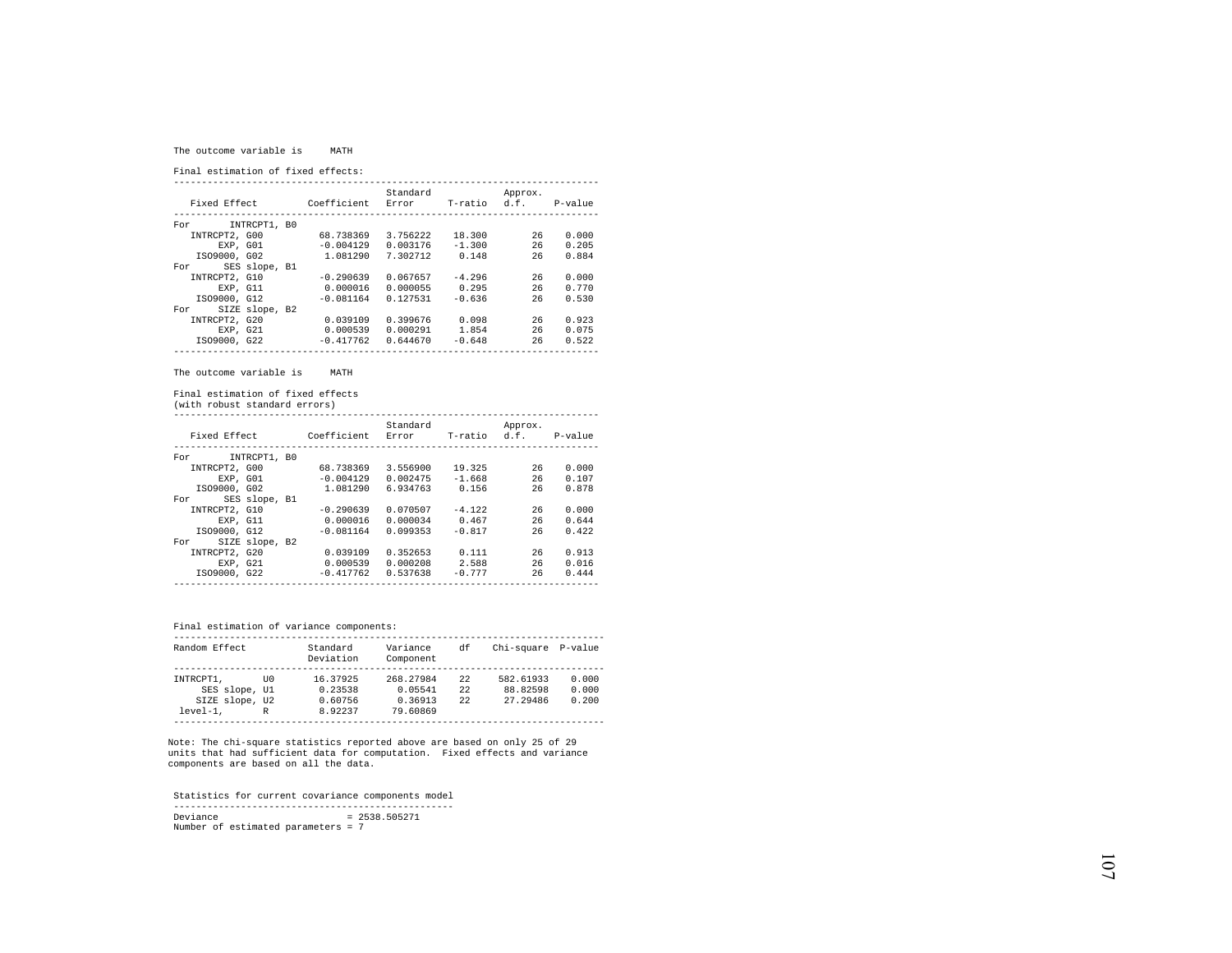# **Elementary\_Reading\_Null Model**

| Program:<br>Authors:                                          |                                                                                        | HLM 6 Hierarchical Linear and Nonlinear Modeling<br>Stephen Raudenbush, Tony Bryk, & Richard Congdon | ******* ITERATION 4 *                                     |
|---------------------------------------------------------------|----------------------------------------------------------------------------------------|------------------------------------------------------------------------------------------------------|-----------------------------------------------------------|
| Publisher:                                                    |                                                                                        | Scientific Software International, Inc. (c) 2000                                                     | Sigma_squared =<br>$\mathbf{1}$                           |
| techsupport@ssicentral.com                                    |                                                                                        |                                                                                                      | Tau<br>INTRCPT1, BO<br>268.6                              |
| www.ssicentral.com                                            |                                                                                        |                                                                                                      |                                                           |
|                                                               |                                                                                        |                                                                                                      | Tau (as correlations)                                     |
| Module: HLM2.EXE (6.02.25138.2)<br>Date:<br>Time:<br>23: 2: 1 | 17 October 2005, Monday                                                                |                                                                                                      | INTRCPT1, B0 1.000<br>--------------------                |
|                                                               |                                                                                        |                                                                                                      | Random level-1 coef                                       |
|                                                               |                                                                                        |                                                                                                      | --------------------<br>INTRCPT1, BO                      |
| SPECIFICATIONS FOR THIS HLM2 RUN                              |                                                                                        |                                                                                                      | --------------------                                      |
| Problem Title: no title                                       |                                                                                        | The data source for this run = $el\_math\_reading_1018$                                              | The value of the like                                     |
| 1.hlm                                                         |                                                                                        | The command file for this run = $I:\Pi$ data set Elementary el_reading_model                         | The outcome variable                                      |
| Output file name                                              | The maximum number of level-1 units = $330$                                            | $= I:\Final data set\Elementary\hlm2.txt$                                                            | Final estimation of<br>_____________________              |
|                                                               | The maximum number of level-2 units = $29$<br>The maximum number of iterations = 10000 | Method of estimation: restricted maximum likelihood                                                  | Fixed Effect<br>--------------------                      |
| Weighting Specification<br>----------------------             |                                                                                        |                                                                                                      | For<br>INTRCPT1,<br>INTRCPT2, G00<br>-------------------- |
|                                                               | Weight                                                                                 |                                                                                                      |                                                           |
|                                                               | Variable<br>Weighting? Name Normalized?                                                |                                                                                                      | The outcome variable                                      |
| Level 1<br>no.<br>Level 2<br>no                               |                                                                                        |                                                                                                      | Final estimation of<br>(with robust standar               |
| Precision<br>no.                                              |                                                                                        |                                                                                                      | --------------------                                      |
|                                                               | The outcome variable is READ                                                           |                                                                                                      | Fixed Effect<br>--------------------                      |
|                                                               | The model specified for the fixed effects was:                                         |                                                                                                      | INTRCPT1,<br>For<br>INTRCPT2, G00                         |
| Level-1                                                       | Level-2                                                                                |                                                                                                      | --------------------                                      |
| Coefficients<br>----------------------                        | Predictors<br>---------------                                                          |                                                                                                      |                                                           |
|                                                               | INTRCPT1, B0 INTRCPT2, G00                                                             |                                                                                                      | Final estimation of<br>--------------------               |
|                                                               |                                                                                        | The model specified for the covariance components was:                                               | Random Effect                                             |
|                                                               |                                                                                        |                                                                                                      | --------------------                                      |
|                                                               |                                                                                        | Sigma squared (constant across level-2 units)                                                        | INTRCPT1, UO<br>level-1, R                                |
| Tau dimensions                                                | INTRCPT1                                                                               |                                                                                                      | --------------------                                      |
|                                                               |                                                                                        | Summary of the model specified (in equation format)                                                  | Statistics for curre:                                     |
|                                                               |                                                                                        |                                                                                                      | --------------------                                      |

Level-1 Model

 $Y = B0 + R$ 

Level-2 Model  $B0 = G00 + U0$  Iterations stopped due to small change in likelihood function \*\*\*\*\*\*\* ITERATION 4 \*\*\*\*\*\*\*

l48.68670

ita 385

```
 ---------------------------------------------------- ficient Reliability estimate
---------------------------------------------------- 0.920 ----------------------------------------------------
```
The value of the likelihood function at iteration 4 = -1.331745E+003

The outcome variable is READ

fixed effects:

|                                        |             | Standard |         | Approx. |         |
|----------------------------------------|-------------|----------|---------|---------|---------|
| Fixed Effect                           | Coefficient | Error    | T-ratio | d.f.    | P-value |
|                                        |             |          |         |         |         |
| INTRCPT1, B0<br>For                    |             |          |         |         |         |
| INTRCPT2, G00                          | 67.981526   | 3.172151 | 21.431  | 28      | 0.000   |
|                                        |             |          |         |         |         |
|                                        |             |          |         |         |         |
| The outcome variable is<br><b>READ</b> |             |          |         |         |         |

#### Final estimation of fixed effects

|     | (with robust standard errors) |             |                   |              |         |           |
|-----|-------------------------------|-------------|-------------------|--------------|---------|-----------|
|     | Fixed Effect                  | Coefficient | Standard<br>Error | T-ratio d.f. | Approx. | $P-value$ |
| For | INTRCPT1, BO<br>INTRCPT2, G00 | 67.981526   | 3.116725          | 21.812       | 28      | 0.000     |

----------------------------------------------------------------------------

| Final estimation of variance components: |          |                       |                        |    |                    |       |
|------------------------------------------|----------|-----------------------|------------------------|----|--------------------|-------|
| Random Effect                            |          | Standard<br>Deviation | Variance<br>Component  | df | Chi-square P-value |       |
| INTRCPT1.<br>$level-1.$                  | ττO<br>R | 16.39036<br>12.19372  | 268.64385<br>148.68670 | 28 | 607.08108          | 0.000 |

ent covariance components model -------------------------------------------------- Deviance = 2663.490836 Number of estimated parameters = 2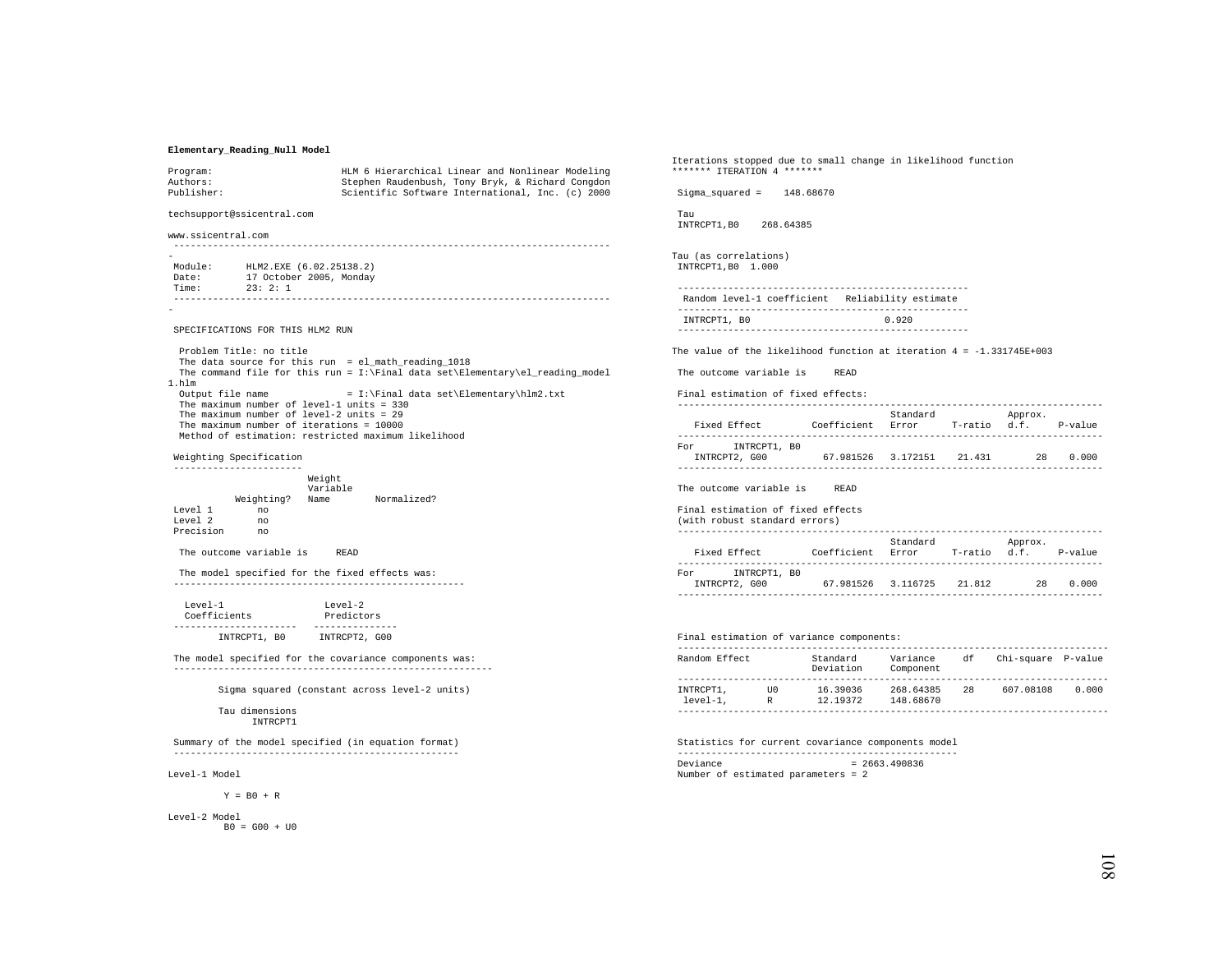## **Elementary\_Reading\_Conditional Model**

| Program:<br>Authors:<br>Publisher: |                                                                                                                                       | HLM 6 Hierarchical Linear and Nonlinear Modeling<br>Stephen Raudenbush, Tony Bryk, & Richard Congdon<br>Scientific Software International, Inc. (c) 2000                                                                 |                                |
|------------------------------------|---------------------------------------------------------------------------------------------------------------------------------------|--------------------------------------------------------------------------------------------------------------------------------------------------------------------------------------------------------------------------|--------------------------------|
|                                    | techsupport@ssicentral.com                                                                                                            |                                                                                                                                                                                                                          |                                |
| www.ssicentral.com                 |                                                                                                                                       |                                                                                                                                                                                                                          | Sι<br>$\overline{\phantom{a}}$ |
| Time:                              | Module: HLM2.EXE (6.02.25138.2)<br>Date: 16 November 2005, Wednesday<br>22:56:6                                                       |                                                                                                                                                                                                                          | Ley                            |
|                                    |                                                                                                                                       |                                                                                                                                                                                                                          | Lev                            |
|                                    | SPECIFICATIONS FOR THIS HLM2 RUN                                                                                                      |                                                                                                                                                                                                                          | $T + \epsilon$<br>$* * :$      |
|                                    | Problem Title: no title                                                                                                               |                                                                                                                                                                                                                          | S:                             |
|                                    | The maximum number of level-1 units = $330$<br>The maximum number of level-2 units = $29$<br>The maximum number of iterations = $100$ | The data source for this run = $el\_mathreading_1116$<br>The command file for this run = whlmtemp.hlm<br>Output file name = D:\Final data set\Elementary\hlm2.txt<br>Method of estimation: restricted maximum likelihood | Τa<br>m                        |
| Weighting Specification            |                                                                                                                                       |                                                                                                                                                                                                                          | Taı<br>II                      |
| Level 1<br>Level 2<br>Precision no | Weight<br>Variable<br>Weighting?<br>no<br>no                                                                                          | Name Normalized?                                                                                                                                                                                                         |                                |
|                                    | The outcome variable is                                                                                                               | READ                                                                                                                                                                                                                     |                                |

 The model specified for the fixed effects was: ----------------------------------------------------

| $T$ eve $1 - 1$ | $T$ eve $1 - 2$                                           |  |  |
|-----------------|-----------------------------------------------------------|--|--|
| Coefficients    | Predictors                                                |  |  |
| INTRCPT1, BO    | INTRCPT2, G00<br>EXP. GO1<br>IS09000, G02                 |  |  |
| 喿               | INTRCPT2, G10                                             |  |  |
| SES slope, B1   | EXP. G11                                                  |  |  |
| SIZE slope, B2  | IS09000, G12<br>INTRCPT2, G20<br>EXP. G21<br>IS09000, G22 |  |  |

'%' - This level-1 predictor has been centered around its grand mean. '\$' - This level-2 predictor has been centered around its grand mean.

The model specified for the covariance components was:

---------------------------------------------------------

Sigma squared (constant across level-2 units)

 Tau dimensions INTRCPT1 SES slope SIZE slope

ummary of the model specified (in equation format) ---------------------------------------------------

Level-1 Model

 $Y = B0 + B1*(SES) + B2*(SIZE) + R$ 

Level-2 Model  $B0 = GO0 + GO1*(EXP) + GO2*(ISO9000) + U0$  $B1 = G10 + G11*(EXP) + G12*(ISO9000) + U1$ 

 $B2 = G20 + G21*(EXP) + G22*(ISO9000) + U2$ 

erations stopped due to small change in likelihood function \*\*\*\*\*\*\* ITERATION 21 \*\*\*\*\*\*\*

 $igma_square = 69.97631$ 

| Tau         |           |         |         |
|-------------|-----------|---------|---------|
| INTRCPT1.B0 | 263.65454 | 1.84681 | 7.27294 |
| SES.B1      | 1.84681   | 0.04079 | 0.15906 |
| SIZE.B2     | 7.27294   | 0.15906 | 1.60916 |

| Tau (as correlations)         |  |                                                 |       |  |
|-------------------------------|--|-------------------------------------------------|-------|--|
| INTRCPT1.B0 1.000 0.563 0.353 |  |                                                 |       |  |
| SES.B1 0.563 1.000 0.621      |  |                                                 |       |  |
| SIZE.B2 0.353 0.621 1.000     |  |                                                 |       |  |
|                               |  |                                                 |       |  |
|                               |  |                                                 |       |  |
|                               |  | Random level-1 coefficient Reliability estimate |       |  |
|                               |  |                                                 |       |  |
| INTRCPT1, BO                  |  |                                                 | 0.924 |  |

| SES, B1  |  | 0.597 |  |  |  |
|----------|--|-------|--|--|--|
|          |  |       |  |  |  |
| SIZE, B2 |  | 0.397 |  |  |  |
|          |  |       |  |  |  |

Note: The reliability estimates reported above are based on only 25 of 29 units that had sufficient data for computation. Fixed effects and variance components are based on all the data.

The value of the likelihood function at iteration 21 = -1.251521E+003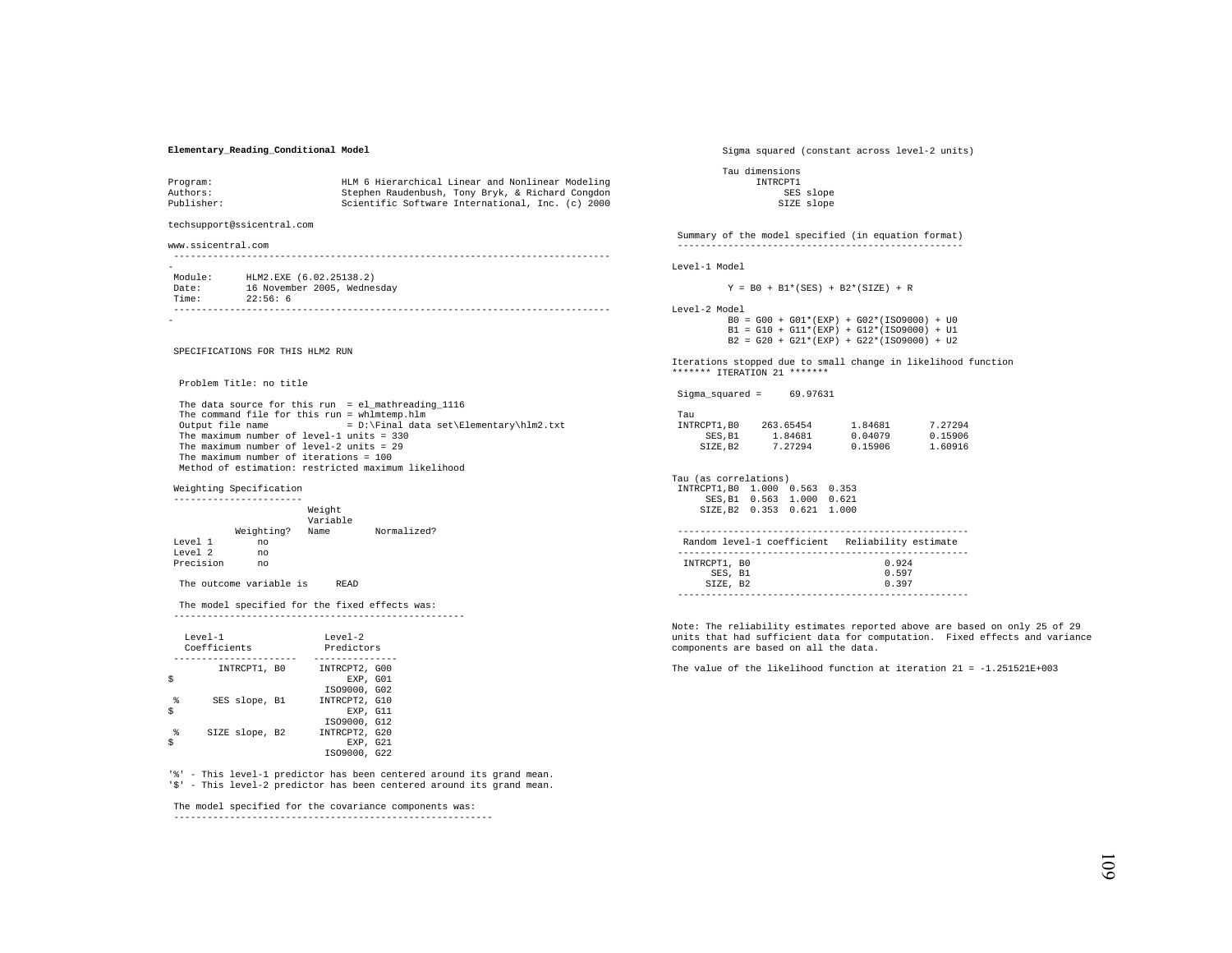#### The outcome variable is READ

Final estimation of fixed effects:

|                       |             | Standard |              | Approx. |         |
|-----------------------|-------------|----------|--------------|---------|---------|
| Fixed Effect          | Coefficient | Error    | T-ratio d.f. |         | P-value |
|                       |             |          |              |         |         |
| INTRCPT1, B0<br>For   |             |          |              |         |         |
| INTRCPT2, G00         | 66.737688   | 3.727815 | 17.903       | 26      | 0.000   |
| EXP. GO1              | $-0.004144$ | 0.003148 | $-1.316$     | 26      | 0.200   |
| IS09000, G02          | 2.586694    | 7.279478 | 0.355        | 26      | 0.725   |
| SES slope, B1<br>For  |             |          |              |         |         |
| INTRCPT2, G10         | $-0.398163$ | 0.060527 | $-6.578$     | 26      | 0.000   |
| EXP. G11              | $-0.000021$ | 0.000049 | $-0.436$     | 26      | 0.666   |
| IS09000, G12          | 0.002822    | 0.112183 | 0.025        | 26      | 0.980   |
| SIZE slope, B2<br>For |             |          |              |         |         |
| INTRCPT2, G20         | $-0.087234$ | 0.469146 | $-0.186$     | 26      | 0.854   |
| EXP. G21              | 0.000177    | 0.000352 | 0.503        | 26      | 0.619   |
| IS09000, G22          | $-0.452664$ | 0.840242 | $-0.539$     | 26      | 0.594   |
|                       |             |          |              |         |         |

The outcome variable is READ

Final estimation of fixed effects

(with robust standard errors)

| Fixed Effect  |                | Coefficient | Standard<br>Error | T-ratio  | Approx.<br>d.f. | P-value |
|---------------|----------------|-------------|-------------------|----------|-----------------|---------|
| For           | INTRCPT1, B0   |             |                   |          |                 |         |
| INTRCPT2, G00 |                | 66.737688   | 3.472107          | 19.221   | 26              | 0.000   |
| EXP. GO1      |                | $-0.004144$ | 0.002614          | $-1.585$ | 26              | 0.125   |
| IS09000, G02  |                | 2.586694    | 7.008826          | 0.369    | 26              | 0.715   |
| For           | SES slope, B1  |             |                   |          |                 |         |
| INTRCPT2, G10 |                | $-0.398163$ | 0.064628          | $-6.161$ | 26              | 0.000   |
| EXP. G11      |                | $-0.000021$ | 0.000033          | $-0.641$ | 26              | 0.527   |
| IS09000, G12  |                | 0.002822    | 0.084616          | 0.033    | 26              | 0.974   |
| For           | SIZE slope, B2 |             |                   |          |                 |         |
| INTRCPT2, G20 |                | $-0.087234$ | 0.473445          | $-0.184$ | 26              | 0.856   |
| EXP. G21      |                | 0.000177    | 0.000256          | 0.691    | 26              | 0.495   |
| IS09000, G22  |                | $-0.452664$ | 0.712065          | $-0.636$ | 26              | 0.530   |
|               |                |             |                   |          |                 |         |

Final estimation of variance components:

| Random Effect  |      | Standard<br>Deviation | Variance<br>Component | df   | Chi-square P-value |       |
|----------------|------|-----------------------|-----------------------|------|--------------------|-------|
|                |      |                       |                       |      |                    |       |
| INTRCPT1.      | TTO. | 16.23744              | 263.65454             | 22   | 738.03263          | 0.000 |
| SES slope, Ul  |      | 0.20197               | 0.04079               | 2.2. | 74.32107           | 0.000 |
| SIZE slope, U2 |      | 1.26853               | 1.60916               | 22   | 47.41044           | 0.002 |
| $level-1.$     | R    | 8.36518               | 69.97631              |      |                    |       |

Note: The chi-square statistics reported above are based on only 25 of 29 units that had sufficient data for computation. Fixed effects and variance components are based on all the data.

 Statistics for current covariance components model -------------------------------------------------- Deviance = 2503.042023 Number of estimated parameters = 7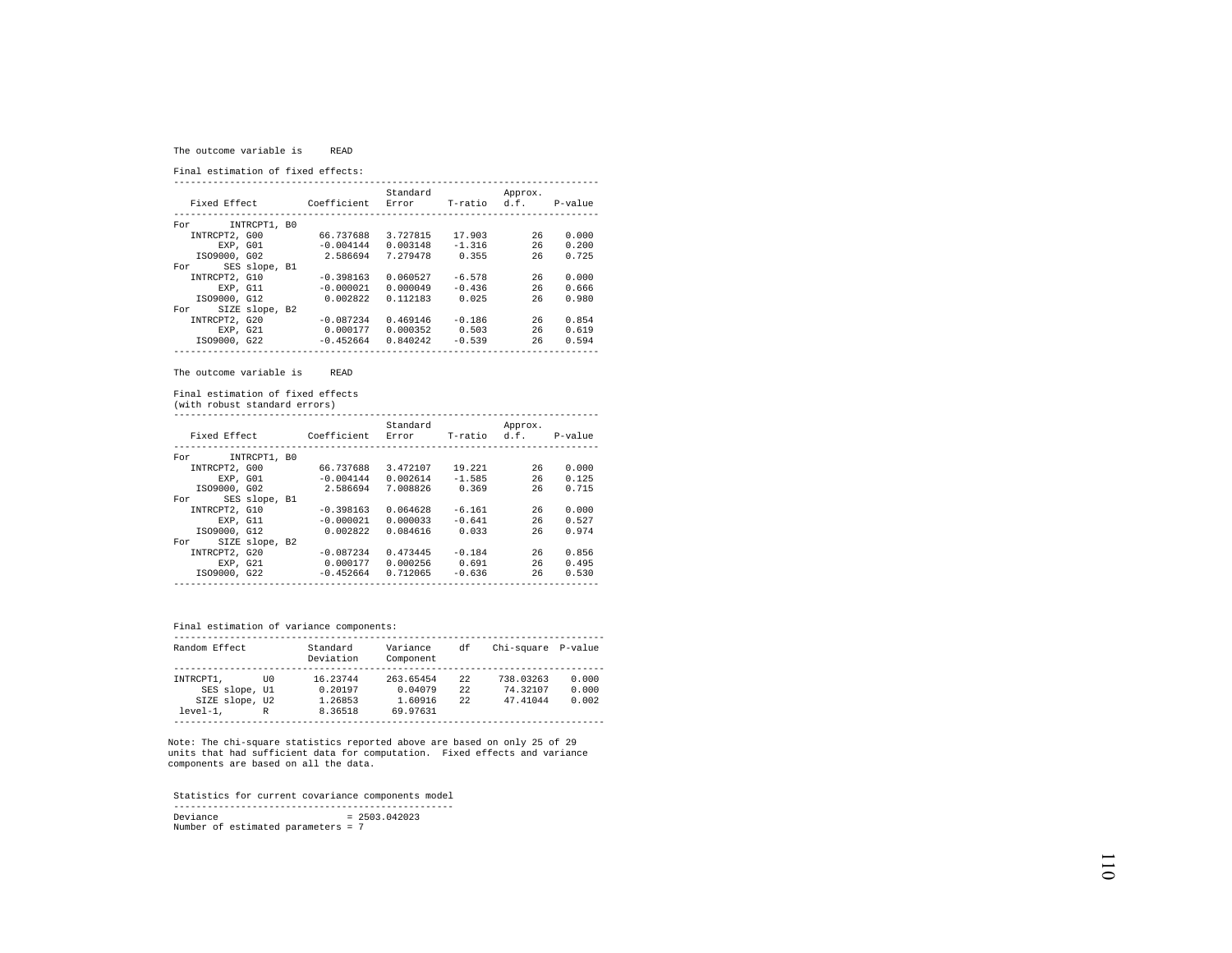# **Elementary\_Math\_Dis\_Null Model**

| Program:<br>Authors:<br>Publisher: |                                                                                                                                                                                                                                                  |                    | HLM 6 Hierarchical Linear and Nonlinear Modeling<br>Stephen Raudenbush, Tony Bryk, & Richard Congdon<br>Scientific Software International, Inc. (c) 2000                                                                           |
|------------------------------------|--------------------------------------------------------------------------------------------------------------------------------------------------------------------------------------------------------------------------------------------------|--------------------|------------------------------------------------------------------------------------------------------------------------------------------------------------------------------------------------------------------------------------|
|                                    | techsupport@ssicentral.com                                                                                                                                                                                                                       |                    |                                                                                                                                                                                                                                    |
| www.ssicentral.com                 |                                                                                                                                                                                                                                                  |                    |                                                                                                                                                                                                                                    |
|                                    |                                                                                                                                                                                                                                                  |                    |                                                                                                                                                                                                                                    |
| Time: 23:24:18                     | Module: HLM2.EXE (6.02.25138.2)<br>Date: 17 October 2005, Monday                                                                                                                                                                                 |                    |                                                                                                                                                                                                                                    |
|                                    |                                                                                                                                                                                                                                                  |                    |                                                                                                                                                                                                                                    |
|                                    | SPECIFICATIONS FOR THIS HLM2 RUN<br>Problem Title: no title<br>set\Elementary\el math dis model 1.hlm<br>The maximum number of level-1 units = $324$<br>The maximum number of level-2 units = $29$<br>The maximum number of iterations = $10000$ |                    | The data source for this run = el math reading Dis 1018.mdm<br>The command file for this run = $I:\F$ inal data<br>Output file name = I:\Final data set\Elementary\hlm2.txt<br>Method of estimation: restricted maximum likelihood |
|                                    | Weighting Specification                                                                                                                                                                                                                          |                    |                                                                                                                                                                                                                                    |
|                                    | ---------------------                                                                                                                                                                                                                            | Weight<br>Variable |                                                                                                                                                                                                                                    |
|                                    |                                                                                                                                                                                                                                                  |                    | Weighting? Name Normalized?                                                                                                                                                                                                        |
| Level 1<br>Level 2 no              | no                                                                                                                                                                                                                                               |                    |                                                                                                                                                                                                                                    |
| Precision no                       |                                                                                                                                                                                                                                                  |                    |                                                                                                                                                                                                                                    |

The outcome variable is MATH\_DIS

 The model specified for the fixed effects was: ----------------------------------------------------

| $T$ eve $1 - 1$ | $T$ eve $1 - 2$ |
|-----------------|-----------------|
| Coefficients    | Predictors      |
|                 |                 |
| INTRCPT1, BO    | INTRCPT2, G00   |

 The model specified for the covariance components was: ---------------------------------------------------------

Sigma squared (constant across level-2 units)

 Tau dimensions INTRCPT1

 Summary of the model specified (in equation format) ---------------------------------------------------

Level-1 Model

 $Y = B0 + R$ 

Level-2 Model  $B0 = G00 + U0$  Iterations stopped due to small change in likelihood function \*\*\*\*\*\*\* ITERATION 3 \*\*\*\*\*\*\*

Sigma\_squared = 156.35176

 Tau INTRCPT1,B0 310.45706

Tau (as correlations) INTRCPT1,B0 1.000

```
 ----------------------------------------------------  Random level-1 coefficient Reliability estimate 
---------------------------------------------------- INTRCPT1, B0 0.920
----------------------------------------------------
```
The value of the likelihood function at iteration 3 = -1.316987E+003

The outcome variable is MATH\_DIS

Final estimation of fixed effects:

|                     |             | Standard |         | Approx. |           |
|---------------------|-------------|----------|---------|---------|-----------|
| Fixed Effect        | Coefficient | Error    | T-ratio | d.f.    | $P-value$ |
|                     |             |          |         |         |           |
| INTRCPT1, BO<br>For |             |          |         |         |           |
| INTRCPT2, G00       | 62.262779   | 3.410823 | 18.254  | 28      | 0.000     |
|                     |             |          |         |         |           |

The outcome variable is MATH\_DIS

Final estimation of fixed effects

### (with robust standard errors)

| Fixed Effect        | Coefficient | Standard<br>Error | T-ratio | Approx.<br>d.f. | P-value |
|---------------------|-------------|-------------------|---------|-----------------|---------|
|                     |             |                   |         |                 |         |
|                     |             |                   |         |                 |         |
| INTRCPT1, BO<br>For |             |                   |         |                 |         |
| INTRCPT2, G00       | 62.262779   | 3.351215          | 18.579  | 28              | 0.000   |
|                     |             |                   |         |                 |         |

|                         |           | Final estimation of variance components: |                        |    |                    |       |
|-------------------------|-----------|------------------------------------------|------------------------|----|--------------------|-------|
| Random Effect           |           | Standard<br>Deviation                    | Variance<br>Component  | df | Chi-square P-value |       |
| INTRCPT1.<br>$level-1.$ | TTO.<br>R | 17.61979<br>12.50407                     | 310.45706<br>156.35176 | 28 | 663.39015          | 0.000 |
|                         |           |                                          |                        |    |                    |       |

 Statistics for current covariance components model --------------------------------------------------  $Devi$ ance  $= 2633.974158$ Number of estimated parameters = 2

111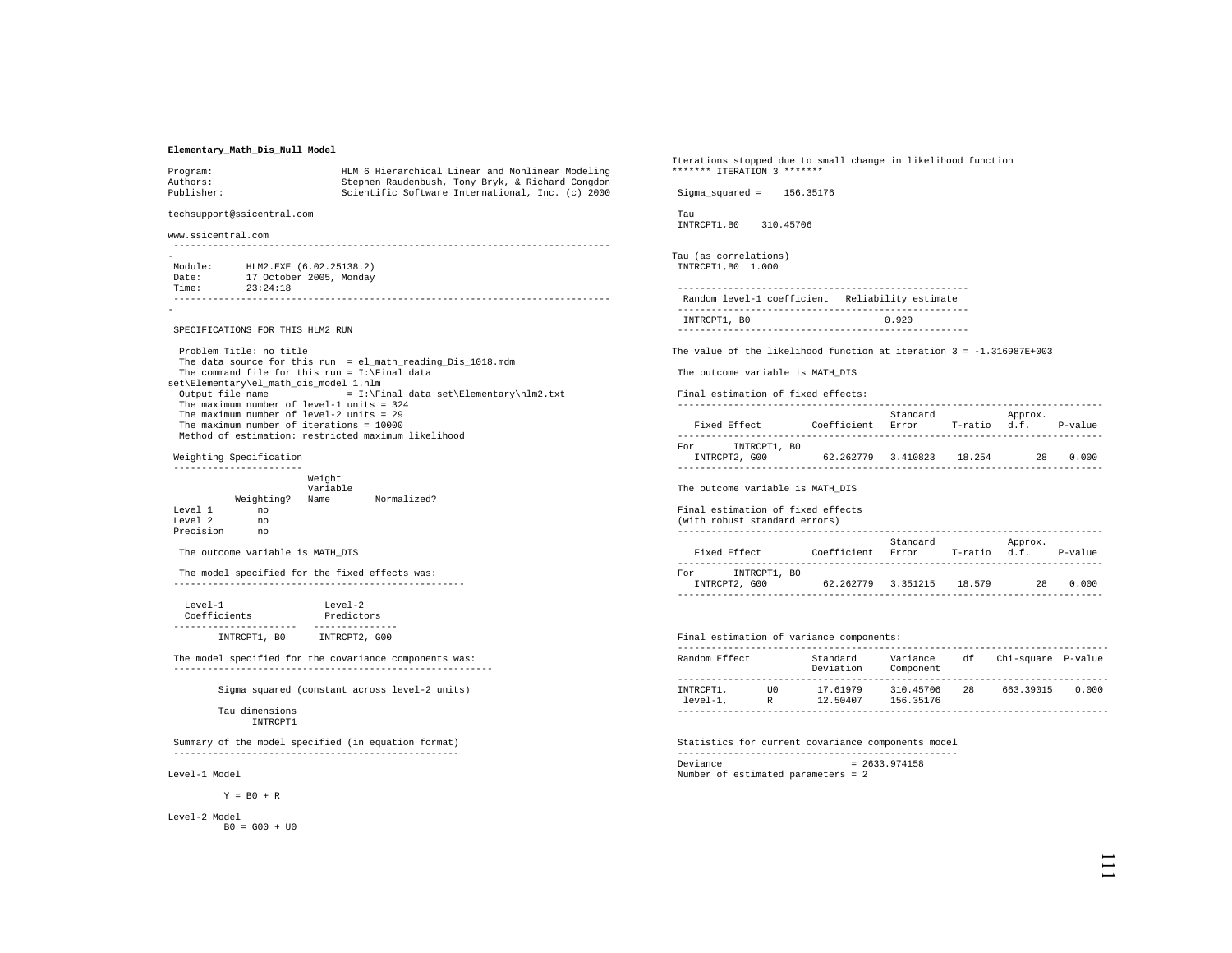## **Elementary\_Math\_Dis\_Conditional Model**

| Program:<br>Authors:<br>Publisher:    |                              | HLM 6 Hierarchical Linear and Nonlinear Modeling<br>Stephen Raudenbush, Tony Bryk, & Richard Congdon<br>Scientific Software International, Inc. (c) 2000                                                                                                                                                                                       |
|---------------------------------------|------------------------------|------------------------------------------------------------------------------------------------------------------------------------------------------------------------------------------------------------------------------------------------------------------------------------------------------------------------------------------------|
| techsupport@ssicentral.com            |                              |                                                                                                                                                                                                                                                                                                                                                |
| www.ssicentral.com                    |                              |                                                                                                                                                                                                                                                                                                                                                |
|                                       |                              |                                                                                                                                                                                                                                                                                                                                                |
|                                       |                              | Module: HLM2.EXE (6.02.25138.2)<br>Date: 16 November 2005, Wednesday<br>Time: 22:58:45                                                                                                                                                                                                                                                         |
|                                       |                              |                                                                                                                                                                                                                                                                                                                                                |
| SPECIFICATIONS FOR THIS HLM2 RUN      |                              |                                                                                                                                                                                                                                                                                                                                                |
|                                       | Problem Title: no title      |                                                                                                                                                                                                                                                                                                                                                |
| Output file name                      |                              | The data source for this run = $el\_mathreading_1116$<br>The command file for this run = whlmtemp.hlm<br>= D:\Final data set\Elementary\hlm2.txt<br>The maximum number of level-1 units = $330$<br>The maximum number of level-2 units = $29$<br>The maximum number of iterations = 100<br>Method of estimation: restricted maximum likelihood |
| Weighting Specification               |                              |                                                                                                                                                                                                                                                                                                                                                |
| -----------------------               |                              | Weight<br>Variable<br>Weighting? Name Normalized?                                                                                                                                                                                                                                                                                              |
| Level 1 no<br>Level 2<br>Precision no | no                           |                                                                                                                                                                                                                                                                                                                                                |
|                                       | The outcome variable is MATH |                                                                                                                                                                                                                                                                                                                                                |
|                                       |                              | The model specified for the fixed effects was:                                                                                                                                                                                                                                                                                                 |

|   | $T$ eve $1 - 1$<br>Coefficients | $T$ eve $1 - 2$<br>Predictors |
|---|---------------------------------|-------------------------------|
|   | INTRCPT1, BO                    | INTRCPT2, G00                 |
|   |                                 | EXP. GO1                      |
|   |                                 | IS09000, G02                  |
| g | SES slope, B1                   | INTRCPT2, G10                 |
| Ś |                                 | EXP. G11                      |
|   |                                 | IS09000, G12                  |
|   | SIZE slope, B2                  | INTRCPT2, G20                 |
|   |                                 | EXP. G21                      |
|   |                                 | IS09000, G22                  |

'%' - This level-1 predictor has been centered around its grand mean. '\$' - This level-2 predictor has been centered around its grand mean.

 The model specified for the covariance components was: ---------------------------------------------------------

Sigma squared (constant across level-2 units)

 Tau dimensions INTROPT1 SES slope SIZE slope

 Summary of the model specified (in equation format) ---------------------------------------------------

Level-1 Model

 $Y = B0 + B1*(SES) + B2*(SIZE) + R$ 

Level-2 Model B0 = G00 + G01\*(EXP) + G02\*(ISO9000) + U0 B1 = G10 + G11\*(EXP) + G12\*(ISO9000) + U1  $B2 = G20 + G21*(EXP) + G22*(ISO9000) + U2$ 

Iterations stopped due to small change in likelihood function \*\*\*\*\*\*\* ITERATION 817 \*\*\*\*\*\*\*

| Sigma squared =                | 79.60869 |                                                 |         |
|--------------------------------|----------|-------------------------------------------------|---------|
| Tau                            |          |                                                 |         |
| INTRCPT1, B0 268.27984         |          | 1.66430                                         | 9.59398 |
| SES.B1                         | 1.66430  | 0.05541                                         | 0.08547 |
| SIZE.B2                        | 9.59398  | 0.08547                                         | 0.36913 |
|                                |          |                                                 |         |
| Tau (as correlations)          |          |                                                 |         |
| INTRCPT1, B0 1.000 0.432 0.964 |          |                                                 |         |
| SES, B1 0.432 1.000            |          | 0.598                                           |         |
| SIZE, B2 0.964 0.598           |          | 1,000                                           |         |
|                                |          |                                                 |         |
|                                |          | Random level-1 coefficient Reliability estimate |         |
| INTRCPT1, BO                   |          | 0.917                                           |         |
| SES, B1                        |          | 0.634                                           |         |
| SIZE, B2                       |          | 0.134                                           |         |
|                                |          |                                                 |         |

Note: The reliability estimates reported above are based on only 25 of 29 units that had sufficient data for computation. Fixed effects and variance components are based on all the data.

The value of the likelihood function at iteration  $817 = -1.269253E+003$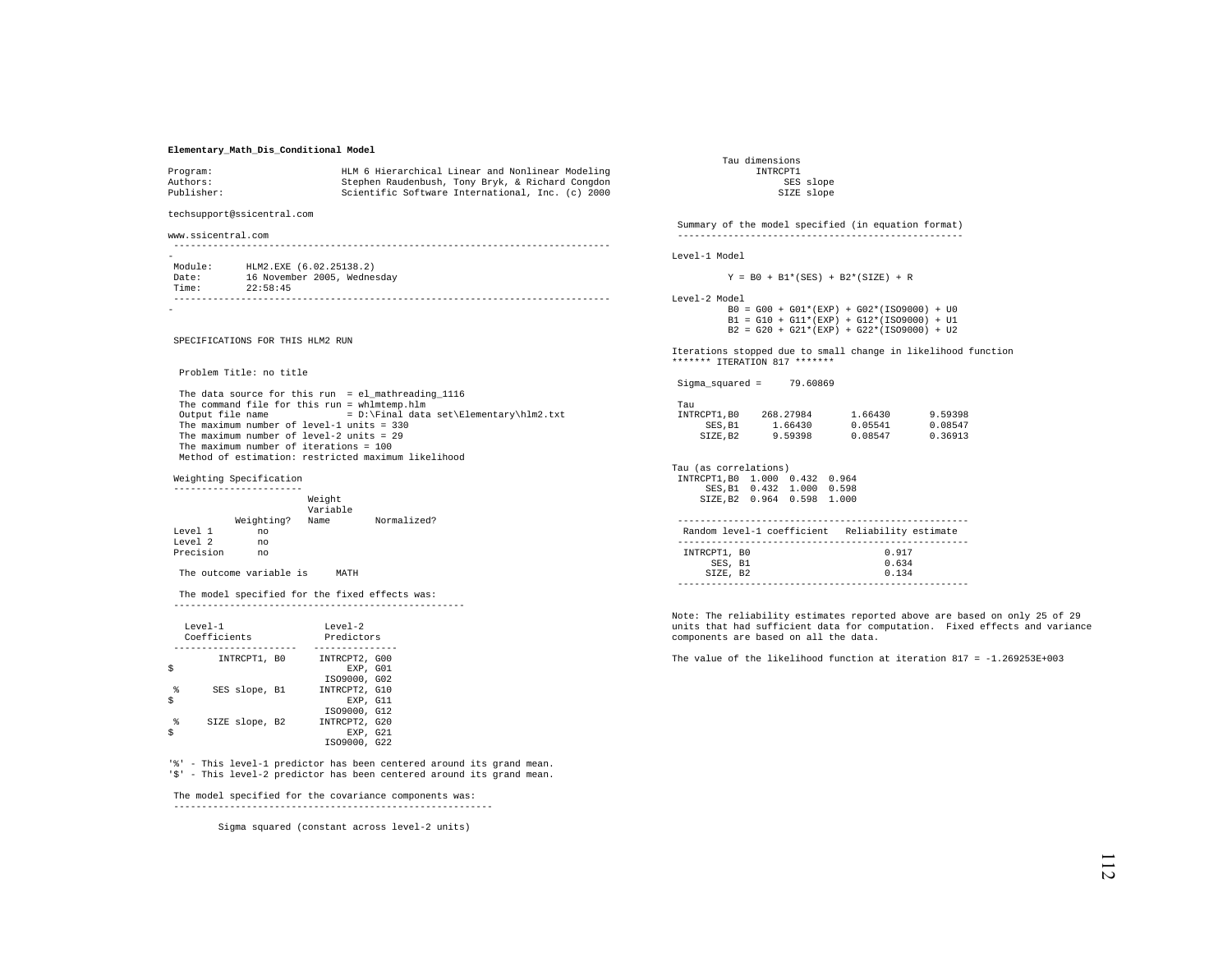#### The outcome variable is MATH

Final estimation of fixed effects:

|                       |             | Standard |              | Approx. |         |
|-----------------------|-------------|----------|--------------|---------|---------|
| Fixed Effect          | Coefficient | Error    | T-ratio d.f. |         | P-value |
|                       |             |          |              |         |         |
| INTRCPT1, B0<br>For   |             |          |              |         |         |
| INTRCPT2, G00         | 68.738369   | 3.756222 | 18.300       | 26      | 0.000   |
| EXP. GO1              | $-0.004129$ | 0.003176 | $-1.300$     | 26      | 0.205   |
| IS09000, G02          | 1.081290    | 7.302712 | 0.148        | 26      | 0.884   |
| SES slope, B1<br>For  |             |          |              |         |         |
| INTRCPT2, G10         | $-0.290639$ | 0.067657 | $-4.296$     | 26      | 0.000   |
| EXP. G11              | 0.000016    | 0.000055 | 0.295        | 26      | 0.770   |
| IS09000, G12          | $-0.081164$ | 0.127531 | $-0.636$     | 26      | 0.530   |
| SIZE slope, B2<br>For |             |          |              |         |         |
| INTRCPT2, G20         | 0.039109    | 0.399676 | 0.098        | 26      | 0.923   |
| EXP, G21              | 0.000539    | 0.000291 | 1.854        | 26      | 0.075   |
| IS09000, G22          | $-0.417762$ | 0.644670 | $-0.648$     | 26      | 0.522   |
|                       |             |          |              |         |         |

The outcome variable is MATH

Final estimation of fixed effects

(with robust standard errors)

|               |                |             | Standard |          | Approx.              |       |
|---------------|----------------|-------------|----------|----------|----------------------|-------|
| Fixed Effect  |                | Coefficient | Error    |          | T-ratio d.f. P-value |       |
|               |                |             |          |          |                      |       |
| For           | INTRCPT1, BO   |             |          |          |                      |       |
| INTRCPT2, G00 |                | 68.738369   | 3.556900 | 19.325   | 26                   | 0.000 |
| EXP. GO1      |                | $-0.004129$ | 0.002475 | $-1.668$ | 26                   | 0.107 |
| IS09000, G02  |                | 1.081290    | 6.934763 | 0.156    | 26                   | 0.878 |
| For           | SES slope, B1  |             |          |          |                      |       |
| INTRCPT2, G10 |                | $-0.290639$ | 0.070507 | $-4.122$ | 26                   | 0.000 |
| EXP. G11      |                | 0.000016    | 0.000034 | 0.467    | 26                   | 0.644 |
| IS09000, G12  |                | $-0.081164$ | 0.099353 | $-0.817$ | 26                   | 0.422 |
| For           | SIZE slope, B2 |             |          |          |                      |       |
| INTRCPT2, G20 |                | 0.039109    | 0.352653 | 0.111    | 26                   | 0.913 |
| EXP. G21      |                | 0.000539    | 0.000208 | 2.588    | 26                   | 0.016 |
| IS09000, G22  |                | $-0.417762$ | 0.537638 | $-0.777$ | 26                   | 0.444 |
|               |                |             |          |          |                      |       |

Final estimation of variance components:

| Random Effect  |      | Standard<br>Deviation | Variance<br>Component | df   | Chi-square P-value |       |
|----------------|------|-----------------------|-----------------------|------|--------------------|-------|
|                |      |                       |                       |      |                    |       |
| INTRCPT1.      | TTO. | 16.37925              | 268.27984             | 22   | 582.61933          | 0.000 |
| SES slope, Ul  |      | 0.23538               | 0.05541               | 2.2. | 88.82598           | 0.000 |
| SIZE slope, U2 |      | 0.60756               | 0.36913               | 22   | 27.29486           | 0.200 |
| $level-1.$     | R    | 8.92237               | 79.60869              |      |                    |       |

Note: The chi-square statistics reported above are based on only 25 of 29 units that had sufficient data for computation. Fixed effects and variance components are based on all the data.

 Statistics for current covariance components model -------------------------------------------------- Deviance = 2538.505271 Number of estimated parameters = 7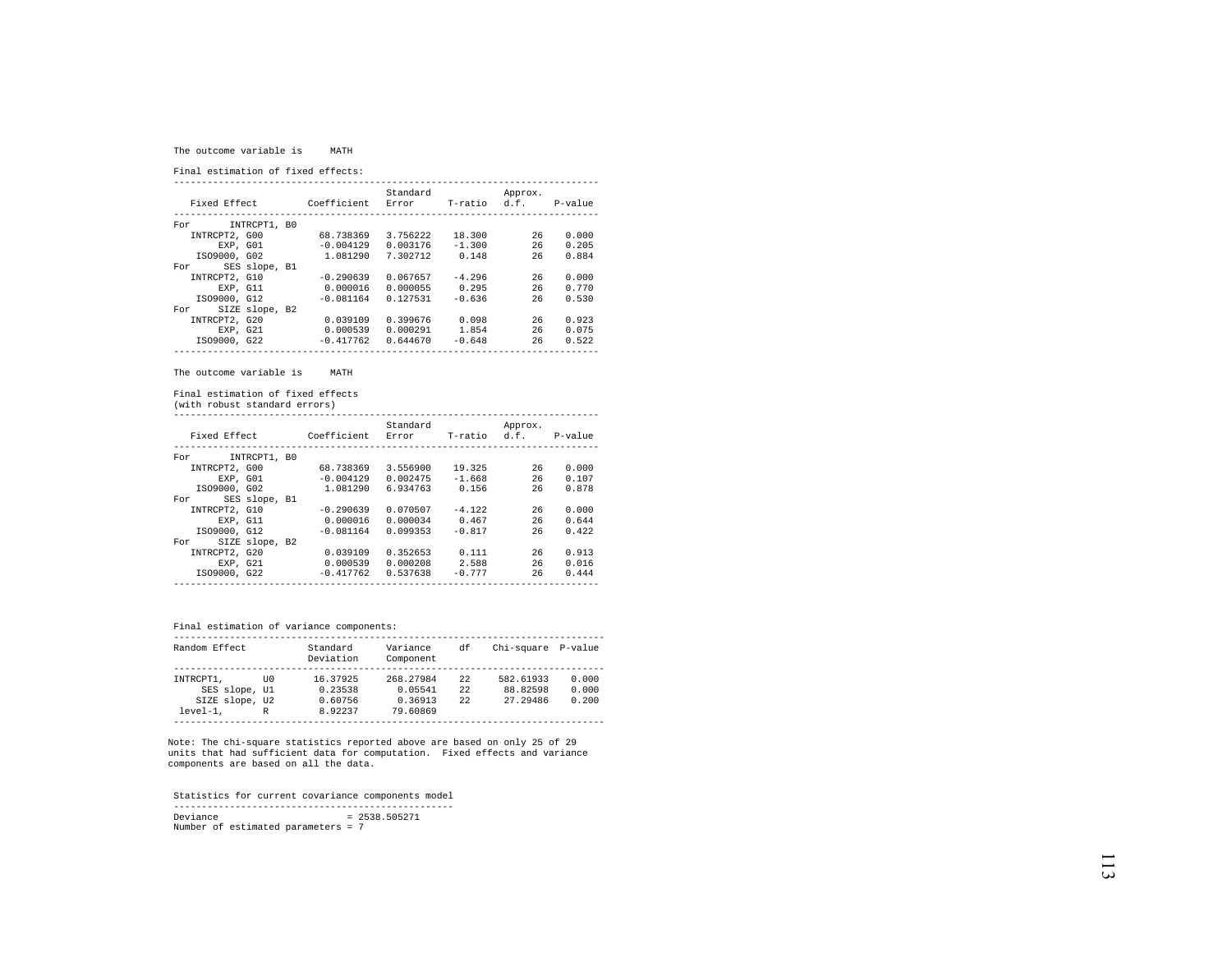# **Elementary\_Reading\_Dis\_Null Model**

| Program:<br>Authors:                                |                                                                                           | HLM 6 Hierarchical Linear and Nonlinear Modeling<br>Stephen Raudenbush, Tony Bryk, & Richard Congdon |  |  |  |  |
|-----------------------------------------------------|-------------------------------------------------------------------------------------------|------------------------------------------------------------------------------------------------------|--|--|--|--|
| Publisher:                                          |                                                                                           | Scientific Software International, Inc. (c) 2000                                                     |  |  |  |  |
| techsupport@ssicentral.com                          |                                                                                           |                                                                                                      |  |  |  |  |
| www.ssicentral.com                                  |                                                                                           |                                                                                                      |  |  |  |  |
|                                                     |                                                                                           |                                                                                                      |  |  |  |  |
|                                                     | Module: HLM2.EXE (6.02.25138.2)                                                           |                                                                                                      |  |  |  |  |
|                                                     | Date: 17 October 2005, Monday                                                             |                                                                                                      |  |  |  |  |
| Time: 23:25:27                                      |                                                                                           |                                                                                                      |  |  |  |  |
|                                                     |                                                                                           |                                                                                                      |  |  |  |  |
|                                                     |                                                                                           |                                                                                                      |  |  |  |  |
|                                                     | SPECIFICATIONS FOR THIS HLM2 RUN                                                          |                                                                                                      |  |  |  |  |
|                                                     | Problem Title: no title                                                                   |                                                                                                      |  |  |  |  |
|                                                     |                                                                                           | The data source for this run = el math reading Dis 1018.mdm                                          |  |  |  |  |
|                                                     |                                                                                           | The command file for this run = $I:\Gamma$ data                                                      |  |  |  |  |
|                                                     | set\Elementary\el_reading_dis_model 1.hlm                                                 |                                                                                                      |  |  |  |  |
|                                                     |                                                                                           | Output file name $= I:\F^{\text{inal data set}\Elementary\hlm2.txt}$                                 |  |  |  |  |
|                                                     | The maximum number of level-1 units = $324$<br>The maximum number of level-2 units = $29$ |                                                                                                      |  |  |  |  |
|                                                     | The maximum number of iterations = $10000$                                                |                                                                                                      |  |  |  |  |
| Method of estimation: restricted maximum likelihood |                                                                                           |                                                                                                      |  |  |  |  |
|                                                     |                                                                                           |                                                                                                      |  |  |  |  |
| Weighting Specification                             |                                                                                           |                                                                                                      |  |  |  |  |
|                                                     | --------------------<br>Weight                                                            |                                                                                                      |  |  |  |  |
|                                                     | Variable                                                                                  |                                                                                                      |  |  |  |  |
|                                                     |                                                                                           | Weighting? Name Normalized?                                                                          |  |  |  |  |
| Level 1                                             | no                                                                                        |                                                                                                      |  |  |  |  |
| Level 2 no                                          |                                                                                           |                                                                                                      |  |  |  |  |

Precision

The outcome variable is READ\_DIS

 The model specified for the fixed effects was: ----------------------------------------------------

| $T$ eve $1 - 1$ | $T$ eve $1-2$ |
|-----------------|---------------|
| Coefficients    | Predictors    |
|                 |               |
| INTRCPT1, BO    | INTRCPT2, G00 |

 The model specified for the covariance components was: ---------------------------------------------------------

Sigma squared (constant across level-2 units)

### Tau dimensions INTRCPT1

 Summary of the model specified (in equation format) --------------------------------------------------- Level-1 Model

 $Y = B0 + R$ 

Level-2 Model  $B0 = G00 + U0$  Iterations stopped due to small change in likelihood function \*\*\*\*\*\*\* ITERATION 4 \*\*\*\*\*\*\*

Sigma\_squared = 142.63907

 Tau INTRCPT1,B0 277.49814

Tau (as correlations) INTRCPT1,B0 1.000

```
 ----------------------------------------------------  Random level-1 coefficient Reliability estimate 
---------------------------------------------------- INTRCPT1, B0 0.919
----------------------------------------------------
```
The value of the likelihood function at iteration 4 = -1.301900E+003

The outcome variable is READ\_DIS

Final estimation of fixed effects:

| Fixed Effect                         | Coefficient | Standard<br>Error | T-ratio | Approx.<br>d.f. | $P-value$ |
|--------------------------------------|-------------|-------------------|---------|-----------------|-----------|
| INTRCPT1, BO<br>For<br>INTRCPT2, G00 | 60 411625   | 3.227002          | 18.721  | 28              | 0.000     |

The outcome variable is READ\_DIS

### Final estimation of fixed effects

(with robust standard errors)

|     |               |             | Standard |         | Approx. |           |
|-----|---------------|-------------|----------|---------|---------|-----------|
|     | Fixed Effect  | Coefficient | Error    | T-ratio | d.f.    | $P-value$ |
|     |               |             |          |         |         |           |
| For | INTRCPT1, BO  |             |          |         |         |           |
|     | INTRCPT2, G00 | 60.411625   | 3.170641 | 19.053  | 28      | 0.000     |
|     |               |             |          |         |         |           |

|  |  |  |  |  | Final estimation of variance components: |
|--|--|--|--|--|------------------------------------------|
|--|--|--|--|--|------------------------------------------|

| Random Effect |     | Standard<br>Deviation | Variance<br>Component | df | Chi-square P-value |       |
|---------------|-----|-----------------------|-----------------------|----|--------------------|-------|
|               |     |                       |                       |    |                    |       |
| INTRCPT1,     | ττO | 16.65828              | 277.49814             | 28 | 638.57365          | 0.000 |
| $level-1.$    | R   | 11.94316              | 142.63907             |    |                    |       |
|               |     |                       |                       |    |                    |       |

 Statistics for current covariance components model -------------------------------------------------- Deviance = 2603.799932 Number of estimated parameters = 2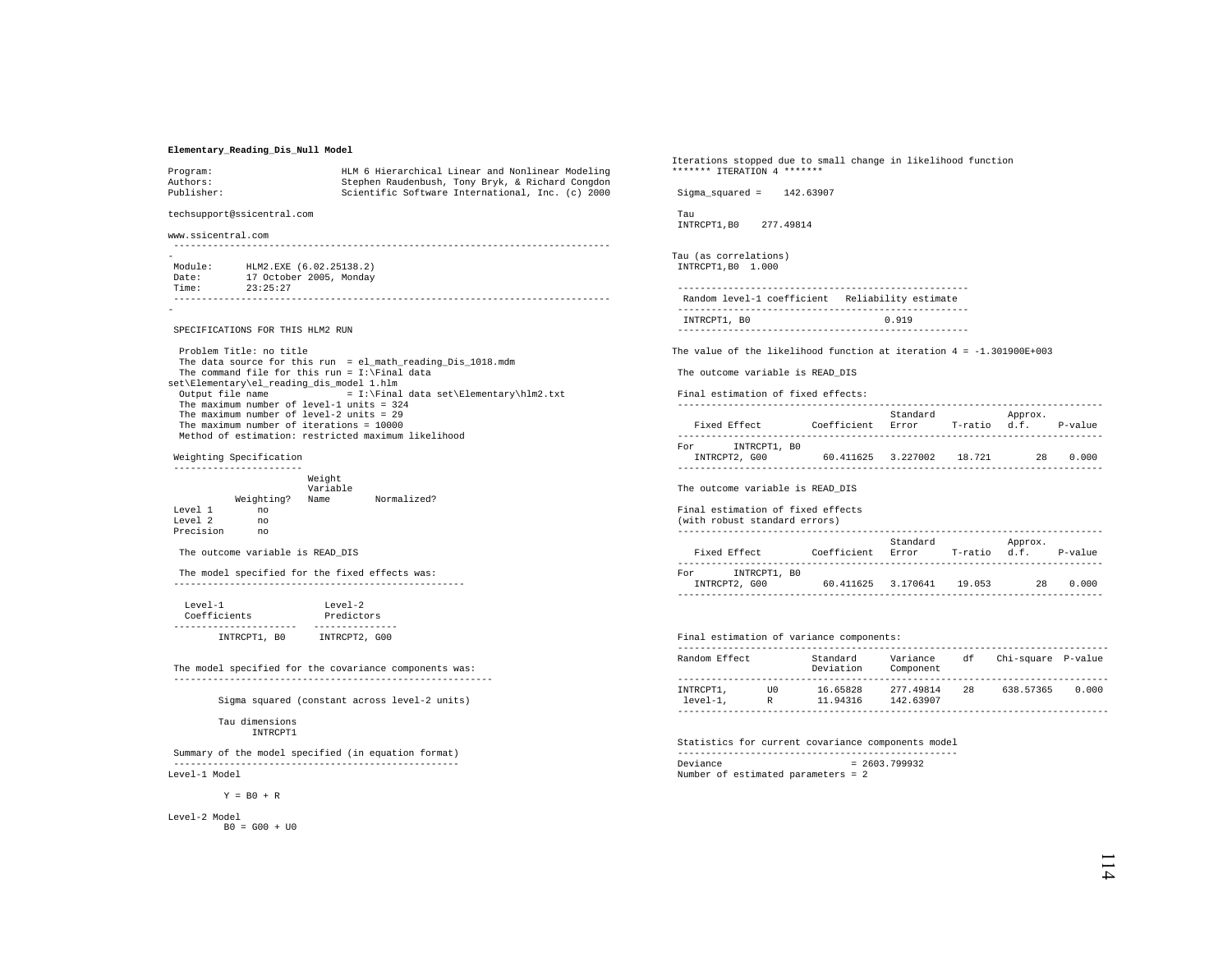## **Elementary\_Reading\_Dis\_Conditional Model**

| Program:                   | HLM 6 Hierarchical Linear and Nonlinear Modeling |
|----------------------------|--------------------------------------------------|
| Authors:                   | Stephen Raudenbush, Tony Bryk, & Richard Congdon |
| Publisher:                 | Scientific Software International, Inc. (c) 2000 |
| techsupport@ssicentral.com |                                                  |

www.ssicentral.com

| Module: | HLM2.EXE (6.02.25138.2)     |
|---------|-----------------------------|
| Date:   | 16 November 2005, Wednesday |
| Time:   | 23: 7: 7                    |
|         |                             |

SPECIFICATIONS FOR THIS HLM2 RUN

Problem Title: no title

 The data source for this run = 1116.mdm The command file for this run = whlmtemp.hlm Output file name  $= D:\Final data set\Elementary\hlm2.txt$  The maximum number of level-1 units = 324 The maximum number of level-2 units = 29 The maximum number of iterations = 100 Method of estimation: restricted maximum likelihood

Weighting Specification

|           |            | Weight<br>Variable |             |
|-----------|------------|--------------------|-------------|
|           | Weighting? | Name               | Normalized? |
| Level 1   | no         |                    |             |
| Level 2   | no         |                    |             |
| Precision | nο         |                    |             |

The outcome variable is READ DIS

 The model specified for the fixed effects was: ----------------------------------------------------

|        | $T$ eve $1 - 1$<br>Coefficients | $T$ eve $1 - 2$<br>Predictors |  |
|--------|---------------------------------|-------------------------------|--|
|        | INTRCPT1, BO                    | INTRCPT2, G00                 |  |
|        |                                 | EXP. GO1<br>IS09000, G02      |  |
| g<br>Ś | SES slope, B1                   | INTRCPT2, G10<br>EXP. G11     |  |
|        |                                 | IS09000, G12                  |  |
| g      | SIZE slope, B2                  | INTRCPT2, G20<br>EXP. G21     |  |
|        |                                 | IS09000, G22                  |  |

'%' - This level-1 predictor has been centered around its grand mean. '\$' - This level-2 predictor has been centered around its grand mean.

 The model specified for the covariance components was: ---------------------------------------------------------

Sigma squared (constant across level-2 units)

 Tau dimensions INTRCPT1 SES slope SIZE slope

 Summary of the model specified (in equation format) ---------------------------------------------------

Level-1 Model

 $Y = B0 + B1*(SES) + B2*(SIZE) + R$ 

Level-2 Model

 B0 = G00 + G01\*(EXP) + G02\*(ISO9000) + U0 B1 = G10 + G11\*(EXP) + G12\*(ISO9000) + U1 B2 = G20 + G21\*(EXP) + G22\*(ISO9000) + U2

Iterations stopped due to small change in likelihood function \*\*\*\*\*\*\* ITERATION 489 \*\*\*\*\*\*\*

Sigma\_squared = 102.53072

| Tau         |           |            |            |
|-------------|-----------|------------|------------|
| INTRCPT1.B0 | 288.01263 | 2.26689    | 9.40969    |
| SES.B1      | 2.26689   | 0.04665    | $-0.02994$ |
| SIZE.B2     | 9.40969   | $-0.02994$ | 0.83010    |

Tau (as correlations) INTRCPT1,B0 1.000 0.618 0.609 SES,B1 0.618 1.000 -0.152 SIZE,B2 0.609 -0.152 1.000

|              | Random level-1 coefficient | Reliability estimate |  |
|--------------|----------------------------|----------------------|--|
|              |                            |                      |  |
| INTRCPT1, BO |                            | 0.888                |  |
| SES, B1      |                            | 0.509                |  |
| SIZE, B2     |                            | 0 195                |  |

----------------------------------------------------

Note: The reliability estimates reported above are based on only 25 of 29 units that had sufficient data for computation. Fixed effects and variance components are based on all the data.

The value of the likelihood function at iteration  $489 = -1.282278E + 003$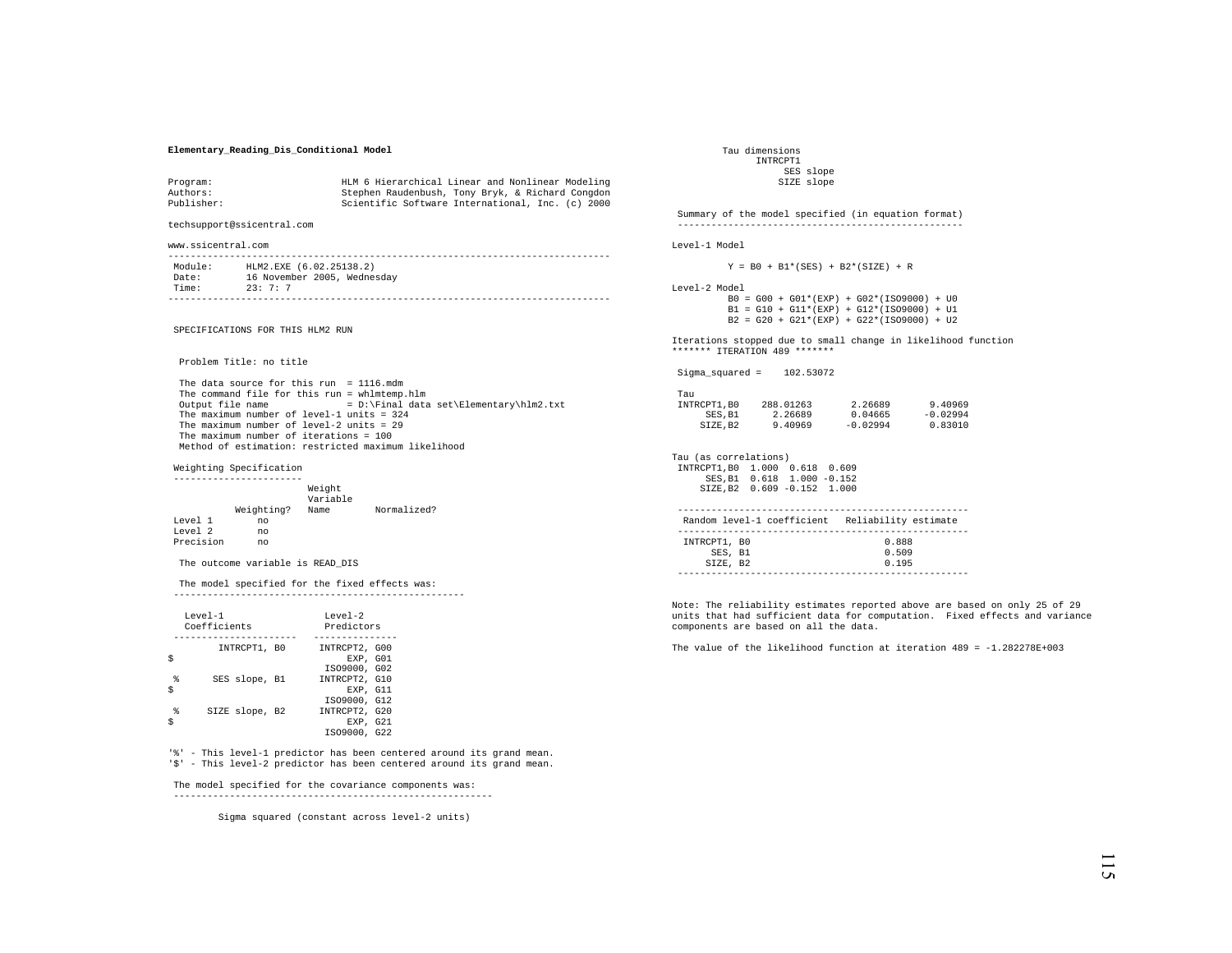# The outcome variable is READ\_DIS

Final estimation of fixed effects:

|                       |             | Standard |              | Approx. |         |
|-----------------------|-------------|----------|--------------|---------|---------|
| Fixed Effect          | Coefficient | Error    | T-ratio d.f. |         | P-value |
|                       |             |          |              |         |         |
| INTRCPT1, B0<br>For   |             |          |              |         |         |
| INTRCPT2, G00         | 60.579871   | 3.907266 | 15.504       | 26      | 0.000   |
| EXP. GO1              | $-0.004012$ | 0.003302 | $-1.215$     | 26      | 0.236   |
| IS09000, G02          | $-1.365703$ | 7.611909 | $-0.179$     | 26      | 0.859   |
| SES slope, B1<br>For  |             |          |              |         |         |
| INTRCPT2, G10         | $-0.285733$ | 0.068074 | $-4.197$     | 26      | 0.000   |
| EXP, G11              | $-0.000022$ | 0.000055 | $-0.398$     | 26      | 0.694   |
| IS09000, G12          | 0.049533    | 0.125928 | 0.393        | 26      | 0.697   |
| SIZE slope, B2<br>For |             |          |              |         |         |
| INTRCPT2, G20         | $-0.778521$ | 0.482170 | $-1.615$     | 26      | 0.118   |
| EXP, G21              | $-0.000075$ | 0.000351 | $-0.214$     | 26      | 0.833   |
| IS09000, G22          | 0.318889    | 0.793670 | 0.402        | 26      | 0.691   |
|                       |             |          |              |         |         |

The outcome variable is READ\_DIS

Final estimation of fixed effects

(with robust standard errors)

| Fixed Effect  |                | Coefficient | Standard<br>Error | T-ratio  | Approx. | d.f. P-value |
|---------------|----------------|-------------|-------------------|----------|---------|--------------|
| For           | INTRCPT1, BO   |             |                   |          |         |              |
| INTRCPT2, G00 |                | 60.579871   | 3.655169          | 16.574   | 26      | 0.000        |
|               | EXP. GO1       | $-0.004012$ | 0.002712          | $-1.479$ | 26      | 0.151        |
| IS09000, G02  |                | $-1.365703$ | 7.662575          | $-0.178$ | 26      | 0.860        |
| For           | SES slope, B1  |             |                   |          |         |              |
| INTRCPT2, G10 |                | $-0.285733$ | 0.070453          | $-4.056$ | 26      | 0.001        |
|               | EXP. G11       | $-0.000022$ | 0.000034          | $-0.630$ | 26      | 0.534        |
| IS09000, G12  |                | 0.049533    | 0.102909          | 0.481    | 26      | 0.634        |
| For           | SIZE slope, B2 |             |                   |          |         |              |
| INTRCPT2, G20 |                | $-0.778521$ | 0.445577          | $-1.747$ | 26      | 0.092        |
|               | EXP. G21       | $-0.000075$ | 0.000170          | $-0.441$ | 26      | 0.662        |
| IS09000, G22  |                | 0.318889    | 0.731306          | 0.436    | 26      | 0.666        |
|               |                |             |                   |          |         |              |

## Final estimation of variance components:

| Random Effect  |      | Standard  | Variance  | df | Chi-square P-value |       |
|----------------|------|-----------|-----------|----|--------------------|-------|
|                |      | Deviation | Component |    |                    |       |
|                |      |           |           |    |                    |       |
| INTRCPT1.      | TTO. | 16.97093  | 288.01263 | 22 | 500.57583          | 0.000 |
| SES slope, Ul  |      | 0.21598   | 0.04665   | 22 | 56.35197           | 0.000 |
| SIZE slope, U2 |      | 0.91110   | 0.83010   | 22 | 32.36330           | 0.071 |
| $level-1.$     | R    | 10.12575  | 102.53072 |    |                    |       |
|                |      |           |           |    |                    |       |

Note: The chi-square statistics reported above are based on only 25 of 29 units that had sufficient data for computation. Fixed effects and variance components are based on all the data.

 Statistics for current covariance components model --------------------------------------------------  $Deviance = 2564.556009$ Number of estimated parameters = 7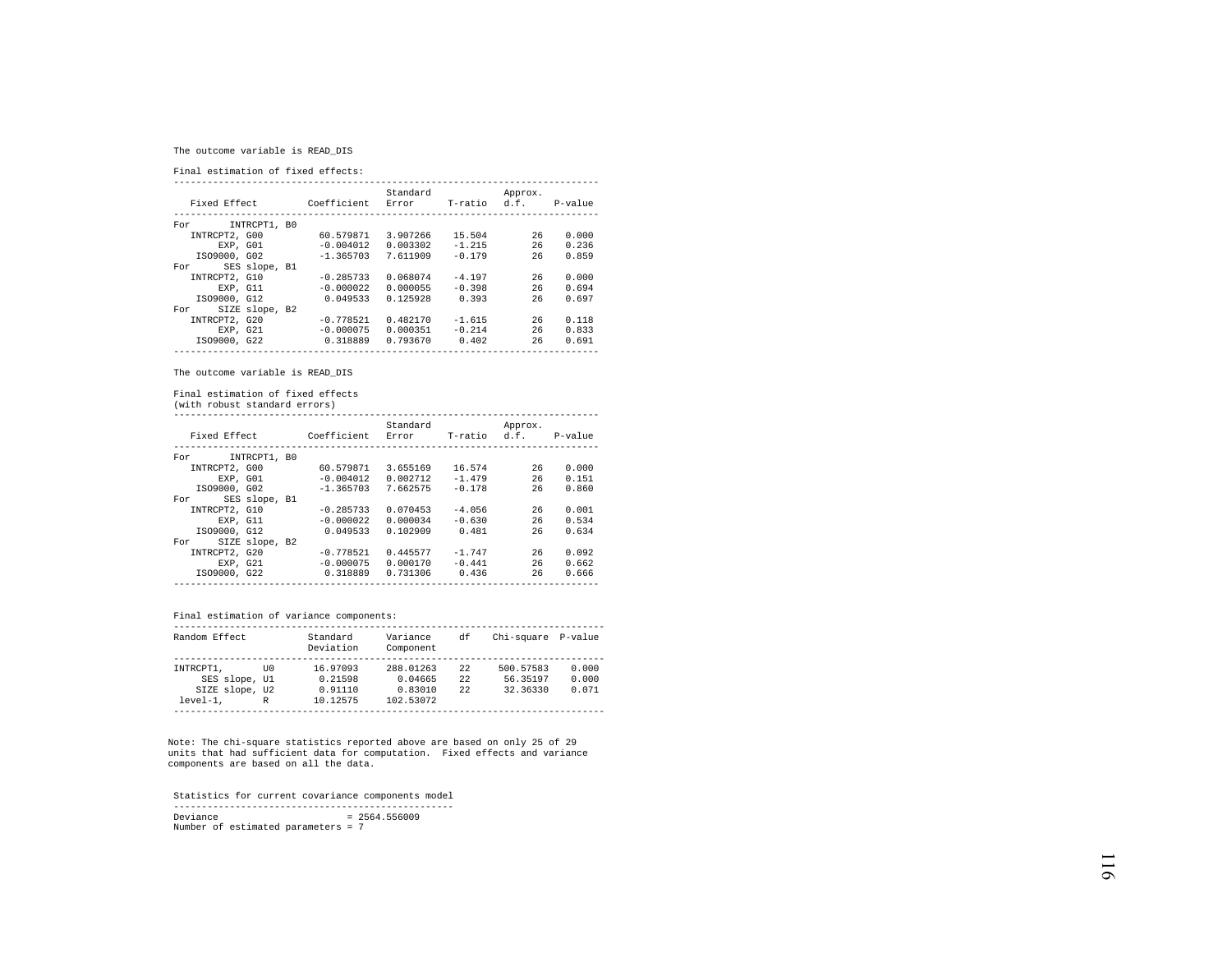### **Elementary\_Attendance\_Null Model**

| Program:   | HLM 6 Hierarchical Linear and Nonlinear Modeling |
|------------|--------------------------------------------------|
| Authors:   | Stephen Raudenbush, Tony Bryk, & Richard Congdon |
| Publisher: | Scientific Software International, Inc. (c) 2000 |

techsupport@ssicentral.com

www.ssicentral.com

| Module: | HLM2.EXE (6.02.25138.2)  |
|---------|--------------------------|
| Date:   | 18 October 2005, Tuesday |
| Time:   | 0:6:31                   |
|         |                          |

### SPECIFICATIONS FOR THIS HLM2 RUN

 Problem Title: no title The data source for this run = el attend 1018 The command file for this run = I:\Final data set\Elementary\el\_attend\_model 1.hlm Output file name = I:\Final data set\Elementary\hlm2.txt The maximum number of level-1 units = 236 The maximum number of level-2 units = 21 The maximum number of iterations = 100 Method of estimation: restricted maximum likelihood

### Weighting Specification

 ----------------------- Weight Variable Weighting? Name Normalized? Level 1  $no$  Level 2 no Precision

#### The outcome variable is ATTEND

 The model specified for the fixed effects was: ----------------------------------------------------

 $Level-1$   $Level-2$ Predictors Coefficients ---------------------- --------------- INTRCPT1, B0 INTRCPT2, G00

 The model specified for the covariance components was: ---------------------------------------------------------

Sigma squared (constant across level-2 units)

#### Tau dimensions INTRCPT1

 Summary of the model specified (in equation format) --------------------------------------------------- Level-1 Model

 $Y = B0 + R$ 

Level-2 Model  $B0 = G00 + U0$ 

Iterations stopped due to small change in likelihood function

\*\*\*\*\*\*\* ITERATION 6 \*\*\*\*\*\*\* Sigma squared =  $0.58982$  Tau INTRCPT1,B0 0.53915 Tau (as correlations) INTRCPT1,B0 1.000 ---------------------------------------------------- Random level-1 coefficient Reliability estimate ---------------------------------------------------- INTRCPT1, B0 0.849 ---------------------------------------------------- The value of the likelihood function at iteration  $6 = -2.952236E+002$  The outcome variable is ATTEND Final estimation of fixed effects: ---------------------------------------------------------------------------- Standard Approx.<br>Fixed Effect (Coefficient Error T-ratio d.f. Coefficient Error T-ratio d.f. P-value ---------------------------------------------------------------------------- For INTRCPT1, B0 INTRCPT2, G00 95.102651 0.173933 546.776 20 0.000 ---------------------------------------------------------------------------- The outcome variable is ATTEND Final estimation of fixed effects (with robust standard errors) ---------------------------------------------------------------------------- Standard Approx. Fixed Effect Coefficient Error T-ratio d.f. P-value ---------------------------------------------------------------------------- For INTRCPT1, B0 INTRCPT2, G00 95.102651 0.169620 560.680 20 0.000 ----------------------------------------------------------------------------

# Final estimation of variance components:

| Random Effect           |           | Standard<br>Deviation | Variance<br>Component | df  | Chi-square P-value |       |
|-------------------------|-----------|-----------------------|-----------------------|-----|--------------------|-------|
|                         |           |                       |                       |     |                    |       |
| INTRCPT1,<br>$level-1.$ | TTO.<br>R | 0.73427<br>0.76800    | 0.53915<br>0.58982    | 2.0 | 181.91097          | 0.000 |
|                         |           |                       |                       |     |                    |       |

 Statistics for current covariance components model --------------------------------------------------  $Deviance = 590.447191$ Number of estimated parameters = 2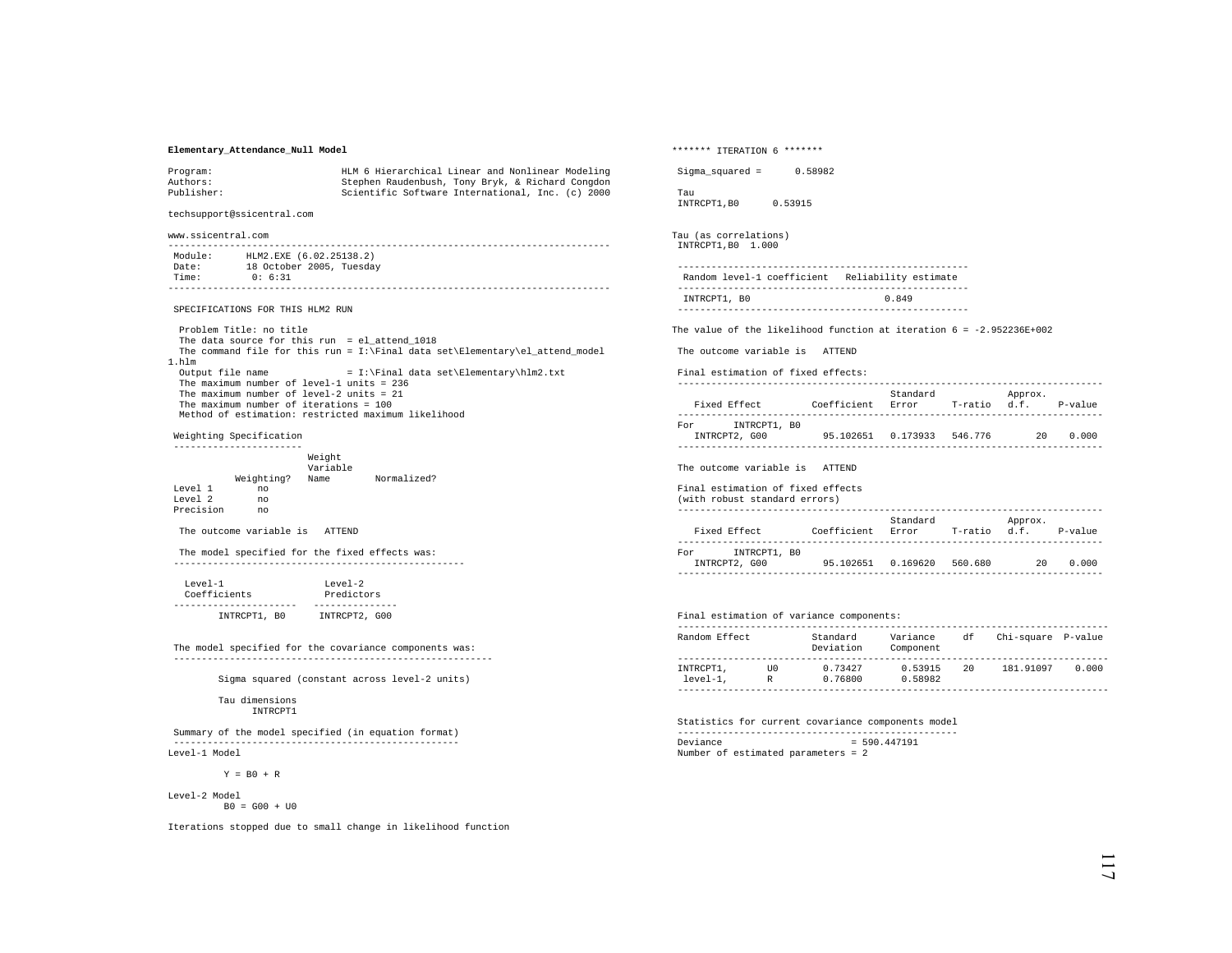### **Elementary\_Attendance\_Conditional Model**

| Program:   | HLM 6 Hierarchical Linear and Nonlinear Modeling |
|------------|--------------------------------------------------|
| Authors:   | Stephen Raudenbush, Tony Bryk, & Richard Congdon |
| Publisher: | Scientific Software International, Inc. (c) 2000 |

techsupport@ssicentral.com

www.ssicentral.com

| Module: | HLM2.EXE (6.02.25138.2)     |
|---------|-----------------------------|
| Date:   | 16 November 2005, Wednesday |
| Time:   | 23:12:26                    |
|         |                             |

SPECIFICATIONS FOR THIS HLM2 RUN

Problem Title: no title

 The data source for this run = 1116 The command file for this run = whlmtemp.hlm<br>Output file name =  $D:\F$ inal data = D:\Final data set\Elementary\hlm2.txt The maximum number of level-1 units = 236 The maximum number of level-2 units = 21 The maximum number of iterations = 100 Method of estimation: restricted maximum likelihood

### Weighting Specification

|           |            | Weight<br>Variable |             |
|-----------|------------|--------------------|-------------|
|           | Weighting? | Name               | Normalized? |
| Level 1   | no         |                    |             |
| Level 2   | no         |                    |             |
| Precision | no         |                    |             |

The outcome variable is ATTEND

 The model specified for the fixed effects was: ----------------------------------------------------

|        | $T$ eve $1 - 1$<br>Coefficients | $T$ eve $1 - 2$<br>Predictors             |
|--------|---------------------------------|-------------------------------------------|
|        | INTRCPT1, BO                    | INTRCPT2, G00<br>EXP. GO1<br>IS09000, G02 |
| g<br>Ś | SES slope, B1                   | INTRCPT2, G10<br>EXP. G11<br>IS09000, G12 |
| g      | SIZE slope, B2                  | INTRCPT2, G20<br>EXP. G21<br>IS09000, G22 |

'%' - This level-1 predictor has been centered around its grand mean. '\$' - This level-2 predictor has been centered around its grand mean.

### The model specified for the covariance components was:

---------------------------------------------------------

Sigma squared (constant across level-2 units)

Tau dimensions

 INTRCPT1 SES slope SIZE slope

 Summary of the model specified (in equation format) ---------------------------------------------------

Level-1 Model

 $Y = B0 + B1*(SES) + B2*(SIZE) + R$ 

Level-2 Model

Tau

 B0 = G00 + G01\*(EXP) + G02\*(ISO9000) + U0  $B1 = G10 + G11*(EXP) + G12*(ISO9000) + U1$  $B2 = G20 + G21*(EXP) + G22*(ISO9000) + U2$ 

Iterations stopped due to small change in likelihood function

\*\*\*\*\*\*\* ITERATION 1534 \*\*\*\*\*\*\*

| Sigma_squared = | 0.41587 |
|-----------------|---------|
|                 |         |

| rau         |         |            |            |
|-------------|---------|------------|------------|
| INTRCPT1.B0 | 0.32891 | 0.00109    | 0.05434    |
| SES.B1      | 0.00109 | 0.00006    | $-0.00013$ |
| SIZE.B2     | 0.05434 | $-0.00013$ | 0.01068    |

|  | Tau (as correlations) |                               |  |
|--|-----------------------|-------------------------------|--|
|  |                       | INTRCPT1.B0 1.000 0.245 0.917 |  |
|  |                       | SES.B1 0.245 1.000 -0.161     |  |
|  |                       | SIZE.B2 0.917 -0.161 1.000    |  |

|              | Random level-1 coefficient Reliability estimate |       |  |
|--------------|-------------------------------------------------|-------|--|
|              |                                                 |       |  |
| INTRCPT1, BO |                                                 | 0.779 |  |
| SES, B1      |                                                 | 0.302 |  |
| SIZE, B2     |                                                 | 0 445 |  |

----------------------------------------------------

Note: The reliability estimates reported above are based on only 17 of 21 units that had sufficient data for computation. Fixed effects and variance components are based on all the data.

The value of the likelihood function at iteration  $1534 = -2.998192E + 002$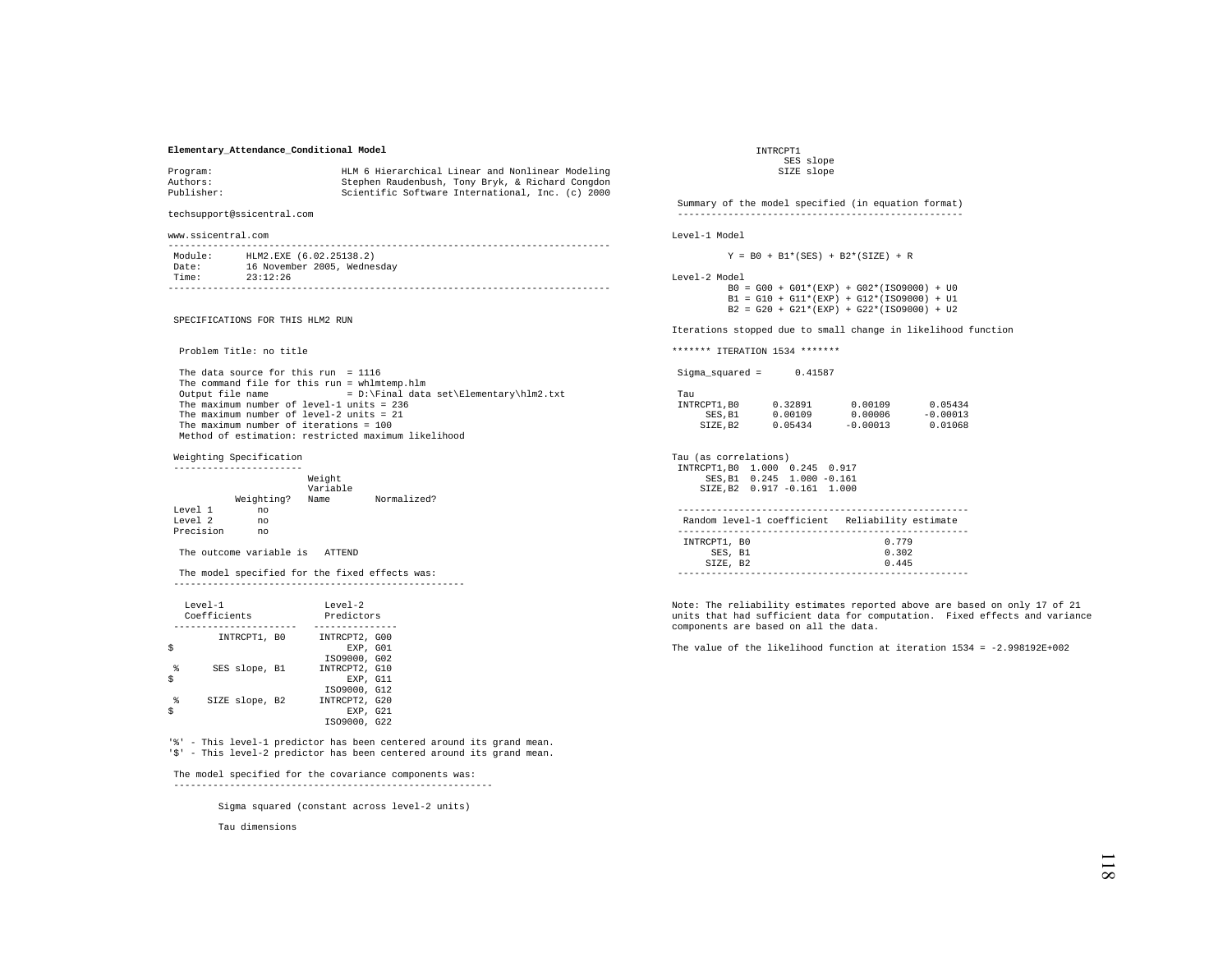#### The outcome variable is ATTEND

Final estimation of fixed effects:

|                       |             | Standard |          | Approx.      |         |
|-----------------------|-------------|----------|----------|--------------|---------|
| Fixed Effect          | Coefficient | Error    |          | T-ratio d.f. | P-value |
| INTRCPT1, B0<br>For   |             |          |          |              |         |
| INTRCPT2, G00         | 94.928817   | 0.168306 | 564.024  | 18           | 0.000   |
| EXP. GO1              | $-0.000062$ | 0.000121 | $-0.509$ | 18           | 0.617   |
| IS09000, G02          | 0.557185    | 0.320384 | 1.739    | 18           | 0.099   |
| SES slope, B1<br>For  |             |          |          |              |         |
| INTRCPT2, G10         | $-0.021743$ | 0.003750 | $-5.798$ | 18           | 0.000   |
| EXP. G11              | $-0.000002$ | 0.000003 | $-0.882$ | 18           | 0.390   |
| IS09000, G12          | 0.000535    | 0.006888 | 0.078    | 18           | 0.939   |
| SIZE slope, B2<br>For |             |          |          |              |         |
| INTRCPT2, G20         | $-0.017005$ | 0.040618 | $-0.419$ | 18           | 0.680   |
| EXP. G21              | 0.000006    | 0.000029 | 0.195    | 18           | 0.848   |
| IS09000, G22          | 0.033665    | 0.070512 | 0.477    | 18           | 0.638   |
|                       |             |          |          |              |         |

The outcome variable is ATTEND

Final estimation of fixed effects

(with robust standard errors)

| Fixed Effect  |                | Coefficient | Standard<br>Error | T-ratio  | Approx.<br>d.f. | P-value |
|---------------|----------------|-------------|-------------------|----------|-----------------|---------|
| For           | INTRCPT1, B0   |             |                   |          |                 |         |
| INTRCPT2, G00 |                | 94.928817   | 0.170838          | 555.666  | 18              | 0.000   |
|               | EXP. GO1       | $-0.000062$ | 0.000083          | $-0.743$ | 18              | 0.467   |
| IS09000, G02  |                | 0.557185    | 0.249301          | 2.235    | 18              | 0.038   |
| For           | SES slope, B1  |             |                   |          |                 |         |
| INTRCPT2, G10 |                | $-0.021743$ | 0.003396          | $-6.403$ | 18              | 0.000   |
|               | EXP. G11       | $-0.000002$ | 0.000002          | $-1.319$ | 18              | 0.204   |
| IS09000, G12  |                | 0.000535    | 0.004965          | 0.108    | 18              | 0.916   |
| For           | SIZE slope, B2 |             |                   |          |                 |         |
| INTRCPT2, G20 |                | $-0.017005$ | 0.034922          | $-0.487$ | 18              | 0.632   |
| EXP. G21      |                | 0.000006    | 0.000018          | 0.309    | 18              | 0.761   |
| IS09000, G22  |                | 0.033665    | 0.044547          | 0.756    | 18              | 0.460   |
|               |                |             |                   |          |                 |         |

The robust standard errors are appropriate for datasets having a moderate to large number of level 2 units. These data do not meet this criterion.

# Final estimation of variance components:

| Random Effect  |      | Standard<br>Deviation | Variance<br>Component | df | Chi-square | P-value |
|----------------|------|-----------------------|-----------------------|----|------------|---------|
|                |      |                       |                       |    |            |         |
| INTRCPT1.      | TTO. | 0.57350               | 0.32891               | 14 | 101.99470  | 0.000   |
| SES slope, Ul  |      | 0.00776               | 0.00006               | 14 | 21.97379   | 0.079   |
| SIZE slope, U2 |      | 0.10335               | 0.01068               | 14 | 20.96685   | 0.102   |
| $level-1.$     | R    | 0.64488               | 0.41587               |    |            |         |
|                |      |                       |                       |    |            |         |

Note: The chi-square statistics reported above are based on only 17 of 21 where the chiral square seatisfies reported above are sased on only 17 or 21 units that had sufficient data for computation. Fixed effects and variance components are based on all the data.

 Statistics for current covariance components model --------------------------------------------------  $Deviance = 599.638396$ Number of estimated parameters = 7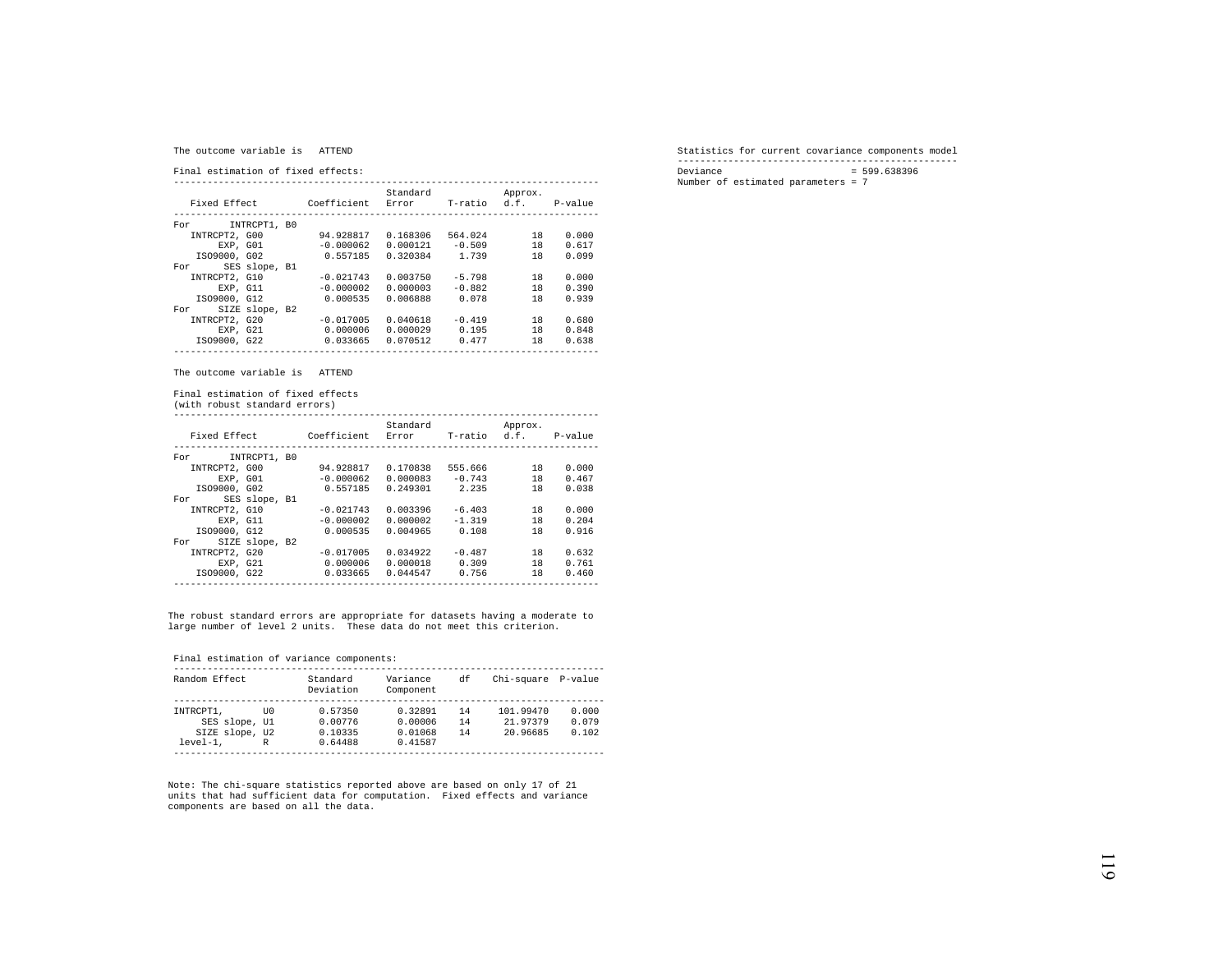## **Middle\_Math\_Null Model**

| Program:   | HLM 6 Hierarchical Linear and Nonlinear Modeling |
|------------|--------------------------------------------------|
| Authors:   | Stephen Raudenbush, Tony Bryk, & Richard Congdon |
| Publisher: | Scientific Software International, Inc. (c) 2000 |

techsupport@ssicentral.com

www.ssicentral.com

 ------------------------------------------------------------------------------- Module: HLM2.EXE (6.02.25138.2)<br>Date: 18 October 2005. Tuesday 18 October 2005, Tuesday<br>Time: 018:37  $0:18:37$ -------------------------------------------------------------------------------

 SPECIFICATIONS FOR THIS HLM2 RUN Problem Title: no title The data source for this run = middle\_math\_reading\_1018.mdm The command file for this run = I:\Final data set\Middle\middle\_math\_model 1.hlm Output file name  $= I:\Final data set\Midale\h\mskip-1.5mu.$ The maximum number of level-1 units = 157 The maximum number of level-2 units = 30 The maximum number of iterations = 100 Method of estimation: restricted maximum likelihood

 Weighting Specification -----------------------

|           |            | Weight<br>Variable |             |
|-----------|------------|--------------------|-------------|
|           | Weighting? | Name               | Normalized? |
| Level 1   | no         |                    |             |
| Level 2   | no         |                    |             |
| Precision | no         |                    |             |

The outcome variable is MATH

 The model specified for the fixed effects was: ----------------------------------------------------

| $T$ eve $1 - 1$ | $T$ eve $1 - 2$ |
|-----------------|-----------------|
| Coefficients    | Predictors      |
|                 |                 |
| INTRCPT1, BO    | INTRCPT2, G00   |

 The model specified for the covariance components was: ---------------------------------------------------------

Sigma squared (constant across level-2 units)

 Tau dimensions INTRCPT1

 Summary of the model specified (in equation format) ---------------------------------------------------

Level-1 Model

 $Y = B0 + R$ 

Level-2 Model  $B0 = G00 + U0$ 

Iterations stopped due to small change in likelihood function

\*\*\*\*\*\*\* ITERATION 5 \*\*\*\*\*\*\* Sigma squared =  $135.54839$  Tau INTRCPT1,B0 322.75808 Tau (as correlations) INTRCPT1,B0 1.000 Random level-1 coefficient Reliability estimate ---------------------------------------------------- INTRCPT1, B0 0.874 ---------------------------------------------------- The value of the likelihood function at iteration  $5 = -6.402314E+002$  The outcome variable is MATH Final estimation of fixed effects: ---------------------------------------------------------------------------- Standard Approx.<br>Fixed Effect (Coefficient Error T-ratio d.f. Coefficient Error T-ratio d.f. P-value For INTRCPT1, B0 INTRCPT2, G00 62.819785 3.508301 17.906 29 0.000 ---------------------------------------------------------------------------- The outcome variable is MATH Final estimation of fixed effects (with robust standard errors) ---------------------------------------------------------------------------- Standard Approx. Fixed Effect Coefficient Error T-ratio d.f. P-value ---------------------------------------------------------------------------- For INTRCPT1, B0 INTRCPT2, G00 62.819785 3.448740 18.215 29 0.000 ---------------------------------------------------------------------------- Final estimation of variance components:

| Random Effect           |           | Standard<br>Deviation | Variance<br>Component  | df | Chi-square P-value |       |
|-------------------------|-----------|-----------------------|------------------------|----|--------------------|-------|
| INTRCPT1,<br>$level-1.$ | TTO.<br>R | 17.96547<br>11.64253  | 322.75808<br>135.54839 | 29 | 379.40759          | 0.000 |

 Statistics for current covariance components model -------------------------------------------------- Deviance = 1280.462818 Number of estimated parameters = 2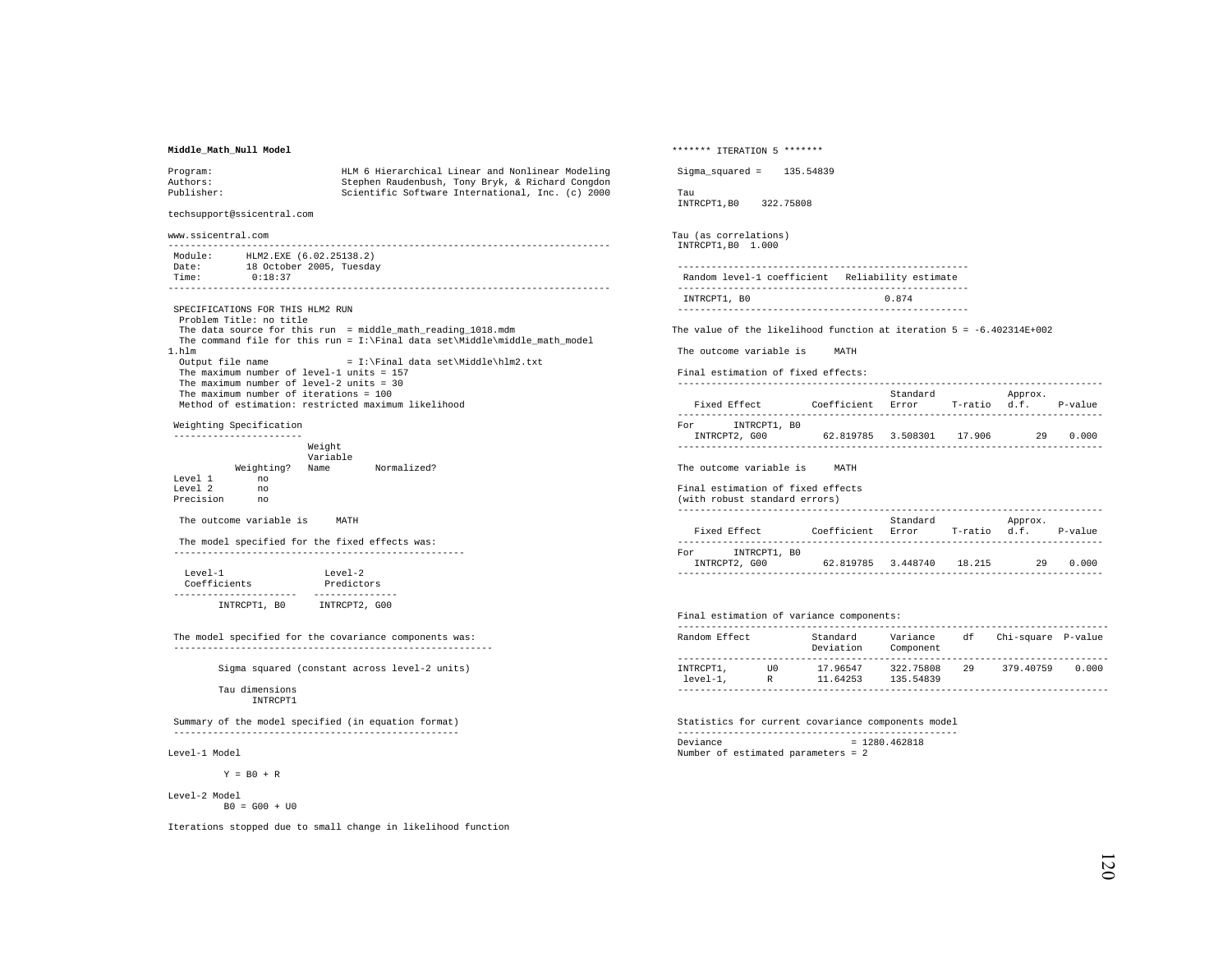## **Middle\_Math\_Conditional Model**

| Program:   | HLM 6 Hierarchical Linear and Nonlinear Modeling |
|------------|--------------------------------------------------|
| Authors:   | Stephen Raudenbush, Tony Bryk, & Richard Congdon |
| Publisher: | Scientific Software International, Inc. (c) 2000 |

techsupport@ssicentral.com

www.ssicentral.com

| Module: | HLM2.EXE (6.02.25138.2)     |
|---------|-----------------------------|
| Date:   | 16 November 2005, Wednesday |
| Time:   | 23:16:34                    |
|         |                             |

SPECIFICATIONS FOR THIS HLM2 RUN

Problem Title: no title

 The data source for this run = 1116 The command file for this run = whlmtemp.hlm<br>Output file name =  $D:\F$ inal data  $= D:\Pi a$ l data set\Middle\hlm2.txt The maximum number of level-1 units = 157 The maximum number of level-2 units = 30 The maximum number of iterations = 100 Method of estimation: restricted maximum likelihood

Weighting Specification

 ----------------------- Weight Variable Weighting? Name Normalized? Level 1 no Level 2 Precision no

The outcome variable is MATH

 The model specified for the fixed effects was: ----------------------------------------------------

| $T$ eve $1 - 1$ | Coefficients   | $T$ eve $1 - 2$<br>Predictors                             |
|-----------------|----------------|-----------------------------------------------------------|
|                 | INTRCPT1, BO   | INTRCPT2, G00<br>EXP. GO1                                 |
| g<br>Ś          | SES slope, B1  | IS09000, G02<br>INTRCPT2, G10<br>EXP. G11                 |
| g               | SIZE slope, B2 | IS09000, G12<br>INTRCPT2, G20<br>EXP. G21<br>IS09000, G22 |

'%' - This level-1 predictor has been centered around its grand mean. '\$' - This level-2 predictor has been centered around its grand mean.

### The model specified for the covariance components was:

---------------------------------------------------------

Sigma squared (constant across level-2 units)

Tau dimensions

 INTRCPT1 SES slope SIZE slope

 Summary of the model specified (in equation format) --------------------------------------------------- Level-1 Model

 $Y = B0 + B1*(SES) + B2*(SIZE) + R$ 

Level-2 Model

 B0 = G00 + G01\*(EXP) + G02\*(ISO9000) + U0  $B1 = G10 + G11*(EXP) + G12*(ISO9000) + U1$  $B2 = G20 + G21*(EXP) + G22*(ISO9000) + U2$ 

Iterations stopped due to small change in likelihood function \*\*\*\*\*\*\* ITERATION 1377 \*\*\*\*\*\*\*

Sigma\_squared = 50.67500

| Tau         |            |            |            |
|-------------|------------|------------|------------|
| INTRCPT1.B0 | 302.70577  | $-0.26226$ | $-8.14456$ |
| SES.B1      | $-0.26226$ | 0.03285    | 0.12557    |
| SIZE.B2     | $-8.14456$ | 0.12557    | 0.65837    |

Tau (as correlations) INTRCPT1,B0 1.000 -0.083 -0.577 SES,B1 -0.083 1.000 0.854 SIZE,B2 -0.577 0.854 1.000

|              | Random level-1 coefficient Reliability estimate |
|--------------|-------------------------------------------------|
|              |                                                 |
| INTRCPT1, BO | 0.685                                           |
| SES. B1      | 0.288                                           |
| SIZE. B2     | 0.137                                           |
|              |                                                 |

Note: The reliability estimates reported above are based on only 21 of 30 units that had sufficient data for computation. Fixed effects and variance components are based on all the data.

The value of the likelihood function at iteration  $1377 = -5.989184E+002$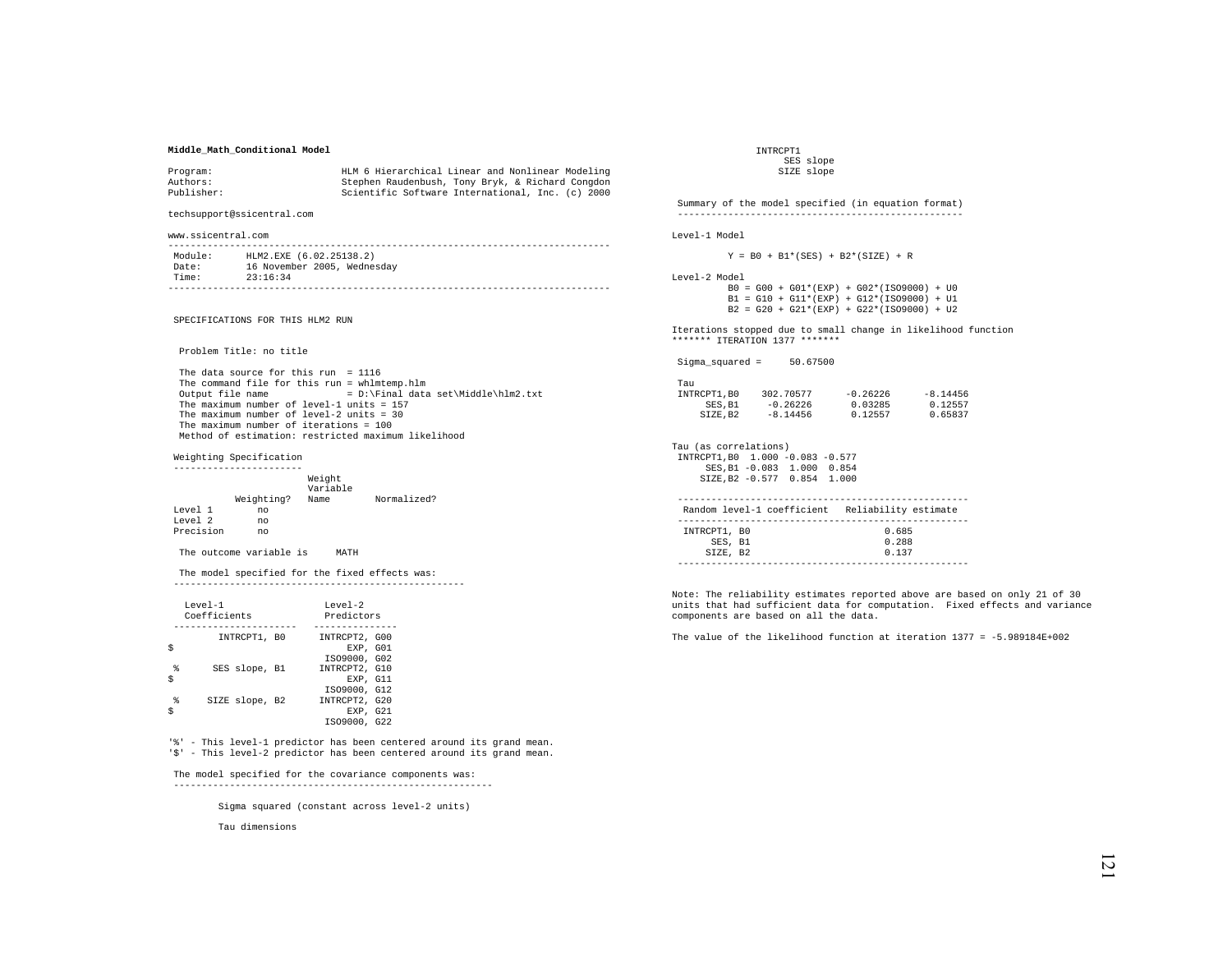#### The outcome variable is MATH

Final estimation of fixed effects:

|                       |             | Standard |              | Approx. |         |
|-----------------------|-------------|----------|--------------|---------|---------|
| Fixed Effect          | Coefficient | Error    | T-ratio d.f. |         | P-value |
|                       |             |          |              |         |         |
| INTRCPT1, B0<br>For   |             |          |              |         |         |
| INTRCPT2, G00         | 61.928882   | 3.894438 | 15.902       | 27      | 0.000   |
| EXP. GO1              | $-0.004087$ | 0.003402 | $-1.201$     | 27      | 0.240   |
| IS09000, G02          | 0.134498    | 7.780270 | 0.017        | 27      | 0.986   |
| SES slope, B1<br>For  |             |          |              |         |         |
| INTRCPT2, G10         | $-0.472386$ | 0.082029 | $-5.759$     | 27      | 0.000   |
| EXP. G11              | 0.000003    | 0.000063 | 0.055        | 27      | 0.957   |
| IS09000, G12          | $-0.029897$ | 0.133661 | $-0.224$     | 27      | 0.825   |
| SIZE slope, B2<br>For |             |          |              |         |         |
| INTRCPT2, G20         | $-0.390503$ | 0.510344 | $-0.765$     | 27      | 0.451   |
| EXP. G21              | $-0.000214$ | 0.000368 | $-0.581$     | 27      | 0.565   |
| IS09000, G22          | 0.852746    | 0.846167 | 1.008        | 27      | 0.323   |
|                       |             |          |              |         |         |

The outcome variable is MATH

Final estimation of fixed effects

(with robust standard errors)

| Fixed Effect  |                | Coefficient | Standard<br>Error | T-ratio  | Approx.<br>d.f. | P-value |
|---------------|----------------|-------------|-------------------|----------|-----------------|---------|
| For           | INTRCPT1, BO   |             |                   |          |                 |         |
| INTRCPT2, G00 |                | 61.928882   | 3.268594          | 18.947   | 27              | 0.000   |
|               | EXP. GO1       | $-0.004087$ | 0.003049          | $-1.341$ | 27              | 0.191   |
| IS09000, G02  |                | 0.134498    | 8.845740          | 0.015    | 27              | 0.988   |
| For           | SES slope, B1  |             |                   |          |                 |         |
| INTRCPT2, G10 |                | $-0.472386$ | 0.091120          | $-5.184$ | 27              | 0.000   |
|               | EXP. G11       | 0.000003    | 0.000057          | 0.060    | 27              | 0.953   |
| IS09000, G12  |                | $-0.029897$ | 0.104609          | $-0.286$ | 27              | 0.777   |
| For           | SIZE slope, B2 |             |                   |          |                 |         |
| INTRCPT2, G20 |                | $-0.390503$ | 0.472372          | $-0.827$ | 27              | 0.416   |
|               | EXP. G21       | $-0.000214$ | 0.000329          | $-0.652$ | 27              | 0.520   |
| IS09000, G22  |                | 0.852746    | 0.513575          | 1.660    | 27              | 0.108   |
|               |                |             |                   |          |                 |         |

## Final estimation of variance components:

| Random Effect  |      | Standard<br>Deviation | Variance<br>Component | df  | Chi-square | P-value |
|----------------|------|-----------------------|-----------------------|-----|------------|---------|
|                |      |                       |                       |     |            |         |
| INTRCPT1.      | TTO. | 17.39844              | 302.70577             | 18  | 313.42351  | 0.000   |
| SES slope, Ul  |      | 0.18124               | 0.03285               | 18  | 30.63370   | 0.031   |
| SIZE slope, U2 |      | 0.81140               | 0.65837               | 1 R | 13.50615   | > 0.500 |
| $level-1.$     | R    | 7.11864               | 50.67500              |     |            |         |
|                |      |                       |                       |     |            |         |

Note: The chi-square statistics reported above are based on only 21 of 30 units that had sufficient data for computation. Fixed effects and variance components are based on all the data.

 Statistics for current covariance components model -------------------------------------------------- Deviance = 1197.836867 Number of estimated parameters = 7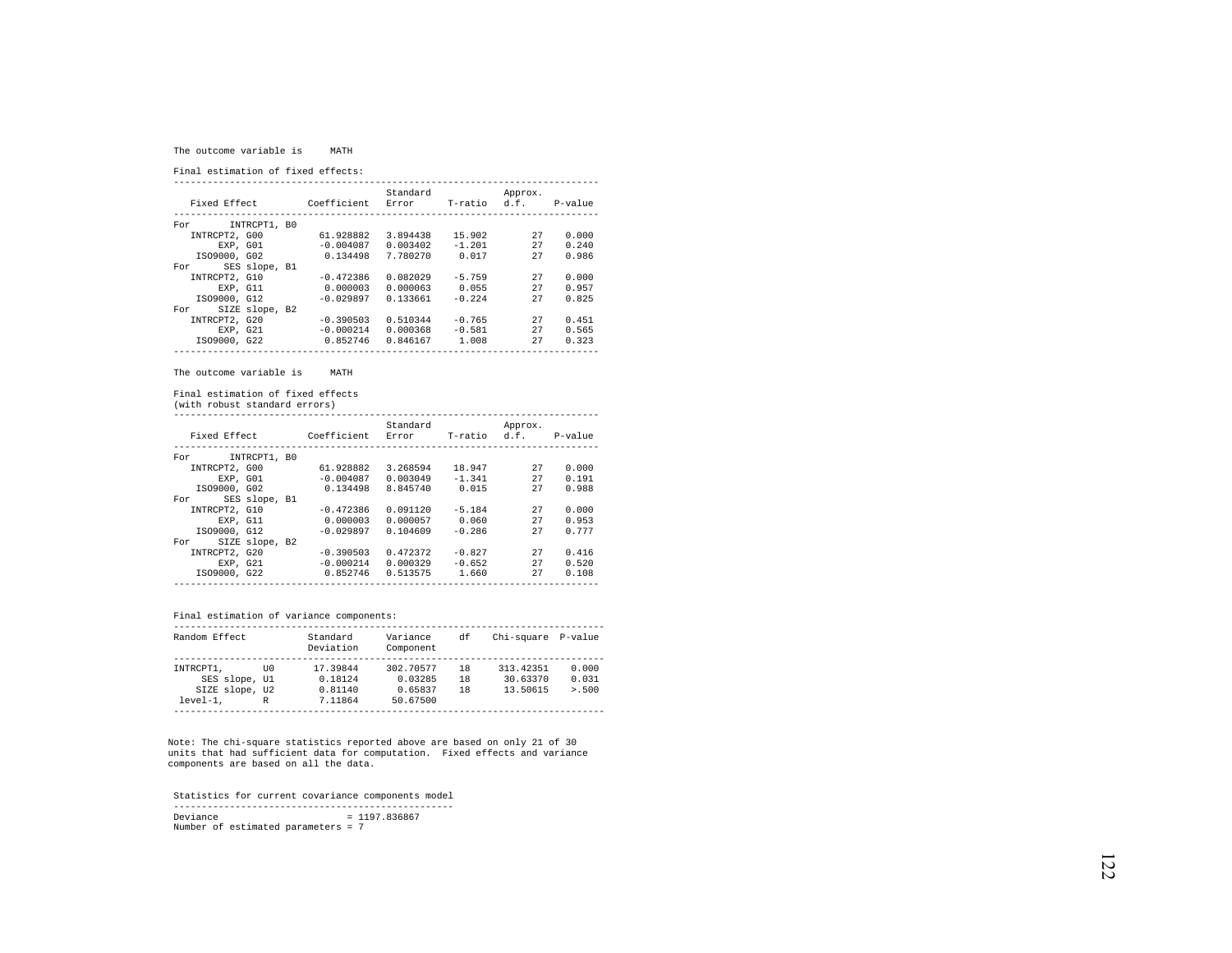## **Middle\_Reading\_Null Model**

| Program:   | HLM 6 Hierarchical Linear and Nonlinear Modeling |
|------------|--------------------------------------------------|
| Authors:   | Stephen Raudenbush, Tony Bryk, & Richard Congdon |
| Publisher: | Scientific Software International, Inc. (c) 2000 |

techsupport@ssicentral.com

www.ssicentral.com

 ------------------------------------------------------------------------------- Module: HLM2.EXE (6.02.25138.2)<br>Date: 18 October 2005. Tuesday 18 October 2005, Tuesday<br>Time: 0.18:14<br>0.28:14  $0:28:14$ -------------------------------------------------------------------------------

 SPECIFICATIONS FOR THIS HLM2 RUN Problem Title: no title The data source for this run = middle\_math\_reading\_1018.mdm The command file for this run =  $I:\Final data set\Midale\middle\end{aligned}$ 1.hlm Output file name  $= I:\Final data set\Midale\h\mskip-1.5mu.$ The maximum number of level-1 units = 157 The maximum number of level-2 units = 30 The maximum number of iterations = 100 Method of estimation: restricted maximum likelihood

 Weighting Specification -----------------------

|           |            | Weight<br>Variable |             |
|-----------|------------|--------------------|-------------|
|           | Weighting? | Name               | Normalized? |
| Level 1   | no         |                    |             |
| Level 2   | no         |                    |             |
| Precision | no         |                    |             |

The outcome variable is READ

 The model specified for the fixed effects was: ----------------------------------------------------

| $T$ eve $1 - 1$ | $T$ eve $1 - 2$ |
|-----------------|-----------------|
| Coefficients    | Predictors      |
|                 |                 |
| INTRCPT1, BO    | INTRCPT2, G00   |

 The model specified for the covariance components was: ---------------------------------------------------------

Sigma squared (constant across level-2 units)

 Tau dimensions INTRCPT1

 Summary of the model specified (in equation format) ---------------------------------------------------

Level-1 Model

 $Y = B0 + R$ 

Level-2 Model  $B0 = G00 + U0$ 

Iterations stopped due to small change in likelihood function

\*\*\*\*\*\*\* ITERATION 6 \*\*\*\*\*\*\* Sigma squared =  $103.98849$  Tau INTRCPT1,B0 235.51184 Tau (as correlations) INTRCPT1,B0 1.000 Random level-1 coefficient Reliability estimate ---------------------------------------------------- INTRCPT1, B0 0.869 ---------------------------------------------------- The value of the likelihood function at iteration  $6 = -6.189248E+002$  The outcome variable is READ Final estimation of fixed effects: ---------------------------------------------------------------------------- Standard Approx.<br>Fixed Effect (Coefficient Error T-ratio d.f. Coefficient Error T-ratio d.f. P-value ---------------------------------------------------------------------------- For INTRCPT1, B0 INTRCPT2, G00 70.306902 3.005836 23.390 29 0.000 ---------------------------------------------------------------------------- The outcome variable is READ Final estimation of fixed effects (with robust standard errors) ---------------------------------------------------------------------------- Standard Approx. Fixed Effect Coefficient Error T-ratio d.f. P-value ---------------------------------------------------------------------------- For INTRCPT1, B0 INTRCPT2, G00 70.306902 2.954769 23.794 29 0.000 ---------------------------------------------------------------------------- Final estimation of variance components:

| Random Effect |      | Standard<br>Deviation | Variance<br>Component | df | Chi-square P-value |       |
|---------------|------|-----------------------|-----------------------|----|--------------------|-------|
|               |      |                       |                       |    |                    |       |
| INTRCPT1,     | TTO. | 15.34639              | 235.51184             | 29 | 449.82338          | 0.000 |
| $level-1.$    | R    | 10.19747              | 103.98849             |    |                    |       |
|               |      |                       |                       |    |                    |       |

 Statistics for current covariance components model --------------------------------------------------  $Deviance = 1237.849670$ Number of estimated parameters = 2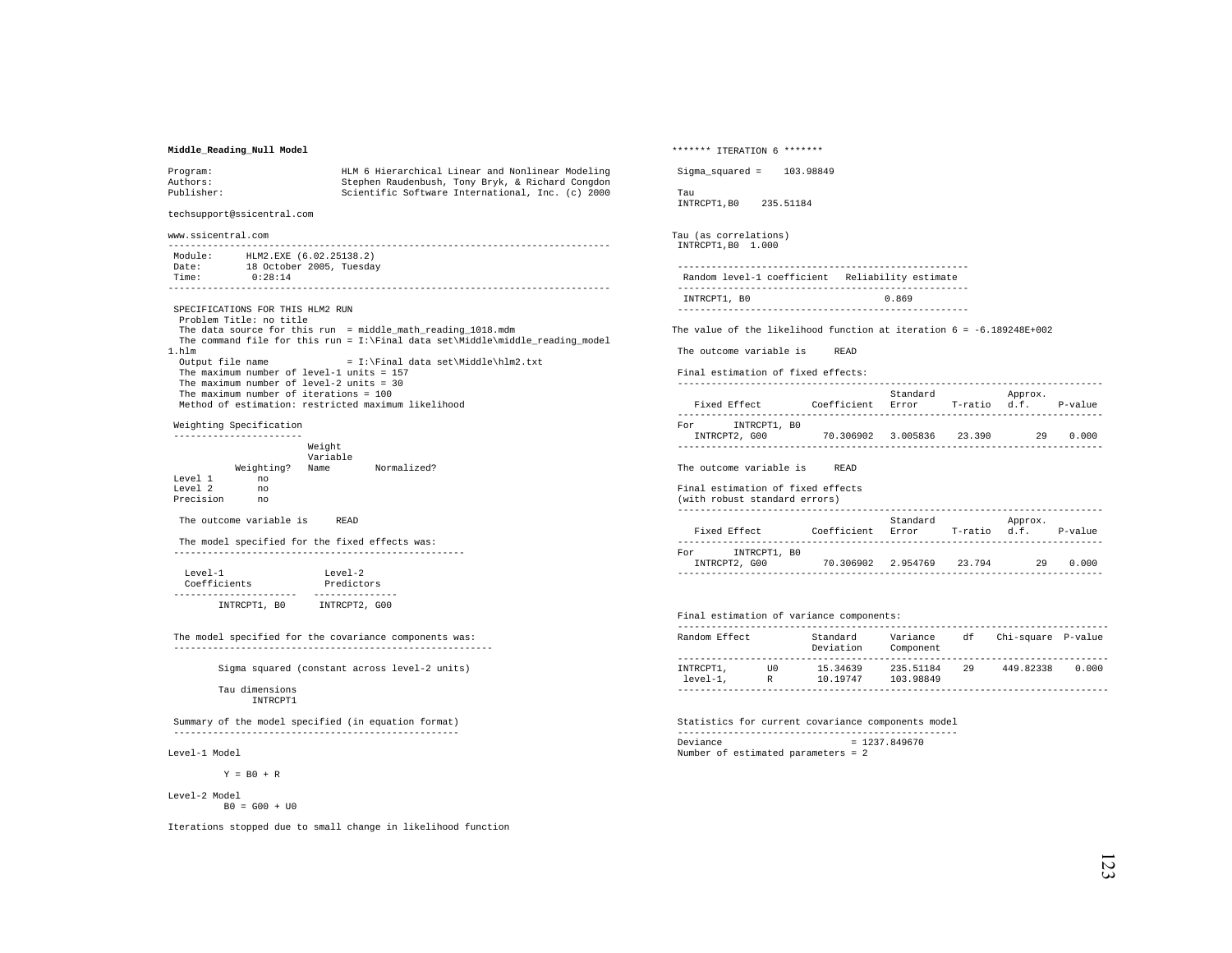## **Middle\_Reading\_Conditional Model**

| Program:   | HLM 6 Hierarchical Linear and Nonlinear Modeling |
|------------|--------------------------------------------------|
| Authors:   | Stephen Raudenbush, Tony Bryk, & Richard Congdon |
| Publisher: | Scientific Software International, Inc. (c) 2000 |

techsupport@ssicentral.com

www.ssicentral.com

| Module: | HLM2.EXE (6.02.25138.2)     |
|---------|-----------------------------|
| Date:   | 16 November 2005, Wednesday |
| Time:   | 23:19:14                    |
|         |                             |

SPECIFICATIONS FOR THIS HLM2 RUN

Problem Title: no title

 The data source for this run = 1116 The command file for this run = whlmtemp.hlm<br>Output file name =  $D:\F$ inal data  $= D:\Pi a$ l data set\Middle\hlm2.txt The maximum number of level-1 units = 157 The maximum number of level-2 units = 30 The maximum number of iterations = 100 Method of estimation: restricted maximum likelihood

Weighting Specification

 ----------------------- Weight Variable Weighting? Name Normalized? Level 1 no Level 2 Precision no

The outcome variable is READ

 The model specified for the fixed effects was: ----------------------------------------------------

| $T$ eve $1 - 1$ | Coefficients   | $T$ eve $1 - 2$<br>Predictors                             |
|-----------------|----------------|-----------------------------------------------------------|
|                 | INTRCPT1, BO   | INTRCPT2, G00<br>EXP. GO1                                 |
| g<br>Ś          | SES slope, B1  | IS09000, G02<br>INTRCPT2, G10<br>EXP. G11                 |
| g               | SIZE slope, B2 | IS09000, G12<br>INTRCPT2, G20<br>EXP. G21<br>IS09000, G22 |

'%' - This level-1 predictor has been centered around its grand mean. '\$' - This level-2 predictor has been centered around its grand mean.

### The model specified for the covariance components was:

---------------------------------------------------------

Sigma squared (constant across level-2 units)

Tau dimensions

 INTRCPT1 SES slope SIZE slope

 Summary of the model specified (in equation format) --------------------------------------------------- Level-1 Model

 $Y = B0 + B1*(SES) + B2*(SIZE) + R$ 

Level-2 Model

 B0 = G00 + G01\*(EXP) + G02\*(ISO9000) + U0  $B1 = G10 + G11*(EXP) + G12*(ISO9000) + U1$ B2 = G20 + G21\*(EXP) + G22\*(ISO9000) + U2

Iterations stopped due to small change in likelihood function \*\*\*\*\*\*\* ITERATION 1463 \*\*\*\*\*\*\*

Sigma\_squared = 34.36542

| Tau         |           |            |            |
|-------------|-----------|------------|------------|
| INTRCPT1.B0 | 237.41041 | 0.94471    | 3.41579    |
| SES.B1      | 0.94471   | 0.04617    | $-0.08040$ |
| SIZE.B2     | 3.41579   | $-0.08040$ | 0.26035    |

Tau (as correlations) INTRCPT1,B0 1.000 0.285 0.434 SES,B1 0.285 1.000 -0.733 SIZE,B2 0.434 -0.733 1.000

| Random level-1 coefficient Reliability estimate |       |  |
|-------------------------------------------------|-------|--|
|                                                 |       |  |
| INTRCPT1, BO                                    | 0.702 |  |
| SES, B1                                         | 0.395 |  |
| SIZE, B2                                        | 0.094 |  |
|                                                 |       |  |

Note: The reliability estimates reported above are based on only 21 of 30 units that had sufficient data for computation. Fixed effects and variance components are based on all the data.

The value of the likelihood function at iteration  $1463 = -5.749345E + 002$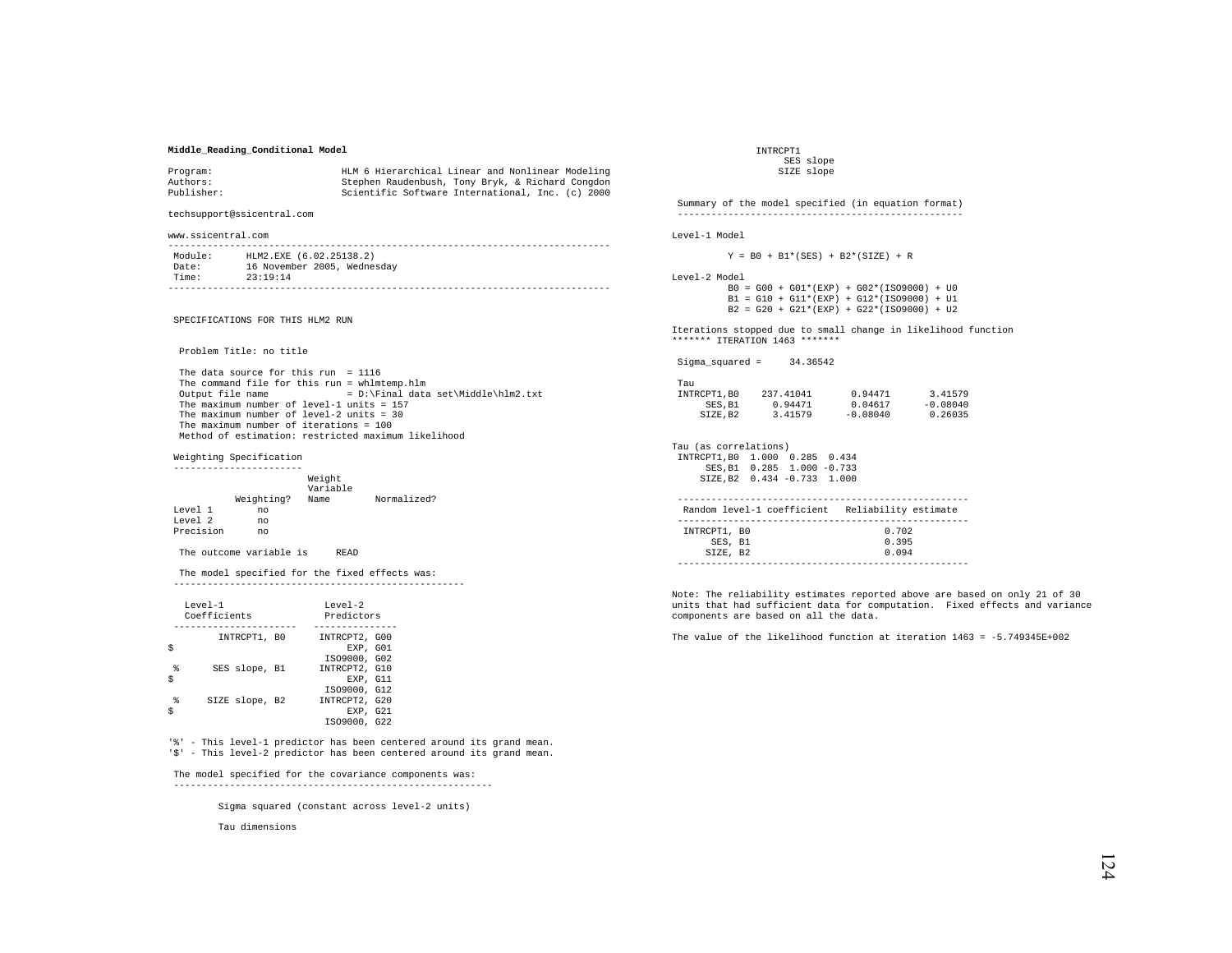#### The outcome variable is READ

Final estimation of fixed effects:

|                       |             | Standard |              | Approx. |         |
|-----------------------|-------------|----------|--------------|---------|---------|
| Fixed Effect          | Coefficient | Error    | T-ratio d.f. |         | P-value |
|                       |             |          |              |         |         |
| INTRCPT1, B0<br>For   |             |          |              |         |         |
| INTRCPT2, G00         | 70.151771   | 3.442556 | 20.378       | 27      | 0.000   |
| EXP. GO1              | $-0.001842$ | 0.003016 | $-0.611$     | 27      | 0.546   |
| IS09000, G02          | $-0.844762$ | 6.915122 | $-0.122$     | 27      | 0.904   |
| SES slope, B1<br>For  |             |          |              |         |         |
| INTRCPT2, G10         | $-0.349979$ | 0.078979 | $-4.431$     | 27      | 0.000   |
| EXP. G11              | 0.000022    | 0.000063 | 0.351        | 27      | 0.728   |
| IS09000, G12          | $-0.055725$ | 0.136937 | $-0.407$     | 27      | 0.687   |
| SIZE slope, B2<br>For |             |          |              |         |         |
| INTRCPT2, G20         | $-0.630764$ | 0.390691 | $-1.614$     | 27      | 0.118   |
| EXP. G21              | 0.000198    | 0.000254 | 0.780        | 27      | 0.442   |
| IS09000, G22          | 1.334729    | 0.591384 | 2.257        | 27      | 0.032   |
|                       |             |          |              |         |         |

The outcome variable is READ

Final estimation of fixed effects

(with robust standard errors)

| Fixed Effect  |                | Coefficient | Standard<br>Error | T-ratio  | Approx.<br>d.f. | P-value |
|---------------|----------------|-------------|-------------------|----------|-----------------|---------|
| For           | INTRCPT1, B0   |             |                   |          |                 |         |
| INTRCPT2, G00 |                | 70.151771   | 2.849522          | 24.619   | 27              | 0.000   |
|               | EXP. GO1       | $-0.001842$ | 0.002792          | $-0.660$ | 27              | 0.515   |
| IS09000, G02  |                | $-0.844762$ | 7.768235          | $-0.109$ | 27              | 0.915   |
| For           | SES slope, B1  |             |                   |          |                 |         |
| INTRCPT2, G10 |                | $-0.349979$ | 0.092935          | $-3.766$ | 27              | 0.001   |
|               | EXP. G11       | 0.000022    | 0.000065          | 0.343    | 27              | 0.734   |
| IS09000, G12  |                | $-0.055725$ | 0.102021          | $-0.546$ | 27              | 0.589   |
| For           | SIZE slope, B2 |             |                   |          |                 |         |
| INTRCPT2, G20 |                | $-0.630764$ | 0.258937          | $-2.436$ | 27              | 0.022   |
| EXP. G21      |                | 0.000198    | 0.000153          | 1.291    | 27              | 0.208   |
| IS09000, G22  |                | 1.334729    | 0.270712          | 4.930    | 27              | 0.000   |
|               |                |             |                   |          |                 |         |

## Final estimation of variance components:

| Random Effect  |      | Standard<br>Deviation | Variance<br>Component | df  | Chi-square P-value |         |
|----------------|------|-----------------------|-----------------------|-----|--------------------|---------|
|                |      |                       |                       |     |                    |         |
| INTRCPT1.      | TTO. | 15.40813              | 237.41041             | 18  | 392.50276          | 0.000   |
| SES slope, Ul  |      | 0.21487               | 0.04617               | 18  | 49.52454           | 0.000   |
| SIZE slope, U2 |      | 0.51025               | 0.26035               | 1 R | 13.19078           | > 0.500 |
| $level-1.$     | R    | 5.86220               | 34.36542              |     |                    |         |
|                |      |                       |                       |     |                    |         |

Note: The chi-square statistics reported above are based on only 21 of 30 units that had sufficient data for computation. Fixed effects and variance components are based on all the data.

 Statistics for current covariance components model --------------------------------------------------  $Deviance = 1149.868910$ Number of estimated parameters = 7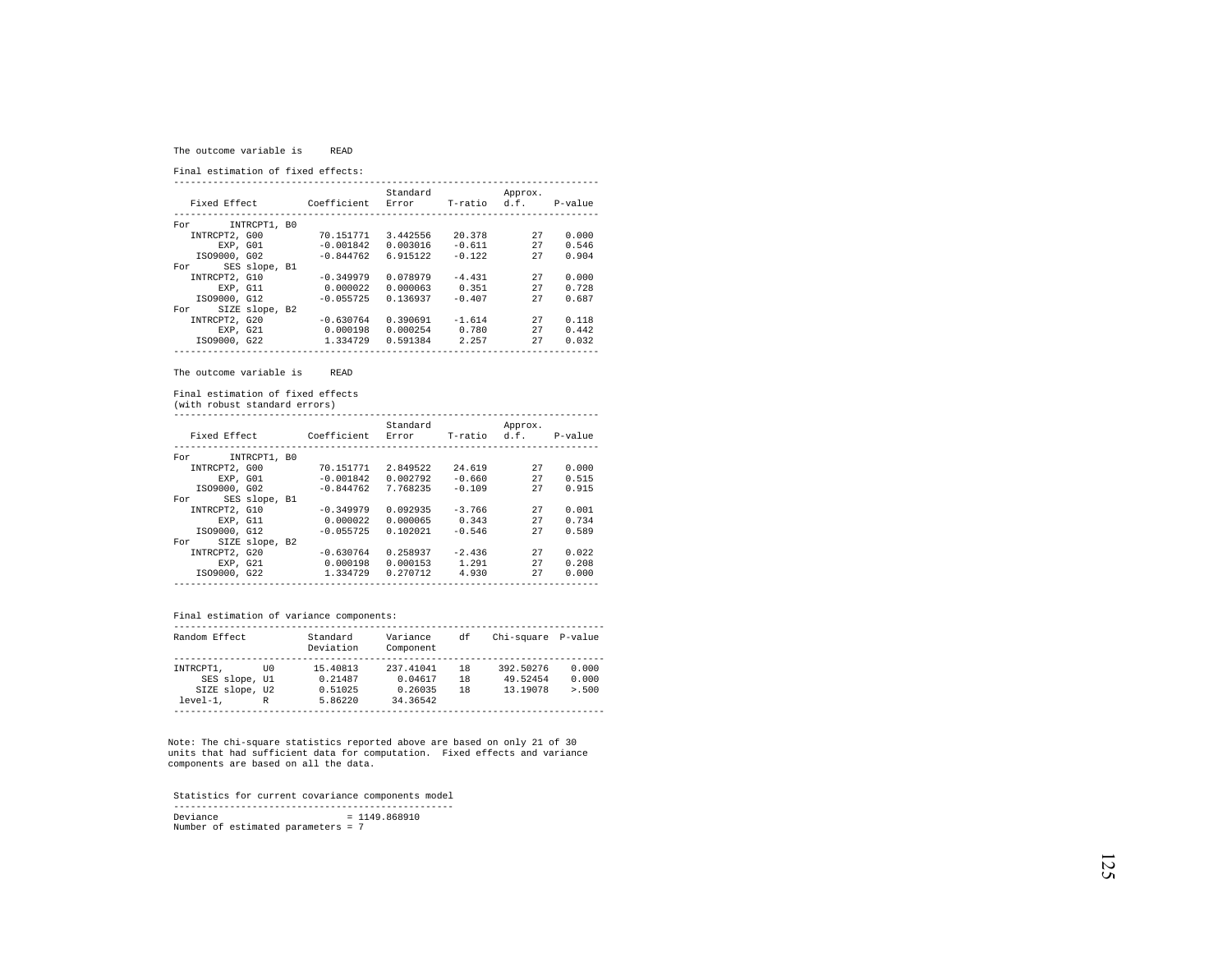## **Middle\_Math\_Dis\_Null Model**

| Program:   | HLM 6 Hierarchical Linear and Nonlinear Modeling |
|------------|--------------------------------------------------|
| Authors:   | Stephen Raudenbush, Tony Bryk, & Richard Congdon |
| Publisher: | Scientific Software International, Inc. (c) 2000 |

techsupport@ssicentral.com

www.ssicentral.com

| Module: | HLM2.EXE (6.02.25138.2)  |
|---------|--------------------------|
| Date:   | 18 October 2005, Tuesday |
| Time:   | 0:32:44                  |
|         |                          |

 SPECIFICATIONS FOR THIS HLM2 RUN Problem Title: no title The data source for this run = middle\_math\_reading\_dis\_1018.mdm The command file for this run =  $I:\F$ inal data set\Middle\middle\_math\_dis\_model 1.hlm Output file name  $= I:\Final data set\Midale\h\m2.txt$  The maximum number of level-1 units = 151 The maximum number of level-2 units = 30 The maximum number of iterations = 100 Method of estimation: restricted maximum likelihood

 Weighting Specification -----------------------

|           |            | Weight<br>Variable |             |
|-----------|------------|--------------------|-------------|
|           | Weighting? | Name               | Normalized? |
| Level 1   | no         |                    |             |
| Level 2   | no         |                    |             |
| Precision | no         |                    |             |

The outcome variable is MATH\_DIS

 The model specified for the fixed effects was: ----------------------------------------------------

| $T$ eve $1 - 1$ | $T$ eve $1 - 2$ |  |  |
|-----------------|-----------------|--|--|
| Coefficients    | Predictors      |  |  |
|                 |                 |  |  |
| INTRCPT1, BO    | INTRCPT2, G00   |  |  |

 The model specified for the covariance components was: ---------------------------------------------------------

Sigma squared (constant across level-2 units)

 Tau dimensions INTRCPT1

 Summary of the model specified (in equation format) ---------------------------------------------------

Level-1 Model

 $Y = B0 + R$ 

Level-2 Model  $B0 = G00 + U0$ 

Iterations stopped due to small change in likelihood function

\*\*\*\*\*\*\* ITERATION 4 \*\*\*\*\*\*\*

Sigma\_squared = 123.28918

 Tau INTRCPT1,B0 398.87694

Tau (as correlations) INTRCPT1,B0 1.000

 ---------------------------------------------------- Random level-1 coefficient Reliability estimate ---------------------------------------------------- INTRCPT1, B0 0.896

----------------------------------------------------

The value of the likelihood function at iteration  $4 = -6.129795E + 002$ 

The outcome variable is MATH\_DIS

Final estimation of fixed effects:

| Fixed Effect                         | Coefficient | Standard<br>Error | T-ratio | Approx.<br>d.f. | $P-value$ |
|--------------------------------------|-------------|-------------------|---------|-----------------|-----------|
| INTRCPT1, BO<br>For<br>INTRCPT2, G00 | 53.623540   | 3.852326          | 13.920  | 29              | 0.000     |

The outcome variable is MATH\_DIS

Final estimation of fixed effects

| (with robust standard errors)        |             |                   |              |         |         |
|--------------------------------------|-------------|-------------------|--------------|---------|---------|
| Fixed Effect                         | Coefficient | Standard<br>Error | T-ratio d.f. | Approx. | P-value |
| INTRCPT1, BO<br>For<br>INTRCPT2, G00 | 53.623540   | 3.786797          | 14.161       | 29      | 0.000   |
|                                      |             |                   |              |         |         |

# Final estimation of variance components:

| Random Effect           |           | Standard<br>Deviation | Variance<br>Component  | df | Chi-square P-value |       |
|-------------------------|-----------|-----------------------|------------------------|----|--------------------|-------|
|                         |           |                       |                        |    |                    |       |
| INTRCPT1,<br>$level-1.$ | TTO.<br>R | 19.97190<br>11.10357  | 398.87694<br>123.28918 | 29 | 469.24169          | 0.000 |
|                         |           |                       |                        |    |                    |       |

 Statistics for current covariance components model --------------------------------------------------  $Deviance = 1225.959020$ Number of estimated parameters = 2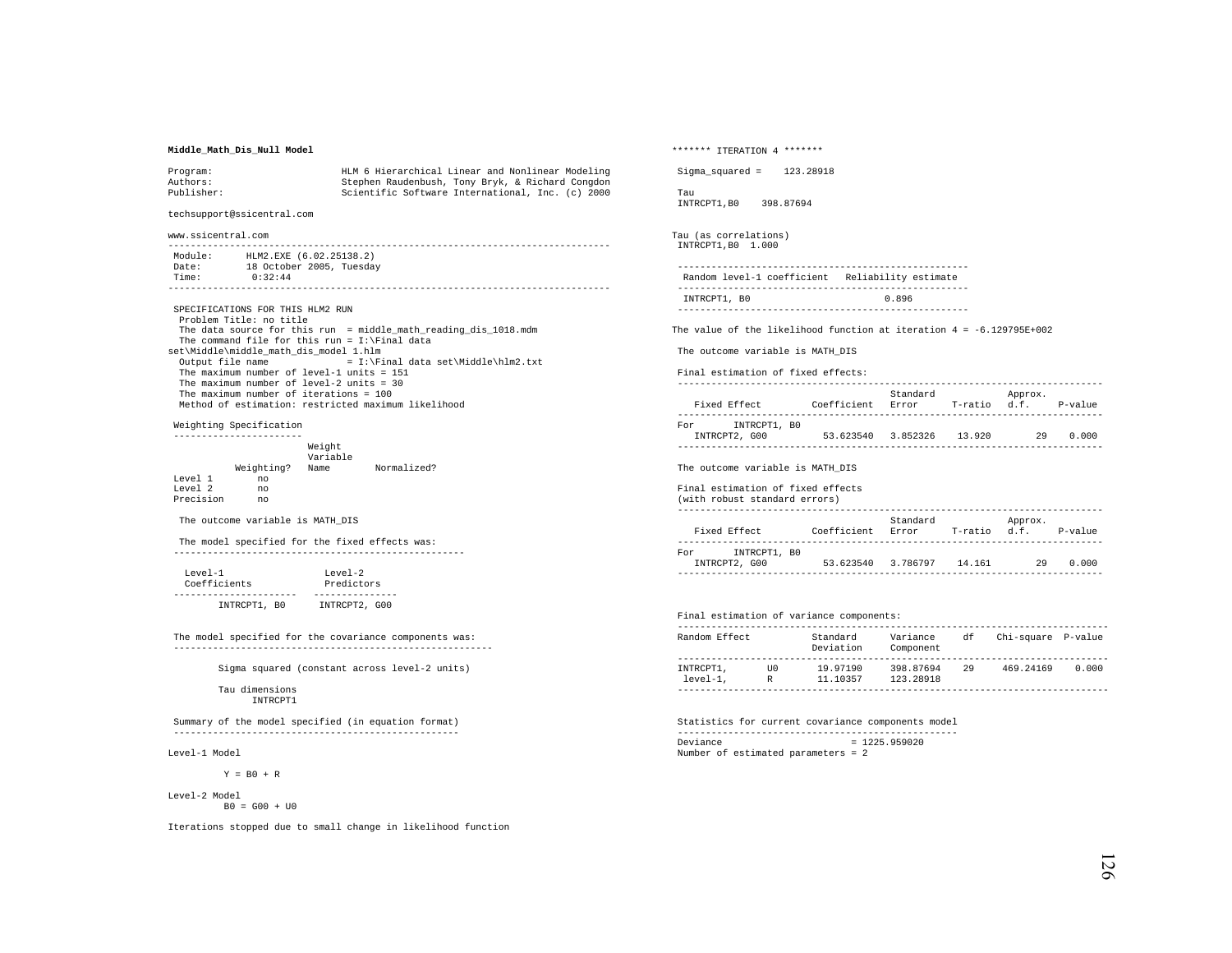## **Middle\_Math\_Dis\_Conditional Model**

| Program:   | HLM 6 Hierarchical Linear and Nonlinear Modeling |
|------------|--------------------------------------------------|
| Authors:   | Stephen Raudenbush, Tony Bryk, & Richard Congdon |
| Publisher: | Scientific Software International, Inc. (c) 2000 |

techsupport@ssicentral.com

www.ssicentral.com

| Module: | HLM2.EXE (6.02.25138.2)     |
|---------|-----------------------------|
| Date:   | 16 November 2005, Wednesday |
| Time:   | 23:24:26                    |
|         |                             |

SPECIFICATIONS FOR THIS HLM2 RUN

Problem Title: no title

 The data source for this run = 1116\_dis The command file for this run = whlmtemp.hlm<br>Output file name =  $D:\F$ inal data  $= D:\Pi a$ l data set\Middle\hlm2.txt The maximum number of level-1 units = 151 The maximum number of level-2 units = 30 The maximum number of iterations = 100 Method of estimation: restricted maximum likelihood

Weighting Specification

Level 2

 ----------------------- Weight Variable Weighting? Name Normalized? Level 1 no Precision no

The outcome variable is MATH\_DIS

 The model specified for the fixed effects was: ----------------------------------------------------

| $T$ eve $1 - 1$ | Coefficients   | $T$ eve $1 - 2$<br>Predictors                             |
|-----------------|----------------|-----------------------------------------------------------|
|                 | INTRCPT1, BO   | INTRCPT2, G00<br>EXP. GO1                                 |
| g<br>Ś          | SES slope, B1  | IS09000, G02<br>INTRCPT2, G10<br>EXP. G11                 |
| g               | SIZE slope, B2 | IS09000, G12<br>INTRCPT2, G20<br>EXP. G21<br>IS09000, G22 |

'%' - This level-1 predictor has been centered around its grand mean. '\$' - This level-2 predictor has been centered around its grand mean.

### The model specified for the covariance components was:

---------------------------------------------------------

Sigma squared (constant across level-2 units)

Tau dimensions

 INTRCPT1 SES slope SIZE slope

 Summary of the model specified (in equation format) --------------------------------------------------- Level-1 Model

 $Y = B0 + B1*(SES) + B2*(SIZE) + R$ 

Level-2 Model

 B0 = G00 + G01\*(EXP) + G02\*(ISO9000) + U0  $B1 = G10 + G11*(EXP) + G12*(ISO9000) + U1$ B2 = G20 + G21\*(EXP) + G22\*(ISO9000) + U2

Iterations stopped due to small change in likelihood function \*\*\*\*\*\*\* ITERATION 1387 \*\*\*\*\*\*\*

Sigma\_squared = 94.32687

| Tau         |            |            |            |
|-------------|------------|------------|------------|
| INTRCPT1.B0 | 310.04047  | $-1.48726$ | $-0.46091$ |
| SES.B1      | $-1.48726$ | 0.01079    | $-0.01431$ |
| SIZE.B2     | $-0.46091$ | $-0.01431$ | 0.09439    |

Tau (as correlations) INTRCPT1,B0 1.000 -0.813 -0.085 SES,B1 -0.813 1.000 -0.448 SIZE,B2 -0.085 -0.448 1.000

|              | Random level-1 coefficient Reliability estimate |
|--------------|-------------------------------------------------|
|              |                                                 |
| INTRCPT1, BO | 0.582                                           |
| SES. B1      | 0.095                                           |
| SIZE. B2     | 0.013                                           |
|              |                                                 |

Note: The reliability estimates reported above are based on only 20 of 30 units that had sufficient data for computation. Fixed effects and variance components are based on all the data.

The value of the likelihood function at iteration 1387 = -6.098521E+002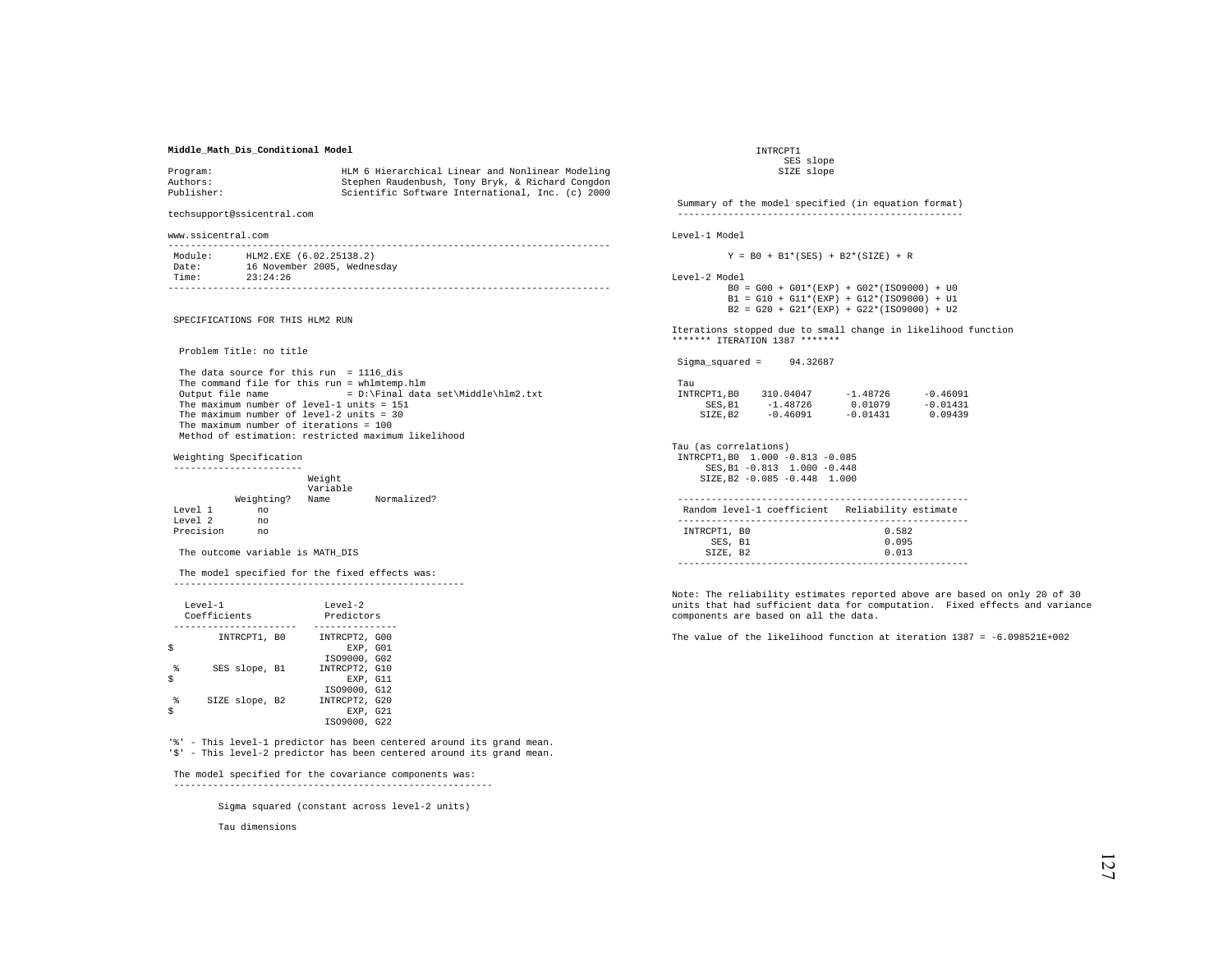# The outcome variable is MATH\_DIS

Final estimation of fixed effects:

|                       |             | Standard |          | Approx. |         |  |
|-----------------------|-------------|----------|----------|---------|---------|--|
| Fixed Effect          | Coefficient | Error    | T-ratio  | d.f.    | P-value |  |
|                       |             |          |          |         |         |  |
| INTRCPT1, B0<br>For   |             |          |          |         |         |  |
| INTRCPT2, G00         | 51.635492   | 3.990090 | 12.941   | 27      | 0.000   |  |
| EXP. GO1              | $-0.004171$ | 0.003542 | $-1.177$ | 27      | 0.250   |  |
| IS09000, G02          | 2.436533    | 7.954365 | 0.306    | 27      | 0.762   |  |
| SES slope, B1<br>For  |             |          |          |         |         |  |
| INTRCPT2, G10         | $-0.261737$ | 0.098044 | $-2.670$ | 27      | 0.013   |  |
| EXP. G11              | 0.000097    | 0.000065 | 1.500    | 27      | 0.145   |  |
| IS09000, G12          | $-0.050498$ | 0.121116 | $-0.417$ | 27      | 0.680   |  |
| SIZE slope, B2<br>For |             |          |          |         |         |  |
| INTRCPT2, G20         | $-1.456585$ | 0.761628 | $-1.912$ | 27      | 0.066   |  |
| EXP, G21              | 0.000245    | 0.000400 | 0.614    | 27      | 0.544   |  |
| IS09000, G22          | 1.629648    | 1.029859 | 1.582    | 27      | 0.125   |  |
|                       |             |          |          |         |         |  |

The outcome variable is MATH\_DIS

Final estimation of fixed effects

(with robust standard errors)

|               |                |             | Standard |          | Approx.              |       |
|---------------|----------------|-------------|----------|----------|----------------------|-------|
| Fixed Effect  |                | Coefficient | Error    |          | T-ratio d.f. P-value |       |
|               |                |             |          |          |                      |       |
| For           | INTRCPT1, BO   |             |          |          |                      |       |
| INTRCPT2, G00 |                | 51.635492   | 3.006098 | 17.177   | 27                   | 0.000 |
| EXP. GO1      |                | $-0.004171$ | 0.003337 | $-1.250$ | 27                   | 0.222 |
| IS09000, G02  |                | 2.436533    | 9.792774 | 0.249    | 27                   | 0.805 |
| For           | SES slope, B1  |             |          |          |                      |       |
| INTRCPT2, G10 |                | $-0.261737$ | 0.093425 | $-2.802$ | 27                   | 0.010 |
| EXP, G11      |                | 0.000097    | 0.000066 | 1.468    | 27                   | 0.154 |
| IS09000, G12  |                | $-0.050498$ | 0.096596 | $-0.523$ | 27                   | 0.605 |
| For           | SIZE slope, B2 |             |          |          |                      |       |
| INTRCPT2, G20 |                | $-1.456585$ | 0.623721 | $-2.335$ | 27                   | 0.027 |
| EXP. G21      |                | 0.000245    | 0.000302 | 0.811    | 27                   | 0.425 |
| IS09000, G22  |                | 1.629648    | 0.741873 | 2.197    | 27                   | 0.037 |
|               |                |             |          |          |                      |       |

Final estimation of variance components:

| Random Effect                                              |           | Standard<br>Deviation                     | Variance<br>Component                       | đf             | Chi-square P-value                |                         |
|------------------------------------------------------------|-----------|-------------------------------------------|---------------------------------------------|----------------|-----------------------------------|-------------------------|
| INTRCPT1,<br>SES slope, Ul<br>SIZE slope, U2<br>$level-1.$ | TTO.<br>R | 17.60797<br>0.10389<br>0.30723<br>9.71220 | 310.04047<br>0.01079<br>0.09439<br>94.32687 | 17<br>17<br>17 | 159.34434<br>23.52295<br>16.52261 | 0.000<br>0.133<br>> 500 |

Note: The chi-square statistics reported above are based on only 20 of 30 units that had sufficient data for computation. Fixed effects and variance components are based on all the data.

 Statistics for current covariance components model -------------------------------------------------- Deviance = 1219.704292 Number of estimated parameters = 7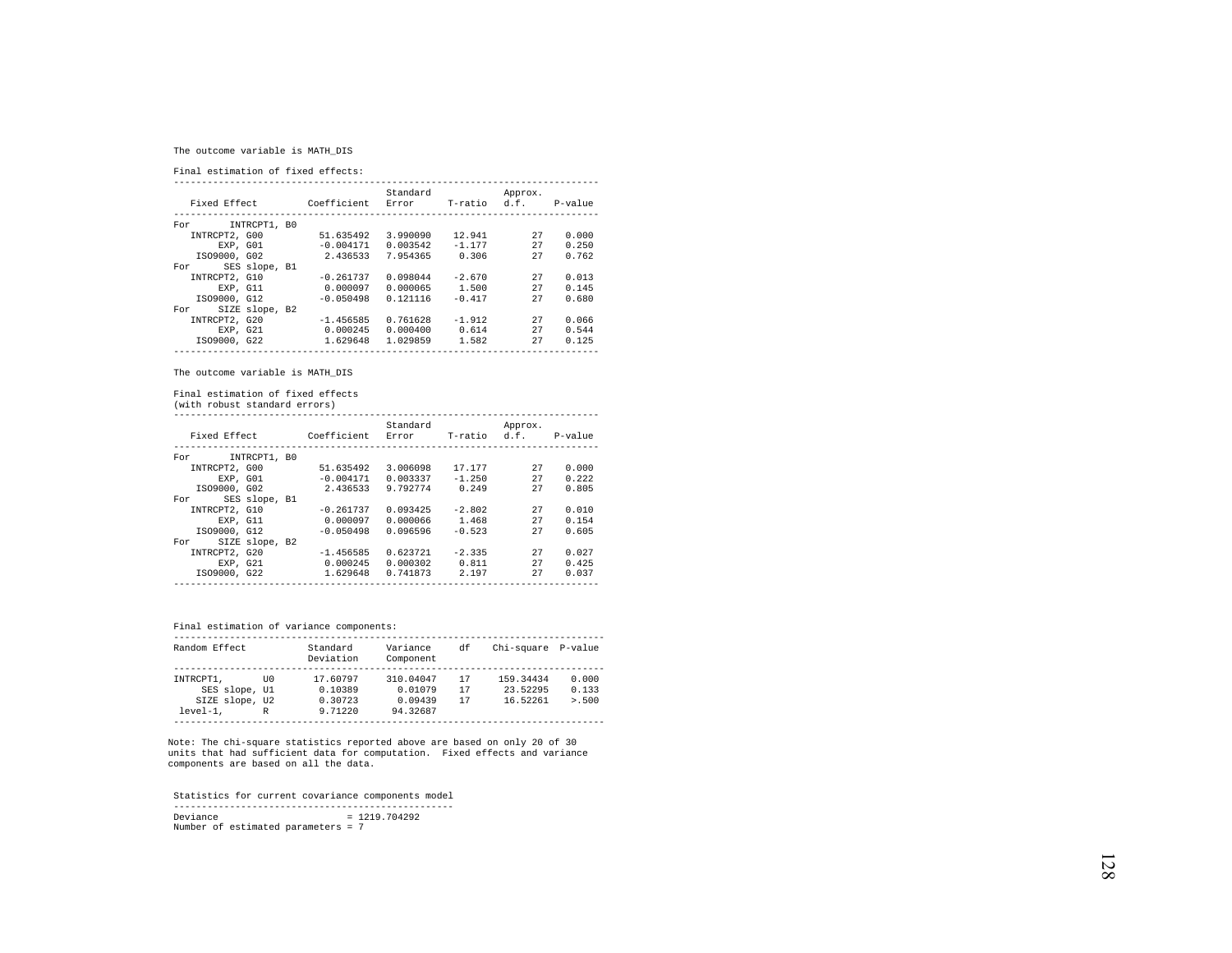# **Middle\_Reading\_Dis\_Null Model**

| Program:   | HLM 6 Hierarchical Linear and Nonlinear Modeling |
|------------|--------------------------------------------------|
| Authors:   | Stephen Raudenbush, Tony Bryk, & Richard Congdon |
| Publisher: | Scientific Software International, Inc. (c) 2000 |

techsupport@ssicentral.com

www.ssicentral.com

| Module: | HLM2.EXE (6.02.25138.2)  |
|---------|--------------------------|
| Date:   | 18 October 2005, Tuesday |
| Time:   | 0:58:38                  |
|         |                          |

 SPECIFICATIONS FOR THIS HLM2 RUN Problem Title: no title The data source for this run = I:\Final data set\Middle\middle\_math\_reading\_dis\_1018.mdm The command file for this run =  $I:\F$ inal data set\Middle\middle\_reading\_dis\_model 1.hlm Output file name  $= I:\F$ inal data set\Middle\hlm2.txt The maximum number of level-1 units = 151 The maximum number of level-2 units = 30 The maximum number of iterations = 100 Method of estimation: restricted maximum likelihood

### Weighting Specification

|           |            | Weight<br>Variable |             |  |
|-----------|------------|--------------------|-------------|--|
|           | Weighting? | Name               | Normalized? |  |
| Level 1   | no         |                    |             |  |
| Level 2   | no         |                    |             |  |
| Precision | no         |                    |             |  |

### The outcome variable is READ\_DIS

 The model specified for the fixed effects was: ----------------------------------------------------

| $T$ eve $1 - 1$ | $T$ eve $1 - 2$ |  |
|-----------------|-----------------|--|
| Coefficients    | Predictors      |  |
|                 |                 |  |
| INTRCPT1, BO    | INTRCPT2, G00   |  |

 The model specified for the covariance components was: ---------------------------------------------------------

Sigma squared (constant across level-2 units)

#### Tau dimensions INTRCPT1

 Summary of the model specified (in equation format) ---------------------------------------------------

Level-1 Model

 $Y = B0 + R$ 

Level-2 Model  $B0 = G00 + U0$ 

Iterations stopped due to small change in likelihood function

\*\*\*\*\*\*\* ITERATION 4 \*\*\*\*\*\*\* Sigma\_squared = 77.79098 Tau INTRCPT1,B0 329.37583 Tau (as correlations) INTRCPT1,B0 1.000 ---------------------------------------------------- Random level-1 coefficient Reliability estimate ---------------------------------------------------- INTRCPT1, B0 0.918 ---------------------------------------------------- The value of the likelihood function at iteration  $4 = -5.819794E+002$  The outcome variable is READ\_DIS Final estimation of fixed effects: ---------------------------------------------------------------------------- Standard Approx.<br>Fixed Rffect (Coefficient Error T-ratio d.f Coefficient Error T-ratio d.f. P-value ---------------------------------------------------------------------------- For INTRCPT1, B0 INTRCPT2, G00 60.595295 3.459020 17.518 29 0.000 ---------------------------------------------------------------------------- The outcome variable is READ\_DIS Final estimation of fixed effects (with robust standard errors) ---------------------------------------------------------------------------- Standard Approx.

|     | Fixed Effect  | Coefficient        | Error | T-ratio d.f. |    | P-value |
|-----|---------------|--------------------|-------|--------------|----|---------|
|     |               |                    |       |              |    |         |
| For | INTRCPT1, BO  |                    |       |              |    |         |
|     | INTRCPT2, G00 | 60.595295 3.400869 |       | 17.818       | 29 | 0.000   |
|     |               |                    |       |              |    |         |

# Final estimation of variance components:

| Random Effect           |           | Standard<br>Deviation | Variance<br>Component | df | Chi-square P-value |       |
|-------------------------|-----------|-----------------------|-----------------------|----|--------------------|-------|
|                         |           |                       |                       |    |                    |       |
| INTRCPT1.<br>$level-1.$ | TTO.<br>R | 18.14871<br>8.81992   | 329.37583<br>77.79098 | 29 | 765.43231          | 0.000 |
|                         |           |                       |                       |    |                    |       |

 Statistics for current covariance components model -------------------------------------------------- Deviance = 1163.958785 Number of estimated parameters = 2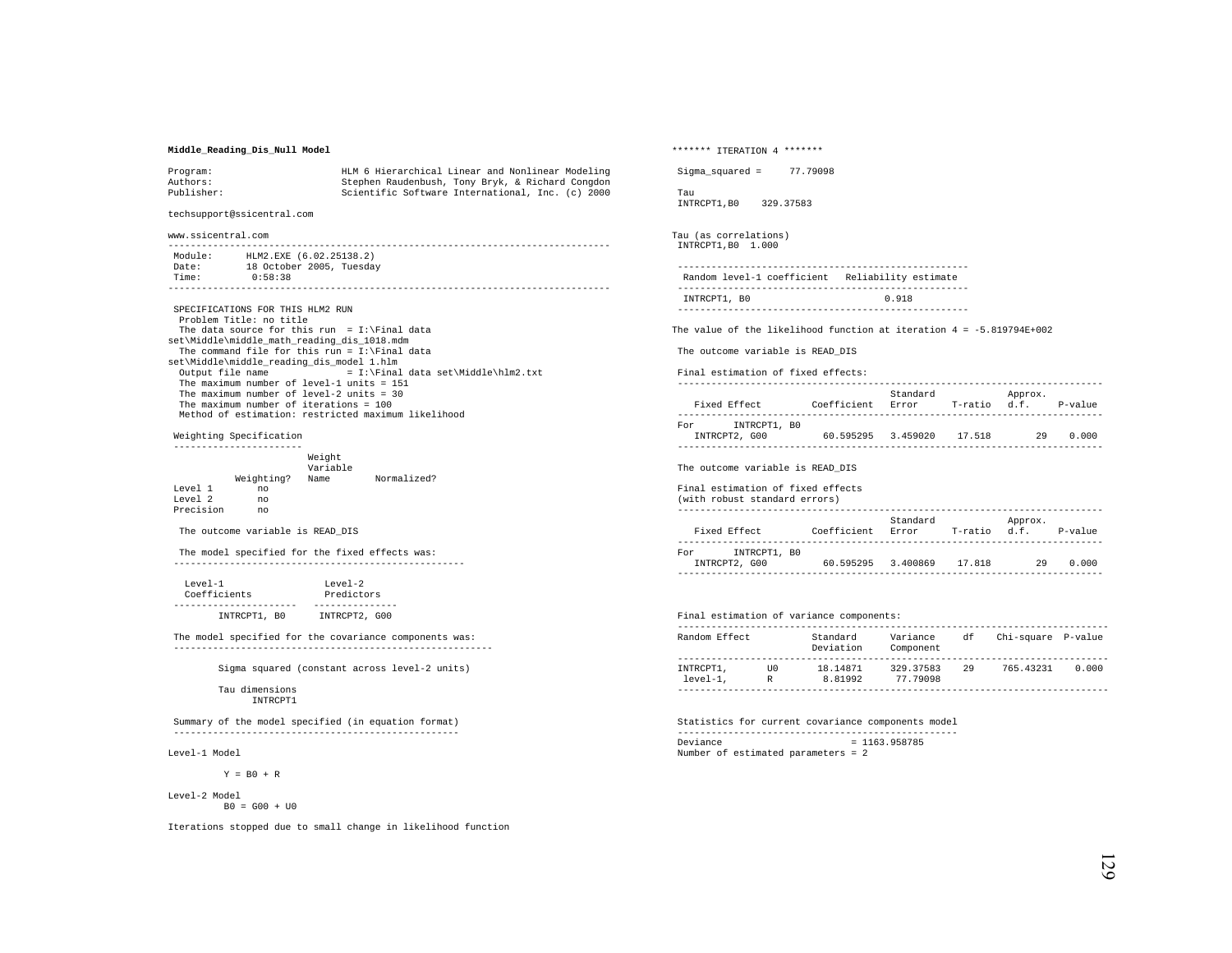## **Middle\_Reading\_Dis\_Conditional Model**

| Program:   | HLM 6 Hierarchical Linear and Nonlinear Modeling |
|------------|--------------------------------------------------|
| Authors:   | Stephen Raudenbush, Tony Bryk, & Richard Congdon |
| Publisher: | Scientific Software International, Inc. (c) 2000 |

techsupport@ssicentral.com

www.ssicentral.com

| Module: | HLM2.EXE (6.02.25138.2)     |
|---------|-----------------------------|
| Date:   | 16 November 2005, Wednesday |
| Time:   | 23:27:46                    |
|         |                             |

SPECIFICATIONS FOR THIS HLM2 RUN

Problem Title: no title

 The data source for this run = 1116\_dis The command file for this run = whlmtemp.hlm<br>Output file name =  $D:\F$ inal data  $= D:\Pi a$ l data set\Middle\hlm2.txt The maximum number of level-1 units = 151 The maximum number of level-2 units = 30 The maximum number of iterations = 100 Method of estimation: restricted maximum likelihood

Weighting Specification

|              |            | Weight<br>Variable |             |
|--------------|------------|--------------------|-------------|
|              | Weighting? | Name               | Normalized? |
| Level 1      | no         |                    |             |
| $T$ evel $2$ | no         |                    |             |
| Precision    | no         |                    |             |

The outcome variable is READ\_DIS

 The model specified for the fixed effects was: ----------------------------------------------------

|        | $T$ eve $1 - 1$<br>Coefficients | $T$ eve $1 - 2$<br>Predictors                             |
|--------|---------------------------------|-----------------------------------------------------------|
|        | INTRCPT1, BO                    | INTRCPT2, G00<br>EXP. GO1<br>IS09000, G02                 |
| g<br>Ś | SES slope, B1                   | INTRCPT2, G10<br>EXP. G11                                 |
| g      | SIZE slope, B2                  | IS09000, G12<br>INTRCPT2, G20<br>EXP. G21<br>IS09000, G22 |

'%' - This level-1 predictor has been centered around its grand mean. '\$' - This level-2 predictor has been centered around its grand mean.

### The model specified for the covariance components was:

---------------------------------------------------------

Sigma squared (constant across level-2 units)

Tau dimensions

 INTRCPT1 SES slope SIZE slope

 Summary of the model specified (in equation format) --------------------------------------------------- Level-1 Model

 $Y = B0 + B1*(SES) + B2*(SIZE) + R$ 

Level-2 Model

 B0 = G00 + G01\*(EXP) + G02\*(ISO9000) + U0  $B1 = G10 + G11*(EXP) + G12*(ISO9000) + U1$  $B2 = G20 + G21*(EXP) + G22*(ISO9000) + U2$ 

Iterations stopped due to small change in likelihood function \*\*\*\*\*\*\* ITERATION 1431 \*\*\*\*\*\*\*

Sigma\_squared = 51.65235

| Tau         |            |            |         |
|-------------|------------|------------|---------|
| INTRCPT1.B0 | 324.24187  | $-0.01328$ | 0.38527 |
| SES.B1      | $-0.01328$ | 0.01358    | 0.04234 |
| SIZE.B2     | 0.38527    | 0.04234    | 0.13955 |

Tau (as correlations) INTRCPT1,B0 1.000 -0.006 0.057 SES,B1 -0.006 1.000 0.972 SIZE,B2 0.057 0.972 1.000

|              | Random level-1 coefficient Reliability estimate |
|--------------|-------------------------------------------------|
|              |                                                 |
| INTRCPT1, BO | 0.667                                           |
| SES, B1      | 0.162                                           |
| SIZE, B2     | 0.030                                           |
|              |                                                 |

Note: The reliability estimates reported above are based on only 20 of 30 units that had sufficient data for computation. Fixed effects and variance components are based on all the data.

The value of the likelihood function at iteration 1431 = -5.762846E+002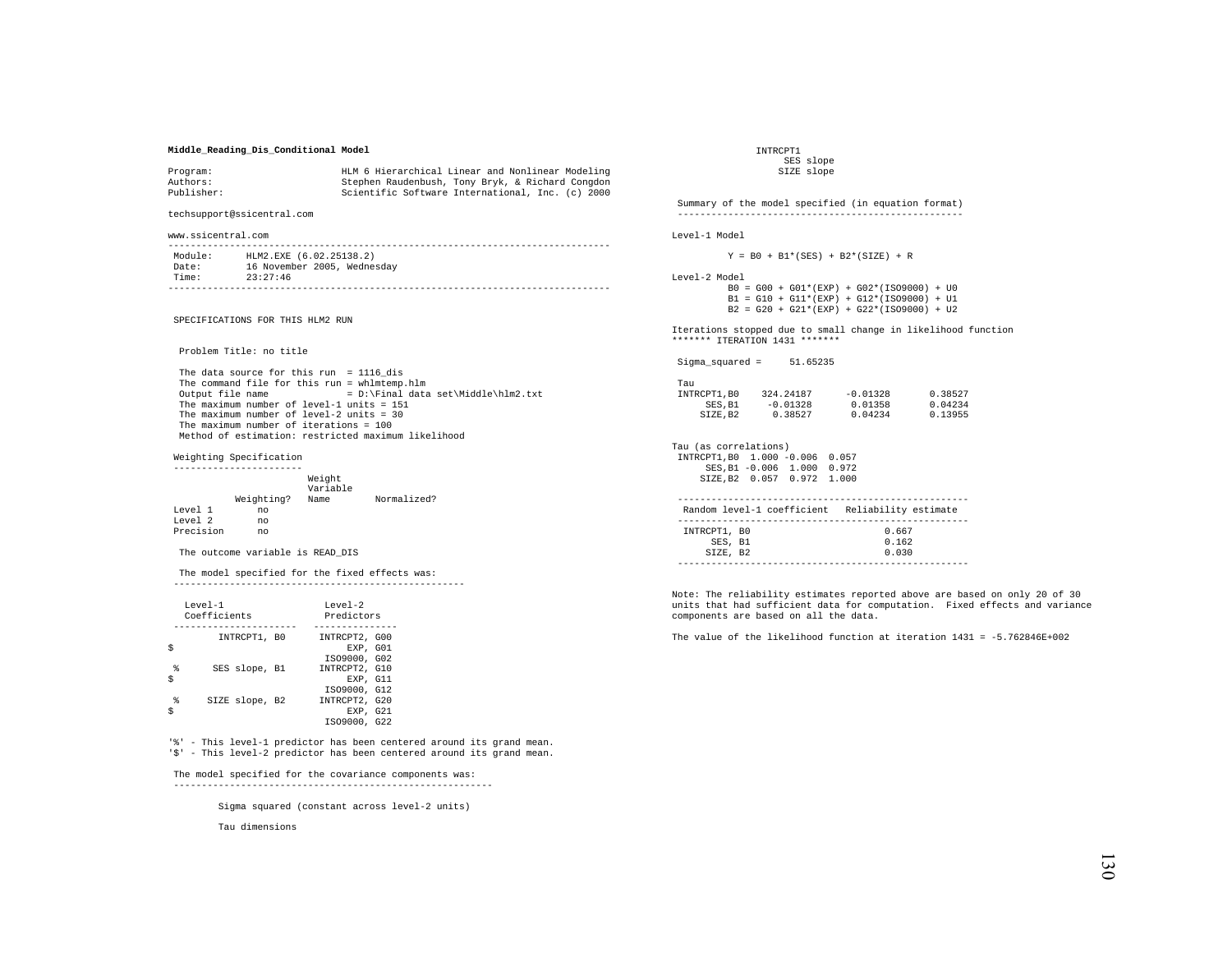# The outcome variable is READ\_DIS

Final estimation of fixed effects:

|               |                |             | Standard |              | Approx. |         |
|---------------|----------------|-------------|----------|--------------|---------|---------|
| Fixed Effect  |                | Coefficient | Error    | T-ratio d.f. |         | P-value |
|               |                |             |          |              |         |         |
| For           | INTRCPT1, B0   |             |          |              |         |         |
| INTRCPT2, G00 |                | 59.425844   | 4.002112 | 14.849       | 27      | 0.000   |
| EXP. GO1      |                | $-0.002957$ | 0.003521 | $-0.840$     | 27      | 0.409   |
| IS09000, G02  |                | 2.416149    | 7.996633 | 0.302        | 27      | 0.765   |
| For           | SES slope, B1  |             |          |              |         |         |
| INTRCPT2, G10 |                | $-0.208695$ | 0.082865 | $-2.518$     | 27      | 0.018   |
| EXP. G11      |                | 0.000029    | 0.000057 | 0.510        | 27      | 0.614   |
| IS09000, G12  |                | $-0.095967$ | 0.113143 | $-0.848$     | 27      | 0.404   |
| For           | SIZE slope, B2 |             |          |              |         |         |
| INTRCPT2, G20 |                | $-0.386934$ | 0.619389 | $-0.625$     | 27      | 0.537   |
| EXP. G21      |                | 0.000444    | 0.000333 | 1.333        | 27      | 0.194   |
| IS09000, G22  |                | 0.574554    | 0.854236 | 0.673        | 27      | 0.507   |
|               |                |             |          |              |         |         |

The outcome variable is READ\_DIS

Final estimation of fixed effects

(with robust standard errors)

|                      |                |                   | Standard |          | Approx.              |       |
|----------------------|----------------|-------------------|----------|----------|----------------------|-------|
| Fixed Effect         |                | Coefficient Error |          |          | T-ratio d.f. P-value |       |
|                      |                |                   |          |          |                      |       |
| For                  | INTRCPT1, BO   |                   |          |          |                      |       |
| INTRCPT2, G00        |                | 59.425844         | 3.356758 | 17.703   | 27                   | 0.000 |
|                      | EXP. GO1       | $-0.002957$       | 0.003151 | $-0.938$ | 27                   | 0.357 |
| IS09000, G02         |                | 2.416149          | 8.894225 | 0.272    | 27                   | 0.788 |
| SES slope, B1<br>For |                |                   |          |          |                      |       |
| INTRCPT2, G10        |                | $-0.208695$       | 0.098264 | $-2.124$ | 27                   | 0.043 |
| EXP, G11             |                | 0.000029          | 0.000055 | 0.528    | 27                   | 0.601 |
| IS09000, G12         |                | $-0.095967$       | 0.101793 | $-0.943$ | 27                   | 0.355 |
| For                  | SIZE slope, B2 |                   |          |          |                      |       |
| INTRCPT2, G20        |                | $-0.386934$       | 0.526340 | $-0.735$ | 27                   | 0.469 |
| EXP. G21             |                | 0.000444          | 0.000201 | 2.210    | 27                   | 0.036 |
| IS09000, G22         |                | 0.574554          | 0.596431 | 0.963    | 27                   | 0.344 |
|                      |                |                   |          |          |                      |       |

## Final estimation of variance components:

| Random Effect  |      | Standard<br>Deviation | Variance<br>Component | đf | Chi-square P-value |         |
|----------------|------|-----------------------|-----------------------|----|--------------------|---------|
|                |      |                       |                       |    |                    |         |
| INTRCPT1.      | TTO. | 18.00672              | 324.24187             | 17 | 281.84780          | 0.000   |
| SES slope, Ul  |      | 0.11654               | 0.01358               | 17 | 32.23351           | 0.014   |
| SIZE slope, U2 |      | 0.37356               | 0.13955               | 17 | 16.80069           | > 0.500 |
| $level-1.$     | R    | 7.18696               | 51.65235              |    |                    |         |
|                |      |                       |                       |    |                    |         |

Note: The chi-square statistics reported above are based on only 20 of 30 units that had sufficient data for computation. Fixed effects and variance components are based on all the data.

 Statistics for current covariance components model -------------------------------------------------- Deviance = 1152.569241 Number of estimated parameters = 7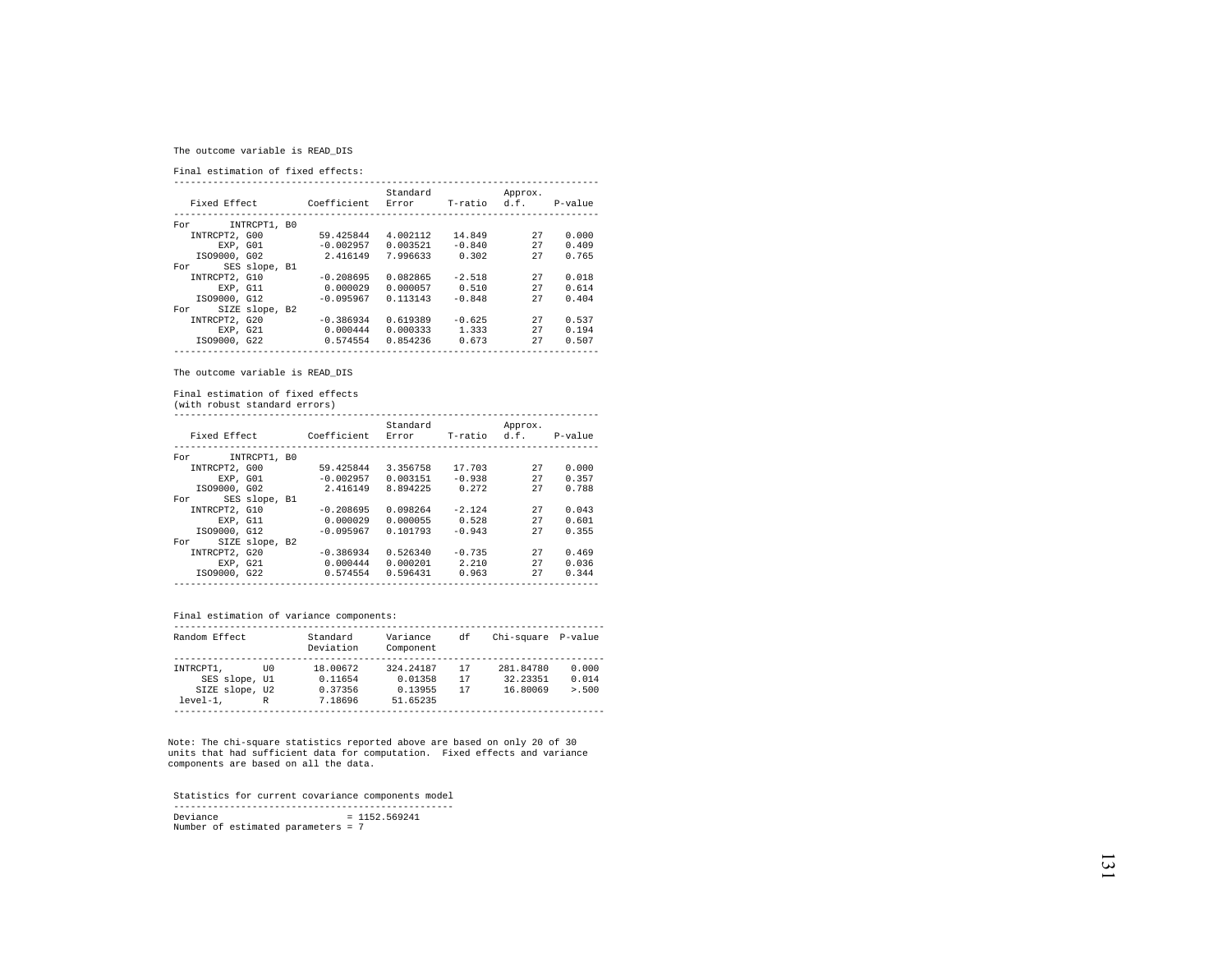## **Middle\_Attendance\_Null Model**

| Program:                                               | HLM 6 Hierarchical Linear and Nonlinear Modeling                                | rccracromo peoppe<br>******* ITERATION |
|--------------------------------------------------------|---------------------------------------------------------------------------------|----------------------------------------|
| Authors:                                               | Stephen Raudenbush, Tony Bryk, & Richard Congdon                                |                                        |
| Publisher:                                             | Scientific Software International, Inc. (c) 2000                                | $Sigma_square =$                       |
| techsupport@ssicentral.com                             |                                                                                 | Tau<br>INTRCPT1, BO                    |
| www.ssicentral.com                                     |                                                                                 |                                        |
|                                                        |                                                                                 |                                        |
|                                                        |                                                                                 | Tau (as correlati                      |
| HLM2.EXE (6.02.25138.2)<br>Module:<br>Date:            |                                                                                 | INTRCPT1, B0 1.0                       |
| 18 October 2005, Tuesday<br>Time:<br>1:6:49            |                                                                                 | ----------------                       |
|                                                        |                                                                                 | Random level-1<br>---------------      |
|                                                        |                                                                                 | INTRCPT1, B0                           |
| SPECIFICATIONS FOR THIS HLM2 RUN                       |                                                                                 | ---------------                        |
| Problem Title: no title                                |                                                                                 |                                        |
|                                                        | The data source for this run = middle_attend_1018.mdm                           | The value of the                       |
|                                                        | The command file for this run = $I:\F$ inal data set\Middle\middle_attend_model |                                        |
| 1.hlm<br>Output file name                              | = I:\Final data set\Middle\hlm2.txt                                             | The outcome vari                       |
| The maximum number of level-1 units = $129$            |                                                                                 | Final estimation                       |
| The maximum number of level-2 units = $22$             |                                                                                 | ---------------                        |
| The maximum number of iterations = 100                 |                                                                                 |                                        |
| Method of estimation: restricted maximum likelihood    |                                                                                 | Fixed Effect                           |
| Weighting Specification                                |                                                                                 | ---------------<br>For INTRCI          |
| -----------------------                                |                                                                                 | INTRCPT2, GOO                          |
| Weight                                                 |                                                                                 | ---------------                        |
|                                                        | Variable                                                                        |                                        |
|                                                        | Weighting? Name Normalized?                                                     | The outcome vari                       |
| Level 1<br>no                                          |                                                                                 |                                        |
| Level 2<br>no<br>Precision no                          |                                                                                 | Final estimation<br>(with robust sta   |
|                                                        |                                                                                 | ---------------                        |
| The outcome variable is ATTEND                         |                                                                                 |                                        |
|                                                        |                                                                                 | Fixed Effect                           |
| The model specified for the fixed effects was:         |                                                                                 | ---------------<br>For INTRCI          |
|                                                        |                                                                                 | INTRCPT2, GOO                          |
| Level-1                                                | Level-2                                                                         | ---------------                        |
| Coefficients                                           | Predictors                                                                      |                                        |
|                                                        |                                                                                 |                                        |
| INTRCPT1, B0 INTRCPT2, G00                             |                                                                                 | Final estimation                       |
|                                                        |                                                                                 | ---------------                        |
| The model specified for the covariance components was: |                                                                                 | Random Effect                          |
|                                                        |                                                                                 |                                        |
|                                                        |                                                                                 | ---------------                        |
|                                                        | Sigma squared (constant across level-2 units)                                   | INTRCPT1,<br>level-1.                  |
| Tau dimensions                                         |                                                                                 | ---------------                        |
| INTRCPT1                                               |                                                                                 |                                        |
|                                                        |                                                                                 |                                        |

 Summary of the model specified (in equation format) ---------------------------------------------------

Level-1 Model

 $Y = B0 + R$ 

Level-2 Model  $B0 = G00 + U0$  Iterations stopped due to small change in likelihood function \*\*\*\*\*\*\* ITERATION 6 \*\*\*\*\*\*\*

Sigma\_squared = 2.02589

1.65022

ions) 000

```
 ---------------------------------------------------- 
                 coefficient Reliability estimate
                  ---------------------------------------------------- 0.725
                  ----------------------------------------------------
```
The value of the likelihood function at iteration 6 = -2.448378E+002

The outcome variable is ATTEND

n of fixed effects:

|                     |             | Standard |         | Approx. |           |
|---------------------|-------------|----------|---------|---------|-----------|
| Fixed Effect        | Coefficient | Error    | T-ratio | d.f.    | $P-value$ |
|                     |             |          |         |         |           |
| INTRCPT1, BO<br>For |             |          |         |         |           |
| INTRCPT2, G00       | 93.881696   | 0.321724 | 291.808 | 2.1     | 0.000     |
|                     |             |          |         |         |           |
|                     |             |          |         |         |           |

iable is ATTEND

#### Final estimation of fixed effects

| (with robust standard errors) |             |          |              |         |         |
|-------------------------------|-------------|----------|--------------|---------|---------|
|                               |             |          |              |         |         |
|                               |             | Standard |              | Approx. |         |
| Fixed Effect                  | Coefficient | Error    | T-ratio d.f. |         | P-value |
|                               |             |          |              |         |         |

| For | INTRCPT1, BO  |                              |  |     |       |
|-----|---------------|------------------------------|--|-----|-------|
|     | INTRCPT2, G00 | 93.881696  0.313899  299.082 |  | 2.1 | 0.000 |
|     |               |                              |  |     |       |

| Final estimation of variance components: |           |                       |                       |    |                    |       |
|------------------------------------------|-----------|-----------------------|-----------------------|----|--------------------|-------|
| Random Effect                            |           | Standard<br>Deviation | Variance<br>Component | đf | Chi-square P-value |       |
| INTRCPT1.<br>$level-1.$                  | TTO.<br>R | 1.28461<br>1.42334    | 1.65022<br>2.02589    | 21 | 90.30088           | 0.000 |

 Statistics for current covariance components model --------------------------------------------------  $Deviance = 489.675659$ Number of estimated parameters = 2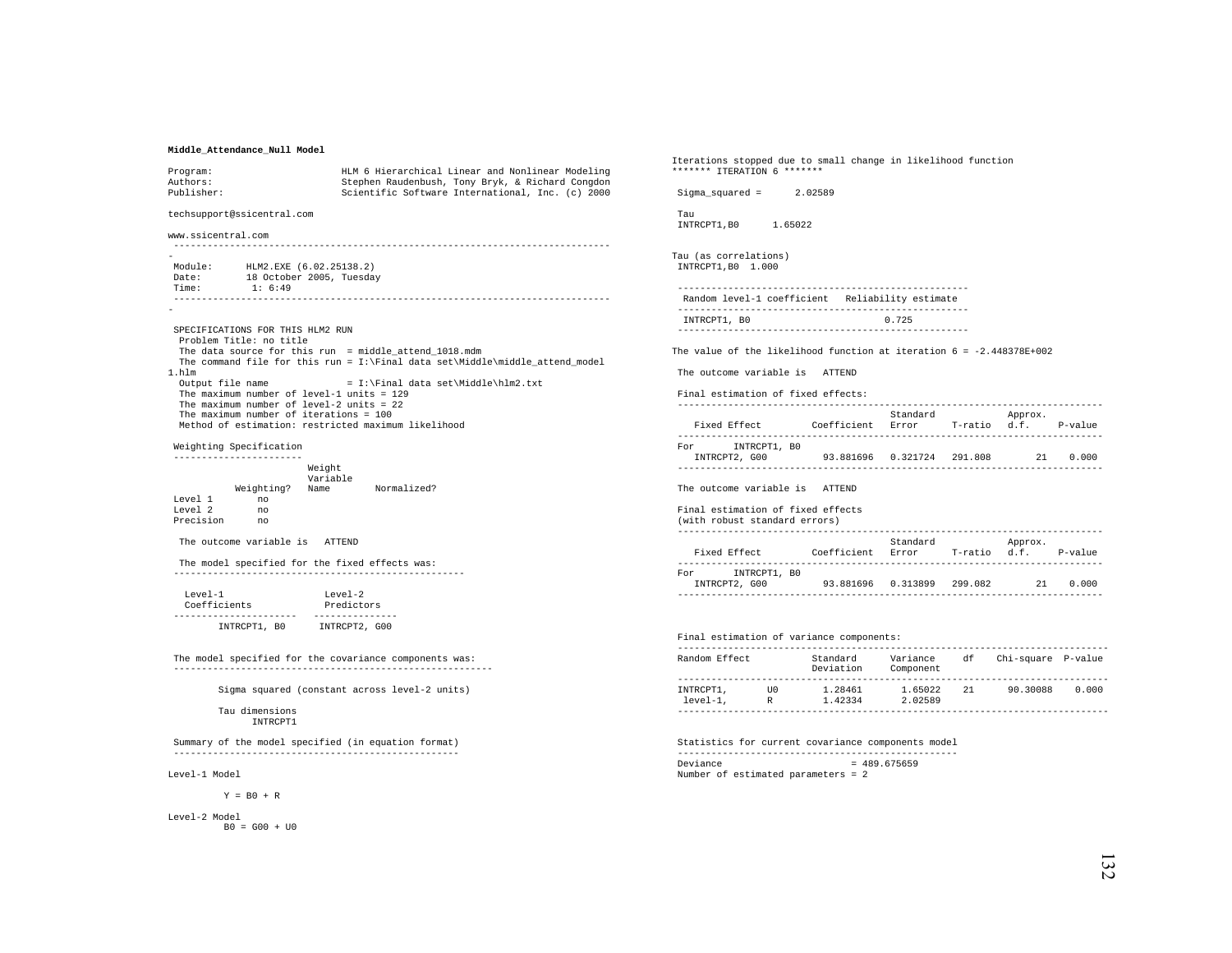## **Middle\_Attendance\_Conditional Model**

| Program:   | HLM 6 Hierarchical Linear and Nonlinear Modeling |
|------------|--------------------------------------------------|
| Authors:   | Stephen Raudenbush, Tony Bryk, & Richard Congdon |
| Publisher: | Scientific Software International, Inc. (c) 2000 |

techsupport@ssicentral.com

www.ssicentral.com

| Module: | HLM2.EXE (6.02.25138.2)     |
|---------|-----------------------------|
| Date:   | 16 November 2005, Wednesday |
| Time:   | 23:32:46                    |
|         |                             |

SPECIFICATIONS FOR THIS HLM2 RUN

Problem Title: no title

 The data source for this run = 1116\_atten The command file for this run = whlmtemp.hlm<br>Output file name =  $D:\F$ inal data  $= D:\Pi a$ l data set\Middle\hlm2.txt The maximum number of level-1 units = 129 The maximum number of level-2 units = 22 The maximum number of iterations = 100 Method of estimation: restricted maximum likelihood

### Weighting Specification

|           |            | Weight<br>Variable |             |
|-----------|------------|--------------------|-------------|
|           | Weighting? | Name               | Normalized? |
| Level 1   | no         |                    |             |
| Level 2   | no         |                    |             |
| Precision | no         |                    |             |

The outcome variable is ATTEND

 The model specified for the fixed effects was: ----------------------------------------------------

| INTRCPT1, BO<br>INTRCPT2, G00<br>EXP. GO1<br>IS09000, G02<br>g<br>INTRCPT2, G10<br>SES slope, B1<br>Ś | $T$ eve $1 - 1$<br>Coefficients | $T$ eve $1 - 2$<br>Predictors |  |  |
|-------------------------------------------------------------------------------------------------------|---------------------------------|-------------------------------|--|--|
|                                                                                                       |                                 |                               |  |  |
|                                                                                                       |                                 | EXP. G11                      |  |  |
| IS09000, G12<br>g<br>INTRCPT2, G20<br>SIZE slope, B2<br>EXP. G21<br>IS09000, G22                      |                                 |                               |  |  |

'%' - This level-1 predictor has been centered around its grand mean. '\$' - This level-2 predictor has been centered around its grand mean.

### The model specified for the covariance components was:

---------------------------------------------------------

Sigma squared (constant across level-2 units)

Tau dimensions

 INTRCPT1 SES slope SIZE slope

 Summary of the model specified (in equation format) ---------------------------------------------------

```
Level-1 Model
```
 $Y = B0 + B1*(SES) + B2*(SIZE) + R$ 

Level-2 Model

 B0 = G00 + G01\*(EXP) + G02\*(ISO9000) + U0  $B1 = G10 + G11*(EXP) + G12*(ISO9000) + U1$  $B2 = G20 + G21*(EXP) + G22*(ISO9000) + U2$ 

Iterations stopped due to small change in likelihood function \*\*\*\*\*\*\* ITERATION 1828 \*\*\*\*\*\*\*

| $Sigma_square =$ | 1.03886 |
|------------------|---------|
|------------------|---------|

| Tau         |         |            |            |
|-------------|---------|------------|------------|
| INTRCPT1.B0 | 0.35725 | 0.00727    | 0.08606    |
| SES.B1      | 0.00727 | 0.00029    | $-0.00070$ |
| SIZE.B2     | 0.08606 | $-0.00070$ | 0.06378    |

Tau (as correlations) INTRCPT1,B0 1.000 0.717 0.570 SES,B1 0.717 1.000 -0.162 SIZE,B2 0.570 -0.162 1.000

|              | Random level-1 coefficient Reliability estimate |
|--------------|-------------------------------------------------|
|              |                                                 |
| INTRCPT1, BO | 0.344                                           |
| SES, B1      | 0.230                                           |
| SIZE. B2     | 0.387                                           |
|              |                                                 |

Note: The reliability estimates reported above are based on only 15 of 22 units that had sufficient data for computation. Fixed effects and variance components are based on all the data.

The value of the likelihood function at iteration  $1828 = -2.399348E+002$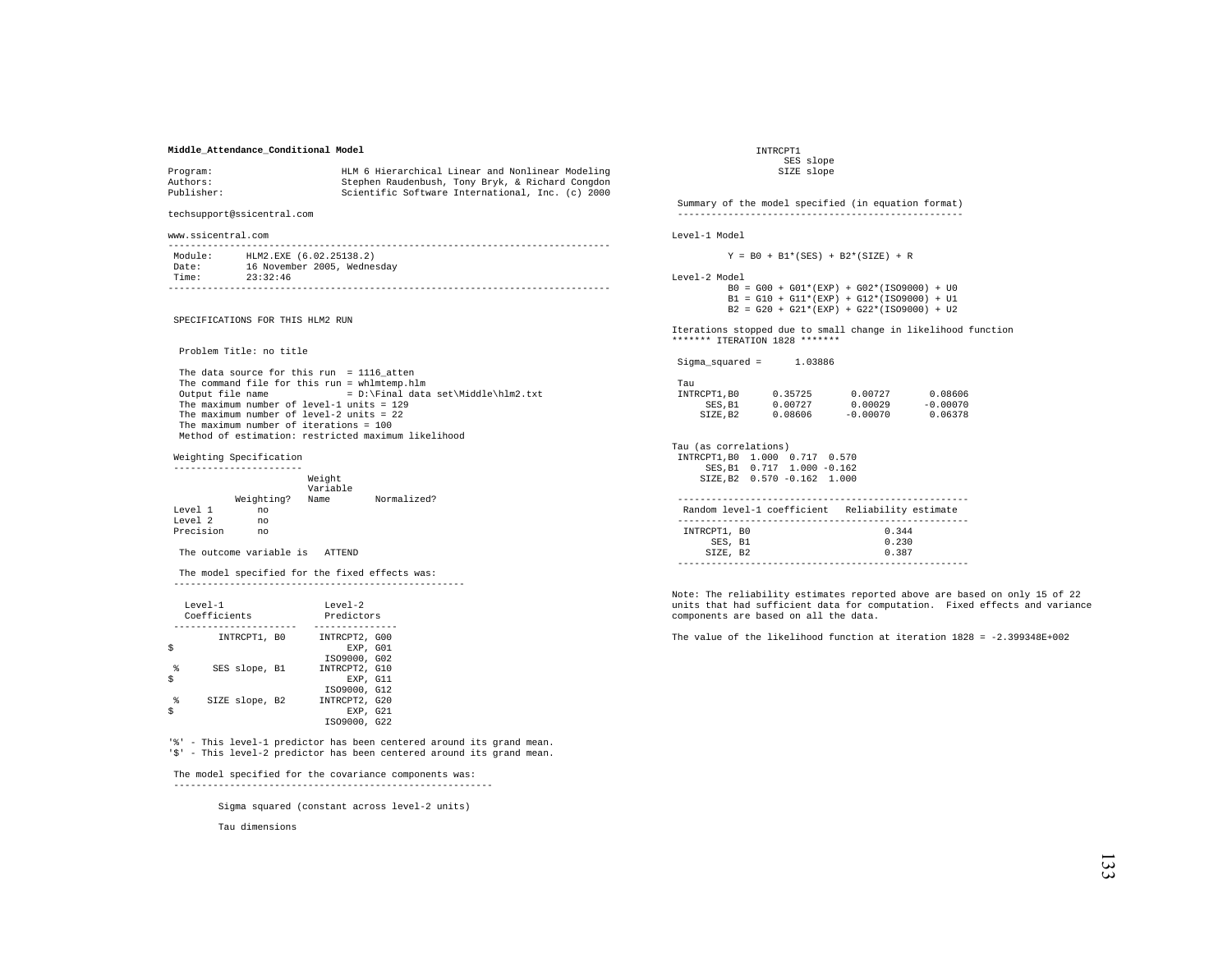#### The outcome variable is ATTEND

Final estimation of fixed effects:

|                       |             | Standard |              | Approx. |         |  |
|-----------------------|-------------|----------|--------------|---------|---------|--|
| Fixed Effect          | Coefficient | Error    | T-ratio d.f. |         | P-value |  |
|                       |             |          |              |         |         |  |
| INTRCPT1, B0<br>For   |             |          |              |         |         |  |
| INTRCPT2, G00         | 93.651301   | 0.245498 | 381.475      | 19      | 0.000   |  |
| EXP. GO1              | $-0.000035$ | 0.000193 | $-0.181$     | 19      | 0.859   |  |
| IS09000, G02          | 0.675977    | 0.431382 | 1.567        | 19      | 0.133   |  |
| SES slope, B1<br>For  |             |          |              |         |         |  |
| INTRCPT2, G10         | $-0.050991$ | 0.009551 | $-5.339$     | 19      | 0.000   |  |
| EXP. G11              | $-0.000013$ | 0.000007 | $-1.767$     | 19      | 0.093   |  |
| IS09000, G12          | $-0.011964$ | 0.015533 | $-0.770$     | 19      | 0.451   |  |
| SIZE slope, B2<br>For |             |          |              |         |         |  |
| INTRCPT2, G20         | $-0.123327$ | 0.091249 | $-1.352$     | 19      | 0.193   |  |
| EXP, G21              | 0.000025    | 0.000067 | 0.373        | 19      | 0.713   |  |
| IS09000, G22          | 0.184316    | 0.175567 | 1,050        | 19      | 0.307   |  |
|                       |             |          |              |         |         |  |

The outcome variable is ATTEND

Final estimation of fixed effects

(with robust standard errors)

| Fixed Effect  |                | Coefficient | Standard<br>Error | T-ratio  | Approx.<br>d.f. | P-value |
|---------------|----------------|-------------|-------------------|----------|-----------------|---------|
| For           | INTRCPT1, B0   |             |                   |          |                 |         |
| INTRCPT2, G00 |                | 93.651301   | 0.217843          | 429.903  | 19              | 0.000   |
|               | EXP. GO1       | $-0.000035$ | 0.000203          | $-0.172$ | 19              | 0.866   |
| IS09000, G02  |                | 0.675977    | 0.342948          | 1.971    | 19              | 0.063   |
| For           | SES slope, B1  |             |                   |          |                 |         |
| INTRCPT2, G10 |                | $-0.050991$ | 0.006900          | $-7.390$ | 19              | 0.000   |
|               | EXP. G11       | $-0.000013$ | 0.000006          | $-2.069$ | 19              | 0.052   |
| IS09000, G12  |                | $-0.011964$ | 0.009892          | $-1.209$ | 19              | 0.242   |
| For           | SIZE slope, B2 |             |                   |          |                 |         |
| INTRCPT2, G20 |                | $-0.123327$ | 0.089524          | $-1.378$ | 19              | 0.184   |
| EXP. G21      |                | 0.000025    | 0.000060          | 0.414    | 19              | 0.683   |
| IS09000, G22  |                | 0.184316    | 0.105766          | 1.743    | 19              | 0.097   |
|               |                |             |                   |          |                 |         |

The robust standard errors are appropriate for datasets having a moderate to large number of level 2 units. These data do not meet this criterion.

Final estimation of variance components:

| Random Effect  |      |         | Variance<br>Component | df | Chi-square P-value |         |
|----------------|------|---------|-----------------------|----|--------------------|---------|
|                |      |         |                       |    |                    |         |
| INTRCPT1.      | TTO. | 0.59770 | 0.35725               | 12 | 20.58518           | 0.056   |
| SES slope, Ul  |      | 0.01697 | 0.00029               | 12 | 10.86904           | > 0.500 |
| SIZE slope, U2 |      | 0.25254 | 0.06378               | 12 | 33.19743           | 0.001   |
| $level-1.$     | R    | 1.01925 | 1.03886               |    |                    |         |
|                |      |         |                       |    |                    |         |

Note: The chi-square statistics reported above are based on only 15 of 22 units that had sufficient data for computation. Fixed effects and variance components are based on all the data.

Statistics for current covariance components model

 --------------------------------------------------  $Deviance = 479.869616$ 

Number of estimated parameters = 7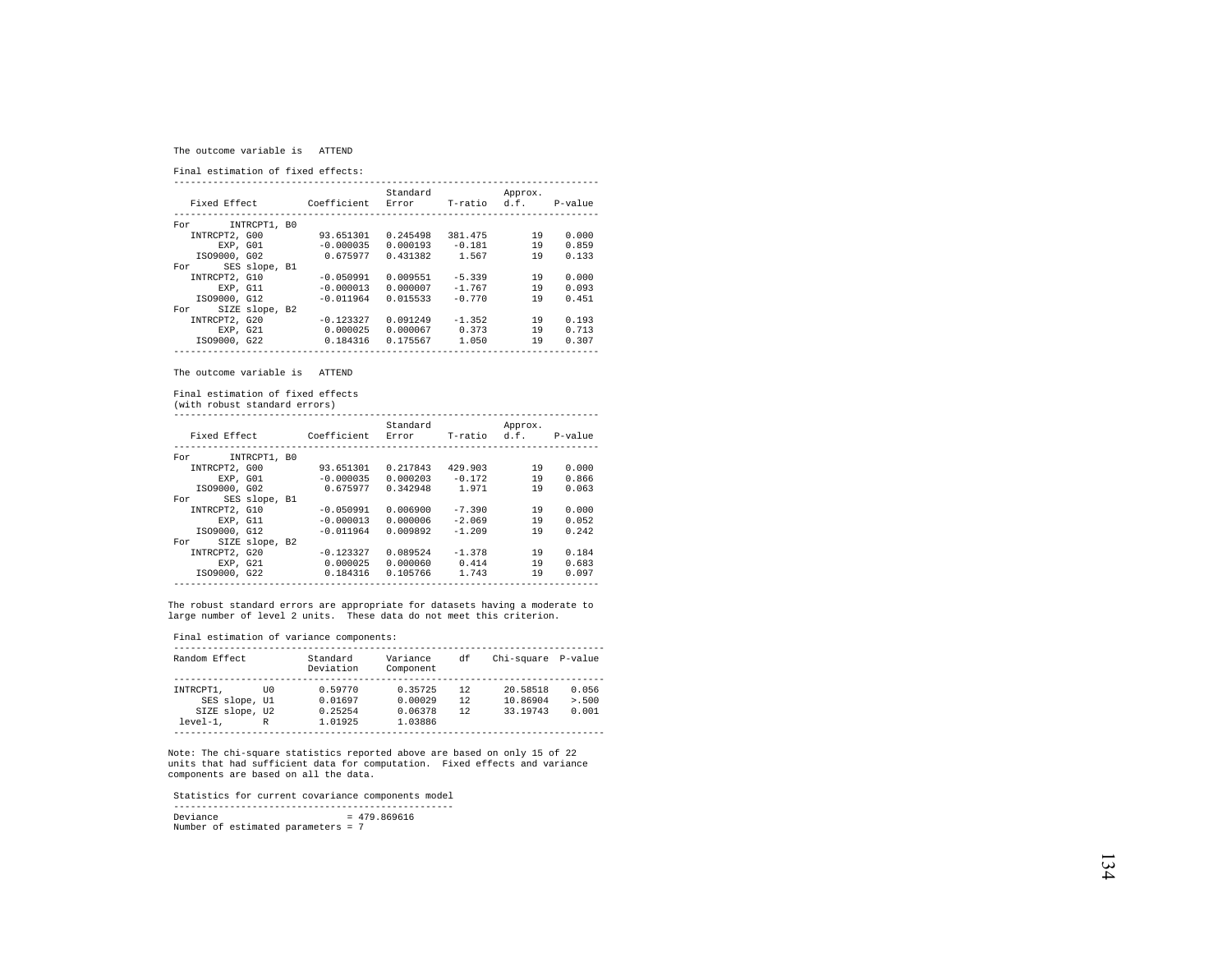## **High\_Math\_Null Model**

| Program:   | HLM 6 Hierarchical Linear and Nonlinear Modeling |
|------------|--------------------------------------------------|
| Authors:   | Stephen Raudenbush, Tony Bryk, & Richard Congdon |
| Publisher: | Scientific Software International, Inc. (c) 2000 |

techsupport@ssicentral.com

www.ssicentral.com

| Module: | HLM2.EXE (6.02.25138.2)  |
|---------|--------------------------|
| Date:   | 18 October 2005, Tuesday |
| Time:   | 1:17:54                  |
|         |                          |

SPECIFICATIONS FOR THIS HLM2 RUN

 Problem Title: no title The data source for this run = High\_math\_reading\_1018.mdm The command file for this run =  $I:\Final data set\High\high\muath_moch 1.hlm$ <br>Output file name =  $I:\Final data set\High\high\lambda.txt$  $= I:\Final data set\High\hlm2.txt$  The maximum number of level-1 units = 112 The maximum number of level-2 units = 29 The maximum number of iterations = 100 Method of estimation: restricted maximum likelihood

#### Weighting Specification -----------------------

|              |            | Weight<br>Variable |             |
|--------------|------------|--------------------|-------------|
|              | Weighting? | Name               | Normalized? |
| Level 1      | no         |                    |             |
| $T$ evel $2$ | no         |                    |             |
| Precision    | no         |                    |             |

The outcome variable is MATH

 The model specified for the fixed effects was: ----------------------------------------------------

| $T$ eve $1 - 1$ | $T$ eve $1 - 2$ |
|-----------------|-----------------|
| Coefficients    | Predictors      |
|                 |                 |
| INTRCPT1, BO    | INTRCPT2, G00   |

 The model specified for the covariance components was: ---------------------------------------------------------

Sigma squared (constant across level-2 units)

 Tau dimensions INTRCPT1

 Summary of the model specified (in equation format) ---------------------------------------------------

Level-1 Model

 $Y = B0 + R$ 

Level-2 Model  $B0 = G00 + U0$ 

Iterations stopped due to small change in likelihood function

\*\*\*\*\*\*\* ITERATION 6 \*\*\*\*\*\*\* Sigma\_squared = 150.62587 Tau INTRCPT1,B0 426.08171 Tau (as correlations) INTRCPT1,B0 1.000 ---------------------------------------------------- Random level-1 coefficient Reliability estimate ---------------------------------------------------- INTRCPT1, B0 0.862 ---------------------------------------------------- The value of the likelihood function at iteration  $6 = -4.680405E + 002$  The outcome variable is MATH Final estimation of fixed effects: ----------------------------------------------------------------------------

| Fixed Effect        | Coefficient | Standard<br>Error | T-ratio | Approx.<br>d.f. | P-value |
|---------------------|-------------|-------------------|---------|-----------------|---------|
| INTRCPT1, BO<br>For |             |                   |         |                 |         |
| INTRCPT2, G00       | 59.050513   | 4.127891          | 14.305  | 28              | 0.000   |

The outcome variable is MATH

#### Final estimation of fixed effects

| (with robust standard errors)        |             |                   |              |         |         |
|--------------------------------------|-------------|-------------------|--------------|---------|---------|
| Fixed Effect                         | Coefficient | Standard<br>Error | T-ratio d.f. | Approx. | P-value |
| INTRCPT1, BO<br>For<br>INTRCPT2, G00 | 59.050513   | 4.055484          | 14 561       | 28      | 0.000   |
|                                      |             |                   |              |         |         |

## Final estimation of variance components:

| Random Effect           |           | Standard<br>Deviation | Variance<br>Component  | df | Chi-square P-value |       |
|-------------------------|-----------|-----------------------|------------------------|----|--------------------|-------|
|                         |           |                       |                        |    |                    |       |
| INTRCPT1,<br>$level-1.$ | TTO.<br>R | 20.64175<br>12.27297  | 426.08171<br>150.62587 | 28 | 240.47041          | 0.000 |
|                         |           |                       |                        |    |                    |       |

 Statistics for current covariance components model -------------------------------------------------- Deviance = 936.081043 Number of estimated parameters = 2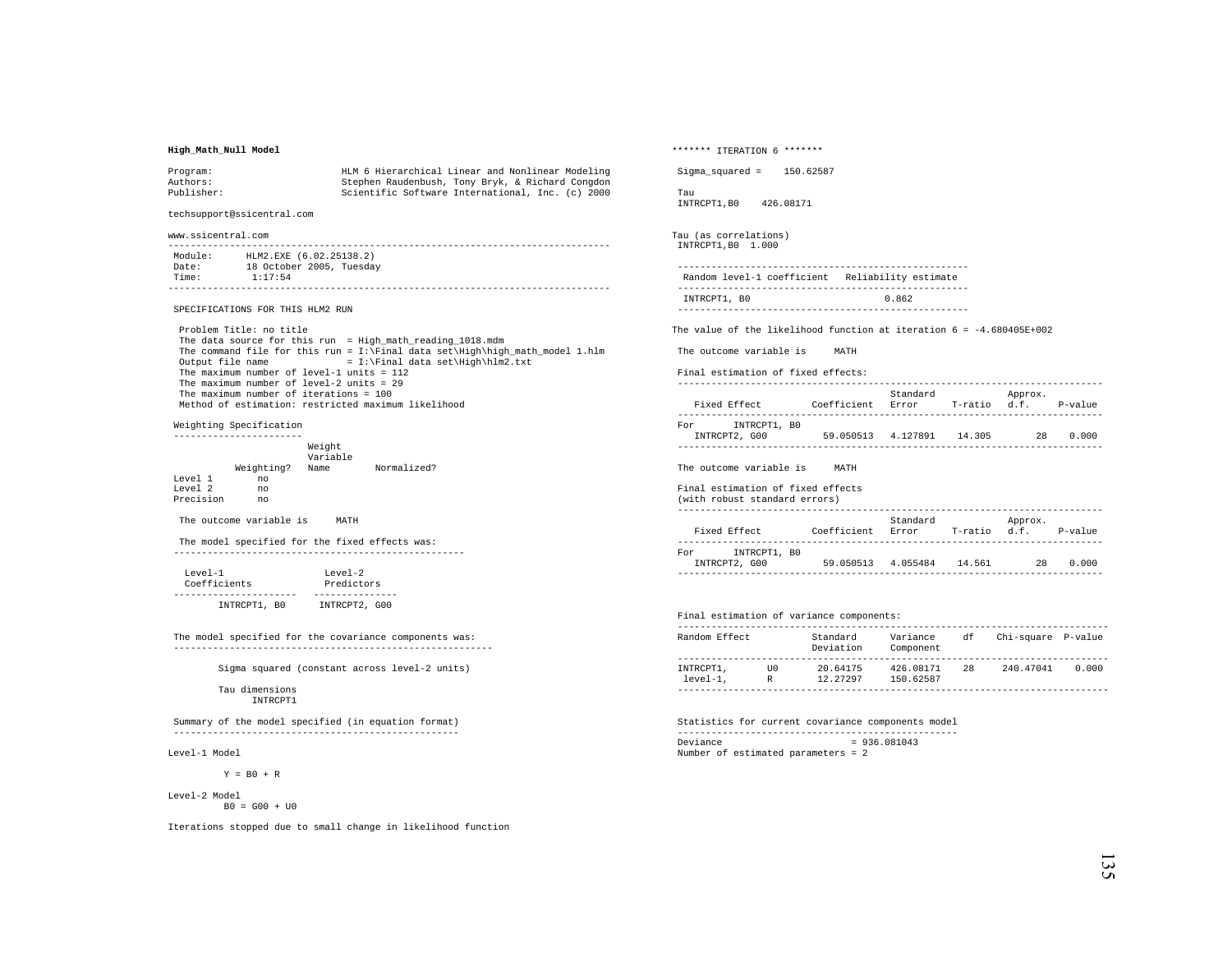#### **High\_Math\_Conditional Model**

| Program:   | HLM 6 Hierarchical Linear and Nonlinear Modeling |
|------------|--------------------------------------------------|
| Authors:   | Stephen Raudenbush, Tony Bryk, & Richard Congdon |
| Publisher: | Scientific Software International, Inc. (c) 2000 |

techsupport@ssicentral.com

www.ssicentral.com

| Module: | HLM2.EXE (6.02.25138.2)     |
|---------|-----------------------------|
| Date:   | 16 November 2005, Wednesday |
| Time:   | 23:42:45                    |
|         |                             |

SPECIFICATIONS FOR THIS HLM2 RUN

Problem Title: no title

 The data source for this run = 1116 The command file for this run = whlmtemp.hlm<br>Output file name =  $D:\F$ inal data  $= D:\Final data set\High\hlm2.txt$ The maximum number of level-1 units = 112 The maximum number of level-2 units = 29 The maximum number of iterations = 100 Method of estimation: restricted maximum likelihood

Weighting Specification

|                  |            | Weight<br>Variable |             |
|------------------|------------|--------------------|-------------|
|                  | Weighting? | Name               | Normalized? |
| Level 1          | no         |                    |             |
| Level 2          | no         |                    |             |
| <b>Drecision</b> | no         |                    |             |

The outcome variable is MATH

 The model specified for the fixed effects was: ----------------------------------------------------

|        | $T$ eve $1 - 1$<br>Coefficients | $T$ eve $1 - 2$<br>Predictors             |
|--------|---------------------------------|-------------------------------------------|
|        | INTRCPT1, BO                    | INTRCPT2, G00<br>EXP. GO1<br>IS09000, G02 |
| 喿<br>Ś | SES slope, B1                   | INTRCPT2, G10<br>EXP. G11<br>IS09000, G12 |
| g      | SIZE slope, B2                  | INTRCPT2, G20<br>EXP. G21<br>IS09000, G22 |

'%' - This level-1 predictor has been centered around its grand mean. '\$' - This level-2 predictor has been centered around its grand mean.

#### The model specified for the covariance components was:

---------------------------------------------------------

Sigma squared (constant across level-2 units)

Tau dimensions

 INTRCPT1 SES slope SIZE slope

 Summary of the model specified (in equation format) ---------------------------------------------------

```
Level-1 Model
```
 $Y = B0 + B1*(SES) + B2*(SIZE) + R$ 

Level-2 Model

 B0 = G00 + G01\*(EXP) + G02\*(ISO9000) + U0  $B1 = G10 + G11*(EXP) + G12*(ISO9000) + U1$  $B2 = G20 + G21*(EXP) + G22*(ISO9000) + U2$ 

Iterations stopped due to small change in likelihood function \*\*\*\*\*\*\* ITERATION 1566 \*\*\*\*\*\*\*

| Tau         |           |         |         |
|-------------|-----------|---------|---------|
| INTRCPT1.B0 | 303.93272 | 3.59246 | 0.78158 |
| SES.B1      | 3.59246   | 0.05425 | 0.17012 |
| SIZE.B2     | 0.78158   | 0.17012 | 2.31360 |

Tau (as correlations) INTRCPT1,B0 1.000 0.885 0.029 SES,B1 0.885 1.000 0.480 SIZE,B2 0.029 0.480 1.000

|              | Random level-1 coefficient Reliability estimate |
|--------------|-------------------------------------------------|
|              |                                                 |
| INTRCPT1, BO | 0.779                                           |
| SES, B1      | 0.284                                           |
| SIZE, B2     | 0.335                                           |
|              |                                                 |

Note: The reliability estimates reported above are based on only 15 of 29 units that had sufficient data for computation. Fixed effects and variance components are based on all the data.

The value of the likelihood function at iteration 1566 = -4.362320E+002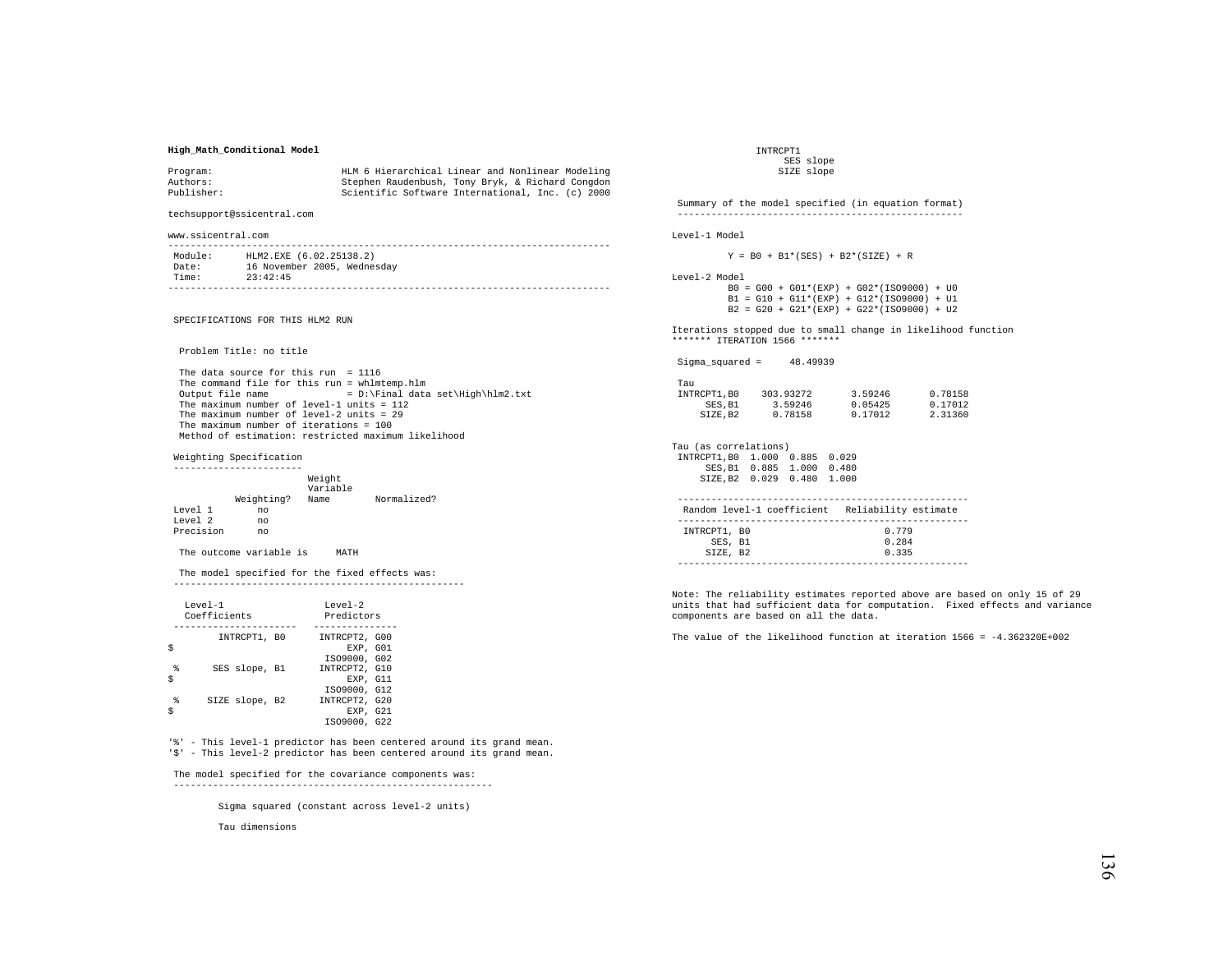#### The outcome variable is MATH

Final estimation of fixed effects:

|                       |             | Standard |              | Approx. |         |
|-----------------------|-------------|----------|--------------|---------|---------|
| Fixed Effect          | Coefficient | Error    | T-ratio d.f. |         | P-value |
|                       |             |          |              |         |         |
| INTRCPT1, B0<br>For   |             |          |              |         |         |
| INTRCPT2, G00         | 59.732568   | 4.090813 | 14.602       | 26      | 0.000   |
| EXP. GO1              | $-0.001974$ | 0.003558 | $-0.555$     | 26      | 0.583   |
| IS09000, G02          | 1.602860    | 8.070151 | 0.199        | 26      | 0.844   |
| SES slope, B1<br>For  |             |          |              |         |         |
| INTRCPT2, G10         | $-0.957233$ | 0.116996 | $-8.182$     | 26      | 0.000   |
| EXP. G11              | $-0.000125$ | 0.000105 | $-1.187$     | 26      | 0.246   |
| IS09000, G12          | 0.300860    | 0.183245 | 1.642        | 26      | 0.112   |
| SIZE slope, B2<br>For |             |          |              |         |         |
| INTRCPT2, G20         | $-0.567874$ | 0.657241 | $-0.864$     | 26      | 0.396   |
| EXP. G21              | 0.000879    | 0.000551 | 1.594        | 26      | 0.123   |
| IS09000, G22          | 1.244452    | 1.141256 | 1,090        | 26      | 0.286   |
|                       |             |          |              |         |         |

The outcome variable is MATH

Final estimation of fixed effects

(with robust standard errors)

| Fixed Effect  |                | Coefficient | Standard<br>Error | T-ratio   | Approx.<br>d.f. | P-value |
|---------------|----------------|-------------|-------------------|-----------|-----------------|---------|
| For           | INTRCPT1, B0   |             |                   |           |                 |         |
| INTRCPT2, G00 |                | 59.732568   | 3.585574          | 16.659    | 26              | 0.000   |
| EXP. GO1      |                | $-0.001974$ | 0.003214          | $-0.614$  | 26              | 0.544   |
| IS09000, G02  |                | 1.602860    | 8.267838          | 0.194     | 26              | 0.848   |
| For           | SES slope, B1  |             |                   |           |                 |         |
| INTRCPT2, G10 |                | $-0.957233$ | 0.085640          | $-11.177$ | 26              | 0.000   |
| EXP. G11      |                | $-0.000125$ | 0.000093          | $-1.350$  | 26              | 0.189   |
| IS09000, G12  |                | 0.300860    | 0.163070          | 1.845     | 26              | 0.076   |
| For           | SIZE slope, B2 |             |                   |           |                 |         |
| INTRCPT2, G20 |                | $-0.567874$ | 0.577922          | $-0.983$  | 26              | 0.335   |
| EXP. G21      |                | 0.000879    | 0.000456          | 1.928     | 26              | 0.064   |
| IS09000, G22  |                | 1.244452    | 1.068988          | 1.164     | 26              | 0.255   |
|               |                |             |                   |           |                 |         |

## Final estimation of variance components:

| Random Effect  |      | Standard<br>Deviation | Variance<br>Component | df | Chi-square P-value |       |
|----------------|------|-----------------------|-----------------------|----|--------------------|-------|
|                |      |                       |                       |    |                    |       |
| INTRCPT1.      | TTO. | 17.43367              | 303.93272             | 12 | 155.41025          | 0.000 |
| SES slope, Ul  |      | 0.23291               | 0.05425               | 12 | 15.83535           | 0.198 |
| SIZE slope, U2 |      | 1.52105               | 2.31360               | 12 | 36.74441           | 0.000 |
| $level-1.$     | R    | 6.96415               | 48.49939              |    |                    |       |
|                |      |                       |                       |    |                    |       |

Note: The chi-square statistics reported above are based on only 15 of 29 units that had sufficient data for computation. Fixed effects and variance components are based on all the data.

 Statistics for current covariance components model --------------------------------------------------  $Deviance = 872.464088$ Number of estimated parameters = 7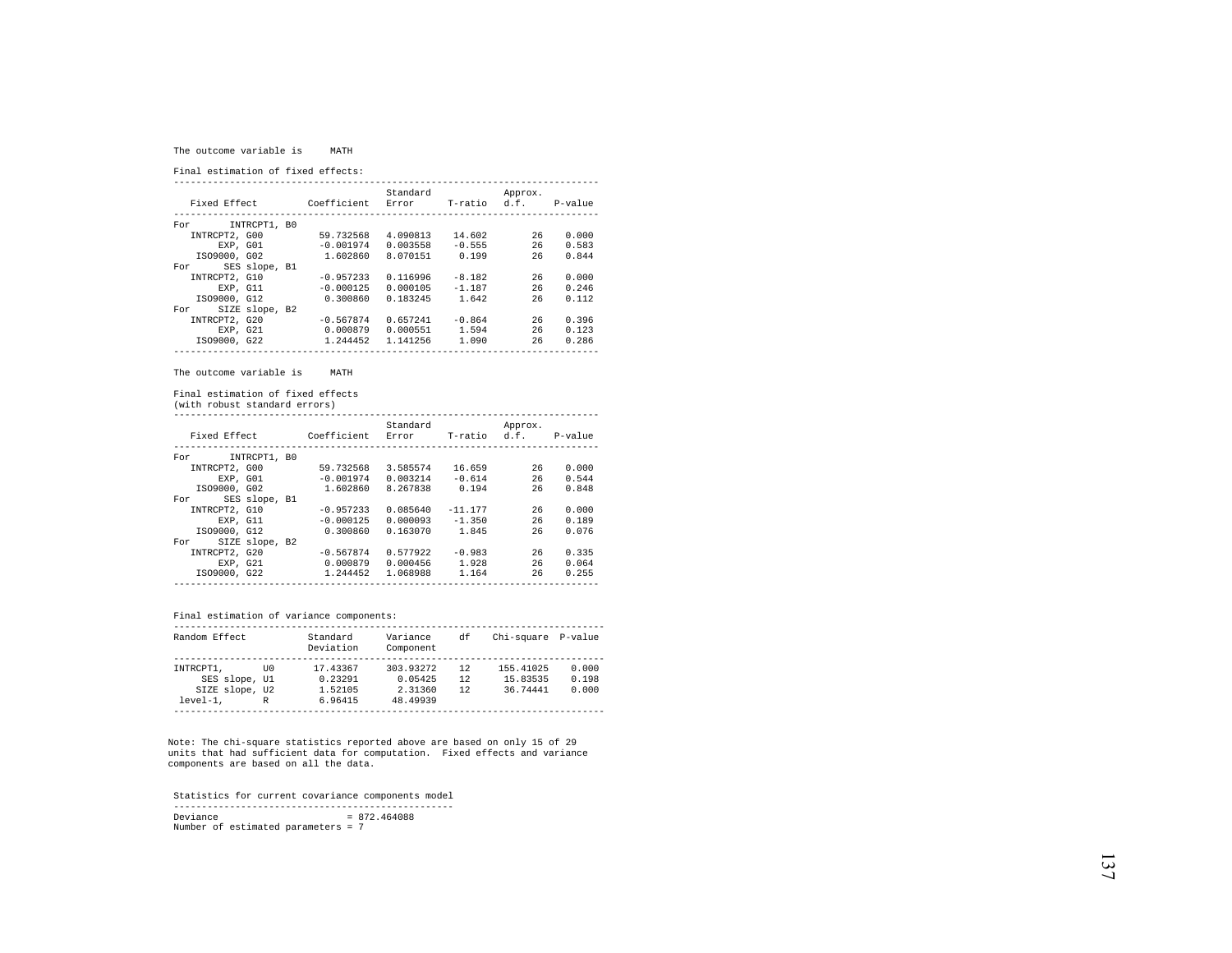### **High\_Reading\_Null Model**

| Program:   | HLM 6 Hierarchical Linear and Nonlinear Modeling |
|------------|--------------------------------------------------|
| Authors:   | Stephen Raudenbush, Tony Bryk, & Richard Congdon |
| Publisher: | Scientific Software International, Inc. (c) 2000 |

### techsupport@ssicentral.com

www.ssicentral.com

 ------------------------------------------------------------------------------- Module: HLM2.EXE (6.02.25138.2) Date: 18 October 2005, Tuesday Time: 1:28:11 -------------------------------------------------------------------------------

 SPECIFICATIONS FOR THIS HLM2 RUN Problem Title: no title The data source for this run = High\_math\_reading\_1018.mdm The command file for this run = I:\Final data set\High\high\_reading\_model 1.hlm Output file name  $= I:\Final data set\High\hlm2.txt$  The maximum number of level-1 units = 112 The maximum number of level-2 units = 29 The maximum number of iterations = 100 Method of estimation: restricted maximum likelihood

 Weighting Specification -----------------------

|           |            | Weight<br>Variable |             |
|-----------|------------|--------------------|-------------|
|           | Weighting? | Name               | Normalized? |
| Level 1   | no         |                    |             |
| Level 2   | no         |                    |             |
| Precision | no         |                    |             |

The outcome variable is READ

 The model specified for the fixed effects was: ----------------------------------------------------

| $T$ eve $1 - 1$ | $T$ eve $1 - 2$ |  |  |
|-----------------|-----------------|--|--|
| Coefficients    | Predictors      |  |  |
|                 |                 |  |  |
| INTRCPT1, BO    | INTRCPT2, G00   |  |  |

 The model specified for the covariance components was: ---------------------------------------------------------

Sigma squared (constant across level-2 units)

 Tau dimensions INTRCPT1

 Summary of the model specified (in equation format) ---------------------------------------------------

Level-1 Model

 $Y = B0 + R$ 

Level-2 Model  $B0 = G00 + U0$  Iterations stopped due to small change in likelihood function \*\*\*\*\*\*\* ITERATION 6 \*\*\*\*\*\*\*

Sigma\_squared = 95.88398

 Tau INTRCPT1,B0 338.45957

Tau (as correlations) INTRCPT1,B0 1.000

 ---------------------------------------------------- Random level-1 coefficient Reliability estimate ---------------------------------------------------- INTRCPT1, B0 0.885

----------------------------------------------------

The value of the likelihood function at iteration  $6 = -4.456821E+002$ 

The outcome variable is READ

| Final estimation of fixed effects:   |             |                   |              |         |           |
|--------------------------------------|-------------|-------------------|--------------|---------|-----------|
| Fixed Effect                         | Coefficient | Standard<br>Error | T-ratio d.f. | Approx. | $P-value$ |
| INTRCPT1, BO<br>For<br>INTRCPT2, G00 | 71.447325   | 3.630963          | 19.677       | 28      | 0.000     |

The outcome variable is READ

#### Final estimation of fixed effects

| (with robust standard errors)        |             |                   |         |                 |           |
|--------------------------------------|-------------|-------------------|---------|-----------------|-----------|
| Fixed Effect                         | Coefficient | Standard<br>Error | T-ratio | Approx.<br>d.f. | $P-value$ |
| INTRCPT1, BO<br>For<br>INTRCPT2, G00 | 71.447325   | 3.567415          | 20.028  | 28              | 0.000     |
|                                      |             |                   |         |                 |           |

#### Final estimation of variance components:

| Random Effect           |          | Standard<br>Deviation | Variance<br>Component | df | Chi-square P-value |       |
|-------------------------|----------|-----------------------|-----------------------|----|--------------------|-------|
| INTRCPT1.<br>$level-1.$ | TTO<br>R | 18.39727<br>9.79204   | 338.45957<br>95.88398 | 28 | 338.23671          | 0.000 |

 Statistics for current covariance components model --------------------------------------------------  $Deviance = 891.364159$ Number of estimated parameters = 2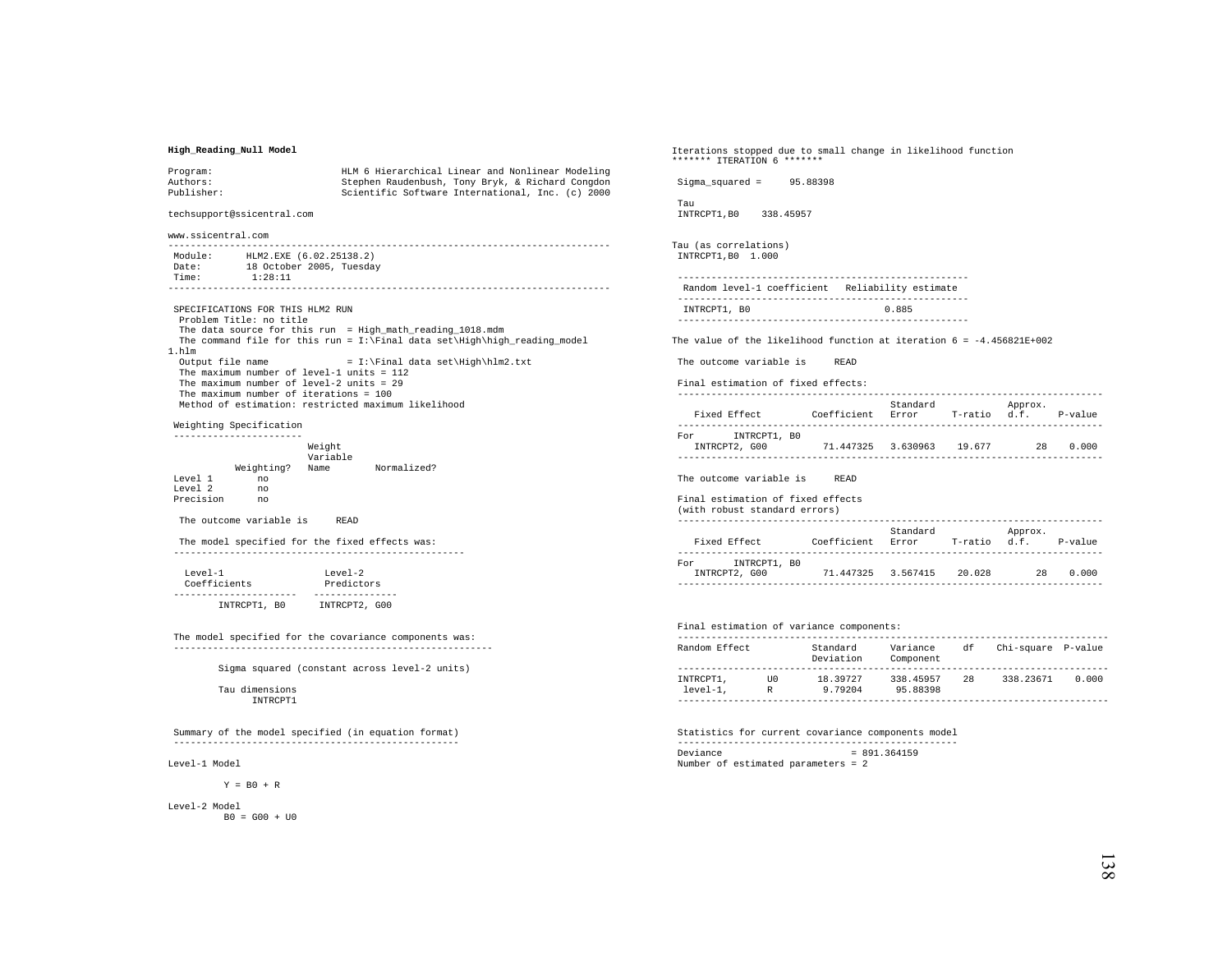### **High\_Reading\_Conditional Model**

| Program:   | HLM 6 Hierarchical Linear and Nonlinear Modeling |
|------------|--------------------------------------------------|
| Authors:   | Stephen Raudenbush, Tony Bryk, & Richard Congdon |
| Publisher: | Scientific Software International, Inc. (c) 2000 |

techsupport@ssicentral.com

www.ssicentral.com

| Module: | HLM2.EXE (6.02.25138.2)     |
|---------|-----------------------------|
| Date:   | 16 November 2005, Wednesday |
| Time:   | 23:51:12                    |
|         |                             |

SPECIFICATIONS FOR THIS HLM2 RUN

Problem Title: no title

 The data source for this run = 1116 The command file for this run = whlmtemp.hlm<br>Output file name =  $D:\F$ inal data  $= D:\Final data set\High\hlm2.txt$ The maximum number of level-1 units = 112 The maximum number of level-2 units = 29 The maximum number of iterations = 100 Method of estimation: restricted maximum likelihood

Weighting Specification

|                  |            | Weight<br>Variable |             |
|------------------|------------|--------------------|-------------|
|                  | Weighting? | Name               | Normalized? |
| Level 1          | no         |                    |             |
| Level 2          | no         |                    |             |
| <b>Drecision</b> | no         |                    |             |

The outcome variable is READ

 The model specified for the fixed effects was: ----------------------------------------------------

|        | $T$ eve $1 - 1$<br>Coefficients | $T$ eve $1 - 2$<br>Predictors                             |  |  |
|--------|---------------------------------|-----------------------------------------------------------|--|--|
|        | INTRCPT1, BO                    | INTRCPT2, G00<br>EXP. GO1<br>IS09000, G02                 |  |  |
| g<br>Ś | SES slope, B1                   | INTRCPT2, G10<br>EXP. G11                                 |  |  |
| g      | SIZE slope, B2                  | IS09000, G12<br>INTRCPT2, G20<br>EXP. G21<br>IS09000, G22 |  |  |

'%' - This level-1 predictor has been centered around its grand mean. '\$' - This level-2 predictor has been centered around its grand mean.

#### The model specified for the covariance components was:

---------------------------------------------------------

Sigma squared (constant across level-2 units)

Tau dimensions

 INTRCPT1 SES slope SIZE slope

 Summary of the model specified (in equation format) ---------------------------------------------------

Level-1 Model

 $Y = B0 + B1*(SES) + B2*(SIZE) + R$ 

Level-2 Model

 B0 = G00 + G01\*(EXP) + G02\*(ISO9000) + U0  $B1 = G10 + G11*(EXP) + G12*(ISO9000) + U1$  $B2 = G20 + G21*(EXP) + G22*(ISO9000) + U2$ 

Iterations stopped due to small change in likelihood function \*\*\*\*\*\*\* ITERATION 1693 \*\*\*\*\*\*\*

Sigma\_squared = 33.11450

| Tau         |           |         |         |
|-------------|-----------|---------|---------|
| INTRCPT1.B0 | 275.70777 | 4.43264 | 8.78230 |
| SES.B1      | 4.43264   | 0.07332 | 0.20113 |
| SIZE.B2     | 8.78230   | 0.20113 | 2.22593 |

Tau (as correlations) INTRCPT1,B0 1.000 0.986 0.355 SES,B1 0.986 1.000 0.498 SIZE,B2 0.355 0.498 1.000

|              | Random level-1 coefficient Reliability estimate |
|--------------|-------------------------------------------------|
|              |                                                 |
| INTRCPT1, BO | 0.809                                           |
| SES, B1      | 0.406                                           |
| SIZE. B2     | 0.390                                           |
|              |                                                 |

Note: The reliability estimates reported above are based on only 15 of 29 units that had sufficient data for computation. Fixed effects and variance components are based on all the data.

The value of the likelihood function at iteration  $1693 = -4.207644E+002$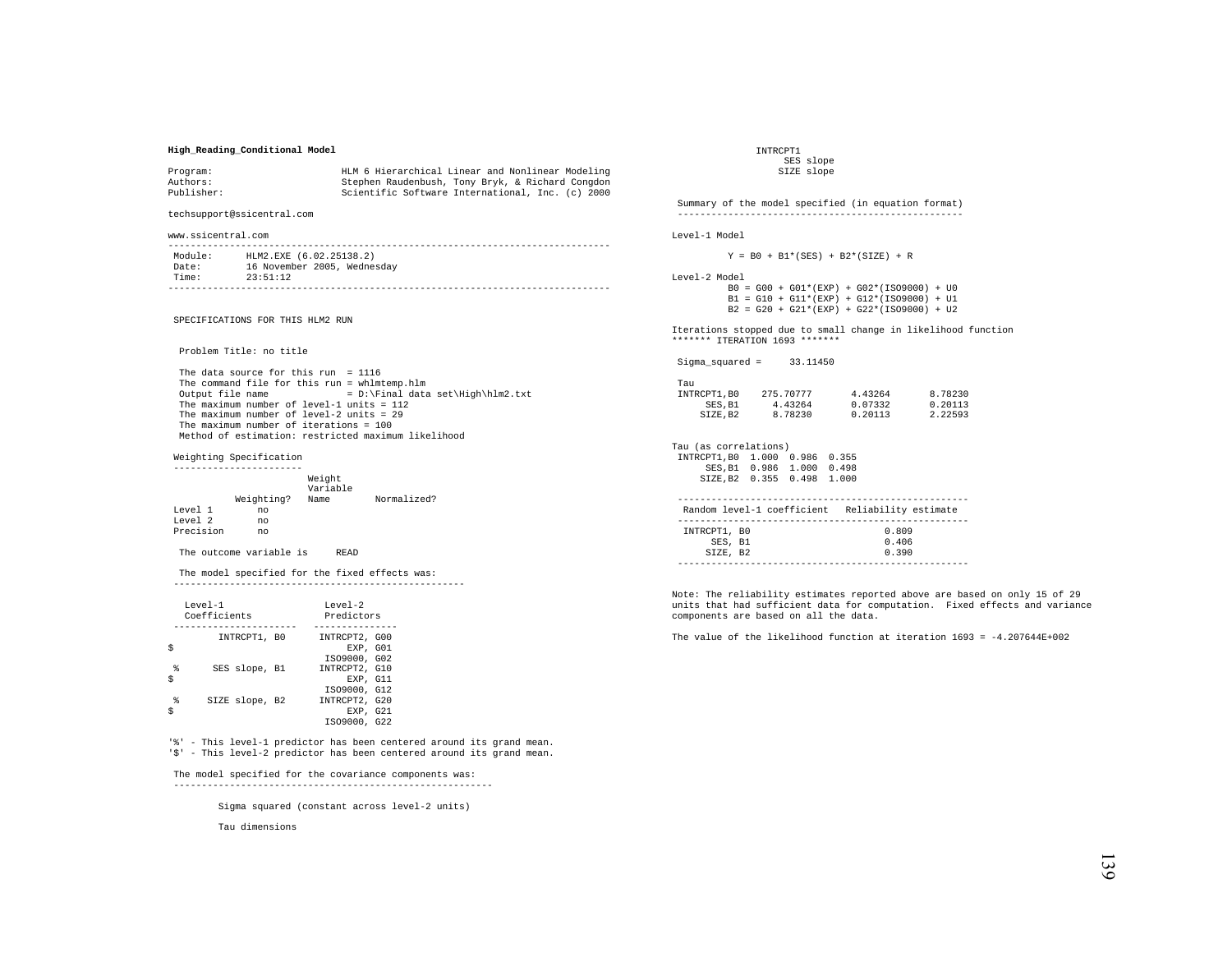#### The outcome variable is READ

Final estimation of fixed effects:

|                       |             | Standard |              | Approx. |         |
|-----------------------|-------------|----------|--------------|---------|---------|
| Fixed Effect          | Coefficient | Error    | T-ratio d.f. |         | P-value |
|                       |             |          |              |         |         |
| INTRCPT1, B0<br>For   |             |          |              |         |         |
| INTRCPT2, G00         | 72.741130   | 3.830927 | 18.988       | 26      | 0.000   |
| EXP. GO1              | $-0.001495$ | 0.003308 | $-0.452$     | 26      | 0.654   |
| IS09000, G02          | $-3.777585$ | 7.562573 | $-0.500$     | 26      | 0.621   |
| SES slope, B1<br>For  |             |          |              |         |         |
| INTRCPT2, G10         | $-0.653907$ | 0.108680 | $-6.017$     | 26      | 0.000   |
| EXP. G11              | 0.000004    | 0.000097 | 0.046        | 26      | 0.964   |
| IS09000, G12          | 0.405197    | 0.172705 | 2.346        | 26      | 0.027   |
| SIZE slope, B2<br>For |             |          |              |         |         |
| INTRCPT2, G20         | $-0.083072$ | 0.574790 | $-0.145$     | 26      | 0.887   |
| EXP. G21              | 0.000655    | 0.000486 | 1.348        | 26      | 0.190   |
| IS09000, G22          | 0.998646    | 1.012761 | 0.986        | 26      | 0.334   |
|                       |             |          |              |         |         |

#### The outcome variable is READ

Final estimation of fixed effects

(with robust standard errors)

|               |                |             | Standard |          | Approx.              |       |
|---------------|----------------|-------------|----------|----------|----------------------|-------|
| Fixed Effect  |                | Coefficient | Error    |          | T-ratio d.f. P-value |       |
|               |                |             |          |          |                      |       |
| For           | INTRCPT1, BO   |             |          |          |                      |       |
| INTRCPT2, G00 |                | 72.741130   | 3.512973 | 20.706   | 26                   | 0.000 |
| EXP. GO1      |                | $-0.001495$ | 0.002938 | $-0.509$ | 26                   | 0.615 |
| IS09000, G02  |                | $-3.777585$ | 7.481730 | $-0.505$ | 26                   | 0.617 |
| For           | SES slope, B1  |             |          |          |                      |       |
| INTRCPT2, G10 |                | $-0.653907$ | 0.085788 | $-7.622$ | 26                   | 0.000 |
| EXP. G11      |                | 0.000004    | 0.000058 | 0.077    | 26                   | 0.939 |
| IS09000, G12  |                | 0.405197    | 0.122808 | 3.299    | 26                   | 0.003 |
| For           | SIZE slope, B2 |             |          |          |                      |       |
| INTRCPT2, G20 |                | $-0.083072$ | 0.452515 | $-0.184$ | 26                   | 0.856 |
| EXP. G21      |                | 0.000655    | 0.000368 | 1.783    | 26                   | 0.086 |
| IS09000, G22  |                | 0.998646    | 1.021823 | 0.977    | 26                   | 0.338 |
|               |                |             |          |          |                      |       |

## Final estimation of variance components:

| Random Effect  |      | Standard<br>Deviation | Variance<br>Component | df | Chi-square P-value |       |  |
|----------------|------|-----------------------|-----------------------|----|--------------------|-------|--|
|                |      |                       |                       |    |                    |       |  |
| INTRCPT1.      | TTO. | 16.60445              | 275.70777             | 12 | 352.67325          | 0.000 |  |
| SES slope, Ul  |      | 0.27078               | 0.07332               | 12 | 26.00007           | 0.011 |  |
| SIZE slope, U2 |      | 1.49196               | 2.22593               | 12 | 36.30325           | 0.000 |  |
| $level-1.$     | R    | 5.75452               | 33.11450              |    |                    |       |  |
|                |      |                       |                       |    |                    |       |  |

Note: The chi-square statistics reported above are based on only 15 of 29 units that had sufficient data for computation. Fixed effects and variance components are based on all the data.

 Statistics for current covariance components model --------------------------------------------------  $Deviance = 841.528724$ Number of estimated parameters = 7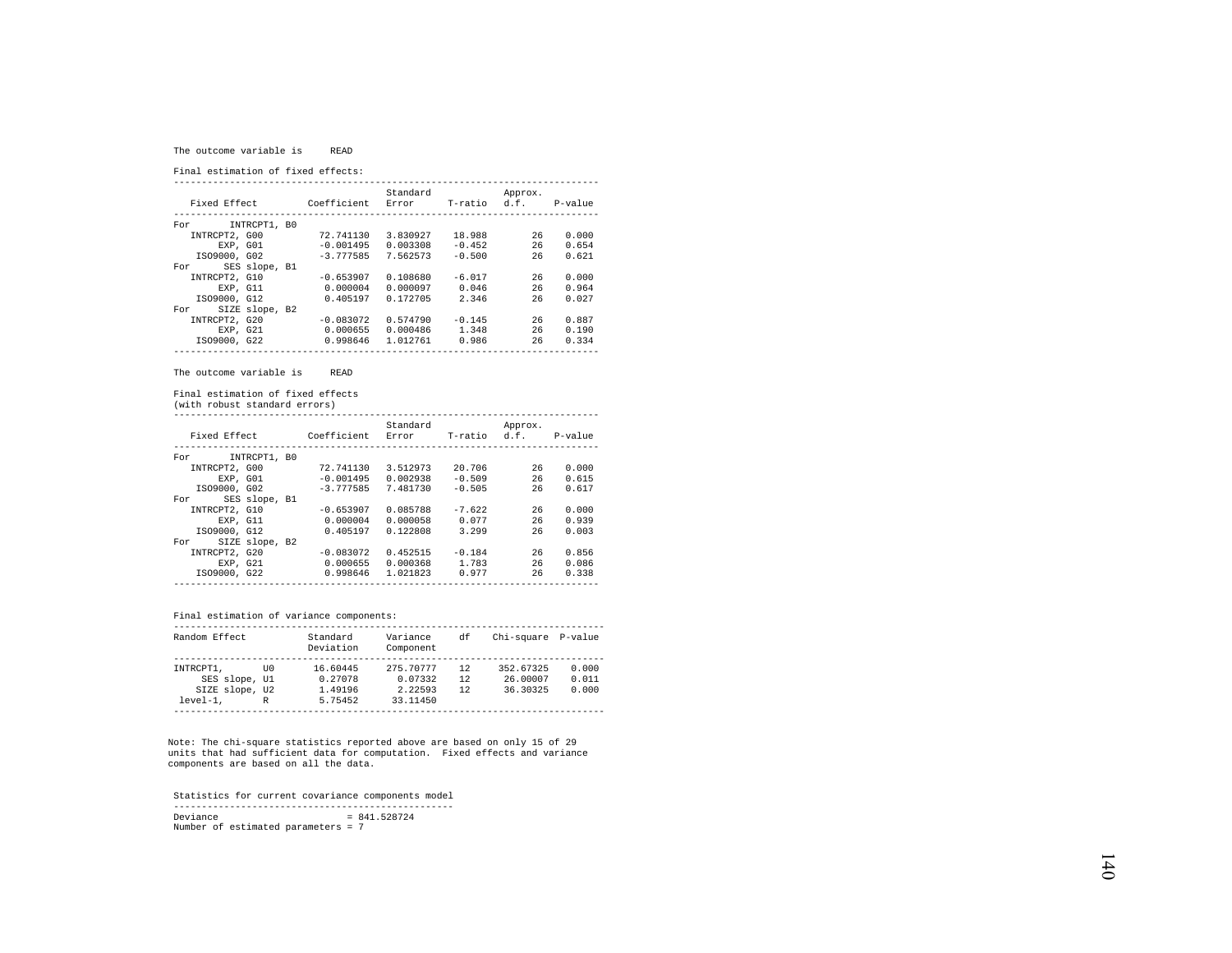## **High\_Math\_Dis\_Null Model**

| Program:   | HLM 6 Hierarchical Linear and Nonlinear Modeling |
|------------|--------------------------------------------------|
| Authors:   | Stephen Raudenbush, Tony Bryk, & Richard Congdon |
| Publisher: | Scientific Software International, Inc. (c) 2000 |

techsupport@ssicentral.com

www.ssicentral.com

 ------------------------------------------------------------------------------- Module: HLM2.EXE (6.02.25138.2) Date: 18 October 2005, Tuesday Time: 1:32: 5 -------------------------------------------------------------------------------

 SPECIFICATIONS FOR THIS HLM2 RUN Problem Title: no title The data source for this run = high\_math\_reading\_dis\_1018.mdm The command file for this run =  $I:\n$  Final data set\High\high\_math\_reading\_dis\_model 1.hlm<br>Output file name =  $I:\F$ inal = I:\Final data set\High\hlm2.txt The maximum number of level-1 units = 105 The maximum number of level-2 units = 29 The maximum number of iterations = 100 Method of estimation: restricted maximum likelihood

 Weighting Specification -----------------------

|           |            | Weight<br>Variable |             |
|-----------|------------|--------------------|-------------|
|           | Weighting? | Name               | Normalized? |
| Level 1   | no         |                    |             |
| Level 2   | no         |                    |             |
| Precision | no         |                    |             |

The outcome variable is MATH\_DIS

 The model specified for the fixed effects was: ----------------------------------------------------

| $T$ eve $1 - 1$ | $T$ eve $1 - 2$ |
|-----------------|-----------------|
| Coefficients    | Predictors      |
|                 |                 |
| INTRCPT1, BO    | INTRCPT2, G00   |

 The model specified for the covariance components was: ---------------------------------------------------------

Sigma squared (constant across level-2 units)

 Tau dimensions INTRCPT1

 Summary of the model specified (in equation format) ---------------------------------------------------

Level-1 Model

 $Y = B0 + R$ 

Level-2 Model  $B0 = G00 + U0$ 

Iterations stopped due to small change in likelihood function

\*\*\*\*\*\*\* ITERATION 6 \*\*\*\*\*\*\* Sigma\_squared = 194.23476 Tau INTRCPT1,B0 447.68322 Tau (as correlations) INTRCPT1,B0 1.000 ---------------------------------------------------- Random level-1 coefficient Reliability estimate ---------------------------------------------------- INTRCPT1, B0 0.828 ---------------------------------------------------- The value of the likelihood function at iteration  $6 = -4.513105E + 002$  The outcome variable is MATH\_DIS Final estimation of fixed effects: ----------------------------------------------------------------------------

| Fixed Effect        | Coefficient | Standard<br>Error | T-ratio | Approx.<br>d.f. | P-value |
|---------------------|-------------|-------------------|---------|-----------------|---------|
| INTRCPT1, BO<br>For |             |                   |         |                 |         |
| INTRCPT2, G00       | 46.922376   | 4.317423          | 10.868  | 28              | 0.000   |
|                     |             |                   |         |                 |         |

The outcome variable is MATH\_DIS

Final estimation of fixed effects

| (with robust standard errors)        |             |                   |              |         |         |
|--------------------------------------|-------------|-------------------|--------------|---------|---------|
| Fixed Effect                         | Coefficient | Standard<br>Error | T-ratio d.f. | Approx. | P-value |
| INTRCPT1, BO<br>For<br>INTRCPT2, G00 | 46.922376   | 4.241453          | 11.063       | 28      | 0.000   |
|                                      |             |                   |              |         |         |

## Final estimation of variance components:

| Random Effect           |          | Standard<br>Deviation | Variance<br>Component  | df | Chi-square P-value |       |
|-------------------------|----------|-----------------------|------------------------|----|--------------------|-------|
|                         |          |                       |                        |    |                    |       |
| INTRCPT1,<br>$level-1.$ | TTO<br>R | 21.15853<br>13.93681  | 447.68322<br>194.23476 | 28 | 225.44849          | 0.000 |
|                         |          |                       |                        |    |                    |       |

 Statistics for current covariance components model -------------------------------------------------- Deviance = 902.620973 Number of estimated parameters = 2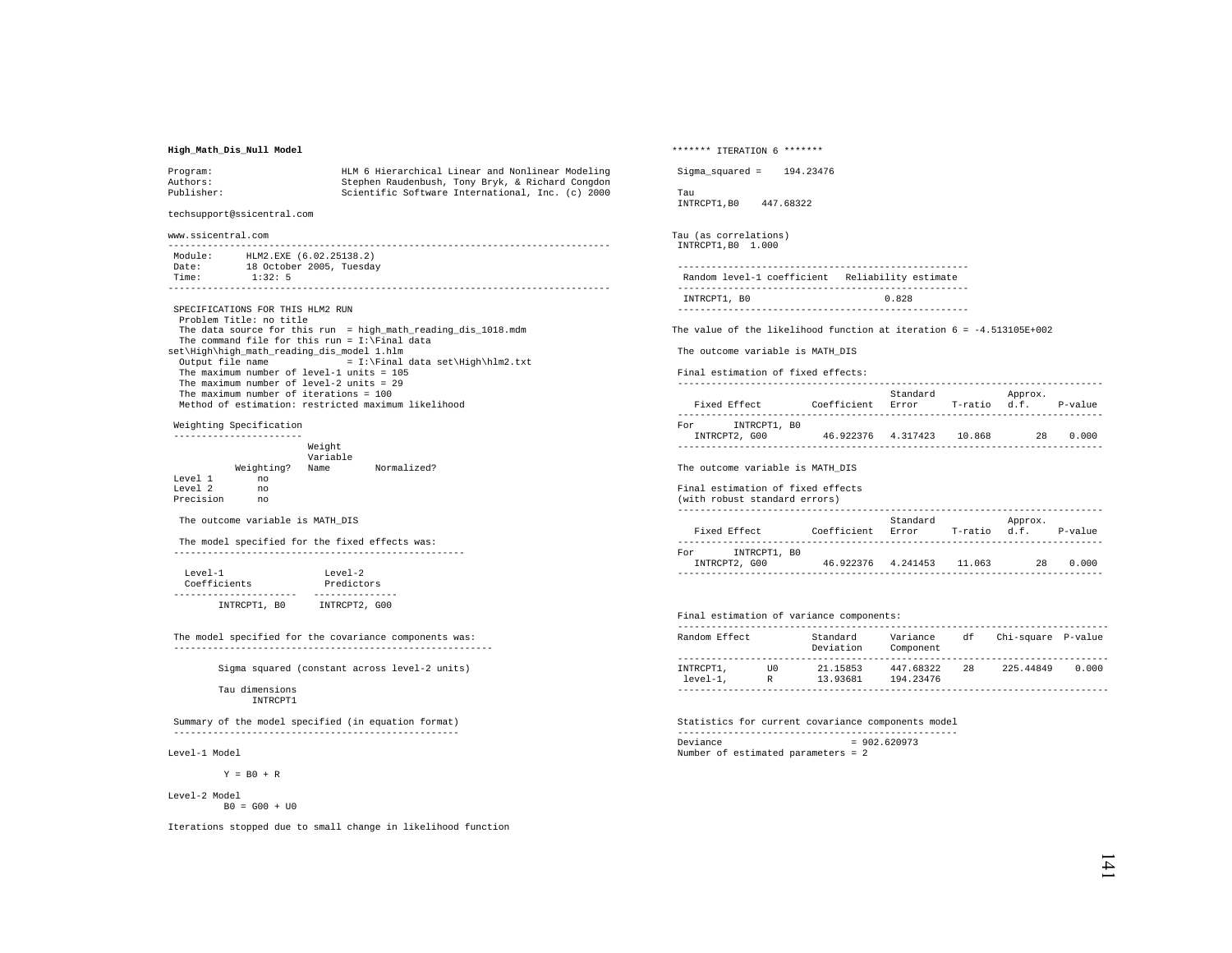## **High\_Math\_Dis\_Conditional Model**

| Program:   | HLM 6 Hierarchical Linear and Nonlinear Modeling |
|------------|--------------------------------------------------|
| Authors:   | Stephen Raudenbush, Tony Bryk, & Richard Congdon |
| Publisher: | Scientific Software International, Inc. (c) 2000 |

techsupport@ssicentral.com

www.ssicentral.com

| Module: | HLM2.EXE (6.02.25138.2)    |
|---------|----------------------------|
| Date:   | 17 November 2005, Thursday |
| Time:   | 0:2:23                     |
|         |                            |

SPECIFICATIONS FOR THIS HLM2 RUN

Problem Title: no title

 The data source for this run = 1116\_dis The command file for this run = whlmtemp.hlm<br>Output file name =  $D:\F$ inal data  $= D:\Final data set\High\hlm2.txt$ The maximum number of level-1 units = 105 The maximum number of level-2 units = 29 The maximum number of iterations = 100 Method of estimation: restricted maximum likelihood

Weighting Specification

Level 2

 ----------------------- Weight Variable Weighting? Name Normalized? Level 1 no Precision no

The outcome variable is MATH\_DIS

 The model specified for the fixed effects was: ----------------------------------------------------

| INTRCPT1, BO<br>INTRCPT2, G00<br>EXP. GO1<br>IS09000, G02<br>g<br>INTRCPT2, G10<br>SES slope, B1<br>Ś | $T$ eve $1 - 1$<br>Coefficients | $T$ eve $1 - 2$<br>Predictors |
|-------------------------------------------------------------------------------------------------------|---------------------------------|-------------------------------|
|                                                                                                       |                                 |                               |
|                                                                                                       |                                 | EXP. G11                      |
| IS09000, G12<br>g<br>INTRCPT2, G20<br>SIZE slope, B2<br>EXP. G21<br>IS09000, G22                      |                                 |                               |

'%' - This level-1 predictor has been centered around its grand mean. '\$' - This level-2 predictor has been centered around its grand mean.

#### The model specified for the covariance components was:

---------------------------------------------------------

Sigma squared (constant across level-2 units)

Tau dimensions

 INTRCPT1 SES slope SIZE slope

 Summary of the model specified (in equation format) --------------------------------------------------- Level-1 Model

 $Y = B0 + B1*(SES) + B2*(SIZE) + R$ 

Level-2 Model

 B0 = G00 + G01\*(EXP) + G02\*(ISO9000) + U0  $B1 = G10 + G11*(EXP) + G12*(ISO9000) + U1$ B2 = G20 + G21\*(EXP) + G22\*(ISO9000) + U2

Iterations stopped due to small change in likelihood function \*\*\*\*\*\*\* ITERATION 1076 \*\*\*\*\*\*\*

Sigma\_squared = 119.53745

| Tau         |           |         |          |
|-------------|-----------|---------|----------|
| INTRCPT1.B0 | 274.15910 | 3.00674 | 36.57388 |
| SES.B1      | 3.00674   | 0.11375 | 0.46744  |
| SIZE.B2     | 36.57388  | 0.46744 | 5.03713  |

Tau (as correlations) INTRCPT1,B0 1.000 0.538 0.984 SES,B1 0.538 1.000 0.618 SIZE,B2 0.984 0.618 1.000

|              | Random level-1 coefficient Reliability estimate |
|--------------|-------------------------------------------------|
|              |                                                 |
| INTRCPT1, BO | 0.659                                           |
| SES, B1      | 0.249                                           |
| SIZE, B2     | 0.290                                           |
|              |                                                 |

Note: The reliability estimates reported above are based on only 13 of 29

units that had sufficient data for computation. Fixed effects and variance components are based on all the data.

The value of the likelihood function at iteration  $1076 = -4.430883E+002$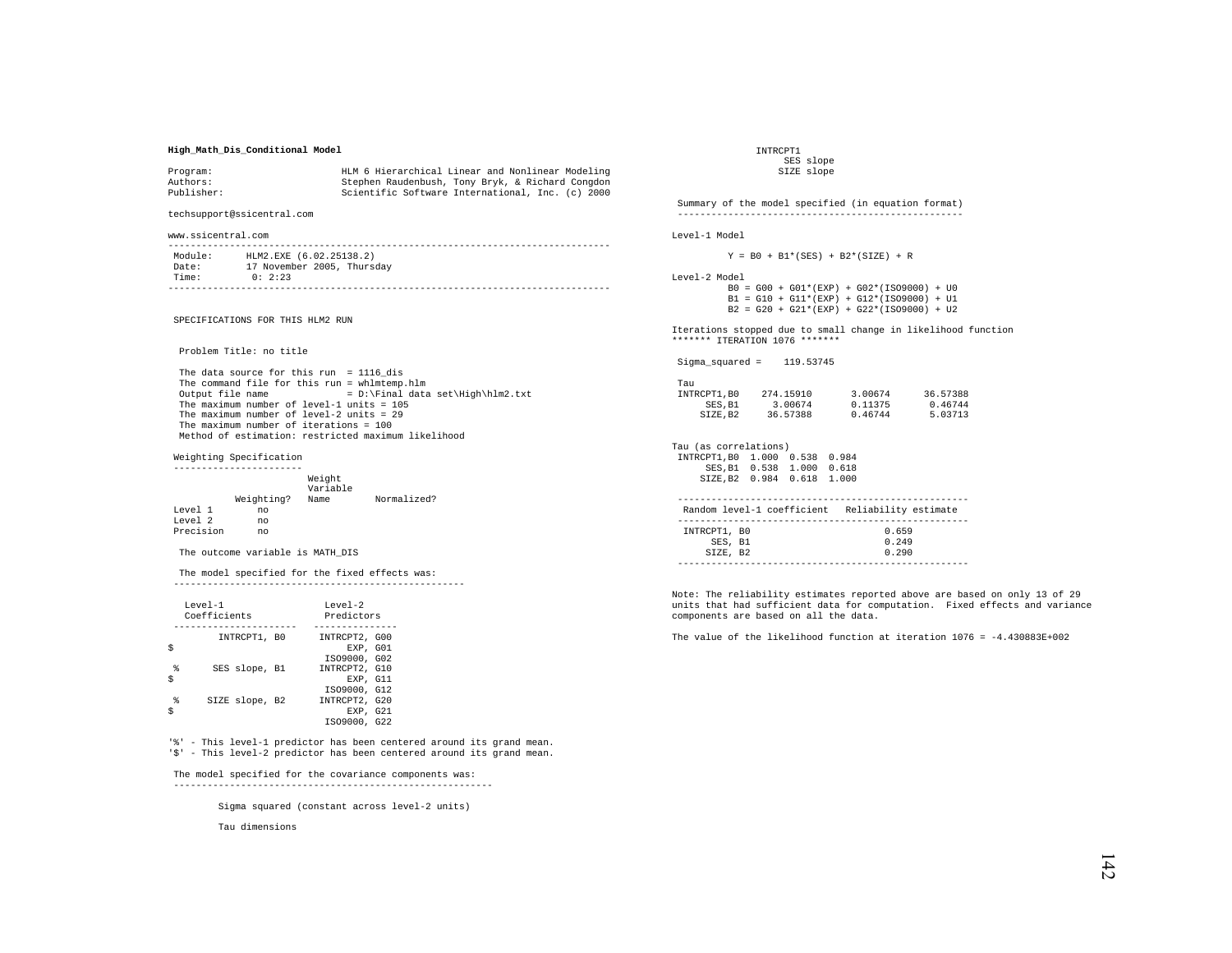## The outcome variable is MATH\_DIS

Final estimation of fixed effects:

|               |                |             | Standard |              | Approx. |         |
|---------------|----------------|-------------|----------|--------------|---------|---------|
| Fixed Effect  |                | Coefficient | Error    | T-ratio d.f. |         | P-value |
|               |                |             |          |              |         |         |
| For           | INTRCPT1, B0   |             |          |              |         |         |
| INTRCPT2, G00 |                | 48.093420   | 4.111346 | 11.698       | 26      | 0.000   |
| EXP. GO1      |                | $-0.004954$ | 0.003660 | $-1.353$     | 26      | 0.188   |
| IS09000, G02  |                | 3.541912    | 7.906645 | 0.448        | 26      | 0.657   |
| For           | SES slope, B1  |             |          |              |         |         |
| INTRCPT2, G10 |                | $-0.766048$ | 0.181981 | $-4.209$     | 26      | 0.000   |
| EXP. G11      |                | $-0.000006$ | 0.000151 | $-0.040$     | 26      | 0.969   |
| IS09000, G12  |                | 0.370967    | 0.302824 | 1.225        | 26      | 0.232   |
| For           | SIZE slope, B2 |             |          |              |         |         |
| INTRCPT2, G20 |                | $-0.811808$ | 0.895394 | $-0.907$     | 26      | 0.373   |
| EXP. G21      |                | 0.001330    | 0.000765 | 1.739        | 26      | 0.093   |
| IS09000, G22  |                | $-0.199736$ | 1.511574 | $-0.132$     | 26      | 0.896   |
|               |                |             |          |              |         |         |

The outcome variable is MATH\_DIS

Final estimation of fixed effects

(with robust standard errors)

| Fixed Effect  |                | Coefficient | Standard<br>Error | T-ratio  | Approx.<br>d.f. P-value |       |
|---------------|----------------|-------------|-------------------|----------|-------------------------|-------|
| For           | INTRCPT1, BO   |             |                   |          |                         |       |
| INTRCPT2, G00 |                | 48.093420   | 3.735713          | 12.874   | 26                      | 0.000 |
|               | EXP. GO1       | $-0.004954$ | 0.003472          | $-1.427$ | 26                      | 0.166 |
| IS09000, G02  |                | 3.541912    | 7.764072          | 0.456    | 26                      | 0.652 |
| For           | SES slope, B1  |             |                   |          |                         |       |
| INTRCPT2, G10 |                | $-0.766048$ | 0.146367          | $-5.234$ | 26                      | 0.000 |
|               | EXP. G11       | $-0.000006$ | 0.000130          | $-0.046$ | 26                      | 0.964 |
| IS09000, G12  |                | 0.370967    | 0.303954          | 1.220    | 26                      | 0.234 |
| For           | SIZE slope, B2 |             |                   |          |                         |       |
| INTRCPT2, G20 |                | $-0.811808$ | 0.908449          | $-0.894$ | 26                      | 0.380 |
|               | EXP. G21       | 0.001330    | 0.000723          | 1.839    | 26                      | 0.077 |
| IS09000, G22  |                | $-0.199736$ | 1.105060          | $-0.181$ | 26                      | 0.858 |
|               |                |             |                   |          |                         |       |

## Final estimation of variance components:

| Random Effect  |      | Standard<br>Deviation | Variance<br>Component | df | Chi-square P-value |       |
|----------------|------|-----------------------|-----------------------|----|--------------------|-------|
|                |      |                       |                       |    |                    |       |
| INTRCPT1.      | TTO. | 16.55775              | 274.15910             | 10 | 76.36489           | 0.000 |
| SES slope, Ul  |      | 0.33728               | 0.11375               | 10 | 16.46814           | 0.087 |
| SIZE slope, U2 |      | 2.24436               | 5.03713               | 10 | 28.69476           | 0.002 |
| $level-1.$     | R    | 10.93332              | 119.53745             |    |                    |       |
|                |      |                       |                       |    |                    |       |

Note: The chi-square statistics reported above are based on only 13 of 29 units that had sufficient data for computation. Fixed effects and variance components are based on all the data.

 Statistics for current covariance components model -------------------------------------------------- Deviance = 886.176596 Number of estimated parameters = 7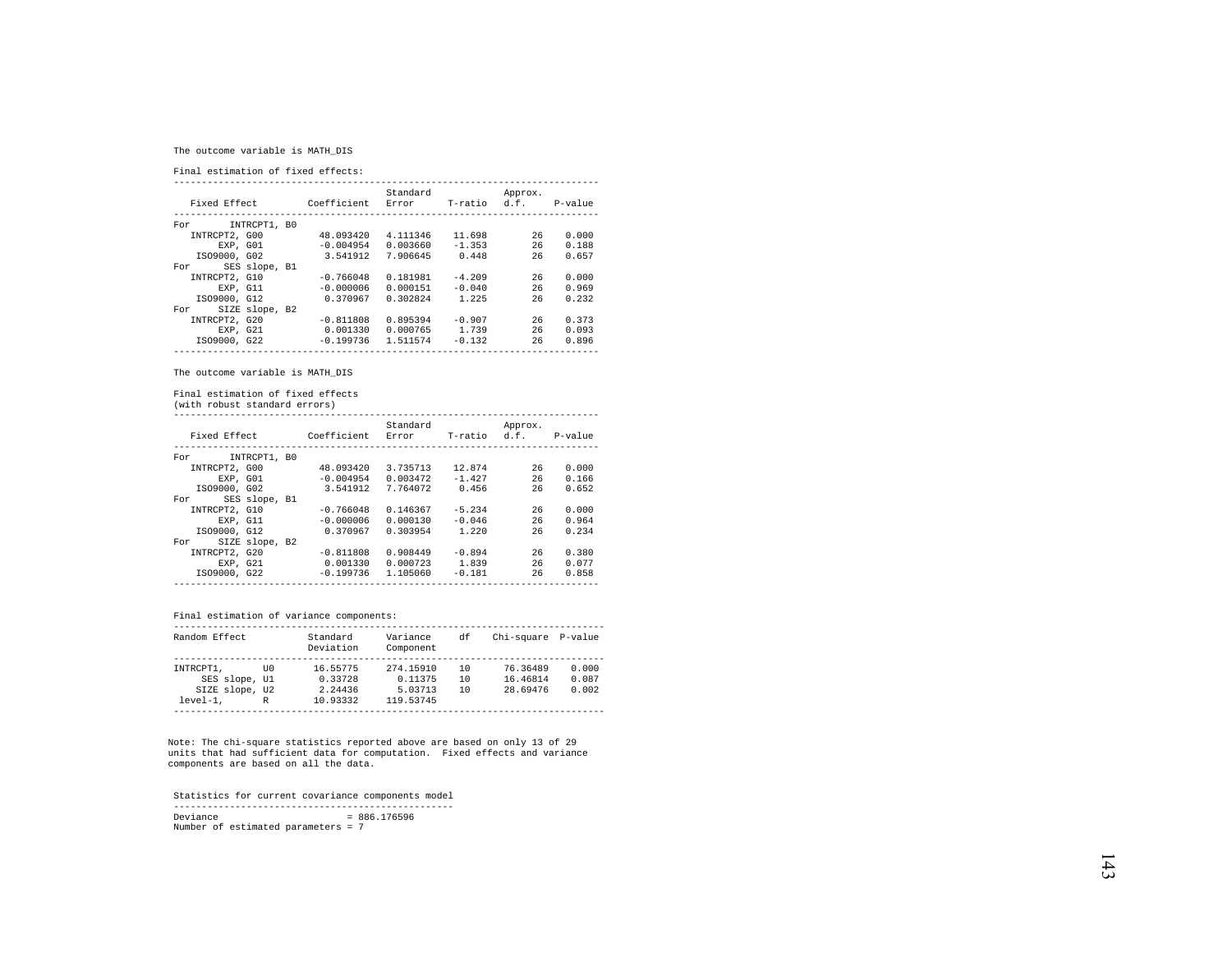## **High\_Readind\_Dis\_Null Model**

| Program:   | HLM 6 Hierarchical Linear and Nonlinear Modeling |
|------------|--------------------------------------------------|
| Authors:   | Stephen Raudenbush, Tony Bryk, & Richard Congdon |
| Publisher: | Scientific Software International, Inc. (c) 2000 |

techsupport@ssicentral.com

www.ssicentral.com

 ------------------------------------------------------------------------------- Module: HLM2.EXE (6.02.25138.2) Date: 18 October 2005, Tuesday Time: 1:42:32 -------------------------------------------------------------------------------

 SPECIFICATIONS FOR THIS HLM2 RUN Problem Title: no title The data source for this run = high\_math\_reading\_dis\_1018.mdm The command file for this run = I:\Final data set\High\high\_reading\_dis\_model 1.hlm Output file name = I:\Final data set\High\hlm2.txt The maximum number of level-1 units = 105 The maximum number of level-2 units = 29 The maximum number of iterations = 1000 Method of estimation: restricted maximum likelihood

 Weighting Specification -----------------------

|           |            | Weight<br>Variable |             |
|-----------|------------|--------------------|-------------|
|           | Weighting? | Name               | Normalized? |
| Level 1   | no         |                    |             |
| Level 2   | no         |                    |             |
| Precision | no         |                    |             |

The outcome variable is READ\_DIS

 The model specified for the fixed effects was: ----------------------------------------------------

| $T$ eve $1 - 1$ | $T$ eve $1 - 2$ |
|-----------------|-----------------|
| Coefficients    | Predictors      |
|                 |                 |
| INTRCPT1, BO    | INTRCPT2, G00   |

 The model specified for the covariance components was: ---------------------------------------------------------

Sigma squared (constant across level-2 units)

 Tau dimensions INTRCPT1

 Summary of the model specified (in equation format) ---------------------------------------------------

Level-1 Model

 $Y = B0 + R$ 

Level-2 Model  $B0 = G00 + U0$ 

Iterations stopped due to small change in likelihood function

\*\*\*\*\*\*\* ITERATION 5 \*\*\*\*\*\*\*

Sigma\_squared = 96.70591

 Tau INTRCPT1,B0 439.42930

Tau (as correlations) INTRCPT1,B0 1.000

 ---------------------------------------------------- Random level-1 coefficient Reliability estimate ---------------------------------------------------- INTRCPT1, B0 0.902

----------------------------------------------------

The value of the likelihood function at iteration  $5 = -4.232877E + 002$ 

The outcome variable is READ\_DIS

Final estimation of fixed effects:

| Fixed Effect                         | Coefficient | Standard<br>Error | T-ratio | Approx.<br>d.f. | $P-value$ |
|--------------------------------------|-------------|-------------------|---------|-----------------|-----------|
| INTRCPT1, BO<br>For<br>INTRCPT2, G00 | 59.019566   | 4.099672          | 14.396  | 28              | 0.000     |

The outcome variable is READ\_DIS

Final estimation of fixed effects

| (with robust standard errors)        |             |                   |              |         |         |
|--------------------------------------|-------------|-------------------|--------------|---------|---------|
| Fixed Effect                         | Coefficient | Standard<br>Error | T-ratio d.f. | Approx. | P-value |
| INTRCPT1, BO<br>For<br>INTRCPT2, G00 | 59.019566   | 4.028067          | 14.652       | 28      | 0.000   |
|                                      |             |                   |              |         |         |

### Final estimation of variance components:

| Random Effect           |          | Standard<br>Deviation | Variance<br>Component | df | Chi-square P-value |       |
|-------------------------|----------|-----------------------|-----------------------|----|--------------------|-------|
|                         |          |                       |                       |    |                    |       |
| INTRCPT1,<br>$level-1.$ | TTO<br>R | 20.96257<br>9.83392   | 439.42930<br>96.70591 | 28 | 419.60712          | 0.000 |
|                         |          |                       |                       |    |                    |       |

 Statistics for current covariance components model --------------------------------------------------  $Deviance = 846.575464$ Number of estimated parameters = 2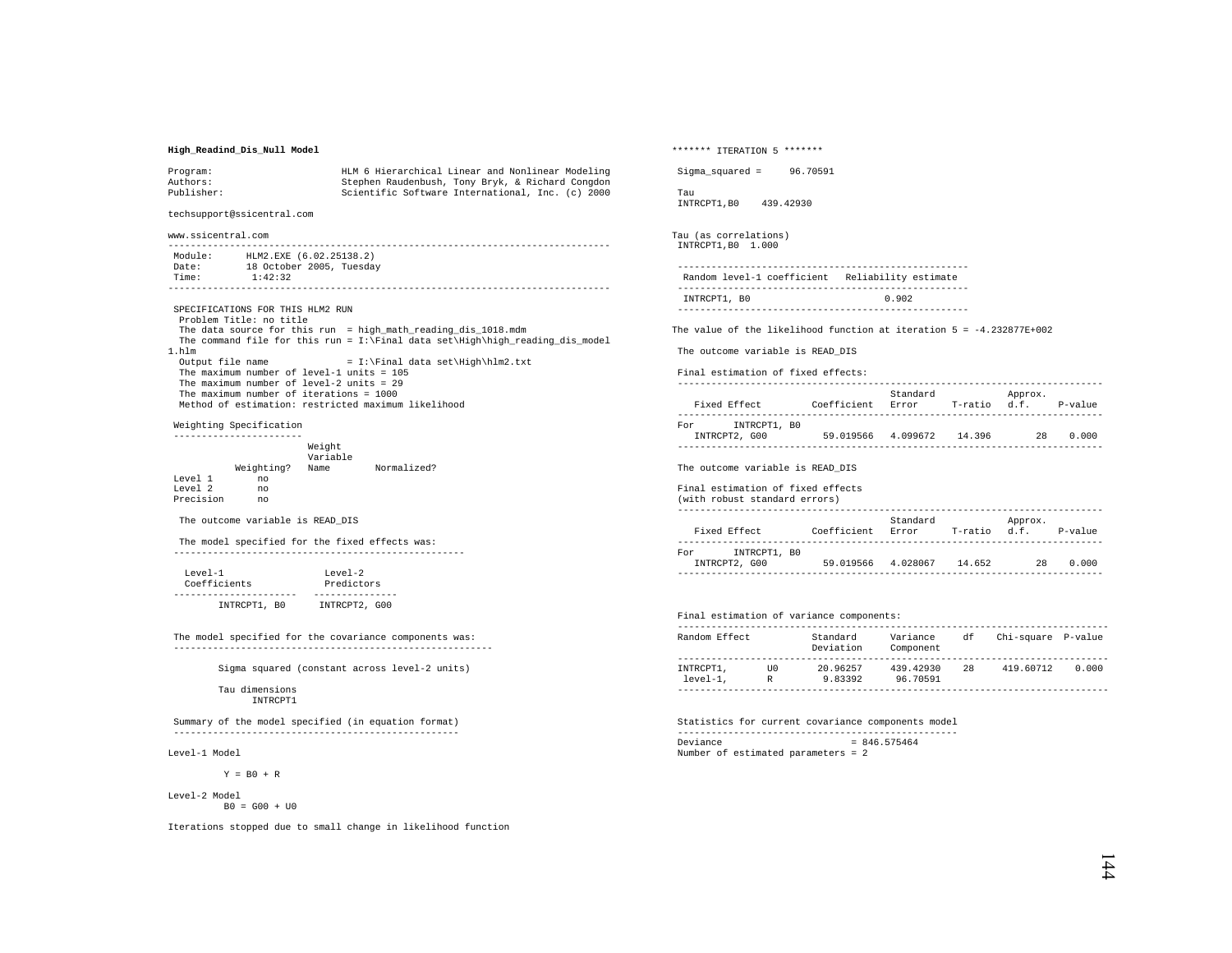## **High\_Reading\_Dis\_Conditional Model**

| Program:   | HLM 6 Hierarchical Linear and Nonlinear Modeling |
|------------|--------------------------------------------------|
| Authors:   | Stephen Raudenbush, Tony Bryk, & Richard Congdon |
| Publisher: | Scientific Software International, Inc. (c) 2000 |

techsupport@ssicentral.com

www.ssicentral.com

| Module: | HLM2.EXE (6.02.25138.2)    |
|---------|----------------------------|
| Date:   | 17 November 2005, Thursday |
| Time:   | 0:5:59                     |
|         |                            |

SPECIFICATIONS FOR THIS HLM2 RUN

Problem Title: no title

 The data source for this run = 1116\_dis The command file for this run = whlmtemp.hlm<br>Output file name =  $D:\F$ inal data  $= D:\Final data set\High\hlm2.txt$ The maximum number of level-1 units = 105 The maximum number of level-2 units = 29 The maximum number of iterations = 100 Method of estimation: restricted maximum likelihood

Weighting Specification

|           | Weighting? | Weight<br>Variable<br>Name | Normalized? |
|-----------|------------|----------------------------|-------------|
| Level 1   | no         |                            |             |
| Level 2   | no         |                            |             |
| Precision | no         |                            |             |

The outcome variable is READ\_DIS

 The model specified for the fixed effects was: ----------------------------------------------------

|        | $T$ eve $1 - 1$<br>Coefficients | $T$ eve $1 - 2$<br>Predictors             |  |  |  |
|--------|---------------------------------|-------------------------------------------|--|--|--|
|        | INTRCPT1, BO                    | INTRCPT2, G00<br>EXP. GO1<br>IS09000, G02 |  |  |  |
| g<br>Ś | SES slope, B1                   | INTRCPT2, G10<br>EXP. G11<br>IS09000, G12 |  |  |  |
| g      | SIZE slope, B2                  | INTRCPT2, G20<br>EXP. G21<br>IS09000, G22 |  |  |  |

'%' - This level-1 predictor has been centered around its grand mean. '\$' - This level-2 predictor has been centered around its grand mean.

#### The model specified for the covariance components was:

---------------------------------------------------------

Sigma squared (constant across level-2 units)

Tau dimensions

 INTRCPT1 SES slope SIZE slope

 Summary of the model specified (in equation format) --------------------------------------------------- Level-1 Model

 $Y = B0 + B1*(SES) + B2*(SIZE) + R$ 

Level-2 Model

 B0 = G00 + G01\*(EXP) + G02\*(ISO9000) + U0  $B1 = G10 + G11*(EXP) + G12*(ISO9000) + U1$  $B2 = G20 + G21*(EXP) + G22*(ISO9000) + U2$ 

Iterations stopped due to small change in likelihood function \*\*\*\*\*\*\* ITERATION 2534 \*\*\*\*\*\*\*

Sigma\_squared = 72.14914

| Tau         |           |         |          |
|-------------|-----------|---------|----------|
| INTRCPT1.B0 | 392.48755 | 4.21294 | 22.52321 |
| SES.B1      | 4.21294   | 0.04552 | 0.24222  |
| SIZE.B2     | 22.52321  | 0.24222 | 1.29902  |

Tau (as correlations) INTRCPT1,B0 1.000 0.997 0.997 SES,B1 0.997 1.000 0.996 SIZE,B2 0.997 0.996 1.000

|              | Random level-1 coefficient Reliability estimate |
|--------------|-------------------------------------------------|
|              |                                                 |
| INTRCPT1, BO | 0.778                                           |
| SES, B1      | 0.192                                           |
| SIZE, B2     | 0.172                                           |
|              |                                                 |

Note: The reliability estimates reported above are based on only 13 of 29 units that had sufficient data for computation. Fixed effects and variance components are based on all the data.

The value of the likelihood function at iteration  $2534 = -4.252843E+002$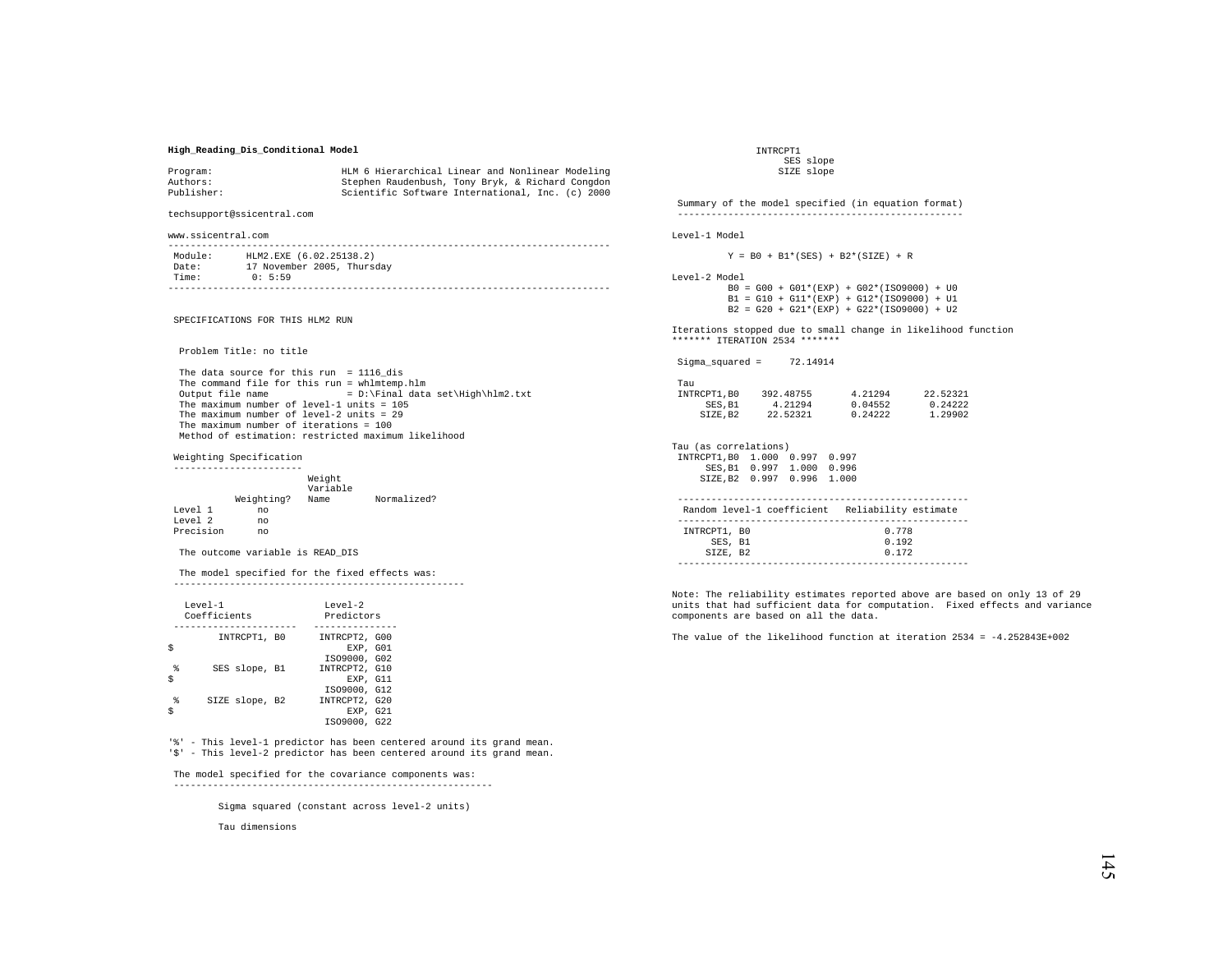## The outcome variable is READ\_DIS

Final estimation of fixed effects:

| Fixed Effect          | Coefficient Error | Standard | T-ratio d.f. | Approx. | P-value |
|-----------------------|-------------------|----------|--------------|---------|---------|
|                       |                   |          |              |         |         |
| INTRCPT1, B0<br>For   |                   |          |              |         |         |
| INTRCPT2, G00         | 60.777088         | 4.534341 | 13.404       | 26      | 0.000   |
| EXP. GO1              | $-0.002300$       | 0.003953 | $-0.582$     | 26      | 0.565   |
| IS09000, G02          | $-2.738130$       | 8.937159 | $-0.306$     | 26      | 0.762   |
| SES slope, B1<br>For  |                   |          |              |         |         |
| INTRCPT2, G10         | $-0.460467$       | 0.141020 | $-3.265$     | 26      | 0.003   |
| EXP. G11              | $-0.000072$       | 0.000125 | $-0.577$     | 26      | 0.568   |
| IS09000, G12          | 0.361954          | 0.203527 | 1.778        | 26      | 0.087   |
| SIZE slope, B2<br>For |                   |          |              |         |         |
| INTRCPT2, G20         | $-0.840983$       | 0.686829 | $-1.224$     | 26      | 0.232   |
| EXP. G21              | 0.001114          | 0.000577 | 1.931        | 26      | 0.064   |
| IS09000, G22          | 1.201499          | 1.037778 | 1.158        | 26      | 0.258   |
|                       |                   |          |              |         |         |

The outcome variable is READ\_DIS

Final estimation of fixed effects

(with robust standard errors)

| Fixed Effect  |                | Coefficient | Standard<br>Error | T-ratio  | Approx.<br>d.f. | P-value |
|---------------|----------------|-------------|-------------------|----------|-----------------|---------|
| For           | INTRCPT1, B0   |             |                   |          |                 |         |
| INTRCPT2, G00 |                | 60.777088   | 4.337060          | 14.013   | 26              | 0.000   |
|               | EXP. GO1       | $-0.002300$ | 0.003788          | $-0.607$ | 26              | 0.549   |
| IS09000, G02  |                | $-2.738130$ | 7.910908          | $-0.346$ | 26              | 0.732   |
| For           | SES slope, B1  |             |                   |          |                 |         |
| INTRCPT2, G10 |                | $-0.460467$ | 0.104330          | $-4.414$ | 26              | 0.000   |
|               | EXP. G11       | $-0.000072$ | 0.000077          | $-0.936$ | 26              | 0.358   |
| IS09000, G12  |                | 0.361954    | 0.145221          | 2.492    | 26              | 0.020   |
| For           | SIZE slope, B2 |             |                   |          |                 |         |
| INTRCPT2, G20 |                | $-0.840983$ | 0.583888          | $-1.440$ | 26              | 0.162   |
| EXP, G21      |                | 0.001114    | 0.000441          | 2.524    | 26              | 0.018   |
| IS09000, G22  |                | 1.201499    | 0.624503          | 1.924    | 26              | 0.065   |
|               |                |             |                   |          |                 |         |

## Final estimation of variance components:

| Random Effect  |      | Standard<br>Deviation | Variance<br>Component | df | Chi-square P-value |         |
|----------------|------|-----------------------|-----------------------|----|--------------------|---------|
|                |      |                       |                       |    |                    |         |
| INTRCPT1.      | TTO. | 19.81130              | 392.48755             | 10 | 177.29134          | 0.000   |
| SES slope, Ul  |      | 0.21335               | 0.04552               | 10 | 9.69247            | > 0.500 |
| SIZE slope, U2 |      | 1.13975               | 1.29902               | 10 | 16.12512           | 0.096   |
| $level-1.$     | R    | 8.49407               | 72.14914              |    |                    |         |
|                |      |                       |                       |    |                    |         |

Note: The chi-square statistics reported above are based on only 13 of 29 units that had sufficient data for computation. Fixed effects and variance components are based on all the data.

 Statistics for current covariance components model --------------------------------------------------  $Deviance = 850.568641$ Number of estimated parameters = 7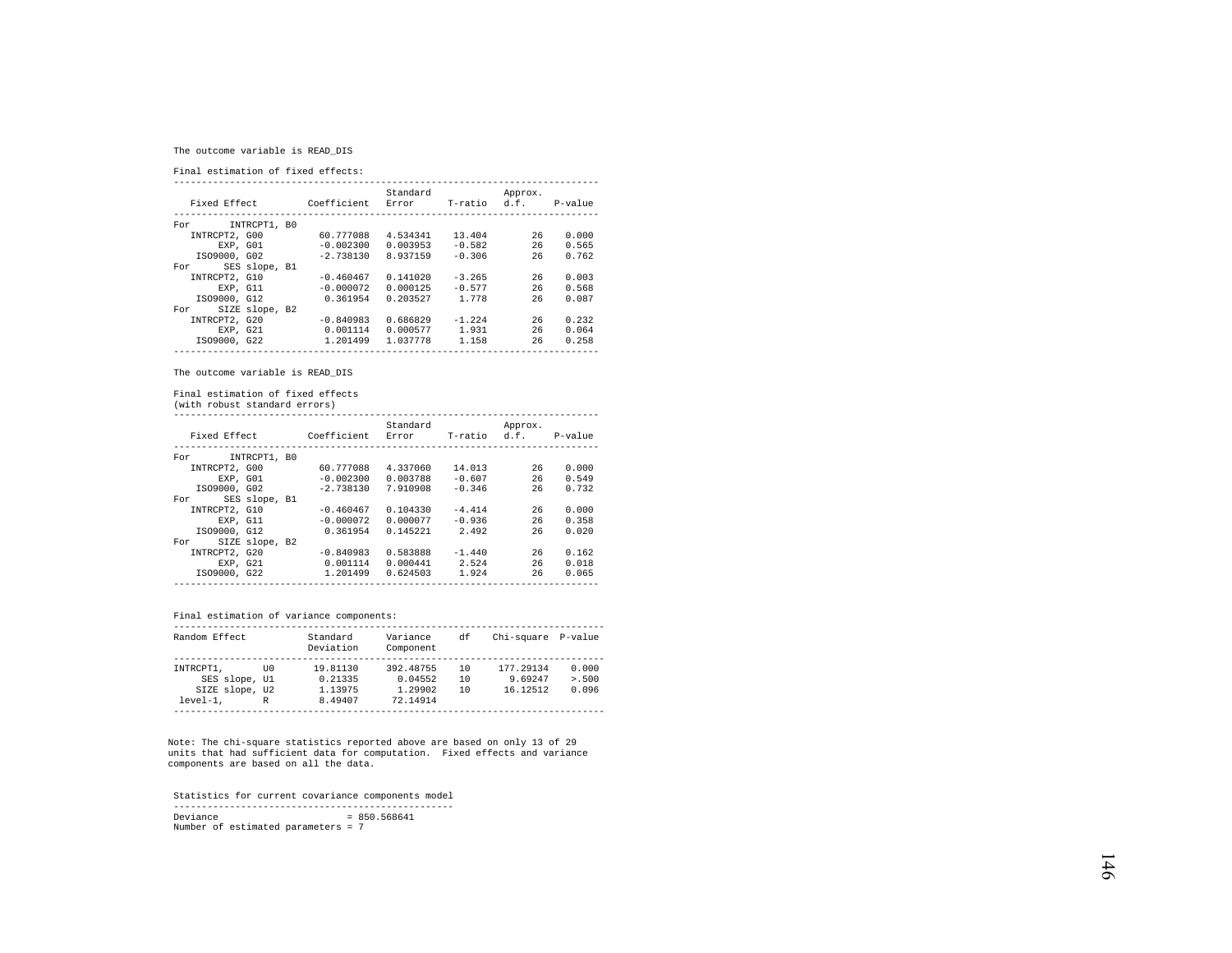### **High\_Graduation\_Null Model**

| Program:   | HLM 6 Hierarchical Linear and Nonlinear Modeling |
|------------|--------------------------------------------------|
| Authors:   | Stephen Raudenbush, Tony Bryk, & Richard Congdon |
| Publisher: | Scientific Software International, Inc. (c) 2000 |

techsupport@ssicentral.com

www.ssicentral.com

 ------------------------------------------------------------------------------- Module: HLM2.EXE (6.02.25138.2) Date: 18 October 2005, Tuesday Time: 1:47: 4 -------------------------------------------------------------------------------

 SPECIFICATIONS FOR THIS HLM2 RUN Problem Title: no title The data source for this run = high\_grad\_1018 The command file for this run =  $I:\Gamma$  data set\High\high\_grad\_model 1.hlm Output file name =  $I:\Final$  data set\High\hlm2.txt  $= I:\Final data set\High\hlm2.txt$  The maximum number of level-1 units = 91 The maximum number of level-2 units = 27 The maximum number of iterations = 100 Method of estimation: restricted maximum likelihood

#### Weighting Specification

|           |            | Weight<br>Variable |             |
|-----------|------------|--------------------|-------------|
|           | Weighting? | Name               | Normalized? |
| Level 1   | no         |                    |             |
| Level 2   | no         |                    |             |
| Precision | no         |                    |             |

The outcome variable is GRAD

 The model specified for the fixed effects was: ----------------------------------------------------

 Level-1 Level-2 Coefficients Predictors ---------------------- --------------- INTRCPT1, B0 INTRCPT2, G00

 The model specified for the covariance components was: ---------------------------------------------------------

Sigma squared (constant across level-2 units)

#### Tau dimensions INTROPT1

 Summary of the model specified (in equation format) ---------------------------------------------------

Level-1 Model

 $Y = B0 + R$ 

Level-2 Model  $B0 = G00 + U0$ 

Iterations stopped due to small change in likelihood function

\*\*\*\*\*\*\* ITERATION 6 \*\*\*\*\*\*\* Sigma\_squared = 111.70005 Tau INTRCPT1,B0 160.77481 Tau (as correlations) INTRCPT1,B0 1.000 ---------------------------------------------------- Random level-1 coefficient Reliability estimate ---------------------------------------------------- INTRCPT1, B0 0.758 ---------------------------------------------------- The value of the likelihood function at iteration  $6 = -3.625014E + 002$  The outcome variable is GRAD Final estimation of fixed effects: ---------------------------------------------------------------------------- Standard Approx.<br>Fixed Rffect (Coefficient Error T-ratio d.f

Coefficient Error T-ratio d.f. P-value ---------------------------------------------------------------------------- For INTRCPT1, B0 INTRCPT2, G00 76.052934 2.802871 27.134 26 0.000 ----------------------------------------------------------------------------

The outcome variable is GRAD

#### Final estimation of fixed effects

| (with robust standard errors)        |             |                   |         |                         |         |
|--------------------------------------|-------------|-------------------|---------|-------------------------|---------|
| Fixed Effect                         | Coefficient | Standard<br>Error | T-ratio | Approx.<br>$\cdot$ d.f. | P-value |
| INTRCPT1, BO<br>For<br>INTRCPT2, G00 | 76.052934   | 2.749229          | 27.663  | 26                      | 0.000   |
|                                      |             |                   |         |                         |         |

## Final estimation of variance components:

| Random Effect           |          | Standard<br>Deviation | Variance<br>Component  | df | Chi-square P-value |       |
|-------------------------|----------|-----------------------|------------------------|----|--------------------|-------|
| INTRCPT1,<br>$level-1.$ | TTO<br>R | 12.67970<br>10.56882  | 160.77481<br>111.70005 | 26 | 157.37864          | 0.000 |

 Statistics for current covariance components model --------------------------------------------------  $Deviance = 725.002836$ Number of estimated parameters = 2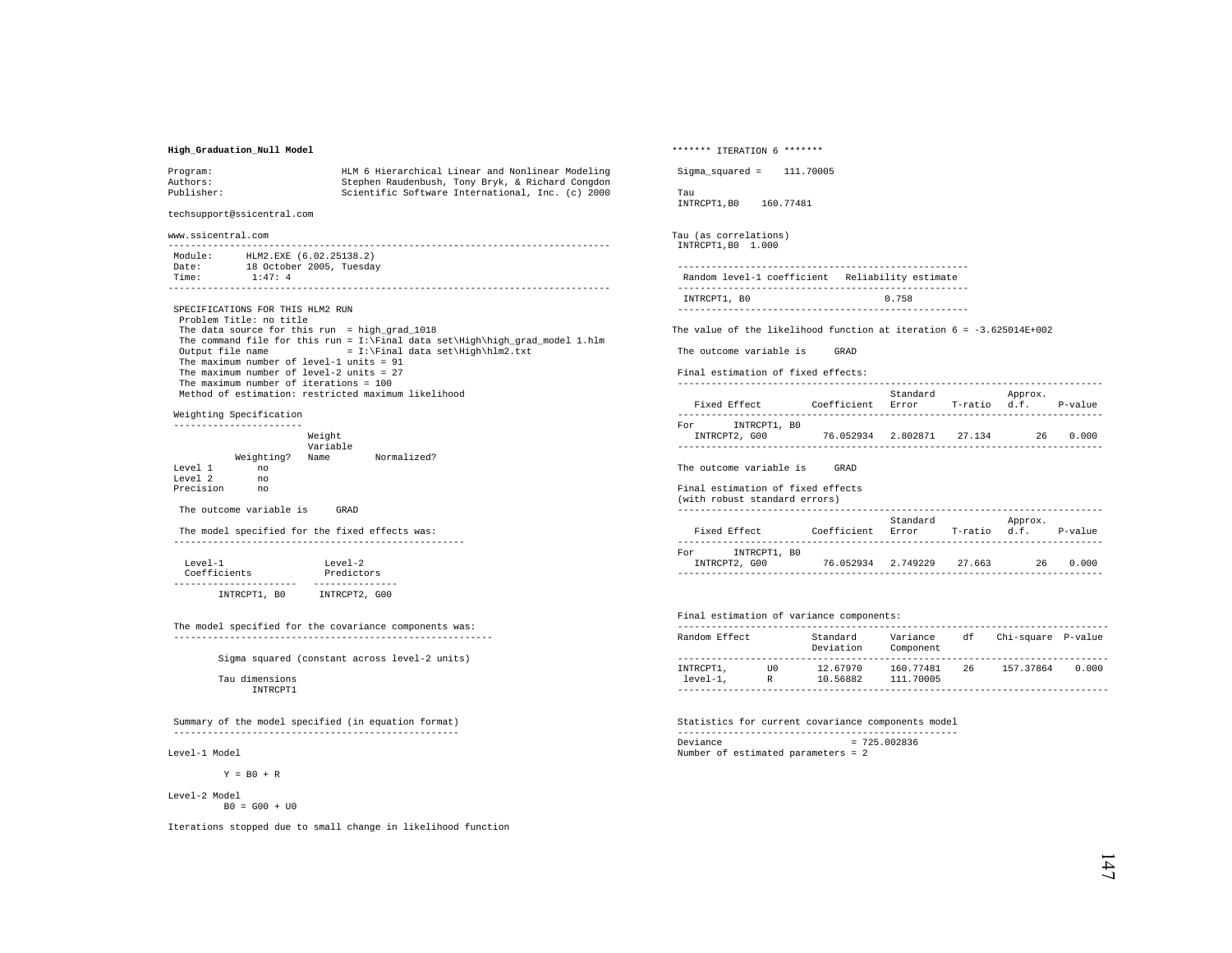### **High\_Graduation\_Conditional Model**

| Program:   | HLM 6 Hierarchical Linear and Nonlinear Modeling |
|------------|--------------------------------------------------|
| Authors:   | Stephen Raudenbush, Tony Bryk, & Richard Congdon |
| Publisher: | Scientific Software International, Inc. (c) 2000 |

techsupport@ssicentral.com

www.ssicentral.com

| Module: | HLM2.EXE (6.02.25138.2)    |
|---------|----------------------------|
| Date:   | 17 November 2005, Thursday |
| Time:   | 0:9:12                     |
|         |                            |

SPECIFICATIONS FOR THIS HLM2 RUN

Problem Title: no title

 The data source for this run = 1116\_grd The command file for this run = whlmtemp.hlm<br>Output file name =  $D:\F$ inal data  $= D:\Final data set\High\hlm2.txt$ The maximum number of level-1 units = 91 The maximum number of level-2 units = 27 The maximum number of iterations = 100 Method of estimation: restricted maximum likelihood

Weighting Specification

 ----------------------- Weight Variable Weighting? Name Normalized? Level 1 no Level 2 Precision no

The outcome variable is GRAD

 The model specified for the fixed effects was: ----------------------------------------------------

| $T$ eve $1 - 1$ | Coefficients   | $T$ eve $1 - 2$<br>Predictors                             |  |  |
|-----------------|----------------|-----------------------------------------------------------|--|--|
|                 | INTRCPT1, BO   | INTRCPT2, G00<br>EXP. GO1                                 |  |  |
| g<br>Ś          | SES slope, B1  | IS09000, G02<br>INTRCPT2, G10<br>EXP. G11                 |  |  |
| g               | SIZE slope, B2 | IS09000, G12<br>INTRCPT2, G20<br>EXP. G21<br>IS09000, G22 |  |  |

'%' - This level-1 predictor has been centered around its grand mean. '\$' - This level-2 predictor has been centered around its grand mean.

#### The model specified for the covariance components was:

---------------------------------------------------------

Sigma squared (constant across level-2 units)

Tau dimensions

 INTRCPT1 SES slope SIZE slope

 Summary of the model specified (in equation format) --------------------------------------------------- Level-1 Model  $Y = B0 + B1*(SES) + B2*(SIZE) + R$ 

Level-2 Model B0 = G00 + G01\*(EXP) + G02\*(ISO9000) + U0

 $B1 = G10 + G11*(EXP) + G12*(ISO9000) + U1$ B2 = G20 + G21\*(EXP) + G22\*(ISO9000) + U2

Iterations stopped due to small change in likelihood function \*\*\*\*\*\*\* ITERATION 1982 \*\*\*\*\*\*\*

Sigma\_squared = 21.47259

| Tau         |             |            |             |
|-------------|-------------|------------|-------------|
| INTRCPT1.B0 | 231.52678   | 5.42287    | $-24.82301$ |
| SES.B1      | 5.42287     | 0.12880    | $-0.48980$  |
| SIZE.B2     | $-24.82301$ | $-0.48980$ | 8.23342     |

Tau (as correlations) INTRCPT1,B0 1.000 0.993 -0.569 SES,B1 0.993 1.000 -0.476 SIZE,B2 -0.569 -0.476 1.000

|              | Random level-1 coefficient Reliability estimate |
|--------------|-------------------------------------------------|
|              |                                                 |
| INTRCPT1, BO | 0.785                                           |
| SES. B1      | 0.567                                           |
| SIZE. B2     | 0.633                                           |
|              |                                                 |

Note: The reliability estimates reported above are based on only 13 of 27 units that had sufficient data for computation. Fixed effects and variance components are based on all the data.

The value of the likelihood function at iteration 1982 = -3.393708E+002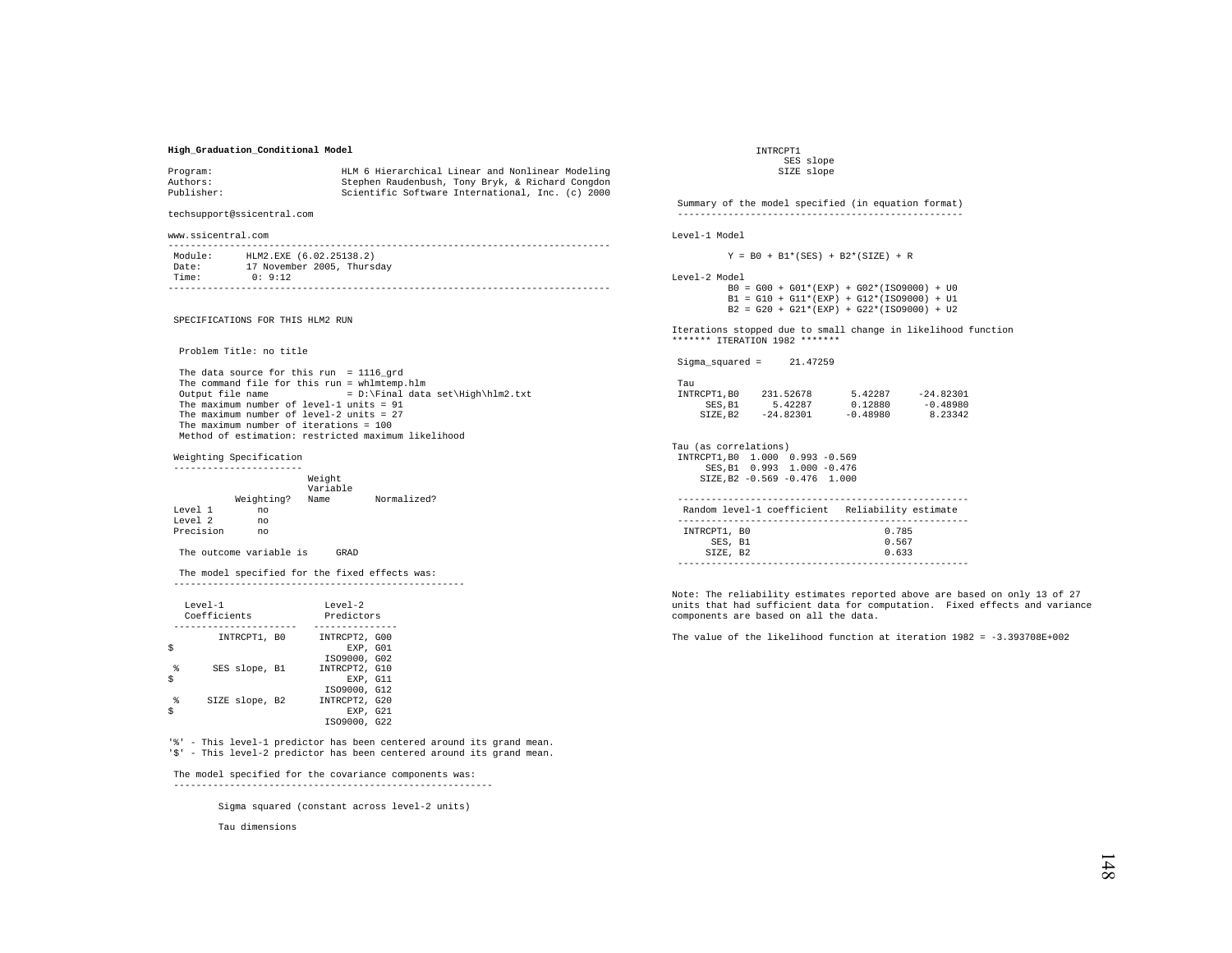#### The outcome variable is GRAD

Final estimation of fixed effects:

|                       |             | Standard |              | Approx. |         |
|-----------------------|-------------|----------|--------------|---------|---------|
| Fixed Effect          | Coefficient | Error    | T-ratio d.f. |         | P-value |
|                       |             |          |              |         |         |
| INTRCPT1, B0<br>For   |             |          |              |         |         |
| INTRCPT2, G00         | 77.764933   | 3.963935 | 19.618       | 2.4     | 0.000   |
| EXP. GO1              | 0.001815    | 0.003269 | 0.555        | 24      | 0.584   |
| IS09000, G02          | $-4.455015$ | 7.478742 | $-0.596$     | 2.4     | 0.557   |
| SES slope, B1<br>For  |             |          |              |         |         |
| INTRCPT2, G10         | $-0.534729$ | 0.121745 | $-4.392$     | 2.4     | 0.000   |
| EXP. G11              | $-0.000084$ | 0.000101 | $-0.830$     | 24      | 0.415   |
| IS09000, G12          | $-0.091572$ | 0.201405 | $-0.455$     | 2.4     | 0.653   |
| SIZE slope, B2<br>For |             |          |              |         |         |
| INTRCPT2, G20         | $-0.943511$ | 0.874304 | $-1.079$     | 2.4     | 0.292   |
| EXP. G21              | 0.000050    | 0.000726 | 0.069        | 2.4     | 0.946   |
| IS09000, G22          | 2.323250    | 1.559048 | 1.490        | 24      | 0.149   |
|                       |             |          |              |         |         |

The outcome variable is GRAD

Final estimation of fixed effects

(with robust standard errors)

|               |                |                   | Standard |          | Approx.              |       |
|---------------|----------------|-------------------|----------|----------|----------------------|-------|
| Fixed Effect  |                | Coefficient Error |          |          | T-ratio d.f. P-value |       |
|               |                |                   |          |          |                      |       |
| For           | INTRCPT1, BO   |                   |          |          |                      |       |
| INTRCPT2, G00 |                | 77.764933         | 2.446311 | 31.789   | 2.4                  | 0.000 |
| EXP. GO1      |                | 0.001815          | 0.001688 | 1.075    | 2.4                  | 0.294 |
| IS09000, G02  |                | $-4.455015$       | 9.186392 | $-0.485$ | 2.4                  | 0.632 |
| For           | SES slope, B1  |                   |          |          |                      |       |
| INTRCPT2, G10 |                | $-0.534729$       | 0.093852 | $-5.698$ | 2.4                  | 0.000 |
| EXP. G11      |                | $-0.000084$       | 0.000068 | $-1.228$ | 2.4                  | 0.232 |
| IS09000, G12  |                | $-0.091572$       | 0.223090 | $-0.410$ | 2.4                  | 0.685 |
| For           | SIZE slope, B2 |                   |          |          |                      |       |
| INTRCPT2, G20 |                | $-0.943511$       | 0.529183 | $-1.783$ | 2.4                  | 0.087 |
| EXP. G21      |                | 0.000050          | 0.000468 | 0.108    | 2.4                  | 0.916 |
| IS09000, G22  |                | 2.323250          | 1.765328 | 1.316    | 24                   | 0.201 |
|               |                |                   |          |          |                      |       |

## Final estimation of variance components:

| Random Effect  |      | Standard<br>Deviation | Variance<br>Component | df | Chi-square P-value |       |
|----------------|------|-----------------------|-----------------------|----|--------------------|-------|
|                |      |                       |                       |    |                    |       |
| INTRCPT1.      | TTO. | 15.21600              | 231.52678             | 10 | 382.53852          | 0.000 |
| SES slope, Ul  |      | 0.35889               | 0.12880               | 10 | 66.23856           | 0.000 |
| SIZE slope, U2 |      | 2.86939               | 8.23342               | 10 | 102.18607          | 0.000 |
| $level-1.$     | R    | 4.63385               | 21.47259              |    |                    |       |
|                |      |                       |                       |    |                    |       |

Note: The chi-square statistics reported above are based on only 13 of 27 units that had sufficient data for computation. Fixed effects and variance components are based on all the data.

 Statistics for current covariance components model --------------------------------------------------  $Deviance = 678.741680$ Number of estimated parameters = 7